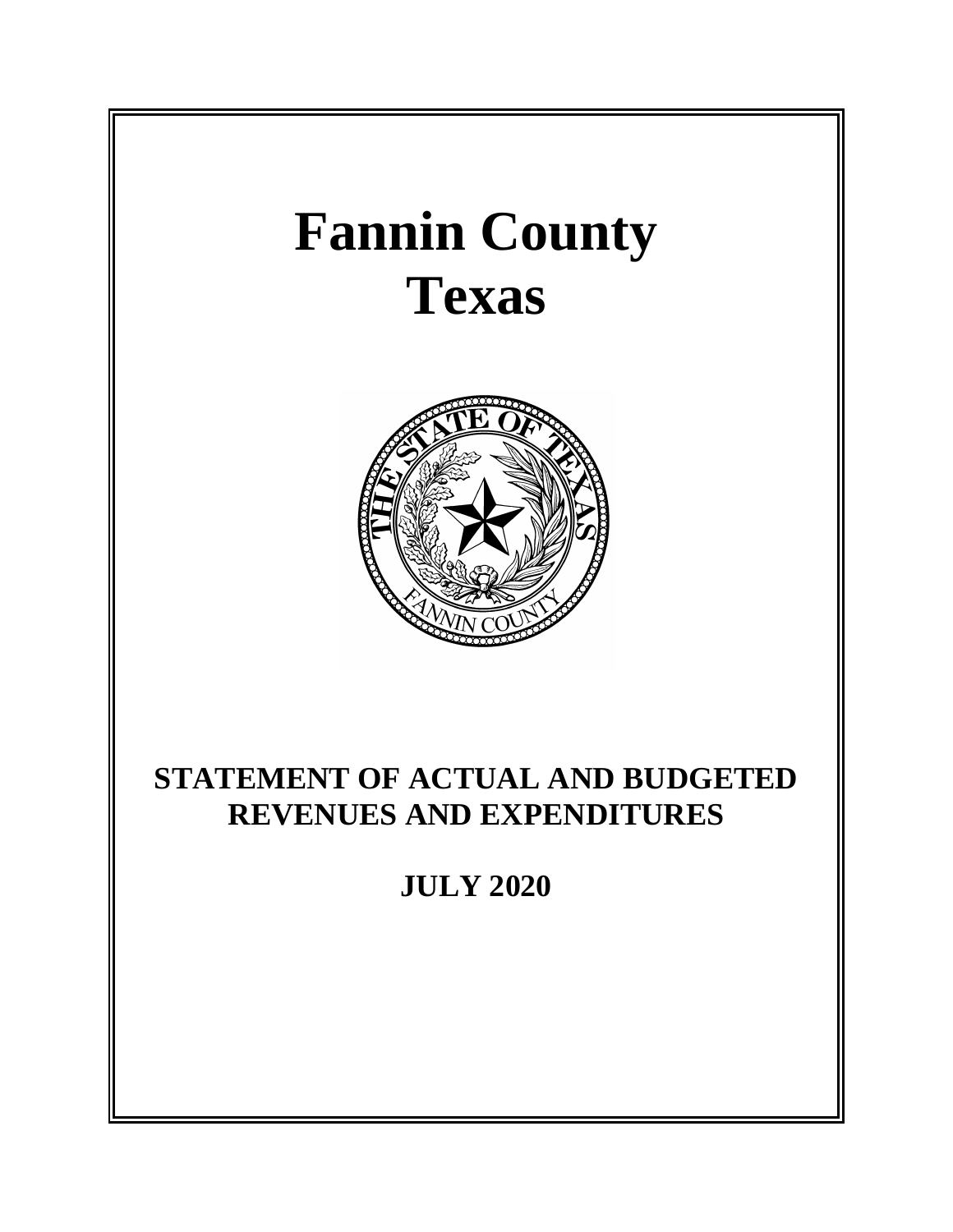|          | 08-03-2020**BUDGET ANALYSIS USAGE REPORT ** ASSET LIABILITY INCOME & EXPENSE<br>TIME:06:58 AM - EFFECTIVE MONTH:07 - MONTH ENDING 7-31-2020 |          |         |            |                                                                                 |                                      | PAGE<br>PREPARER: 0004             | 1 |
|----------|---------------------------------------------------------------------------------------------------------------------------------------------|----------|---------|------------|---------------------------------------------------------------------------------|--------------------------------------|------------------------------------|---|
| ACT      | NUM ACCOUNT-TITLE                                                                                                                           | ORIGINAL | AMENDED | ENCUMBERED | ACTIVITY<br>BUDGET-AMOUNT BUDGET-AMOUNT YEAR-TO-DATE YEAR-TO-DATE MONTH-TO-DATE | ACTIVITY                             | <b>CURRENT USED</b><br>BALANCE PCT |   |
|          | REPORTING FUND: 0010 GENERAL FUND                                                                                                           |          |         |            |                                                                                 |                                      | EFFECTIVE MONTH - 07               |   |
|          | 0100 PAYROLL                                                                                                                                |          |         |            |                                                                                 |                                      |                                    |   |
|          | 0100 PAYROLL                                                                                                                                |          |         |            |                                                                                 | 466.22- 1.77 346.80                  |                                    |   |
| ---- --- | PAYROLL                                                                                                                                     |          |         |            | 466.22-                                                                         | 1.77                                 | 346.80                             |   |
|          | 0103 CASH                                                                                                                                   |          |         |            |                                                                                 |                                      |                                    |   |
|          | 0100 GENERAL-COMBINED FUNDS CHECKING                                                                                                        |          |         |            |                                                                                 | $63,046.13 - 51,350.57 - 329,686.03$ |                                    |   |
|          | 0110 BUSINESS MONEY FUND ACCOUNT                                                                                                            |          |         |            | 1,505,154.95 499,336.75- 2,526,763.43                                           |                                      |                                    |   |
|          | 0175 TEXPOOL                                                                                                                                |          |         |            | 873,947.48-                                                                     |                                      | 447.89 2,518,092.92                |   |
|          | CASH                                                                                                                                        |          |         |            | 568,161.34                                                                      |                                      | 550, 239. 43 - 5, 374, 542. 38     |   |
|          | 0104 PETTY CASH                                                                                                                             |          |         |            |                                                                                 |                                      |                                    |   |
|          | 0560 SHERIFF PETTY CASH                                                                                                                     |          |         |            | 0.00                                                                            | 0.00                                 | 200.00                             |   |
|          | PETTY CASH                                                                                                                                  |          |         |            | 0.00                                                                            | 0.00                                 | 200.00                             |   |
|          | 0105 CHANGE FUND                                                                                                                            |          |         |            |                                                                                 |                                      |                                    |   |
|          |                                                                                                                                             |          |         |            |                                                                                 |                                      |                                    |   |
|          | 0003 COUNTY CLERK CHANGE FUND                                                                                                               |          |         |            | 0.00                                                                            | 0.00                                 | 100.00                             |   |
|          | 0075 CO. ATTORNEY CHANGE FUND                                                                                                               |          |         |            | 0.00                                                                            | 0.00                                 | 0.00                               |   |
|          | 0115 JURY CASH ON HAND                                                                                                                      |          |         |            | 0.00                                                                            | 0.00                                 | 1,000.00                           |   |
|          | 0450 DISTRICT CLK. CHANGE FUND                                                                                                              |          |         |            | 0.00                                                                            | 0.00                                 | 50.00                              |   |
|          | 0455 JP#1 CASH ON HAND                                                                                                                      |          |         |            | 0.00                                                                            | 0.00                                 | 100.00                             |   |
|          | 0457 JP#3 CASH ON HAND                                                                                                                      |          |         |            | 0.00                                                                            | 0.00                                 | 100.00                             |   |
|          | 0499 TAX ASSESSOR CHANGE FUND                                                                                                               |          |         |            | 0.00                                                                            | 0.00                                 | 1,400.00                           |   |
|          | CHANGE FUND                                                                                                                                 |          |         |            | 0.00                                                                            | 0.00                                 | 2,750.00                           |   |
|          | 0120 RECEIVABLES                                                                                                                            |          |         |            |                                                                                 |                                      |                                    |   |
|          | 0305 FINES RECEIVABLE                                                                                                                       |          |         |            | 0.00                                                                            | 0.00                                 | 6,459,373.14                       |   |
|          | 0306 ALLOWANCE FOR UNCOLLECTIBLES                                                                                                           |          |         |            | 0.00                                                                            | 0.00                                 | $1,861,839.03-$                    |   |
|          | 0307 ALOWANCE FOR UNCOLLECTIBLES HOSPIT                                                                                                     |          |         |            | 0.00                                                                            | 0.00                                 | 100,000.00-                        |   |
|          | 0311 TAXES RECEIVABLE                                                                                                                       |          |         |            | 0.00                                                                            | 0.00                                 | 650, 315.52                        |   |
|          | 0312 DUE FROM OTHER GOVERNMENTS                                                                                                             |          |         |            | 0.00                                                                            | 0.00                                 | 161,132.87                         |   |
|          | 0313 DUE FROM OTHER FUNDS                                                                                                                   |          |         |            | 0.00                                                                            | 0.00                                 | 65,602.51                          |   |
|          | 0314 ACCOUNTS RECEIVABLE<br>------------------------ -----------                                                                            |          |         |            | 0.00                                                                            | 0.00<br>---------                    | 108,835.30<br>-------------        |   |
|          | RECEIVABLES                                                                                                                                 |          |         |            | 0.00                                                                            | 0.00                                 | 5,483,420.31                       |   |
|          | 0133 ADVANCE TO FUND                                                                                                                        |          |         |            |                                                                                 |                                      |                                    |   |
|          | 0089 DUE FROM T.J.P.C.                                                                                                                      |          |         |            | 0.00                                                                            | 0.00                                 | 0.00                               |   |
|          | ADVANCE TO FUND                                                                                                                             |          |         |            | 0.00                                                                            | 0.00                                 | 0.00                               |   |
|          | 0200 LIABILITY ACCOUNT                                                                                                                      |          |         |            |                                                                                 |                                      |                                    |   |
|          |                                                                                                                                             |          |         |            |                                                                                 |                                      |                                    |   |
|          | 0097 DUE TO OTHER GOVERNMENTS-FINES                                                                                                         |          |         |            | 0.00                                                                            | 0.00                                 | 731,991.23                         |   |
|          | 0099 DUE TO OTHERS-FINES                                                                                                                    |          |         |            | 0.00                                                                            | 0.00                                 | 2,495,464.32                       |   |
|          | 0150 ACCRUED SALARY PAYABLE                                                                                                                 |          |         |            | 0.00                                                                            | 0.00                                 | 163,017.73                         |   |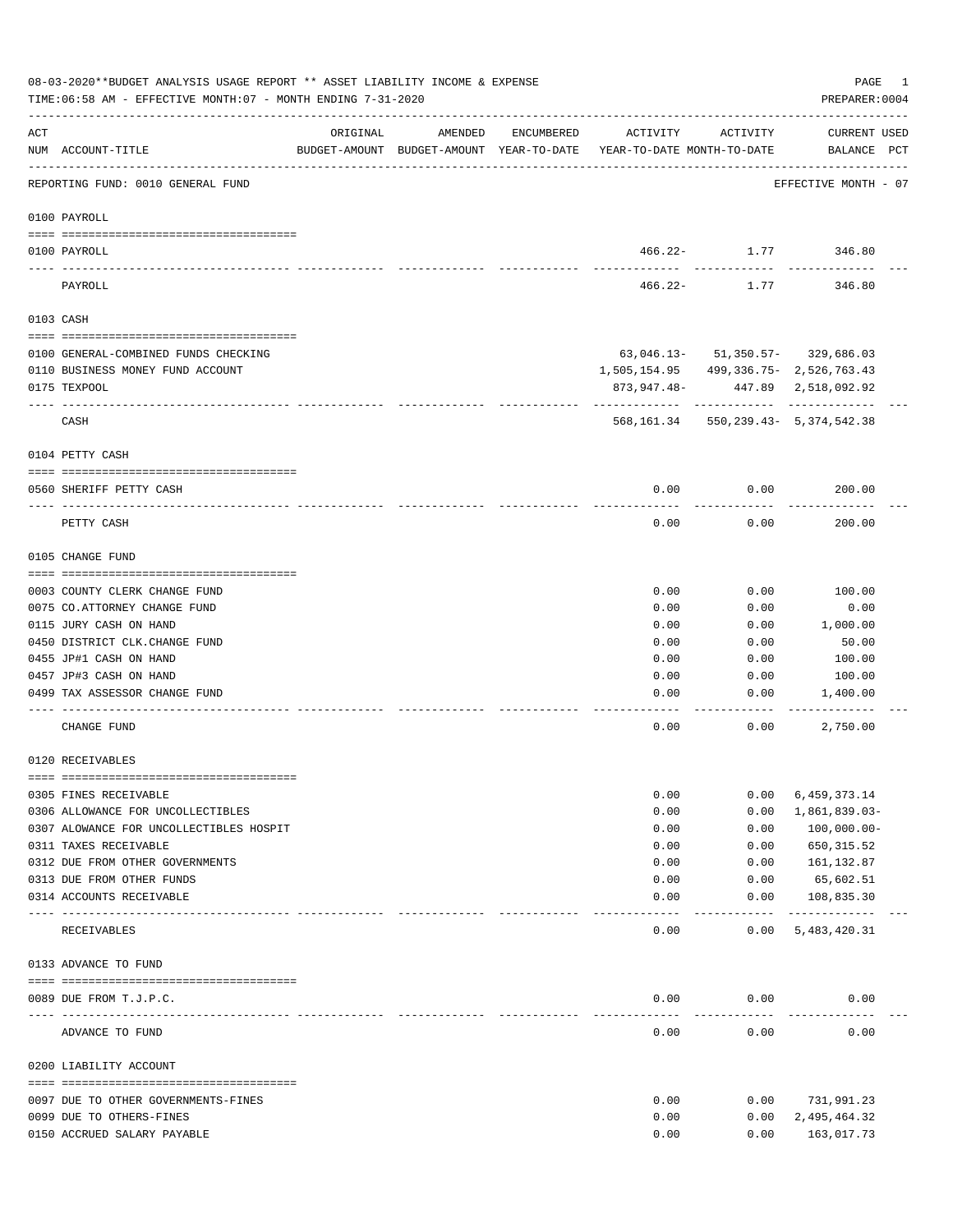|     | 08-03-2020**BUDGET ANALYSIS USAGE REPORT ** ASSET LIABILITY INCOME & EXPENSE<br>TIME: 06:58 AM - EFFECTIVE MONTH: 07 - MONTH ENDING 7-31-2020 |                              |                                                       |            |                                        |                            | PAGE<br>PREPARER: 0004            | 2              |
|-----|-----------------------------------------------------------------------------------------------------------------------------------------------|------------------------------|-------------------------------------------------------|------------|----------------------------------------|----------------------------|-----------------------------------|----------------|
| ACT | NUM ACCOUNT-TITLE                                                                                                                             | ORIGINAL                     | AMENDED<br>BUDGET-AMOUNT BUDGET-AMOUNT YEAR-TO-DATE   | ENCUMBERED | ACTIVITY<br>YEAR-TO-DATE MONTH-TO-DATE | ACTIVITY                   | CURRENT USED<br>BALANCE PCT       |                |
|     | REPORTING FUND: 0010 GENERAL FUND                                                                                                             |                              |                                                       |            |                                        |                            | EFFECTIVE MONTH - 07              |                |
|     | 0155 ACCRUED FRINGE BENEFITS                                                                                                                  |                              |                                                       |            | 0.00                                   |                            | $0.00$ $74,745.32$                |                |
|     | 0200 DEFERRED TAX REVENUE                                                                                                                     |                              |                                                       |            | 0.00                                   | 0.00                       | 620,022.87                        |                |
|     | 0205 DEFERRED FINE REVENUE                                                                                                                    |                              |                                                       |            | 0.00                                   | 0.00                       | 1,370,078.58                      |                |
|     | 0900 SYSTEM ADDED LIABILITY LINE-ITEM                                                                                                         |                              |                                                       |            | 0.00                                   | 0.00                       | 0.00                              |                |
|     | 0910 SYSTEM ADDED LIABILITY LINE-ITEM                                                                                                         |                              |                                                       |            | 475,625.52-                            | 0.00                       | 475,625.52-                       |                |
|     | LIABILITY ACCOUNT                                                                                                                             |                              |                                                       |            | 475,625.52-                            | 0.00                       | 4,979,694.53                      |                |
|     | 0207 DUE TO FUND                                                                                                                              |                              |                                                       |            |                                        |                            |                                   |                |
|     | 0070 DUE TO R.O.W.                                                                                                                            |                              |                                                       |            | 0.00                                   | 0.00                       | 0.00                              |                |
|     | 0089 DUE TO T.J.P.C.                                                                                                                          |                              |                                                       |            | 0.00                                   | 0.00                       | 0.00                              |                |
|     | 0090 DUE TO CJD                                                                                                                               |                              |                                                       |            | 0.00                                   | 0.00                       | 1,794.00                          |                |
|     | 0970 DUE TO OTHER GOVERNMENTS                                                                                                                 |                              |                                                       |            | 0.00                                   | 0.00                       | 0.00                              |                |
|     | 0990 DUE TO OTHERS                                                                                                                            |                              |                                                       |            | 0.00                                   | 0.00                       | 344.79                            |                |
|     | DUE TO FUND                                                                                                                                   |                              |                                                       |            | 0.00                                   | 0.00                       | 2,138.79                          |                |
|     |                                                                                                                                               |                              |                                                       |            |                                        |                            |                                   |                |
|     | 0225 LONG TERM LIABILITIES                                                                                                                    |                              |                                                       |            |                                        |                            |                                   |                |
|     | 0510 TIME PYMT. WARRANTS ON COMPUTERS                                                                                                         |                              |                                                       |            | 0.00                                   | 0.00                       | 0.00                              |                |
|     | LONG TERM LIABILITIES                                                                                                                         |                              |                                                       |            | 0.00                                   | 0.00                       | 0.00                              |                |
|     | 0271 EQUITY ACCOUNT                                                                                                                           |                              |                                                       |            |                                        |                            |                                   |                |
|     | 0200 EQUITY ACCOUNT                                                                                                                           |                              |                                                       |            | 0.00                                   |                            | $0.00 \quad 4,836,105.53$         |                |
|     | EQUITY ACCOUNT                                                                                                                                |                              |                                                       |            | 0.00                                   |                            | $0.00 \quad 4,836,105.53$         |                |
|     | 0300 CASH                                                                                                                                     |                              |                                                       |            |                                        |                            |                                   |                |
|     | 0110 UNENCUMBERED FUND BALANCE                                                                                                                | 1,262,560.22 1,262,560.22    |                                                       |            | 0.00                                   |                            | $0.00 \quad 1,262,560.22$         | 0 <sub>0</sub> |
|     | CASH                                                                                                                                          | ------------- -------------- | 1, 262, 560. 22 1, 262, 560. 22                       | 0.00       |                                        |                            | $0.00$ $0.00$ $1,262,560.22$      | 00             |
|     | 0310 PROPERTY TAXES                                                                                                                           |                              |                                                       |            |                                        |                            |                                   |                |
|     | 0110 CURRENT TAXES                                                                                                                            |                              | 8,860,179.82 8,860,179.82                             |            |                                        |                            | 8,684,293.74 78,270.86 175,886.08 | 98             |
|     | 0120 DELINQUENT TAXES                                                                                                                         |                              | 200,000.00 200,000.00                                 |            |                                        |                            | 197,528.56 16,270.55 2,471.44     | 99             |
|     | PROPERTY TAXES                                                                                                                                |                              | 9,060,179.82 9,060,179.82 0.00 8,881,822.30 94,541.41 |            |                                        | ------------- ------------ | -------------<br>178,357.52 98    | $---$          |
|     | 0318 OTHER TAXES                                                                                                                              |                              |                                                       |            |                                        |                            |                                   |                |
|     |                                                                                                                                               |                              |                                                       |            |                                        |                            |                                   |                |
|     | 0120 PAY N LIEU TAX/GRASSLAND                                                                                                                 | 16,000.00                    | 16,000.00                                             |            | 18,618.15                              |                            | 23, 376.52-2, 618.15+116          |                |
|     | 0121 PAY N LIEU TAX/UPPER TRINITY                                                                                                             | 14,402.00                    | 14, 402.00                                            |            | 11,286.17                              | 0.00                       | 3,115.83                          | 78             |
|     | 0122 TAX ABATEMENT/APPLICATION                                                                                                                | 18,300.00                    | 18,300.00                                             |            | 17,300.00                              | 0.00                       | 1,000.00                          | 95             |
|     | 0128 LOCAL FINES AND REIMBURSEMENTS                                                                                                           | 0.00                         | 0.00                                                  |            | 676.67                                 | 0.00                       | $676.67+$                         |                |
|     | 0129 STATE FINES AND REIMBURSEMENTS                                                                                                           | 0.00                         | 0.00                                                  |            |                                        | 12,393.76 722.52           | 12,393.76+                        |                |
|     | 0130 COURT COSTS/ARREST FEES                                                                                                                  | 260,000.00                   | 260,000.00                                            |            |                                        | 155, 311.37 52, 840.12     | 104,688.63                        | 60             |
|     | 0132 ATTORNEYS & DOCTORS                                                                                                                      | 14,000.00                    | 14,000.00                                             |            | 9,113.09                               | 7,775.44                   | 4,886.91                          | 65             |
|     | 0140 TAX ON MIXED DRINKS                                                                                                                      | 19,900.00                    | 19,900.00                                             |            | 4,520.29                               | 0.00                       | 15,379.71                         | 23             |
|     | 0160 SALES TAX REVENUES                                                                                                                       | 900,000.00                   | 900,000.00                                            |            | 894,268.06                             | 108,834.71                 | 5,731.94                          | 99             |

---- ---------------------------------- ------------- ------------- ------------ ------------- ------------ ------------- ---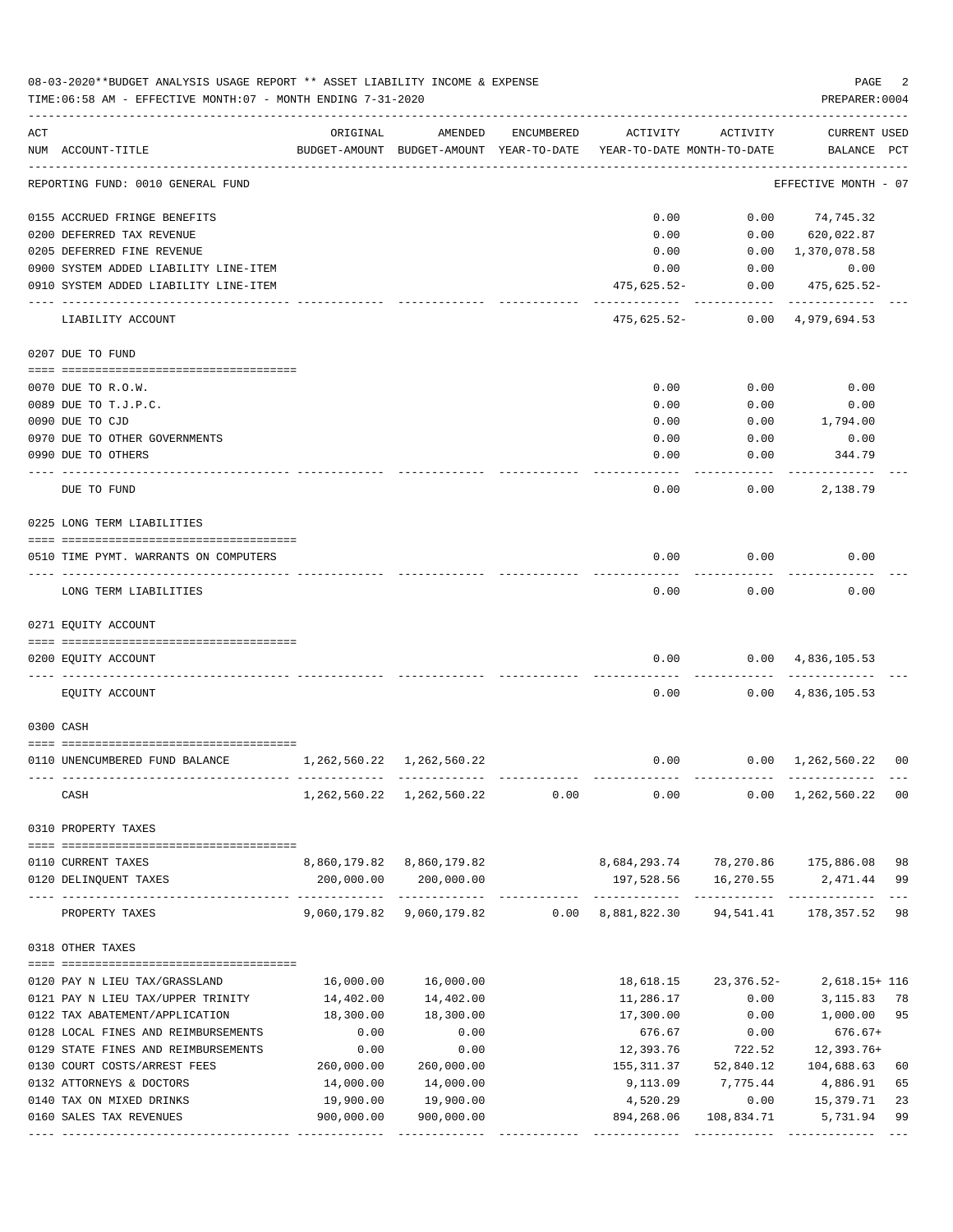|     | TIME:06:58 AM - EFFECTIVE MONTH:07 - MONTH ENDING 7-31-2020                 |                    |                                                     |            |                                        |                      | PREPARER: 0004                                                             |
|-----|-----------------------------------------------------------------------------|--------------------|-----------------------------------------------------|------------|----------------------------------------|----------------------|----------------------------------------------------------------------------|
| ACT | NUM ACCOUNT-TITLE                                                           | ORIGINAL           | AMENDED<br>BUDGET-AMOUNT BUDGET-AMOUNT YEAR-TO-DATE | ENCUMBERED | ACTIVITY<br>YEAR-TO-DATE MONTH-TO-DATE | ACTIVITY             | CURRENT USED<br>BALANCE<br>PCT                                             |
|     | REPORTING FUND: 0010 GENERAL FUND                                           |                    |                                                     |            |                                        |                      | EFFECTIVE MONTH - 07                                                       |
|     | OTHER TAXES                                                                 |                    |                                                     |            |                                        |                      | $1,242,602.00$ $1,242,602.00$ 0.00 $1,123,487.56$ 146,796.27 119,114.44 90 |
|     | 0319 F.C. DETENTION CENTER                                                  |                    |                                                     |            |                                        |                      |                                                                            |
|     | 0420 JAIL PAY PHONE COMMISSION                                              | 160,000.00         | 160,000.00                                          |            | 242,063.06                             |                      | 26, 272.64 82, 063.06+ 151                                                 |
|     | 0429 SCHOLARSHIP FUNDS                                                      | 0.00               | 0.00                                                |            | 0.00                                   | 0.00                 | 0.00                                                                       |
|     | 0551 ANNUAL PAYMENT                                                         | 0.00               | 0.00                                                |            | 0.00                                   | 0.00                 | 0.00                                                                       |
|     | 0552 MONTHLY MONITORING PAYMEN                                              | 0.00               | 0.00                                                |            | 0.00                                   | 0.00                 | 0.00                                                                       |
|     | 0553 ADMINISTRATIVE FEE                                                     | 0.00               | 0.00                                                |            | 0.00                                   | 0.00                 | 0.00                                                                       |
|     | 0554 REIMB.FOR CONFINEMENT EXP.<br>--- -----------------                    | 0.00               | 0.00                                                |            | 0.00                                   | 0.00                 | 0.00                                                                       |
|     | F.C. DETENTION CENTER                                                       |                    |                                                     |            |                                        |                      | $160,000.00$ $160,000.00$ 0.00 $242,063.06$ $26,272.64$ 82,063.06 + 151    |
|     | 0320 LICENSES & PERMITS                                                     |                    |                                                     |            |                                        |                      |                                                                            |
|     | 0200 ALCOHLIC BEVERAGE LICENSE                                              | 2,500.00           | 2,500.00                                            |            |                                        |                      | 15,337.76 3,030.87 12,837.76+614                                           |
|     | 0300 SEWAGE PERMITS/INSPECTIONS                                             | 100,000.00         | 100,000.00                                          |            |                                        |                      | 89,985.56 12,370.00 10,014.44 90                                           |
|     | 0545 FOOD SERV. PERMITS/CLASSES                                             | 0.00               | 0.00                                                |            | 0.00                                   | 0.00                 | 0.00                                                                       |
|     | 0546 \$5 COUNTY FEE/FOOD HANDLERS CLASS                                     | 0.00               | 0.00                                                |            | 0.00                                   | 0.00                 | 0.00                                                                       |
|     | LICENSES & PERMITS                                                          |                    | 102,500.00  102,500.00  0.00                        |            |                                        | 105,323.32 15,400.87 | 2,823.32+ 103                                                              |
|     | 0321 FEES OF TAX COLLECTOR                                                  |                    |                                                     |            |                                        |                      |                                                                            |
|     | 0200 COMMISSIONS ON CAR REGIST                                              | 108,000.00         | 108,000.00                                          |            |                                        |                      | 74,436.15 9,869.80 33,563.85<br>69                                         |
|     | 0250 COMMISSION ON CAR TITLES                                               | 45,000.00          | 45,000.00                                           |            |                                        | 32,575.00 4,915.00   | 12,425.00<br>72                                                            |
|     | 0251 COMM.ON SALES TAX COLLECTIONS 340,000.00                               |                    | 340,000.00                                          |            |                                        | 219,824.20 0.00      | 120,175.80<br>65                                                           |
|     | 0252 TOLL COLLECTIONS                                                       | 0.00               | 0.00                                                |            | 1,209.00                               | 0.00                 | $1,209.00+$                                                                |
|     | 0901 TAX CERTIFICATES                                                       | 8,500.00           | 8,500.00                                            |            |                                        | 7,206.49 666.49      | 1,293.51<br>85                                                             |
|     | FEES OF TAX COLLECTOR                                                       | 501,500.00         |                                                     |            |                                        |                      | ------------                                                               |
|     | 0330 GRANTS                                                                 |                    |                                                     |            |                                        |                      |                                                                            |
|     |                                                                             |                    |                                                     |            |                                        |                      |                                                                            |
|     | 0201 FEMA 2018 DR-4416                                                      | 0.00               | 0.00                                                |            | 3, 119. 14                             | 0.00                 | $3, 119.14+$                                                               |
|     | 0396 RIFLE RESISTANT BODY ARMOR 3439801<br>0403 TEAM REDEVELOPMENT TRAINING | 0.00               | 0.00                                                |            | 0.00<br>0.00                           | 0.00                 | 0.00                                                                       |
|     | 0437 INDIGENT DEFENSE GRANT                                                 | 0.00<br>34,000.00  | 0.00<br>34,000.00                                   |            | 28,955.50                              | 0.00                 | 0.00<br>$0.00$ 5,044.50 85                                                 |
|     | 0559 TEXAS VINE PROGRAM                                                     | 0.00               | 9,309.44                                            |            |                                        |                      | 13,964.16 4,654.72 4,654.72 + 150                                          |
|     | 0565 TCOG 911 DISPATCH FURNISHINGS                                          | 0.00               | 0.00                                                |            | 45,362.25                              | 0.00                 | 45,362.25+                                                                 |
|     | GRANTS                                                                      |                    |                                                     |            |                                        |                      | $34,000.00$ $43,309.44$ 0.00 $91,401.05$ $4,654.72$ $48,091.61+211$        |
|     | 0340 FEES OF OFFICE                                                         |                    |                                                     |            |                                        |                      |                                                                            |
|     |                                                                             |                    |                                                     |            |                                        |                      |                                                                            |
|     | 0135 FAMILY PROTECTION FEE                                                  | 0.00               | 0.00<br>0.00                                        |            | 1,877.16                               | 360.00               | 1,877.16+                                                                  |
|     | 0400 COUNTY JUDGE FEES<br>0403 COUNTY CLERK FEES                            | 0.00<br>230,000.00 | 230,000.00                                          |            | 678.02<br>202,926.98                   | 614.02<br>178,542.11 | $678.02+$<br>27,073.02 88                                                  |
|     | 0450 DISTRICT CLERK FEES                                                    | 75,000.00          | 75,000.00                                           |            |                                        | 53,616.51 11,731.71  | 21, 383. 49 71                                                             |
|     | 0455 J. P. #1 FEES                                                          | 6,000.00           | 6,000.00                                            |            | 14,038.33                              | 0.00                 | 8,038.33+234                                                               |
|     | 0456 J. P. #2 FEES                                                          | 5,800.00           | 5,800.00                                            |            | 2,349.40                               | 0.00                 | 3,450.60<br>41                                                             |
|     | 0457 J. P. #3 FEES                                                          | 11,500.00          | 11,500.00                                           |            | 4,606.14                               | 0.00                 | 6,893.86 40                                                                |
|     | 0475 DISTRICT ATTORNEY FEES                                                 | 5,000.00           | 5,000.00                                            |            | 3,163.17                               | 2,634.48             | 1,836.83 63                                                                |
|     | 0480 BOND APPLICATION FEE                                                   | 0.00               | 0.00                                                |            | 500.00                                 | 0.00                 | $500.00+$                                                                  |
|     | 0484 ELECTION REIMBURSEMENTS                                                | 0.00               | 0.00                                                |            | 514.42                                 | 0.00                 | $514.42+$                                                                  |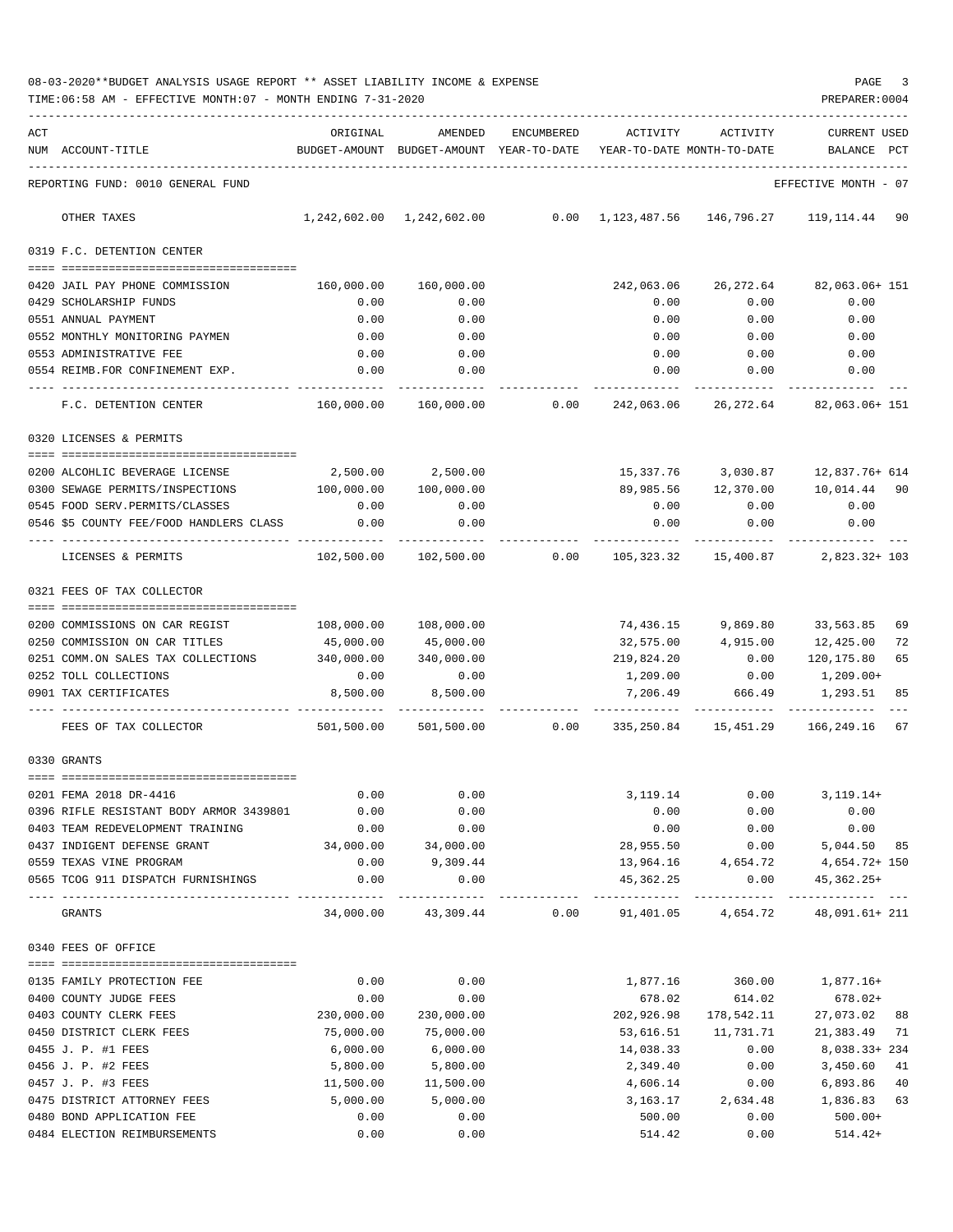| ACT | NUM ACCOUNT-TITLE                                                                           | ORIGINAL<br>BUDGET-AMOUNT | AMENDED<br>BUDGET-AMOUNT | ENCUMBERED<br>YEAR-TO-DATE | ACTIVITY   | ACTIVITY<br>YEAR-TO-DATE MONTH-TO-DATE | <b>CURRENT USED</b><br>BALANCE<br>PCT |
|-----|---------------------------------------------------------------------------------------------|---------------------------|--------------------------|----------------------------|------------|----------------------------------------|---------------------------------------|
|     | REPORTING FUND: 0010 GENERAL FUND                                                           |                           |                          |                            |            |                                        | EFFECTIVE MONTH<br>- 07               |
|     | 0551 CONSTABLE PCT. 1 FEES                                                                  | 10,000.00                 | 10,000.00                |                            | 5,685.00   | 140.00                                 | 4,315.00<br>57                        |
|     | 0552 CONSTABLE PCT. 2 FEES                                                                  | 2,500.00                  | 2,500.00                 |                            | 1,850.00   | 0.00                                   | 650.00<br>74                          |
|     | 0553 CONSTABLE PCT. 3 FEES                                                                  | 2,500.00                  | 2,500.00                 |                            | 1,552.08   | 70.00                                  | 947.92<br>62                          |
|     | 0560 SHERIFF FEES                                                                           | 45,000.00                 | 45,000.00                |                            | 35,793.89  | 12,425.50                              | 9,206.11<br>80                        |
|     | 0573 BOND SUPERVISION FEES                                                                  | 70,000.00                 | 70,000.00                |                            | 71,533.00  | 0.00                                   | 1,533.00+ 102                         |
|     | 0600 D.C.6TH COURT OF APPEALS FEE                                                           | 1,500.00                  | 1,500.00                 |                            | 1,428.11   | 285.00                                 | 95<br>71.89                           |
|     | 0601 C.C.6TH COURT OF APPEALS FEE                                                           | 800.00                    | 800.00                   |                            | 790.02     | 700.02                                 | 9.98<br>99                            |
|     | 0652 SUBDIVISION FEES                                                                       | 8,500.00                  | 8,500.00                 |                            | 2,594.39   | 0.00                                   | 5,905.61<br>31                        |
|     | 0653 ZONING APPLICATION FEES                                                                | 600.00                    | 600.00                   |                            | 300.00     | 150.00                                 | 300.00<br>50                          |
|     | 0654 FLOOD PLAIN FEES                                                                       | 0.00                      | 0.00                     |                            | 90.00      | 30.00                                  | $90.00+$                              |
|     | 0655 BUILDING PERMITS                                                                       | 0.00                      | 0.00                     |                            | 1,350.00   | 600.00                                 | $1,350.00+$                           |
|     | 0900 OTHER FEES                                                                             | 0.00                      | 0.00                     |                            | 0.00       | 0.00                                   | 0.00                                  |
|     | FEES OF OFFICE                                                                              | 474,700.00                | 474,700.00               | 0.00                       | 407,236.62 | 208,282.84                             | 67,463.38 86                          |
|     | 0350 FINES                                                                                  |                           |                          |                            |            |                                        |                                       |
|     |                                                                                             |                           |                          |                            |            |                                        |                                       |
|     | 0455 J. P. #1 FINES                                                                         | 5,000.00                  | 5,000.00                 |                            | 2,977.69   | 0.00                                   | 2,022.31<br>60                        |
|     | 0456 J. P. #2 FINES                                                                         | 500.00                    | 500.00                   |                            | 336.00     | 0.00                                   | 67<br>164.00                          |
|     | 0457 J. P. #3 FINES                                                                         | 2,500.00                  | 2,500.00                 |                            | 756.40     | 0.00                                   | 1,743.60<br>30                        |
|     | FINES                                                                                       | 8,000.00                  | 8,000.00                 | 0.00                       | 4,070.09   | 0.00                                   | 3,929.91<br>51                        |
|     | 0352 FINES & FORFEITURES                                                                    |                           |                          |                            |            |                                        |                                       |
|     |                                                                                             |                           |                          |                            |            |                                        |                                       |
|     | 0100 10% COMM.ON SURETY BAIL BOND FEE                                                       | 700.00                    | 700.00                   |                            | 618.00     | 0.00                                   | 82.00 88                              |
|     | 0201 BOND FORFEITURES                                                                       | 5,000.00                  | 5,000.00                 |                            | 9,145.00   | 6,020.00                               | 4, 145.00+ 183                        |
|     | FINES & FORFEITURES                                                                         | 5,700.00                  | 5,700.00                 | 0.00                       | 9,763.00   | 6,020.00                               | 4,063.00+ 171                         |
|     | 0360 INTEREST EARNINGS                                                                      |                           |                          |                            |            |                                        |                                       |
|     |                                                                                             |                           |                          |                            |            |                                        |                                       |
|     | 0100 INTEREST EARNINGS                                                                      | 40,000.00                 | 40,000.00                |                            | 37,300.58  | 909.11                                 | 2,699.42<br>93                        |
|     | 0110 INTEREST EARNINGS BUSINESS MONEY F                                                     | 10,000.00                 | 10,000.00                |                            | 5,154.95   | 663.25                                 | 4,845.05<br>52                        |
|     | INTEREST EARNINGS                                                                           | 50,000.00                 | 50,000.00                | 0.00                       | 42,455.53  | 1,572.36                               | 7,544.47                              |
|     | 0364 SALE OF ASSETS LAND/BUILDING                                                           |                           |                          |                            |            |                                        |                                       |
|     |                                                                                             |                           |                          |                            |            |                                        |                                       |
|     | 0162 SALE OF ASSETS LAND/BUILDING                                                           | 1,000.00 1,000.00         |                          |                            |            |                                        | $0.00$ $0.00$ $1,000.00$ $00$         |
|     | 0163 SALE OF EQUIPMENT<br>------------------- -------------                                 | 0.00                      | 0.00                     |                            | 20,605.79  |                                        | $0.00$ $20,605.79+$                   |
|     | SALE OF ASSETS LAND/BUILDING $1,000.00$ $1,000.00$ $0.00$ $20,605.79$ 0.00 $19,605.79$ + 61 |                           |                          |                            |            |                                        |                                       |
|     | 0370 MISCELLANEOUS                                                                          |                           |                          |                            |            |                                        |                                       |
|     | 0100 KFYN-RADIO TOWER RENT                                                                  | 2,400.00                  | 2,400.00                 |                            | 2,200.00   | 400.00                                 | 200.00 92                             |
|     | 0112 TOBACCO SETTLEMENT                                                                     | 19,000.00                 | 19,000.00                |                            | 19,703.58  | 0.00                                   | 703.58+ 104                           |
|     | 0115 RENT- VERIZON TOWER                                                                    | 11,109.00                 | 11,109.00                |                            |            | 10,646.10 1,064.61                     | 462.90 96                             |
|     | 0120 CONTRIBUTION IHC TRUST                                                                 | 4,000.00                  | 4,000.00                 |                            | 13,352.00  | 0.00                                   | $9,352.00+334$                        |
|     | 0125 IHC STATE REIMBURSEMENT                                                                | 0.00                      | 0.00                     |                            | 0.00       | 0.00                                   | 0.00                                  |
|     | 0130 REFUNDS & MISCELLANEOUS                                                                | 10,000.00                 | 10,000.00                |                            | 3,648.66   | 25.00                                  | 6,351.34 36                           |
|     | 0131 AUTOMOBILE INSURANCE LOSS PAYMENTS                                                     | 0.00                      | 43,000.00                |                            | 43,000.00  | 0.00                                   | 0.00 100                              |
|     | 0132 PROPERTY INSURANCE LOSS PAYMENTS                                                       | 0.00                      | 0.00                     |                            | 18,365.57  |                                        | $0.00$ 18,365.57+                     |
|     | 0135 HEALTH INS. SURPLUS DISTRIBUTION 4,000.00                                              |                           | 4,000.00                 |                            |            | 16,923.22 16,923.22                    | 12,923.22+ 423                        |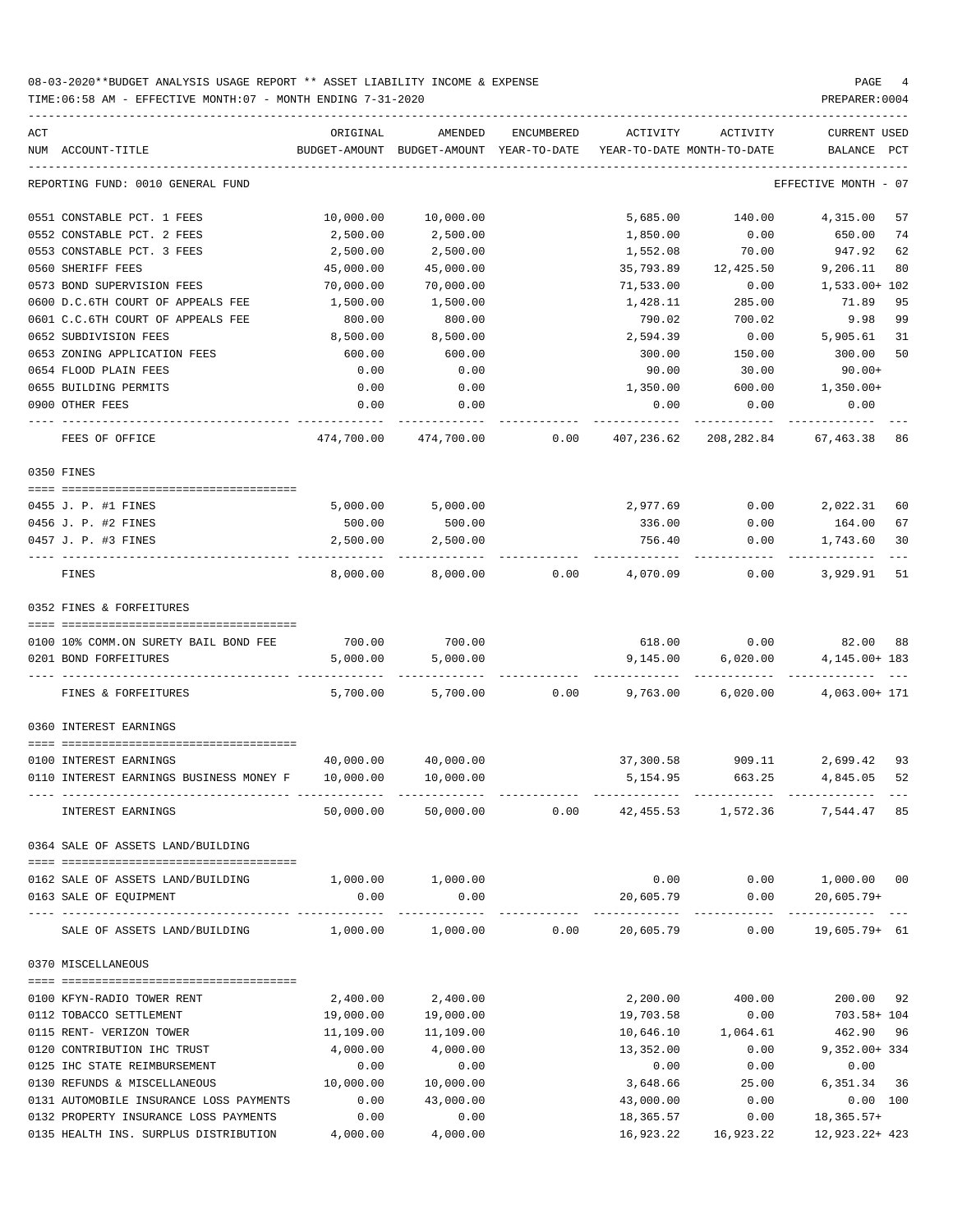TIME:06:58 AM - EFFECTIVE MONTH:07 - MONTH ENDING 7-31-2020

| ACT |                                         | ORIGINAL     | AMENDED                                                             | ENCUMBERED   |               | ACTIVITY ACTIVITY                        | CURRENT USED         |                |
|-----|-----------------------------------------|--------------|---------------------------------------------------------------------|--------------|---------------|------------------------------------------|----------------------|----------------|
|     | NUM ACCOUNT-TITLE                       |              | BUDGET-AMOUNT BUDGET-AMOUNT YEAR-TO-DATE YEAR-TO-DATE MONTH-TO-DATE |              |               |                                          | BALANCE PCT          |                |
|     | REPORTING FUND: 0010 GENERAL FUND       |              |                                                                     |              |               |                                          | EFFECTIVE MONTH - 07 |                |
|     | 0139 STATE JUROR REIMB.FEE              | 20,000.00    | 20,000.00                                                           |              | 7,616.00      | 0.00                                     | 12,384.00            | 38             |
|     | 0143 D.A.SALARY REIMB.                  | 27,500.00    | 27,500.00                                                           |              | 18,333.33     | 0.00                                     | 9,166.67             | 67             |
|     | 0144 CO. JUDGE COURT FEES SALARY REIMB. | 0.00         | 0.00                                                                |              | 0.00          | 0.00                                     | 0.00                 |                |
|     | 0147 UTILITIES REIMBURSEMENT            | 14,000.00    | 14,000.00                                                           |              | 12,976.44     | 936.21                                   | 1,023.56             | 93             |
|     | 0151 ASST. DA LONGEVITY PAY             | 4,400.00     | 4,400.00                                                            |              | 3,840.00      | 0.00                                     | 560.00               | 87             |
|     | 0152 HB 9 D.A. SUPPLEMENTAL FUNDS       | 0.00         | 0.00                                                                |              | 0.00          | 0.00                                     | 0.00                 |                |
|     | 0162 COURT REPORTER SERVICE FEE         | 6,000.00     | 6,000.00                                                            |              | 6,519.87      | 2,820.60                                 | 519.87+ 109          |                |
|     | 0163 ADM.OF COURT JUSTICE 10% SB 1417   | 800.00       | 800.00                                                              |              | 578.02        | 327.51                                   | 221.98               | 72             |
|     | 0164 TIME PAYMENT FEE 40% SB 1417       | 4,000.00     | 4,000.00                                                            |              | 2,312.15      | 1,310.01                                 | 1,687.85             | 58             |
|     | 0166 JUDICIAL SUPP.FEE(60 CENTS)        | 700.00       | 700.00                                                              |              | 415.11        | 72.18                                    | 284.89               | 59             |
|     | 0167 JUROR REIMB.FEE                    | 5,000.00     | 5,000.00                                                            |              | 2,517.97      | 480.74                                   | 2,482.03             | 50             |
|     | 0408 COUNTY WELLNESS PROGRAM            | 1,100.00     | 1,100.00                                                            |              | 1,260.00      | 0.00                                     | $160.00 + 115$       |                |
|     | 0410 CO CT AT LAW SUPPLEMENT            | 84,000.00    | 84,000.00                                                           |              | 63,000.00     | 0.00                                     | 21,000.00            | 75             |
|     | 0432 PROCEEDS OF SALE OF LIVESTOCK      | 0.00         | 0.00                                                                |              | 0.00          | 0.00                                     | 0.00                 |                |
|     | 0450 DIST. CLK. PASSPORT PHOTO          | 1,500.00     | 1,500.00                                                            |              | 510.00        | 0.00                                     | 990.00               | 34             |
|     | 0453 REIMB.CEC ODYSSEY SAAS             | 21,593.00    | 21,593.00                                                           |              | 16,194.75     | 0.00                                     | 5,398.25             | 75             |
|     | 0509 CANDY MACHINE COMMISSION           | 0.00         | 0.00                                                                |              | 0.00          | 0.00                                     | 0.00                 |                |
|     | 0510 DR. PEPPER COMMISSION              | 0.00         | 0.00                                                                |              | 0.00          | 0.00                                     | 0.00                 |                |
|     | 0553 DONATION CONST.3 RADIO EQUIP.      | 0.00         | 0.00                                                                |              | 0.00          | 0.00                                     | 0.00                 |                |
|     | 0562 STATE REIMB.OFFENDER TRANSPORT     | 8,000.00     | 8,000.00                                                            |              | 6,604.00      | 0.00                                     | 1,396.00             | 83             |
|     | 0565 COCA-COLA COMMISSIONS              | 0.00         | 0.00                                                                |              | 0.00          | 0.00                                     | 0.00                 |                |
|     | MISCELLANEOUS                           |              | 249,102.00 292,102.00 0.00                                          |              |               | 270,516.77 24,360.08                     | 21,585.23            | 93             |
|     | 0400 COUNTY JUDGE                       |              |                                                                     |              |               |                                          |                      |                |
|     |                                         |              |                                                                     |              |               |                                          |                      |                |
|     | 0101 SALARY ELECTED OFFICIAL            | 66,658.37    | 66,658.37                                                           | 0.00         | 56,403.16     | 5,127.56                                 | 10,255.21            | 85             |
|     | 0104 STATE PROBATE SALARY SUPPLEMENT    | 0.00         | 0.00                                                                | 0.00         | 0.00          | 0.00                                     | 0.00                 |                |
|     | 0105 SALARY SECRETARY                   | 30,300.92    | 30,300.92                                                           | 0.00         | 25,639.24     | 2,330.84                                 | 4,661.68             | 85             |
|     | 0201 SOCIAL SECURITY TAXES              | 6,650.02     | 6,650.02                                                            | 0.00         | 5,421.42      | 496.52                                   | 1,228.60             | 82             |
|     | 0202 GROUP HEALTH & DENTAL INSURANCE    | 12,219.84    | 12,219.84                                                           | 0.00         | 10,176.80     | 1,017.68                                 | 2,043.04             | 83             |
|     | 0203 RETIREMENT                         | 12,047.52    | 12,047.52                                                           | 0.00         | 9,807.07      | 902.92                                   | 2,240.45             | 81             |
|     | 0204 WORKERS' COMPENSATION              | 309.18       | 309.18                                                              | 0.00         | 309.18        | 0.00                                     | $0.00$ 100           |                |
|     | 0205 MEDICARE TAX                       | 1,555.25     | 1,555.25                                                            | 0.00         | 1,267.90      | 116.12                                   | 287.35               | 82             |
|     | 0225 TRAVEL ALLOWANCE                   | 4,200.00     | 4,200.00                                                            | 0.00         | 3,500.00      | 350.00                                   | 700.00               | 83             |
|     | 0310 OFFICE SUPPLIES                    | 800.00       | 800.00                                                              | 175.67       | 453.51        | 0.00                                     | 170.82               | 79             |
|     | 0311 POSTAL EXPENSES                    | 200.00       | 200.00                                                              | 0.00         | 1.45          | 0.00                                     | 198.55               | 01             |
|     | 0427 OUT OF COUNTY TRAVEL/TRAINING      | 5,500.00     | 5,500.00                                                            | 0.00         | 1,060.31      | 0.00                                     | 4,439.69             | 19             |
|     | 0431 LOCAL TRAVEL                       | 0.00         | 0.00                                                                | 0.00         | 0.00          | 0.00                                     | 0.00                 |                |
|     | 0435 PRINTING                           | 200.00       | 200.00                                                              | 0.00         | 0.00          | 0.00                                     | 200.00               | 0 <sub>0</sub> |
|     | 0437 COURT REPORTER EXPENSE             | 0.00         | 0.00                                                                | 0.00         | 0.00          | 0.00                                     | 0.00                 |                |
|     | 0468 JUVENILE BOARD SALARY              | 2,400.00     | 2,400.00                                                            | 0.00         | 2,000.00      | 200.00                                   | 400.00               | 83             |
|     | 0480 BOND                               | 0.00         | 0.00                                                                | 0.00         | 0.00          | 0.00                                     | 0.00                 |                |
|     | 0481 DUES                               | 335.00       | 335.00                                                              | 0.00         | 335.00        | 0.00                                     | 0.00 100             |                |
|     | 0572 OFFICE EQUIPMENT                   | 800.00       | 800.00                                                              | 449.99       | 0.00          | 0.00                                     | 350.01               | 56             |
|     | 0574 TECHNOLOGY<br>0590 BOOKS           | 0.00<br>0.00 | 0.00<br>0.00                                                        | 0.00<br>0.00 | 0.00<br>42.50 | 0.00<br>0.00                             | 0.00<br>$42.50 -$    |                |
|     |                                         |              |                                                                     |              | ------------  |                                          |                      |                |
|     | COUNTY JUDGE                            |              | 144, 176. 10 144, 176. 10                                           |              |               | 625.66 116,417.54 10,541.64 27,132.90 81 |                      |                |
|     | 0401 911 COORDINATOR                    |              |                                                                     |              |               |                                          |                      |                |
|     | 0403 TCOG RURAL ADDRESSING              | 23,000.00    |                                                                     |              |               | $23,000.00$ $0.00$ $23,000.00$ $0.00$    | 0.00 100             |                |
|     | 911 COORDINATOR                         |              | $23,000.00$ $23,000.00$ $0.00$ $23,000.00$                          |              |               |                                          | 0.00<br>0.00 100     |                |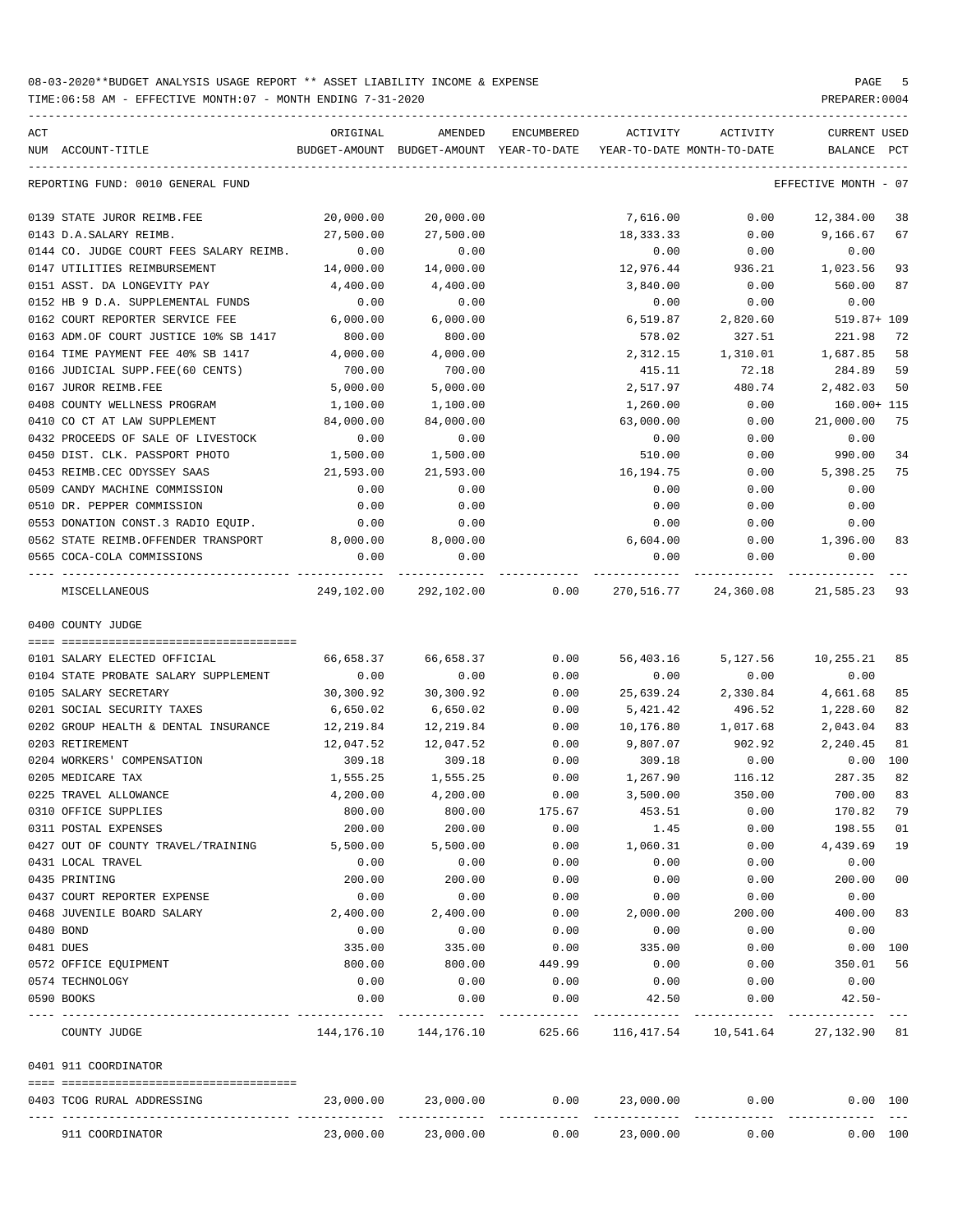|     | TIME: 06:58 AM - EFFECTIVE MONTH: 07 - MONTH ENDING 7-31-2020 |                     |                                          |              |                     |                                                           | PREPARER: 0004        |              |
|-----|---------------------------------------------------------------|---------------------|------------------------------------------|--------------|---------------------|-----------------------------------------------------------|-----------------------|--------------|
| ACT |                                                               | ORIGINAL            | AMENDED                                  | ENCUMBERED   | ACTIVITY            | ACTIVITY                                                  | <b>CURRENT USED</b>   |              |
|     | NUM ACCOUNT-TITLE                                             |                     | BUDGET-AMOUNT BUDGET-AMOUNT YEAR-TO-DATE |              |                     | YEAR-TO-DATE MONTH-TO-DATE                                | BALANCE               | $_{\rm PCT}$ |
|     | REPORTING FUND: 0010 GENERAL FUND                             |                     |                                          |              |                     |                                                           | EFFECTIVE MONTH - 07  |              |
|     | 0403 COUNTY CLERK                                             |                     |                                          |              |                     |                                                           |                       |              |
|     |                                                               |                     |                                          |              |                     |                                                           |                       |              |
|     | 0101 SALARY ELECTED OFFICIAL                                  | 58,237.97           | 58,237.97                                | 0.00         | 49,278.24           | 4,479.84                                                  | 8,959.73              | 85           |
|     | 0103 SALARY CHIEF DEPUTY                                      | 0.00                | 0.00                                     | 0.00         | 0.00                | 0.00                                                      | 0.00                  |              |
|     | 0104 SALARY DEPUTIES                                          | 176,860.96          | 176,860.96                               | 0.00         | 139,278.36          | 12,827.04                                                 | 37,582.60             | 79           |
|     | 0107 REGULAR-TEMP. PART-TIME<br>0201 SOCIAL SECURITY TAXES    | 18,096.00           | 18,096.00                                | 0.00         | 15,633.00           | 1,656.00                                                  | 2,463.00              | 86<br>78     |
|     |                                                               | 15,718.58           | 15,718.58                                | 0.00         | 12,262.18           | 1,136.65                                                  | 3,456.40              | 77           |
|     | 0202 GROUP HEALTH & DENTAL INSURANCE<br>0203 RETIREMENT       | 83,096.16           | 83,096.16                                | 0.00         | 63,801.22           | 6,922.44                                                  | 19,294.94<br>5,776.64 |              |
|     | 0204 WORKERS COMPENSATION                                     | 29,609.06<br>760.58 | 29,609.06<br>760.58                      | 0.00<br>0.00 | 23,832.42<br>774.64 | 2,235.74<br>0.00                                          | 14.06- 102            | 80           |
|     | 0205 MEDICARE TAX                                             | 3,676.12            | 3,676.12                                 | 0.00         | 2,867.88            | 265.83                                                    | 808.24                | 78           |
|     | 0310 OFFICE SUPPLIES                                          | 3,760.00            | 6,260.00                                 | 141.55       | 5,132.43            | 0.00                                                      | 986.02                | 84           |
|     | 0311 POSTAL EXPENSES                                          | 1,500.00            | 1,500.00                                 | 0.00         | 1,019.18            | 46.45                                                     | 480.82                | 68           |
|     | 0420 UTILITIES TELEPHONE                                      | 0.00                | 0.00                                     | 0.00         | 0.00                | 0.00                                                      | 0.00                  |              |
|     | 0427 OUT OF COUNTY TRAVEL/TRAINING                            | 4,000.00            | 4,000.00                                 | 43.24        | 3,111.78            | 0.00                                                      | 844.98                | 79           |
|     | 0431 LOCAL TRAVEL                                             | 0.00                | 0.00                                     | 0.00         | 0.00                | 0.00                                                      | 0.00                  |              |
|     | 0435 PRINTING                                                 | 1,400.00            | 1,400.00                                 | 0.00         | 1,051.48            | 0.00                                                      | 348.52                | 75           |
|     | 0437 IMAGING/INDEXING                                         | 14,000.00           | 11,380.96                                | 0.00         | 0.00                | 0.00                                                      | 11,380.96             | 00           |
|     | 0480 BOND                                                     | 350.00              | 350.00                                   | 0.00         | 257.50              | 0.00                                                      | 92.50                 | 74           |
|     | 0481 DUES                                                     | 225.00              | 225.00                                   | 0.00         | 0.00                | 0.00                                                      | 225.00                | 00           |
|     | 0572 OFFICE EQUIPMENT                                         | 2,000.00            | 2,000.00                                 | 0.00         | 733.98              | 0.00                                                      | 1,266.02              | 37           |
|     | COUNTY CLERK                                                  | 413,290.43          | 413,171.39                               | 184.79       | 319,034.29          | 29,569.99                                                 | 93,952.31             | 77           |
|     | 0404 ELECTION                                                 |                     |                                          |              |                     |                                                           |                       |              |
|     |                                                               |                     |                                          |              |                     |                                                           |                       |              |
|     | 0109 SALARY                                                   | 15,900.00           | 15,900.00                                | 0.00         | 14,597.00           | 2,624.00                                                  | 1,303.00              | 92           |
|     | 0201 SOCIAL SECURITY TAXES                                    | 625.00              | 625.00                                   | 0.00         | 29.32               | 0.00                                                      | 595.68                | 05           |
|     | 0203 RETIREMENT                                               | 0.00                | 0.00                                     | 0.00         | 0.00                | 0.00                                                      | 0.00                  |              |
|     | 0205 MEDICARE TAX                                             | 175.00              | 175.00                                   | 0.00         | 6.86                | 0.00                                                      | 168.14                | 04           |
|     | 0310 ELECTION SUPPLIES                                        | 5,500.00            | 5,500.00                                 | 125.00       | 2,639.71            | 161.71                                                    | 2,735.29              | 50           |
|     | 0311 POSTAGE                                                  | 8,500.00            | 8,500.00                                 | 0.00         | 8,265.45            | 255.70                                                    | 234.55                | 97           |
|     | 0421 ELECTION INTERNET                                        | 925.00              | 1,044.04                                 | 0.00         | 802.86              | 119.04                                                    | 241.18                | 77           |
|     | 0423 CELL PHONE                                               | 240.00              | 240.00                                   | 0.00         | 200.00              | 20.00                                                     | 40.00                 | 83           |
|     | 0427 ELECTION TRAVEL/TRAINING                                 | 2,500.00            | 2,475.00                                 | 58.94        | 446.17              | 46.00                                                     | 1,969.89              | 20           |
|     | 0428 EMPLOYEE TRAINING                                        | 0.00                | 0.00                                     | 0.00         | 0.00                | 0.00                                                      | 0.00                  |              |
|     | 0429 DPS BACKGROUND CHECK                                     | 50.00               | 50.00                                    | 0.00         | 0.00                | 0.00                                                      | 50.00                 | 00           |
|     | 0430 BIDS AND NOTICES                                         | 600.00              | 600.00                                   | 0.00         | 223.17              | 0.00                                                      | 376.83                | 37           |
|     | 0442 PROFESSIONAL SERVICE/TRANSLATOR                          | 200.00              | 225.00                                   | 0.00         | 225.00              | 0.00                                                      | $0.00$ 100            |              |
|     | 0481 DUES                                                     | 300.00              | 300.00                                   | 0.00         | 300.00              | 0.00                                                      | 0.00                  | 100          |
|     | 0483 VOTER REGISTRATION                                       | 2,000.00            | 2,000.00                                 | 0.00         | 1,515.27            | 0.00                                                      | 484.73                | 76           |
|     | 0485 ELECTION MAINT. AGREEMENT                                | 16,221.00           | 16,221.00                                | 0.00         | 16,221.00           | 0.00                                                      | $0.00$ 100            |              |
|     | 0573 ELECTION EQUIPMENT                                       | 0.00                | 0.00                                     | 0.00         | 0.00                | 0.00                                                      | 0.00                  |              |
|     | ELECTION                                                      |                     |                                          |              |                     | 53,736.00 53,855.04 183.94 45,471.81 3,226.45 8,199.29 85 |                       |              |
|     | 0405 VETERANS'SERVICE                                         |                     |                                          |              |                     |                                                           |                       |              |
|     |                                                               |                     |                                          |              |                     |                                                           |                       |              |
|     | 0102 SALARY APPOINTED OFFICIAL                                | 39,856.00           | 39,856.00                                | 0.00         | 33,724.24           | 3,065.84                                                  | 6,131.76              | 85           |
|     | 0201 SOCIAL SECURITY TAXES                                    | 2,471.07            | 2,471.07                                 | 0.00         | 2,060.48            | 187.04                                                    | 410.59                | 83           |
|     | 0202 GROUP HEALTH & DENTAL INSURANCE<br>0203 RETIREMENT       | 11,870.88           | 11,870.88                                | 0.00<br>0.00 | 9,889.20            | 988.92                                                    | 1,981.68<br>723.85    | 83<br>84     |
|     | 0204 WORKERS' COMPENSATION                                    | 4,659.17            | 4,659.17<br>119.57                       | 0.00         | 3,935.32<br>121.94  | 361.46<br>0.00                                            | $2.37 - 102$          |              |
|     | 0205 MEDICARE TAX                                             | 119.57<br>577.91    | 577.91                                   | 0.00         | 481.86              | 43.74                                                     | 96.05 83              |              |
|     |                                                               |                     |                                          |              |                     |                                                           |                       |              |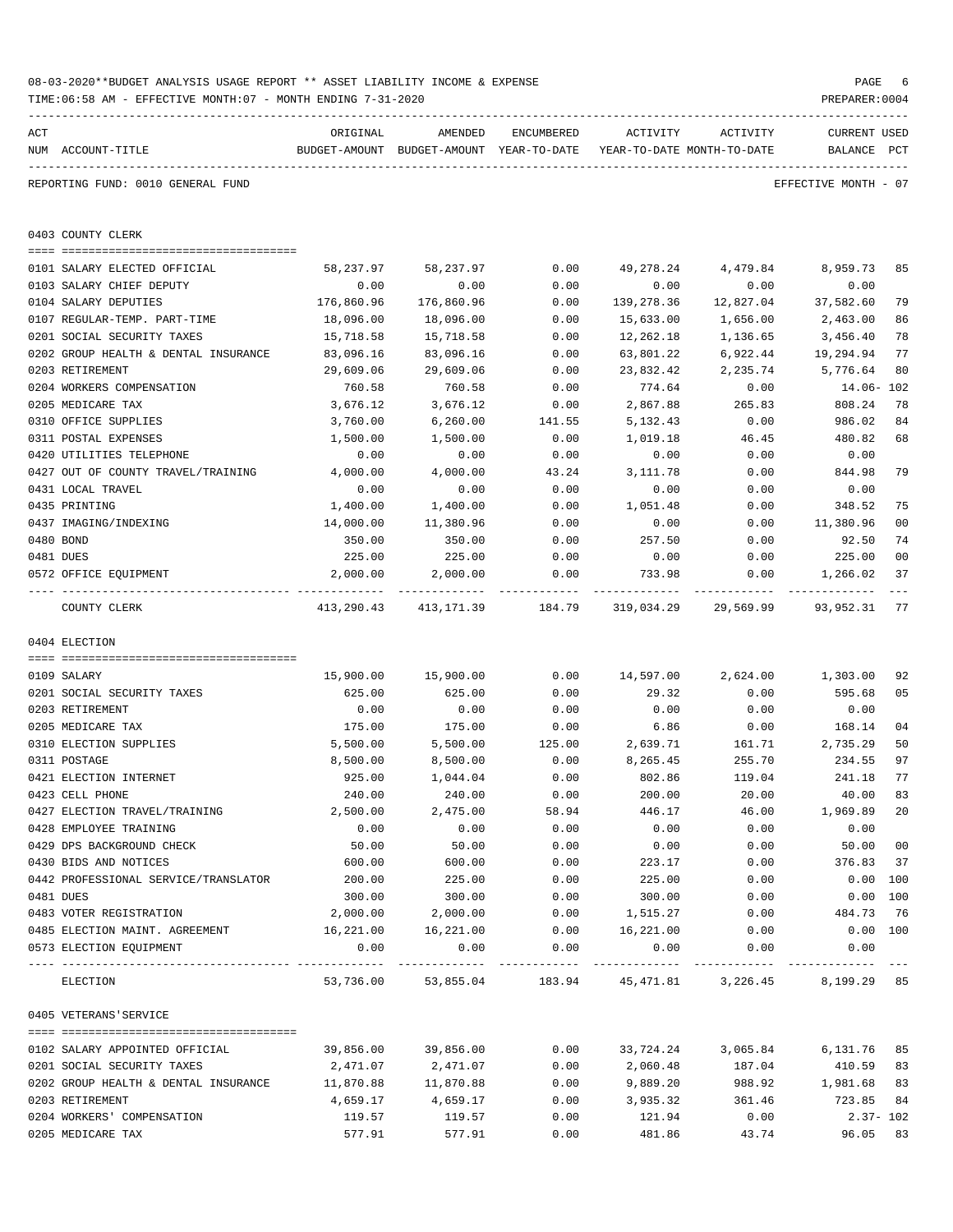TIME:06:58 AM - EFFECTIVE MONTH:07 - MONTH ENDING 7-31-2020 PREPARER:0004

| ACT |                                    | ORIGINAL   | AMENDED                                  | ENCUMBERED | ACTIVITY                   | ACTIVITY | <b>CURRENT USED</b>            |                |
|-----|------------------------------------|------------|------------------------------------------|------------|----------------------------|----------|--------------------------------|----------------|
|     | NUM ACCOUNT-TITLE                  |            | BUDGET-AMOUNT BUDGET-AMOUNT YEAR-TO-DATE |            | YEAR-TO-DATE MONTH-TO-DATE |          | BALANCE                        | PCT            |
|     |                                    |            |                                          |            |                            |          |                                |                |
|     | REPORTING FUND: 0010 GENERAL FUND  |            |                                          |            |                            |          | EFFECTIVE MONTH - 07           |                |
|     | 0310 OFFICE SUPPLIES               | 250.00     | 250.00                                   | 0.00       | 0.00                       | 0.00     | 250.00                         | 00             |
|     | 0311 POSTAL EXPENSES               | 200.00     | 200.00                                   | 0.00       | 0.00                       | 0.00     | 200.00                         | 0 <sub>0</sub> |
|     | 0427 OUT OF COUNTY TRAVEL/TRAINING | 1,250.00   | 1,250.00                                 | 0.00       | 675.60                     | 0.00     | 574.40                         | 54             |
|     | 0428 TRAINING/TUITION              | 0.00       | 0.00                                     | 0.00       | 0.00                       | 0.00     | 0.00                           |                |
|     | 0435 PRINTING                      | 200.00     | 200.00                                   | 0.00       | 0.00                       | 0.00     | 200.00                         | 0 <sub>0</sub> |
|     | 0453 COMPUTER SOFTWARE             | 0.00       | 0.00                                     | 0.00       | 0.00                       | 0.00     | 0.00                           |                |
|     | 0572 OFFICE EQUIPMENT              | 750.00     | 750.00                                   | 0.00       | 0.00                       | 0.00     | 750.00                         | 0 <sub>0</sub> |
|     | VETERANS ' SERVICE                 |            | 62,204.60 62,204.60                      | 0.00       |                            |          | 50,888.64  4,647.00  11,315.96 | 82             |
|     | 0406 EMERGENCY MANAGEMENT          |            |                                          |            |                            |          |                                |                |
|     | 0103 SALARY                        | 33,228.00  | 33,228.00                                | 0.00       | 32,336.64                  | 6,776.64 | 891.36                         | 97             |
|     | 0107 SALARY TEMP./EXTRA            | 0.00       | 0.00                                     | 0.00       | 0.00                       | 0.00     | 0.00                           |                |
|     | 0201 SOCIAL SECURITY TAXES         | 2,089.90   | 2,089.90                                 | 0.00       | 2,020.61                   | 421.42   | 69.29                          | 97             |
|     | 0202 GROUP HEALTH & DENTAL INS     | 0.00       | 0.00                                     | 0.00       | 22.86                      | 0.00     | $22.86-$                       |                |
|     | 0203 RETIREMENT                    | 3,884.35   | 3,884.35                                 | 0.00       | 3,778.55                   | 798.97   | 105.80                         | 97             |
|     | 0204 WORKERS' COMPENSATION         | 99.68      | 99.68                                    | 0.00       | 101.66                     | 0.00     | 1.98- 102                      |                |
|     | 0205 MEDICARE TAX                  | 488.77     | 488.77                                   | 0.00       | 472.56                     | 98.56    | 16.21                          | 97             |
|     | 0225 TRAVEL ALLOWANCE              | 0.00       | 0.00                                     | 0.00       | 0.00                       | 0.00     | 0.00                           |                |
|     | 0310 OFFICE SUPPLIES               | 200.00     | 200.00                                   | 0.00       | 96.81                      | 0.00     | 103.19                         | 48             |
|     | 0311 POSTAL EXPENSE                | 50.00      | 50.00                                    | 0.00       | 0.00                       | 0.00     | 50.00                          | 00             |
|     | 0330 AUTO EXPENSE-GAS & OIL        | 1,000.00   | 1,000.00                                 | 0.00       | 700.00                     | 157.49   | 300.00                         | 70             |
|     | 0420 SATELLITE TELEPHONE           | 0.00       | 0.00                                     | 0.00       | 0.00                       | 0.00     | 0.00                           |                |
|     | 0421 EMERGENCY INTERNET            | 455.00     | 455.00                                   | 0.00       | 379.90                     | 37.99    | 75.10                          | 83             |
|     | 0422 R&M RADIO                     | 0.00       | 0.00                                     | 0.00       | 0.00                       | 0.00     | 0.00                           |                |
|     | 0423 CELL PHONE ALLOWANCE          | 480.00     | 480.00                                   | 0.00       | 400.00                     | 40.00    | 80.00                          | 83             |
|     | 0427 OUT OF COUNTY TRAVEL/TRAINING | 1,000.00   | 1,000.00                                 | 30.90      | 8.04                       | 8.04     | 961.06                         | 0 <sub>4</sub> |
|     | 0428 TRAINING & TUITION            | 0.00       | 0.00                                     | 0.00       | 0.00                       | 0.00     | 0.00                           |                |
|     | 0453 R&M EQUIPMENT                 | 220.00     | 220.00                                   | 0.00       | 0.00                       | 0.00     | 220.00                         | 0 <sub>0</sub> |
|     | 0454 R&M AUTO                      | 1,000.00   | 1,000.00                                 | 0.00       | 621.37                     | 0.00     | 378.63                         | 62             |
|     | 0487 TRAILER/AUTO INSURANCE        | 700.00     | 700.00                                   | 0.00       | 592.00                     | 0.00     | 108.00                         | 85             |
|     | 0489 CODE RED EARLY WARNING SYSTEM | 12,768.00  | 12,768.00                                | 0.00       | 12,768.00                  | 0.00     | 0.00                           | 100            |
|     | 0490 911 RADIO TOWER BUILDING      | 500.00     | 500.00                                   | 0.00       | 0.00                       | 0.00     | 500.00                         | 0 <sup>0</sup> |
|     | 0573 RADIO EQUIPMENT               | 0.00       | 0.00                                     | 0.00       | 0.00                       | 0.00     | 0.00                           |                |
|     | EMERGENCY MANAGEMENT               | 58,163.70  | 58,163.70                                | 30.90      | 54,299.00                  | 8,339.11 | 3,833.80                       | 93             |
|     | 0409 NON-DEPARTMENTAL              |            |                                          |            |                            |          |                                |                |
|     |                                    |            |                                          |            |                            |          |                                |                |
|     | 0100 COMPENSATION PAY              | 0.00       | 0.00                                     | 0.00       | 0.00                       | 0.00     | 0.00                           |                |
|     | 0201 SOCIAL SECURITY TAXES         | 0.00       | 0.00                                     | 0.00       | 0.00                       | 0.00     | 0.00                           |                |
|     | 0203 RETIREMENT                    | 0.00       | 0.00                                     | 0.00       | 0.00                       | 0.00     | 0.00                           |                |
|     | 0204 WORKERS' COMPENSATION         | 1,000.00   | 1,000.00                                 | 0.00       | 779.08                     | 0.00     | 220.92                         | 78             |
|     | 0205 MEDICARE TAX                  | 0.00       | 0.00                                     | 0.00       | 0.00                       | 0.00     | 0.00                           |                |
|     | 0206 UNEMPLOYMENT EXPENSE          | 0.00       | 0.00                                     | 0.00       | 436.00                     | 0.00     | $436.00 -$                     |                |
|     | 0395 ERRORS AND OMISSIONS          | 0.00       | 0.00                                     | 0.00       | 0.00                       | 0.00     | 0.00                           |                |
|     | 0399 CLAIMS SETTLEMENTS            | 5,000.00   | 5,000.00                                 | 0.00       | 3,232.40                   | 2,961.00 | 1,767.60                       | 65             |
|     | 0400 LEGAL FEES                    | 15,000.00  | 15,000.00                                | 0.00       | 357.40                     | 0.00     | 14,642.60                      | 02             |
|     | 0401 AUDIT EXPENSE                 | 45,000.00  | 45,000.00                                | 0.00       | 36,500.00                  | 0.00     | 8,500.00                       | 81             |
|     | 0404 911 EMERGENCY SERVICE         | 8,917.00   | 8,917.00                                 | 0.00       | 8,917.00                   | 2,229.25 | 0.00                           | 100            |
|     | 0406 TAX APPRAISAL DISTRICT        | 530,970.32 | 530,970.32                               | 0.00       | 544, 565.25                | 0.00     | 13,594.93-103                  |                |
|     | 0408 COUNTY WELLNESS PROGRAM       | 1,100.00   | 1,100.00                                 | 0.00       | 622.88                     | 0.00     | 477.12                         | 57             |

0426 PROFESSIONAL FEES 30,000.00 30,000.00 0.00 0.00 0.00 30,000.00 00 0430 BIDS & NOTICES 3,000.00 3,000.00 0.00 1,414.19 479.37 1,585.81 47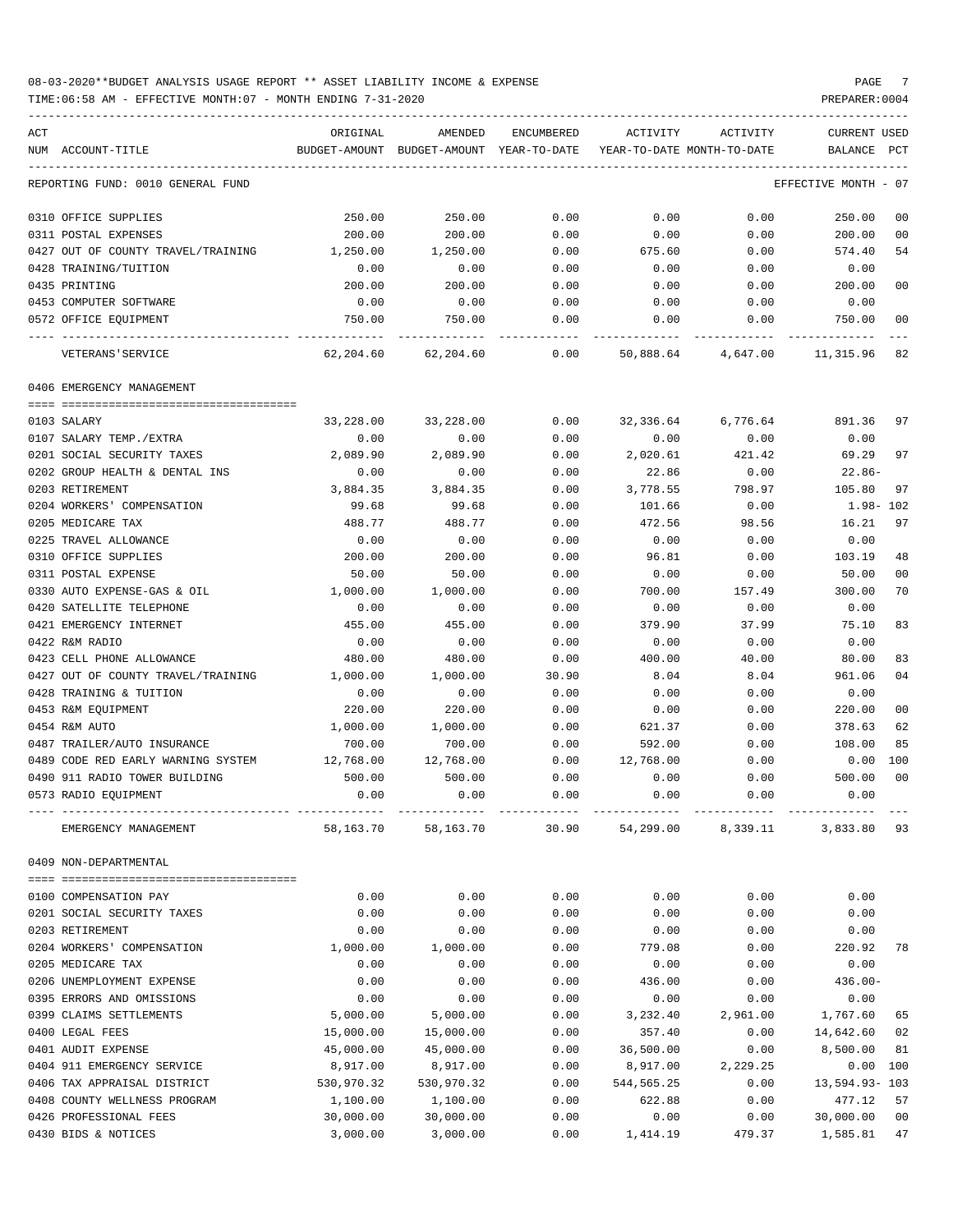TIME:06:58 AM - EFFECTIVE MONTH:07 - MONTH ENDING 7-31-2020 PREPARER:0004

----------------------------------------------------------------------------------------------------------------------------------- ACT ORIGINAL AMENDED ENCUMBERED ACTIVITY ACTIVITY CURRENT USED NUM ACCOUNT-TITLE BUDGET-AMOUNT BUDGET-AMOUNT YEAR-TO-DATE YEAR-TO-DATE MONTH-TO-DATE BALANCE PCT ----------------------------------------------------------------------------------------------------------------------------------- REPORTING FUND: 0010 GENERAL FUND EFFECTIVE MONTH - 07 0444 LAWN MAINTENANCE 0.00 0.00 0.00 0.00 0.00 0.00 0481 DUES 8,000.00 8,000.00 0.00 7,459.54 0.00 540.46 93 0483 PUBLIC OFFICIALS INS. 17,000.00 17,000.00 0.00 14,834.48 0.00 2,165.52 87 0484 GENERAL LIABILITY INSURANCE 8,000.00 7,900.00 0.00 7,073.00 0.00 827.00 90 0485 WATER SUPPLY AGENCY  $1,000.00$   $1,000.00$   $0.00$  0.00 0.00 0.00  $1,000.00$  00 0487 TCOG-REG. INTERLOCAL AGREEMENT 0.00 0.00 0.00 0.00 0.00 0.00 0488 FANNIN RURAL RAIL DIST 0.00 0.00 0.00 0.00 0.00 0.00 0489 COURT COSTS/ARREST FEES 240,000.00 240,000.00 5,753.85 134,136.62 36,538.84 100,109.53 58 0490 MISCELLANEOUS 0.00 0.00 0.00 0.00 0.00 0.00 0491 SULPHUR RIVER REGIONAL MOBILITY AU 0.00 0.00 0.00 0.00 0.00 0.00 0495 '98 JAIL BOND PAYMENT 0.00 0.00 0.00 0.00 0.00 0.00 0499 BANK SERVICE FEES 6,675.00 8,675.00 8,775.00 0.00 7,200.00 700.00 1,575.00 82 0500 6TH COURT OF APPEALS FEE  $2,500.00$   $2,500.00$   $600.12$   $1,643.01$  0.00  $256.87$  90 0560 TCOG SO 911 FURNITURE 0.00 45,362.25 0.00 45,362.25 0.00 0.00 100 0574 TECHNOLOGY 0.00 0.00 0.00 277.36 69.34 277.36- 0590 TCEQ PERMITS ENVIRONMENTAL DEV 0.00 0.00 0.00 1,710.00 0.00 1,710.00- ---- ---------------------------------- ------------- ------------- ------------ ------------- ------------ ------------- --- NON-DEPARTMENTAL 925,162.32 970,524.57 6,353.97 816,520.46 42,977.80 147,650.14 85 0410 COUNTY COURT AT LAW ==== =================================== 0101 SALARY ELECTED OFFICIAL 167,000.00 167,000.00 0.00 141,307.76 12,846.16 25,692.24 85 0103 SALARY COURT COORDINATOR 32,239.08 32,239.08 0.00 27,279.12 2,479.92 4,959.96 85 0110 SALARY COURT REPORTER 67,046.10 67,046.10 0.00 56,556.39 5,157.40 10,489.71 84 0130 BAILIFF 40,348.41 40,348.41 0.00 34,140.70 3,103.70 6,207.71 85 0201 SOCIAL SECURITY TAXES 18,440.88 18,440.88 0.00 15,202.68 1,466.72 3,238.20 82 0202 GROUP HEALTH & DENTAL INS 41,548.08 41,548.08 0.00 35,096.53 3,509.58 6,451.55 84 0203 RETIREMENT 36,126.03 36,126.03 0.00 30,489.79 2,804.48 5,636.24 84 0204 WORKERS COMPENSATION 927.10 927.10 0.00 945.46 0.00 18.36- 102 0205 MEDICARE TAX 682.41 85 (4,480.99 4,480.99 0.00 3,798.58 343.02 682.41 85 0310 OFFICE SUPPLIES 0.00 0.00 0.00 0.00 0.00 0.00 0311 POSTAGE 0.00 0.00 0.00 0.00 0.00 0.00 0315 COPIER RENTAL 1,300.00 1,300.00 100.42 924.77 4.98 274.81 79 0319 CO.CT @ LAW JURY EXPENSE 0.00 0.00 0.00 0.00 0.00 0.00 0395 BAILIFF UNIFORMS 0.00 0.00 0.00 0.00 0.00 0.00 0420 TELEPHONE 0.00 0.00 0.00 0.00 0.00 0.00 0421 DSL INTERNET 0.00 0.00 0.00 0.00 0.00 0.00 0424 INDIGENT ATTORNEY FEES  $1,200.00$  55,000.00 600.00 600.00 20,679.00 1,000.00 33,721.00<br>0425 PROFESSIONAL SERVICES 1,200.00 1,200.00 0.00 1,295.00 0.00 95.00 0425 PROFESSIONAL SERVICES 1,200.00 1,200.00 0.00 1,295.00 0.00 95.00- 108 0427 OUT OF COUNTY TRAVEL/TRAINING 2,000.00 2,000.00 0.00 12.00 0.00 1,988.00 01 0435 PRINTING 150.00 150.00 0.00 0.00 0.00 150.00 00 0437 COURT REPORTER EXPENSE 5,000.00 5,000.00 0.00 1,425.00 0.00 3,575.00 29 0439 WITNESS EXPENSE 500.00 500.00 0.00 0.00 0.00 500.00 00 0453 R&M EQUIPMENT 200.00 200.00 200.00 343.26 0.00 0.00 143.26- 172 0467 VISITING JUDGE  $1,200.00$   $1,200.00$   $0.00$  0.00 0.00  $1,200.00$  00 0468 JUVENILE BOARD SALARY 2,400.00 2,400.00 0.00 2,000.00 200.00 400.00 83 0480 BONDS 0.00 0.00 0.00 0.00 0.00 0.00 0481 DUES 0.00 0.00 0.00 0.00 0.00 0.00 0572 OFFICE EQUIPMENT 200.00 200.00 0.00 0.00 0.00 200.00 00 0574 TECHNOLOGY 5,100.00 5,100.00 0.00 340.73 0.00 4,759.27 07 0590 BOOKS & PUBLICATIONS 0.00 0.00 0.00 0.00 0.00 0.00

0591 LEXIS NEXIS ONLINE LEGAL 0.00 0.00 0.00 0.00 0.00 0.00 ---- ---------------------------------- ------------- ------------- ------------ ------------- ------------ ------------- ---

COUNTY COURT AT LAW 482,406.67 482,406.67 1,043.68 371,493.51 32,915.96 109,869.48 77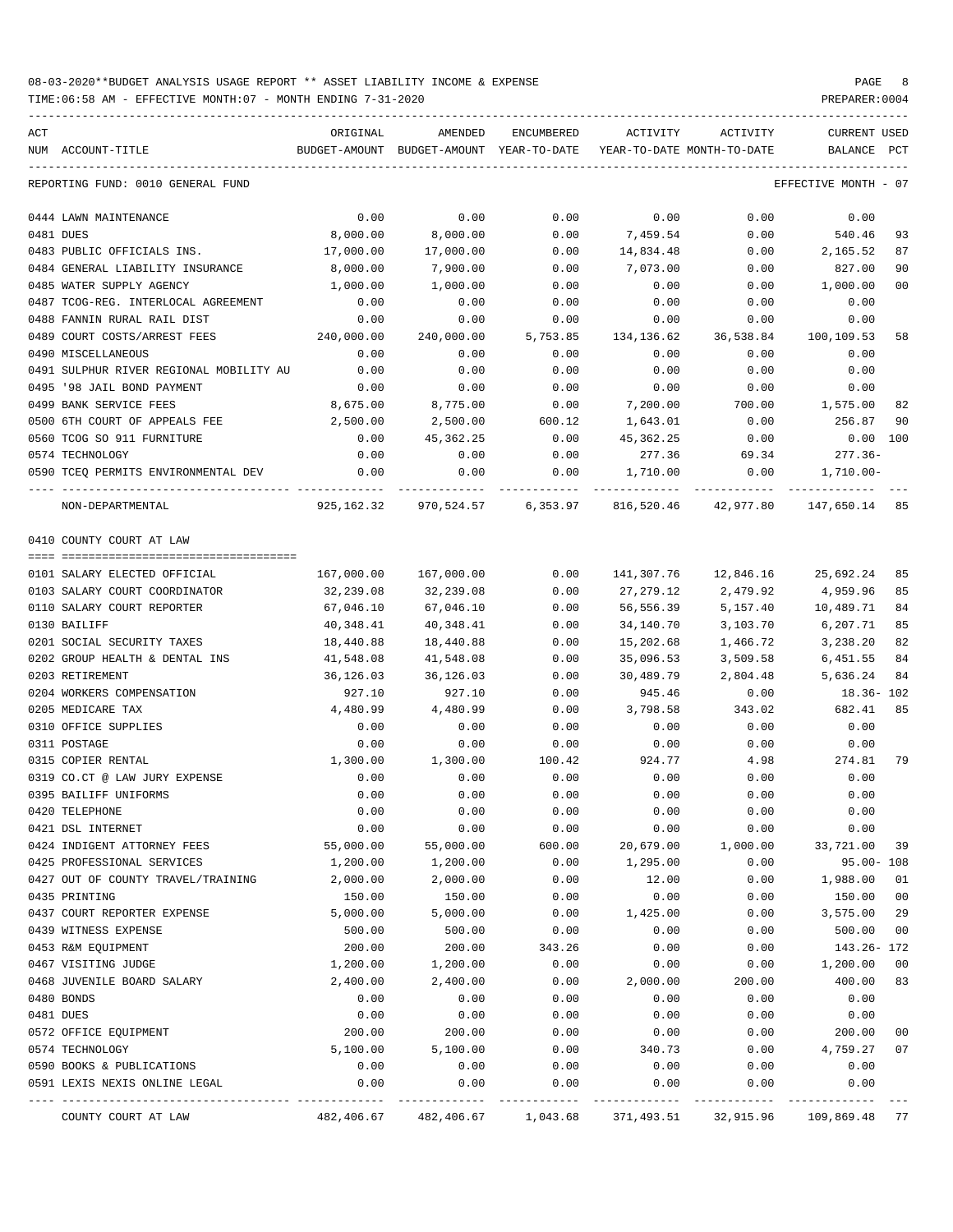| 08-03-2020**BUDGET ANALYSIS USAGE REPORT ** ASSET LIABILITY INCOME & EXPENSE | PAGE           |
|------------------------------------------------------------------------------|----------------|
| TIME:06:58 AM - EFFECTIVE MONTH:07 - MONTH ENDING 7-31-2020                  | PREPARER: 0004 |

| ACT | NUM ACCOUNT-TITLE                       | ORIGINAL   | AMENDED<br>BUDGET-AMOUNT BUDGET-AMOUNT YEAR-TO-DATE | ENCUMBERED | ACTIVITY   | ACTIVITY<br>YEAR-TO-DATE MONTH-TO-DATE | CURRENT USED<br>BALANCE | PCT            |
|-----|-----------------------------------------|------------|-----------------------------------------------------|------------|------------|----------------------------------------|-------------------------|----------------|
|     | REPORTING FUND: 0010 GENERAL FUND       |            |                                                     |            |            |                                        | EFFECTIVE MONTH - 07    |                |
|     | 0425 COURT ADMINISTRATION               |            |                                                     |            |            |                                        |                         |                |
|     | 0201 SOCIAL SECURITY                    | 0.00       | 0.00                                                | 0.00       | 0.00       | 0.00                                   | 0.00                    |                |
|     | 0205 MEDICARE TAX                       | 0.00       | 0.00                                                | 0.00       | 0.00       | 0.00                                   | 0.00                    |                |
|     | 0311 JURY POSTAGE                       | 4,000.00   | 4,000.00                                            | 0.00       | 2,054.65   | 50.00                                  | 1,945.35                | 51             |
|     | 0312 DISTRICT JURY SUPPLIES             | 1,000.00   | 1,000.00                                            | 31.07      | 104.62     | 0.00                                   | 864.31                  | 14             |
|     | 0313 GRAND JURY EXPENSE                 | 5,500.00   | 5,500.00                                            | 0.00       | 4,378.81   | 610.00                                 | 1,121.19                | 80             |
|     | 0314 PETIT JURY EXPENSE                 | 30,000.00  | 30,000.00                                           | 0.00       | 5,190.22   | 0.00                                   | 24,809.78               | 17             |
|     | 0316 COUNTY COURT JURY EXP.             | 0.00       | 0.00                                                | 0.00       | 0.00       | 0.00                                   | 0.00                    |                |
|     | 0317 COURT REPORTER SUPPLIES            | 0.00       | 0.00                                                | 0.00       | 0.00       | 0.00                                   | 0.00                    |                |
|     | 0318 J.P. JURY EXPENSE                  | 800.00     | 800.00                                              | 0.00       | 0.00       | 0.00                                   | 800.00                  | 00             |
|     | 0319 CO.CT.@LAW JURY EXPENSE            | 2,000.00   | 2,000.00                                            | 0.00       | 640.00     | 0.00                                   | 1,360.00                | 32             |
|     | 0422 REGIONAL INDIGENT DEFENSE PROGRAM  | 14,461.00  | 14,461.00                                           | 0.00       | 14,461.00  | 0.00                                   | $0.00$ $100$            |                |
|     | 0424 CO.CT. ATTORNEY FEES               | 6,000.00   | 6,000.00                                            | 0.00       | 5,246.50   | 850.00                                 | 753.50                  | 87             |
|     | 0425 CO.CT. PROFESSIONAL SERVICES       | 0.00       | 0.00                                                | 0.00       | 0.00       | 0.00                                   | 0.00                    |                |
|     | 0426 COUNTY COURT SUPPLIES              | 0.00       | 0.00                                                | 0.00       | 0.00       | 0.00                                   | 0.00                    |                |
|     | 0435 PRINTING JURY NOTICES              | 1,500.00   | 1,500.00                                            | 0.00       | 972.05     | 0.00                                   | 527.95                  | 65             |
|     | 0465 PHYSICAL EVID. ANALYSES            | 1,500.00   | 1,500.00                                            | 0.00       | 0.00       | 0.00                                   | 1,500.00                | 0 <sub>0</sub> |
|     | 0466 AUTOPSIES                          | 50,000.00  | 50,000.00                                           | 475.00     | 22,350.75  | 950.00                                 | 27,174.25               | 46             |
|     | 0467 VISITING JUDGE EXPENSE             | 2,000.00   | 2,000.00                                            | 0.00       | 36.80      | 0.00                                   | 1,963.20                | 02             |
|     | COURT ADMINISTRATION                    | 118,761.00 | 118,761.00                                          | 506.07     |            | 55,435.40 2,460.00                     | 62,819.53 47            |                |
|     | 0435 336TH DISTRICT COURT ADMINISTRATIO |            |                                                     |            |            |                                        |                         |                |
|     | 0103 SALARY COURT COORDINATOR           | 37,453.37  | 37,453.37                                           | 0.00       | 30,273.18  | 2,881.02                               | 7,180.19                | 81             |
|     | 0110 SALARY COURT REPORTER              | 84,383.26  | 84,383.26                                           | 0.00       | 71,320.08  | 6,491.02                               | 13,063.18               | 85             |
|     | 0130 BAILIFF                            | 41,276.95  | 41,276.95                                           | 0.00       | 34,926.76  | 3,175.16                               | 6,350.19                | 85             |
|     | 0201 SOCIAL SECURITY                    | 10,336.24  | 10,336.24                                           | 0.00       | 8,150.85   | 722.90                                 | 2,185.39                | 79             |
|     | 0202 GROUP HEALTH INSURANCE             | 35,612.64  | 35,612.64                                           | 0.00       | 27,972.89  | 2,966.76                               | 7,639.75                | 79             |
|     | 0203 RETIREMENT                         | 19,488.82  | 19,488.82                                           | 0.00       | 16,284.74  | 1,514.72                               | 3,204.08                | 84             |
|     | 0204 WORKERS COMPENSATION               | 489.34     | 489.34                                              | 0.00       | 499.04     | 0.00                                   | 9.70- 102               |                |
|     | 0205 MEDICARE                           | 2,417.35   | 2, 417.35                                           | 0.00       | 1,906.42   | 169.08                                 | 510.93                  | 79             |
|     | 0310 OFFICE SUPPLIES                    | 1,800.00   | 1,800.00                                            | 0.00       | 762.24     | 0.00                                   | 1,037.76                | 42             |
|     | 0311 DISTRICT JUDGE POSTAGE             | 300.00     | 300.00                                              | 0.00       | 85.95      | 52.80                                  | 214.05                  | 29             |
|     | 0319 DISTRICT CT JURY SUPPLIES          | 0.00       | 0.00                                                | 0.00       | 0.00       | 0.00                                   | 0.00                    |                |
|     | 0352 GPS/SCRAM MONITORS                 | 0.00       | 1,155.00                                            | 0.00       | 1,155.00   | 0.00                                   | 0.00 100                |                |
|     | 0395 BAILIFF UNIFORMS                   | 400.00     | 400.00                                              | 0.00       | 0.00       | 0.00                                   | 400.00                  | 0 <sub>0</sub> |
|     | 0421 LEXIS NEXIS ONLINE LEGAL           | 0.00       | 0.00                                                | 0.00       | 0.00       | 0.00                                   | 0.00                    |                |
|     | 0427 OUT OF CO TRAVEL/TRAINING          | 6,000.00   | 6,000.00                                            | 0.00       | 470.00     | 280.00                                 | 5,530.00                | 08             |
|     | 0428 TRAINING/TUITION                   | 0.00       | 0.00                                                | 0.00       | 0.00       | 0.00                                   | 0.00                    |                |
|     | 0432 ATTORNEY FEES JUVENILE             | 20,000.00  | 20,000.00                                           | 0.00       | 14,378.50  | 0.00                                   | 5,621.50                | 72             |
|     | 0433 ATTORNEY FEES DRUG CT              | 0.00       | 0.00                                                | 0.00       | 0.00       | 0.00                                   | 0.00                    |                |
|     | 0434 APPEAL COURT TRANSCRIPTS           | 40,000.00  | 40,000.00                                           | 902.00     | 8,564.00   | 951.50                                 | 30,534.00               | 24             |
|     | 0435 ATTORNEYS FEES APPEALS CT          | 15,000.00  | 15,000.00                                           | 0.00       | 4,387.25   | 0.00                                   | 10,612.75               | 29             |
|     | 0436 ATTORNEY FEES- CPS CASES           | 375,000.00 | 375,000.00                                          | 4,878.05   | 242,908.50 | 29,929.21                              | 127,213.45              | 66             |
|     | 0437 ATTORNEY FEES                      | 200,000.00 | 200,000.00                                          | 12,425.40  | 163,971.56 | 10,639.55                              | 23,603.04               | 88             |
|     | 0438 COURT REPORTER EXPENSE             | 10,000.00  | 10,000.00                                           | 0.00       | 4,234.00   | 44.00                                  | 5,766.00                | 42             |
|     | 0439 INVESTIGATOR EXPENSE               | 8,500.00   | 8,500.00                                            | 0.00       | 1,518.50   | 75.00                                  | 6,981.50                | 18             |
|     | 0440 PHYSICIANS EXPENSE                 | 0.00       | 0.00                                                | 0.00       | 0.00       | 0.00                                   | 0.00                    |                |
|     | 0442 OTHER PROFESSIONAL SERV.           | 30,000.00  | 28,642.00                                           | 0.00       | 14,558.92  | 2,688.42                               | 14,083.08               | 51             |
|     | 0453 COMPUTER SOFTWARE                  | 0.00       | 0.00                                                | 0.00       | 0.00       | 0.00                                   | 0.00                    |                |
|     | 0467 VISITING JUDGE EXPENSE             | 0.00       | 0.00                                                | 0.00       | 0.00       | 0.00                                   | 0.00                    |                |
|     | 0468 JUVENILE BOARD SALARY              | 3,600.00   | 3,600.00                                            | 0.00       | 3,000.00   | 300.00                                 | 600.00                  | 83             |
|     | 0481 DUES                               | 525.00     | 525.00                                              | 0.00       | 70.00      | 0.00                                   | 455.00 13               |                |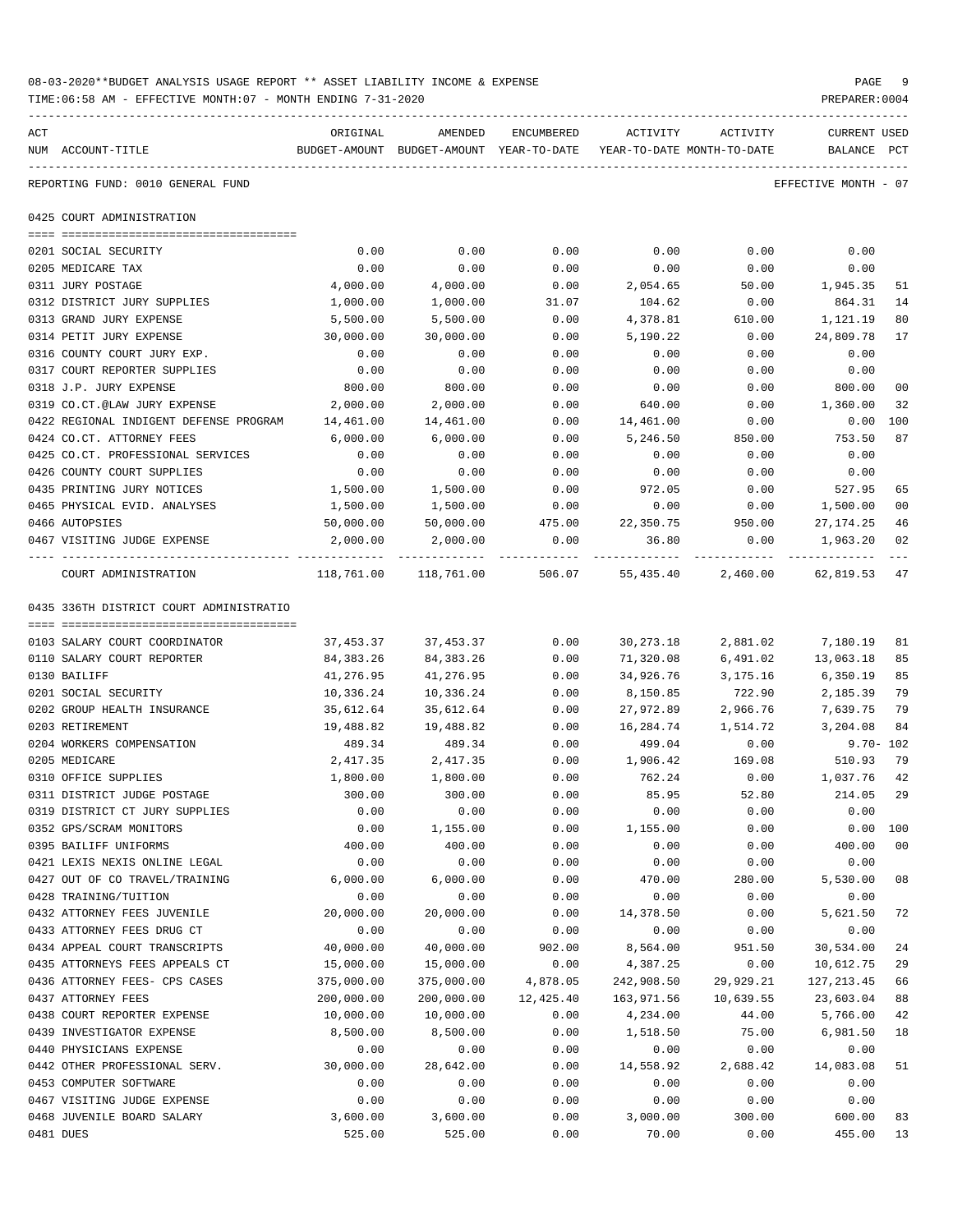TIME:06:58 AM - EFFECTIVE MONTH:07 - MONTH ENDING 7-31-2020 PREPARER:0004

| ACT                                          | ORIGINAL             | AMENDED                                  | ENCUMBERED       | ACTIVITY           | ACTIVITY                              | <b>CURRENT USED</b>  |            |
|----------------------------------------------|----------------------|------------------------------------------|------------------|--------------------|---------------------------------------|----------------------|------------|
| NUM ACCOUNT-TITLE                            |                      | BUDGET-AMOUNT BUDGET-AMOUNT YEAR-TO-DATE |                  |                    | YEAR-TO-DATE MONTH-TO-DATE            | BALANCE              | PCT        |
| REPORTING FUND: 0010 GENERAL FUND            |                      |                                          |                  |                    |                                       | EFFECTIVE MONTH - 07 |            |
| 0572 OFFICE EQUIPMENT                        | 2,000.00             | 2,000.00                                 | 0.00             | 906.68             | 0.00                                  | 1,093.32             | 45         |
| 0574 TECHNOLOGY                              | 45,800.00            |                                          |                  |                    | 45,800.00 27,139.50 8,701.36 1,742.50 | 9,959.14             | 78         |
| 0590 DISTRICT JUDGE BOOKS                    | 300.00               | 503.00                                   | 0.00             | 503.00             | 0.00                                  |                      | $0.00$ 100 |
| 336TH DISTRICT COURT ADMINISTRATIO           | 990,682.97           | 990,682.97                               | 45,344.95        | 661,509.42         | 64,623.64                             | 283,828.60           | 71         |
| 0450 DISTRICT CLERK                          |                      |                                          |                  |                    |                                       |                      |            |
| 0101 SALARY ELECTED OFFICIAL                 | 58,237.97            | 58,237.97                                | 0.00             | 49,278.24          | 4,479.84                              | 8,959.73             | 85         |
| 0103 SALARY ASST. DIST. CLERK                | 40,566.53            | 40,566.53                                | 0.00             | 34,325.50          | 3,120.50                              | 6,241.03             | 85         |
| 0104 SALARIES DEPUTIES                       | 170,710.86           | 170,710.86                               | 0.00             | 144,350.79         | 13,131.98                             | 26,360.07            | 85         |
| 0107 SALARY PART-TIME                        | 29,952.00            | 29,952.00                                | 0.00             | 25,443.78          | 2,304.00                              | 4,508.22             | 85         |
| 0201 SOCIAL SECURITY TAXES                   | 18,566.98            | 18,566.98                                | 0.00             | 14,848.75          | 1,345.76                              | 3,718.23             | 80         |
| 0202 GROUP HEALTH & DENTAL INSURANCE         | 94,967.04            | 94,967.04                                | 0.00             | 78,773.84          | 7,733.94                              | 16,193.20            | 83         |
| 0203 RETIREMENT                              | 35,007.73            | 35,007.73                                | 0.00             | 29,568.74          | 2,716.00                              | 5,438.99             | 84         |
| 0204 WORKERS COMPENSATION                    | 898.40               | 898.40                                   | 0.00             | 916.20             | 0.00                                  | $17.80 - 102$        |            |
| 0205 MEDICARE TAX                            | 4,342.28             | 4,342.28                                 | 0.00             | 3,472.69           | 314.74                                | 869.59               | 80         |
| 0310 OFFICE SUPPLIES<br>0311 POSTAL EXPENSES | 4,000.00             | 4,000.00                                 | 81.02            | 2,884.38           | 313.50                                | 1,034.60             | 74         |
| 0313 PASSPORT PHOTO SUPPLIES                 | 4,000.00<br>1,200.00 | 4,000.00<br>1,200.00                     | 0.00<br>0.00     | 1,789.25<br>162.95 | 154.95<br>0.00                        | 2,210.75<br>1,037.05 | 45<br>14   |
| 0315 COPIER RENTAL                           | 0.00                 | 0.00                                     | 0.00             | 0.00               | 0.00                                  | 0.00                 |            |
| 0353 COMPUTER EXPENSE                        | 1,000.00             | 1,690.04                                 | 0.00             | 1,690.04           | 0.00                                  | 0.00                 | 100        |
| 0423 CELL PHONE                              | 0.00                 | 0.00                                     | 0.00             | 0.00               | 0.00                                  | 0.00                 |            |
| 0427 OUT OF COUNTY TRAVEL/TRAINING           | 5,500.00             | 5,500.00                                 | 0.00             | 1,929.72           | 0.00                                  | 3,570.28             | 35         |
| 0428 EMPLOYEE TRAINING                       | 0.00                 | 0.00                                     | 0.00             | 0.00               | 0.00                                  | 0.00                 |            |
| 0431 LOCAL TRAVEL                            | 0.00                 | 0.00                                     | 0.00             | 0.00               | 0.00                                  | 0.00                 |            |
| 0435 PRINTING                                | 2,000.00             | 2,000.00                                 | 0.00             | 1,798.00           | 0.00                                  | 202.00               | 90         |
| 0480 BONDS                                   | 450.00               | 450.00                                   | 0.00             | 457.50             | 0.00                                  | $7.50 - 102$         |            |
| 0481 DUES                                    | 225.00               | 225.00                                   | 0.00             | 50.00              | 0.00                                  | 175.00               | 22         |
| 0572 OFFICE EQUIPMENT                        | 800.00               | 109.96                                   | 0.00             | 109.58             | 0.00                                  |                      | $0.38$ 100 |
| DISTRICT CLERK                               |                      | 472, 424.79 472, 424.79                  | 81.02 391,849.95 |                    | 35,615.21                             | 80,493.82 83         |            |
| 0455 JUSTICE OF PEACE PCT # 1                |                      |                                          |                  |                    |                                       |                      |            |
|                                              |                      |                                          |                  |                    |                                       |                      |            |
| 0101 SALARY ELECTED OFFICIAL                 | 44, 483. 43          | 44, 483. 43                              | 0.00             | 37,639.80          | 3,421.80                              | 6,843.63             | 85         |
| 0103 SALARY ASSISTANTS<br>0104 SALARY DEPUTY | 65,373.80<br>0.00    | 65, 373.80<br>0.00                       | 0.00<br>0.00     | 54,654.99          | 5,158.10                              | 10,718.81<br>0.00    | 84         |
| 0201 SOCIAL SECURITY TAXES                   | 6,974.83             | 6,974.83                                 | 0.00             | 0.00<br>5,797.75   | 0.00<br>539.50                        | 1,177.08             | 83         |
| 0202 GROUP HEALTH & DENTAL INSURANCE         | 35,612.64            | 35,612.64                                | 0.00             | 25, 457. 25        | 1,980.38                              | 10,155.39            | 71         |
| 0203 RETIREMENT                              | 12,842.31            | 12,842.31                                | 0.00             | 10,769.23          | 1,011.58                              | 2,073.08             | 84         |
| 0204 WORKERS' COMPENSATION                   | 472.49               | 472.49                                   | 0.00             | 336.10             | 0.00                                  | 136.39               | 71         |
| 0205 MEDICARE TAX                            | 1,631.21             | 1,631.21                                 | 0.00             | 1,356.17           | 126.20                                | 275.04               | 83         |
| 0225 TRAVEL ALLOWANCE                        | 2,400.00             | 2,400.00                                 | 0.00             | 2,000.00           | 200.00                                | 400.00               | 83         |
| 0310 OFFICE SUPPLIES                         | 600.00               | 884.98                                   | 0.00             | 623.70             | 0.00                                  | 261.28               | 70         |
| 0311 POSTAL EXPENSES                         | 500.00               | 500.00                                   | 0.00             | 239.05             | 27.65                                 | 260.95               | 48         |
| 0420 UTILITIES TELEPHONE                     | 0.00                 | 0.00                                     | 0.00             | 0.00               | 0.00                                  | 0.00                 |            |
| 0422 R & M RADIO                             | 0.00                 | 0.00                                     | 0.00             | 0.00               | 0.00                                  | 0.00                 |            |
| 0423 CELL PHONE ALLOWANCE                    | 240.00               | 240.00                                   | 0.00             | 200.00             | 20.00                                 | 40.00                | 83         |
| 0427 OUT OF COUNTY TRAVEL/TRAINING           | 3,000.00             | 3,000.00                                 | 0.00             | 893.05             | 0.00                                  | 2,106.95             | 30         |
| 0435 PRINTING                                | 300.00               | 300.00                                   | 0.00             | 114.24             | 0.00                                  | 185.76               | 38         |
| 0480 BOND                                    | 165.00               | 165.00                                   | 0.00             | 256.00             | 165.00                                | $91.00 - 155$        |            |
| 0481 DUES                                    | 135.00               | 135.00                                   | 0.00<br>99.99    | 60.00<br>540.97    | 0.00<br>0.00                          | 75.00<br>874.06      | 44         |
| 0572 OFFICE EQUIPMENT                        | 1,800.00             | 1,515.02                                 |                  |                    |                                       |                      | 42         |

0573 RADIO EQUIPMENT 0.00 0.00 0.00 0.00 0.00 0.00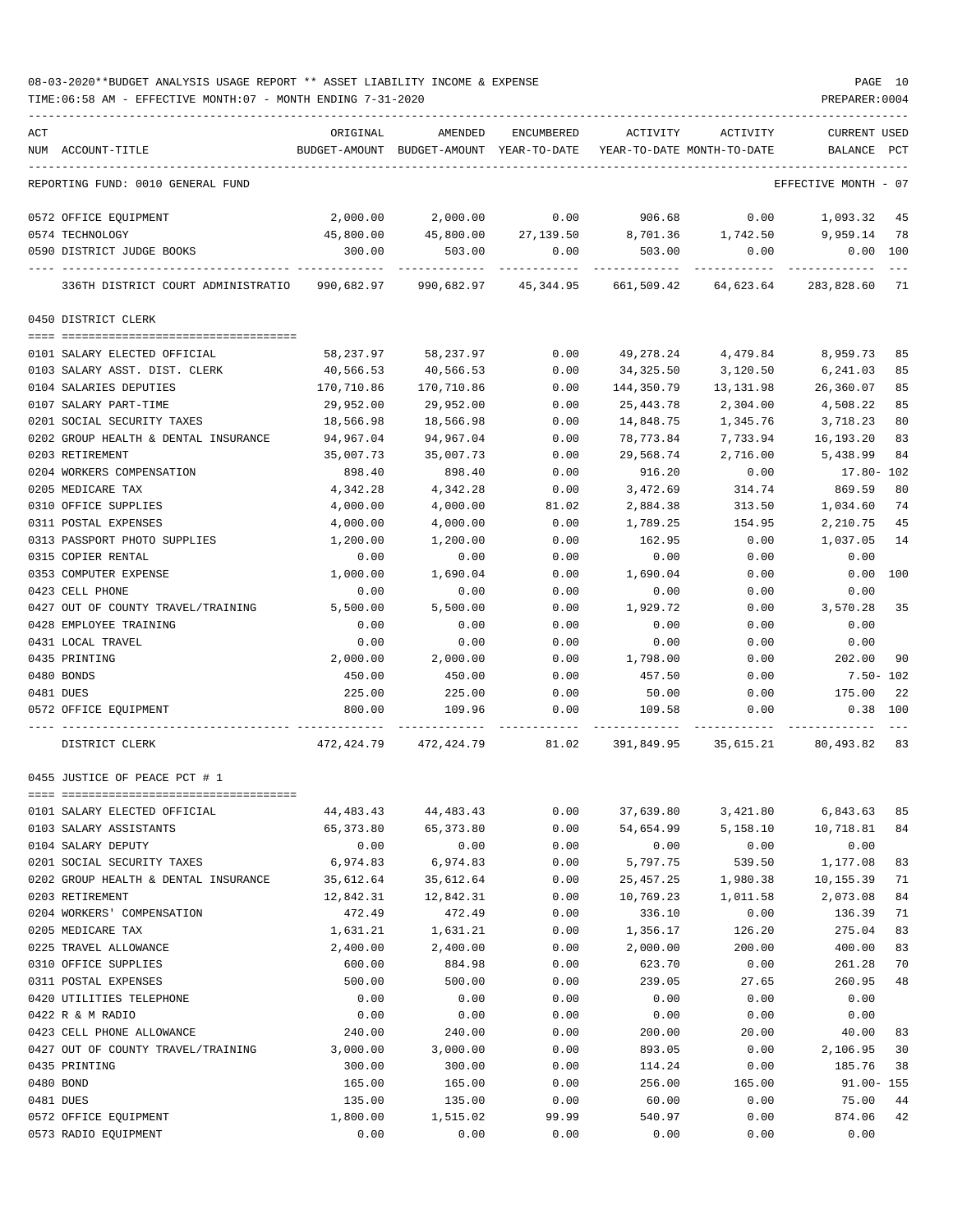| ACT | NUM ACCOUNT-TITLE                    | ORIGINAL                                                               | AMENDED<br>BUDGET-AMOUNT BUDGET-AMOUNT YEAR-TO-DATE | ENCUMBERED  | ACTIVITY<br>YEAR-TO-DATE MONTH-TO-DATE | ACTIVITY             | CURRENT USED<br>BALANCE PCT    |                |
|-----|--------------------------------------|------------------------------------------------------------------------|-----------------------------------------------------|-------------|----------------------------------------|----------------------|--------------------------------|----------------|
|     | REPORTING FUND: 0010 GENERAL FUND    |                                                                        |                                                     |             |                                        |                      | EFFECTIVE MONTH - 07           |                |
|     | 0574 TECHNOLOGY                      | 0.00                                                                   | 0.00                                                | 0.00        | 0.00                                   | 0.00                 | 0.00                           |                |
|     | JUSTICE OF PEACE PCT # 1             |                                                                        | 176,530.71 176,530.71 99.99                         | ----------- |                                        |                      | 140,938.30 12,650.21 35,492.42 | 80             |
|     | 0456 JUSTICE OF PEACE PCT # 2        |                                                                        |                                                     |             |                                        |                      |                                |                |
|     |                                      |                                                                        |                                                     |             |                                        |                      |                                |                |
|     | 0101 SALARY ELECTED OFFICIAL         | 44,483.43                                                              | 44,483.43                                           | 0.00        | 37,639.80                              | 3,421.80             | 6,843.63                       | 85             |
|     | 0104 SALARY DEPUTY                   | 40,565.13                                                              | 40,565.13                                           | 0.00        | 34,324.40                              | 3,120.40             | 6,240.73                       | 85             |
|     | 0201 SOCIAL SECURITY TAXES           | 5,436.69                                                               | 5,436.69                                            | 0.00        | 4,598.22                               | 419.26               | 838.47                         | 85             |
|     | 0202 GROUP HEALTH & DENTAL INSURANCE | 23,741.76                                                              | 23,741.76                                           | 0.00        | 19,759.40                              | 1,975.94             | 3,982.36                       | 83             |
|     | 0203 RETIREMENT                      | 9,942.18                                                               | 9,942.18                                            | 0.00        | 8,397.66                               | 771.34               | 1,544.52                       | 84             |
|     | 0204 WORKERS' COMPENSATION           | 255.15                                                                 | 255.15                                              | 0.00        | 260.20                                 | 0.00                 | $5.05 - 102$                   |                |
|     | 0205 MEDICARE TAX                    | 1,271.48                                                               | 1,271.48                                            | 0.00        | 1,075.26                               | 98.04                | 196.22                         | 85             |
|     | 0225 TRAVEL ALLOWANCE                | 2,400.00                                                               | 2,400.00                                            | 0.00        | 2,000.00                               | 200.00               | 400.00                         | 83             |
|     | 0310 OFFICE SUPPLIES                 | 600.00                                                                 | 600.00                                              | 31.00       | 668.38                                 | 33.46                | 99.38- 117                     |                |
|     | 0311 POSTAL EXPENSES                 | 350.00                                                                 | 350.00                                              | 0.00        | 194.00                                 | 0.00                 | 156.00                         | 55             |
|     | 0420 UTILITIES TELEPHONE             | 0.00                                                                   | 0.00                                                | 0.00        | 0.00                                   | 0.00                 | 0.00                           |                |
|     | 0421 DSL LINE                        | 2,092.00                                                               | 2,092.00                                            | 0.00        | 1,638.50                               | 172.95               | 453.50                         | 78             |
|     | 0422 R & M RADIO                     | 100.00                                                                 | 100.00                                              | 0.00        | 0.00                                   | 0.00                 | 100.00                         | 0 <sub>0</sub> |
|     | 0423 CELL PHONE ALLOWANCE            | 240.00                                                                 | 240.00                                              | 0.00        | 200.00                                 | 20.00                | 40.00                          | 83             |
|     | 0427 OUT OF COUNTY TRAVEL/TRAINING   | 3,500.00                                                               | 3,500.00                                            | 0.00        | 0.00                                   | 0.00                 | 3,500.00                       | 0 <sub>0</sub> |
|     | 0435 PRINTING                        | 200.00                                                                 | 200.00                                              | 0.00        | 23.50                                  | 0.00                 | 176.50                         | 12             |
|     | 0460 OFFICE RENTAL                   | 4,200.00                                                               | 4,200.00                                            | 0.00        | 3,500.00                               | 350.00               | 700.00                         | 83             |
|     | 0480 BOND                            | 100.00                                                                 | 100.00                                              | 0.00        | 100.00                                 | 0.00                 | 0.00                           | 100            |
|     | 0481 DUES                            | 95.00                                                                  | 95.00                                               | 0.00        | 95.00                                  | 0.00                 | 0.00                           | 100            |
|     | 0572 OFFICE EQUIPMENT                | 1,200.00                                                               | 1,200.00                                            | 0.00        | 0.00                                   | 0.00                 | 1,200.00                       | 0 <sub>0</sub> |
|     | 0573 RADIO EQUIPMENT                 | 0.00                                                                   | 0.00                                                | 0.00        | 0.00                                   | 0.00                 | 0.00                           |                |
|     | 0574 TECHNOLOGY                      | 0.00                                                                   | 0.00                                                | 0.00        | 0.00                                   | 0.00                 | 0.00                           |                |
|     | 0591 ONLINE RESEARCH                 | 0.00                                                                   | 0.00                                                | 0.00        | 0.00                                   | 0.00                 | 0.00                           |                |
|     | JUSTICE OF PEACE PCT # 2             | $140,772.82$ $140,772.82$ $31.00$ $114,474.32$ $10,583.19$ $26,267.50$ |                                                     |             |                                        |                      |                                | 81             |
|     | 0457 JUSTICE OF THE PEACE # 3        |                                                                        |                                                     |             |                                        |                      |                                |                |
|     |                                      |                                                                        |                                                     |             |                                        |                      |                                |                |
|     | 0101 SALARY ELECTED OFFICIAL         | $44,483.43$ $44,483.43$ $0.00$ $37,639.80$ $3,421.80$ $6,843.63$       |                                                     |             |                                        |                      |                                | 85             |
|     | 0103 SALARY ASSISTANT                | 28,000.00                                                              | 28,000.00                                           | 0.00        | 23,621.57                              | 2,153.84             | 4,378.43                       | 84             |
|     | 0201 SOCIAL SECURITY TAXES           | 4,657.00                                                               | 4,657.00                                            | 0.00        | 3,934.71                               | 359.34               | 722.29                         | 84             |
|     | 0202 GROUP HEALTH & DENTAL INSURANCE | 23,741.76                                                              | 23,741.76                                           | 0.00        | 19,861.47                              | 1,977.84             | 3,880.29                       | 84             |
|     | 0203 RETIREMENT                      | 8,431.36                                                               | 8,431.36                                            | 0.00        | 7,148.90                               | 657.38               | 1,282.46                       | 85             |
|     | 0204 WORKERS' COMPENSATION           | 217.45                                                                 | 217.45                                              | 0.00        | 221.76                                 | 0.00                 |                                | $4.31 - 102$   |
|     | 0205 MEDICARE TAX                    | 1,089.29                                                               | 1,089.29                                            | 0.00        | 920.23                                 | 84.04                | 169.06                         | 84             |
|     | 0225 TRAVEL ALLOWANCE                | 2,400.00                                                               | 2,400.00                                            | 0.00        | 2,000.00                               | 200.00               | 400.00                         | 83             |
|     | 0310 OFFICE SUPPLIES                 | 500.00                                                                 | 500.00                                              | 0.00        | 175.13                                 | 0.00                 | 324.87                         | 35             |
|     | 0311 POSTAL EXPENSES                 | 250.00                                                                 | 250.00                                              | 0.00        | 93.00                                  | 0.00                 | 157.00                         | 37             |
|     | 0420 UTILITIES TELEPHONE             | 0.00                                                                   | 0.00                                                | 0.00        | 0.00                                   | 0.00                 | 0.00                           |                |
|     | 0421 INTERNET                        | 0.00                                                                   | 0.00                                                | 0.00        | 0.00                                   | 0.00                 | 0.00                           |                |
|     | 0423 CELL PHONE ALLOWANCE            | 240.00                                                                 | 240.00                                              | 0.00        | 200.00                                 | 20.00                | 40.00                          | 83             |
|     | 0427 OUT OF COUNTY TRAVEL/TRAINING   | 1,500.00                                                               | 1,500.00                                            | 0.00        | 517.25                                 | 0.00                 | 982.75                         | 34             |
|     | 0435 PRINTING                        | 250.00                                                                 | 250.00                                              | 0.00        | 0.00                                   | 0.00                 | 250.00                         | 0 <sub>0</sub> |
|     | 0460 OFFICE RENTAL                   | 500.00                                                                 | 500.00                                              | 0.00        | 208.33                                 | 0.00                 | 291.67                         | 42             |
|     | 0480 BOND                            | 50.00                                                                  | 50.00                                               | 0.00        | 50.00                                  | 0.00                 | 0.00                           | 100            |
|     | 0481 DUES                            | 60.00                                                                  | 60.00                                               | 0.00        | 60.00                                  | 0.00                 | 0.00                           | 100            |
|     | 0572 OFFICE EQUIPMENT                | 1,200.00                                                               | 1,200.00                                            | 0.00        | 0.00                                   | 0.00                 | 1,200.00                       | 0 <sub>0</sub> |
|     | 0574 TECHNOLOGY                      | 1,000.00                                                               | 1,000.00                                            | 0.00        | 0.00<br>-------------                  | 0.00<br>------------ | 1,000.00                       | 0 <sub>0</sub> |
|     |                                      |                                                                        |                                                     |             |                                        |                      |                                |                |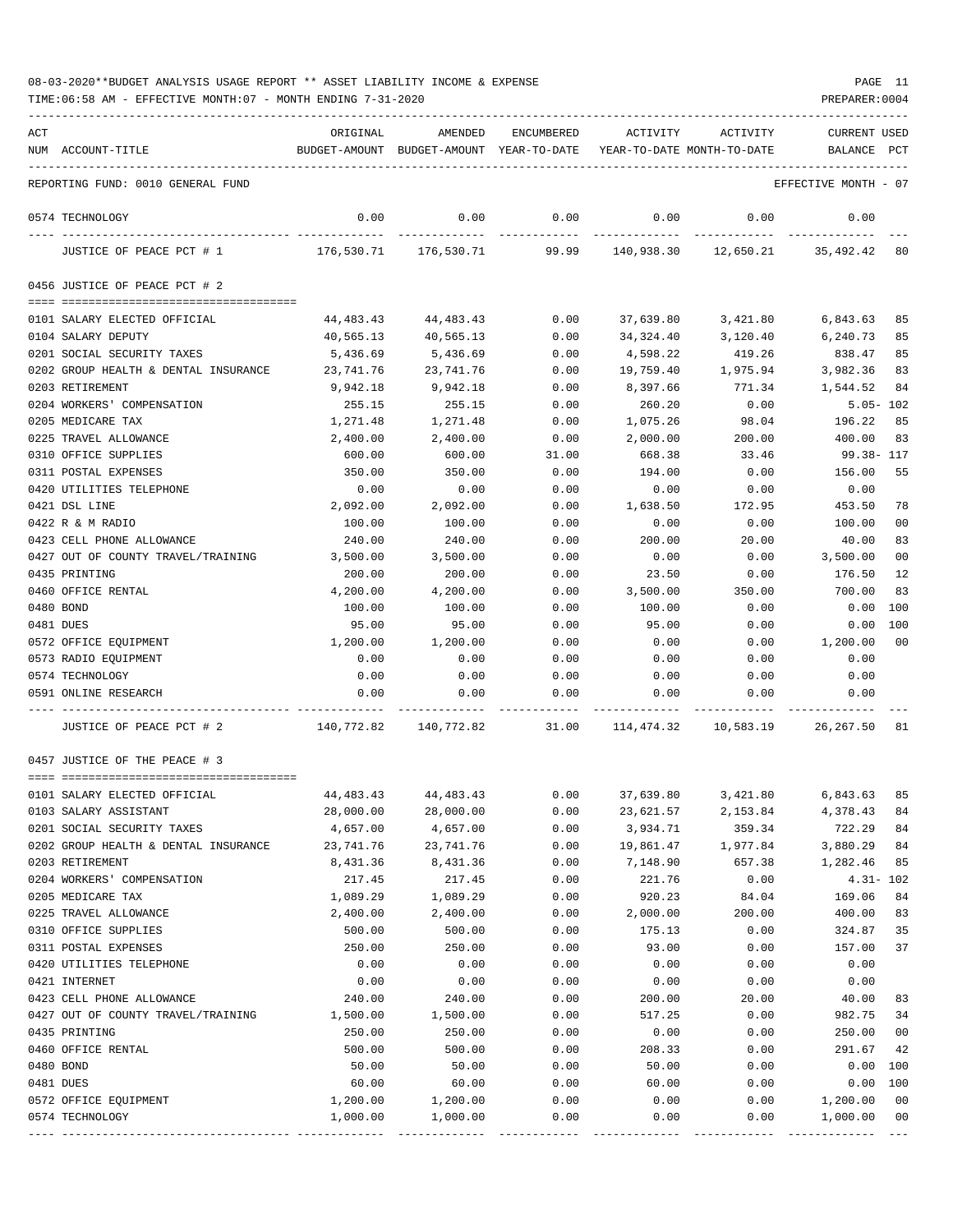TIME:06:58 AM - EFFECTIVE MONTH:07 - MONTH ENDING 7-31-2020 PREPARER:0004

| ACT |                                        | ORIGINAL   | AMENDED                                  | ENCUMBERED | ACTIVITY                   | ACTIVITY  | <b>CURRENT USED</b>  |             |
|-----|----------------------------------------|------------|------------------------------------------|------------|----------------------------|-----------|----------------------|-------------|
|     | NUM ACCOUNT-TITLE                      |            | BUDGET-AMOUNT BUDGET-AMOUNT YEAR-TO-DATE |            | YEAR-TO-DATE MONTH-TO-DATE |           | BALANCE              | PCT         |
|     | REPORTING FUND: 0010 GENERAL FUND      |            |                                          |            |                            |           | EFFECTIVE MONTH - 07 |             |
|     | JUSTICE OF THE PEACE # 3               | 118,570.29 | 118,570.29                               | 0.00       | 96,652.15                  | 8,874.24  | 21,918.14 82         |             |
|     | 0475 DISTRICT & CO. ATTORNEY           |            |                                          |            |                            |           |                      |             |
|     | 0101 DA. SALARY SUPPLEMENT             | 6, 250.00  | 6,250.00                                 | 0.00       | 5,288.36                   | 480.76    | 961.64 85            |             |
|     | 0102 HB 9 D.A. SUPPLEMENTAL FUNDS      | 0.00       | 0.00                                     | 0.00       | 0.00                       | 0.00      | 0.00                 |             |
|     | 0103 SALARY ASSISTANT D.A.             | 309,214.36 | 309, 214.36                              | 0.00       | 242,309.21                 | 23,462.92 | 66,905.15            | 78          |
|     | 0104 ASST. DA LONGEVITY PAY            | 5,080.00   | 5,080.00                                 | 0.00       | 4,400.00                   | 460.00    | 680.00               | 87          |
|     | 0105 SALARIES SECRETARIES              | 188,651.04 | 188,651.04                               | 0.00       | 156,246.90                 | 13,989.60 | 32,404.14            | 83          |
|     | 0106 DA SALARY REIMB. GC CH 46         | 27,500.00  | 27,500.00                                | 0.00       | 23,854.64                  | 1,822.66  | 3,645.36             | 87          |
|     | 0107 SALARY TEMP./EXTRA                | 18,096.00  | 18,096.00                                | 0.00       | 13,983.00                  | 1,008.00  | 4,113.00             | 77          |
|     | 0108 INVESTIGATOR CRIMES AGAINST WOMEN | 0.00       | 0.00                                     | 0.00       | 0.00                       | 0.00      | 0.00                 |             |
|     | 0109 INVESTIGATOR                      | 61,443.53  | 61,443.53                                | 0.00       | 51,990.84                  | 4,726.44  | 9,452.69             | 85          |
|     | 0110 DISCOVERY CLERK                   | 37,211.20  | 37, 211.20                               | 0.00       | 31,486.40                  | 2,862.40  | 5,724.80             | 85          |
|     | 0201 SOCIAL SECURITY TAXES             | 40,535.98  | 40,535.98                                | 0.00       | 31,713.58                  | 2,911.66  | 8,822.40             | 78          |
|     | 0202 GROUP HEALTH INSURANCE            | 130,579.68 | 130,579.68                               | 0.00       | 102,116.62                 | 10,878.12 | 28,463.06            | 78          |
|     | 0203 RETIREMENT                        | 76,387.85  | 76,387.85                                | 0.00       | 61,781.42                  | 5,755.04  | 14,606.43            | 81          |
|     | 0204 WORKERS' COMPENSATION             | 1,340.28   | 1,340.28                                 | 0.00       | 1,266.52                   | 0.00      | 73.76                | 94          |
|     | 0205 MEDICARE TAX                      | 9,840.19   | 9,840.19                                 | 0.00       | 7,416.77                   | 680.94    | 2,423.42             | 75          |
|     | 0225 TRAVEL ALLOWANCE                  | 4,860.00   | 4,860.00                                 | 0.00       | 0.00                       | 0.00      | 4,860.00             | 00          |
|     | 0310 OFFICE SUPPLIES                   | 9,000.00   | 9,000.00                                 | 845.60     | 5,067.99                   | 272.57    | 3,086.41             | 66          |
|     | 0311 POSTAL EXPENSES                   | 2,400.00   | 2,400.00                                 | 0.00       | 724.25                     | 56.30     | 1,675.75             | 30          |
|     | 0315 COPIER EXPENSE                    | 1,500.00   | 1,500.00                                 | 107.07     | 977.91                     | 5.00      | 415.02               | 72          |
|     | 0421 INTERNET/ONLINE LEGAL RE          | 8,815.00   | 8,815.00                                 | 0.00       | 6,615.21                   | 738.64    | 2,199.79             | 75          |
|     | 0422 INVESTIGATOR CELL PHONE           | 360.00     | 360.00                                   | 0.00       | 300.00                     | 30.00     | 60.00                | 83          |
|     | 0427 OUT OF COUNTY TRAVEL/TRAINING     | 15,000.00  | 15,000.00                                | 0.00       | 6,476.16                   | 0.00      | 8,523.84             | 43          |
|     | 0428 TRAINING/TUITION                  | 0.00       | 0.00                                     | 0.00       | 0.00                       | 0.00      | 0.00                 |             |
|     | 0431 LOCAL TRAVEL                      | 0.00       | 0.00                                     | 0.00       | 0.00                       | 0.00      | 0.00                 |             |
|     | 0435 PRINTING                          | 1,000.00   | 1,000.00                                 | 0.00       | 114.50                     | 0.00      | 885.50               | 11          |
|     | 0438 CT.REPORTER-TRANSCRIPTS           | 8,500.00   | 8,500.00                                 | 0.00       | 592.50                     | 0.00      | 7,907.50             | 07          |
|     | 0439 WITNESS EXPENSE                   | 5,000.00   | 5,000.00                                 | 0.00       | 0.00                       | 0.00      | 5,000.00             | 00          |
|     | 0465 PHYS. EVIDENCE ANALYSIS           | 4,000.00   | 4,000.00                                 | 0.00       | 2,876.00                   | 0.00      | 1,124.00             | 72          |
|     | 0469 DPS TESTING                       | 0.00       | 0.00                                     | 0.00       | 0.00                       | 0.00      | 0.00                 |             |
|     | 0480 BOND                              | 165.00     | 165.00                                   | 0.00       | 165.00                     | 165.00    | 0.00 100             |             |
|     | 0481 DUES                              | 3,500.00   | 3,500.00                                 | 0.00       | 2,085.00                   | 295.00    | 1,415.00             | 60          |
|     | 0572 OFFICE EQUIPMENT                  | 4,000.00   | 4,000.00                                 | 199.99     | 761.97                     | 0.00      | 3,038.04             | 24          |
|     | 0574 TECHNOLOGY                        | 2,000.00   | 2,000.00                                 | 0.00       | 0.00                       | 0.00      | 2,000.00             | 00          |
|     | 0590 BOOKS                             | 750.00     | 750.00                                   | 0.00       | 111.66<br>----------       | 0.00      | 638.34<br>.          | 15<br>$  -$ |
|     | DISTRICT & CO. ATTORNEY                | 982,980.11 | 982,980.11                               | 1,152.66   | 760,722.41                 | 70,601.05 | 221,105.04           | 78          |
|     | 0495 COUNTY AUDITOR                    |            |                                          |            |                            |           |                      |             |
|     |                                        |            |                                          |            |                            |           |                      |             |
|     | 0102 SALARY APPOINTED OFFICIAL         | 73,258.37  | 73,258.37                                | 0.00       | 61,987.86                  | 5,635.26  | 11,270.51            | 85          |
|     | 0103 SALARIES ASSISTANTS               | 129,985.11 | 128,851.14                               | 0.00       | 98,614.02                  | 11,000.62 | 30,237.12            | 77          |
|     | 0201 SOCIAL SECURITY TAXES             | 12,601.10  | 12,601.10                                | 0.00       | 9,521.36                   | 914.06    | 3,079.74             | 76          |
|     | 0202 GROUP HEALTH & DENTAL INSURANCE   | 47,483.52  | 47, 483.52                               | 0.00       | 34,364.97                  | 3,955.68  | 13, 118.55           | 72          |
|     | 0203 RETIREMENT                        | 23,759.16  | 23,759.16                                | 0.00       | 18,728.34                  | 1,961.38  | 5,030.82             | 79          |
|     | 0204 WORKERS COMPENSATION              | 609.73     | 609.73                                   | 0.00       | 621.80                     | 0.00      | $12.07 - 102$        |             |
|     | 0205 MEDICARE TAX                      | 2,947.03   | 2,947.03                                 | 0.00       | 2,226.77                   | 213.76    | 720.26               | 76          |
|     | 0310 OFFICE SUPPLIES                   | 800.00     | 800.00                                   | 0.00       | 535.91                     | 0.00      | 264.09               | 67          |
|     | 0353 COMPUTER SOFTWARE MAINTENANCE     | 5,225.00   | 5,225.00                                 | 0.00       | 5,225.00                   | 0.00      |                      | 0.00 100    |
|     | 0427 OUT OF COUNTY TRAVEL/TRAINING     | 4,000.00   | 4,000.00                                 | 0.00       | 2,472.86                   | 0.00      | 1,527.14             | 62          |
|     | 0431 LOCAL TRAVEL                      | 0.00       | 0.00                                     | 0.00       | 0.00                       | 0.00      | 0.00                 |             |

0435 PRINTING 50.00 50.00 0.00 23.00 0.00 27.00 46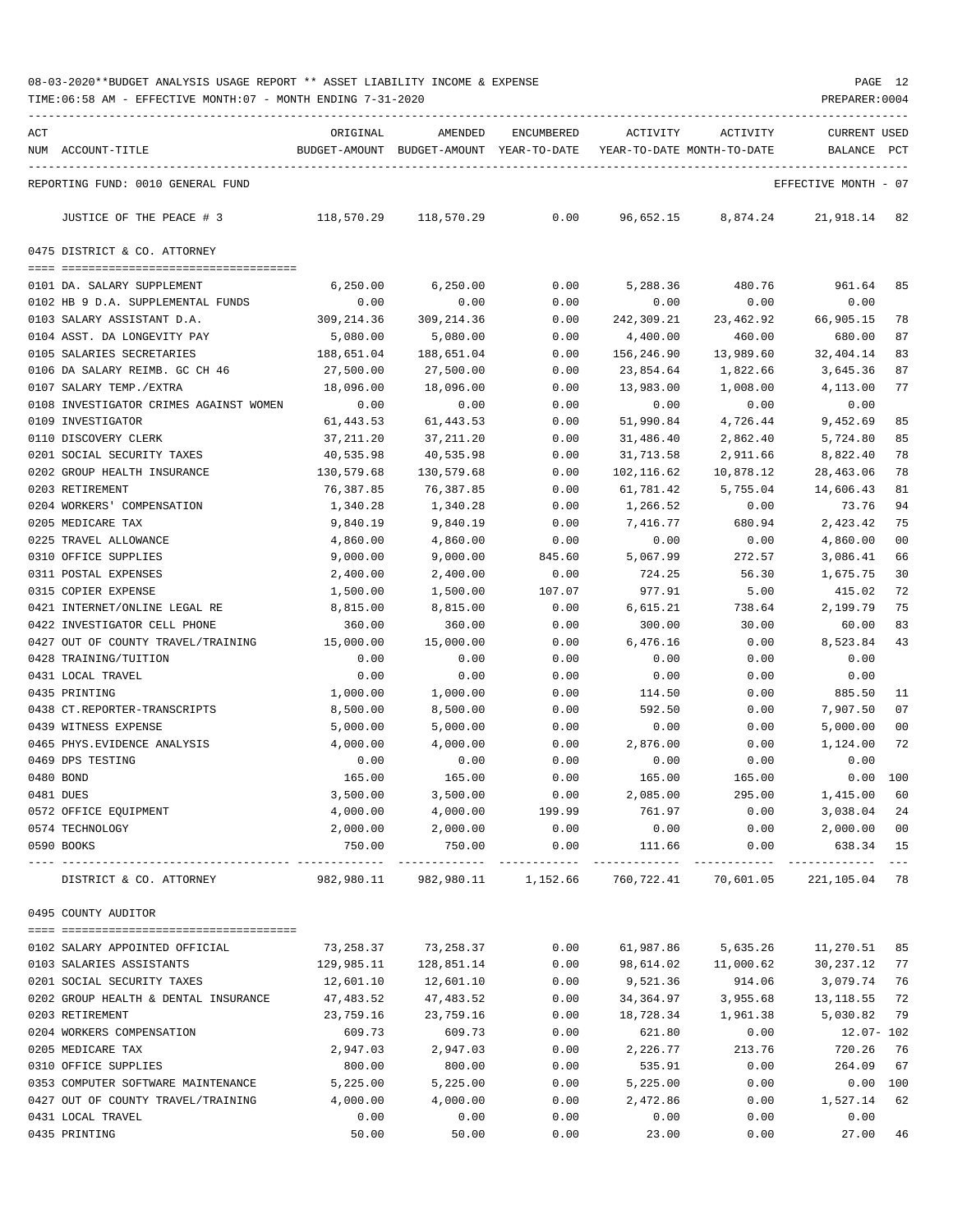| ACT                                  | ORIGINAL   | AMENDED                                  | ENCUMBERED | ACTIVITY                   | ACTIVITY                                                      | CURRENT USED         |        |
|--------------------------------------|------------|------------------------------------------|------------|----------------------------|---------------------------------------------------------------|----------------------|--------|
| NUM ACCOUNT-TITLE                    |            | BUDGET-AMOUNT BUDGET-AMOUNT YEAR-TO-DATE |            | YEAR-TO-DATE MONTH-TO-DATE |                                                               | BALANCE              | PCT    |
| REPORTING FUND: 0010 GENERAL FUND    |            |                                          |            |                            |                                                               | EFFECTIVE MONTH - 07 |        |
| 0452 R & M EQUIPMENT                 | 100.00     | 100.00                                   | 0.00       | 0.00                       | 0.00                                                          | 100.00               | 00     |
| 0480 BOND                            | 100.00     | 149.00                                   | 0.00       | 149.00                     | 0.00                                                          | $0.00$ $100$         |        |
| 0481 DUES                            | 590.00     | 590.00                                   | 0.00       | 295.00                     | 0.00                                                          | 295.00               | 50     |
| 0572 OFFICE EQUIPMENT                | 500.00     | 1,584.97                                 | 0.00       | 1,584.97                   | 0.00                                                          | $0.00$ 100           |        |
| COUNTY AUDITOR                       | 302,009.02 | 302,009.02                               | 0.00       | 236,350.86                 | 23,680.76                                                     | 65,658.16 78         |        |
| 0496 COUNTY PURCHASING               |            |                                          |            |                            |                                                               |                      |        |
|                                      |            |                                          |            |                            |                                                               |                      |        |
| 0103 SALARY PURCHASING AGENT         | 52,735.70  | 52,735.70                                | 0.00       | 44,621.72                  | 4,056.52                                                      | 8,113.98             | 85     |
| 0201 SOCIAL SECURITY TAXES           | 3,291.93   | 3,291.93                                 | 0.00       | 2,739.34                   | 249.20                                                        | 552.59               | 83     |
| 0202 GROUP HEALTH INSURANCE          | 11,870.88  | 11,870.88                                | 0.00       | 9,889.20                   | 988.92                                                        | 1,981.68             | 83     |
| 0203 RETIREMENT                      | 6,164.80   | 6,164.80                                 | 0.00       | 5,206.89                   | 478.26                                                        | 957.91               | 84     |
| 0204 WORKERS' COMPENSATION           | 158.21     | 158.21                                   | 0.00       | 161.34                     | 0.00                                                          | $3.13 - 102$         |        |
| 0205 MEDICARE TAX                    | 769.89     | 769.89                                   | 0.00       | 640.64                     | 58.28                                                         | 129.25               | 83     |
| 0310 OFFICE SUPPLIES                 | 400.00     | 400.00                                   | 0.00       | 173.32                     | 0.00                                                          | 226.68               | 43     |
| 0353 COMPUTER SOFTWARE MAINTENANCE   | 655.00     | 655.00                                   | 0.00       | 655.00                     | 0.00                                                          | 0.00                 | 100    |
| 0421 CELL PHONE                      | 360.00     | 360.00                                   | 0.00       | 300.00                     | 30.00                                                         | 60.00                | 83     |
| 0427 OUT OF COUNTY TRAVEL            | 3,000.00   | 3,000.00                                 | 129.00     | 111.36                     | 0.00                                                          | 2,759.64             | 08     |
| 0431 LOCAL TRAVEL                    | 0.00       | 0.00                                     | 0.00       | 0.00                       | 0.00                                                          | 0.00                 |        |
| 0435 PRINTING                        | 70.00      | 70.00                                    | 0.00       | 0.00                       | 0.00                                                          | 70.00                | $00\,$ |
| 0452 R & M EQUIPMENT                 | 0.00       | 0.00                                     | 0.00       | 0.00                       | 0.00                                                          | 0.00                 |        |
| 0480 BOND                            | 0.00       | 0.00                                     | 0.00       | 0.00                       | 0.00                                                          | 0.00                 |        |
| 0481 DUES                            | 450.00     | 450.00                                   | 0.00       | 365.00                     | 0.00                                                          | 85.00                | 81     |
| 0572 OFFICE EQUIPMENT                | 300.00     | 300.00                                   | 0.00       | 185.00                     | 0.00                                                          | 115.00               | 62     |
| COUNTY PURCHASING                    | 80,226.41  | 80,226.41                                | 129.00     | 65,048.81                  | 5,861.18                                                      | 15,048.60            | 81     |
| 0497 COUNTY TREASURER                |            |                                          |            |                            |                                                               |                      |        |
| 0101 SALARY ELECTED OFFICIAL         | 58,237.97  | 58,237.97                                | 0.00       | 49,278.24                  | 4,479.84                                                      | 8,959.73             | 85     |
| 0103 SALARY ASSISTANT                | 48,040.00  | 48,040.00                                | 0.00       | 34,182.27                  | 0.00                                                          | 13,857.73            | 71     |
| 0201 SOCIAL SECURITY TAXES           | 6,589.23   | 6,589.23                                 | 0.00       | 4,090.50                   | 220.52                                                        | 2,498.73             | 62     |
| 0202 GROUP HEALTH & DENTAL INSURANCE | 23,741.76  | 23,741.76                                | 0.00       | 18,038.99                  | 988.04                                                        | 5,702.77             | 76     |
| 0203 RETIREMENT                      | 12,423.89  | 12,423.89                                | 0.00       | 9,731.24                   | 528.18                                                        | 2,692.65             | 78     |
| 0204 WORKERS' COMPENSATION           | 318.83     | 318.83                                   | 0.00       | 325.16                     | 0.00                                                          | $6.33 - 102$         |        |
| 0205 MEDICARE TAX                    | 1,541.03   | 1,541.03                                 | 0.00       | 956.69                     | 51.58                                                         | 584.34 62            |        |
| 0310 OFFICE SUPPLIES                 | 300.00     | 300.00                                   | 153.69     | 252.11                     | 0.00                                                          | $105.80 - 135$       |        |
| 0427 OUT OF COUNTY TRAVEL/TRAINING   | 1,500.00   | 1,500.00                                 | 0.00       | 150.00                     | 0.00                                                          | 1,350.00             | 10     |
| 0431 LOCAL TRAVEL                    | 0.00       | 0.00                                     | 0.00       | 0.00                       | 0.00                                                          | 0.00                 |        |
| 0435 PRINTING                        | 100.00     | 100.00                                   | 0.00       | 60.00                      | 0.00                                                          | 40.00                | 60     |
| 0452 R&M EQUIPMENT                   | 100.00     | 100.00                                   | 0.00       | 0.00                       | 0.00                                                          | 100.00 00            |        |
| 0453 COMPUTER SOFTWARE MAINTEN       | 2,410.00   | 2,410.00                                 | 0.00       | 2,410.00                   | 0.00                                                          | 0.00 100             |        |
| 0480 BOND                            | 0.00       | 0.00                                     | 0.00       | 0.00                       | 0.00                                                          | 0.00                 |        |
| 0481 DUES                            | 175.00     | 175.00                                   | 0.00       | 200.00                     | 0.00                                                          | $25.00 - 114$        |        |
| 0572 OFFICE EQUIPMENT                | 0.00       | 0.00                                     | 0.00       | 0.00                       | 0.00                                                          | 0.00                 |        |
| 0574 TECHNOLOGY                      | 0.00       | 0.00                                     | 0.00       | 0.00                       | 0.00                                                          | 0.00                 |        |
| COUNTY TREASURER                     |            |                                          |            |                            | 155,477.71 155,477.71 153.69 119,675.20 6,268.16 35,648.82 77 |                      |        |
| 0499 TAX ASSESSOR-COLLECTOR          |            |                                          |            |                            |                                                               |                      |        |
| 0101 SALARIES ELECTED OFFICIAL       | 58,237.97  | 58,237.97                                | 0.00       | 49,278.24                  | 4,479.84                                                      | 8,959.73 85          |        |
| 0103 SALARIES ASSISTANTS             | 41,752.36  | 41,752.36                                | 0.00       | 35,328.92                  | 3,211.72                                                      | 6,423.44 85          |        |
| 0104 SALARIES DEPUTIES               | 100,866.15 | 100,866.15                               | 0.00       | 85,348.34                  | 7,758.94                                                      | 15,517.81 85         |        |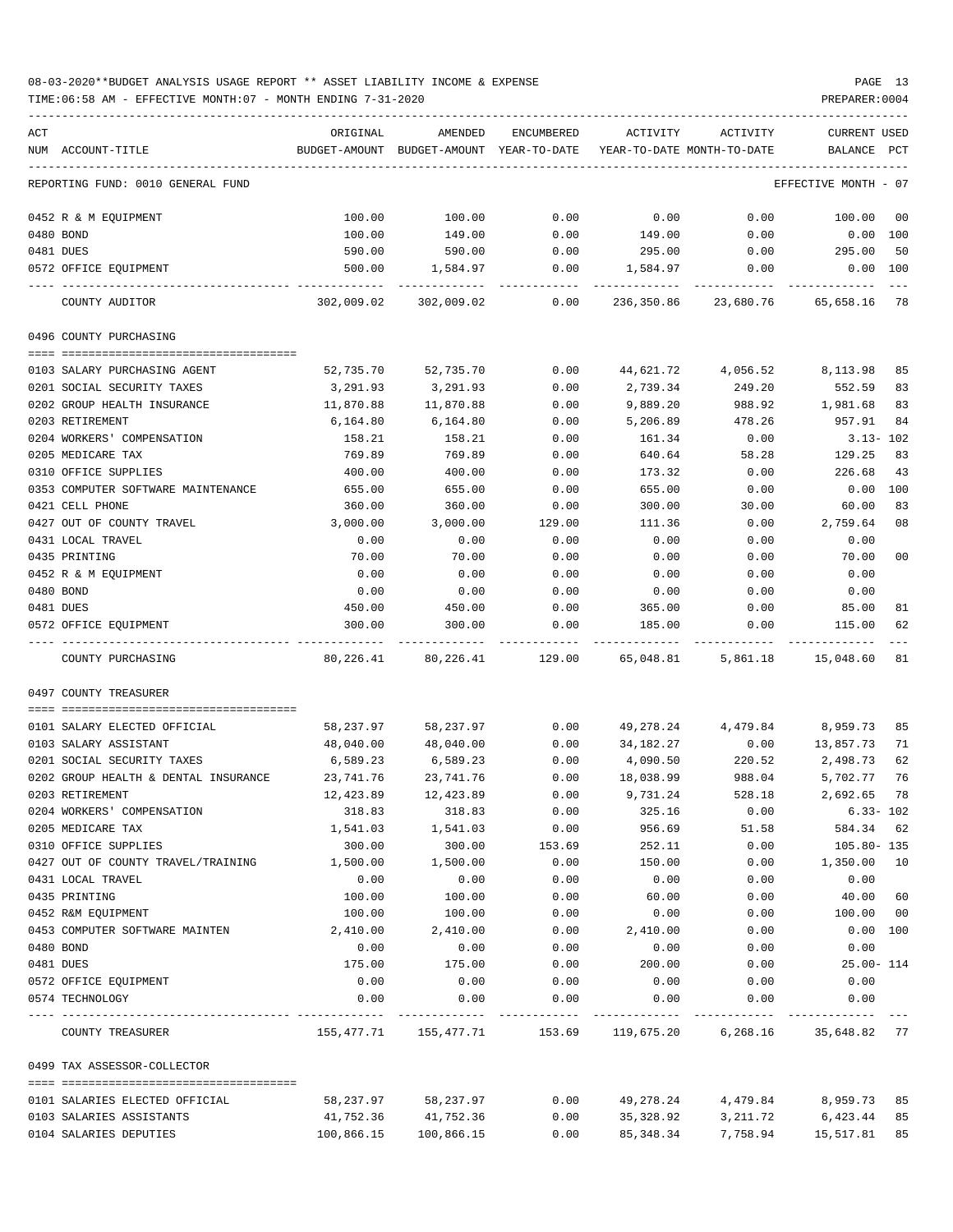TIME:06:58 AM - EFFECTIVE MONTH:07 - MONTH ENDING 7-31-2020

| ACT |                                                                | ORIGINAL             | AMENDED                                  | ENCUMBERED | ACTIVITY                   | ACTIVITY                                 | CURRENT USED          |                |
|-----|----------------------------------------------------------------|----------------------|------------------------------------------|------------|----------------------------|------------------------------------------|-----------------------|----------------|
|     | NUM ACCOUNT-TITLE                                              |                      | BUDGET-AMOUNT BUDGET-AMOUNT YEAR-TO-DATE |            | YEAR-TO-DATE MONTH-TO-DATE |                                          | BALANCE PCT           |                |
|     | REPORTING FUND: 0010 GENERAL FUND                              |                      |                                          |            |                            |                                          | EFFECTIVE MONTH - 07  |                |
|     | 0107 SALARY TEMP./EXTRA                                        | 18,096.00            | 18,096.00                                | 0.00       | 15,312.00                  | 1,392.00                                 | 2,784.00              | 85             |
|     | 0201 SOCIAL SECURITY TAXES                                     | 13,575.05            | 13,575.05                                | 0.00       | 11,040.84                  | 997.78                                   | 2,534.21              | 81             |
|     | 0202 GROUP HEALTH & DENTAL INSURANCE                           | 59,354.40            | 59,354.40                                | 0.00       | 49,446.00                  | 4,944.60                                 | 9,908.40              | 83             |
|     | 0203 RETIREMENT                                                | 25,595.54            | 25,595.54                                | 0.00       | 21,668.78                  | 1,985.74                                 | 3,926.76              | 85             |
|     | 0204 WORKERS COMPENSATION                                      | 656.86               | 656.86                                   | 0.00       | 669.86                     | 0.00                                     | $13.00 - 102$         |                |
|     | 0205 MEDICARE TAX                                              | 3,174.81             | 3,174.81                                 | 0.00       | 2,581.96                   | 233.34                                   | 592.85                | 81             |
|     | 0225 LEONARD OFFICE TRAVEL                                     | 900.00               | 900.00                                   | 0.00       | 370.54                     | 0.00                                     | 529.46                | 41             |
|     | 0310 OFFICE SUPPLIES                                           | 1,200.00             | 1,200.00                                 | 576.50     | 971.46                     | 76.32                                    | 347.96- 129           |                |
|     | 0311 POSTAL EXPENSES                                           | 2,400.00             | 2,400.00                                 | 0.00       | 2,893.02                   | 510.90                                   | 493.02- 121           |                |
|     | 0315 COPIER EXPENSE                                            | 1,200.00             | 1,200.00                                 | 96.94      | 853.64                     | 8.75                                     | 249.42                | 79             |
|     | 0420 TELEPHONE LEONARD OFFICE                                  | 0.00                 | 0.00                                     | 0.00       | 0.00                       | 0.00                                     | 0.00                  |                |
|     | 0423 CELL PHONE                                                | 0.00                 | 0.00                                     | 0.00       | 0.00                       | 0.00                                     | 0.00                  |                |
|     | 0427 OUT OF COUNTY TRAVEL/TRAINING                             | 4,000.00             | 4,000.00                                 | 0.00       | 1,928.03                   | 0.00                                     | 2,071.97              | 48             |
|     | 0435 PRINTING                                                  | 200.00               | 200.00                                   | 0.00       | 72.00                      | 0.00                                     | 128.00                | 36             |
|     | 0460 LEONARD OFFICE RENT                                       | 1,200.00             | 1,200.00                                 | 0.00       | 1,000.00                   | 100.00                                   | 200.00                | 83             |
|     | 0480 BOND                                                      | 368.00               | 368.00                                   | 0.00       | 0.00                       | 0.00                                     | 368.00                | 0 <sub>0</sub> |
|     | 0481 DUES                                                      | 175.00               | 175.00                                   | 0.00       | 175.00                     | 0.00                                     | $0.00$ 100            |                |
|     | 0572 OFFICE EQUIPMENT                                          | 700.00               | 700.00                                   | 0.00       | 1,022.97                   | 1,022.97                                 | 322.97- 146           |                |
|     | 0574 TECHNOLOGY                                                | 0.00                 | 0.00                                     | 0.00       | 0.00<br>------------       | 0.00<br>------------                     | 0.00                  |                |
|     | TAX ASSESSOR-COLLECTOR                                         |                      | 333,652.14 333,652.14 673.44             |            | 279,961.60                 | 26,722.90                                | 53,017.10             | -84            |
|     | 0503 COMPUTER/IT DEPT.                                         |                      |                                          |            |                            |                                          |                       |                |
|     |                                                                |                      |                                          |            |                            |                                          |                       |                |
|     | 0103 SALARY-TECHNICIAN                                         | 42,297.02            | 42,297.02                                | 0.00       | 35,789.82                  | 3,253.62                                 | 6,507.20              | 85             |
|     | 0107 PART TIME TECHNICIAN                                      | 20,101.64            | 20,101.64                                | 0.00       | 3,705.90                   | 900.00                                   | 16,395.74             | 18             |
|     | 0201 SOCIAL SECURITY                                           | 3,868.72             | 3,868.72                                 | 0.00       | 2,181.42                   | 179.98                                   | 1,687.30              | 56             |
|     | 0202 GROUP HEALTH INSURANCE                                    | 11,870.88            | 11,870.88                                | 0.00       | 9,889.20                   | 988.92                                   | 1,981.68              | 83             |
|     | 0203 RETIREMENT                                                | 7,294.40             | 7,294.40                                 | 0.00       | 4,496.50                   | 383.60                                   | 2,797.90              | 62             |
|     | 0204 WORKERS COMPENSATION                                      | 224.64               | 224.64                                   | 0.00       | 196.52                     | 0.00                                     | 28.12                 | 87             |
|     | 0205 MEDICARE TAX                                              | 904.78               | 904.78                                   | 0.00       | 510.26                     | 42.10                                    | 394.52                | 56             |
|     | 0225 TRAVEL ALLOWANCE                                          | 828.00               | 828.00                                   | 0.00       | 449.30                     | 40.00                                    | 378.70                | 54             |
|     | 0310 OFFICE SUPPLIES                                           | 100.00               | 100.00                                   | 0.00       | 0.00                       | 0.00                                     | 100.00                | 0 <sub>0</sub> |
|     | 0421 CELL PHONE ALLOWANCE                                      | 414.00               | 414.00                                   | 0.00       | 224.67                     | 20.00                                    | 189.33                | 54             |
|     | 0423 EMERGENCY INTERNET                                        | 455.88               | 455.88                                   | 0.00       | 379.90                     | 37.99                                    | 75.98                 | 83             |
|     | 0427 OUT OF COUNTY TRAVEL/TRAINING                             | 750.00               | 750.00                                   | 0.00       | 0.00                       | 0.00                                     | 750.00                | 0 <sub>0</sub> |
|     | 0435 PRINTING                                                  | 0.00                 | 0.00                                     | 0.00       | 0.00                       | 0.00                                     | 0.00                  |                |
|     | 0453 R&M COMPUTER/TRAINING                                     | 0.00                 | 0.00                                     | 0.00       | 0.00                       | 0.00                                     | 0.00                  |                |
|     | 0572 OFFICE EQUIPMENT                                          | 1,700.00             | 1,700.00                                 | 0.00       | 119.98                     | 0.00                                     | 1,580.02              | 07             |
|     | 0574 COMPUTER/WEB SOFTWARE<br>0576 COUNTY COMPUTER REPLACEMENT | 3,000.00<br>5,000.00 | 3,000.00<br>5,000.00                     | 0.00       | $0.00$ 2,199.49            | 0.00<br>1,845.13 527.18                  | 800.51<br>3,154.87    | 73<br>37       |
|     | COMPUTER/IT DEPT.                                              | 98,809.96            | 98,809.96                                | .<br>0.00  |                            | 61,988.09    6,373.39    36,821.87    63 | _____________         |                |
|     | 0509 CONTINGENCY                                               |                      |                                          |            |                            |                                          |                       |                |
|     | 0475 CONTINGENCY                                               |                      | $250,000.00$ $203,117.82$ 0.00 0.00      |            |                            |                                          | $0.00$ 203, 117.82 00 |                |
|     | CONTINGENCY                                                    |                      | 250,000.00 203,117.82                    | 0.00       | 0.00                       | 0.00                                     | 203,117.82 00         |                |
|     | 0510 COURTHOUSE                                                |                      |                                          |            |                            |                                          |                       |                |
|     |                                                                |                      |                                          |            |                            |                                          |                       |                |
|     | 0107 REGULAR TEMP. - PART TIME                                 | 9,750.00             | 9,195.73                                 | 0.00       | 0.00                       | 0.00                                     | 9,195.73 00           |                |
|     | 0115 SALARY JANITOR                                            | 40,567.92            | 40,567.92                                |            |                            | $0.00$ $34,326.60$ $3,120.60$            | 6, 241.32 85          |                |

0201 SOCIAL SECURITY TAXES 2,515.21 2,515.21 0.00 2,097.88 190.44 417.33 83

-----------------------------------------------------------------------------------------------------------------------------------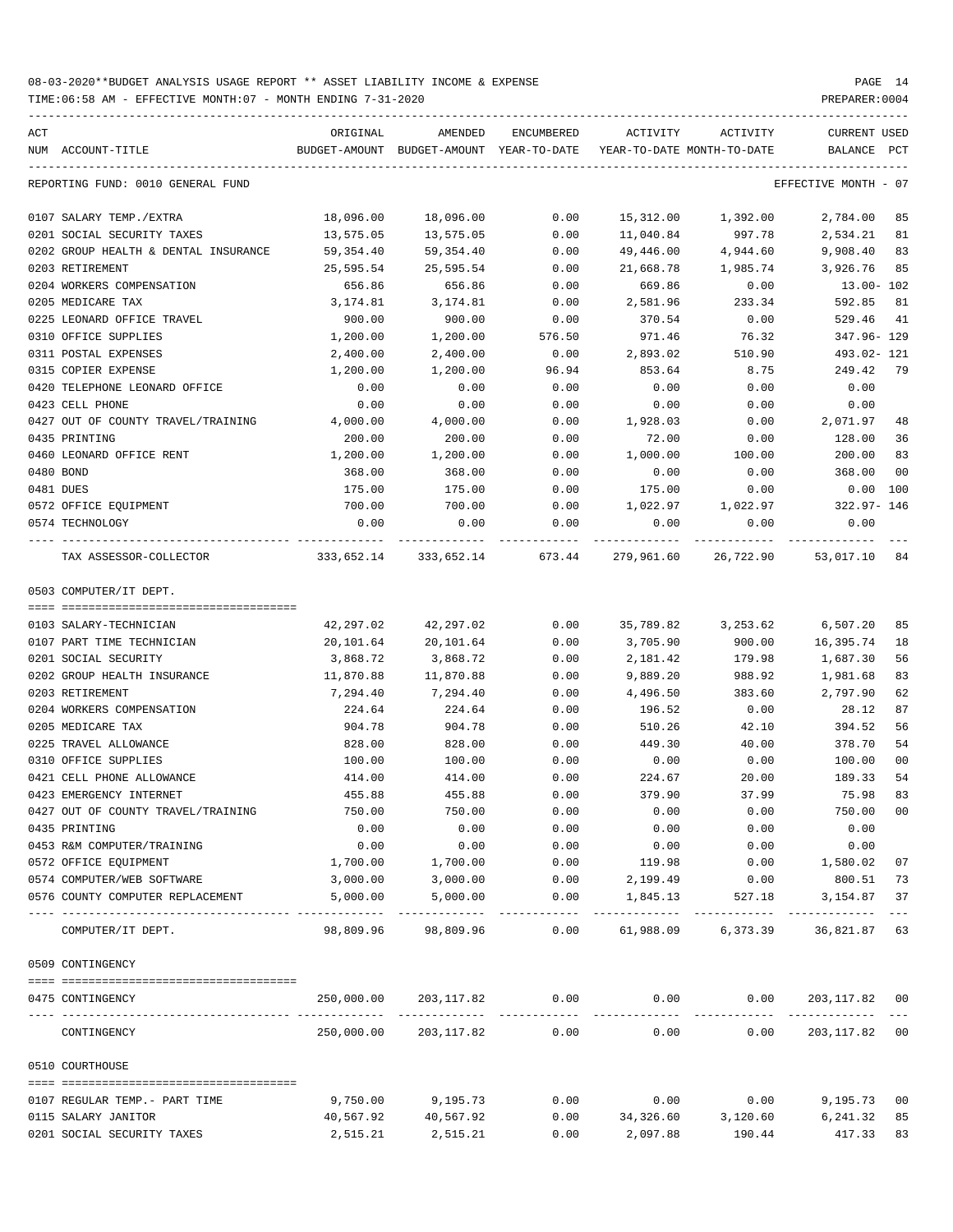TIME:06:58 AM - EFFECTIVE MONTH:07 - MONTH ENDING 7-31-2020

| ACT | NUM ACCOUNT-TITLE                             | ORIGINAL   | AMENDED<br>BUDGET-AMOUNT BUDGET-AMOUNT YEAR-TO-DATE | ENCUMBERED           | ACTIVITY<br>YEAR-TO-DATE MONTH-TO-DATE | ACTIVITY             | <b>CURRENT USED</b><br>BALANCE PCT |                      |
|-----|-----------------------------------------------|------------|-----------------------------------------------------|----------------------|----------------------------------------|----------------------|------------------------------------|----------------------|
|     | REPORTING FUND: 0010 GENERAL FUND             |            |                                                     |                      |                                        |                      | EFFECTIVE MONTH - 07               |                      |
|     | 0202 GROUP HEALTH & DENTAL INSURANCE          | 11,870.88  | 11,870.88                                           | 0.00                 | 9,889.20                               | 988.92               | 1,981.68                           | 83                   |
|     | 0203 RETIREMENT                               | 4,782.96   | 4,782.96                                            | 0.00                 | 4,005.61                               | 367.92               | 777.35                             | 84                   |
|     | 0204 WORKERS' COMPENSATION                    | 1,671.40   | 1,671.40                                            | 0.00                 | 1,434.62                               | 0.00                 | 236.78                             | 86                   |
|     | 0205 MEDICARE TAX                             | 2,515.21   | 2,515.21                                            | 0.00                 | 490.64                                 | 44.54                | 2,024.57                           | 20                   |
|     | 0310 OFFICE SUPPLIES                          | 3,500.00   | 3,500.00                                            | 149.95               | 2,468.45                               | 0.00                 | 881.60                             | 75                   |
|     | 0311 POSTAL EXPENSE                           | 9,000.00   | 9,000.00                                            | 0.00                 | 6,617.96                               | 5,226.71             | 2,382.04                           | 74                   |
|     | 0315 COPIER RENTAL                            | 4,900.00   | 4,900.00                                            | 444.68               | 6,730.16                               | 544.73               | 2,274.84- 146                      |                      |
|     | 0316 EMPLOYEE AWARDS BANQUET                  | 3,600.00   | 3,600.00                                            | 0.00                 | 3,588.57                               | 0.00                 | 11.43 100                          |                      |
|     | 0330 AUTO EXPENSE-GAS AND OIL                 | 100.00     | 100.00                                              | 0.00                 | 189.78                                 | 0.00                 | 89.78- 190                         |                      |
|     | 0332 JANITOR SUPPLIES                         | 0.00       | 554.27                                              | 0.00                 | 554.27                                 | 105.62               | 0.00 100                           |                      |
|     | 0353 R&M COMPUTER                             | 0.00       | 0.00                                                | 0.00                 | 0.00                                   | 0.00                 | 0.00                               |                      |
|     | 0420 TELEPHONE                                | 43,291.12  | 43,291.12                                           | 0.00                 | 36,137.50                              | 3,599.25             | 7,153.62                           | 83                   |
|     | 0421 INTERNET LINES                           | 0.00       | 0.00                                                | 0.00                 | 0.00                                   | 0.00                 | 0.00                               |                      |
|     | 0423 CELL PHONE                               | 340.00     | 340.00                                              | 0.00                 | 264.45                                 | 26.79                | 75.55                              | 78                   |
|     | 0440 UTILITIES ELECTRICITY                    | 7,000.00   | 7,000.00                                            | 0.00                 | 1,111.67                               | 103.75               | 5,888.33                           | 16                   |
|     | 0441 UTILITIES GAS                            | 0.00       | 0.00                                                | 0.00                 | 0.00                                   | 0.00                 | 0.00                               |                      |
|     | 0442 UTILITIES WATER                          | 3,600.00   | 3,600.00                                            | 0.00                 | 28.86                                  | 17.20                | 3,571.14                           | 01                   |
|     | 0443 TRASH PICK-UP                            | 1,020.00   | 1,020.00                                            | 0.00                 | 758.34                                 | 84.26                | 261.66                             | 74                   |
|     | 0445 AIR CONDITIONER MAINTENANCE              | 0.00       | 0.00                                                | 0.00                 | 0.00                                   | 0.00                 | 0.00                               |                      |
|     | 0446 ELEVATOR MAINTENANCE CONTR               | 0.00       | 0.00                                                | 0.00                 | 0.00                                   | 0.00                 | 0.00                               |                      |
|     | 0450 R & M BUILDINGS                          | 0.00       | 0.00                                                | 0.00                 | 0.00                                   | 0.00                 | 0.00                               |                      |
|     | 0453 COMPUTER SOFTWARE MAINTEN                | 269,874.50 | 269,874.50                                          | 0.00                 | 172,844.75                             | 52,915.00            | 97,029.75                          | 64                   |
|     | 0463 RENTAL PERSONNEL PAGER                   | 0.00       | 0.00                                                | 0.00                 | 0.00                                   | 0.00                 | 0.00                               |                      |
|     | 0482 FIRE INSURANCE                           | 28,500.00  | 28,500.00                                           | 0.00                 | 23,239.00                              | 0.00                 | 5,261.00                           | 82                   |
|     | 0500 LAND                                     | 0.00       | 0.00                                                | 0.00                 | 0.00                                   | 0.00                 | 0.00                               |                      |
|     | 0501 PEST CONTROL                             | 0.00       | 0.00                                                | 0.00                 | 0.00                                   | 0.00                 | 0.00                               |                      |
|     | 0530 PERMANENT IMPROVEMENTS                   | 0.00       | 0.00                                                | 0.00                 | 0.00                                   | 0.00                 | 0.00                               |                      |
|     | 0572 OFFICE EQUIPMENT                         | 0.00       | 0.00                                                | 0.00                 | 0.00                                   | 0.00                 | 0.00                               |                      |
|     | 0573 ODYSSEY SOFTWARE/EQUIPMENT               | 0.00       | 0.00                                                | 0.00                 | 0.00                                   | 0.00                 | 0.00                               |                      |
|     | 0574 TECHNOLOGY                               | 0.00       | 0.00                                                | 0.00                 | 0.00                                   | 0.00                 | 0.00                               |                      |
|     | 0575 LAND/BUILDING                            | 0.00       | 0.00                                                | 0.00                 | 0.00                                   | 0.00                 | 0.00                               |                      |
|     | 0577 JANITOR EQUIPMENT                        | 500.00     | 500.00                                              | 0.00                 | 219.99                                 | 0.00                 | 280.01                             | 44                   |
|     | COURTHOUSE                                    | 448,899.20 | 448,899.20                                          | 594.63               | 306,998.30                             | 67,335.73            | 141,306.27                         | 69                   |
|     | 0511 COUNTY OFFICE BUILDING                   |            |                                                     |                      |                                        |                      |                                    |                      |
|     |                                               |            |                                                     |                      |                                        |                      |                                    |                      |
|     | 0115 SALARY JANITOR                           | 6,240.00   | 6, 240.00                                           | 0.00                 | 5,508.03                               | 522.00               | 731.97                             | 88                   |
|     | 0201 SOCIAL SECURITY TAXES<br>0203 RETIREMENT | 286.88     | 286.88                                              | 0.00                 | 341.50                                 | 32.36                | $54.62 - 119$                      |                      |
|     |                                               | 729.46     | 729.46                                              | 0.00                 | 31.83                                  | 31.83                | 697.63<br>16.46                    | 0 <sub>4</sub><br>93 |
|     | 0204 WORKER' COMPENSATION                     | 237.12     | 237.12                                              | 0.00                 | 220.66                                 | 0.00                 |                                    | 88                   |
|     | 0205 MEDICARE TAX                             | 90.48      | 90.48                                               | 0.00                 | 79.85                                  | 7.56                 | 10.63                              |                      |
|     | 0225 JANITOR TRAVEL                           | 175.00     | 175.00                                              | 0.00                 | 121.80                                 | 28.98                | 53.20                              | 70                   |
|     | 0332 JANITOR SUPPLIES                         | 1,000.00   | 1,000.00                                            | 0.00                 | 874.10                                 | 112.80               | 125.90                             | 87                   |
|     | 0440 UTILITIES ELECTRICITY                    | 5,000.00   | 5,000.00                                            | 0.00                 | 3, 273. 24                             | 428.46               | 1,726.76                           | 65                   |
|     | 0441 UTILITIES GAS                            | 1,000.00   | 1,000.00                                            | 50.99                | 698.35                                 | 0.00                 | 250.66                             | 75                   |
|     | 0442 UTILITIES WATER                          | 1,100.00   | 1,100.00                                            | 0.00                 | 799.68                                 | 57.08                | 300.32                             | 73                   |
|     | 0443 TRASH PICK-UP SERVICE                    | 525.00     | 525.00                                              | 0.00                 | 379.17                                 | 42.13                | 145.83                             | 72                   |
|     | 0444 LAWN MAINTENANCE                         | 0.00       | 0.00                                                | 0.00                 | 0.00                                   | 0.00                 | 0.00                               |                      |
|     | 0450 R & M BUILDING                           | 18,000.00  | 18,000.00                                           | 45.99                | 502.73                                 | 82.99                | 17,451.28                          | 03                   |
|     | 0482 FIRE INSURANCE                           | 1,050.00   | 1,050.00                                            | 0.00                 | 803.00                                 | 0.00                 | 247.00                             | 76                   |
|     | 0501 PEST CONTROL                             | 0.00       | 0.00                                                | 0.00                 | 0.00                                   | 0.00                 | 0.00                               |                      |
|     | 0535 BUILDINGS                                | 0.00       | 0.00<br>-------------                               | 0.00<br>------------ | 0.00<br>-------------                  | 0.00<br>------------ | 0.00<br>-------------              |                      |

COUNTY OFFICE BUILDING 35,433.94 35,433.94 96.98 13,633.94 1,346.19 21,703.02 39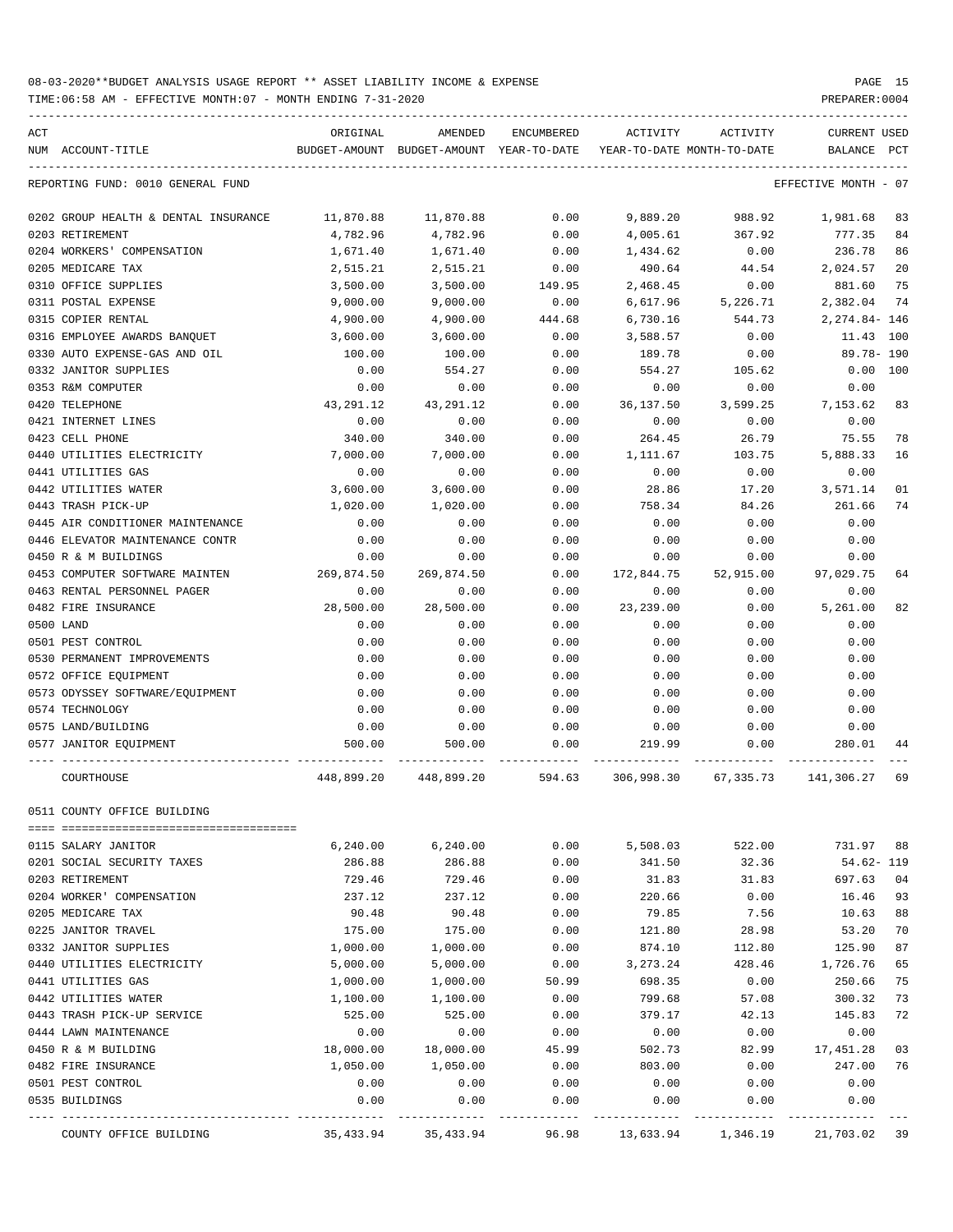|     | 08-03-2020**BUDGET ANALYSIS USAGE REPORT ** ASSET LIABILITY INCOME & EXPENSE<br>TIME:06:58 AM - EFFECTIVE MONTH:07 - MONTH ENDING 7-31-2020 |                    |                                                     |               |                                        |                                                             | PAGE 16<br>PREPARER: 0004      |          |
|-----|---------------------------------------------------------------------------------------------------------------------------------------------|--------------------|-----------------------------------------------------|---------------|----------------------------------------|-------------------------------------------------------------|--------------------------------|----------|
| ACT | NUM ACCOUNT-TITLE                                                                                                                           | ORIGINAL           | AMENDED<br>BUDGET-AMOUNT BUDGET-AMOUNT YEAR-TO-DATE | ENCUMBERED    | ACTIVITY<br>YEAR-TO-DATE MONTH-TO-DATE | ACTIVITY                                                    | <b>CURRENT USED</b><br>BALANCE | PCT      |
|     | REPORTING FUND: 0010 GENERAL FUND                                                                                                           |                    |                                                     |               |                                        |                                                             | EFFECTIVE MONTH - 07           |          |
|     | 0512 CO-OP OFFICE BUILDING                                                                                                                  |                    |                                                     |               |                                        |                                                             |                                |          |
|     | 0332 JANITOR SUPPLIES                                                                                                                       | 400.00             | 400.00                                              | 0.00          | 240.40                                 | 90.77                                                       | 159.60                         | 60       |
|     | 0440 UTILITIES ELECTRICITY                                                                                                                  | 6,000.00           | 6,000.00                                            | 0.00          | 4,303.52                               | 368.55                                                      | 1,696.48                       | 72       |
|     | 0442 UTILITIES WATER                                                                                                                        | 700.00             | 700.00                                              | 0.00          | 563.59                                 | 57.08                                                       | 136.41                         | 81       |
|     | 0450 R&M BUILDING                                                                                                                           | 1,000.00           | 1,000.00                                            | 0.00          | 228.00                                 | 18.00                                                       | 772.00                         | 23       |
|     | 0482 FIRE INSURANCE                                                                                                                         | 1,450.00           | 1,450.00                                            | 0.00          | 1,115.00                               | 0.00                                                        | 335.00                         | 77       |
|     | 0501 PEST CONTROL                                                                                                                           | 0.00               | 0.00                                                | 0.00          | 0.00                                   | 0.00                                                        | 0.00                           |          |
|     | 0535 BUILDINGS                                                                                                                              | 0.00               | 0.00                                                | 0.00          | 0.00                                   | 0.00                                                        | 0.00                           |          |
|     | CO-OP OFFICE BUILDING                                                                                                                       | 9,550.00           | 9,550.00                                            | 0.00          | 6,450.51                               | 534.40                                                      | 3,099.49                       | 68       |
|     | 0513 COURTHOUSE SOUTH ANNEX                                                                                                                 |                    |                                                     |               |                                        |                                                             |                                |          |
|     | 0115 SALARY JANITOR                                                                                                                         |                    | 6,619.86                                            |               | 6,295.75                               | 582.00                                                      |                                |          |
|     |                                                                                                                                             | 6,619.86           |                                                     | 0.00          | 390.27                                 |                                                             | 324.11                         | 95       |
|     | 0201 SOCIAL SECURITY TAXES<br>0203 RETIREMENT                                                                                               | 432.19<br>814.89   | 432.19<br>814.89                                    | 0.00<br>0.00  | 35.38                                  | 36.08<br>35.38                                              | 41.92<br>779.51                | 90<br>04 |
|     | 0204 WORKERS' COMPENSATION                                                                                                                  | 264.89             | 264.89                                              | 0.00          | 234.10                                 | 0.00                                                        | 30.79                          | 88       |
|     | 0205 MEDICARE TAX                                                                                                                           | 101.08             | 101.08                                              | 0.00          | 91.30                                  | 8.44                                                        | 9.78                           | 90       |
|     | 0311 SOUTH ANNEX POSTAGE                                                                                                                    | 4,100.00           | 4,100.00                                            | 51.63         | 1,148.98                               | 3,483.90                                                    | 2,899.39                       | 29       |
|     | 0315 COPIER RENTAL                                                                                                                          | 1,500.00           | 1,500.00                                            | 98.25         | 956.07                                 | 3.77                                                        | 445.68                         | 70       |
|     | 0332 JANITOR SUPPLIES                                                                                                                       | 1,500.00           | 1,500.00                                            | 0.00          | 1,083.30                               | 130.05                                                      | 416.70                         | 72       |
|     | 0420 TELEPHONE                                                                                                                              | 0.00               | 0.00                                                | 0.00          | 0.00                                   | 0.00                                                        | 0.00                           |          |
|     | 0421 INTERNET                                                                                                                               | 3,300.00           | 3,300.00                                            | 0.00          | 2,777.74                               | 178.92                                                      | 522.26                         | 84       |
|     | 0440 UTILITIES ELECTRICITY                                                                                                                  | 5,800.00           | 5,800.00                                            | 0.00          | 4,225.96                               | 612.54                                                      | 1,574.04                       | 73       |
|     | 0441 UTILITIES GAS                                                                                                                          | 1,300.00           | 1,300.00                                            | 0.00          | 952.80                                 | 54.99                                                       | 347.20                         | 73       |
|     | 0442 UTILITIES WATER                                                                                                                        | 1,200.00           | 1,200.00                                            | 0.00          | 760.56                                 | 60.89                                                       | 439.44                         | 63       |
|     | 0443 TRASH PICKUP SERVICE                                                                                                                   | 1,020.00           | 1,020.00                                            | 0.00          | 758.34                                 | 84.26                                                       | 261.66                         | 74       |
|     | 0444 LAWN MAINTENANCE                                                                                                                       | 0.00               | 0.00                                                | 0.00          | 0.00                                   | 0.00                                                        | 0.00                           |          |
|     | 0450 R&M BUILDING                                                                                                                           | 5,000.00           | 6,519.93                                            | 0.00          | 5,544.25                               | 260.00                                                      | 975.68                         | 85       |
|     | 0455 PARKING LOT                                                                                                                            | 0.00               | 0.00                                                | 0.00          | 0.00                                   | 0.00                                                        | 0.00                           |          |
|     | 0482 FIRE INSURANCE                                                                                                                         | 2,700.00           | 2,700.00                                            | 0.00          | 2,040.00                               | 0.00                                                        | 660.00                         | 76       |
|     | 0501 PEST CONTROL                                                                                                                           | 0.00               | 0.00                                                | 0.00          | 0.00                                   | 0.00                                                        | 0.00                           |          |
|     | 0531 ANNEX                                                                                                                                  | 0.00               | 0.00                                                | 0.00          | 0.00                                   | 0.00                                                        | 0.00                           |          |
|     | COURTHOUSE SOUTH ANNEX                                                                                                                      |                    | 35,652.91 37,172.84                                 |               |                                        | 149.88 27,294.80 5,531.22                                   | 9,728.16 74                    |          |
|     | 0514 CITY HALL ANNEX                                                                                                                        |                    |                                                     |               |                                        |                                                             |                                |          |
|     | 0421 TELEPHONE/INTERNET                                                                                                                     |                    | 960.00 960.00                                       |               |                                        | $0.00$ $780.42$ $82.69$ $179.58$ $81$<br><u>uuuuuuuuuuu</u> |                                |          |
|     | CITY HALL ANNEX                                                                                                                             | 960.00             | 960.00                                              | 0.00          | 780.42                                 | 82.69                                                       | 179.58 81                      |          |
|     | 0515 WINDOM CO.BLDG.                                                                                                                        |                    |                                                     |               |                                        |                                                             |                                |          |
|     |                                                                                                                                             |                    |                                                     |               |                                        |                                                             |                                |          |
|     | 0332 JANITOR SUPPLIES                                                                                                                       | 0.00               | 0.00                                                | 0.00          | 0.00                                   | 0.00                                                        | 0.00                           |          |
|     | 0421 INTERNET                                                                                                                               | 0.00               | 0.00                                                | 0.00          | 0.00                                   | 0.00                                                        | 0.00                           |          |
|     | 0440 UTILITIES ELECTRICITY                                                                                                                  | 2,000.00           | 2,000.00                                            | 355.60        | 2,003.87                               | 0.00                                                        | 359.47- 118                    |          |
|     | 0441 UTILITIES GAS                                                                                                                          | 800.00             | 800.00                                              | 50.77         | 817.35                                 | 50.47                                                       | 68.12- 109                     |          |
|     | 0442 UTILITIES WATER                                                                                                                        | 0.00               | 0.00                                                | 0.00          | 406.86                                 | 41.50                                                       | $406.86 -$                     |          |
|     | 0444 LAWN MAINTENANCE<br>0450 R&M BUILDING                                                                                                  | 800.00<br>1,000.00 | 800.00<br>1,000.00                                  | 60.00<br>0.00 | 520.00<br>31.50                        | 120.00<br>0.00                                              | 220.00<br>968.50               | 73<br>03 |
|     | 0482 FIRE INSURANCE                                                                                                                         | 1,775.00           | 1,775.00                                            | 0.00          | 1,515.00                               | 0.00                                                        | 260.00                         | 85       |
|     |                                                                                                                                             |                    |                                                     |               |                                        |                                                             |                                |          |

0501 PEST CONTROL 130.00 130.00 0.00 0.00 0.00 130.00 00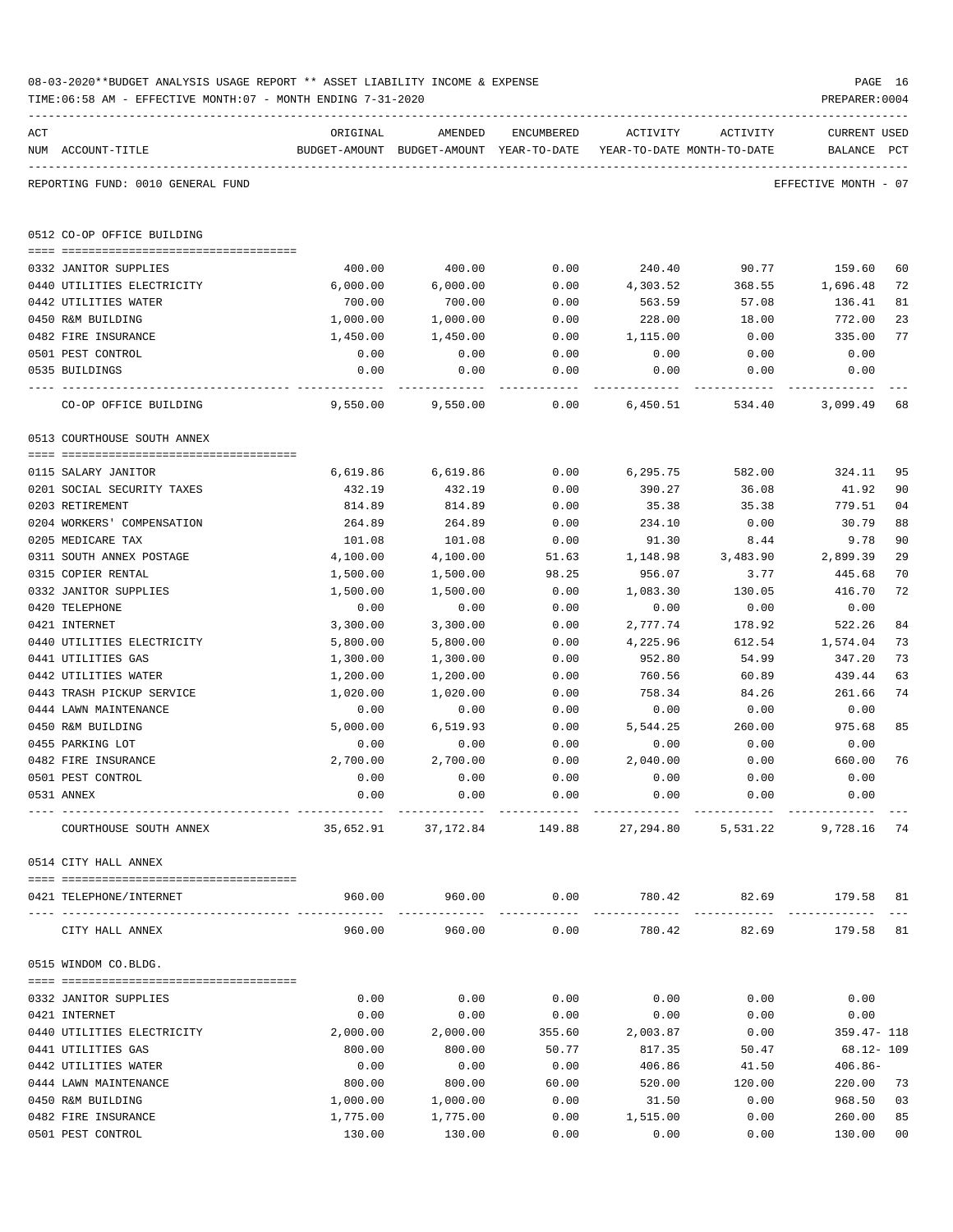|  |  | 08-03-2020**BUDGET ANALYSIS USAGE REPORT ** ASSET LIABILITY INCOME & EXPENSE | PAGE |  |
|--|--|------------------------------------------------------------------------------|------|--|
|  |  |                                                                              |      |  |

| ACT             | NUM ACCOUNT-TITLE                                   | ORIGINAL         | AMENDED<br>BUDGET-AMOUNT BUDGET-AMOUNT YEAR-TO-DATE | ENCUMBERED   | ACTIVITY<br>YEAR-TO-DATE MONTH-TO-DATE | ACTIVITY     | <b>CURRENT USED</b><br>BALANCE | PCT      |
|-----------------|-----------------------------------------------------|------------------|-----------------------------------------------------|--------------|----------------------------------------|--------------|--------------------------------|----------|
|                 | REPORTING FUND: 0010 GENERAL FUND                   |                  |                                                     |              |                                        |              | EFFECTIVE MONTH - 07           |          |
|                 | WINDOM CO.BLDG.                                     | 6,505.00         | 6,505.00                                            | 466.37       | 5,294.58                               | 211.97       | 744.05                         | 89       |
|                 | 0516 AGRILIFE EXTENSION BUILDING                    |                  |                                                     |              |                                        |              |                                |          |
|                 |                                                     | 3.432.00         |                                                     |              |                                        | 288.00       |                                |          |
|                 | 0115 SALARY JANITOR<br>0201 SOCIAL SECURITY TAXES   | 212.78           | 3,432.00<br>212.78                                  | 0.00<br>0.00 | 3,306.87<br>205.05                     | 17.86        | 125.13<br>7.73                 | 96<br>96 |
| 0203 RETIREMENT |                                                     | 401.20           | 401.20                                              | 0.00         | 14.85                                  | 14.85        | 386.35                         | 04       |
|                 | 0204 WORKERS' COMPENSATION                          | 130.42           | 130.42                                              | 0.00         | 121.36                                 | 0.00         | 9.06                           | 93       |
|                 | 0205 MEDICARE TAX                                   | 49.76            | 49.76                                               | 0.00         | 47.93                                  | 4.18         | 1.83                           | 96       |
|                 | 0225 JANITOR TRAVEL                                 | 250.00           | 250.00                                              | 0.00         | 181.02                                 | 33.81        | 68.98                          | 72       |
|                 | 0332 JANITOR SUPPLIES                               | 500.00           | 500.00                                              | 0.00         | 500.00                                 | 18.04        | 0.00                           | 100      |
| 0420 TELEPHONE  |                                                     | 0.00             | 0.00                                                | 0.00         | 0.00                                   | 0.00         | 0.00                           |          |
|                 | 0440 UTILITIES ELECTRICITY                          | 5,100.00         | 5,100.00                                            | 0.00         | 4,095.32                               | 292.96       | 1,004.68                       | 80       |
|                 | 0441 UTILITIES GAS                                  | 0.00             | 0.00                                                | 0.00         | 0.00                                   | 0.00         | 0.00                           |          |
|                 | 0442 UTILITIES WATER                                | 700.00           | 700.00                                              | 0.00         | 513.72                                 | 57.08        | 186.28                         | 73       |
|                 | 0443 TRASH PICKUP SERVICE                           | 0.00             | 0.00                                                | 0.00         | 0.00                                   | 0.00         | 0.00                           |          |
|                 | 0444 LAWN MAINTENANCE                               | 0.00             | 0.00                                                | 0.00         | 0.00                                   | 0.00         | 0.00                           |          |
|                 | 0450 R&M BUILDING                                   | 600.00           | 600.00                                              | 0.00         | 1,341.50                               | 69.00        | 741.50-224                     |          |
|                 | 0482 FIRE INSURANCE                                 | 1,100.00         | 1,100.00                                            | 0.00         | 821.00                                 | 0.00         | 279.00                         | 75       |
|                 | 0501 PEST CONTROL                                   | 0.00             | 0.00                                                | 0.00         | 0.00                                   | 0.00         | 0.00                           |          |
|                 | 0530 BUILDING REMODEL                               | 0.00             | 0.00                                                | 0.00         | 0.00                                   | 0.00         | 0.00                           |          |
|                 | 0535 BUILDING CONSTRUCTION<br>0572 OFFICE EQUIPMENT | 0.00<br>0.00     | 0.00<br>0.00                                        | 0.00<br>0.00 | 0.00<br>0.00                           | 0.00<br>0.00 | 0.00<br>0.00                   |          |
|                 | AGRILIFE EXTENSION BUILDING                         | 12,476.16        | 12,476.16                                           | 0.00         | 11,148.62                              | 795.78       | 1,327.54 89                    |          |
|                 | 0517 COURTHOUSE EAST ANNEX                          |                  |                                                     |              |                                        |              |                                |          |
|                 |                                                     |                  |                                                     |              |                                        |              |                                |          |
| 0535 BUILDING   |                                                     | 0.00             | 0.00                                                | 0.00         | 0.00                                   | 0.00         | 0.00                           |          |
|                 | COURTHOUSE EAST ANNEX                               | 0.00             | 0.00                                                | 0.00         | 0.00                                   | 0.00         | 0.00                           |          |
|                 | 0518 COUNTY OFFICES RELOCATION                      |                  |                                                     |              |                                        |              |                                |          |
|                 | 0311 POSTAL EXPENSES                                | 350.00           | 350.00                                              | 0.00         | 336.00                                 | 0.00         | 14.00                          | 96       |
|                 | 0332 JANITOR SUPPLIES                               | 3,000.00         | 3,000.00                                            | 0.00         | 3,055.68                               | 361.79       | $55.68 - 102$                  |          |
|                 | 0420 UTILITIES TELEPHONE                            | 0.00             | 0.00                                                | 0.00         | 0.00                                   | 0.00         | 0.00                           |          |
|                 | 0421 INTERNET SERVICES                              | 14,000.00        | 14,000.00                                           | 0.00         | 11,993.20                              | 842.77       | 2,006.80                       | 86       |
|                 | 0440 UTILITIES ELECTRICITY                          | 33,400.00        | 33,400.00                                           | 479.87       | 8,696.17                               | 702.52       | 24, 223.96                     | 27       |
|                 | 0441 UTILITIES GAS                                  | 4,400.00         | 4,400.00                                            | 64.97        | 2,236.51                               | 50.99        | 2,098.52                       | 52       |
|                 | 0442 UTILITIES WATER                                | 6,400.00         | 6,400.00                                            | 271.69       | 3,025.82                               | 222.03       | 3,102.49                       | 52       |
|                 | 0443 TRASH PICKUP SERVICE                           | 2,150.00         | 2,150.00                                            | 65.43        | 1,443.15                               | 102.19       | 641.42                         | 70       |
|                 | 0450 R & M BUILDING                                 | 6,000.00         | 6,000.00                                            | 0.00         | 2,255.23                               | 111.00       | 3,744.77                       | 38       |
|                 | 0460 MOVING EXPENSES                                | 0.00             | 0.00                                                | 0.00         | 0.00                                   | 0.00         | 0.00                           |          |
|                 | 0470 OFFICE SPACE LEASE                             | 140,400.00       | 140,400.00                                          | 0.00         | 127,525.00                             | 11,700.00    | 12,875.00                      | 91       |
|                 | 0483 ALARM MONITORING                               | 900.00           | 900.00                                              | 0.00         | 885.60                                 | 0.00         | 14.40                          | 98       |
|                 | 0484 CLEANING SERVICES<br>0501 PEST CONTROL         | 0.00<br>1,000.00 | 0.00<br>1,000.00                                    | 0.00<br>0.00 | 0.00<br>705.00                         | 0.00<br>0.00 | 0.00<br>295.00                 | 71       |
|                 | COUNTY OFFICES RELOCATION                           | 212,000.00       | 212,000.00                                          | 881.96       | .<br>162,157.36                        | 14,093.29    | 48,960.68 77                   |          |
|                 |                                                     |                  |                                                     |              |                                        |              |                                |          |
|                 | 0519 GOVERNMENT BUILDING                            |                  |                                                     |              |                                        |              |                                |          |
|                 | 0165 CONSTRUCTION                                   | 10,000.00        | 10,000.00                                           | 0.00         | 0.00                                   | 0.00         | 10,000.00 00                   |          |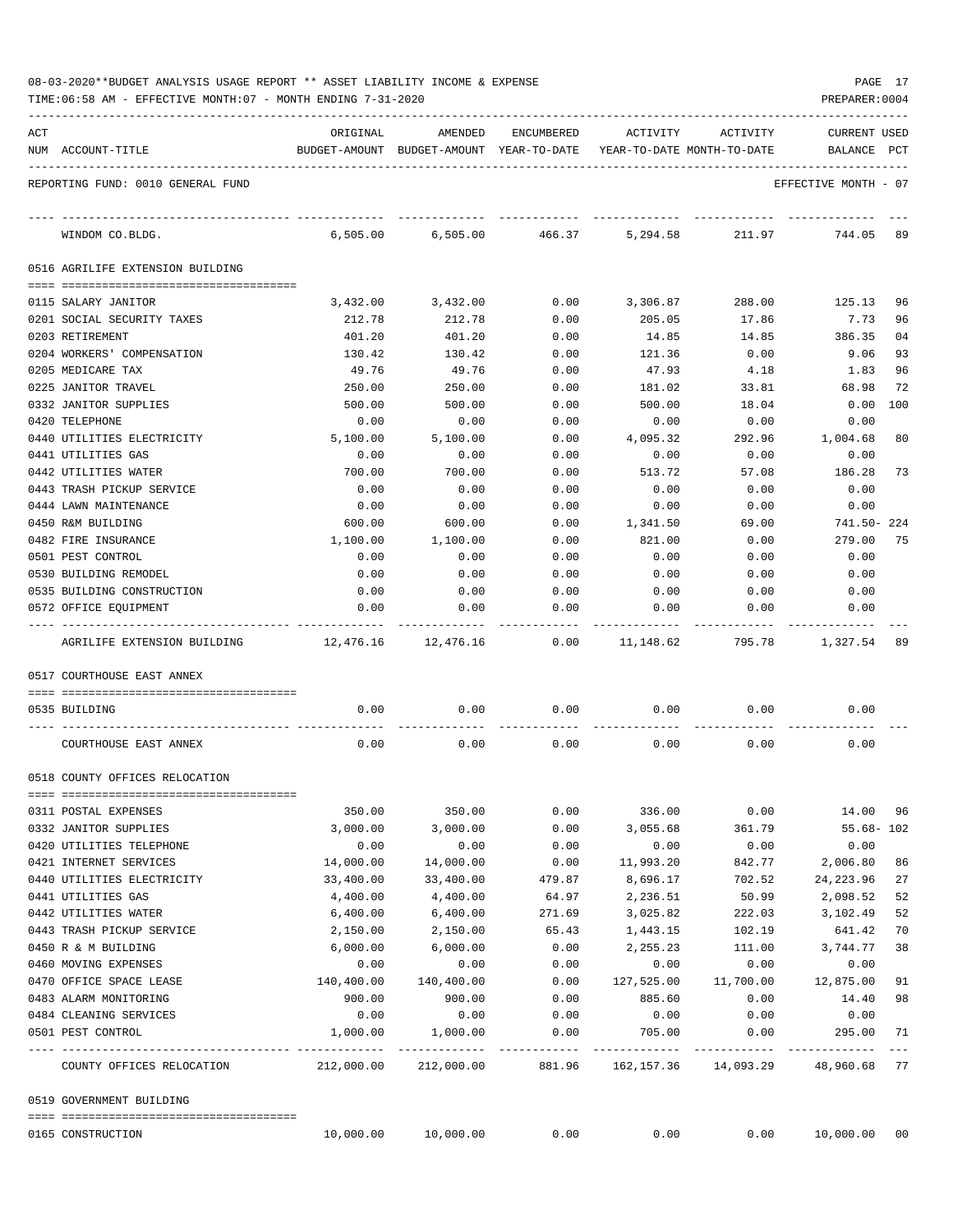| ACT | NUM ACCOUNT-TITLE                                        | ORIGINAL                     | AMENDED<br>BUDGET-AMOUNT BUDGET-AMOUNT YEAR-TO-DATE | ENCUMBERED          | ACTIVITY<br>YEAR-TO-DATE MONTH-TO-DATE | ACTIVITY           | CURRENT USED<br>BALANCE | PCT    |
|-----|----------------------------------------------------------|------------------------------|-----------------------------------------------------|---------------------|----------------------------------------|--------------------|-------------------------|--------|
|     | REPORTING FUND: 0010 GENERAL FUND                        |                              |                                                     |                     |                                        |                    | EFFECTIVE MONTH - 07    |        |
|     | GOVERNMENT BUILDING                                      | 10,000.00                    | 10,000.00                                           | 0.00                | 0.00                                   | 0.00               | 10,000.00               | 00     |
|     | 0520 LAKE FANNIN                                         |                              |                                                     |                     |                                        |                    |                         |        |
|     |                                                          |                              |                                                     |                     |                                        |                    |                         |        |
|     | 0484 GENERAL LIABILITY INSURANCE<br>0489 LOCAL FUNDING   | 0.00                         | 0.00                                                | 0.00<br>0.00        | 0.00                                   | 0.00               | 0.00                    |        |
|     |                                                          | 0.00                         | 0.00                                                |                     | 0.00                                   | 0.00               | 0.00                    |        |
|     | LAKE FANNIN                                              | 0.00                         | 0.00                                                | 0.00                | 0.00                                   | 0.00               | 0.00                    |        |
|     | 0540 AMBULANCE SERVICE                                   |                              |                                                     |                     |                                        |                    |                         |        |
|     | 0417 AMBULANCE SERVICE                                   | 540,000.00                   | 540,000.00                                          | 0.00                | 450,000.00                             | 45,000.00          | 90,000.00 83            |        |
|     | AMBULANCE SERVICE                                        | 540,000.00                   | 540,000.00                                          | 0.00                | 450,000.00                             | 45,000.00          | 90,000.00               | 83     |
|     | 0543 FIRE PROTECTION                                     |                              |                                                     |                     |                                        |                    |                         |        |
|     |                                                          |                              |                                                     |                     |                                        |                    |                         |        |
|     | 0416 FIRE PROTECTION SERVICE                             | 84,000.00                    | 84,000.00                                           | 21,000.00           | 63,000.00                              | 0.00               | $0.00$ 100              |        |
|     | 0422 R&M RADIO/TOWER                                     | 700.00                       | 700.00                                              | 0.00                | 0.00                                   | 0.00               | 700.00                  | 00     |
|     | 0440 UTILITIES ELECTRICITY                               | 0.00                         | 0.00                                                | 0.00                | 0.00                                   | 0.00               | 0.00                    |        |
|     | 0447 REPEATER SERVICE CONTRACT<br>0490 FCC RADIO LICENSE | 8,762.83<br>0.00             | 8,762.83<br>0.00                                    | 0.00<br>0.00        | 6,572.17<br>0.00                       | 0.00<br>0.00       | 2,190.66<br>0.00        | 75     |
|     |                                                          |                              |                                                     |                     |                                        |                    |                         |        |
|     | FIRE PROTECTION                                          | 93,462.83                    |                                                     | 93,462.83 21,000.00 | 69,572.17                              | 0.00               | 2,890.66                | 97     |
|     | 0551 CONSTABLE PRECINCT # 1                              |                              |                                                     |                     |                                        |                    |                         |        |
|     | 0101 SALARY ELECTED OFFICIAL                             | 33,154.57                    | 33,154.57                                           | 0.00                |                                        | 28,053.96 2,550.36 | 5,100.61                | 85     |
|     | 0201 SOCIAL SECURITY TAXES                               | 2,204.38                     | 2,204.38                                            | 0.00                | 1,727.31                               | 156.92             | 477.07                  | 78     |
|     | 0202 GROUP HEALTH & DENTAL INSURANCE                     | 6,272.76                     | 6,272.76                                            | 0.00                | 4,460.27                               | 446.10             | 1,812.49                | 71     |
|     | 0203 RETIREMENT                                          | 3,875.77                     | 3,875.77                                            | 0.00                | 3,273.91                               | 300.72             | 601.86                  | 84     |
|     | 0204 WORKERS' COMPENSATION                               | 596.78                       | 596.78                                              | 0.00                | 590.78                                 | 0.00               | 6.00                    | 99     |
|     | 0205 MEDICARE TAX                                        | 515.54                       | 515.54                                              | 0.00                | 403.98                                 | 36.70              | 111.56                  | 78     |
|     | 0310 OFFICE SUPPLIES                                     | 50.00                        | 50.00                                               | 0.00                | 0.00                                   | 0.00               | 50.00                   | 00     |
|     | 0311 POSTAL EXPENSES                                     | 150.00                       | 150.00                                              | 0.00                | 13.15                                  | 2.50               | 136.85                  | 09     |
|     | 0330 AUTO EXPENSE-GAS AND OIL                            | 1,500.00                     | 1,500.00                                            | 0.00                | 990.47                                 | 215.81             | 509.53                  | 66     |
|     | 0421 ONLINE RESEARCH/ACCURINT                            | 600.00                       | 600.00                                              | 0.00                | 450.00                                 | 50.00              | 150.00                  | 75     |
|     | 0422 R & M RADIO                                         | 100.00                       | 100.00                                              | 0.00                | 0.00                                   | 0.00               | 100.00                  | 00     |
|     | 0427 TRAVEL EXPENSE                                      | 2,400.00                     | 2,400.00                                            | 0.00                | 2,000.00                               | 200.00             | 400.00                  | 83     |
|     | 0435 PRINTING                                            | 50.00                        | 50.00                                               | 0.00                | 0.00                                   | 0.00               | 50.00                   | $00\,$ |
|     | 0480 BOND                                                | 0.00                         | 0.00                                                | 0.00                | 0.00                                   | 0.00               | 0.00                    |        |
|     | 0488 LAW ENFORCEMENT PROF. INS<br>0572 EQUIPMENT         | 525.00<br>0.00               | 525.00<br>0.00                                      | 0.00<br>0.00        | 463.00<br>0.00                         | 0.00<br>0.00       | 62.00<br>0.00           | 88     |
|     | 0574 TECHNOLOGY                                          | 0.00                         | 0.00                                                | 0.00                | 0.00                                   | 0.00               | 0.00                    |        |
|     |                                                          | -------------- ------------- |                                                     | -----------         |                                        |                    |                         |        |
|     | CONSTABLE PRECINCT # 1                                   |                              | 51,994.80 51,994.80                                 | 0.00                |                                        | 42,426.83 3,959.11 | 9,567.97 82             |        |
|     | 0552 CONSTABLE PRECINCT #2                               |                              |                                                     |                     |                                        |                    |                         |        |
|     | 0101 SALARY ELECTED OFFICIAL                             | 16,099.05                    | 16,099.05                                           | 0.00                | 13,622.18                              | 1,238.38           | 2,476.87                | 85     |
|     | 0201 SOCIAL SECURITY TAXES                               | 1,146.94                     | 1,146.94                                            | 0.00                | 844.58                                 | 76.78              | 302.36                  | 74     |
|     | 0202 GROUP HEALTH & DENTAL INSURANCE                     | 11,870.88                    | 11,870.88                                           | 0.00                | 9,889.20                               | 988.92             | 1,981.68                | 83     |
|     | 0203 RETIREMENT                                          | 1,881.98                     | 1,881.98                                            | 0.00                | 1,589.55                               | 146.00             | 292.43                  | 84     |
|     | 0204 WORKERS' COMPENSATION                               | 289.78                       | 289.78                                              | 0.00                | 278.14                                 | 0.00               | 11.64                   | 96     |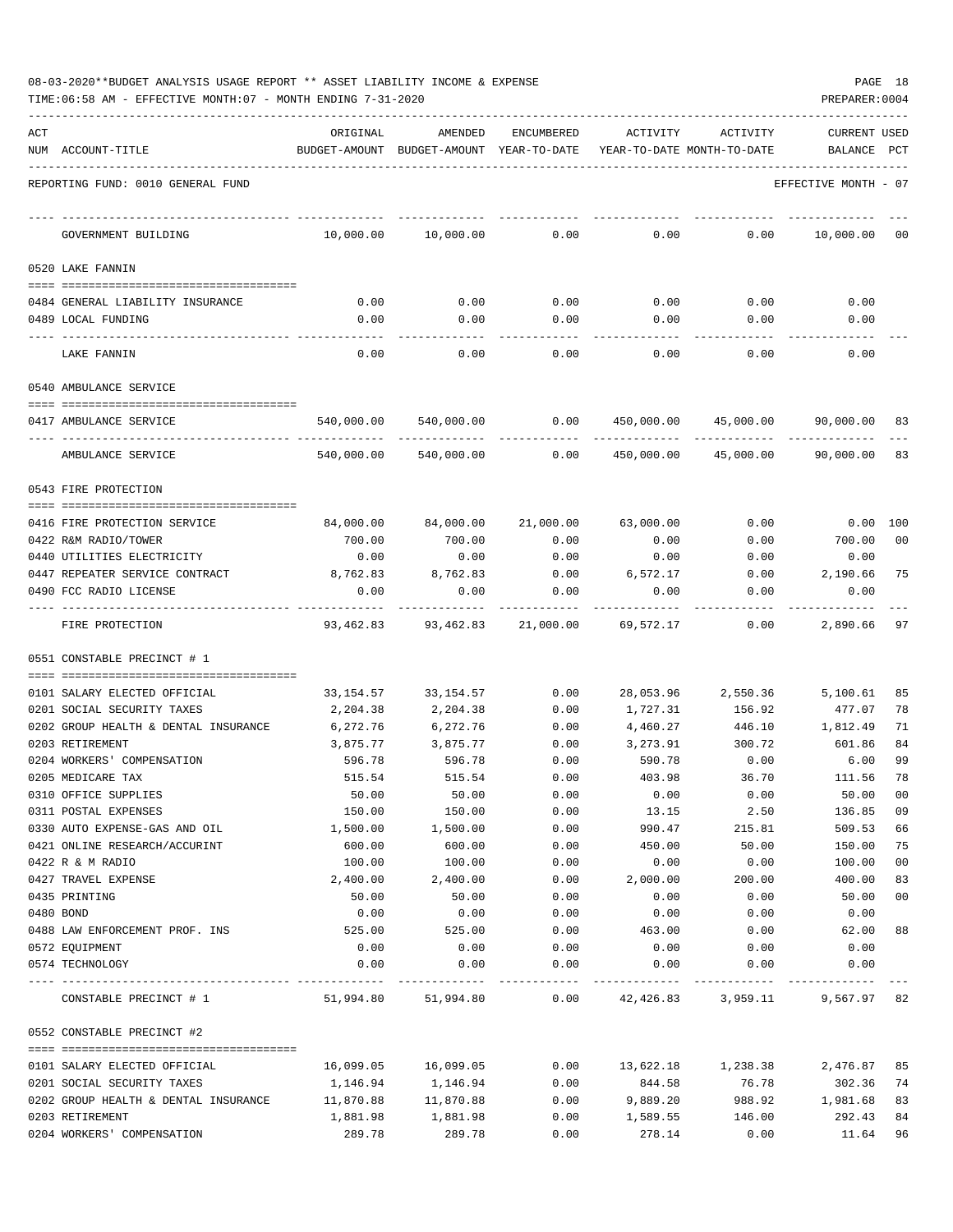| ACT                                                                                       | ORIGINAL      | AMENDED                    | ENCUMBERED                  | ACTIVITY                                                                | ACTIVITY | <b>CURRENT USED</b>  |                |
|-------------------------------------------------------------------------------------------|---------------|----------------------------|-----------------------------|-------------------------------------------------------------------------|----------|----------------------|----------------|
| NUM ACCOUNT-TITLE                                                                         | BUDGET-AMOUNT | BUDGET-AMOUNT YEAR-TO-DATE |                             | YEAR-TO-DATE MONTH-TO-DATE                                              |          | <b>BALANCE</b>       | PCT            |
| REPORTING FUND: 0010 GENERAL FUND                                                         |               |                            |                             |                                                                         |          | EFFECTIVE MONTH - 07 |                |
| 0205 MEDICARE TAX                                                                         | 268.24        | 268.24                     | 0.00                        | 197.56                                                                  | 17.96    | 70.68                | 74             |
| 0310 OFFICE SUPPLIES                                                                      | 100.00        | 100.00                     | 0.00                        | 0.00                                                                    | 0.00     | 100.00               | 00             |
| 0311 POSTAL EXPENSES                                                                      | 250.00        | 250.00                     | 0.00                        | 55.00                                                                   | 0.00     | 195.00               | 22             |
| 0330 AUTO EXPENSE-GAS AND OIL                                                             | 1,000.00      | 1,000.00                   | 0.00                        | 76.25                                                                   | 0.00     | 923.75               | 08             |
| 0422 R & M RADIO                                                                          | 100.00        | 100.00                     | 0.00                        | 0.00                                                                    | 0.00     | 100.00               | 00             |
| 0427 TRAVEL EXPENSE                                                                       | 0.00          | 0.00                       | 0.00                        | 0.00                                                                    | 0.00     | 0.00                 |                |
| 0428 TRAINING/TUITION/TRAVEL                                                              | 228.00        | 228.00                     | 0.00                        | 0.00                                                                    | 0.00     | 228.00               | 00             |
| 0435 PRINTING                                                                             | 100.00        | 100.00                     | 0.00                        | 0.00                                                                    | 0.00     | 100.00               | 00             |
| 0454 R&M AUTO                                                                             | 1,000.00      | 1,000.00                   | 0.00                        | 14.50                                                                   | 0.00     | 985.50               | 01             |
| 0480 BOND                                                                                 | 0.00          | 0.00                       | 0.00                        | 0.00                                                                    | 0.00     | 0.00                 |                |
| 0487 AUTO INSURANCE                                                                       | 425.00        | 425.00                     | 0.00                        | 403.00                                                                  | 0.00     | 22.00                | 95             |
| 0488 LAW ENFOREMENT PROF. INS.                                                            | 525.00        | 525.00                     | 0.00                        | 463.00                                                                  | 0.00     | 62.00                | 88             |
| 0573 RADIO EQUIPMENT                                                                      | 0.00          | 0.00                       | 0.00                        | 0.00                                                                    | 0.00     | 0.00                 |                |
| 0574 TECHNOLOGY                                                                           | 0.00          | 0.00                       | 0.00                        | 0.00                                                                    | 0.00     | 0.00                 |                |
| CONSTABLE PRECINCT #2                                                                     | 35,284.87     | 35,284.87                  | 0.00                        | 27,432.96                                                               | 2,468.04 | 7,851.91             | -78            |
| 0553 CONSTABLE PRECINCT # 3                                                               |               |                            |                             |                                                                         |          |                      |                |
| -------------------------------------                                                     |               |                            |                             |                                                                         |          |                      |                |
| 0101 SALARY ELECTED OFFICIAL                                                              | 14,310.57     | 14,310.57                  | 0.00                        | 12,109.02                                                               | 1,100.82 | 2,201.55             | 85             |
| 0201 SOCIAL SECURITY TAXES                                                                | 1,036.06      | 1,036.06                   | 0.00                        | 874.86                                                                  | 80.66    | 161.20               | 84             |
| 0202 GROUP HEALTH & DENTAL INSURANCE                                                      | 11,870.88     | 11,870.88                  | 0.00                        | 9,889.20                                                                | 988.92   | 1,981.68             | 83             |
| 0203 RETIREMENT                                                                           | 1,672.91      | 1,672.91                   | 0.00                        | 1,412.95                                                                | 129.78   | 259.96               | 84             |
| 0204 WORKERS' COMPENSATION                                                                | 257.59        | 257.59                     | 0.00                        | 247.24                                                                  | 0.00     | 10.35                | 96             |
| 0205 MEDICARE TAX                                                                         | 242.30        | 242.30                     | 0.00                        | 204.56                                                                  | 18.86    | 37.74                | 84             |
| 0310 OFFICE SUPPLIES                                                                      | 100.00        | 40.00                      | 0.00                        | 0.00                                                                    | 0.00     | 40.00                | 00             |
| 0311 POSTAL EXPENSES                                                                      | 150.00        | 150.00                     | 0.00                        | 0.00                                                                    | 0.00     | 150.00               | 00             |
| 0330 AUTO EXPENSE-GAS AND OIL                                                             | 200.00        | 200.00                     | 0.00                        | 0.00                                                                    | 0.00     | 200.00               | 00             |
| 0427 TRAVEL EXPENSE                                                                       | 2,400.00      | 2,400.00                   | 0.00                        | 2,000.00                                                                | 200.00   | 400.00               | 83             |
| 0435 PRINTING                                                                             | 50.00         | 50.00                      | 0.00                        | 0.00                                                                    | 0.00     | 50.00                | 00             |
| 0453 COMPUTER SOFTWARE                                                                    | 1,152.00      | 1,152.00                   | 0.00                        | 661.00                                                                  | 0.00     | 491.00               | 57             |
| 0480 BOND                                                                                 | 0.00          | 0.00                       | 0.00                        | 0.00                                                                    | 0.00     | 0.00                 |                |
| 0481 DUES                                                                                 | 0.00          | 60.00                      | 0.00                        | 60.00                                                                   | 0.00     | 0.00                 | 100            |
| 0488 LAW ENFORCEMENT PROF. INS                                                            | 525.00        | 525.00                     | 0.00                        | 463.00                                                                  | 0.00     | 62.00                | 88             |
| 0572 OFFICE EQUIPMENT                                                                     | 500.00        | 500.00                     | 0.00                        | 0.00                                                                    | 0.00     | 500.00               | 0 <sub>0</sub> |
| 0573 RADIO EQUIPMENT                                                                      | 0.00          |                            | $0.00$ $0.00$ $0.00$ $0.00$ |                                                                         | 0.00     | 0.00                 |                |
| 0574 TECHNOLOGY                                                                           |               |                            |                             | $10,000.00$ $10,000.00$ $4,223.00$ $4,896.08$ 0.00                      |          | 880.92 91            |                |
| CONSTABLE PRECINCT # 3                                                                    |               |                            |                             | $44,467.31$ $44,467.31$ $4,223.00$ $32,817.91$ $2,519.04$ $7,426.40$ 83 |          |                      |                |
| 0555 ANIMAL CONTROL OFFICER                                                               |               |                            |                             |                                                                         |          |                      |                |
|                                                                                           |               |                            |                             |                                                                         |          |                      |                |
| 0441 ANIMAL CONTROL OFFICER/SERVICES 3,500.00 3,500.00 0.00 1,718.25 1,099.87 1,781.75 49 |               |                            |                             |                                                                         |          |                      |                |
| ANIMAL CONTROL OFFICER                                                                    |               |                            |                             | 3,500.00 3,500.00 0.00 1,718.25 1,099.87 1,781.75 49                    |          |                      |                |
| 0559 TEXAS VINE PROGRAM                                                                   |               |                            |                             |                                                                         |          |                      |                |
| 0495 VINE AUTOMATED VICTIM NOTIF.SERV.                                                    |               |                            |                             | $0.00$ $9,309.44$ $0.00$ $13,964.16$ $0.00$ $4,654.72$ - 150            |          |                      |                |
| TEXAS VINE PROGRAM                                                                        |               |                            |                             | $0.00$ 9,309.44 0.00 13,964.16 0.00 4,654.72-150                        |          |                      |                |
| 0560 COUNTY SHERIFF                                                                       |               |                            |                             |                                                                         |          |                      |                |
| 0101 SALARY ELECTED OFFICIAL                                                              |               | 59,993.98 59,993.98        |                             | $0.00$ 50,764.12 4,614.92 9,229.86 85                                   |          |                      |                |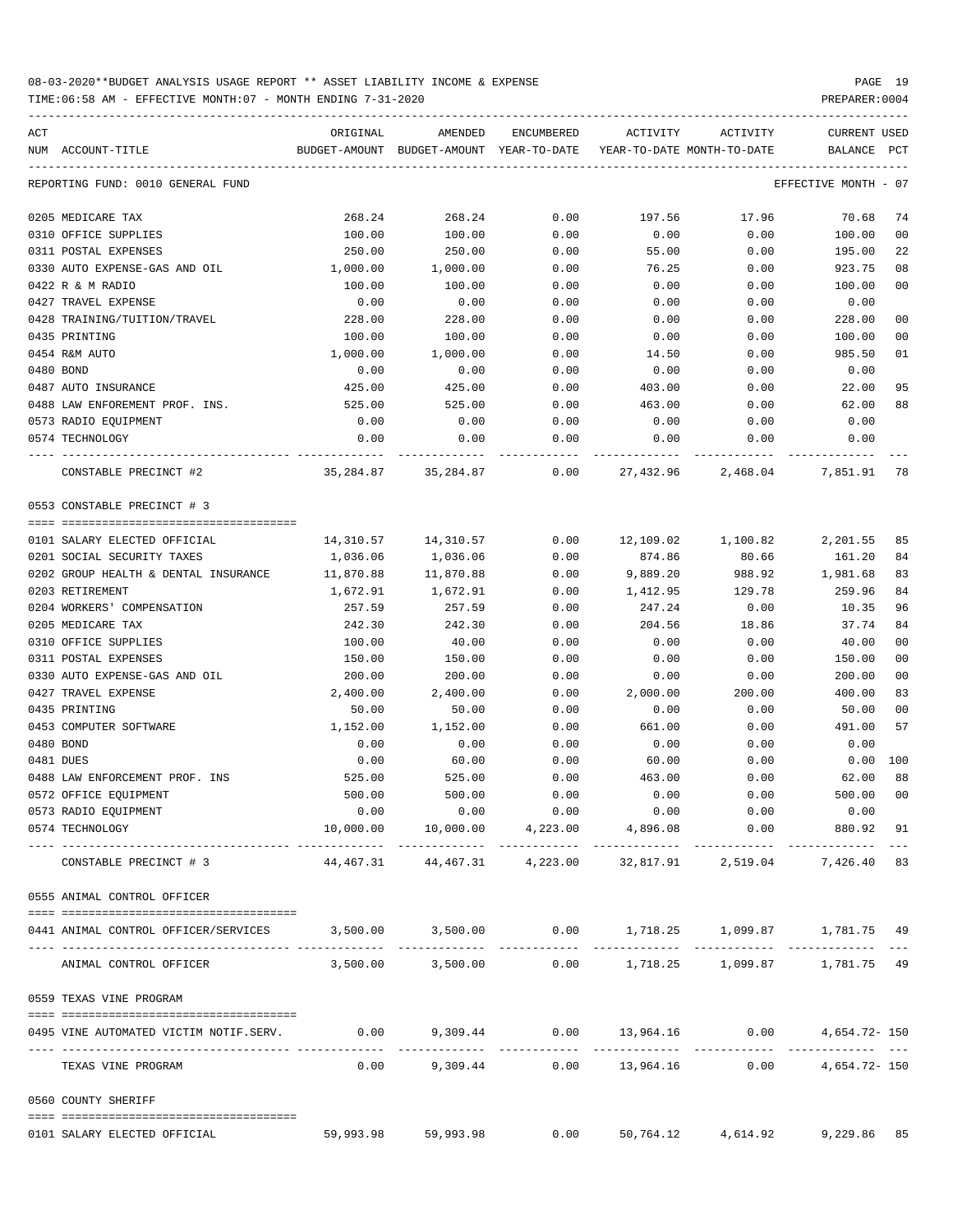TIME:06:58 AM - EFFECTIVE MONTH:07 - MONTH ENDING 7-31-2020

| ACT |                                         | ORIGINAL    | AMENDED                                  | ENCUMBERED | ACTIVITY    | ACTIVITY                   | <b>CURRENT USED</b>     |
|-----|-----------------------------------------|-------------|------------------------------------------|------------|-------------|----------------------------|-------------------------|
|     | NUM ACCOUNT-TITLE                       |             | BUDGET-AMOUNT BUDGET-AMOUNT YEAR-TO-DATE |            |             | YEAR-TO-DATE MONTH-TO-DATE | BALANCE<br>$_{\rm PCT}$ |
|     |                                         |             |                                          |            |             |                            |                         |
|     | REPORTING FUND: 0010 GENERAL FUND       |             |                                          |            |             |                            | EFFECTIVE MONTH - 07    |
|     |                                         |             |                                          |            |             |                            |                         |
|     | 0102 ADMINISTRATIVE SECRETARY           | 42,500.00   | 42,500.00                                | 0.00       | 35,961.64   | 3,269.24                   | 6,538.36<br>85          |
|     | 0103 CHIEF DEPUTY                       | 49,000.00   | 49,000.00                                | 0.00       | 41,461.64   | 3,769.24                   | 85<br>7,538.36          |
|     | 0104 SALARIES DEPUTIES                  | 615, 297.97 | 615,297.97                               | 0.00       | 518,879.31  | 46,956.24                  | 96,418.66<br>84         |
|     | 0105 EVIDENCE CLERK                     | 0.00        | 0.00                                     | 0.00       | 0.00        | 0.00                       | 0.00                    |
|     | 0107 PT RECORDS/EVIDENCE CLERKS         | 24,000.00   | 24,000.00                                | 0.00       | 20,832.00   | 1,920.00                   | 3,168.00<br>87          |
|     | 0108 COMPENSATION PAY                   | 138,719.27  | 138,719.27                               | 0.00       | 65, 335. 26 | 5,447.38                   | 73,384.01<br>47         |
|     | 0109 INVESTIGATOR-CRIMES AGAINST CHILDR | 36,569.21   | 36,569.21                                | 0.00       | 10,064.99   | 0.00                       | 26,504.22<br>28         |
|     | 0110 JAIL ADMINISTRATOR                 | 0.00        | 0.00                                     | 0.00       | 0.00        | 0.00                       | 0.00                    |
|     | 0111 LIEUTENANT                         | 44,800.00   | 44,800.00                                | 0.00       | 37,907.76   | 3,446.16                   | 6,892.24<br>85          |
|     | 0113 TRANSPORT OFFICER                  | 36,569.21   | 36,569.21                                | 0.00       | 18,566.92   | 2,040.73                   | 18,002.29<br>51         |
|     | 0114 PROF. STANDARDS OFFICER            | 36,569.21   | 36,569.21                                | 0.00       | 30,943.22   | 2,813.02                   | 5,625.99<br>85          |
|     | 0120 SALARY DISPATCHER                  | 278,094.11  | 278,094.11                               | 0.00       | 188,959.98  | 20,668.39                  | 89, 134. 13<br>68       |
|     | 0201 SOCIAL SECURITY TAXES              | 81,779.50   | 81,779.50                                | 0.00       | 61,856.41   | 5,700.42                   | 19,923.09<br>76         |
|     | 0202 GROUP HEALTH INSURANCE             | 367,997.28  | 367,997.28                               | 0.00       | 294,172.99  | 28,769.51                  | 73,824.29<br>80         |
|     | 0203 RETIREMENT                         | 151,819.68  | 151,819.68                               | 0.00       | 119,007.22  | 11,194.07                  | 32,812.46<br>78         |
|     | 0204 WORKERS' COMPENSATION              | 29,018.53   | 29,018.53                                | 0.00       | 16,184.72   | 0.00                       | 12,833.81<br>56         |
|     | 0205 MEDICARE TAX                       | 19,125.85   | 19,125.85                                | 0.00       | 14,465.75   | 1,333.09                   | 4,660.10<br>76          |
|     | 0206 UNEMPLOYMENT EXPENSE               | 4,100.00    | 4,100.00                                 | 0.00       | 10,204.36   | 2,433.18                   | $6, 104.36 - 249$       |
|     | 0250 EMPLOYEE PHYSICALS                 | 1,000.00    | 1,000.00                                 | 0.00       | 864.00      | 0.00                       | 136.00<br>86            |
|     | 0310 OFFICE SUPPLIES                    | 8,000.00    | 8,000.00                                 | 442.64     | 5,708.69    | 0.00                       | 1,848.67<br>77          |
|     | 0311 POSTAL EXPENSES                    | 1,700.00    | 1,700.00                                 | 0.00       | 3,457.46    | 217.23                     | 1,757.46-203            |
|     | 0315 SHERIFF COPIER RENTAL              | 0.00        | 0.00                                     | 0.00       | 0.00        | 0.00                       | 0.00                    |
|     | 0320 WEAPONS SUPPLIES                   | 3,000.00    | 3,000.00                                 | 0.00       | 2,860.86    | 79.90                      | 139.14<br>95            |
|     | 0321 PATROL SUPPLIES                    | 3,800.00    | 3,800.00                                 |            |             |                            | 834.80- 122             |
|     |                                         |             |                                          | 0.00       | 4,634.80    | 0.00                       |                         |
|     | 0330 AUTO EXPENSE GAS & OIL             | 80,000.00   | 79,878.98                                | 0.00       | 41,256.68   | 5,701.42                   | 38,622.30<br>52         |
|     | 0332 SHERIFF JANITOR SUPPLIES           | 1,750.00    | 1,750.00                                 | 0.00       | 1,407.85    | 694.72                     | 342.15<br>80            |
|     | 0395 UNIFORMS/OTHER                     | 4,900.00    | 4,900.00                                 | 125.10     | 4,327.77    | 213.96                     | 447.13<br>91            |
|     | 0419 SHERIFF CELL PHONE                 | 480.00      | 480.00                                   | 0.00       | 400.00      | 40.00                      | 80.00<br>83             |
|     | 0420 TELEPHONE                          | 0.00        | 0.00                                     | 0.00       | 0.00        | 0.00                       | 0.00                    |
|     | 0421 CELL PHONE                         | 2,400.00    | 2,400.00                                 | 0.00       | 875.00      | 75.00                      | 1,525.00<br>36          |
|     | 0422 R & M RADIO                        | 1,055.00    | 1,055.00                                 | 0.00       | 0.00        | 0.00                       | 1,055.00<br>00          |
|     | 0425 PROFESSIONAL SERVICES/INTERPRETER  | 100.00      | 100.00                                   | 0.00       | 0.00        | 0.00                       | 100.00<br>00            |
|     | 0427 OUT OF COUNTY TRAVEL/TRAINING      | 4,000.00    | 4,000.00                                 | 0.00       | 62.13       | 62.13                      | 3,937.87<br>02          |
|     | 0428 PRISONER TRANSPORT                 | 7,500.00    | 7,500.00                                 | 0.00       | 7,936.10    | 327.29                     | $436.10 - 106$          |
|     | 0430 BIDS AND NOTICES                   | 500.00      | 500.00                                   | 0.00       | 379.76      | 0.00                       | 120.24<br>76            |
|     | 0432 IMPOUNDMENT OF ESTRAY LIVESTOCK    | 11,500.00   | 11,500.00                                | 0.00       | 3,180.00    | 0.00                       | 28<br>8,320.00          |
|     | 0435 PRINTING                           | 1,000.00    | 1,000.00                                 | 0.00       | 1,007.49    | 194.75                     | $7.49 - 101$            |
|     | 0440 UTILITIES ELECTRICITY              | 0.00        | 0.00                                     | 0.00       | 0.00        | 0.00                       | 0.00                    |
|     | 0442 UTILITIES WATER                    | 3,500.00    | 3,500.00                                 | 0.00       | 1,313.04    | 141.73                     | 2,186.96<br>38          |
|     | 0443 SHERIFF TRASH PICKUP               | 1,400.00    | 1,400.00                                 | 0.00       | 1,048.86    | 116.54                     | 351.14<br>75            |
|     | 0444 INTERNET SERVICE                   | 8,600.00    | 8,600.00                                 | 149.08     | 7,601.38    | 638.74                     | 849.54<br>90            |
|     | 0445 AIR CONDITIONER MAINTENANCE        | 0.00        | 0.00                                     | 0.00       | 0.00        | 0.00                       | 0.00                    |
|     | 0447 REPEATER SERVICE CONTRACT          | 0.00        | 0.00                                     | 0.00       | 0.00        | 0.00                       | 0.00                    |
|     | 0450 SHERIFF OFF. R&M BLDG.             | 5,000.00    | 5,000.00                                 | 0.00       | 4,497.52    | 188.00                     | 502.48<br>90            |
|     | 0452 R & M EQUIPMENT                    | 0.00        | 121.02                                   | 0.00       | 17.56       | 0.00                       | 103.46<br>15            |
|     | 0453 TYLER/CAD MAINTENANCE              | 14,678.00   | 14,678.00                                | 0.00       | 15,397.62   | 1,050.00                   | 719.62- 105             |
|     | 0454 R & M AUTOMOBILES                  | 35,000.00   | 35,000.00                                | 910.97     | 17,629.13   | 2,980.34                   | 16,459.90<br>53         |
|     | 0480 BOND                               | 80.00       | 80.00                                    | 0.00       | 179.00      | 0.00                       | $99.00 - 224$           |
|     | 0482 FIRE INSURANCE                     | 300.00      | 300.00                                   | 0.00       | 277.00      | 0.00                       | 23.00<br>92             |
|     |                                         |             |                                          |            |             |                            |                         |
|     | 0487 AUTOMOBILE INSURANCE               | 10,000.00   | 10,000.00                                | 0.00       | 9,816.00    | 0.00                       | 184.00<br>98            |
|     | 0488 LAW ENFORCEMENT INSURANCE          | 15,500.00   | 15,200.05                                | 0.00       | 13,605.56   | 0.00                       | 1,594.49<br>90          |
|     | 0489 LOCAL FUNDING 84                   | 0.00        | 0.00                                     | 0.00       | 0.00        | 0.00                       | 0.00                    |
|     | 0501 PEST CONTROL                       | 0.00        | 0.00                                     | 0.00       | 0.00        | 0.00                       | 0.00                    |
|     | 0571 HWY. PATROL RADAR EQUIPMENT        | 0.00        | 0.00                                     | 0.00       | 0.00        | 0.00                       | 0.00                    |
|     | 0572 OFFICE EQUIPMENT                   | 4,000.00    | 4,000.00                                 | 41.99      | 1,459.51    | 0.00                       | 2,498.50<br>38          |

-----------------------------------------------------------------------------------------------------------------------------------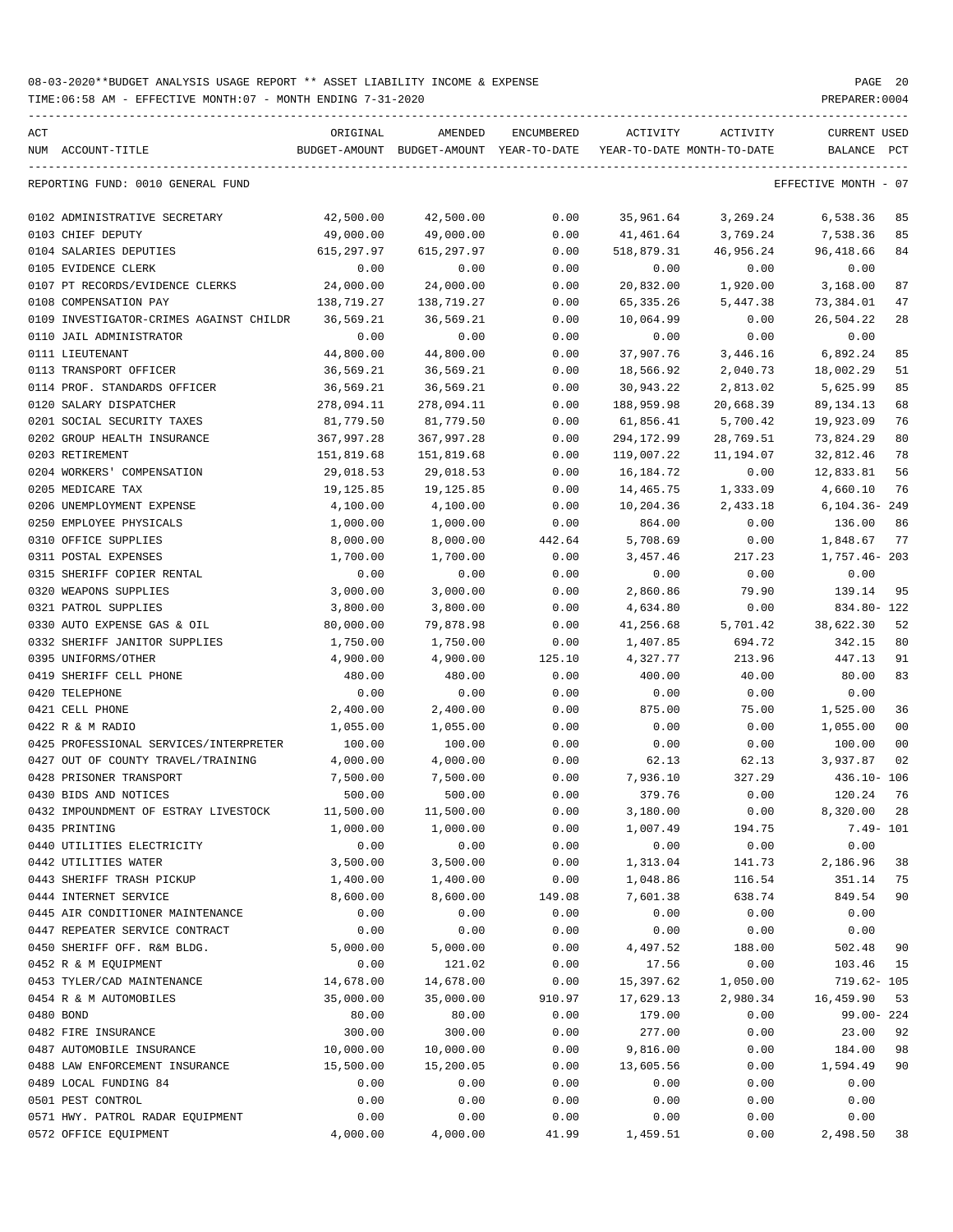08-03-2020\*\*BUDGET ANALYSIS USAGE REPORT \*\* ASSET LIABILITY INCOME & EXPENSE PAGE 21 TIME:06:58 AM - EFFECTIVE MONTH:07 - MONTH ENDING 7-31-2020 PREPARER:0004

| ACT |                                         | ORIGINAL      | AMENDED                                 | ENCUMBERED   | <b>ACTIVITY</b> | ACTIVITY                   | <b>CURRENT USED</b>  |     |
|-----|-----------------------------------------|---------------|-----------------------------------------|--------------|-----------------|----------------------------|----------------------|-----|
|     | NUM ACCOUNT-TITLE                       | BUDGET-AMOUNT | BUDGET-AMOUNT                           | YEAR-TO-DATE |                 | YEAR-TO-DATE MONTH-TO-DATE | BALANCE              | PCT |
|     | REPORTING FUND: 0010 GENERAL FUND       |               |                                         |              |                 |                            | EFFECTIVE MONTH - 07 |     |
|     | 0573 RADIO EQUIPMENT                    | 0.00          | 0.00                                    | 0.00         | 0.00            | 0.00                       | 0.00                 |     |
|     | 0574 TECHNOLOGY                         | 6,000.00      | 6,299.95                                | 0.00         | 6,249.25        | 0.00                       | 50.70                | 99  |
|     | 0575 AUTOMOBILES                        | 85,000.00     | 128,000.00                              | 0.00         | 125,740.15      | 41,058.45                  | 2,259.85             | 98  |
|     | 0579 WEAPONS                            | 2,000.00      | 2,000.00                                | 0.00         | 908.00          | 908.00                     | 1,092.00             | 45  |
|     | 0630 AUTO NOTE PMT-PRINCIPAL            | 0.00          | 0.00                                    | 0.00         | 0.00            | 0.00                       | 0.00                 |     |
|     | 0670 AUTO NOTE PMT-INTEREST             | 0.00          | 0.00                                    | 0.00         | 0.00            | 0.00                       | 0.00                 |     |
|     | COUNTY SHERIFF                          | 2,339,696.80  | 2,382,696.80                            | 1,669.78     | 1,819,666.46    | 199,063.79                 | 561,360.56           | 76  |
|     | 0562 RIFLE RESISTANT BODY ARMOR 3439801 |               |                                         |              |                 |                            |                      |     |
|     | 0396 BODY ARMOR                         | 0.00          | 0.00                                    | 0.00         | 0.00            | 0.00                       | 0.00                 |     |
|     | RIFLE RESISTANT BODY ARMOR 3439801      | 0.00          | 0.00                                    | 0.00         | 0.00            | 0.00                       | 0.00                 |     |
|     | 0565 JAIL OPERATIONS                    |               |                                         |              |                 |                            |                      |     |
|     | 0380 PRISONER HOUSING                   | 1,900,000.00  | 1,900,000.00                            | 0.00         | 1,792,928.75    | 232,310.00                 | 107,071.25           | 94  |
|     | 0400 PRISONER TRANSPORT/GUARD           | 20,000.00     | 20,000.00                               | 0.00         | 32,400.49       | 9,843.13                   | 12,400.49- 162       |     |
|     | 0405 PRISONER MEDICAL                   | 100,000.00    | 100,000.00                              | 33,040.57    | 171,649.57      | 24,076.67                  | 104,690.14-205       |     |
|     | 0429 SCHOLARSHIP AWARDS                 | 0.00          | 0.00                                    | 0.00         | 0.00            | 0.00                       | 0.00                 |     |
|     | 0442 CR4200 UTILITY WATER               | 0.00          | 0.00                                    | 0.00         | 0.00            | 0.00                       | 0.00                 |     |
|     | 0450 R&M BUILDING                       | 5,000.00      | 5,000.00                                | 644.75       | 7,269.50        | 199.50                     | 2,914.25- 158        |     |
|     | 0482 FIRE INSURANCE                     | 0.00          | 0.00                                    | 0.00         | 0.00            | 0.00                       | 0.00                 |     |
|     | 0491 JUSTICE ASSISTANCE GRANT           | 0.00          | 0.00                                    | 0.00         | 0.00            | 0.00                       | 0.00                 |     |
|     | 0500 LAND                               | 0.00          | 0.00                                    | 0.00         | 0.00            | 0.00                       | 0.00                 |     |
|     | 0501 PEST CONTROL                       | 0.00          | 0.00                                    | 0.00         | 0.00            | 0.00                       | 0.00                 |     |
|     | 0532 JAIL                               | 0.00          | 0.00                                    | 0.00         | 0.00            | 0.00                       | 0.00                 |     |
|     | <b>JAIL OPERATIONS</b>                  | 2,025,000.00  | 2,025,000.00                            | 33,685.32    | 2,004,248.31    | 266,429.30                 | 12,933.63- 101       |     |
|     | 0570 ADULT PROBATION                    |               |                                         |              |                 |                            |                      |     |
|     | 0420 TELEPHONE                          | 2,400.00      | 2,400.00                                | 0.00         | 0.00            | 0.00                       | 2,400.00             | 00  |
|     | 0421 TELEPHONE SYSTEM INSTALLATION      | 0.00          | 0.00                                    | 0.00         | 0.00            | 0.00                       | 0.00                 |     |
|     | 0572 OFFICE EQUIPMENT                   | 2,000.00      | 2,000.00                                | 0.00         | 1,329.50        | 0.00                       | 670.50 66            |     |
|     | ADULT PROBATION                         |               | $4,400.00$ $4,400.00$ $0.00$ $1,329.50$ |              |                 | 0.00                       | 3,070.50 30          |     |
|     | 0573 BOND SUPERVISION                   |               |                                         |              |                 |                            |                      |     |
|     | 0103 SALARY-BOND SUPERVISOR             | 37,724.96     | 37,724.96                               | 0.00         |                 | 31,921.12 2,901.92         | 5,803.84             | 85  |
|     | 0201 SOCIAL SECURITY TAXES              | 2,338.95      | 2,338.95                                | 0.00         | 1,958.00        | 178.00                     | 380.95               | 84  |
|     | 0202 GROUP HEALTH INSURANCE             | 11,870.88     | 11,870.88                               | 0.00         | 9,889.20        | 988.92                     | 1,981.68             | 83  |
|     | 0203 RETIREMENT                         | 4,410.05      | 4,410.05                                | 0.00         | 3,724.90        | 342.14                     | 685.15               | 84  |
|     | 0204 WORKERS' COMPENSATION              | 113.17        | 113.17                                  | 0.00         | 115.42          | 0.00                       | $2.25 - 102$         |     |
|     | 0205 MEDICARE TAX                       | 547.01        | 547.01                                  | 0.00         | 457.82          | 41.62                      | 89.19                | 84  |
|     | 0310 OFFICE SUPPLIES                    | 900.00        | 900.00                                  | 0.00         | 780.45          | 0.00                       | 119.55               | 87  |
|     | 0311 POSTAL EXPENSES                    | 0.00          | 0.00                                    | 0.00         | 0.00            | 0.00                       | 0.00                 |     |
|     | 0313 DRUG TESTING SUPPLIES              | 1,750.00      | 1,750.00                                | 0.00         | 1,222.00        | 0.00                       | 528.00               | 70  |
|     | 0340 EVALUATIONS                        | 0.00          | 0.00                                    | 0.00         | 0.00            | 0.00                       | 0.00                 |     |
|     | 0353 COMPUTER EXPENSE                   | 0.00          | 0.00                                    | 0.00         | 0.00            | 0.00                       | 0.00                 |     |
|     | 0420 TELEPHONE                          | 0.00          | 0.00                                    | 0.00         | 0.00            | 0.00                       | 0.00                 |     |
|     | 0427 OUT OF COUNTY TRAVEL/TRAINING      | 1,900.00      | 1,900.00                                | 0.00         | 450.00          | 450.00                     | 1,450.00             | 24  |

0453 COMPUTER SOFTWARE 1,284.00 1,284.00 1,284.00 0.00 1,177.00 107.00 107.00 92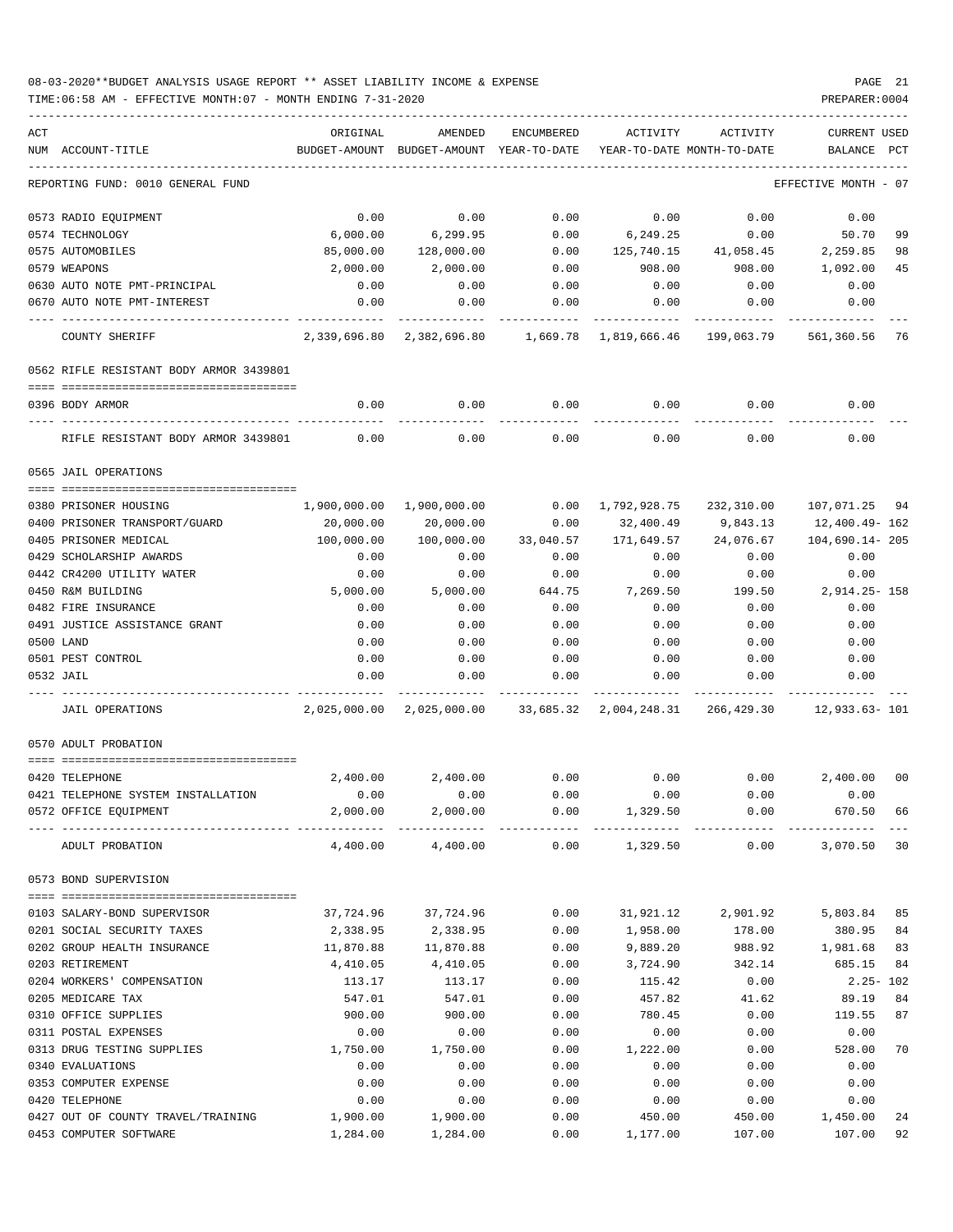TIME:06:58 AM - EFFECTIVE MONTH:07 - MONTH ENDING 7-31-2020 PREPARER:0004

| ACT                                  | ORIGINAL              | AMENDED                                                             | ENCUMBERED | ACTIVITY   | ACTIVITY                                | CURRENT USED         |                |
|--------------------------------------|-----------------------|---------------------------------------------------------------------|------------|------------|-----------------------------------------|----------------------|----------------|
| NUM ACCOUNT-TITLE                    |                       | BUDGET-AMOUNT BUDGET-AMOUNT YEAR-TO-DATE YEAR-TO-DATE MONTH-TO-DATE |            |            |                                         | BALANCE PCT          |                |
| REPORTING FUND: 0010 GENERAL FUND    |                       |                                                                     |            |            |                                         | EFFECTIVE MONTH - 07 |                |
| 0480 BOND                            | 50.00                 | 50.00                                                               | 0.00       | 50.00      | 50.00                                   | $0.00$ $100$         |                |
| 0481 DUES                            | 75.00                 | 75.00                                                               | 0.00       | 0.00       | 0.00                                    | 75.00                | 00             |
| BOND SUPERVISION                     |                       | 62,964.02 62,964.02                                                 | 0.00       |            | 51,745.91 5,059.60 11,218.11 82         |                      |                |
| 0575 JUVENILE PROBATION              |                       |                                                                     |            |            |                                         |                      |                |
|                                      |                       |                                                                     |            |            |                                         |                      |                |
| 0311 POSTAGE                         | 0.00                  | 0.00                                                                | 0.00       | 36.40      | 4.00                                    | 36.40-               |                |
| 0315 COPIER RENTAL                   | 0.00                  | 0.00                                                                | 27.17      | 243.06     | 1.97                                    | $270.23-$            |                |
| 0408 DETENTION OPERATING COST        | 0.00                  | 0.00                                                                | 0.00       | 0.00       | 0.00                                    | 0.00                 |                |
| 0415 RESIDENTIAL PLACEMENT           | 0.00                  | 0.00                                                                | 0.00       | 0.00       | 0.00                                    | 0.00                 |                |
| 0416 COUNSELING SERVICES             | 0.00                  | 0.00                                                                | 0.00       | 0.00       | 0.00                                    | 0.00                 |                |
| 0420 TELEPHONE                       | 0.00                  | 0.00                                                                | 0.00       | 0.00       | 0.00                                    | 0.00                 |                |
| 0427 TRAVEL & TRAINING               | 0.00                  | 0.00                                                                | 0.00       | 0.00       | 0.00                                    | 0.00                 |                |
| 0995 JUVENILE PROBATION FUNDING      | 184,000.00            | 184,000.00                                                          | 0.00       | 184,000.00 | 0.00                                    | 0.00 100             |                |
| JUVENILE PROBATION                   | 184,000.00            | 184,000.00                                                          | 27.17      | 184,279.46 | 5.97                                    | $306.63 - 100$       |                |
| 0590 ENVIRONMENTAL DEVELOPMENT       |                       |                                                                     |            |            |                                         |                      |                |
|                                      |                       |                                                                     |            |            |                                         |                      |                |
| 0104 SALARIES DEPUTIES               | 40,161.56             | 40,161.56                                                           | 0.00       | 33,982.96  | 3,089.36                                | 6,178.60             | 85             |
| 0107 SALARY TEMP/EXTRA               | 18,096.00             | 16,477.45                                                           | 0.00       | 7,116.00   | 1,392.00                                | 9,361.45             | 43             |
| 0151 SALARY DIRECTOR                 | 40,827.10             | 40,827.10                                                           | 0.00       | 29,031.92  | 2,286.84                                | 11,795.18            | 71             |
| 0201 SOCIAL SECURITY TAXES           | 6,143.25              | 6,143.25                                                            | 0.00       | 4,227.32   | 411.20                                  | 1,915.93             | 69             |
| 0202 GROUP HEALTH & DENTAL INSURANCE | 23,741.76             | 23,741.76                                                           | 0.00       | 19,778.40  | 1,977.84                                | 3,963.36             | 83             |
| 0203 RETIREMENT                      | 11,583.00             | 11,583.00                                                           | 0.00       | 8,173.74   | 797.98                                  | 3,409.26             | 71             |
| 0204 WORKERS' COMPENSATION           | 291.43                | 291.43                                                              | 0.00       | 288.46     | 0.00                                    | 2.97                 | 99             |
| 0205 MEDICARE TAX                    | 1,436.73              | 1,436.73                                                            | 0.00       | 988.60     | 96.16                                   | 448.13               | 69             |
| 0310 OFFICE SUPPLIES                 | 700.00                | 700.00                                                              | 17.65      | 783.53     | 199.00                                  | 101.18- 114          |                |
| 0311 POSTAL EXPENSE                  | 1,700.00              | 1,700.00                                                            | 0.00       | 1,044.90   | 179.55                                  | 655.10               | 61             |
| 0315 COPIER RENTAL                   | 1,000.00              | 1,000.00                                                            | 74.21      | 674.22     | 0.00                                    | 251.57               | 75             |
| 0330 AUTO EXPENSE GAS & OIL          | 1,500.00              | 1,500.00                                                            | 0.00       | 565.08     | 0.00                                    | 934.92               | 38             |
| 0420 TELEPHONE                       | 0.00                  | 0.00                                                                | 0.00       | 0.00       | 0.00                                    | 0.00                 |                |
| 0427 OUT OF COUNTY TRAVEL/TRAINING   | 800.00                | 1,280.54                                                            | 0.00       | 1,280.54   | 0.00                                    | 0.00 100             |                |
| 0435 PRINTING                        | 100.00                | 302.20                                                              | 0.00       | 302.20     | 0.00                                    | 0.00 100             |                |
| 0453 SOFTWARE MAINTENANCE SAFE       | 300.00                | 300.00                                                              | 0.00       | 300.00     | 0.00                                    | 0.00 100             |                |
| 0454 R&M AUTO                        | 1,000.00              | 1,000.00                                                            | 0.00       | 14.50      | 0.00                                    | 985.50 01            |                |
| 0467 VISITING HEALTH INSPECTOR       | 300.00                | 300.00                                                              | 0.00       | 70.74      | 0.00                                    | 229.26 24            |                |
| 0480 BOND                            | 100.00                | 100.00                                                              | 0.00       | 0.00       | 0.00                                    | 100.00               | 0 <sub>0</sub> |
| 0481 DUES                            | 111.00                | 111.00                                                              | 0.00       | 111.00     | 0.00                                    | $0.00$ 100           |                |
| 0487 AUTOMOBILE INSURANCE            | 225.00                | 225.00                                                              | 0.00       | 188.00     | 0.00                                    | 37.00                | 84             |
| 0572 OFFICE EQUIPMENT                | 500.00                | 1,435.81                                                            | 0.00       | 1,158.86   | 0.00                                    | 276.95 81            |                |
| 0574 TECHNOLOGY                      | 0.00                  | 0.00                                                                | 0.00       | 0.00       | 0.00                                    | 0.00                 |                |
| 0575 AUTOMOBILE/PICKUP               | 0.00                  | 0.00                                                                | 0.00       | 0.00       | 0.00                                    | 0.00                 |                |
| ENVIRONMENTAL DEVELOPMENT            | 150,616.83 150,616.83 |                                                                     | 91.86      |            | 110,080.97   10,429.93   40,444.00   73 |                      |                |
| 0591 FANNIN CO DEVELOPMENT SERV.     |                       |                                                                     |            |            |                                         |                      |                |
|                                      |                       |                                                                     |            |            |                                         |                      |                |
| 0110 SALARY DIRECTOR                 | 36,314.00             | 36,314.00                                                           | 0.00       |            | 30,727.18 2,793.38                      | 5,586.82             | 85             |
| 0201 SOCIAL SECURITY TAXES           | 2,251.47              | 2,251.47                                                            | 0.00       | 1,754.18   | 158.10                                  | 497.29               | 78             |
| 0202 GROUP HEALTH & DENTAL INSURANCE | 11,870.88             | 11,870.88                                                           | 0.00       | 9,889.20   | 988.92                                  | 1,981.68 83          |                |
| 0203 RETIREMENT                      | 4,245.11              | 4,245.11                                                            | 0.00       | 3,585.57   | 329.34                                  | 659.54 84            |                |
| 0204 WORKERS' COMPENSATION           | 108.94                | 108.94                                                              | 0.00       | 111.10     | 0.00                                    | $2.16 - 102$         |                |

0205 MEDICARE TAX 526.55 526.55 0.00 410.30 36.98 116.25 78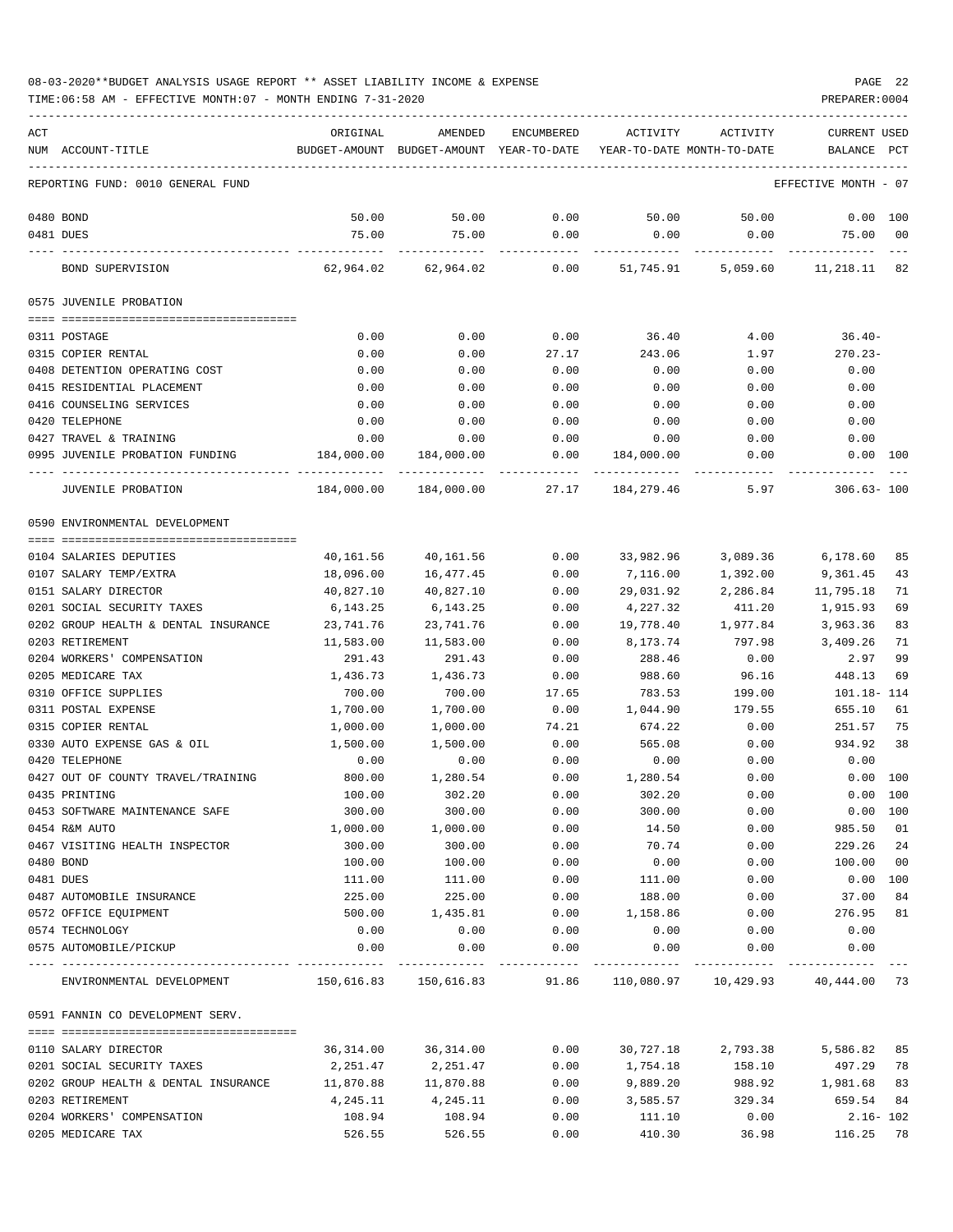| ACT | NUM ACCOUNT-TITLE                                                     | ORIGINAL     | AMENDED<br>BUDGET-AMOUNT BUDGET-AMOUNT YEAR-TO-DATE | ENCUMBERED   | ACTIVITY     | ACTIVITY<br>YEAR-TO-DATE MONTH-TO-DATE | <b>CURRENT USED</b><br>BALANCE | PCT            |
|-----|-----------------------------------------------------------------------|--------------|-----------------------------------------------------|--------------|--------------|----------------------------------------|--------------------------------|----------------|
|     |                                                                       |              |                                                     |              |              |                                        |                                |                |
|     | REPORTING FUND: 0010 GENERAL FUND                                     |              |                                                     |              |              |                                        | EFFECTIVE MONTH - 07           |                |
|     | 0310 OFFICE SUPPLIES                                                  | 500.00       | 500.00                                              | 22.29        | 469.83       | 0.00                                   | 7.88                           | 98             |
|     | 0311 POSTAL EXPENSE                                                   | 300.00       | 300.00                                              | 0.00         | 55.00        | 0.00                                   | 245.00                         | 18             |
|     | 0330 AUTO EXPENSE GAS & OIL                                           | 1,000.00     | 1,000.00                                            | 0.00         | 548.31       | 110.72                                 | 451.69                         | 55             |
|     | 0420 TELEPHONE                                                        | 0.00         | 0.00                                                | 0.00         | 0.00         | 0.00                                   | 0.00                           |                |
|     | 0427 OUT OF COUNTY TRAVEL/TRAINING                                    | 1,600.00     | 1,600.00                                            | 0.00         | 595.00       | 0.00                                   | 1,005.00                       | 37             |
|     | 0435 PRINTING                                                         | 100.00       | 100.00                                              | 0.00         | 0.00         | 0.00                                   | 100.00                         | 0 <sub>0</sub> |
|     | 0453 SOFTWARE MAINTENANCE                                             | 100.00       | 100.00                                              | 0.00         | 100.00       | 0.00                                   | 0.00                           | 100            |
|     | 0454 R&M AUTO                                                         | 500.00       | 500.00                                              | 0.00         | 212.81       | 0.00                                   | 287.19                         | 43             |
|     | 0480 BOND                                                             | 50.00        | 50.00                                               | 0.00         | 50.00        | 0.00                                   | $0.00$ $100$                   |                |
|     | 0481 DUES                                                             | 0.00         | 0.00                                                | 0.00         | 50.00        | 0.00                                   | $50.00 -$                      |                |
|     | 0487 AUTOMOBILE INSURANCE                                             | 330.00       | 330.00                                              | 0.00         | 247.00       | 0.00                                   | 83.00                          | 75             |
|     | 0572 OFFICE EQUIPMENT                                                 | 0.00         | 0.00                                                | 0.00         | 0.00         | 0.00                                   | 0.00                           |                |
|     | 0574 TECHNOLOGY                                                       | 0.00         | 0.00                                                | 0.00         | 0.00         | 0.00                                   | 0.00                           |                |
|     | 0575 AUTOMOBILE                                                       | 0.00         | 0.00                                                | 0.00         | 0.00         | 0.00                                   | 0.00                           |                |
|     | FANNIN CO DEVELOPMENT SERV.                                           | 59,796.95    | 59,796.95                                           | 22.29        | 48,805.48    | 4,417.44                               | 10,969.18 82                   |                |
|     |                                                                       |              |                                                     |              |              |                                        |                                |                |
|     | 0640 COUNTY SERVICES                                                  |              |                                                     |              |              |                                        |                                |                |
|     | 0410 FANNIN CO. CHILDRENS CTR                                         | 5,000.00     | 5,000.00                                            | 0.00         | 5,000.00     | 0.00                                   | 0.00 100                       |                |
|     | 0411 FANNIN CO. WELFARE BOARD                                         | 6,000.00     |                                                     |              |              |                                        |                                |                |
|     |                                                                       |              | 6,000.00                                            | 0.00         | 6,000.00     | 0.00                                   | 0.00 100<br>0.00 100           |                |
|     | 0412 FANNIN CO. HISTORICAL SOC                                        | 4,500.00     | 4,500.00                                            | 0.00         | 4,500.00     | 0.00                                   |                                |                |
|     | 0413 TEXOMA COMMUNITY CENTER(M.H.M.R.) 22,500.00                      |              | 22,500.00                                           | 0.00<br>0.00 | 22,500.00    | 0.00<br>0.00                           | 0.00 100<br>5,000.00           | 00             |
|     | 0414 FANNIN COUNTY CRISIS CENTER<br>0415 TAPS PUBLIC TRANSIT          | 5,000.00     | 5,000.00                                            |              | 0.00         |                                        |                                | 100            |
|     | 0416 TRI-COUNTY SNAP                                                  | 5,000.00     | 5,000.00                                            | 0.00         | 5,000.00     | 0.00                                   | 0.00<br>0.00                   | 100            |
|     |                                                                       | 2,103.00     | 2,103.00                                            | 0.00         | 2,103.00     | 0.00                                   |                                | 100            |
|     | 0417 OPEN ARMS SHELTER                                                | 1,000.00     | 1,000.00                                            | 0.00         | 1,000.00     | 0.00                                   | 0.00                           | 100            |
|     | 0418 FANNIN CO COMMUNITY MINISTRIES, IN<br>0440 UTILITIES ELECTRICITY | 1,000.00     | 1,000.00                                            | 0.00         | 1,000.00     | 0.00                                   | 0.00<br>3,095.08               | 66             |
|     |                                                                       | 9,000.00     | 9,000.00                                            | 0.00         | 5,904.92     | 849.65                                 |                                | 74             |
|     | 0441 UTILITIES GAS<br>0442 UTILITIES WATER                            | 2,000.00     | 2,000.00<br>3,500.00                                | 49.50        | 1,427.08     | 0.00                                   | 523.42                         | 84             |
|     |                                                                       | 3,500.00     |                                                     | 0.00         | 2,925.80     | 300.66                                 | 574.20                         |                |
|     | 0443 TRASH PICK-UP                                                    | 500.00       | 500.00                                              | 0.00         | 379.17       | 42.13                                  | 120.83                         | 76             |
|     | 0450 R & M BUILDINGS (TDHS)                                           | 0.00         | 0.00                                                | 0.00         | 0.00         | 0.00                                   | 0.00                           |                |
|     | 0482 FIRE INSURANCE<br>0493 DHS PARKING LOT                           | 2,600.00     | 2,600.00                                            | 0.00         | 1,967.00     | 0.00                                   | 633.00<br>0.00                 | 76             |
|     | 0575 LAKE FANNIN                                                      | 0.00<br>0.00 | 0.00<br>0.00                                        | 0.00<br>0.00 | 0.00<br>0.00 | 0.00<br>0.00                           | 0.00                           |                |
|     |                                                                       |              |                                                     |              |              |                                        |                                |                |
|     | COUNTY SERVICES                                                       | 69,703.00    | 69,703.00                                           | 49.50        |              | 59,706.97 1,192.44                     | 9,946.53 86                    |                |
|     | 0641 HEALTH OFFICER                                                   |              |                                                     |              |              |                                        |                                |                |
|     |                                                                       |              |                                                     |              |              |                                        |                                |                |
|     | 0102 SALARY APPOINTED OFFICIAL                                        |              | $2,400.00$ $2,400.00$ $0.00$ $2,000.00$             |              |              |                                        | 200.00 400.00 83               |                |
|     | HEALTH OFFICER                                                        |              | 2,400.00 2,400.00                                   | 0.00         | 2,000.00     | 200.00                                 | 400.00 83                      |                |
|     | 0645 INDIGENT CARE                                                    |              |                                                     |              |              |                                        |                                |                |
|     |                                                                       |              |                                                     |              |              |                                        |                                |                |
|     | 0102 SALARY IHC DIRECTOR                                              | 42,022.76    | 42,022.76                                           | 0.00         | 34,895.47    | 1,392.00                               | 7,127.29 83                    |                |
|     | 0107 SALARY ASSISTANT                                                 | 0.00         | 0.00                                                | 0.00         | 0.00         | 0.00                                   | 0.00                           |                |
|     | 0201 SOCIAL SECURITY TAX                                              | 2,605.41     | 2,605.41                                            | 0.00         | 2,145.31     | 86.30                                  | 460.10                         | 82             |
|     | 0202 GROUP HEALTH INSURANCE                                           | 11,870.88    | 10,990.89                                           | 0.00         | 7,911.36     | 0.00                                   | 3,079.53                       | 72             |
|     | 0203 RETIREMENT                                                       | 4,912.46     | 4,912.46                                            | 0.00         | 4,071.25     | 164.12                                 | 841.21                         | 83             |
|     | 0204 WORKER'S COMP                                                    | 126.07       | 126.07                                              | 0.00         | 128.56       | 0.00                                   | $2.49 - 102$                   |                |
|     | 0205 MEDICARE TAX                                                     | 609.33       | 609.33                                              | 0.00         | 501.69       | 20.18                                  | 107.64 82                      |                |
|     |                                                                       |              |                                                     |              |              |                                        |                                |                |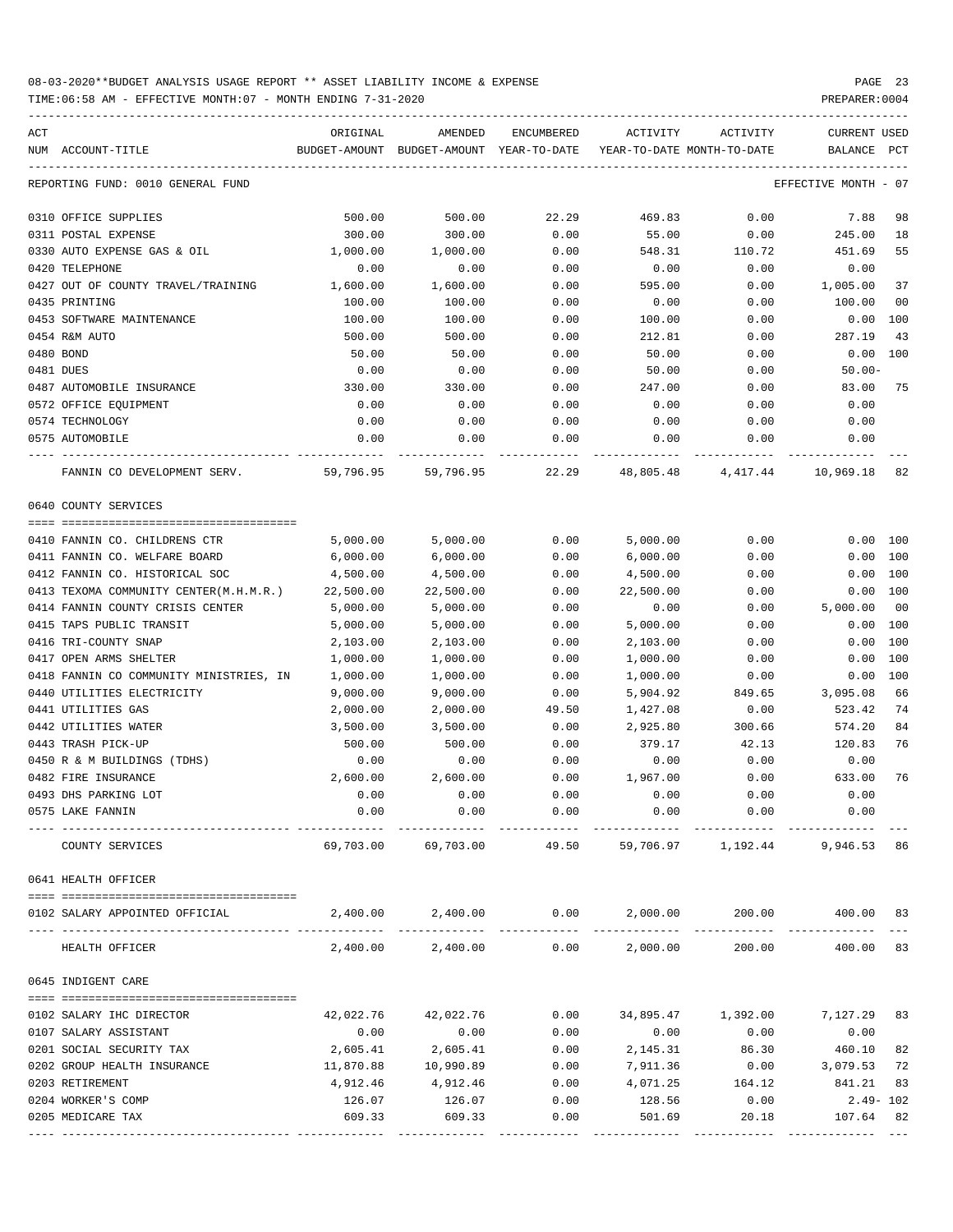| ACT | NUM ACCOUNT-TITLE                    | ORIGINAL<br>BUDGET-AMOUNT BUDGET-AMOUNT YEAR-TO-DATE | AMENDED                                                      | <b>ENCUMBERED</b>     | ACTIVITY<br>YEAR-TO-DATE MONTH-TO-DATE | ACTIVITY           | <b>CURRENT USED</b><br><b>BALANCE</b> | $_{\rm PCT}$   |
|-----|--------------------------------------|------------------------------------------------------|--------------------------------------------------------------|-----------------------|----------------------------------------|--------------------|---------------------------------------|----------------|
|     |                                      |                                                      |                                                              |                       |                                        |                    |                                       |                |
|     | REPORTING FUND: 0010 GENERAL FUND    |                                                      |                                                              |                       |                                        |                    | EFFECTIVE MONTH - 07                  |                |
|     | 0210 TOTAL SALARY & BENEFITS         | 62,146.91                                            | 61,266.92                                                    | 0.00                  | 49,653.64                              | 1,662.60           | 11,613.28                             | 81             |
|     | 0310 OFFICE SUPPLIES                 | 650.00                                               | 650.00                                                       | 0.00                  | 412.77                                 | 56.79              | 237.23                                | 64             |
|     | 0311 POSTAL EXPENSE                  | 75.00                                                | 75.00                                                        | 0.00                  | 0.00                                   | 0.00               | 75.00                                 | 0 <sub>0</sub> |
|     | 0330 BIDS & NOTICES                  | 75.00                                                | 75.00                                                        | 0.00                  | 0.00                                   | 0.00               | 75.00                                 | 00             |
|     | 0353 COMPUTER EXPENSE                | 12,708.00                                            | 12,708.00                                                    | 0.00                  | 11,649.00                              | 1,059.00           | 1,059.00                              | 92             |
|     | 0390 SUBSCRIPTIONS                   | 0.00                                                 | 0.00                                                         | 0.00                  | 0.00                                   | 0.00               | 0.00                                  |                |
|     | 0399 SUBTOTAL OFFICE EXPENSE         | 13,508.00                                            | 13,508.00                                                    | 0.00                  | 12,061.77                              | 1,115.79           | 1,446.23                              | 89             |
|     | 0404 COBRA/INSURANCE                 | 0.00                                                 | 0.00                                                         | 0.00                  | 0.00                                   | 0.00               | 0.00                                  |                |
|     | 0407 INELIGIBLE IHC EXPENSE          | 0.00                                                 | 0.00                                                         | 0.00                  | 0.00                                   | 0.00               | 0.00                                  |                |
|     | 0409 DIABETIC SUPPLIES               | 3,500.00                                             | 3,500.00                                                     | 0.00                  | 1,535.27                               | 309.24             | 1,964.73                              | 44             |
|     | 0410 CERT. REG. NURSE ANES.          | 1,000.00                                             | 1,000.00                                                     | 0.00                  | 0.00                                   | 0.00               | 1,000.00                              | 00             |
|     | 0411 PHYSICIAN, NON-EMERGENCY        | 15,000.00                                            | 15,000.00                                                    | 0.00                  | 9,895.04                               | 1,653.63           | 5,104.96                              | 66             |
|     | 0412 PRESCRIPTIONS, DRUGS            | 0.00                                                 | 0.00                                                         | 0.00                  | 2,397.87                               | 2,397.87           | $2,397.87-$                           |                |
|     | 0413 HOSPITAL, INPATIENT             | 45,000.00                                            | 45,000.00                                                    | 0.00                  | 44,743.99                              | 23,181.17          | 256.01                                | 99             |
|     | 0414 HOSPITAL, OUTPATIENT            | 60,000.00                                            | 60,000.00                                                    | 0.00                  | 39,233.75                              | 16,956.26          | 20,766.25                             | 65             |
|     | 0415 LABORATORY/ X-RAY               | 0.00                                                 | 0.00                                                         | 0.00                  | 52.69                                  | 52.69              | 52.69-                                |                |
|     | 0416 SKILLED NURSING FACILITY        | 0.00                                                 | 0.00                                                         | 0.00                  | 0.00                                   | 0.00               | 0.00                                  |                |
|     | 0417 FAMILY PLANNING                 | 0.00                                                 | 0.00                                                         | 0.00                  | 0.00                                   | 0.00               | 0.00                                  |                |
|     |                                      |                                                      |                                                              |                       |                                        |                    |                                       |                |
|     | 0418 FED. QUALIFIED HEALTH CENTER    | 7,000.00                                             | 7,000.00                                                     | 0.00                  | 2,389.85                               | 0.00               | 4,610.15                              | 34             |
|     | 0419 COUNSELING SERVICE              | 0.00                                                 | 0.00                                                         | 0.00                  | 0.00                                   | 0.00               | 0.00                                  |                |
|     | 0420 RURAL HEALTH CLINIC             | 0.00                                                 | 0.00                                                         | 0.00                  | 0.00                                   | 0.00               | 0.00                                  |                |
|     | 0421 STATE HOSPITAL CONTRACTS        | 0.00                                                 | 0.00                                                         | 0.00                  | 0.00                                   | 0.00               | 0.00                                  |                |
|     | 0422 AMBULATORY SURGICAL CENTE       | 500.00                                               | 500.00                                                       | 0.00                  | 0.00                                   | 0.00               | 500.00                                | 00             |
|     | 0423 MEDICAL EOUIP. PURCHASE         | 500.00                                               | 500.00                                                       | 0.00                  | 0.00                                   | 0.00               | 500.00                                | 00             |
|     | 0425 TOTAL MEDICAL/IHC               | 132,500.00                                           | 132,500.00                                                   | 0.00                  | 100,248.46                             | 44,550.86          | 32,251.54                             | 76             |
|     | 0427 OUT OF COUNTY TRAVEL/TRAINING   | 100.00                                               | 100.00                                                       | 0.00                  | 0.00                                   | 0.00               | 100.00                                | 00             |
|     | 0435 PRINTING                        | 0.00                                                 | 0.00                                                         | 0.00                  | 0.00                                   | 0.00               | 0.00                                  |                |
|     | 0440 TELEPHONE                       | 0.00                                                 | 0.00                                                         | 0.00                  | 0.00                                   | 0.00               | 0.00                                  |                |
|     | 0441 DSL LINE                        | 950.00                                               | 950.00                                                       | 0.00                  | 837.79                                 | 78.94              | 112.21                                | 88             |
|     | 0499 SERVICES & OTHER CHARGES        | 1,050.00                                             | 1,050.00                                                     | 0.00                  | 837.79                                 | 78.94              | 212.21 80                             |                |
|     | 0574 TECHNOLOGY                      | 0.00                                                 | 0.00<br>. <u>.</u> .                                         | 0.00<br>_____________ |                                        | 879.99 0.00        | 879.99-                               |                |
|     | 0599 CAPITAL OUTLAY                  | 0.00                                                 | 0.00                                                         | 0.00                  | 879.99                                 | 0.00               | 879.99-                               |                |
|     | INDIGENT CARE                        |                                                      | 209,204.91 208,324.92 0.00 163,681.65 47,408.19 44,643.27 79 |                       |                                        |                    |                                       |                |
|     | 0665 COUNTY AGENTS                   |                                                      |                                                              |                       |                                        |                    |                                       |                |
|     |                                      |                                                      |                                                              |                       |                                        |                    |                                       |                |
|     | 0105 SALARY SECRETARY                | 27,776.90                                            | 27,776.90                                                    | 0.00                  |                                        | 23,503.48 2,136.68 | 4,273.42 85                           |                |
|     | 0107 REGULAR-TEMP. PART-TIME         | 0.00                                                 | 0.00                                                         | 0.00                  | 0.00                                   | 0.00               | 0.00                                  |                |
|     | 0150 CO. AGENTS SALARIES             | 50,251.65                                            | 50,251.65                                                    | 0.00                  | 42,520.72                              | 3,865.52           | 7,730.93                              | 85             |
|     | 0201 SOCIAL SECURITY TAXES           | 4,949.37                                             | 4,949.37                                                     | 0.00                  | 3,612.29                               | 324.20             | 1,337.08 73                           |                |
|     | 0202 GROUP HEALTH & DENTAL INSURANCE | 11,870.88                                            | 11,870.88                                                    | 0.00                  | 9,889.20                               | 988.92             | 1,981.68                              | 83             |
|     | 0203 RETIREMENT                      | 3,247.12                                             | 3,247.12                                                     | 0.00                  | 2,742.70                               | 251.92             | 504.42                                | 84             |
|     | 0204 WORKERS' COMPENSATION           | 83.33                                                | 83.33                                                        | 0.00                  | 84.98                                  | 0.00               | 1.65- 102                             |                |
|     | 0205 MEDICARE TAX                    | 1,157.51                                             | 1,157.51                                                     | 0.00                  | 844.80                                 | 75.82              | 312.71                                | 73             |
|     | 0310 OFFICE SUPPLIES                 | 1,100.00                                             | 1,100.00                                                     | 0.00                  | 648.46                                 | 0.00               | 451.54                                | 59             |
|     | 0311 POSTAL EXPENSE                  | 300.00                                               | 300.00                                                       | 0.00                  | 220.00                                 | 0.00               | 80.00                                 | 73             |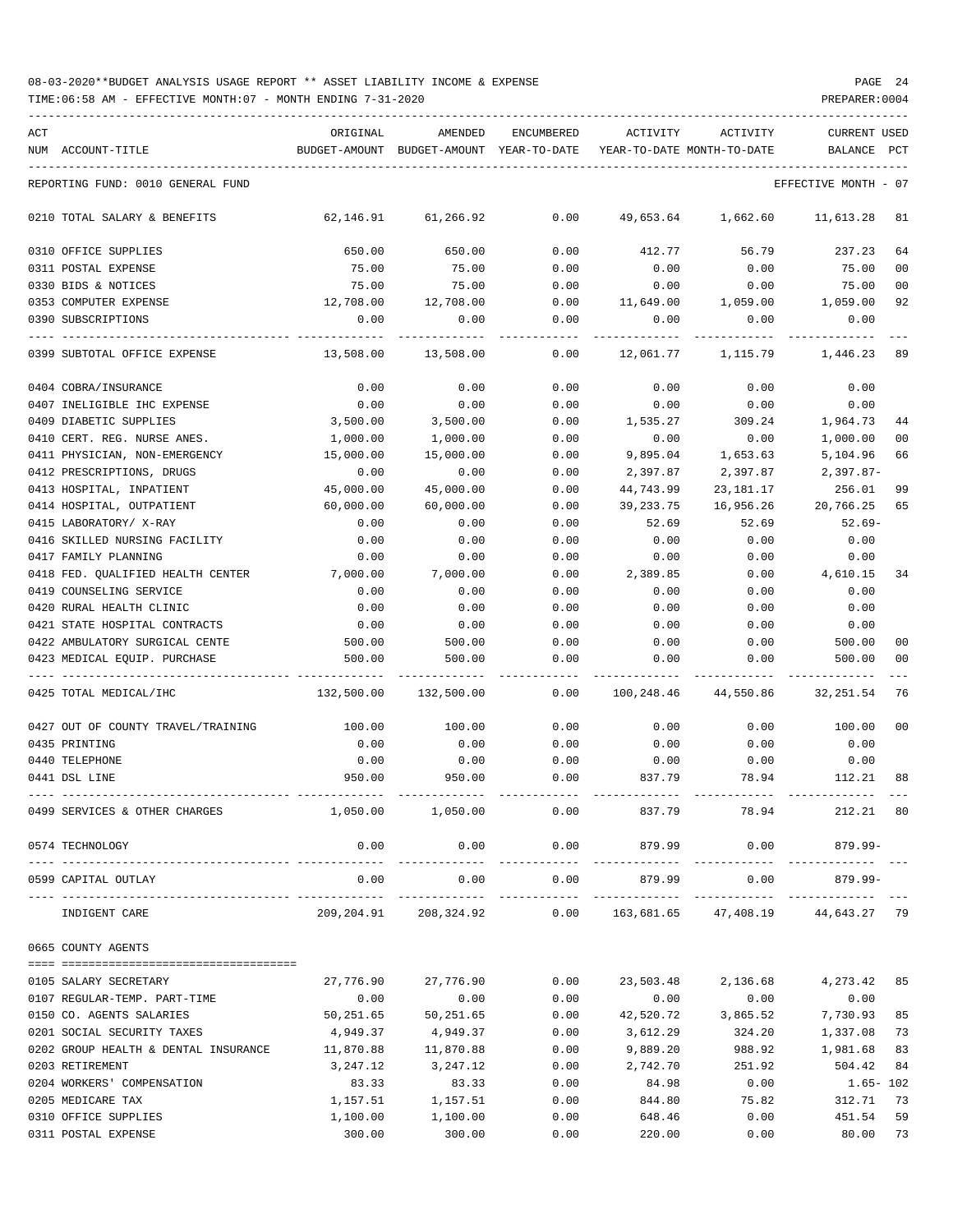TIME:06:58 AM - EFFECTIVE MONTH:07 - MONTH ENDING 7-31-2020 -----------------------------------------------------------------------------------------------------------------------------------

| ACT |                                       | ORIGINAL                        | AMENDED                                                                                         | ENCUMBERED        | ACTIVITY                   | ACTIVITY                        | <b>CURRENT USED</b>  |              |
|-----|---------------------------------------|---------------------------------|-------------------------------------------------------------------------------------------------|-------------------|----------------------------|---------------------------------|----------------------|--------------|
|     | NUM ACCOUNT-TITLE                     | BUDGET-AMOUNT                   | BUDGET-AMOUNT YEAR-TO-DATE                                                                      |                   | YEAR-TO-DATE MONTH-TO-DATE |                                 | BALANCE              | $_{\rm PCT}$ |
|     | REPORTING FUND: 0010 GENERAL FUND     |                                 |                                                                                                 |                   |                            |                                 | EFFECTIVE MONTH - 07 |              |
|     | 0315 COPIER RENTAL                    | 2,000.00                        | 2,000.00                                                                                        |                   | 120.90 1,080.71            | 16.22                           | 798.39               | 60           |
|     | 0335 PROGRAM SUPPLIES                 | 500.00                          | 500.00                                                                                          | 119.27            | 0.00                       | 0.00                            | 380.73               | 24           |
|     | 0420 TELEPHONE                        | 0.00                            | 0.00                                                                                            | 0.00              | 0.00                       | 0.00                            | 0.00                 |              |
|     | 0421 CELL PHONE ALLOWANCE             | 1,800.00                        | 1,800.00                                                                                        | 0.00              | 1,500.00                   | 150.00                          | 300.00               | 83           |
|     | 0422 CABLE INTERNET                   | 800.00                          | 800.00                                                                                          | 0.00              | 639.42                     | 64.99                           | 160.58               | 80           |
|     | 0427 IN/OUT CO.TRAVEL/TRAINING-AG.    | 4,000.00                        | 4,000.00                                                                                        | 0.00              | 205.32                     | 0.00                            | 3,794.68             | 05           |
|     | 0428 IN/OUT CO.TRAVEL/TRAINING-F.C.S. | 4,000.00                        | 4,000.00                                                                                        | 0.00              | 2,154.59                   | 0.00                            | 1,845.41             | 54           |
|     | 0429 IN/OUT CO.TRAVEL/TRAINING-4-H    | 4,000.00                        | 4,000.00                                                                                        | 0.00              | 1,061.34                   | 0.00                            | 2,938.66             | 27           |
|     | 0572 OFFICE EOUIPMENT                 | 0.00                            | 0.00                                                                                            | 0.00              | 0.00                       | 0.00                            | 0.00                 |              |
|     | 0574 TECHNOLOGY                       | 0.00                            | 879.99                                                                                          | 0.00              | 0.00                       | 0.00                            | 879.99               | 00           |
|     | COUNTY AGENTS                         | 117,836.76                      |                                                                                                 | 118,716.75 240.17 |                            | 90,708.01 7,874.27 27,768.57 77 |                      |              |
|     | 0696 DONATIONS & ALLOCATIONS          |                                 |                                                                                                 |                   |                            |                                 |                      |              |
|     | 0491 SOIL & WATER CONSERVATION        |                                 | 1,000.00 1,000.00                                                                               | 0.00              | 0.00                       |                                 | $0.00$ 1,000.00      | 00           |
|     | 0492 INDIGENT BURIAL                  | 2,000.00                        | 2,000.00                                                                                        | 0.00              | 1,000.00                   |                                 | 0.00 1,000.00        | 50           |
|     | 0494 FLOOD CONTROL SITE MAINTENANCE   | 0.00                            | 0.00                                                                                            | 0.00              | 0.00                       | 0.00                            | 0.00                 |              |
|     | DONATIONS & ALLOCATIONS               | -------------                   | 3,000.00 3,000.00                                                                               | 0.00              | 1,000.00                   | 0.00                            | 2,000.00 33          |              |
|     | 0999 ACCOUNTS PAYABLE                 |                                 |                                                                                                 |                   |                            |                                 |                      |              |
|     | 0100 A/P CLEARING ACCOUNT             |                                 |                                                                                                 |                   | 0.00                       | 0.00                            | 0.00                 |              |
|     | ACCOUNTS PAYABLE                      |                                 |                                                                                                 |                   | 0.00                       | 0.00                            | 0.00                 |              |
|     | <b>GENERAL FUND</b>                   |                                 |                                                                                                 |                   |                            |                                 |                      |              |
|     | INCOME TOTALS                         | 13, 151, 844.04 13, 204, 153.48 |                                                                                                 |                   |                            |                                 |                      | 87           |
|     | <b>EXPENSE TOTALS</b>                 |                                 | 13, 151, 844. 04 13, 204, 153. 48 119, 793. 67 10, 490, 675. 29 1, 093, 590. 14 2, 593, 684. 52 |                   |                            |                                 |                      | 80           |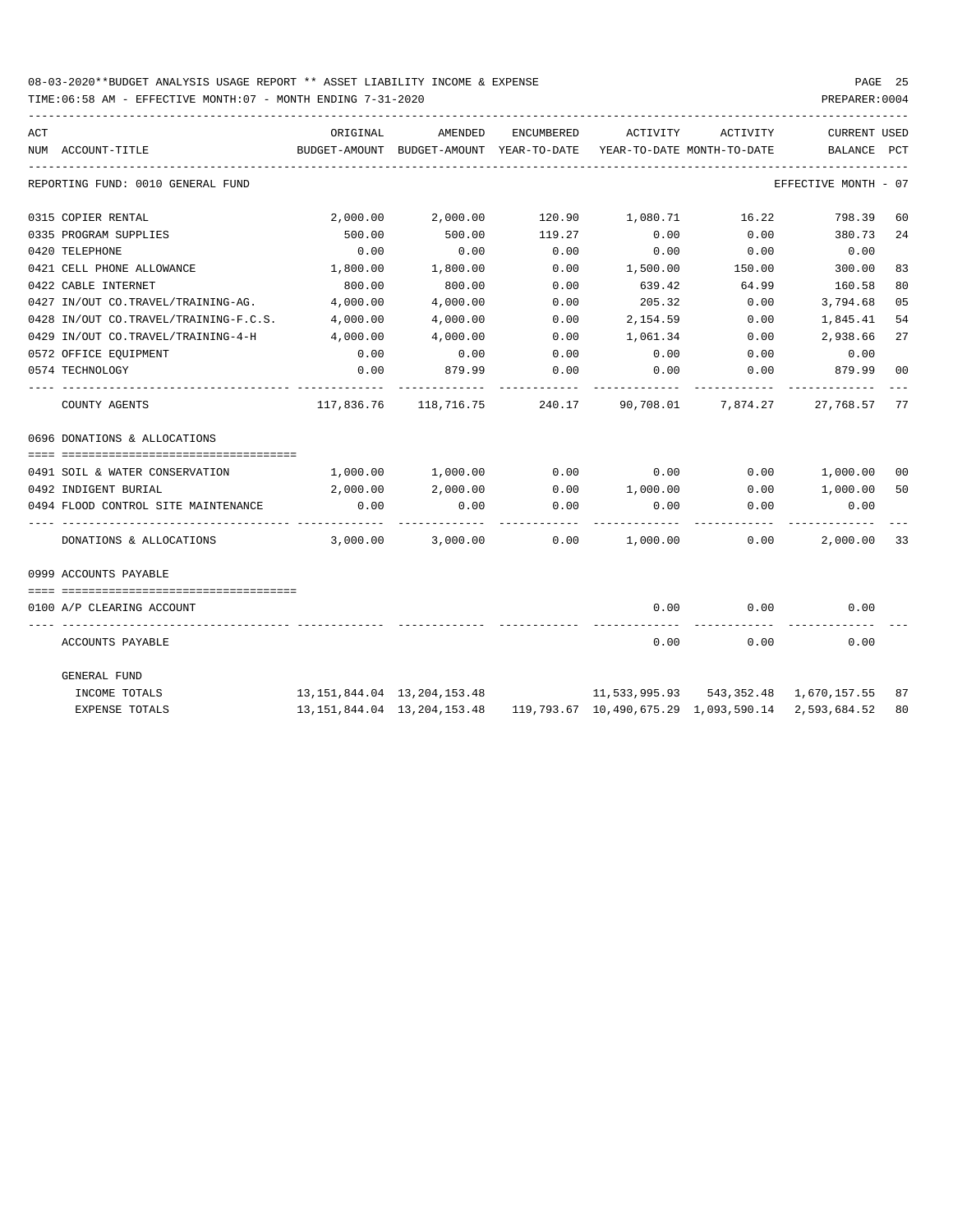|           | 08-03-2020**BUDGET ANALYSIS USAGE REPORT ** ASSET LIABILITY INCOME & EXPENSE<br>TIME: 06:58 AM - EFFECTIVE MONTH: 07 - MONTH ENDING 7-31-2020 |           |                                                     |                                |                                        |                     | PAGE 26<br>PREPARER: 0004                                 |                |
|-----------|-----------------------------------------------------------------------------------------------------------------------------------------------|-----------|-----------------------------------------------------|--------------------------------|----------------------------------------|---------------------|-----------------------------------------------------------|----------------|
| ACT       | NUM ACCOUNT-TITLE                                                                                                                             | ORIGINAL  | AMENDED<br>BUDGET-AMOUNT BUDGET-AMOUNT YEAR-TO-DATE | ENCUMBERED                     | ACTIVITY<br>YEAR-TO-DATE MONTH-TO-DATE | ACTIVITY            | <b>CURRENT USED</b><br>BALANCE PCT                        |                |
|           | REPORTING FUND: 0011 COURTHOUSE SECURITY                                                                                                      |           |                                                     |                                |                                        |                     | EFFECTIVE MONTH - 07                                      |                |
|           | 0100 PAYROLL                                                                                                                                  |           |                                                     |                                |                                        |                     |                                                           |                |
| ---- ---- | 0100 PAYROLL<br>-------------------------- --------                                                                                           |           |                                                     |                                | 0.00                                   | 0.00                | 0.00                                                      |                |
|           | PAYROLL                                                                                                                                       |           |                                                     |                                | 0.00                                   | 0.00                | 0.00                                                      |                |
|           | 0102 A/P CLEARING                                                                                                                             |           |                                                     |                                |                                        |                     |                                                           |                |
|           | 0100 A/P CLEARING<br>-----------------------------------                                                                                      |           |                                                     |                                | 0.00                                   | 0.00                | 0.00                                                      |                |
|           | A/P CLEARING                                                                                                                                  |           |                                                     |                                | 0.00                                   | 0.00                | 0.00                                                      |                |
|           | 0103 CASH                                                                                                                                     |           |                                                     |                                |                                        |                     |                                                           |                |
|           | 0100 C.H. SECURITY-COMBINED FUNDS CKING                                                                                                       |           |                                                     |                                |                                        |                     | 14,926.56 11,598.08 131,404.16                            |                |
|           | CASH                                                                                                                                          |           |                                                     |                                |                                        | 14,926.56 11,598.08 | 131,404.16                                                |                |
|           | 0120 RECEIVABLES                                                                                                                              |           |                                                     |                                |                                        |                     |                                                           |                |
|           | 0313 DUE FROM OTHER FUNDS                                                                                                                     |           |                                                     |                                | 0.00                                   |                     | $0.00$ 1,107.67                                           |                |
|           | RECEIVABLES                                                                                                                                   |           |                                                     |                                | 0.00                                   |                     | $0.00$ 1,107.67                                           |                |
|           | 0200 SYSTEM ADDED LIABILITY DEPARTMENT                                                                                                        |           |                                                     |                                |                                        |                     |                                                           |                |
|           | 0910 SYSTEM ADDED LIABILITY LINE-ITEM                                                                                                         |           |                                                     |                                | 0.00                                   | 0.00                | 0.00                                                      |                |
|           | SYSTEM ADDED LIABILITY DEPARTMENT                                                                                                             |           |                                                     |                                | 0.00                                   | 0.00                | 0.00                                                      |                |
|           | 0271 EQUITY ACCOUNT                                                                                                                           |           |                                                     |                                |                                        |                     |                                                           |                |
|           | 0200 EQUITY ACCOUNT                                                                                                                           |           |                                                     |                                |                                        |                     | $0.00$ $0.00$ $117,585.27$                                |                |
|           | EQUITY ACCOUNT                                                                                                                                |           |                                                     |                                | 0.00                                   |                     | $0.00$ 117,585.27                                         |                |
|           | 0300 CASH                                                                                                                                     |           |                                                     |                                |                                        |                     |                                                           |                |
|           | 0111 BEGINNING CASH BALANCE                                                                                                                   |           | 27,200.00 27,200.00                                 |                                | 0.00                                   |                     | $0.00$ 27,200.00 00                                       |                |
|           | CASH                                                                                                                                          | 27,200.00 |                                                     | ------------<br>27,200.00 0.00 | --------------<br>0.00                 | -----------         | ______________<br>27,200.00<br>0.00                       | 0 <sub>0</sub> |
|           | 0340 FEES OF OFFICE                                                                                                                           |           |                                                     |                                |                                        |                     |                                                           |                |
|           | 0600 COUNTY CLERK FEES                                                                                                                        |           | 4,000.00 4,000.00                                   |                                |                                        |                     | 12,601.58  11,043.13  8,601.58+  315                      |                |
|           | 0650 DISTRICT CLERK FEES                                                                                                                      | 2,200.00  | 2,200.00                                            |                                |                                        |                     | 2,315.76 540.57 115.76+105                                |                |
|           | 0651 JUSTICE OF PEACE FEES                                                                                                                    | 2,100.00  | 2,100.00                                            |                                | 1,293.96<br>-------------              | 0.00<br>----------- | 806.04 62<br>------------- ---                            |                |
|           | FEES OF OFFICE                                                                                                                                | 8,300.00  |                                                     |                                |                                        |                     | 8,300.00   0.00   16,211.30   11,583.70   7,911.30+   195 |                |
|           | 0360 INTEREST EARNINGS                                                                                                                        |           |                                                     |                                |                                        |                     |                                                           |                |
|           | 0100 INTEREST EARNINGS                                                                                                                        | 0.00      | 0.00                                                |                                |                                        |                     | 215.26 14.38 215.26+                                      |                |
|           | INTEREST EARNINGS                                                                                                                             | 0.00      | 0.00                                                | 0.00                           | 215.26                                 | 14.38               | $215.26+$                                                 |                |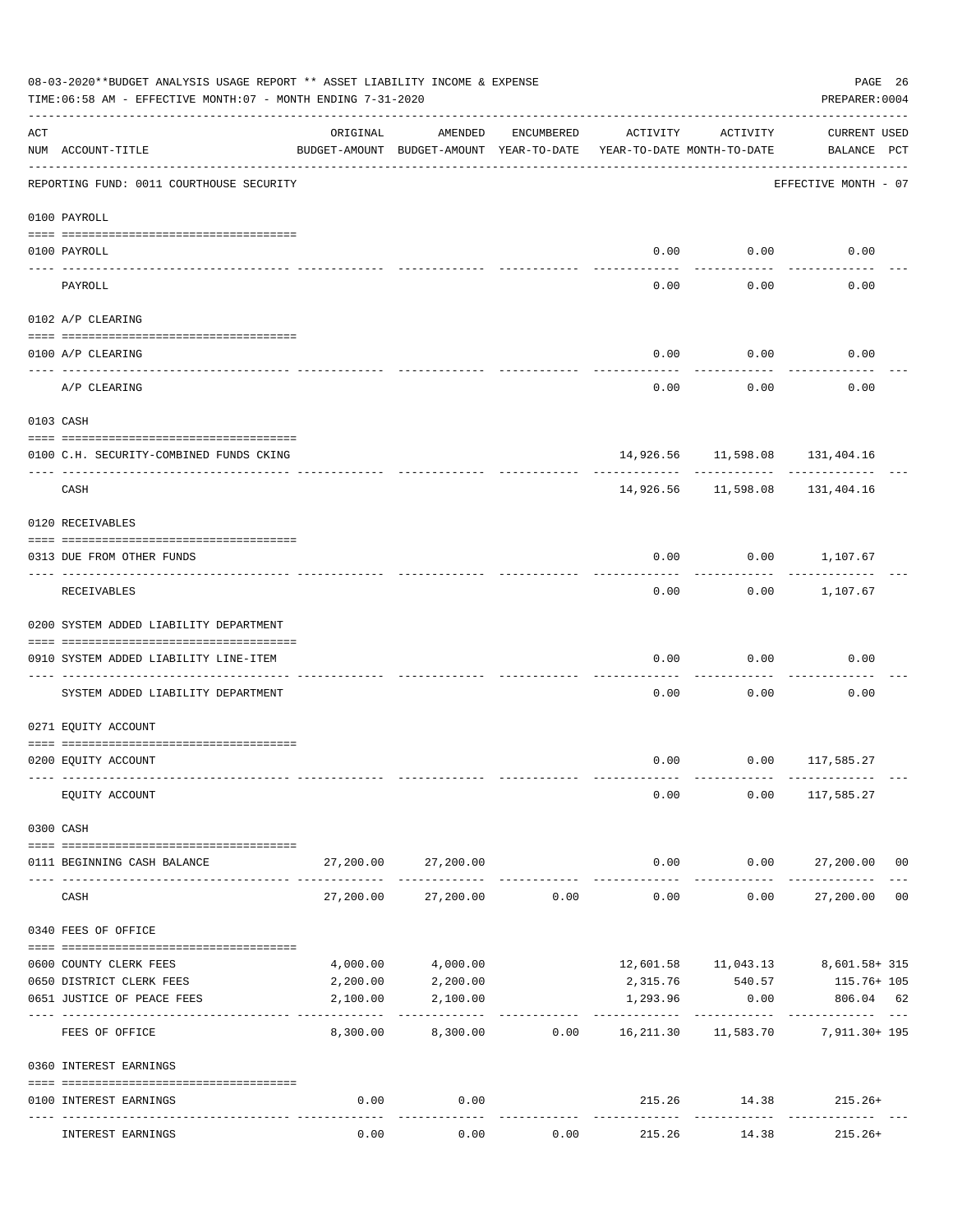| PAGE 27<br>08-03-2020**BUDGET ANALYSIS USAGE REPORT ** ASSET LIABILITY INCOME & EXPENSE<br>PREPARER: 0004<br>TIME:06:58 AM - EFFECTIVE MONTH:07 - MONTH ENDING 7-31-2020 |                                          |                     |                                          |            |                                                               |             |                                     |    |  |  |
|--------------------------------------------------------------------------------------------------------------------------------------------------------------------------|------------------------------------------|---------------------|------------------------------------------|------------|---------------------------------------------------------------|-------------|-------------------------------------|----|--|--|
| ACT                                                                                                                                                                      |                                          | ORIGINAL            | AMENDED                                  | ENCUMBERED | ACTIVITY                                                      | ACTIVITY    | <b>CURRENT USED</b>                 |    |  |  |
|                                                                                                                                                                          | NUM ACCOUNT-TITLE                        |                     | BUDGET-AMOUNT BUDGET-AMOUNT YEAR-TO-DATE |            | YEAR-TO-DATE MONTH-TO-DATE                                    |             | BALANCE PCT                         |    |  |  |
|                                                                                                                                                                          | REPORTING FUND: 0011 COURTHOUSE SECURITY |                     |                                          |            |                                                               |             | EFFECTIVE MONTH - 07                |    |  |  |
|                                                                                                                                                                          | 0435 COURTHOUSE SECURITY PART TIME       |                     |                                          |            |                                                               |             |                                     |    |  |  |
|                                                                                                                                                                          | 0107 PART TIME                           |                     |                                          |            | $35,500.00$ $35,500.00$ $0.00$ $0.00$ $0.00$ $35,500.00$ $00$ |             |                                     |    |  |  |
|                                                                                                                                                                          | COURTHOUSE SECURITY PART TIME            | 35,500.00 35,500.00 |                                          | 0.00       | 0.00                                                          | 0.00        | 35,500.00 00                        |    |  |  |
|                                                                                                                                                                          | 0510 COURTHOUSE SECURITY EQUIP           |                     |                                          |            |                                                               |             |                                     |    |  |  |
|                                                                                                                                                                          |                                          |                     |                                          |            |                                                               |             |                                     |    |  |  |
|                                                                                                                                                                          | 0571 EOUIPMENT                           | 0.00                | 0.00                                     | 0.00       | $1,500.00$ 0.00 $1,500.00$ -                                  | ----------- |                                     |    |  |  |
|                                                                                                                                                                          | COURTHOUSE SECURITY EQUIP                | 0.00                | 0.00                                     | 0.00       | $1,500.00$ 0.00 $1,500.00$                                    |             |                                     |    |  |  |
|                                                                                                                                                                          | 0560 BAILIFF                             |                     |                                          |            |                                                               |             |                                     |    |  |  |
|                                                                                                                                                                          |                                          |                     |                                          |            |                                                               |             |                                     |    |  |  |
|                                                                                                                                                                          | 0130 SALARY/BAILIFF                      | 0.00                | 0.00                                     | 0.00       | 0.00                                                          | 0.00        | 0.00                                |    |  |  |
|                                                                                                                                                                          | 0201 SOCIAL SECURITY                     | 0.00                | 0.00                                     | 0.00       | 0.00                                                          | 0.00        | 0.00                                |    |  |  |
|                                                                                                                                                                          | 0203 RETIREMENT                          | 0.00                | 0.00                                     | 0.00       | 0.00                                                          | 0.00        | 0.00                                |    |  |  |
|                                                                                                                                                                          | 0204 WORKER'S COMPENSATION               | 0.00                | 0.00                                     | 0.00       | 0.00                                                          | 0.00        | 0.00                                |    |  |  |
|                                                                                                                                                                          | 0205 MEDICARE                            | 0.00                | 0.00                                     | 0.00       | 0.00                                                          | 0.00        | 0.00                                |    |  |  |
|                                                                                                                                                                          | 0427 BAILIFF CONT.ED./OUT OF COUNTY      | 0.00                | 0.00                                     | 0.00       | 0.00                                                          | 0.00        | 0.00                                |    |  |  |
|                                                                                                                                                                          | BAILIFF                                  | 0.00                | 0.00                                     | 0.00       | 0.00                                                          | 0.00        | 0.00                                |    |  |  |
|                                                                                                                                                                          | COURTHOUSE SECURITY                      |                     |                                          |            |                                                               |             |                                     |    |  |  |
|                                                                                                                                                                          | INCOME TOTALS                            |                     | 35,500.00 35,500.00                      |            |                                                               |             | 16,426.56  11,598.08  19,073.44  46 |    |  |  |
|                                                                                                                                                                          | EXPENSE TOTALS                           | 35,500.00           | 35,500.00                                | 0.00       | 1,500.00                                                      | 0.00        | 34,000.00                           | 04 |  |  |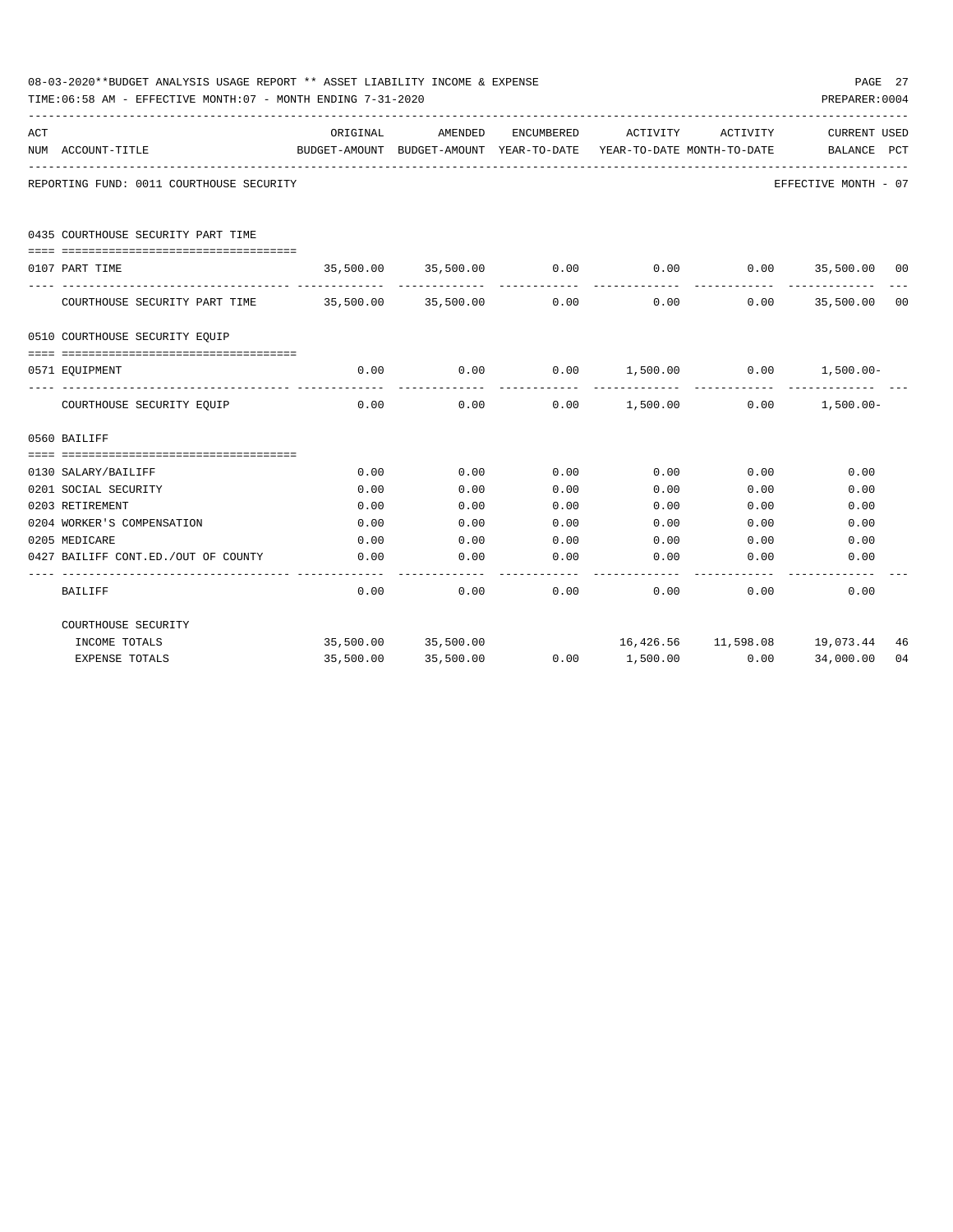|     | 08-03-2020**BUDGET ANALYSIS USAGE REPORT ** ASSET LIABILITY INCOME & EXPENSE<br>TIME: 06:58 AM - EFFECTIVE MONTH: 07 - MONTH ENDING 7-31-2020<br>PREPARER: 0004 |                                                      |                                      |                 |                                        |                      |                                                                 |  |  |  |
|-----|-----------------------------------------------------------------------------------------------------------------------------------------------------------------|------------------------------------------------------|--------------------------------------|-----------------|----------------------------------------|----------------------|-----------------------------------------------------------------|--|--|--|
| ACT | NUM ACCOUNT-TITLE                                                                                                                                               | ORIGINAL<br>BUDGET-AMOUNT BUDGET-AMOUNT YEAR-TO-DATE | AMENDED                              | ENCUMBERED      | ACTIVITY<br>YEAR-TO-DATE MONTH-TO-DATE | ACTIVITY             | <b>CURRENT USED</b><br>BALANCE PCT                              |  |  |  |
|     | REPORTING FUND: 0012 CO.CLK.VITAL STAT.FEE                                                                                                                      |                                                      |                                      |                 |                                        |                      | EFFECTIVE MONTH - 07                                            |  |  |  |
|     | 0102 A/P CLEARING                                                                                                                                               |                                                      |                                      |                 |                                        |                      |                                                                 |  |  |  |
|     | 0100 A/P CLEARING                                                                                                                                               |                                                      |                                      |                 | 0.00                                   | 0.00                 | 0.00                                                            |  |  |  |
|     | ---- ---------<br>A/P CLEARING                                                                                                                                  |                                                      |                                      |                 | 0.00                                   | 0.00                 | 0.00                                                            |  |  |  |
|     | 0103 CASH                                                                                                                                                       |                                                      |                                      |                 |                                        |                      |                                                                 |  |  |  |
|     | 0100 CO.CLK.VITAL STAT.-COMB.FUNDS CKIN                                                                                                                         |                                                      |                                      |                 |                                        | $3,647.75 - 598.00$  | 127.63-                                                         |  |  |  |
|     | CASH                                                                                                                                                            |                                                      |                                      |                 | 3,647.75-                              | --------<br>598.00   | 127.63-                                                         |  |  |  |
|     | 0120 RECEIVABLES                                                                                                                                                |                                                      |                                      |                 |                                        |                      |                                                                 |  |  |  |
|     | 0313 DUE FROM OTHER FUNDS                                                                                                                                       |                                                      |                                      |                 | 0.00                                   | 0.00                 | 81.00                                                           |  |  |  |
|     | RECEIVABLES                                                                                                                                                     |                                                      |                                      |                 | 0.00                                   | 0.00                 | 81.00                                                           |  |  |  |
|     | 0200 SYSTEM ADDED LIABILITY DEPARTMENT                                                                                                                          |                                                      |                                      |                 |                                        |                      |                                                                 |  |  |  |
|     | 0910 SYSTEM ADDED LIABILITY LINE-ITEM                                                                                                                           |                                                      |                                      |                 | 0.00                                   | 0.00                 | 0.00                                                            |  |  |  |
|     | SYSTEM ADDED LIABILITY DEPARTMENT                                                                                                                               |                                                      |                                      |                 | 0.00                                   | 0.00                 | 0.00                                                            |  |  |  |
|     | 0271 EQUITY ACCOUNT                                                                                                                                             |                                                      |                                      |                 |                                        |                      |                                                                 |  |  |  |
|     | 0200 EQUITY ACCOUNT                                                                                                                                             |                                                      |                                      |                 | 0.00                                   | 0.00                 | 3,601.12                                                        |  |  |  |
|     | EQUITY ACCOUNT                                                                                                                                                  |                                                      |                                      |                 | 0.00                                   | 0.00                 | 3,601.12                                                        |  |  |  |
|     | 0300 CASH                                                                                                                                                       |                                                      |                                      |                 |                                        |                      |                                                                 |  |  |  |
|     | 0112 BEGINNING CASH BALANCE                                                                                                                                     |                                                      | 3,500.00 3,500.00                    |                 | 0.00                                   |                      | $0.00$ 3,500.00<br>00                                           |  |  |  |
|     | CASH                                                                                                                                                            |                                                      | 3,500.00 3,500.00 0.00               |                 |                                        | $0.00$ 0.00          | 3,500.00 00                                                     |  |  |  |
|     | 0360 INTEREST EARNINGS                                                                                                                                          |                                                      |                                      |                 |                                        |                      |                                                                 |  |  |  |
|     | 0100 INTEREST EARNINGS                                                                                                                                          | 0.00                                                 | 0.00                                 |                 | 6.05                                   | 0.00                 | $6.05+$                                                         |  |  |  |
|     | INTEREST EARNINGS                                                                                                                                               | 0.00                                                 | . <u>.</u> .<br>0.00                 | 0.00            | _____________<br>6.05                  | ____________<br>0.00 | -----------<br>$6.05+$                                          |  |  |  |
|     | 0370 MISCELLANEOUS INCOME                                                                                                                                       |                                                      |                                      |                 |                                        |                      |                                                                 |  |  |  |
|     | 0134 CO. CLK. VITAL STAT. FEE                                                                                                                                   | 500.00                                               | 500.00                               |                 |                                        |                      | 679.00 598.00 179.00+136                                        |  |  |  |
|     | MISCELLANEOUS INCOME                                                                                                                                            | 500.00                                               |                                      |                 |                                        |                      | 598.00 179.00+ 136                                              |  |  |  |
|     | 0403 CO.CLK. VITAL STATS.                                                                                                                                       |                                                      |                                      |                 |                                        |                      |                                                                 |  |  |  |
|     |                                                                                                                                                                 |                                                      |                                      |                 |                                        |                      |                                                                 |  |  |  |
|     | 0310 OFFICE SUPPLIES                                                                                                                                            |                                                      |                                      |                 |                                        |                      | $3,000.00$ $3,000.00$ $0.00$ $4,332.80$ $0.00$ $1,332.80$ $144$ |  |  |  |
|     | 0427 OUT OF COUNTY TRAVEL<br>0574 COMPUTER EQUIPMENT                                                                                                            | 0.00                                                 | 1,000.00    1,000.00    0.00<br>0.00 | 0.00            | 0.00<br>0.00                           | 0.00                 | $0.00$ 1,000.00 00<br>0.00                                      |  |  |  |
|     | CO.CLK. VITAL STATS.                                                                                                                                            |                                                      | 4,000.00 4,000.00                    | -------<br>0.00 | 4,332.80                               | 0.00                 | ----------<br>332.80- 108                                       |  |  |  |
|     |                                                                                                                                                                 |                                                      |                                      |                 |                                        |                      |                                                                 |  |  |  |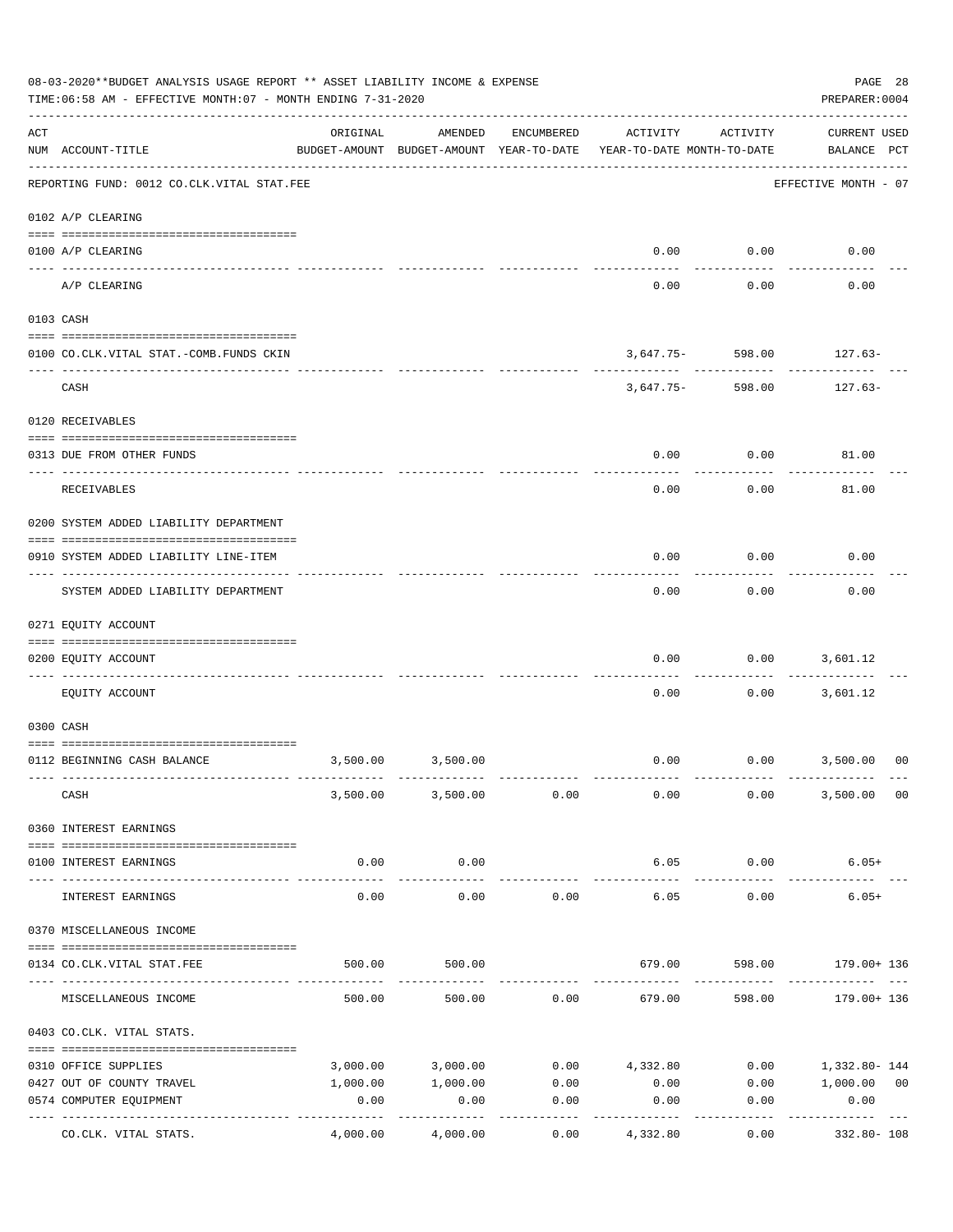|                                            | 08-03-2020**BUDGET ANALYSIS USAGE REPORT ** ASSET LIABILITY INCOME & EXPENSE<br>PAGE 29<br>TIME: 06:58 AM - EFFECTIVE MONTH: 07 - MONTH ENDING 7-31-2020<br>PREPARER: 0004 |               |              |          |                            |                      |  |  |  |  |
|--------------------------------------------|----------------------------------------------------------------------------------------------------------------------------------------------------------------------------|---------------|--------------|----------|----------------------------|----------------------|--|--|--|--|
|                                            |                                                                                                                                                                            |               |              |          |                            |                      |  |  |  |  |
| ACT                                        | ORIGINAL                                                                                                                                                                   | AMENDED       | ENCUMBERED   | ACTIVITY | ACTIVITY                   | CURRENT USED         |  |  |  |  |
| NUM ACCOUNT-TITLE                          | BUDGET-AMOUNT                                                                                                                                                              | BUDGET-AMOUNT | YEAR-TO-DATE |          | YEAR-TO-DATE MONTH-TO-DATE | PCT<br>BALANCE       |  |  |  |  |
| REPORTING FUND: 0012 CO.CLK.VITAL STAT.FEE |                                                                                                                                                                            |               |              |          |                            | EFFECTIVE MONTH - 07 |  |  |  |  |
| CO. CLK. VITAL STAT. FEE                   |                                                                                                                                                                            |               |              |          |                            |                      |  |  |  |  |
| INCOME TOTALS                              | 4,000.00                                                                                                                                                                   | 4,000.00      |              | 685.05   | 598.00                     | 3, 314, 95 17        |  |  |  |  |
| EXPENSE TOTALS                             | 4,000.00                                                                                                                                                                   | 4,000.00      | 0.00         | 4,332.80 | 0.00                       | 332.80-108           |  |  |  |  |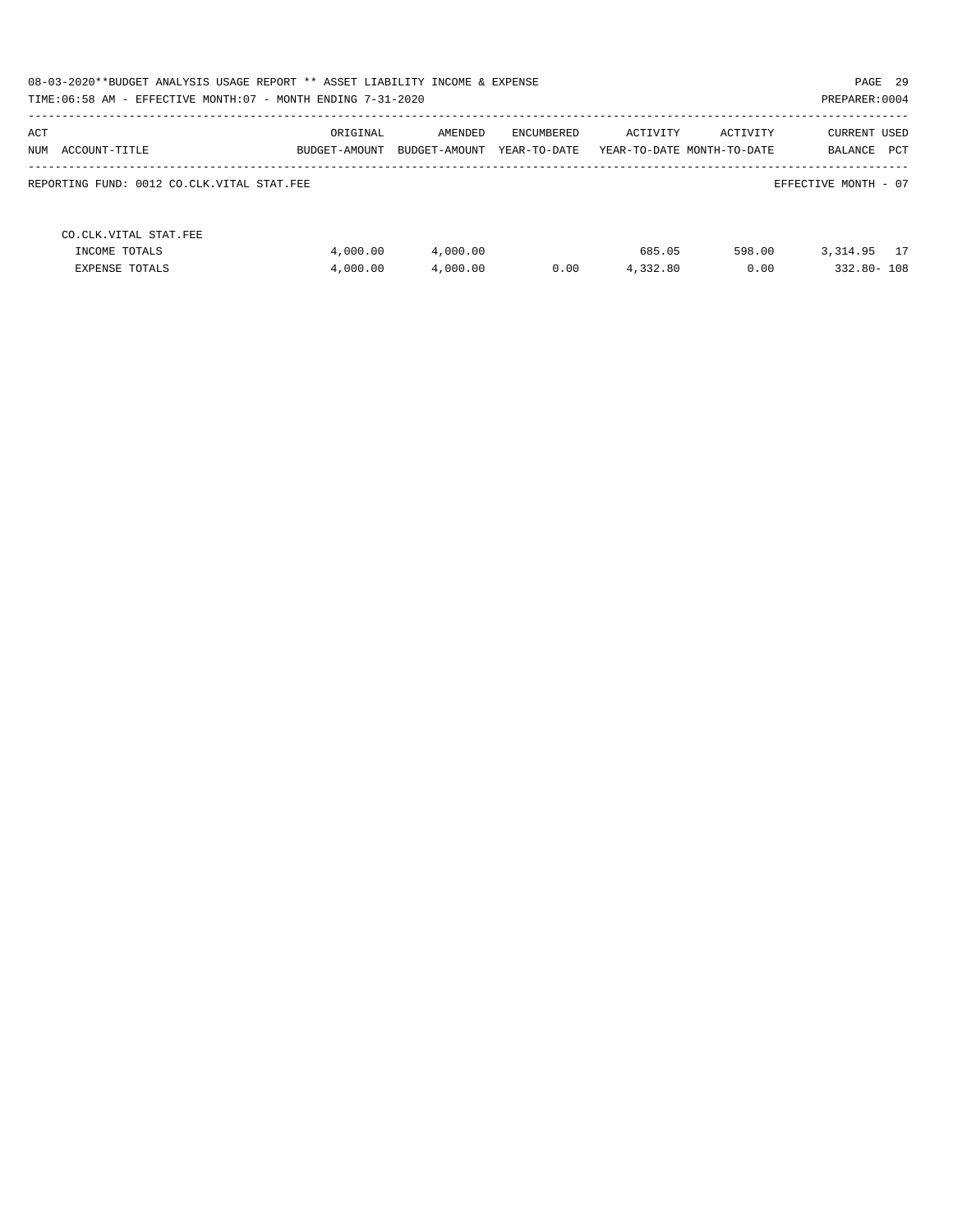|     | 08-03-2020**BUDGET ANALYSIS USAGE REPORT ** ASSET LIABILITY INCOME & EXPENSE<br>TIME: 06:58 AM - EFFECTIVE MONTH: 07 - MONTH ENDING 7-31-2020 |                                                      |                      |            |                      |                                        | PAGE 30<br>PREPARER: 0004          |  |
|-----|-----------------------------------------------------------------------------------------------------------------------------------------------|------------------------------------------------------|----------------------|------------|----------------------|----------------------------------------|------------------------------------|--|
| ACT | NUM ACCOUNT-TITLE                                                                                                                             | ORIGINAL<br>BUDGET-AMOUNT BUDGET-AMOUNT YEAR-TO-DATE | AMENDED              | ENCUMBERED | ACTIVITY             | ACTIVITY<br>YEAR-TO-DATE MONTH-TO-DATE | <b>CURRENT USED</b><br>BALANCE PCT |  |
|     | REPORTING FUND: 0013 BAIL BONDS TRUST FUND                                                                                                    |                                                      |                      |            |                      |                                        | EFFECTIVE MONTH - 07               |  |
|     | 0102 A/P CLEARING                                                                                                                             |                                                      |                      |            |                      |                                        |                                    |  |
|     | 0100 A/P CLEARING<br>---- ----------<br>-------------------- -------                                                                          |                                                      |                      |            | 0.00                 | 0.00                                   | 0.00                               |  |
|     | A/P CLEARING                                                                                                                                  |                                                      |                      |            | 0.00                 | 0.00                                   | 0.00                               |  |
|     | 0103 CASH                                                                                                                                     |                                                      |                      |            |                      |                                        |                                    |  |
|     | 0113 SURETY BAIL BOND FEE                                                                                                                     |                                                      |                      |            | 375.00               | 540.00                                 | 5,850.00                           |  |
|     | CASH                                                                                                                                          |                                                      |                      |            | 375.00               | 540.00                                 | 5,850.00                           |  |
|     |                                                                                                                                               |                                                      |                      |            |                      |                                        |                                    |  |
|     | 0207 DUE TO FUND                                                                                                                              |                                                      |                      |            |                      |                                        |                                    |  |
|     | 0097 DUE TO OTHER GOVERNMENTS                                                                                                                 |                                                      |                      |            | 0.00                 | 0.00                                   | 5,100.00                           |  |
|     | DUE TO FUND                                                                                                                                   |                                                      |                      |            | 0.00                 | 0.00                                   | 5,100.00                           |  |
|     | 0271 EQUITY ACCOUNT                                                                                                                           |                                                      |                      |            |                      |                                        |                                    |  |
|     | 0200 EQUITY ACCOUNT                                                                                                                           |                                                      |                      |            | 0.00                 | 0.00                                   | 375.00                             |  |
|     | EQUITY ACCOUNT                                                                                                                                |                                                      |                      |            | 0.00                 | 0.00                                   | 375.00                             |  |
|     | 0300 CASH                                                                                                                                     |                                                      |                      |            |                      |                                        |                                    |  |
|     | 0113 BEGINNING CASH BALANCE                                                                                                                   | 0.00                                                 | 0.00                 |            | 0.00                 | 0.00                                   | 0.00                               |  |
|     | CASH                                                                                                                                          | 0.00                                                 | 0.00                 | 0.00       | 0.00                 | 0.00                                   | 0.00                               |  |
|     | 0345 BONDS                                                                                                                                    |                                                      |                      |            |                      |                                        |                                    |  |
|     | 0113 SURETY BAIL BOND FEE                                                                                                                     | 4,000.00                                             | 4,000.00             |            |                      |                                        | 6,555.00 540.00 2,555.00+164       |  |
|     | <b>BONDS</b>                                                                                                                                  |                                                      | 4,000.00 4,000.00    | 0.00       | 6,555.00             | 540.00                                 | 2,555.00+ 164                      |  |
|     | 0370 MISCELLANEOUS                                                                                                                            |                                                      |                      |            |                      |                                        |                                    |  |
|     | 0130 REFUNDS & MISCELLANEOUS                                                                                                                  | 0.00                                                 | 0.00                 |            | 0.00                 | 0.00                                   | 0.00                               |  |
|     | 0132 TEMPORARY BOND SECURITY                                                                                                                  | 0.00                                                 | 0.00                 |            | 0.00                 | 0.00                                   | 0.00                               |  |
|     | MISCELLANEOUS                                                                                                                                 | 0.00                                                 | ----------<br>0.00   | 0.00       | 0.00                 | $- - - - - -$<br>0.00                  | 0.00                               |  |
|     | 0498 BAIL BOND FEE EXPENSE                                                                                                                    |                                                      |                      |            |                      |                                        |                                    |  |
|     | 0489 10% TO STATE COMPTROLLER                                                                                                                 |                                                      | 4,000.00 4,000.00    |            |                      |                                        | $0.00$ 6,180.00 0.00 2,180.00-155  |  |
|     | BAIL BOND FEE EXPENSE                                                                                                                         | 4,000.00                                             | 4,000.00             | 0.00       | 6,180.00             | 0.00                                   | 2,180.00- 155                      |  |
|     | BAIL BONDS TRUST FUND                                                                                                                         |                                                      |                      |            |                      |                                        |                                    |  |
|     | INCOME TOTALS<br>EXPENSE TOTALS                                                                                                               | 4,000.00<br>4,000.00                                 | 4,000.00<br>4,000.00 | 0.00       | 6,555.00<br>6,180.00 | 540.00<br>0.00                         | 2,555.00+ 164<br>2,180.00-155      |  |
|     |                                                                                                                                               |                                                      |                      |            |                      |                                        |                                    |  |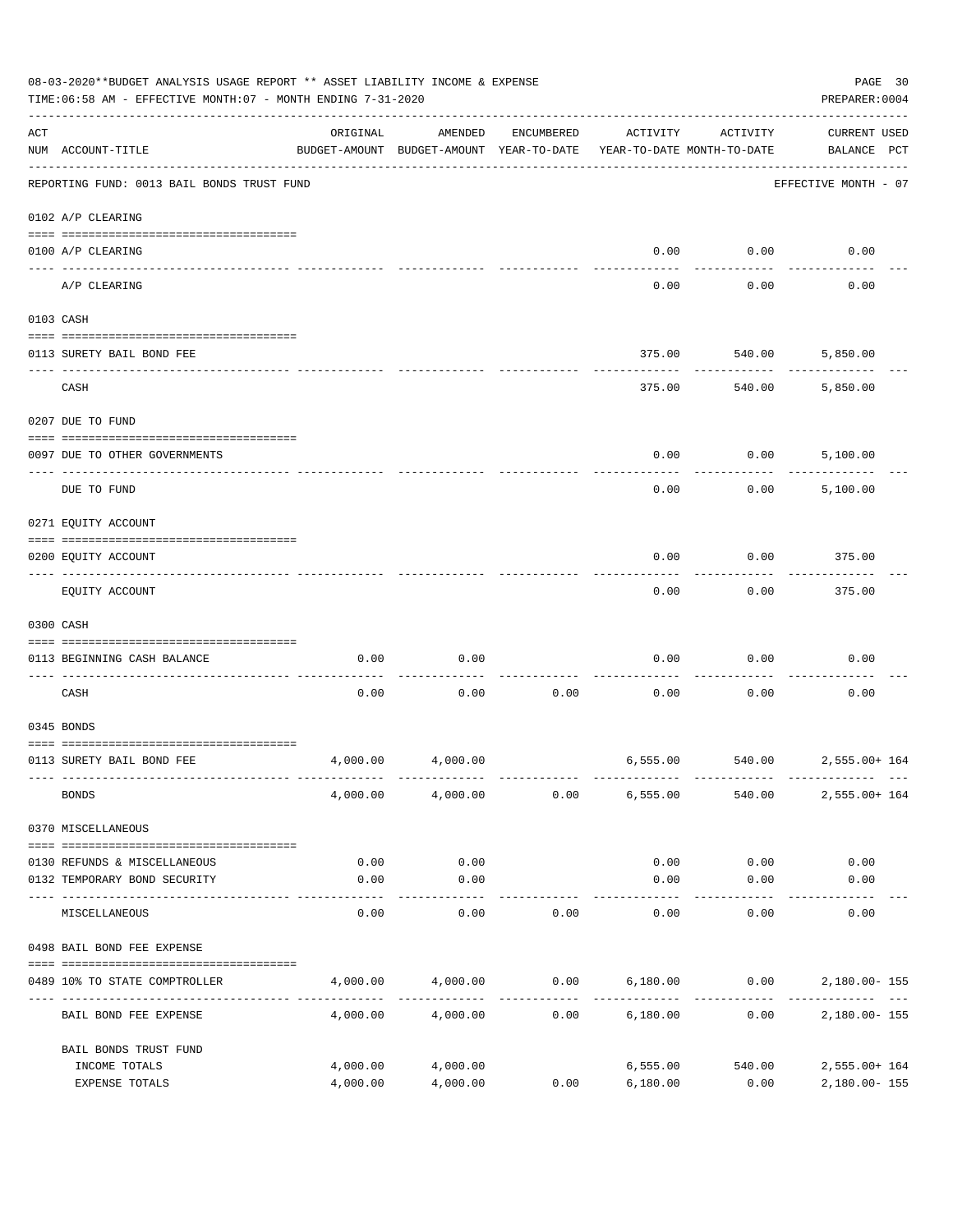|     | 08-03-2020**BUDGET ANALYSIS USAGE REPORT ** ASSET LIABILITY INCOME & EXPENSE<br>TIME:06:58 AM - EFFECTIVE MONTH:07 - MONTH ENDING 7-31-2020 |                  |                                                                                |            |          |              | PAGE 31<br>PREPARER: 0004   |                |
|-----|---------------------------------------------------------------------------------------------------------------------------------------------|------------------|--------------------------------------------------------------------------------|------------|----------|--------------|-----------------------------|----------------|
| ACT | NUM ACCOUNT-TITLE                                                                                                                           | ORIGINAL         | AMENDED<br>BUDGET-AMOUNT BUDGET-AMOUNT YEAR-TO-DATE YEAR-TO-DATE MONTH-TO-DATE | ENCUMBERED | ACTIVITY | ACTIVITY     | CURRENT USED<br>BALANCE PCT |                |
|     | REPORTING FUND: 0014 JUSTICE CT.BLDG.SECURITY                                                                                               |                  |                                                                                |            |          |              | EFFECTIVE MONTH - 07        |                |
|     | 0102 A/P CLEARING                                                                                                                           |                  |                                                                                |            |          |              |                             |                |
|     | 0100 A/P CLEARING                                                                                                                           |                  |                                                                                |            | 0.00     | 0.00         | 0.00                        |                |
|     | A/P CLEARING                                                                                                                                |                  |                                                                                |            | 0.00     | 0.00         | 0.00                        |                |
|     | 0103 CASH                                                                                                                                   |                  |                                                                                |            |          |              |                             |                |
|     | 0100 JUST.CT.BLDG.SEC.-COMB.FUNDS CKING                                                                                                     |                  |                                                                                |            | 793.28   |              | $0.00$ 18,833.55            |                |
|     | ------------------------------------<br>CASH                                                                                                |                  |                                                                                |            | 793.28   | ----------   | $0.00$ 18,833.55            |                |
|     | 0120 RECEIVABLES                                                                                                                            |                  |                                                                                |            |          |              |                             |                |
|     |                                                                                                                                             |                  |                                                                                |            |          |              |                             |                |
|     | 0313 DUE FROM OTHER FUNDS                                                                                                                   |                  |                                                                                |            | 0.00     | 0.00         | 70.03                       |                |
|     | RECEIVABLES                                                                                                                                 |                  |                                                                                |            | 0.00     | 0.00         | 70.03                       |                |
|     | 0200 SYSTEM ADDED LIABILITY DEPT.                                                                                                           |                  |                                                                                |            |          |              |                             |                |
|     | 0910 SYSTEM ADDED LIABILITY LINE-ITEM                                                                                                       |                  |                                                                                |            | 0.00     | 0.00         | 0.00                        |                |
|     | SYSTEM ADDED LIABILITY DEPT.                                                                                                                |                  |                                                                                |            | 0.00     | 0.00         | 0.00                        |                |
|     | 0271 EQUITY ACCOUNT                                                                                                                         |                  |                                                                                |            |          |              |                             |                |
|     | 0200 EQUITY ACCOUNT                                                                                                                         |                  |                                                                                |            | 0.00     | 0.00         | 18,110.30                   |                |
|     |                                                                                                                                             |                  |                                                                                |            |          |              |                             |                |
|     | EQUITY ACCOUNT                                                                                                                              |                  |                                                                                |            | 0.00     | 0.00         | 18,110.30                   |                |
|     | 0300 CASH                                                                                                                                   |                  |                                                                                |            |          |              |                             |                |
|     |                                                                                                                                             |                  |                                                                                |            |          |              |                             |                |
|     | 0114 BEGINNING CASH                                                                                                                         | 2,850.00         | 2,850.00                                                                       |            |          |              | $0.00$ $0.00$ $2,850.00$    | 0 <sup>0</sup> |
|     | CASH                                                                                                                                        | 2,850.00         | 2,850.00                                                                       | 0.00       | 0.00     | 0.00         | 2,850.00                    | 00             |
|     | 0370 MISCELLANEOUS INCOME                                                                                                                   |                  |                                                                                |            |          |              |                             |                |
|     |                                                                                                                                             |                  |                                                                                |            | 577.06   |              |                             |                |
|     | 0455 JP1 SECURITY FEE<br>0456 JP2 SECURITY FEE                                                                                              | 300.00<br>150.00 | 300.00<br>150.00                                                               |            | 64.32    | 0.00<br>0.00 | 277.06+ 192<br>85.68        | 43             |
|     | 0457 JP3 SECURITY FEE                                                                                                                       | 200.00           | 200.00                                                                         |            | 151.90   | 0.00         | 48.10 76                    |                |
|     | MISCELLANEOUS INCOME                                                                                                                        | 650.00           | 650.00                                                                         | 0.00       | 793.28   | 0.00         | 143.28+ 122                 |                |
|     | 0435 JUSTICE CT.BLDG.EXP.                                                                                                                   |                  |                                                                                |            |          |              |                             |                |
|     | 0320 JP1 SECURITY EXPENSE                                                                                                                   | 1,000.00         | 1,000.00                                                                       | 0.00       | 0.00     | 0.00         | 1,000.00                    | 0 <sub>0</sub> |
|     | 0321 JP2 SECURITY EXPENSE                                                                                                                   | 1,000.00         | 1,000.00                                                                       | 0.00       | 0.00     | 0.00         | 1,000.00                    | 0 <sub>0</sub> |
|     | 0322 JP3 SECURITY EXPENSE                                                                                                                   | 1,500.00         | 1,500.00                                                                       | 0.00       | 0.00     | 0.00         | 1,500.00                    | 0 <sub>0</sub> |
|     | JUSTICE CT.BLDG.EXP.                                                                                                                        | 3,500.00         | 3,500.00                                                                       | 0.00       | 0.00     | 0.00         | 3,500.00                    | 0 <sub>0</sub> |
|     | JUSTICE CT. BLDG. SECURITY                                                                                                                  |                  |                                                                                |            |          |              |                             |                |
|     | INCOME TOTALS                                                                                                                               | 3,500.00         | 3,500.00                                                                       |            | 793.28   | 0.00         | 2,706.72                    | 23             |
|     | EXPENSE TOTALS                                                                                                                              | 3,500.00         | 3,500.00                                                                       | 0.00       | 0.00     | 0.00         | 3,500.00                    | 0 <sub>0</sub> |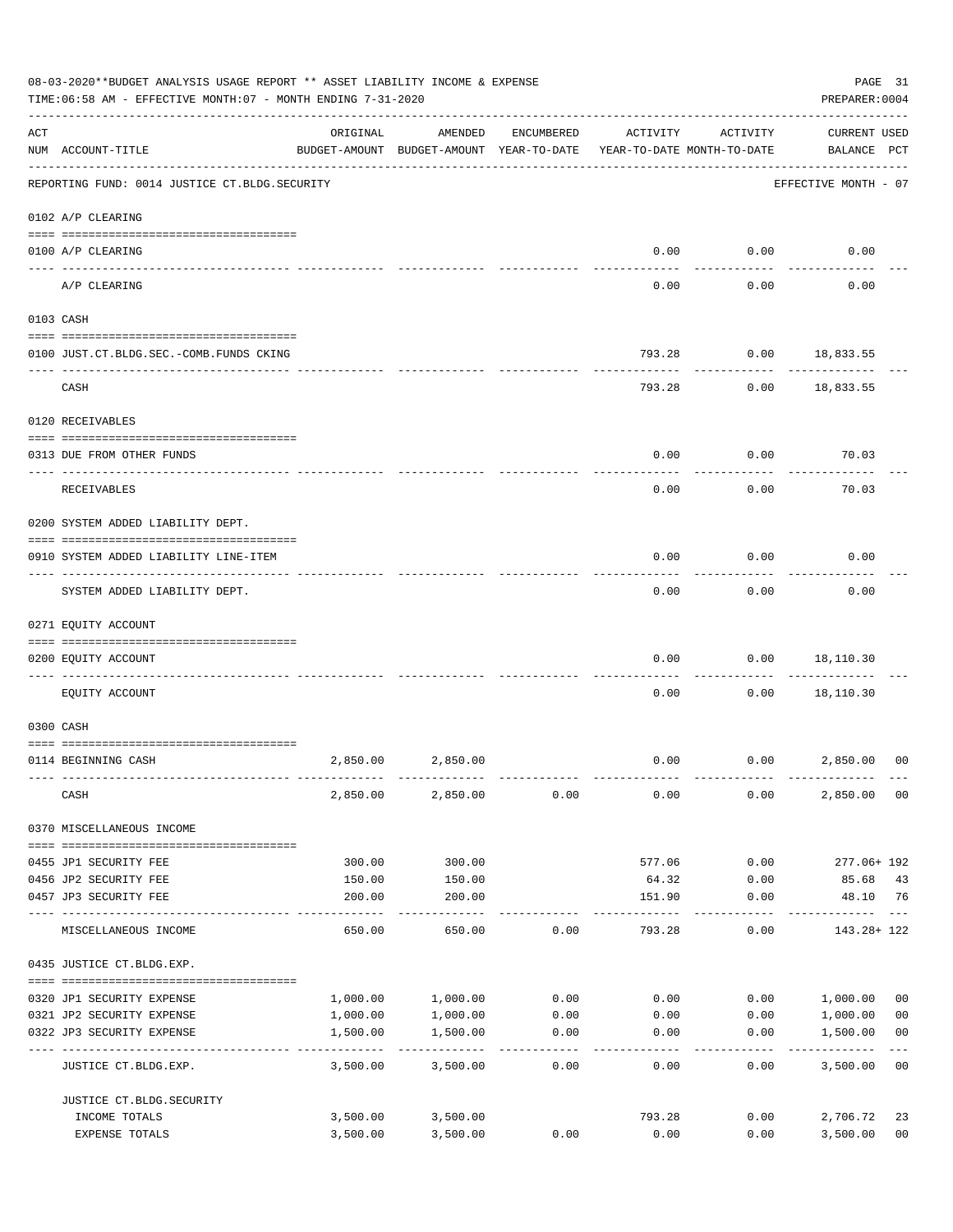|     | 08-03-2020**BUDGET ANALYSIS USAGE REPORT ** ASSET LIABILITY INCOME & EXPENSE<br>TIME: 06:58 AM - EFFECTIVE MONTH: 07 - MONTH ENDING 7-31-2020 |                                                      |          |            |                                        |                                | PAGE 32<br>PREPARER: 0004   |                |
|-----|-----------------------------------------------------------------------------------------------------------------------------------------------|------------------------------------------------------|----------|------------|----------------------------------------|--------------------------------|-----------------------------|----------------|
| ACT | NUM ACCOUNT-TITLE                                                                                                                             | ORIGINAL<br>BUDGET-AMOUNT BUDGET-AMOUNT YEAR-TO-DATE | AMENDED  | ENCUMBERED | ACTIVITY<br>YEAR-TO-DATE MONTH-TO-DATE | ACTIVITY                       | CURRENT USED<br>BALANCE PCT |                |
|     | REPORTING FUND: 0016 CO.JUDGE EXCESS SUPP.                                                                                                    |                                                      |          |            |                                        |                                | EFFECTIVE MONTH - 07        |                |
|     | 0102 A/P CLEARING                                                                                                                             |                                                      |          |            |                                        |                                |                             |                |
|     | 0100 A/P CLEARING                                                                                                                             |                                                      |          |            | 0.00                                   | 0.00                           | 0.00                        |                |
|     | ---------------------- ---------<br>____ ________<br>A/P CLEARING                                                                             |                                                      |          |            | 0.00                                   | 0.00                           | 0.00                        |                |
|     | 0103 CASH                                                                                                                                     |                                                      |          |            |                                        |                                |                             |                |
|     |                                                                                                                                               |                                                      |          |            |                                        |                                |                             |                |
|     | 0100 CO.JUDGE EXCESS SUPP.-COMB.FUND CK                                                                                                       |                                                      |          |            | ---------- ------------                | $1,395.22 - 59.98 - 16,229.45$ | .                           |                |
|     | CASH                                                                                                                                          |                                                      |          |            |                                        | $1,395.22 - 59.98 - 16,229.45$ |                             |                |
|     | 0200 SYSTEM ADDED LIABILITY DEPARTMENT                                                                                                        |                                                      |          |            |                                        |                                |                             |                |
|     | 0910 SYSTEM ADDED LIABILITY LINE-ITEM                                                                                                         |                                                      |          |            | 0.00                                   | 0.00                           | 0.00                        |                |
|     | SYSTEM ADDED LIABILITY DEPARTMENT                                                                                                             |                                                      |          |            | 0.00                                   | 0.00                           | 0.00                        |                |
|     |                                                                                                                                               |                                                      |          |            |                                        |                                |                             |                |
|     | 0271 EQUITY ACCOUNT                                                                                                                           |                                                      |          |            |                                        |                                |                             |                |
|     | 0200 EQUITY ACCOUNT                                                                                                                           |                                                      |          |            | 0.00                                   | 0.00                           | 17,624.67                   |                |
|     | EQUITY ACCOUNT                                                                                                                                |                                                      |          |            | 0.00                                   |                                | $0.00$ 17,624.67            |                |
|     |                                                                                                                                               |                                                      |          |            |                                        |                                |                             |                |
|     | 0300 CASH                                                                                                                                     |                                                      |          |            |                                        |                                |                             |                |
|     | 0116 BEGINNING CASH BALANCE<br>-----------------------------------                                                                            | 3,000.00                                             | 3,000.00 | ---------- | 0.00                                   | 0.00                           | 3,000.00                    | 00             |
|     | CASH                                                                                                                                          | 3,000.00                                             | 3,000.00 | 0.00       | 0.00                                   | 0.00                           | 3,000.00                    | 00             |
|     | 0370 MISCELLANEOUS INCOME                                                                                                                     |                                                      |          |            |                                        |                                |                             |                |
|     | 0149 CO. JUDGE EXCESS SUPP.                                                                                                                   | 0.00                                                 | 0.00     |            | 0.00                                   | 0.00                           | 0.00                        |                |
|     | MISCELLANEOUS INCOME                                                                                                                          | 0.00                                                 | 0.00     | 0.00       | 0.00                                   | 0.00                           | 0.00                        |                |
|     | 0400 CO. JUDGE EXCESS SUPP.                                                                                                                   |                                                      |          |            |                                        |                                |                             |                |
|     | 0310 OFFICE SUPPLIES                                                                                                                          | 300.00                                               | 453.84   | 0.00       | 742.02                                 | 59.98                          | $288.18 - 163$              |                |
|     | 0311 POSTAL EXPENSE                                                                                                                           | 1,500.00                                             | 1,500.00 | 0.00       | 541.20                                 | 0.00                           | 958.80                      | 36             |
|     | 0427 OUT OF COUNTY TRAVEL                                                                                                                     | 500.00                                               | 500.00   | 0.00       | 0.00                                   | 0.00                           | 500.00                      | 0 <sub>0</sub> |
|     | 0572 OFFICE EQUIPMENT                                                                                                                         | 400.00                                               | 400.00   | 0.00       | 0.00                                   | 0.00                           | 400.00                      | 0 <sub>0</sub> |
|     | 0590 COUNTY JUDGE BOOKS                                                                                                                       | 300.00                                               | 146.16   | 0.00       | 112.00                                 | 0.00                           | 34.16                       | 77             |
|     | CO. JUDGE EXCESS SUPP.                                                                                                                        | 3,000.00                                             | 3,000.00 | 0.00       | 1,395.22                               | 59.98                          | 1,604.78 47                 | $---$          |
|     | CO.JUDGE EXCESS SUPP.                                                                                                                         |                                                      |          |            |                                        |                                |                             |                |
|     | INCOME TOTALS                                                                                                                                 | 3,000.00                                             | 3,000.00 |            | 0.00                                   | 0.00                           | 3,000.00                    | 00             |
|     | EXPENSE TOTALS                                                                                                                                | 3,000.00                                             | 3,000.00 | 0.00       | 1,395.22                               | 59.98                          | 1,604.78                    | 47             |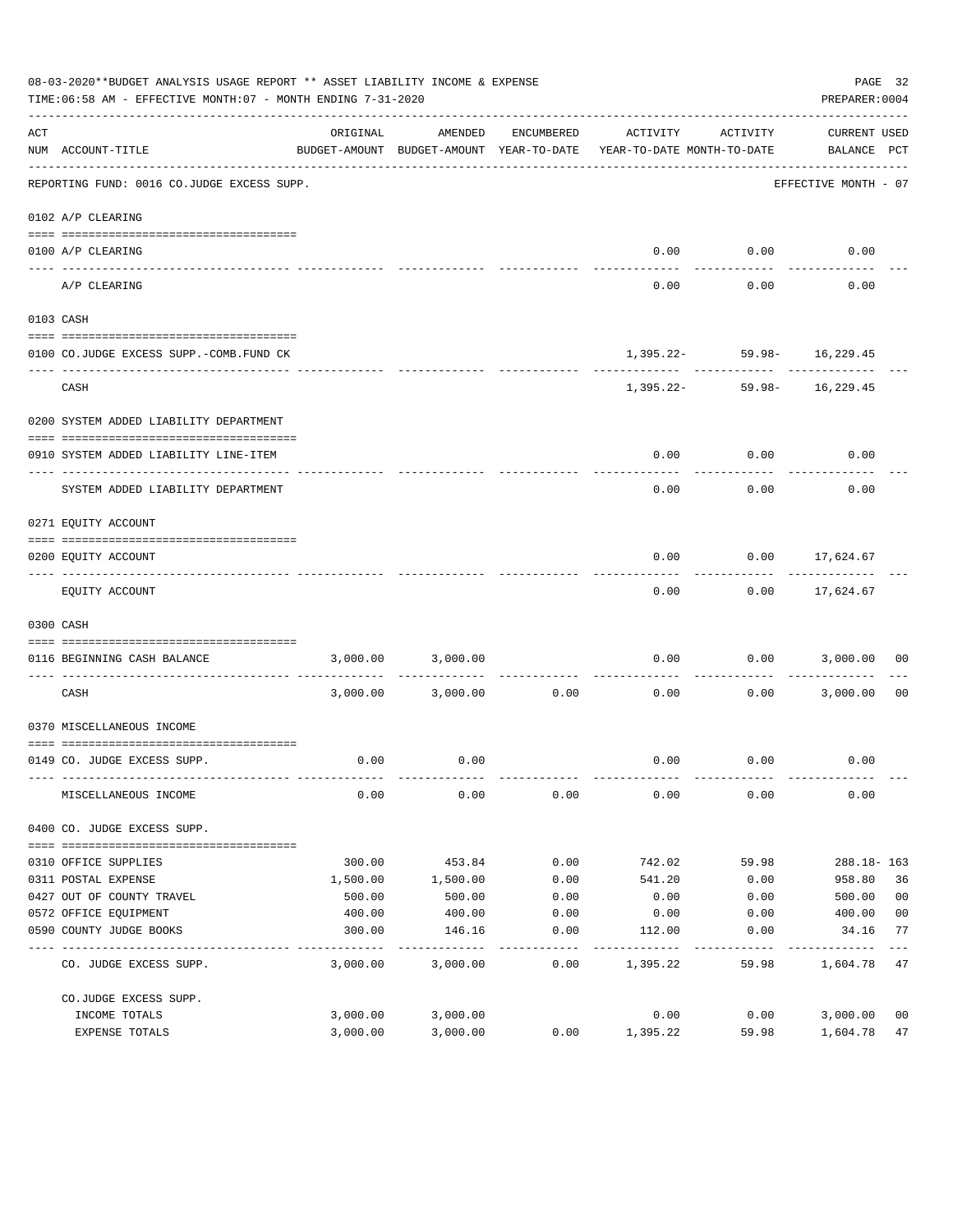|     | 08-03-2020**BUDGET ANALYSIS USAGE REPORT ** ASSET LIABILITY INCOME & EXPENSE<br>TIME: 06:58 AM - EFFECTIVE MONTH: 07 - MONTH ENDING 7-31-2020 |                                                                                 |                     |            |                               |                                                       |                             |                |  |
|-----|-----------------------------------------------------------------------------------------------------------------------------------------------|---------------------------------------------------------------------------------|---------------------|------------|-------------------------------|-------------------------------------------------------|-----------------------------|----------------|--|
| ACT | NUM ACCOUNT-TITLE                                                                                                                             | ORIGINAL<br>BUDGET-AMOUNT BUDGET-AMOUNT YEAR-TO-DATE YEAR-TO-DATE MONTH-TO-DATE | AMENDED             | ENCUMBERED |                               | ACTIVITY ACTIVITY                                     | CURRENT USED<br>BALANCE PCT |                |  |
|     | REPORTING FUND: 0017 PROBATE JUDGES EDUCATION                                                                                                 |                                                                                 |                     |            |                               |                                                       | EFFECTIVE MONTH - 07        |                |  |
|     | 0102 A/P CLEARING                                                                                                                             |                                                                                 |                     |            |                               |                                                       |                             |                |  |
|     | 0100 A/P CLEARING                                                                                                                             |                                                                                 |                     |            | 0.00                          | 0.00                                                  | 0.00                        |                |  |
|     | A/P CLEARING                                                                                                                                  |                                                                                 |                     |            | 0.00                          | 0.00                                                  | 0.00                        |                |  |
|     | 0103 CASH                                                                                                                                     |                                                                                 |                     |            |                               |                                                       |                             |                |  |
|     | 0100 PROB.JUDGES ED. - COMB. FUNDS CKING                                                                                                      |                                                                                 |                     |            |                               | 545.02 485.02                                         | 5,782.52                    |                |  |
|     | CASH                                                                                                                                          |                                                                                 |                     |            | ----------                    | -----------------------------<br>545.02 485.02        | 5,782.52                    |                |  |
|     | 0120 RECEIVABLES                                                                                                                              |                                                                                 |                     |            |                               |                                                       |                             |                |  |
|     | 0313 DUE FROM OTHER FUNDS                                                                                                                     |                                                                                 |                     |            |                               | $0.00$ $0.00$ $45.00$                                 |                             |                |  |
|     | RECEIVABLES                                                                                                                                   |                                                                                 |                     |            | 0.00                          | 0.00                                                  | 45.00                       |                |  |
|     | 0271 EQUITY ACCOUNT                                                                                                                           |                                                                                 |                     |            |                               |                                                       |                             |                |  |
|     | 0200 EQUITY ACCOUNT                                                                                                                           |                                                                                 |                     |            | 0.00                          | 0.00                                                  | 5,282.50                    |                |  |
|     | EQUITY ACCOUNT                                                                                                                                |                                                                                 |                     |            | -------<br>0.00               | ---------<br>0.00                                     | 5,282.50                    |                |  |
|     | 0300 CASH                                                                                                                                     |                                                                                 |                     |            |                               |                                                       |                             |                |  |
|     | 0117 BEGINNING CASH BALANCE                                                                                                                   | 1,450.00                                                                        | 1,450.00            |            | 0.00                          | 0.00                                                  | 1,450.00 00                 |                |  |
|     | CASH                                                                                                                                          |                                                                                 |                     |            | ----------------------------- | $1,450.00$ $1,450.00$ $0.00$ $0.00$ $0.00$ $1,450.00$ |                             | 0 <sub>0</sub> |  |
|     | 0340 FEES OF OFFICE                                                                                                                           |                                                                                 |                     |            |                               |                                                       |                             |                |  |
|     | 0131 PROBATE JUDGES EDUCATION                                                                                                                 |                                                                                 | 150.00 150.00       |            |                               | 545.02 485.02 395.02+363                              |                             |                |  |
|     | FEES OF OFFICE                                                                                                                                | 150.00                                                                          | 150.00              | 0.00       | 545.02                        | 485.02                                                | $395.02 + 363$              |                |  |
|     | 0370 MISCELLANEOUS                                                                                                                            |                                                                                 |                     |            |                               |                                                       |                             |                |  |
|     | 0130 REFUNDS & MISCELLANEOUS                                                                                                                  | 0.00                                                                            | 0.00                |            | 0.00                          | 0.00                                                  | 0.00                        |                |  |
|     | MISCELLANEOUS                                                                                                                                 | 0.00                                                                            | -----------<br>0.00 | 0.00       | ______________<br>0.00        | ------------<br>0.00                                  | ----------<br>0.00          |                |  |
|     | 0400 PROBATE JUDGES EDUCATION                                                                                                                 |                                                                                 |                     |            |                               |                                                       |                             |                |  |
|     | 0427 OUT OF COUNTY TRAVEL                                                                                                                     | 1,600.00                                                                        | 1,600.00            | 0.00       | 0.00                          |                                                       | $0.00$ 1,600.00 00          |                |  |
|     | PROBATE JUDGES EDUCATION                                                                                                                      |                                                                                 | 1,600.00 1,600.00   | 0.00       | 0.00                          | 0.00                                                  | 1,600.00                    | 0 <sub>0</sub> |  |
|     | PROBATE JUDGES EDUCATION                                                                                                                      |                                                                                 |                     |            |                               |                                                       |                             |                |  |
|     | INCOME TOTALS                                                                                                                                 | 1,600.00                                                                        | 1,600.00            |            | 545.02                        | 485.02                                                | 1,054.98                    | 34             |  |
|     | EXPENSE TOTALS                                                                                                                                | 1,600.00                                                                        | 1,600.00            | 0.00       | 0.00                          | 0.00                                                  | 1,600.00                    | 0 <sub>0</sub> |  |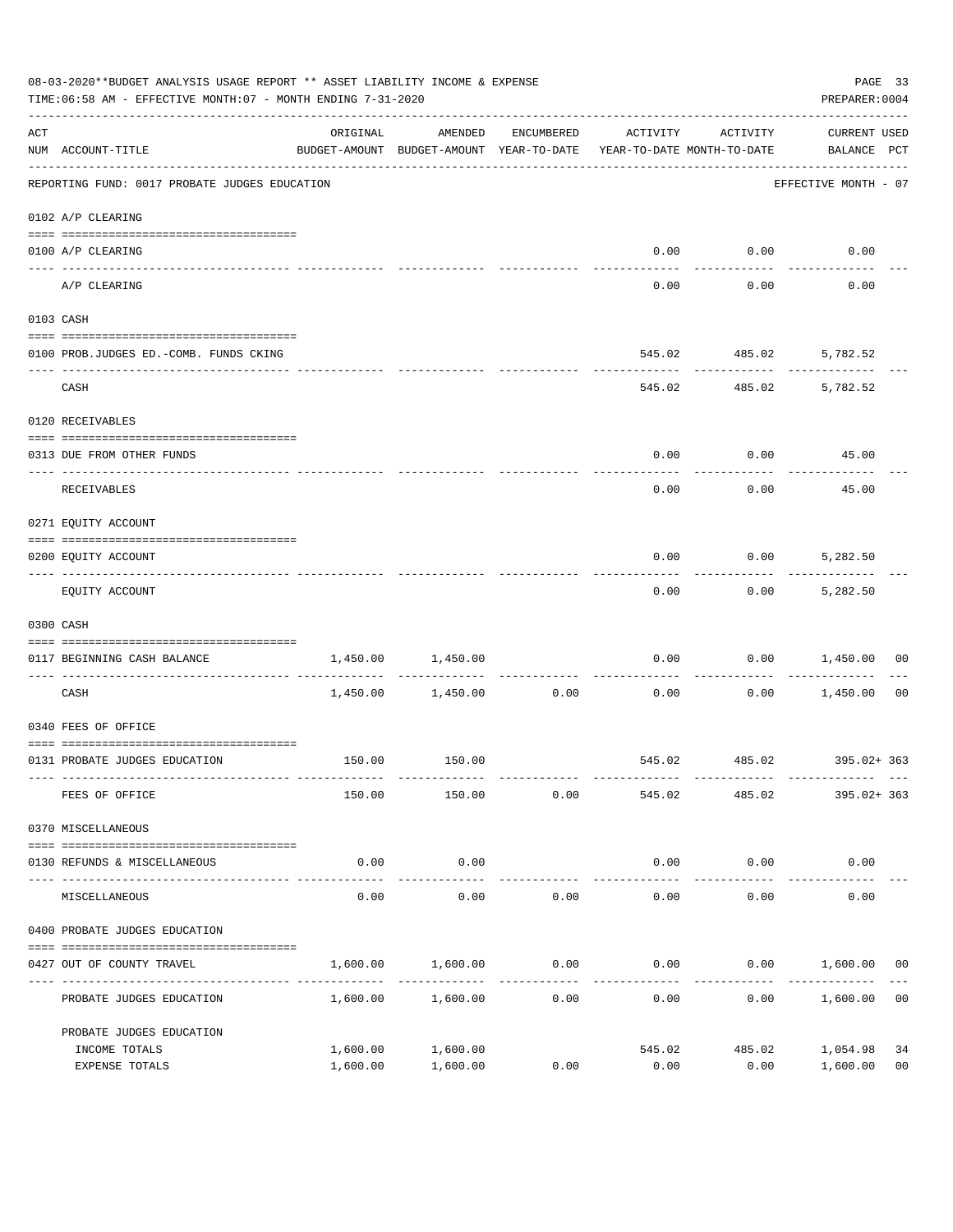|     | 08-03-2020**BUDGET ANALYSIS USAGE REPORT ** ASSET LIABILITY INCOME & EXPENSE<br>TIME: 06:58 AM - EFFECTIVE MONTH: 07 - MONTH ENDING 7-31-2020 |           |                                                     |               |                                        |                                                | PAGE 34<br>PREPARER: 0004                    |
|-----|-----------------------------------------------------------------------------------------------------------------------------------------------|-----------|-----------------------------------------------------|---------------|----------------------------------------|------------------------------------------------|----------------------------------------------|
| ACT | NUM ACCOUNT-TITLE                                                                                                                             | ORIGINAL  | AMENDED<br>BUDGET-AMOUNT BUDGET-AMOUNT YEAR-TO-DATE | ENCUMBERED    | ACTIVITY<br>YEAR-TO-DATE MONTH-TO-DATE | ACTIVITY                                       | CURRENT USED<br>BALANCE PCT                  |
|     | REPORTING FUND: 0018 CO.CLERK RECORD MNGMT.                                                                                                   |           |                                                     |               |                                        |                                                | EFFECTIVE MONTH - 07                         |
|     | 0100 PAYROLL                                                                                                                                  |           |                                                     |               |                                        |                                                |                                              |
|     | 0100 PAYROLL                                                                                                                                  |           |                                                     |               |                                        | $0.00$ 0.00                                    | 0.00                                         |
|     | PAYROLL                                                                                                                                       |           |                                                     |               | 0.00                                   | 0.00                                           | 0.00                                         |
|     | 0102 A/P CLEARING                                                                                                                             |           |                                                     |               |                                        |                                                |                                              |
|     | 0100 A/P CLEARING                                                                                                                             |           |                                                     |               | 0.00                                   | 0.00                                           | 0.00                                         |
|     | A/P CLEARING                                                                                                                                  |           |                                                     |               | 0.00                                   | 0.00                                           | 0.00                                         |
|     | 0103 CASH                                                                                                                                     |           |                                                     |               |                                        |                                                |                                              |
|     | 0100 CO.CLK.REC.MNGMT.-COMB.FUNDS CKING                                                                                                       |           |                                                     |               |                                        | 8,682.56- 45,454.34 71,042.05                  |                                              |
|     | CASH                                                                                                                                          |           |                                                     |               |                                        | -------------<br>8,682.56- 45,454.34 71,042.05 |                                              |
|     | 0120 RECEIVABLES                                                                                                                              |           |                                                     |               |                                        |                                                |                                              |
|     | 0313 DUE FROM OTHER FUNDS                                                                                                                     |           |                                                     |               | 0.00                                   |                                                | $0.00$ 5,997.70                              |
|     | RECEIVABLES                                                                                                                                   |           |                                                     |               | 0.00                                   | 0.00                                           | 5,997.70                                     |
|     | 0200 SYSTEM ADDED LIABILITY DEPARTMENT                                                                                                        |           |                                                     |               |                                        |                                                |                                              |
|     | 0150 ACCRUED SALARY PAYABLE                                                                                                                   |           |                                                     |               | 0.00                                   | 0.00                                           | 1,090.91                                     |
|     | 0155 ACCRUED FRINGE BENEFITS                                                                                                                  |           |                                                     |               | 0.00                                   | 0.00                                           | 670.02                                       |
|     | 0910 SYSTEM ADDED LIABILITY LINE-ITEM                                                                                                         |           |                                                     |               | $6,013.00-$                            | 0.00                                           | $6,013.00 -$                                 |
|     | SYSTEM ADDED LIABILITY DEPARTMENT                                                                                                             |           |                                                     |               | $6,013.00-$                            | ------------<br>0.00                           | $4,252.07-$                                  |
|     | 0271 EQUITY ACCOUNT                                                                                                                           |           |                                                     |               |                                        |                                                |                                              |
|     | 0200 EQUITY ACCOUNT                                                                                                                           |           |                                                     |               | 0.00                                   |                                                | $0.00$ $83,961.38$                           |
|     |                                                                                                                                               |           |                                                     |               |                                        |                                                |                                              |
|     | EQUITY ACCOUNT                                                                                                                                |           |                                                     |               | 0.00                                   |                                                | $0.00$ $83,961.38$                           |
|     | 0300 CASH                                                                                                                                     |           |                                                     |               |                                        |                                                |                                              |
|     | 0118 BEGINNING CASH BALANCE                                                                                                                   |           | 40, 174. 19 40, 174. 19                             |               |                                        |                                                | $0.00$ $0.00$ $40,174.19$ 00<br>------------ |
|     | CASH                                                                                                                                          |           | 40, 174. 19 40, 174. 19 0. 00                       | ------------- | $- - - - -$<br>0.00                    | ------------                                   | $0.00$ 40,174.19 00                          |
|     | 0360 INTEREST EARNINGS                                                                                                                        |           |                                                     |               |                                        |                                                |                                              |
|     | 0100 INTEREST EARNINGS                                                                                                                        |           | 100.00 100.00                                       |               |                                        | 98.87 3.07                                     | 1.13<br>99                                   |
|     | INTEREST EARNINGS                                                                                                                             | 100.00    | 100.00                                              | 0.00          | 98.87                                  | 3.07                                           | 99<br>1.13                                   |
|     | 0370 MISCELLANEOUS INCOME                                                                                                                     |           |                                                     |               |                                        |                                                |                                              |
|     | 0130 REFUNDS & MISCELLANEOUS                                                                                                                  | 0.00      | 0.00                                                |               | 0.00                                   | 0.00                                           | 0.00                                         |
|     | 0131 SUBSCRIPTION/IMAGES FEES                                                                                                                 | 0.00      | 0.00                                                |               | 6,701.00                               | 0.00                                           | $6,701.00+$                                  |
|     | 0133 CO.CLERK PRESERVE REC FEE                                                                                                                | 55,015.11 | 55,015.11                                           |               | 65,258.55                              | 57,860.71                                      | 10,243.44+ 119                               |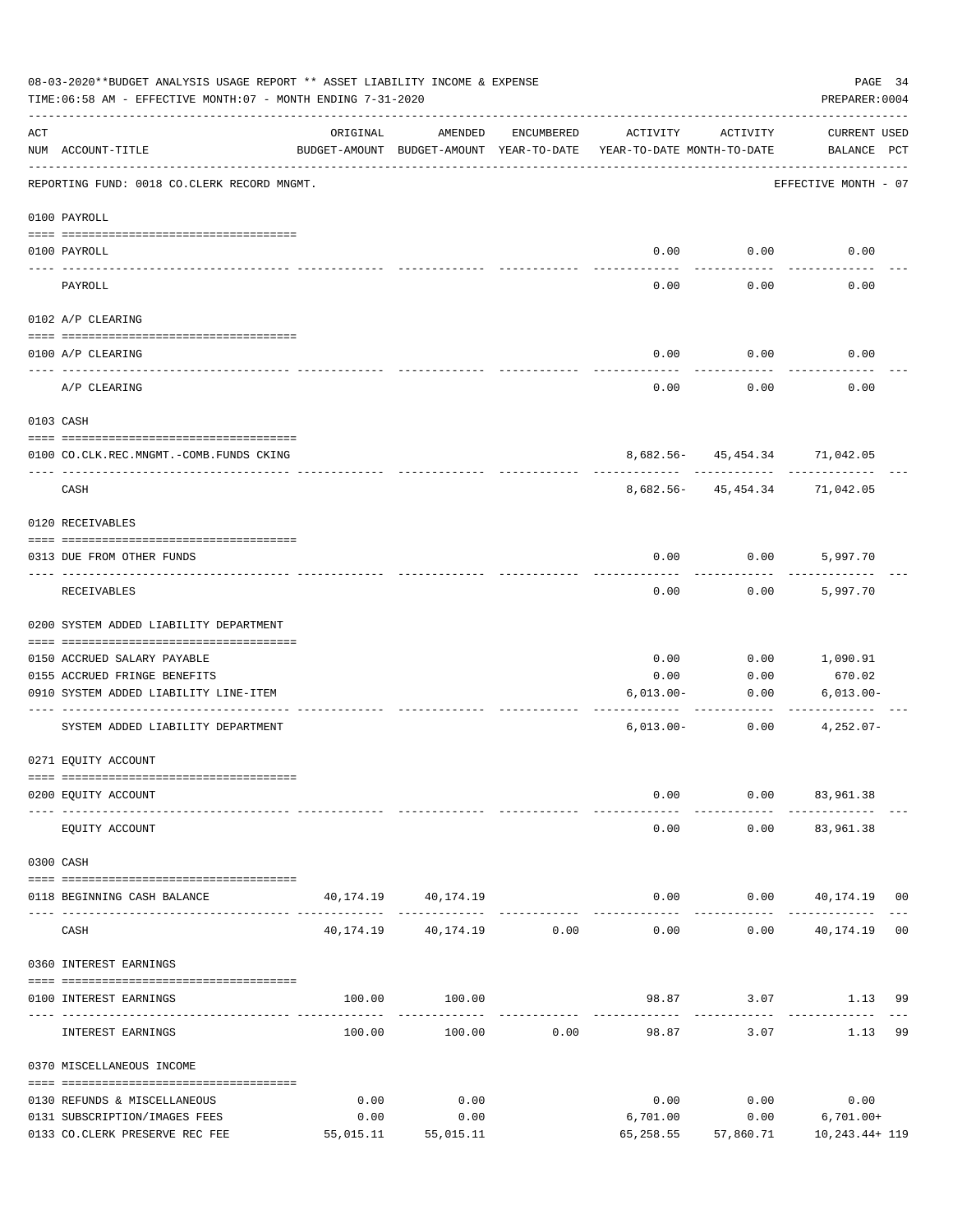TIME:06:58 AM - EFFECTIVE MONTH:07 - MONTH ENDING 7-31-2020

| ACT | NUM ACCOUNT-TITLE                           | ORIGINAL<br>BUDGET-AMOUNT BUDGET-AMOUNT YEAR-TO-DATE YEAR-TO-DATE MONTH-TO-DATE | AMENDED                 |                                | ENCUMBERED ACTIVITY ACTIVITY |              | <b>CURRENT USED</b><br>BALANCE PCT                              |    |
|-----|---------------------------------------------|---------------------------------------------------------------------------------|-------------------------|--------------------------------|------------------------------|--------------|-----------------------------------------------------------------|----|
|     | REPORTING FUND: 0018 CO.CLERK RECORD MNGMT. |                                                                                 |                         |                                |                              |              | EFFECTIVE MONTH - 07                                            |    |
|     | MISCELLANEOUS INCOME                        |                                                                                 | --------------          | ------------------------------ |                              |              | 55,015.11 55,015.11 0.00 71,959.55 57,860.71 16,944.44+ 131     |    |
|     | 0402 CO.CLERK RECORD MNGMT.                 |                                                                                 |                         |                                |                              |              |                                                                 |    |
|     | 0103 SALARY ASSISTANT                       |                                                                                 | 25, 223, 00 25, 223, 00 | 0.00                           |                              |              | 21,342.64 1,940.24 3,880.36 85                                  |    |
|     | 0107 SALARY TEMP/EXTRA                      | 0.00                                                                            | 0.00                    | 0.00                           | 0.00                         | 0.00         | 0.00                                                            |    |
|     | 0201 SOCIAL SECURITY TAXES                  | 1,563.83                                                                        | 1,563.83                | 0.00                           |                              |              | 1,323.30 120.30 240.53                                          | 85 |
|     | 0202 GROUP HEALTH INSURANCE                 | 11,870.88                                                                       | 11,870.88               | 0.00                           | 9,889.20                     |              | 988.92 1,981.68                                                 | 83 |
|     | 0203 RETIREMENT                             | 2,948.57                                                                        | 2,948.57                | 0.00                           | 2,490.53                     |              | 228.76 458.04                                                   | 84 |
|     | 0204 WORKERS COMPENSATION                   | 75.67                                                                           | 75.67                   | 0.00                           |                              | 77.16 0.00   | 1.49- 102                                                       |    |
|     | 0205 MEDICARE TAX                           | 367.75                                                                          | 367.75                  | 0.00                           |                              | 309.54 28.14 | 58.21                                                           | 84 |
|     | 0310 OFFICE SUPPLIES                        | 600.00                                                                          | 600.00                  | 0.00                           | $176.53$ 0.00                |              | 423.47                                                          | 29 |
|     | 0312 IMAGING SYSTEM                         |                                                                                 | 51,204.00 51,204.00     |                                |                              |              | 0.00 38,592.00 8,576.00 12,612.00 75                            |    |
|     | 0315 COPIER MAINTENANCE                     | 435.60                                                                          | 435.60                  | 0.00                           | 527.08                       | 527.08       | 91.48- 121                                                      |    |
|     | 0420 TELEPHONE                              | 0.00                                                                            | 0.00                    | 0.00                           | 0.00                         | 0.00         | 0.00                                                            |    |
|     | 0437 DIGITAL IMAGING OF MICROFILM           | 0.00                                                                            | 0.00                    | 0.00                           | 0.00                         | 0.00         | 0.00                                                            |    |
|     | 0453 COMPUTER SOFTWARE                      | 0.00                                                                            | 0.00                    | 0.00                           | 0.00                         | 0.00         | 0.00                                                            |    |
|     | 0490 CO. CLERK MISCELLANEOUS                | 500.00                                                                          | 500.00                  | 0.00                           | $0.00$ $0.00$                |              | 500.00                                                          | 00 |
|     | 0574 COMPUTER EQUIPMENT                     | 500.00                                                                          | 500.00                  | 0.00                           | 0.00                         | 0.00         | 500.00 00                                                       |    |
|     | CO.CLERK RECORD MNGMT.                      |                                                                                 |                         |                                |                              |              | 95,289.30  95,289.30  0.00  74,727.98  12,409.44  20,561.32  78 |    |
|     | CO.CLERK RECORD MNGMT.                      |                                                                                 |                         |                                |                              |              |                                                                 |    |
|     | INCOME TOTALS                               |                                                                                 | 95,289.30 95,289.30     |                                |                              |              | 72,058.42 57,863.78 23,230.88 76                                |    |
|     | <b>EXPENSE TOTALS</b>                       | 95,289.30                                                                       | 95,289.30               | 0.00                           | 74,727.98                    | 12,409.44    | 20,561.32 78                                                    |    |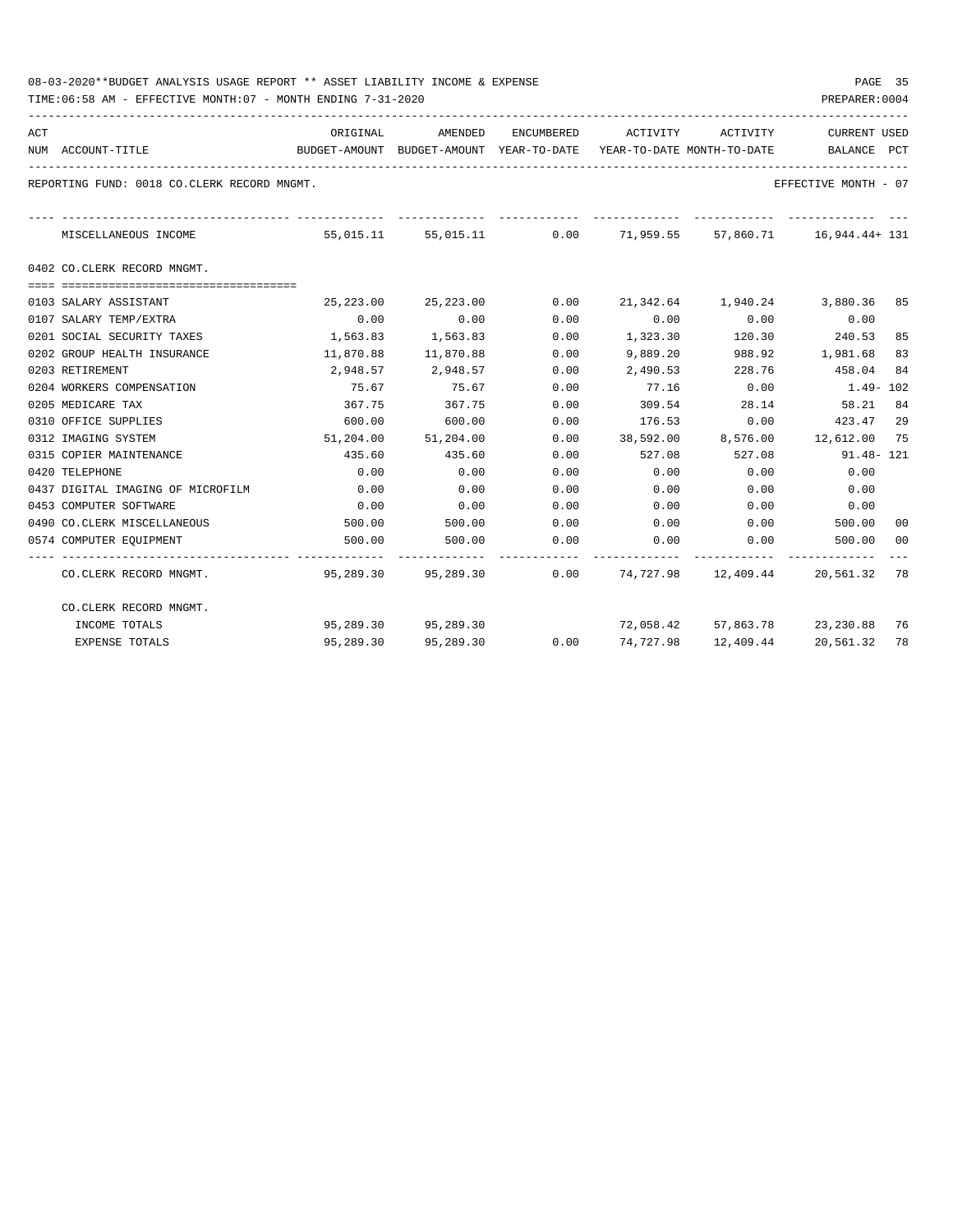|     | 08-03-2020**BUDGET ANALYSIS USAGE REPORT ** ASSET LIABILITY INCOME & EXPENSE<br>TIME:06:58 AM - EFFECTIVE MONTH:07 - MONTH ENDING 7-31-2020 |          |                                                     |                               |                                        |                                   | PAGE 36<br>PREPARER: 0004          |  |
|-----|---------------------------------------------------------------------------------------------------------------------------------------------|----------|-----------------------------------------------------|-------------------------------|----------------------------------------|-----------------------------------|------------------------------------|--|
| ACT | NUM ACCOUNT-TITLE                                                                                                                           | ORIGINAL | AMENDED<br>BUDGET-AMOUNT BUDGET-AMOUNT YEAR-TO-DATE | ENCUMBERED                    | ACTIVITY<br>YEAR-TO-DATE MONTH-TO-DATE | ACTIVITY                          | <b>CURRENT USED</b><br>BALANCE PCT |  |
|     | REPORTING FUND: 0019 DIST.CLK.RECORDS MNGMT.                                                                                                |          |                                                     |                               |                                        |                                   | EFFECTIVE MONTH - 07               |  |
|     | 0100 PAYROLL                                                                                                                                |          |                                                     |                               |                                        |                                   |                                    |  |
|     | 0100 PAYROLL                                                                                                                                |          |                                                     |                               | 0.00                                   | 0.00                              | 0.00                               |  |
|     | $\frac{1}{2}$<br>PAYROLL                                                                                                                    |          |                                                     |                               | 0.00                                   | 0.00                              | 0.00                               |  |
|     | 0102 A/P CLEARING                                                                                                                           |          |                                                     |                               |                                        |                                   |                                    |  |
|     | 0100 A/P CLEARING                                                                                                                           |          |                                                     |                               | 0.00                                   | 0.00                              | 0.00                               |  |
|     | A/P CLEARING                                                                                                                                |          |                                                     |                               | 0.00                                   | 0.00                              | 0.00                               |  |
|     | 0103 CASH                                                                                                                                   |          |                                                     |                               |                                        |                                   |                                    |  |
|     | 0100 DIST.CLK.REC.MNGMT-COMB.FUNDS CKIN                                                                                                     |          |                                                     |                               |                                        | 8, 168. 76 - 163. 56 - 5, 554. 55 |                                    |  |
|     | _____________________________<br>CASH                                                                                                       |          |                                                     |                               | 8,168.76-                              | . <u>.</u>                        | $163.56 - 5,554.55$                |  |
|     | 0120 RECEIVABLES                                                                                                                            |          |                                                     |                               |                                        |                                   |                                    |  |
|     | 0313 DUE FROM OTHER FUNDS                                                                                                                   |          |                                                     |                               | 0.00                                   | 0.00                              | 147.85                             |  |
|     | RECEIVABLES                                                                                                                                 |          |                                                     |                               | 0.00                                   | 0.00                              | 147.85                             |  |
|     | 0200 LIABILITY ACCOUNT                                                                                                                      |          |                                                     |                               |                                        |                                   |                                    |  |
|     | 0150 ACCRUED SALARY PAYABLE                                                                                                                 |          |                                                     |                               | 0.00                                   | 0.00                              | 0.01                               |  |
|     | 0155 ACCRUED FRINGE BENEFITS                                                                                                                |          |                                                     |                               | 0.00                                   | 0.00                              | 0.00                               |  |
|     | 0910 SYSTEM ADDED LIABILITY LINE-ITEM                                                                                                       |          |                                                     |                               | 0.00                                   | 0.00                              | 0.00                               |  |
|     | LIABILITY ACCOUNT                                                                                                                           |          |                                                     |                               | 0.00                                   | 0.00                              | 0.01                               |  |
|     | 0271 EQUITY ACCOUNT                                                                                                                         |          |                                                     |                               |                                        |                                   |                                    |  |
|     | 0200 EQUITY ACCOUNT                                                                                                                         |          |                                                     |                               | 0.00                                   |                                   | $0.00$ 13,871.15                   |  |
|     | EQUITY ACCOUNT                                                                                                                              |          |                                                     |                               | 0.00                                   |                                   | $0.00$ 13,871.15                   |  |
|     | 0300 CASH                                                                                                                                   |          |                                                     |                               |                                        |                                   |                                    |  |
|     | 0119 BEGINNING CASH BALANCE                                                                                                                 |          | 9,500.00 9,500.00                                   |                               |                                        | 0.00                              | $0.00$ 9,500.00 00                 |  |
|     | CASH                                                                                                                                        | 9,500.00 | -------------                                       | ------------<br>9,500.00 0.00 | -------------<br>0.00                  | ----------<br>0.00                | ------------<br>9,500.00 00        |  |
|     | 0360 INTEREST EARNINGS                                                                                                                      |          |                                                     |                               |                                        |                                   |                                    |  |
|     | 0100 INTEREST EARNINGS                                                                                                                      | 0.00     | 0.00                                                |                               |                                        | 19.60 0.70 19.60+                 |                                    |  |
|     | INTEREST EARNINGS                                                                                                                           | 0.00     | 0.00                                                | 0.00                          | 19.60                                  | 0.70                              | 19.60+                             |  |
|     | 0370 MISCELLEANEOUS INCOME                                                                                                                  |          |                                                     |                               |                                        |                                   |                                    |  |
|     | 0136 DIST.CLK.PRES.REC.FEE                                                                                                                  |          | 2,500.00 2,500.00                                   |                               |                                        | 2,544.14 574.16 44.14 + 102       |                                    |  |
|     |                                                                                                                                             | 2,500.00 | 2,500.00                                            |                               |                                        |                                   | --------------<br>44.14+ 102       |  |
|     | MISCELLEANEOUS INCOME                                                                                                                       |          |                                                     | 0.00                          | 2,544.14                               | 574.16                            |                                    |  |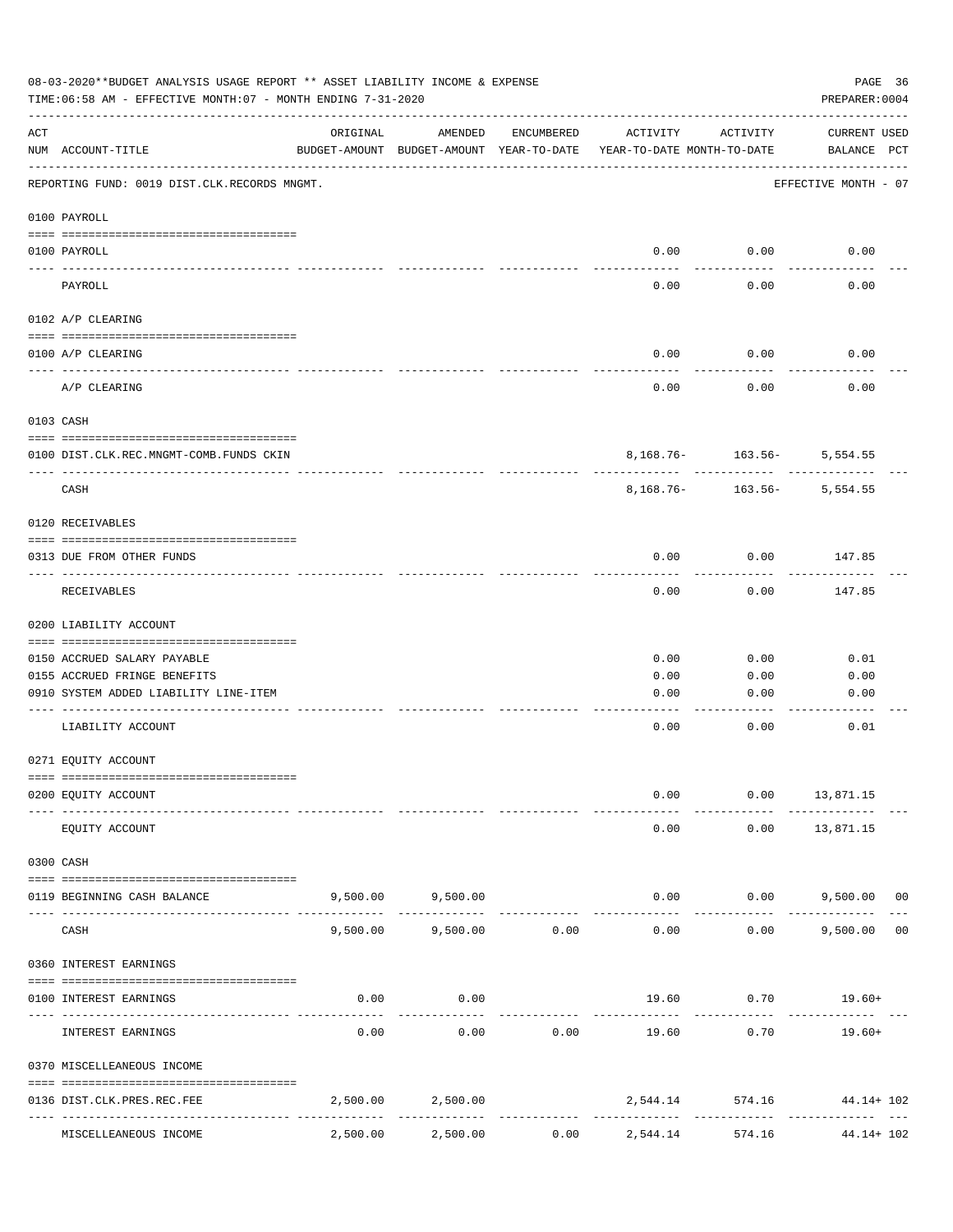| 08-03-2020**BUDGET ANALYSIS USAGE REPORT ** ASSET LIABILITY INCOME & EXPENSE | PAGE 37        |  |
|------------------------------------------------------------------------------|----------------|--|
| TIME:06:58 AM - EFFECTIVE MONTH:07 - MONTH ENDING 7-31-2020                  | PREPARER: 0004 |  |

| ACT |                                                                                          | ORIGINAL                     | AMENDED              | ENCUMBERED | ACTIVITY                     | ACTIVITY   | <b>CURRENT USED</b>                                       |  |
|-----|------------------------------------------------------------------------------------------|------------------------------|----------------------|------------|------------------------------|------------|-----------------------------------------------------------|--|
|     | NUM ACCOUNT-TITLE<br>BUDGET-AMOUNT BUDGET-AMOUNT YEAR-TO-DATE YEAR-TO-DATE_MONTH-TO-DATE |                              |                      |            |                              |            | BALANCE<br>PCT                                            |  |
|     | REPORTING FUND: 0019 DIST.CLK.RECORDS MNGMT.                                             |                              |                      |            |                              |            | EFFECTIVE MONTH - 07                                      |  |
|     | 0450 DIST.CLERK REC. MNGMT.                                                              |                              |                      |            |                              |            |                                                           |  |
|     |                                                                                          |                              |                      |            |                              |            |                                                           |  |
|     | 0107 SALARY TEMP/EXTRA                                                                   | 0.00                         | 0.00                 |            | $0.00 \t 4.889.24 \t 470.12$ |            | $4.889.24-$                                               |  |
|     | 0201 SOCIAL SECURITY TAXES                                                               | 0.00                         | 0.00                 | 0.00       |                              |            | 294.98 28.72 294.98-                                      |  |
|     | 0202 GROUP HEALTH & DENTAL INSURANCE                                                     | 0.00                         | 0.00                 | 0.00       |                              |            | 1,951.40 177.42 1,951.40-                                 |  |
|     | 0203 RETIREMENT                                                                          | 0.00                         | 0.00                 | 0.00       | 571.35                       |            | 55.44 571.35-                                             |  |
|     | 0204 WORKERS COMPENSATION                                                                | 0.00                         | 0.00                 | 0.00       | 0.00                         | 0.00       | 0.00                                                      |  |
|     | 0205 MEDICARE TAX                                                                        | 0.00                         | 0.00                 | 0.00       |                              | 69.04 6.72 | $69.04-$                                                  |  |
|     | 0310 OFFICE SUPPLIES                                                                     | 0.00                         | 0.00                 | 0.00       | 0.00                         | 0.00       | 0.00                                                      |  |
|     | 0400 RECORDS STORAGE SHELVING                                                            | 6.000.00                     | 6,000.00             |            |                              |            | $0.00$ 2,956.49 0.00 3,043.51 49                          |  |
|     | 0435 PRINTING                                                                            | 0.00                         | 0.00                 | 0.00       | 0.00                         | 0.00       | 0.00                                                      |  |
|     | 0572 OFFICE EQUIPMENT                                                                    | $6,000.00$ $6,000.00$ $0.00$ |                      |            |                              |            | $0.00$ $0.00$ $0.00$ $0.00$ $0.00$<br>00                  |  |
|     | DIST.CLERK REC. MNGMT.                                                                   |                              |                      |            |                              |            | $12,000.00$ $12,000.00$ 0.00 10,732.50 738.42 1,267.50 89 |  |
|     | DIST.CLK.RECORDS MNGMT.                                                                  |                              |                      |            |                              |            |                                                           |  |
|     | INCOME TOTALS                                                                            |                              |                      |            |                              |            | 2,563.74 574.86 9,436.26 21                               |  |
|     | <b>EXPENSE TOTALS</b>                                                                    |                              | 12,000.00  12,000.00 |            |                              |            | 738.42 1,267.50<br>89                                     |  |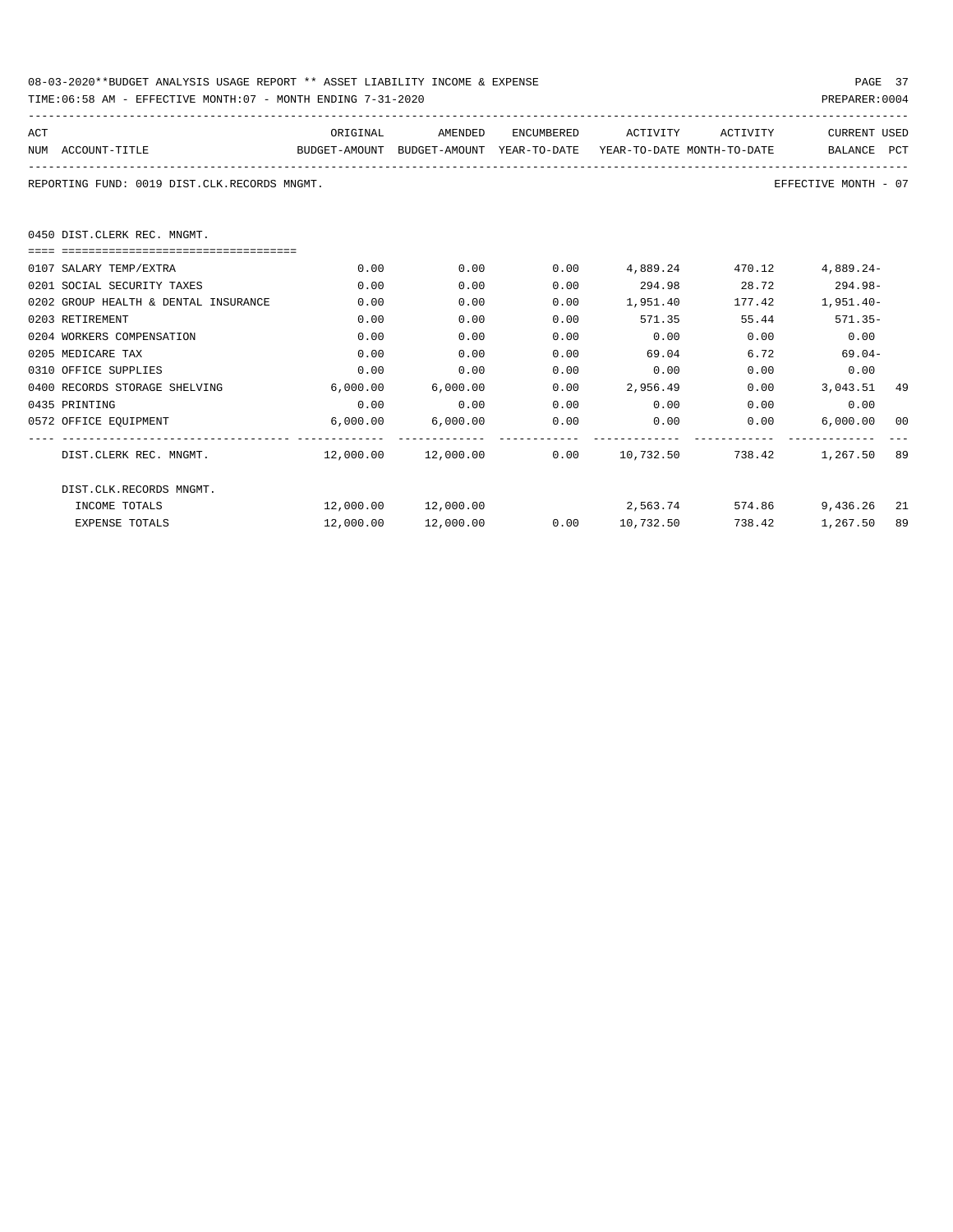|     | 08-03-2020**BUDGET ANALYSIS USAGE REPORT ** ASSET LIABILITY INCOME & EXPENSE<br>TIME: 06:58 AM - EFFECTIVE MONTH: 07 - MONTH ENDING 7-31-2020 |          |                                                     |            |                                                                    |              | PREPARER: 0004                                    | PAGE 38 |
|-----|-----------------------------------------------------------------------------------------------------------------------------------------------|----------|-----------------------------------------------------|------------|--------------------------------------------------------------------|--------------|---------------------------------------------------|---------|
| ACT | NUM ACCOUNT-TITLE                                                                                                                             | ORIGINAL | AMENDED<br>BUDGET-AMOUNT BUDGET-AMOUNT YEAR-TO-DATE | ENCUMBERED | ACTIVITY<br>YEAR-TO-DATE MONTH-TO-DATE                             | ACTIVITY     | CURRENT USED<br>BALANCE PCT                       |         |
|     | REPORTING FUND: 0020 COUNTY OFFICES REC.MNGMT.                                                                                                |          |                                                     |            |                                                                    |              | EFFECTIVE MONTH - 07                              |         |
|     | 0100 PAYROLL                                                                                                                                  |          |                                                     |            |                                                                    |              |                                                   |         |
|     | 0100 PAYROLL                                                                                                                                  |          |                                                     |            | 0.00                                                               | 0.00         | 0.00                                              |         |
|     | -------------------------- -----------<br>PAYROLL                                                                                             |          |                                                     |            | 0.00                                                               | 0.00         | 0.00                                              |         |
|     | 0102 A/P CLEARING                                                                                                                             |          |                                                     |            |                                                                    |              |                                                   |         |
|     | 0100 A/P CLEARING                                                                                                                             |          |                                                     |            | 0.00                                                               | 0.00         | 0.00                                              |         |
|     | A/P CLEARING                                                                                                                                  |          |                                                     |            | 0.00                                                               | 0.00         | 0.00                                              |         |
|     | 0103 CASH                                                                                                                                     |          |                                                     |            |                                                                    |              |                                                   |         |
|     | 0100 CO.OFF.REC.MNGMT-COMB. FUNDS CKING                                                                                                       |          |                                                     |            |                                                                    |              | 2,955.81- 3,247.44 63,183.56                      |         |
|     | CASH                                                                                                                                          |          |                                                     |            |                                                                    |              | 2,955.81- 3,247.44 63,183.56                      |         |
|     | 0120 RECEIVABLES                                                                                                                              |          |                                                     |            |                                                                    |              |                                                   |         |
|     | 0313 DUE FROM OTHER FUNDS                                                                                                                     |          |                                                     |            | 0.00                                                               | 0.00         | 937.31                                            |         |
|     | RECEIVABLES                                                                                                                                   |          |                                                     |            | 0.00                                                               | 0.00         | 937.31                                            |         |
|     | 0200 SYSTEM ADDED LIABILITY DEPARTMENT                                                                                                        |          |                                                     |            |                                                                    |              |                                                   |         |
|     | 0150 ACCRUED SALARY PAYABLE                                                                                                                   |          |                                                     |            | 0.00                                                               | 0.00         | 0.00                                              |         |
|     | 0155 ACCRUED FRINGE BENEFITS                                                                                                                  |          |                                                     |            | 0.00                                                               | 0.00         | 0.00                                              |         |
|     | 0910 SYSTEM ADDED LIABILITY LINE-ITEM                                                                                                         |          |                                                     |            | 0.00                                                               | 0.00         | 0.00                                              |         |
|     | SYSTEM ADDED LIABILITY DEPARTMENT                                                                                                             |          |                                                     |            | 0.00                                                               | 0.00         | 0.00                                              |         |
|     | 0271 EQUITY ACCOUNT                                                                                                                           |          |                                                     |            |                                                                    |              |                                                   |         |
|     | 0200 EQUITY ACCOUNT                                                                                                                           |          |                                                     |            | 0.00<br>$- - - - -$                                                |              | $0.00$ 67,076.68<br>----------------------------- |         |
|     | EQUITY ACCOUNT                                                                                                                                |          |                                                     |            | 0.00                                                               |              | $0.00$ 67,076.68                                  |         |
|     | 0300 CASH                                                                                                                                     |          |                                                     |            |                                                                    |              |                                                   |         |
|     | 0120 BEGINNING CASH BALANCE                                                                                                                   |          | 5, 258.42 5, 258.42                                 |            |                                                                    | ------------ | $0.00$ $0.00$ $5,258.42$ 00<br>------------------ |         |
|     | CASH                                                                                                                                          |          | 5,258.42 5,258.42 0.00                              |            | 0.00                                                               |              | $0.00$ 5,258.42 00                                |         |
|     | 0360 INTEREST EARNINGS                                                                                                                        |          |                                                     |            |                                                                    |              |                                                   |         |
|     | 0100 INTEREST EARNINGS                                                                                                                        |          | 50.00 50.00                                         |            |                                                                    |              | 111.13 7.19 61.13+222                             |         |
|     | INTEREST EARNINGS                                                                                                                             | 50.00    |                                                     | 50.00 0.00 |                                                                    |              | $111.13$ $7.19$ $61.13+222$                       |         |
|     | 0370 MISCELLENEOUS INCOME                                                                                                                     |          |                                                     |            |                                                                    |              |                                                   |         |
|     | 0135 CO.OFFICE REC.MNGMT.FEE                                                                                                                  |          | 12,477.51 12,477.51                                 |            |                                                                    |              | 6,790.07 3,442.47 5,687.44 54                     |         |
|     | MISCELLENEOUS INCOME                                                                                                                          |          |                                                     |            | $12,477.51$ $12,477.51$ $0.00$ $6,790.07$ $3,442.47$ $5,687.44$ 54 |              |                                                   |         |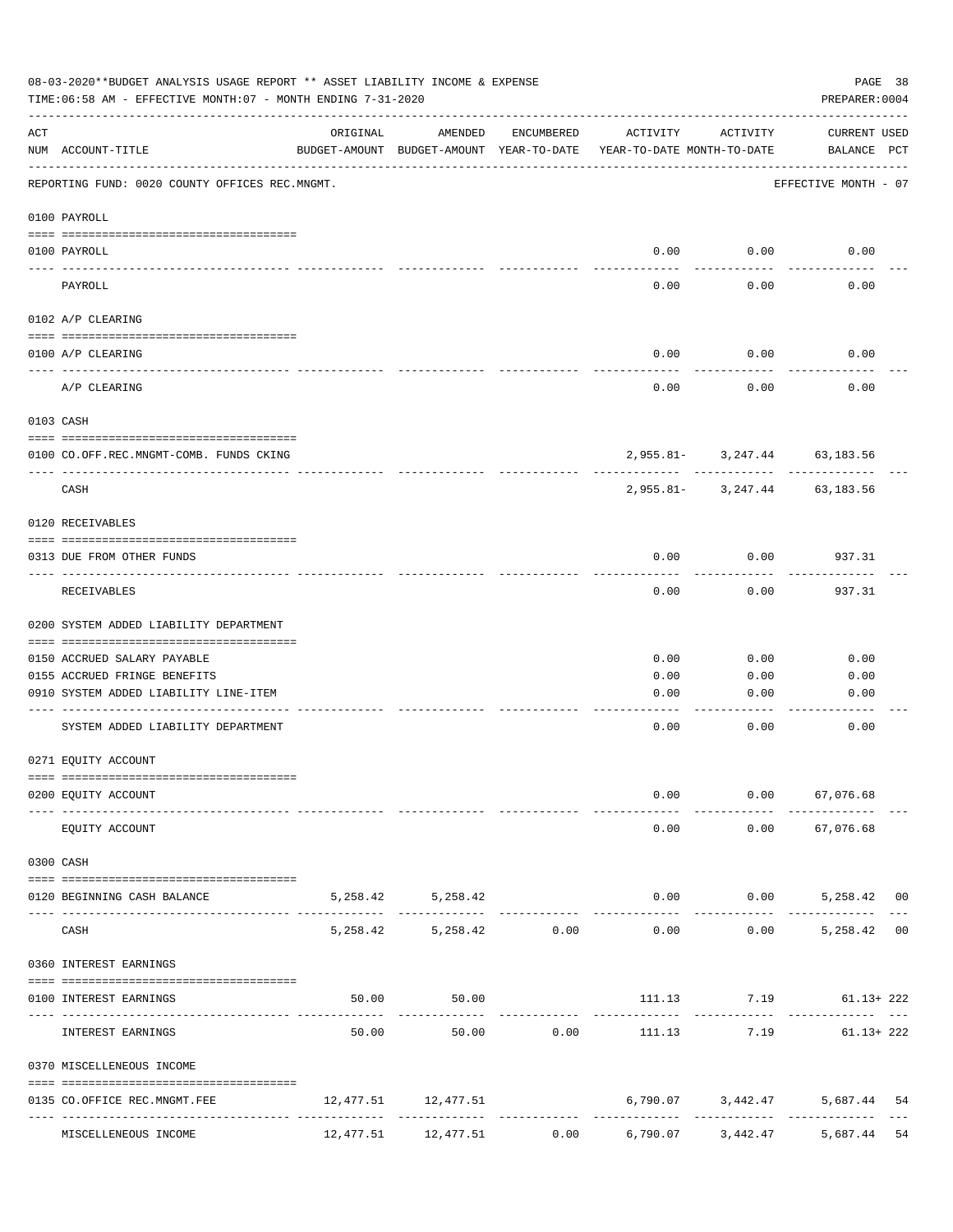| 08-03-2020**BUDGET ANALYSIS USAGE REPORT ** ASSET LIABILITY INCOME & EXPENSE | PAGE 39        |  |
|------------------------------------------------------------------------------|----------------|--|
| TIME:06:58 AM - EFFECTIVE MONTH:07 - MONTH ENDING 7-31-2020                  | PREPARER: 0004 |  |

| ACT<br>NUM ACCOUNT-TITLE<br>BUDGET-AMOUNT BUDGET-AMOUNT YEAR-TO-DATE YEAR-TO-DATE_MONTH-TO-DATE | ORIGINAL           | AMENDED             |              | ENCUMBERED ACTIVITY ACTIVITY |        | CURRENT USED<br>BALANCE PCT    |     |
|-------------------------------------------------------------------------------------------------|--------------------|---------------------|--------------|------------------------------|--------|--------------------------------|-----|
| REPORTING FUND: 0020 COUNTY OFFICES REC.MNGMT.                                                  |                    |                     |              |                              |        | EFFECTIVE MONTH - 07           |     |
| 0449 COUNTY OFFICES REC.MNGMT.                                                                  |                    |                     |              |                              |        |                                |     |
|                                                                                                 |                    |                     |              |                              |        |                                |     |
| 0103 SALARY ASSISTANT                                                                           | 0.00               | 0.00                | 0.00<br>0.00 | $0.00$ 0.00                  |        | 0.00                           |     |
| 0107 SALARY TEMP./EXTRA                                                                         | 8,807.83<br>529.75 | 8,807.83            |              |                              | 384.00 | $0.00$ $8,423.83$ 04           |     |
| 0201 SOCIAL SECURITY TAXES                                                                      |                    | 529.75              | 0.00         | 23.81                        | 0.00   | 505.94 04                      |     |
| 0202 GROUP HEALTH INSURANCE                                                                     | 0.00               | 0.00                | 0.00         | 494.71                       | 0.00   | $494.71-$                      |     |
| 0203 RETIREMENT                                                                                 | 998.83             | 998.83              | 0.00         | 45.27                        | 0.00   | 953.56                         | 0.5 |
| 0204 WORKERS COMPENSATION                                                                       | 25.63              | 25.63               | 0.00         | 26.94                        | 0.00   | $1.31 - 105$                   |     |
| 0205 MEDICARE TAX                                                                               | 123.89             | 123.89              | 0.00         | 5.57                         |        | 0.00<br>118.32 04              |     |
| 0310 OFFICE SUPPLIES                                                                            | 0.00               | 0.00                | 0.00         | 0.00                         | 0.00   | 0.00                           |     |
| 0350 RECORDS DISPOSAL                                                                           | 2,000.00           | 2,000.00            | 0.00         | 3,846.72                     |        | 202.22 1,846.72-192            |     |
| 0400 RECORDS STORAGE SHELVING                                                                   | 0.00               | 0.00                | 0.00         | 0.00                         | 0.00   | 0.00                           |     |
| 0453 COMPUTER SOFTWARE MAINTENANCE                                                              | 4,150.00           | 4,150.00            | 0.00         | $4.150.00$ 0.00              |        | $0.00$ 100                     |     |
| 0460 EOUIPMENT RENTAL                                                                           | 0.00               | 0.00                | 0.00         | $0.00$ $0.00$ $0.00$ $0.00$  |        |                                |     |
| 0574 COMPUTER EOUIPMENT                                                                         | 1,150.00           | 1,150.00            | 0.00         | 879.99 0.00                  |        | 270.01 77                      |     |
| COUNTY OFFICES REC.MNGMT. 47,785.93 17,785.93 0.00                                              |                    |                     |              | 9,857.01                     |        | 202.22 7.928.92 55             |     |
| COUNTY OFFICES REC.MNGMT.                                                                       |                    |                     |              |                              |        |                                |     |
| INCOME TOTALS                                                                                   |                    | 17,785.93 17,785.93 |              |                              |        | 6,901.20 3,449.66 10,884.73 39 |     |

EXPENSE TOTALS 17,785.93 17,785.93 0.00 9,857.01 202.22 7,928.92 55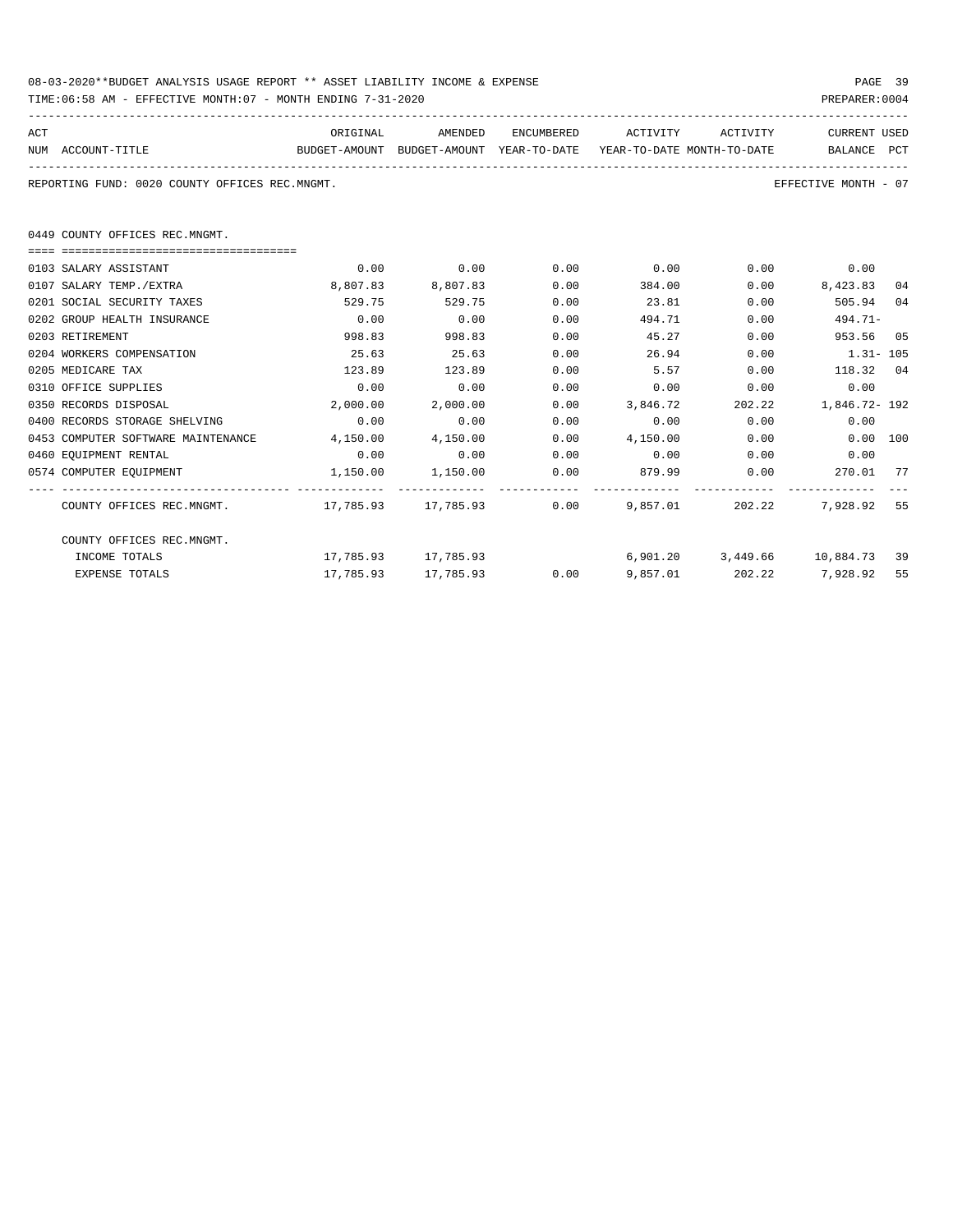|     | 08-03-2020**BUDGET ANALYSIS USAGE REPORT ** ASSET LIABILITY INCOME & EXPENSE<br>TIME:06:58 AM - EFFECTIVE MONTH:07 - MONTH ENDING 7-31-2020 |                                                      |         |               |                                        |                                                | PAGE 40<br>PREPARER: 0004           |
|-----|---------------------------------------------------------------------------------------------------------------------------------------------|------------------------------------------------------|---------|---------------|----------------------------------------|------------------------------------------------|-------------------------------------|
| ACT | NUM ACCOUNT-TITLE                                                                                                                           | ORIGINAL<br>BUDGET-AMOUNT BUDGET-AMOUNT YEAR-TO-DATE | AMENDED | ENCUMBERED    | ACTIVITY<br>YEAR-TO-DATE MONTH-TO-DATE | ACTIVITY                                       | <b>CURRENT USED</b><br>BALANCE PCT  |
|     | REPORTING FUND: 0021 FANNIN CO. R & B #1 FUND                                                                                               |                                                      |         |               |                                        |                                                | EFFECTIVE MONTH - 07                |
|     | 0100 PAYROLL                                                                                                                                |                                                      |         |               |                                        |                                                |                                     |
|     | 0100 PAYROLL<br>----- ----                                                                                                                  |                                                      |         |               | 0.00                                   | 0.00                                           | 0.00                                |
|     | PAYROLL                                                                                                                                     |                                                      |         |               | 0.00                                   | 0.00                                           | 0.00                                |
|     | 0102 A/P CLEARING                                                                                                                           |                                                      |         |               |                                        |                                                |                                     |
|     | 0100 A/P CLEARING                                                                                                                           |                                                      |         |               | 0.00                                   | 0.00                                           | 0.00                                |
|     | A/P CLEARING                                                                                                                                |                                                      |         |               | 0.00                                   | 0.00                                           | 0.00                                |
|     | 0103 CASH                                                                                                                                   |                                                      |         |               |                                        |                                                |                                     |
|     | 0100 R&B#1-COMBINED FUNDS CHECKING                                                                                                          |                                                      |         |               |                                        | 284, 335.57 17, 775.49- 374, 759.34            |                                     |
|     | 0175 TEXPOOL                                                                                                                                |                                                      |         |               | 189.64                                 | 3.29                                           | 18,323.32                           |
|     | CASH                                                                                                                                        |                                                      |         |               |                                        | ----------<br>284,525.21 17,772.20- 393,082.66 |                                     |
|     | 0120 RECEIVABLES                                                                                                                            |                                                      |         |               |                                        |                                                |                                     |
|     | 0311 TAXES RECEIVABLE                                                                                                                       |                                                      |         |               | 0.00                                   | 0.00                                           | 36,182.06                           |
|     | 0312 DUE FROM OTHER GOVERNMENTS                                                                                                             |                                                      |         |               | 0.00                                   | 0.00                                           | 19,994.07                           |
|     | 0313 DUE FROM OTHER FUNDS                                                                                                                   |                                                      |         |               | 0.00                                   | 0.00                                           | 3,510.97                            |
|     | 0315 INVENTORY ASSET                                                                                                                        |                                                      |         |               | 0.00                                   | 0.00                                           | 12, 217.15<br>----------            |
|     | RECEIVABLES                                                                                                                                 |                                                      |         |               | 0.00                                   | 0.00                                           | 71,904.25                           |
|     | 0200 LIABILITY ACCOUNT                                                                                                                      |                                                      |         |               |                                        |                                                |                                     |
|     | 0150 ACCRUED SALARY PAYABLE                                                                                                                 |                                                      |         |               | 0.00                                   | 0.00                                           | 12,877.04                           |
|     | 0155 ACCRUED FRINGE BENEFITS                                                                                                                |                                                      |         |               | 0.00                                   | 0.00                                           | 5,414.04                            |
|     | 0200 DEFERRED TAX REVENUE                                                                                                                   |                                                      |         |               | 0.00                                   | 0.00                                           | 34,684.34                           |
|     | 0900 SYSTEM ADDED LIABILITY LINE-ITEM                                                                                                       |                                                      |         |               | 0.00                                   | 0.00                                           | 0.00                                |
|     | 0910 SYSTEM ADDED LIABILITY LINE-ITEM                                                                                                       |                                                      |         |               | $8,504.60 -$                           | 0.00                                           | $8,504.60 -$                        |
|     | LIABILITY ACCOUNT                                                                                                                           |                                                      |         |               | $8,504.60 -$                           | 0.00                                           | 44,470.82                           |
|     | 0207 DUE TO FUND                                                                                                                            |                                                      |         |               |                                        |                                                |                                     |
|     | 0070 DUE TO RIGHT OF WAY                                                                                                                    |                                                      |         |               | 0.00                                   | 0.00                                           | 0.00                                |
|     | 0131 DUE TO RD. DIST. 17A                                                                                                                   |                                                      |         |               | 0.00                                   | 0.00                                           | 0.00                                |
|     | -------------------- -------------<br>DUE TO FUND                                                                                           |                                                      |         |               | 0.00                                   | 0.00                                           | 0.00                                |
|     | 0231 LOANS                                                                                                                                  |                                                      |         |               |                                        |                                                |                                     |
|     | 0100 LOAN BSB EQUIPMENT                                                                                                                     |                                                      |         |               | 0.00                                   | 0.00                                           | 0.00                                |
|     | ------------------------- -----------<br>LOANS                                                                                              |                                                      |         |               | 0.00                                   | 0.00                                           | 0.00                                |
|     | 0271 EQUITY ACCOUNT                                                                                                                         |                                                      |         |               |                                        |                                                |                                     |
|     |                                                                                                                                             |                                                      |         |               |                                        |                                                |                                     |
|     | 0200 EQUITY ACCOUNTY                                                                                                                        |                                                      |         | ------------- | 0.00<br>-------------                  | ------------                                   | $0.00$ 127,486.28<br>-------------- |
|     |                                                                                                                                             |                                                      |         |               |                                        |                                                |                                     |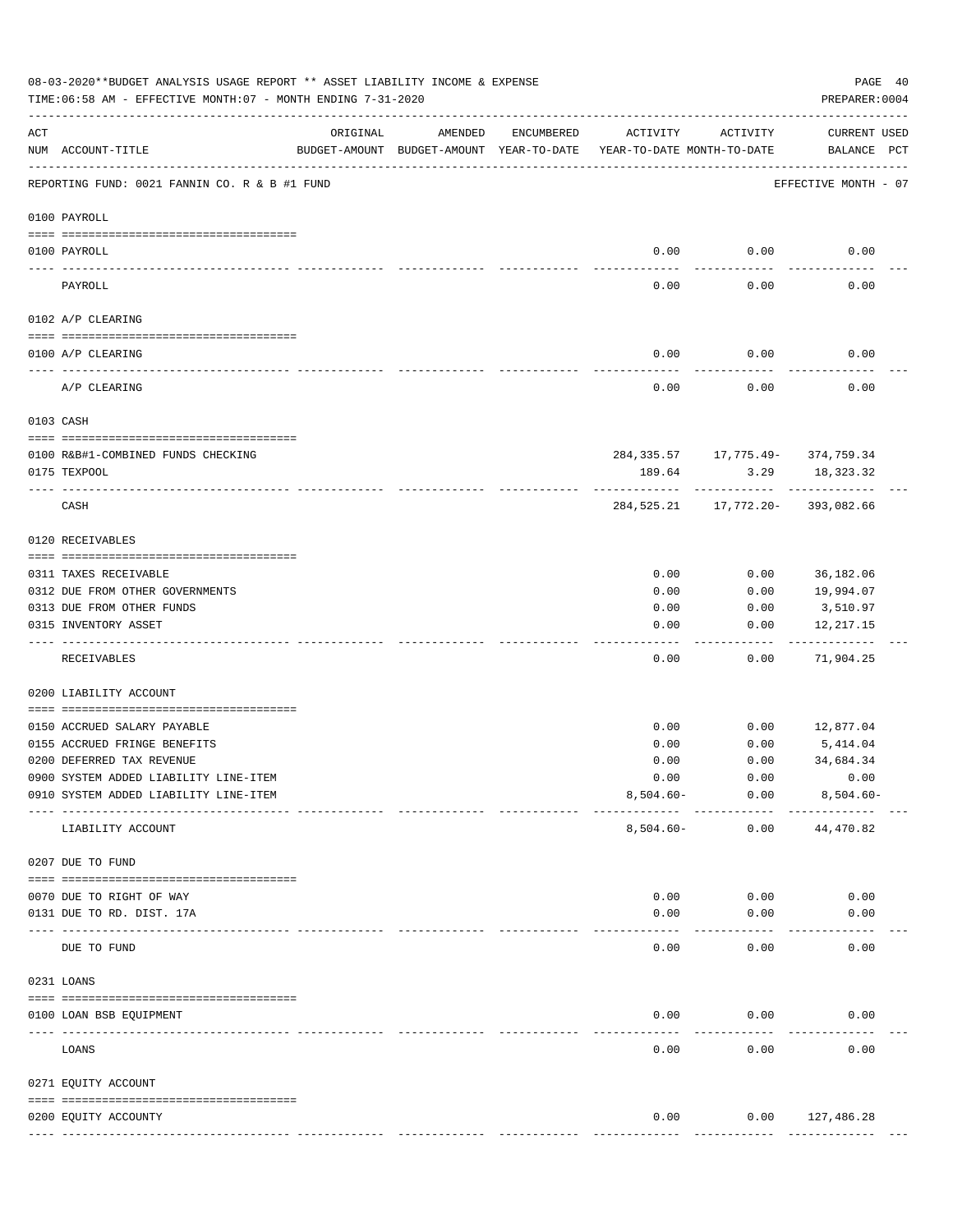| 08-03-2020**BUDGET ANALYSIS USAGE REPORT ** ASSET LIABILITY INCOME & EXPENSE | PAGE 41        |
|------------------------------------------------------------------------------|----------------|
| TIME:06:58 AM - EFFECTIVE MONTH:07 - MONTH ENDING 7-31-2020                  | PREPARER: 0004 |

| REPORTING FUND: 0021 FANNIN CO. R & B #1 FUND<br>EFFECTIVE MONTH - 07<br>0.00<br>0.00<br>EQUITY ACCOUNT<br>127,486.28<br>0300 TOTAL REV/TRANSFERS<br>40,469.07 40,469.07<br>$0.00$ $0.00$ $40,469.07$ 00<br>0121 BEGINNING CASH BALANCE<br>40,469.07 40,469.07<br>0.00<br>0.00<br>0.00<br>TOTAL REV/TRANSFERS<br>0310 PROPERTY TAXES<br>509, 301. 31 509, 301. 31<br>549, 266. 73 4, 873. 18 39, 965. 42 + 108<br>0110 CURRENT TAXES<br>0120 DELINQUENT TAXES<br>10,000.00<br>10,000.00<br>12,429.67<br>1,003.52<br>2,429.67+ 124<br>.<br>5,876.70<br>PROPERTY TAXES<br>519,301.31<br>519,301.31<br>0.00<br>561,696.40<br>0318 OTHER TAXES<br>1,048.11 0.00 451.89 70<br>1,500.00<br>1,500.00<br>0120 PAY N LIEU TAX/GRASSLAND<br>0121 PAY N LIEU TAX/UPPER TRINITY<br>800.00<br>800.00<br>684.73 0.00<br>115.27<br>86<br>41,000.00<br>41,000.00<br>3,643.71<br>0160 SALES TAX REVENUES<br>51,404.88<br>10,404.88+ 125<br>OTHER TAXES<br>43,300.00<br>43,300.00<br>0.00<br>53,137.72<br>3,643.71<br>0321 FEES OF TAX COLLECTOR<br>73,000.00<br>73,426.50   0.00   426.50+ 101<br>73,000.00<br>0200 CAR REGISTRATION/SALES TAX<br>0300 COUNTY'S ADDITIONAL \$10<br>55,000.00<br>55,000.00<br>53,422.19<br>8,335.42<br>1,577.81 97<br>128,000.00<br>128,000.00<br>0.00<br>126,848.69<br>8,335.42<br>FEES OF TAX COLLECTOR<br>0330 GRANTS<br>0.00<br>38, 384. 23<br>0.00<br>$38,384.23+$<br>0200 FEMA GRANT<br>0.00<br>0.00<br>0.00<br>0.00<br>38, 384. 23<br>0.00<br>$38,384.23+$<br>GRANTS<br>0350 FINES<br>7,000.00<br>5,215.16<br>4,991.81<br>0403 COUNTY CLERK FINES<br>7,000.00<br>1,784.84 75<br>5,859.56 1,465.17<br>0450 DISTRICT CLERK FINES<br>8,000.00<br>8,000.00<br>2,140.44 73<br>0455 J. P. #1 FINES<br>5,000.00<br>5,000.00<br>3,778.92<br>0.00<br>1,221.08 76<br>486.08+ 124<br>0456 J. P. #2 FINES<br>2,000.00<br>2,000.00<br>2,486.08 0.00<br>0457 J. P. #3 FINES<br>3,000.00<br>3,000.00<br>1,553.88<br>0.00<br>1,446.12<br>52<br>25,000.00<br>25,000.00<br>0.00<br>18,893.60 6,456.98<br>6,106.40 76<br>FINES<br>0360 INTEREST EARNINGS<br>708.06<br>300.00<br>300.00<br>50.47<br>0100 INTEREST EARNINGS<br>-----------<br>---------<br>-----------------<br>300.00<br>300.00<br>0.00<br>708.06<br>50.47<br>INTEREST EARNINGS<br>0364 SALE OF EQUIPMENT<br>0162 LAND/BUILDING<br>0.00<br>0.00<br>0.00<br>0.00<br>0.00 | ACT | NUM ACCOUNT-TITLE | ORIGINAL | AMENDED<br>BUDGET-AMOUNT BUDGET-AMOUNT YEAR-TO-DATE | ENCUMBERED | ACTIVITY<br>YEAR-TO-DATE MONTH-TO-DATE | ACTIVITY | CURRENT USED<br>BALANCE<br>PCT |
|------------------------------------------------------------------------------------------------------------------------------------------------------------------------------------------------------------------------------------------------------------------------------------------------------------------------------------------------------------------------------------------------------------------------------------------------------------------------------------------------------------------------------------------------------------------------------------------------------------------------------------------------------------------------------------------------------------------------------------------------------------------------------------------------------------------------------------------------------------------------------------------------------------------------------------------------------------------------------------------------------------------------------------------------------------------------------------------------------------------------------------------------------------------------------------------------------------------------------------------------------------------------------------------------------------------------------------------------------------------------------------------------------------------------------------------------------------------------------------------------------------------------------------------------------------------------------------------------------------------------------------------------------------------------------------------------------------------------------------------------------------------------------------------------------------------------------------------------------------------------------------------------------------------------------------------------------------------------------------------------------------------------------------------------------------------------------------------------------------------------------------------------------------------------------------------------------------------------------------------------------------------------------------------------------------------------------------------|-----|-------------------|----------|-----------------------------------------------------|------------|----------------------------------------|----------|--------------------------------|
|                                                                                                                                                                                                                                                                                                                                                                                                                                                                                                                                                                                                                                                                                                                                                                                                                                                                                                                                                                                                                                                                                                                                                                                                                                                                                                                                                                                                                                                                                                                                                                                                                                                                                                                                                                                                                                                                                                                                                                                                                                                                                                                                                                                                                                                                                                                                          |     |                   |          |                                                     |            |                                        |          |                                |
|                                                                                                                                                                                                                                                                                                                                                                                                                                                                                                                                                                                                                                                                                                                                                                                                                                                                                                                                                                                                                                                                                                                                                                                                                                                                                                                                                                                                                                                                                                                                                                                                                                                                                                                                                                                                                                                                                                                                                                                                                                                                                                                                                                                                                                                                                                                                          |     |                   |          |                                                     |            |                                        |          |                                |
|                                                                                                                                                                                                                                                                                                                                                                                                                                                                                                                                                                                                                                                                                                                                                                                                                                                                                                                                                                                                                                                                                                                                                                                                                                                                                                                                                                                                                                                                                                                                                                                                                                                                                                                                                                                                                                                                                                                                                                                                                                                                                                                                                                                                                                                                                                                                          |     |                   |          |                                                     |            |                                        |          |                                |
|                                                                                                                                                                                                                                                                                                                                                                                                                                                                                                                                                                                                                                                                                                                                                                                                                                                                                                                                                                                                                                                                                                                                                                                                                                                                                                                                                                                                                                                                                                                                                                                                                                                                                                                                                                                                                                                                                                                                                                                                                                                                                                                                                                                                                                                                                                                                          |     |                   |          |                                                     |            |                                        |          |                                |
|                                                                                                                                                                                                                                                                                                                                                                                                                                                                                                                                                                                                                                                                                                                                                                                                                                                                                                                                                                                                                                                                                                                                                                                                                                                                                                                                                                                                                                                                                                                                                                                                                                                                                                                                                                                                                                                                                                                                                                                                                                                                                                                                                                                                                                                                                                                                          |     |                   |          |                                                     |            |                                        |          | 40,469.07 00                   |
|                                                                                                                                                                                                                                                                                                                                                                                                                                                                                                                                                                                                                                                                                                                                                                                                                                                                                                                                                                                                                                                                                                                                                                                                                                                                                                                                                                                                                                                                                                                                                                                                                                                                                                                                                                                                                                                                                                                                                                                                                                                                                                                                                                                                                                                                                                                                          |     |                   |          |                                                     |            |                                        |          |                                |
|                                                                                                                                                                                                                                                                                                                                                                                                                                                                                                                                                                                                                                                                                                                                                                                                                                                                                                                                                                                                                                                                                                                                                                                                                                                                                                                                                                                                                                                                                                                                                                                                                                                                                                                                                                                                                                                                                                                                                                                                                                                                                                                                                                                                                                                                                                                                          |     |                   |          |                                                     |            |                                        |          |                                |
|                                                                                                                                                                                                                                                                                                                                                                                                                                                                                                                                                                                                                                                                                                                                                                                                                                                                                                                                                                                                                                                                                                                                                                                                                                                                                                                                                                                                                                                                                                                                                                                                                                                                                                                                                                                                                                                                                                                                                                                                                                                                                                                                                                                                                                                                                                                                          |     |                   |          |                                                     |            |                                        |          |                                |
|                                                                                                                                                                                                                                                                                                                                                                                                                                                                                                                                                                                                                                                                                                                                                                                                                                                                                                                                                                                                                                                                                                                                                                                                                                                                                                                                                                                                                                                                                                                                                                                                                                                                                                                                                                                                                                                                                                                                                                                                                                                                                                                                                                                                                                                                                                                                          |     |                   |          |                                                     |            |                                        |          |                                |
|                                                                                                                                                                                                                                                                                                                                                                                                                                                                                                                                                                                                                                                                                                                                                                                                                                                                                                                                                                                                                                                                                                                                                                                                                                                                                                                                                                                                                                                                                                                                                                                                                                                                                                                                                                                                                                                                                                                                                                                                                                                                                                                                                                                                                                                                                                                                          |     |                   |          |                                                     |            |                                        |          | 42,395.09+ 108                 |
|                                                                                                                                                                                                                                                                                                                                                                                                                                                                                                                                                                                                                                                                                                                                                                                                                                                                                                                                                                                                                                                                                                                                                                                                                                                                                                                                                                                                                                                                                                                                                                                                                                                                                                                                                                                                                                                                                                                                                                                                                                                                                                                                                                                                                                                                                                                                          |     |                   |          |                                                     |            |                                        |          |                                |
|                                                                                                                                                                                                                                                                                                                                                                                                                                                                                                                                                                                                                                                                                                                                                                                                                                                                                                                                                                                                                                                                                                                                                                                                                                                                                                                                                                                                                                                                                                                                                                                                                                                                                                                                                                                                                                                                                                                                                                                                                                                                                                                                                                                                                                                                                                                                          |     |                   |          |                                                     |            |                                        |          |                                |
|                                                                                                                                                                                                                                                                                                                                                                                                                                                                                                                                                                                                                                                                                                                                                                                                                                                                                                                                                                                                                                                                                                                                                                                                                                                                                                                                                                                                                                                                                                                                                                                                                                                                                                                                                                                                                                                                                                                                                                                                                                                                                                                                                                                                                                                                                                                                          |     |                   |          |                                                     |            |                                        |          |                                |
|                                                                                                                                                                                                                                                                                                                                                                                                                                                                                                                                                                                                                                                                                                                                                                                                                                                                                                                                                                                                                                                                                                                                                                                                                                                                                                                                                                                                                                                                                                                                                                                                                                                                                                                                                                                                                                                                                                                                                                                                                                                                                                                                                                                                                                                                                                                                          |     |                   |          |                                                     |            |                                        |          |                                |
|                                                                                                                                                                                                                                                                                                                                                                                                                                                                                                                                                                                                                                                                                                                                                                                                                                                                                                                                                                                                                                                                                                                                                                                                                                                                                                                                                                                                                                                                                                                                                                                                                                                                                                                                                                                                                                                                                                                                                                                                                                                                                                                                                                                                                                                                                                                                          |     |                   |          |                                                     |            |                                        |          |                                |
|                                                                                                                                                                                                                                                                                                                                                                                                                                                                                                                                                                                                                                                                                                                                                                                                                                                                                                                                                                                                                                                                                                                                                                                                                                                                                                                                                                                                                                                                                                                                                                                                                                                                                                                                                                                                                                                                                                                                                                                                                                                                                                                                                                                                                                                                                                                                          |     |                   |          |                                                     |            |                                        |          | 9,837.72+ 123                  |
|                                                                                                                                                                                                                                                                                                                                                                                                                                                                                                                                                                                                                                                                                                                                                                                                                                                                                                                                                                                                                                                                                                                                                                                                                                                                                                                                                                                                                                                                                                                                                                                                                                                                                                                                                                                                                                                                                                                                                                                                                                                                                                                                                                                                                                                                                                                                          |     |                   |          |                                                     |            |                                        |          |                                |
|                                                                                                                                                                                                                                                                                                                                                                                                                                                                                                                                                                                                                                                                                                                                                                                                                                                                                                                                                                                                                                                                                                                                                                                                                                                                                                                                                                                                                                                                                                                                                                                                                                                                                                                                                                                                                                                                                                                                                                                                                                                                                                                                                                                                                                                                                                                                          |     |                   |          |                                                     |            |                                        |          |                                |
|                                                                                                                                                                                                                                                                                                                                                                                                                                                                                                                                                                                                                                                                                                                                                                                                                                                                                                                                                                                                                                                                                                                                                                                                                                                                                                                                                                                                                                                                                                                                                                                                                                                                                                                                                                                                                                                                                                                                                                                                                                                                                                                                                                                                                                                                                                                                          |     |                   |          |                                                     |            |                                        |          |                                |
|                                                                                                                                                                                                                                                                                                                                                                                                                                                                                                                                                                                                                                                                                                                                                                                                                                                                                                                                                                                                                                                                                                                                                                                                                                                                                                                                                                                                                                                                                                                                                                                                                                                                                                                                                                                                                                                                                                                                                                                                                                                                                                                                                                                                                                                                                                                                          |     |                   |          |                                                     |            |                                        |          |                                |
|                                                                                                                                                                                                                                                                                                                                                                                                                                                                                                                                                                                                                                                                                                                                                                                                                                                                                                                                                                                                                                                                                                                                                                                                                                                                                                                                                                                                                                                                                                                                                                                                                                                                                                                                                                                                                                                                                                                                                                                                                                                                                                                                                                                                                                                                                                                                          |     |                   |          |                                                     |            |                                        |          | 1,151.31 99                    |
|                                                                                                                                                                                                                                                                                                                                                                                                                                                                                                                                                                                                                                                                                                                                                                                                                                                                                                                                                                                                                                                                                                                                                                                                                                                                                                                                                                                                                                                                                                                                                                                                                                                                                                                                                                                                                                                                                                                                                                                                                                                                                                                                                                                                                                                                                                                                          |     |                   |          |                                                     |            |                                        |          |                                |
|                                                                                                                                                                                                                                                                                                                                                                                                                                                                                                                                                                                                                                                                                                                                                                                                                                                                                                                                                                                                                                                                                                                                                                                                                                                                                                                                                                                                                                                                                                                                                                                                                                                                                                                                                                                                                                                                                                                                                                                                                                                                                                                                                                                                                                                                                                                                          |     |                   |          |                                                     |            |                                        |          |                                |
|                                                                                                                                                                                                                                                                                                                                                                                                                                                                                                                                                                                                                                                                                                                                                                                                                                                                                                                                                                                                                                                                                                                                                                                                                                                                                                                                                                                                                                                                                                                                                                                                                                                                                                                                                                                                                                                                                                                                                                                                                                                                                                                                                                                                                                                                                                                                          |     |                   |          |                                                     |            |                                        |          |                                |
|                                                                                                                                                                                                                                                                                                                                                                                                                                                                                                                                                                                                                                                                                                                                                                                                                                                                                                                                                                                                                                                                                                                                                                                                                                                                                                                                                                                                                                                                                                                                                                                                                                                                                                                                                                                                                                                                                                                                                                                                                                                                                                                                                                                                                                                                                                                                          |     |                   |          |                                                     |            |                                        |          |                                |
|                                                                                                                                                                                                                                                                                                                                                                                                                                                                                                                                                                                                                                                                                                                                                                                                                                                                                                                                                                                                                                                                                                                                                                                                                                                                                                                                                                                                                                                                                                                                                                                                                                                                                                                                                                                                                                                                                                                                                                                                                                                                                                                                                                                                                                                                                                                                          |     |                   |          |                                                     |            |                                        |          |                                |
|                                                                                                                                                                                                                                                                                                                                                                                                                                                                                                                                                                                                                                                                                                                                                                                                                                                                                                                                                                                                                                                                                                                                                                                                                                                                                                                                                                                                                                                                                                                                                                                                                                                                                                                                                                                                                                                                                                                                                                                                                                                                                                                                                                                                                                                                                                                                          |     |                   |          |                                                     |            |                                        |          |                                |
|                                                                                                                                                                                                                                                                                                                                                                                                                                                                                                                                                                                                                                                                                                                                                                                                                                                                                                                                                                                                                                                                                                                                                                                                                                                                                                                                                                                                                                                                                                                                                                                                                                                                                                                                                                                                                                                                                                                                                                                                                                                                                                                                                                                                                                                                                                                                          |     |                   |          |                                                     |            |                                        |          |                                |
|                                                                                                                                                                                                                                                                                                                                                                                                                                                                                                                                                                                                                                                                                                                                                                                                                                                                                                                                                                                                                                                                                                                                                                                                                                                                                                                                                                                                                                                                                                                                                                                                                                                                                                                                                                                                                                                                                                                                                                                                                                                                                                                                                                                                                                                                                                                                          |     |                   |          |                                                     |            |                                        |          |                                |
|                                                                                                                                                                                                                                                                                                                                                                                                                                                                                                                                                                                                                                                                                                                                                                                                                                                                                                                                                                                                                                                                                                                                                                                                                                                                                                                                                                                                                                                                                                                                                                                                                                                                                                                                                                                                                                                                                                                                                                                                                                                                                                                                                                                                                                                                                                                                          |     |                   |          |                                                     |            |                                        |          |                                |
|                                                                                                                                                                                                                                                                                                                                                                                                                                                                                                                                                                                                                                                                                                                                                                                                                                                                                                                                                                                                                                                                                                                                                                                                                                                                                                                                                                                                                                                                                                                                                                                                                                                                                                                                                                                                                                                                                                                                                                                                                                                                                                                                                                                                                                                                                                                                          |     |                   |          |                                                     |            |                                        |          |                                |
|                                                                                                                                                                                                                                                                                                                                                                                                                                                                                                                                                                                                                                                                                                                                                                                                                                                                                                                                                                                                                                                                                                                                                                                                                                                                                                                                                                                                                                                                                                                                                                                                                                                                                                                                                                                                                                                                                                                                                                                                                                                                                                                                                                                                                                                                                                                                          |     |                   |          |                                                     |            |                                        |          |                                |
|                                                                                                                                                                                                                                                                                                                                                                                                                                                                                                                                                                                                                                                                                                                                                                                                                                                                                                                                                                                                                                                                                                                                                                                                                                                                                                                                                                                                                                                                                                                                                                                                                                                                                                                                                                                                                                                                                                                                                                                                                                                                                                                                                                                                                                                                                                                                          |     |                   |          |                                                     |            |                                        |          |                                |
|                                                                                                                                                                                                                                                                                                                                                                                                                                                                                                                                                                                                                                                                                                                                                                                                                                                                                                                                                                                                                                                                                                                                                                                                                                                                                                                                                                                                                                                                                                                                                                                                                                                                                                                                                                                                                                                                                                                                                                                                                                                                                                                                                                                                                                                                                                                                          |     |                   |          |                                                     |            |                                        |          | 408.06+ 236                    |
|                                                                                                                                                                                                                                                                                                                                                                                                                                                                                                                                                                                                                                                                                                                                                                                                                                                                                                                                                                                                                                                                                                                                                                                                                                                                                                                                                                                                                                                                                                                                                                                                                                                                                                                                                                                                                                                                                                                                                                                                                                                                                                                                                                                                                                                                                                                                          |     |                   |          |                                                     |            |                                        |          | 408.06+ 236                    |
|                                                                                                                                                                                                                                                                                                                                                                                                                                                                                                                                                                                                                                                                                                                                                                                                                                                                                                                                                                                                                                                                                                                                                                                                                                                                                                                                                                                                                                                                                                                                                                                                                                                                                                                                                                                                                                                                                                                                                                                                                                                                                                                                                                                                                                                                                                                                          |     |                   |          |                                                     |            |                                        |          |                                |
|                                                                                                                                                                                                                                                                                                                                                                                                                                                                                                                                                                                                                                                                                                                                                                                                                                                                                                                                                                                                                                                                                                                                                                                                                                                                                                                                                                                                                                                                                                                                                                                                                                                                                                                                                                                                                                                                                                                                                                                                                                                                                                                                                                                                                                                                                                                                          |     |                   |          |                                                     |            |                                        |          |                                |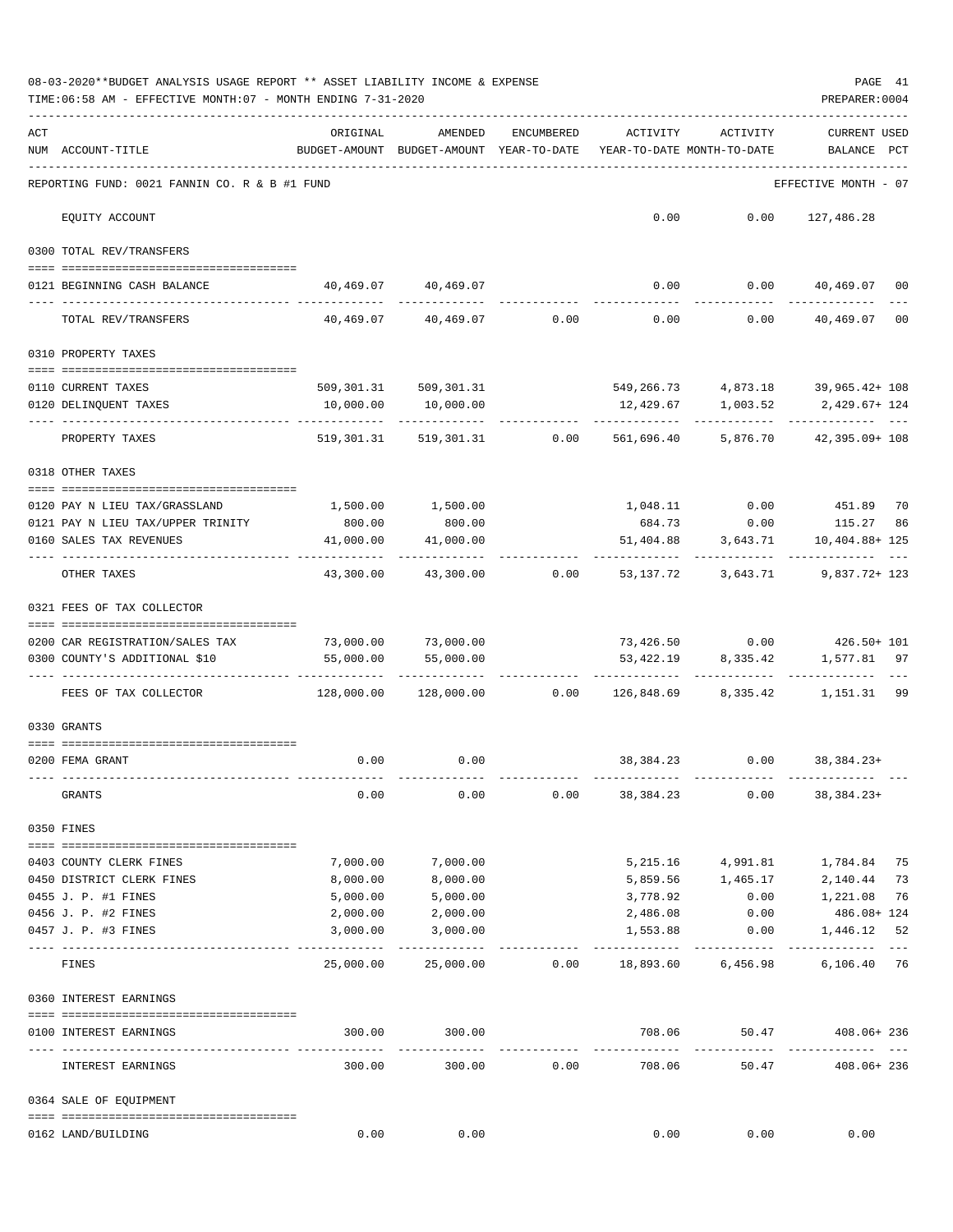| ACT |                                               | ORIGINAL      | AMENDED                                                | ENCUMBERED    | ACTIVITY                                 | ACTIVITY      | <b>CURRENT USED</b>              |                |
|-----|-----------------------------------------------|---------------|--------------------------------------------------------|---------------|------------------------------------------|---------------|----------------------------------|----------------|
|     | NUM ACCOUNT-TITLE                             | BUDGET-AMOUNT | BUDGET-AMOUNT YEAR-TO-DATE                             |               | YEAR-TO-DATE MONTH-TO-DATE               |               | BALANCE                          | PCT            |
|     | REPORTING FUND: 0021 FANNIN CO. R & B #1 FUND |               |                                                        |               |                                          |               | EFFECTIVE MONTH - 07             |                |
|     | 0163 SALE OF EQUIPMENT                        | 1,000.00      | 1,000.00                                               |               | 0.00                                     | 0.00          | 1,000.00                         | 00             |
|     | SALE OF EQUIPMENT                             | 1,000.00      | 1,000.00                                               | 0.00          | 0.00                                     | 0.00          | 1,000.00                         | 0 <sup>0</sup> |
|     |                                               |               |                                                        |               |                                          |               |                                  |                |
|     | 0370 MISCELLANEOUS REVENUES                   |               |                                                        |               |                                          |               |                                  |                |
|     | 0100 PROPERTY LEASE                           | 0.00          | 0.00                                                   |               | 0.00                                     | 0.00          | 0.00                             |                |
|     | 0120 STATE LATERAL ROAD                       | 8,400.00      | 8,400.00                                               |               | 8,459.87                                 | 0.00          | 59.87+ 101                       |                |
|     | 0125 TDT. WEIGHT FEES                         | 20,000.00     | 20,000.00                                              |               | 21,362.50                                | 0.00          | 1,362.50+ 107                    |                |
|     | 0130 REFUNDS & MISCELLANEOUS                  | 500.00        | 500.00                                                 |               | 562.90                                   | 0.00          | $62.90 + 113$                    |                |
|     | 0140 PROCEEDS OF LOAN                         | 0.00          | 0.00                                                   |               | 0.00                                     | 0.00          | 0.00                             |                |
|     | 0145 REIMBURSEMENT OF MATERIALS               | 11,000.00     | 11,000.00                                              |               | 8,975.78                                 | 0.00          | 2,024.22                         | 82             |
|     | MISCELLANEOUS REVENUES                        | 39,900.00     | 39,900.00                                              | 0.00          | 39,361.05                                | 0.00          | 538.95                           | 99             |
|     | 0509 CONTINGENCY                              |               |                                                        |               |                                          |               |                                  |                |
|     |                                               |               |                                                        |               |                                          |               |                                  |                |
|     | 0475 CONTINGENCY                              | 0.00          | 0.00                                                   | 0.00          | 0.00                                     | 0.00          | 0.00                             |                |
|     | CONTINGENCY                                   | 0.00          | 0.00                                                   | 0.00          | 0.00                                     | 0.00          | 0.00                             |                |
|     | 0621 ROAD & BRIDGE 1                          |               |                                                        |               |                                          |               |                                  |                |
|     |                                               |               |                                                        |               |                                          |               |                                  |                |
|     | 0100 COMPENSATION PAY                         | 0.00          | 0.00                                                   | 0.00          | 0.00                                     | 0.00          | 0.00                             |                |
|     | 0101 SALARY ELECTED OFFICIAL                  | 62,720.97     | 62,720.97                                              | 0.00          | 53,071.70                                | 4,824.70      | 9,649.27                         | 85             |
|     | 0105 SALARY SECRETARY                         | 0.00          | 0.00                                                   | 0.00          | 0.00                                     | 0.00          | 0.00                             |                |
|     | 0106 SALARY PRECINCT EMPLOYEES                | 179,518.48    | 179,518.48                                             | 0.00          | 134,890.62                               | 11,682.90     | 44,627.86                        | 75             |
|     | 0107 REGULAR-TEMP. PART-TIME                  | 0.00          | 0.00                                                   | 0.00          | 0.00                                     | 0.00          | 0.00                             |                |
|     | 0108 SALARY-FOREMAN                           | 40,565.52     | 40,565.52                                              | 0.00          | 25,913.53                                | 2,338.86      | 14,651.99                        | 64             |
|     | 0199 TOTAL SALARIES                           | 282,804.97    | 282,804.97                                             | 0.00          | 213,875.85                               | 18,846.46     | 68,929.12                        | 76             |
|     | 0201 SOCIAL SECURITY TAXES                    | 17,816.18     | 17,816.18                                              | 0.00          | 12,904.46                                | 1,133.82      | 4,911.72                         | 72             |
|     | 0202 GROUP HEALTH INSURANCE                   | 83,096.16     | 83,096.16                                              | 0.00          | 60,061.92                                | 5,907.30      | 23,034.24                        | 72             |
|     | 0203 RETIREMENT                               | 33,521.97     | 33,521.97                                              | 0.00          | 24,940.53                                | 2,222.02      | 8,581.44                         | 74             |
|     | 0204 WORKERS' COMPENSATION                    |               | 7,106.41 7,106.41                                      | 0.00          | 6,872.76                                 |               | $0.00$ 233.65                    | 97             |
|     | 0205 MEDICARE TAX                             |               | 4, 166.69 4, 166.69                                    |               | $0.00$ $3,017.90$ $265.16$ $1,148.79$ 72 |               |                                  |                |
|     | 0206 UNEMPLOYMENT EXPENSE                     | 0.00          | 0.00<br>-------------- ------------                    | 0.00          |                                          | $0.00$ 0.00   | 0.00                             |                |
|     | 0299 TOTAL EMPLOYEE BENEFITS                  |               |                                                        | 0.00          |                                          |               | 107,797.57 9,528.30 37,909.84 74 |                |
|     | 0314 EMPLOYEE PHYSICALS/DOT TESTING           |               | 450.00 450.00                                          | 0.00          | 235.38                                   | 0.00          | 214.62                           | 52             |
|     | 0340 SHOP SUPPLIES                            | 2,000.00      |                                                        | 2,000.00 0.00 |                                          | 750.42 221.46 | 1,249.58                         | 38             |
|     | 0341 R & B MAT. ROCK & GRAVEL                 | 100,000.00    |                                                        |               | 129,600.00 3,172.18 81,999.55            | 5,327.17      | 44,428.27                        | 66             |
|     | 0342 R & B MAT. CULVERTS                      | 15,000.00     | 15,000.00                                              | 0.00          | 4,287.60                                 | 0.00          | 10,712.40                        | 29             |
|     | 0343 R & B MAT. HARDWRE & LUMB                | 2,000.00      | 2,000.00                                               | 0.00          | 1,240.54                                 | 718.66        | 759.46                           | 62             |
|     | 0344 R & B MAT ASPHALT /RD OIL                | 60,000.00     | 60,000.00                                              | 3,828.02      | 26,113.86                                | 0.00          | 30,058.12                        | 50             |
|     | 0345 CHEMICALS                                | 0.00          | 0.00                                                   | 0.00          | 0.00                                     | 0.00          | 0.00                             |                |
|     | 0346 CETRZ EXPENDITURES                       | 0.00          | 0.00                                                   | 0.00          | 0.00                                     | 0.00          | 0.00                             |                |
|     | 0350 DEBRIS REMOVAL                           | 0.00          | 0.00                                                   | 0.00          | 0.00                                     | 0.00          | 0.00                             |                |
|     | 0399 TOTAL R&B MATERIAL                       |               | 179,450.00  209,050.00  7,000.20  114,627.35  6,267.29 | ------------  |                                          |               | 87,422.45                        | 58             |
|     | 0400 LEGAL FEES                               | 0.00          | 0.00                                                   | 0.00          | 0.00                                     | 0.00          | 0.00                             |                |
|     | 0406 TAX APPRAISAL DISTRICT                   | 0.00          | 0.00                                                   | 0.00          | 0.00                                     | 0.00          | 0.00                             |                |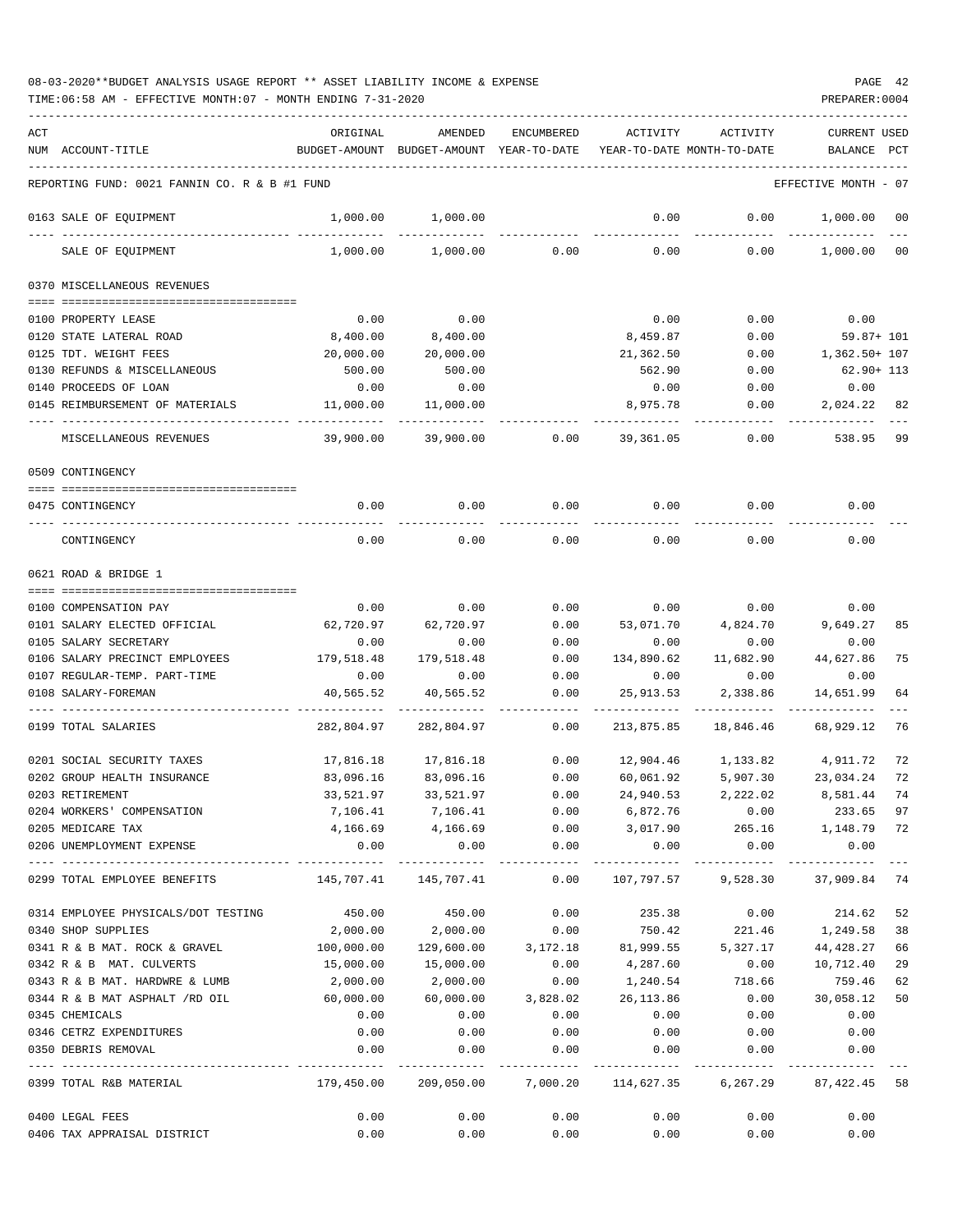| ACT |                                                      | ORIGINAL      | AMENDED                    | ENCUMBERED          | ACTIVITY                   | ACTIVITY  | <b>CURRENT USED</b>  |                |
|-----|------------------------------------------------------|---------------|----------------------------|---------------------|----------------------------|-----------|----------------------|----------------|
|     | NUM ACCOUNT-TITLE                                    | BUDGET-AMOUNT | BUDGET-AMOUNT YEAR-TO-DATE |                     | YEAR-TO-DATE MONTH-TO-DATE |           | BALANCE              | $_{\rm PCT}$   |
|     |                                                      |               |                            |                     |                            |           |                      |                |
|     | REPORTING FUND: 0021 FANNIN CO. R & B #1 FUND        |               |                            |                     |                            |           | EFFECTIVE MONTH - 07 |                |
|     | 0420 UTILITY TELEPHONE                               | 750.00        | 750.00                     | 0.00                | 649.81                     | 64.87     | 100.19               | 87             |
|     | 0421 CELL PHONE ALLOWANCE                            | 600.00        | 600.00                     | 0.00                | 500.00                     | 50.00     | 100.00               | 83             |
|     | 0423 INTERNET SERVICE                                | 0.00          | 0.00                       | 0.00                | 0.00                       | 0.00      | 0.00                 |                |
|     | 0427 OUT OF COUNTY TRAVEL/TRAINING                   | 1,435.58      | 1,435.58                   | 0.00                | 957.50                     | 0.00      | 478.08               | 67             |
|     | 0430 BIDS, NOTICES & PERMITS                         | 800.00        | 800.00                     | 0.00                | 63.64                      | 36.12     | 736.36               | 08             |
|     | 0435 PRINTING                                        | 100.00        | 100.00                     | 0.00                | 0.00                       | 0.00      | 100.00               | 00             |
|     | 0440 UTILITY ELECTRICITY                             | 1,600.00      | 1,600.00                   | 0.00                | 764.24                     | 46.79     | 835.76               | 48             |
|     | 0442 UTILITY WATER                                   | 250.00        | 250.00                     | 18.39               | 157.83                     | 0.00      | 73.78                | 70             |
|     | 0443 TRASH DUMPSTER PICKUP                           | 1,000.00      | 1,000.00                   | 90.83               | 742.11                     | 0.00      | 167.06               | 83             |
|     | 0447 REPEATER SERVICE CONTRACT                       | 730.24        | 730.24                     | 0.00                | 547.67                     | 0.00      | 182.57               | 75             |
|     | 0450 R & M BUILDING                                  | 300.00        | 300.00                     | 0.00                | 30.00                      | 30.00     | 270.00               | 10             |
|     | 0453 COMPUTER SOFTWARE                               | 912.50        | 912.50                     | 0.00                | 0.00                       | 0.00      | 912.50               | 0 <sub>0</sub> |
|     | 0457 R & M MACHINERY GAS & OIL                       | 41,000.00     | 41,000.00                  | 0.00                | 21,589.17                  | 2,750.07  | 19,410.83            | 53             |
|     | 0458 R & M MACHINERY PARTS                           | 20,000.00     | 27,500.00                  | 1,685.00            | 26,927.19                  | 3,232.84  | 1,112.19- 104        |                |
|     | 0459 R & M MACH. TIRES & TUBES                       | 20,000.00     | 20,000.00                  | 0.00                | 6,183.22                   | 122.00    | 13,816.78            | 31             |
|     | 0460 EQUIPMENT RENTAL/LEASE                          | 0.00          | 0.00                       | 0.00                | 0.00                       | 0.00      | 0.00                 |                |
|     |                                                      |               |                            |                     |                            |           |                      |                |
|     | 0480 BOND                                            | 0.00          | 0.00                       | 0.00                | 0.00                       | 0.00      | 0.00                 |                |
|     | 0481 DUES                                            | 335.00        | 335.00                     | 0.00                | 335.00                     | 0.00      | 0.00                 | 100            |
|     | 0482 INSURANCE                                       | 5,500.00      | 5,500.00                   | 0.00                | 4,309.63                   | 0.00      | 1,190.37             | 78             |
|     | 0485 PRISONER SUPPLIES                               | 0.00          | 0.00                       | 0.00                | 0.00                       | 0.00      | 0.00                 |                |
|     | 0488 FANNIN RURAL RAIL DISTRICT                      | 0.00          | 0.00                       | 0.00                | 0.00                       | 0.00      | 0.00                 |                |
|     | 0490 MISCELLANEOUS                                   | 1,000.00      | 1,000.00                   | 0.00                | 0.00                       | 0.00      | 1,000.00             | 00             |
|     | 0491 SOIL & WATER CONSERVATION                       | 250.00        | 250.00                     | 0.00                | 0.00                       | 0.00      | 250.00               | 00             |
|     | 0492 TDRA FLOOD CASH MATCH                           | 0.00          | 0.00                       | 0.00                | 0.00                       | 0.00      | 0.00                 |                |
|     | 0494 FLOOD CONTROL SITE MAINTENANCE                  | 5,500.00      | 5,500.00                   | 0.00                | 0.00                       | 0.00      | 5,500.00             | 0 <sup>0</sup> |
|     | 0495 PIPELINE SALES TAX REIMBURSEMENT                | 0.00          | 0.00                       | 0.00                | 0.00                       | 0.00      | 0.00                 |                |
|     | 0496 TCOG HAZARDOUS WASTEMATCH                       | 1,250.00      | 1,250.00                   | 0.00                | 0.00                       | 0.00      | 1,250.00             | 00             |
|     | 0499 TOTAL SER. & OTHER CHARGES                      | 103,313.32    | 110,813.32                 | 1,794.22            | 63,757.01                  | 6,332.69  | 45,262.09            | 59             |
|     | 0500 LAND                                            |               |                            |                     | 0.00                       | 0.00      | 0.00                 |                |
|     | 0535 BUILDING                                        |               |                            |                     | 0.00                       | 0.00      | 0.00                 |                |
|     | 0570 COMPUTER EQUIPMENT                              | 300.00        | 300.00                     | 0.00                | 0.00                       | 0.00      | 300.00               | 00             |
|     | 0571 PURCHASE OF MACH./EQUIP.                        | 70,000.00     | 32,900.00                  | 0.00                | 32,900.00                  | 0.00      | 0.00                 | 100            |
|     | 0573 RADIO EQUIPMENT                                 | 0.00          | 0.00                       | 0.00                | 0.00                       | 0.00      | 0.00                 |                |
|     | 0575 LAND AND BUILDING                               | 0.00          | 0.00                       | 0.00                | 0.00                       | 0.00      | 0.00                 |                |
|     |                                                      |               |                            |                     |                            |           |                      |                |
|     | 0599 CAPITAL OUTLAY                                  | 70,300.00     | 33,200.00                  |                     | $0.00$ 32,900.00           | 0.00      | 300.00               | 99             |
|     | 0630 NOTE PAYMENT                                    | 0.00          | 0.00                       | 0.00                | 0.00                       | 0.00      | 0.00                 |                |
|     | 0670 NOTE PAYMENT-INTEREST                           | 0.00          | 0.00                       | 0.00                | 0.00                       | 0.00      | 0.00                 |                |
|     | 0695 SURVEYING                                       | 0.00          | 0.00                       | 0.00                | 0.00                       | 0.00      | 0.00                 |                |
|     | --------------------- -----------<br>ROAD & BRIDGE 1 | 781,575.70    |                            | 781,575.70 8,794.42 | 532,957.78                 | 40,974.74 | 239,823.50 69        |                |
|     | 0625 ADMINISTRATIVE OFFICE R&B #1                    |               |                            |                     |                            |           |                      |                |
|     |                                                      |               |                            |                     |                            |           |                      |                |
|     | 0105 SALARY SECRETARY                                | 10,141.28     | 10,141.28                  | 0.00                | 8,581.10                   | 780.10    | 1,560.18             | 85             |
|     | 0201 SOCIAL SECURITY TAXES                           | 628.78        | 628.78                     | 0.00                | 383.32                     | 33.62     | 245.46               | 61             |
|     | 0202 GROUP HEALTH INSURANCE                          | 2,967.72      | 2,967.72                   | 0.00                | 2,472.00                   | 247.20    | 495.72               | 83             |
|     | 0203 RETIREMENT                                      | 1,167.26      | 1,167.26                   | 0.00                | 1,001.13                   | 91.96     | 166.13               | 86             |
|     | 0204 WORKERS' COMPENSATION                           | 42.59         | 42.59                      | 0.00                | 31.02                      | 0.00      | 11.57                | 73             |
|     | 0205 MEDICARE TAX                                    | 147.05        | 147.05                     | 0.00                | 89.64                      | 7.86      | 57.41                | 61             |
|     | 0310 OFFICE SUPPLIES                                 | 100.00        | 100.00                     | 0.00                | 0.00                       | 0.00      | 100.00               | 00             |
|     | 0311 POSTAL EXPENSES                                 | 0.00          | 0.00                       | 0.00                | 0.00                       | 0.00      | 0.00                 |                |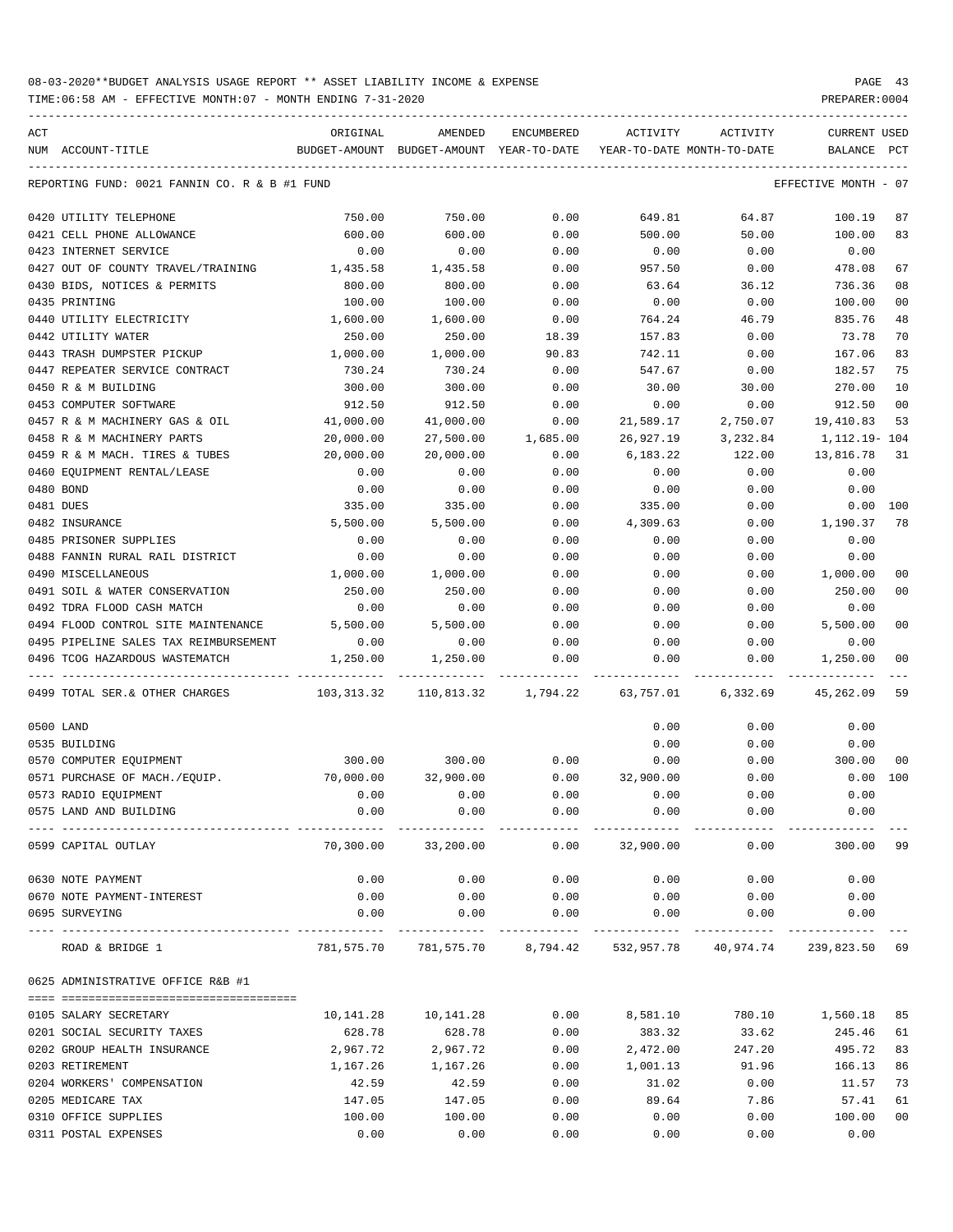| ACT |                                               | ORIGINAL      | AMENDED       | ENCUMBERED   | ACTIVITY                   | ACTIVITY  | <b>CURRENT USED</b>  |     |
|-----|-----------------------------------------------|---------------|---------------|--------------|----------------------------|-----------|----------------------|-----|
| NUM | ACCOUNT-TITLE                                 | BUDGET-AMOUNT | BUDGET-AMOUNT | YEAR-TO-DATE | YEAR-TO-DATE MONTH-TO-DATE |           | BALANCE              | PCT |
|     |                                               |               |               |              |                            |           |                      |     |
|     | REPORTING FUND: 0021 FANNIN CO. R & B #1 FUND |               |               |              |                            |           | EFFECTIVE MONTH - 07 |     |
|     | 0353 COMPUTER EXPENSE                         | 500.00        | 500.00        | 0.00         | 483.95                     | 0.00      | 16.05                | 97  |
|     | 0427 OUT OF COUNTY TRAVEL                     | 0.00          | 0.00          | 0.00         | 0.00                       | 0.00      | 0.00                 |     |
|     | 0480 BOND                                     | 0.00          | 0.00          | 0.00         | 0.00                       | 0.00      | 0.00                 |     |
|     | 0572 OFFICE EQUIPMENT                         | 0.00          | 0.00          | 0.00         | 0.00                       | 0.00      | 0.00                 |     |
|     | 0574 COMPUTER EQUIPMENT                       | 0.00          | 0.00          | 0.00         | 0.00                       | 0.00      | 0.00                 |     |
|     | ADMINISTRATIVE OFFICE R&B #1                  | 15,694.68     | 15,694.68     | 0.00         | 13,042.16                  | 1,160.74  | 2,652.52             | 83  |
|     | FANNIN CO. R & B #1 FUND                      |               |               |              |                            |           |                      |     |
|     | INCOME TOTALS                                 | 797,270.38    | 797,270.38    |              | 839,029.75                 | 24,363.28 | 41,759.37+ 105       |     |
|     | <b>EXPENSE TOTALS</b>                         | 797,270.38    | 797,270.38    | 8,794.42     | 545,999.94                 | 42,135.48 | 242,476.02           | 70  |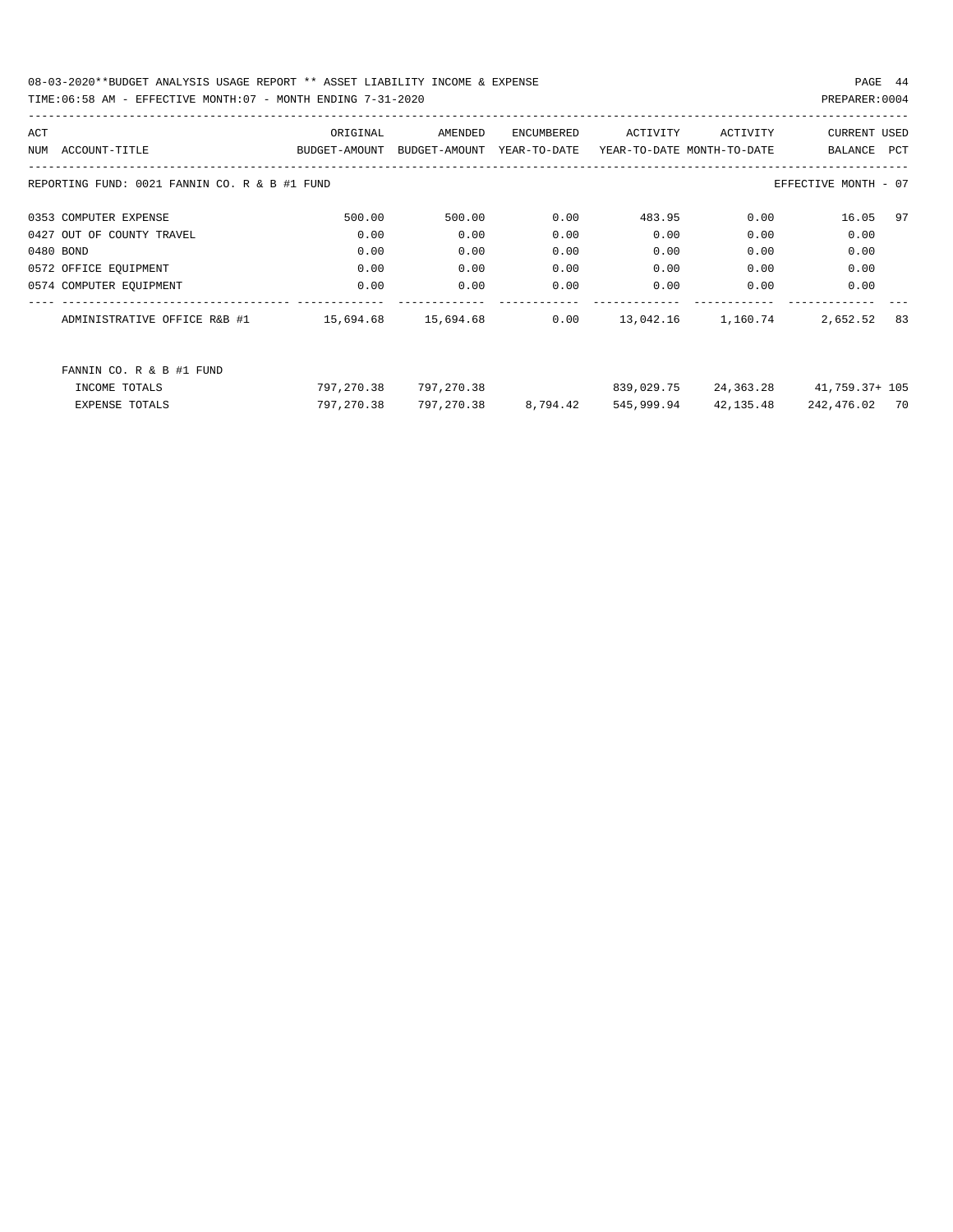|     | 08-03-2020**BUDGET ANALYSIS USAGE REPORT ** ASSET LIABILITY INCOME & EXPENSE<br>TIME: 06:58 AM - EFFECTIVE MONTH: 07 - MONTH ENDING 7-31-2020 |           |                                                                                |            |                   |                                             | PAGE 45<br>PREPARER: 0004                             |                |
|-----|-----------------------------------------------------------------------------------------------------------------------------------------------|-----------|--------------------------------------------------------------------------------|------------|-------------------|---------------------------------------------|-------------------------------------------------------|----------------|
| ACT | NUM ACCOUNT-TITLE                                                                                                                             | ORIGINAL  | AMENDED<br>BUDGET-AMOUNT BUDGET-AMOUNT YEAR-TO-DATE YEAR-TO-DATE MONTH-TO-DATE | ENCUMBERED | ACTIVITY          | ACTIVITY                                    | CURRENT USED<br>BALANCE PCT                           |                |
|     | REPORTING FUND: 0022 FANNIN CO. R & B #2 FUND                                                                                                 |           |                                                                                |            |                   |                                             | EFFECTIVE MONTH - 07                                  |                |
|     | 0100 PAYROLL                                                                                                                                  |           |                                                                                |            |                   |                                             |                                                       |                |
|     | 0100 PAYROLL                                                                                                                                  |           |                                                                                |            | 0.00              | 0.00                                        | 0.00                                                  |                |
|     | PAYROLL                                                                                                                                       |           |                                                                                |            | 0.00              | 0.00                                        | 0.00                                                  |                |
|     | 0102 A/P CLEARING                                                                                                                             |           |                                                                                |            |                   |                                             |                                                       |                |
|     | 0100 A/P CLEARING                                                                                                                             |           |                                                                                |            | 0.00              | 0.00                                        | 0.00                                                  |                |
|     | A/P CLEARING                                                                                                                                  |           |                                                                                |            | 0.00              | 0.00                                        | 0.00                                                  |                |
|     | 0103 CASH                                                                                                                                     |           |                                                                                |            |                   |                                             |                                                       |                |
|     | 0100 R&B#2- COMBINED FUNDS CHECKING                                                                                                           |           |                                                                                |            |                   |                                             |                                                       |                |
|     | 0175 TEXPOOL                                                                                                                                  |           |                                                                                |            | 2,711.43          | 46.63                                       | 171, 417. 41 23, 504. 20 - 434, 181. 27<br>262,066.93 |                |
|     | CASH                                                                                                                                          |           |                                                                                |            |                   |                                             | 174, 128.84 23, 457.57- 696, 248.20                   |                |
|     | 0120 RECEIVABLES                                                                                                                              |           |                                                                                |            |                   |                                             |                                                       |                |
|     | 0311 TAXES RECEIVABLE                                                                                                                         |           |                                                                                |            | 0.00              | 0.00                                        | 41,096.44                                             |                |
|     | 0312 DUE FROM OTHER GOVERNMENT                                                                                                                |           |                                                                                |            | 0.00              | 0.00                                        | 22,822.14                                             |                |
|     | 0313 DUE FROM OTHER FUNDS                                                                                                                     |           |                                                                                |            | 0.00              | 0.00                                        | 4,089.81                                              |                |
|     | 0315 INVENTORY ASSET                                                                                                                          |           |                                                                                |            | 0.00              | 0.00                                        | 54,009.30<br>--------                                 |                |
|     | RECEIVABLES                                                                                                                                   |           |                                                                                |            | 0.00              | 0.00                                        | 122,017.69                                            |                |
|     | 0200 LIABILITY ACCOUNT                                                                                                                        |           |                                                                                |            |                   |                                             |                                                       |                |
|     | 0150 ACCRUED SALARY PAYABLE                                                                                                                   |           |                                                                                |            | 0.00              | 0.00                                        | 11,285.41                                             |                |
|     | 0155 ACCRUED FRINGE BENEFITS                                                                                                                  |           |                                                                                |            | 0.00              | 0.00                                        | 6,055.57                                              |                |
|     | 0200 DEFERRED TAX REVENUE                                                                                                                     |           |                                                                                |            | 0.00              | 0.00                                        | 39,351.80                                             |                |
|     | 0900 SYSTEM ADDED LIABILITY LINE-ITEM                                                                                                         |           |                                                                                |            | 0.00              | 0.00                                        | 0.00                                                  |                |
|     | 0910 SYSTEM ADDED LIABILITY LINE-ITEM                                                                                                         |           |                                                                                |            |                   | $21,189.85-$ 0.00<br>--------- ------------ | 21,189.85-<br>--------------                          |                |
|     | LIABILITY ACCOUNT                                                                                                                             |           |                                                                                |            | 21,189.85-        | 0.00                                        | 35,502.93                                             |                |
|     | 0207 DUE TO FUND                                                                                                                              |           |                                                                                |            |                   |                                             |                                                       |                |
|     | 0070 DUE TO RIGHT OF WAY<br>---- -----                                                                                                        |           | --------------                                                                 |            |                   | $0.00$ 0.00                                 | 0.00                                                  |                |
|     | DUE TO FUND                                                                                                                                   |           |                                                                                |            | 0.00              | 0.00                                        | 0.00                                                  |                |
|     | 0271 EQUITY ACCOUNT                                                                                                                           |           |                                                                                |            |                   |                                             |                                                       |                |
|     | 0200 EQUITY ACCOUNT                                                                                                                           |           |                                                                                |            |                   |                                             | $0.00$ $0.00$ $587,444.27$                            |                |
|     | EQUITY ACCOUNT                                                                                                                                |           |                                                                                |            | ---------<br>0.00 |                                             | -----------<br>$0.00$ 587,444.27                      |                |
|     | 0300 TOTAL REV/TRANSFERS                                                                                                                      |           |                                                                                |            |                   |                                             |                                                       |                |
|     | 0122 BEGINNING CASH BALANCE                                                                                                                   |           | 47,346.83 47,346.83                                                            |            | 0.00              |                                             | $0.00$ 47,346.83                                      | 0 <sub>0</sub> |
|     | TOTAL REV/TRANSFERS                                                                                                                           | 47,346.83 | --------------<br>47,346.83                                                    | 0.00       | 0.00              | 0.00                                        | . <u>.</u><br>47,346.83 00                            |                |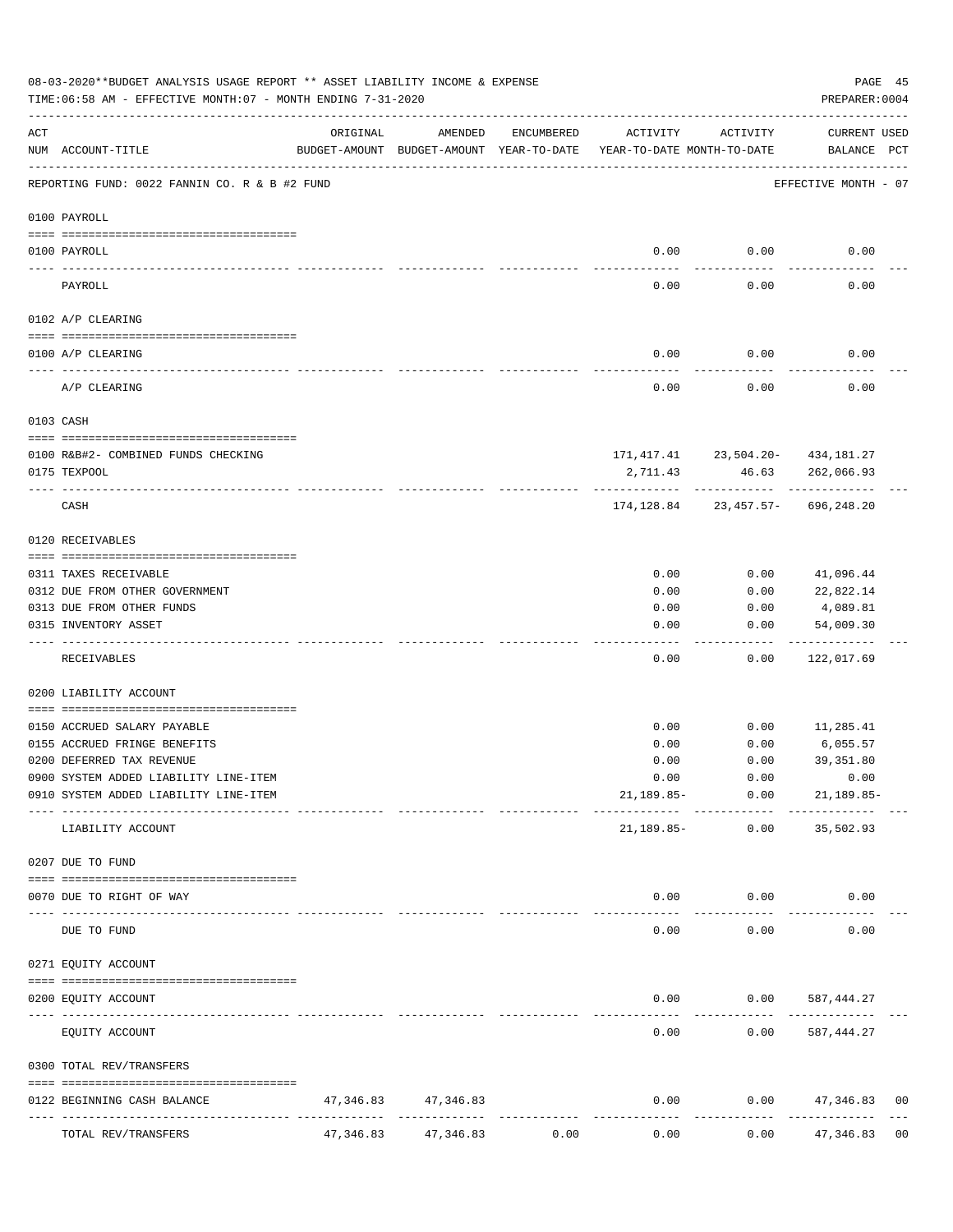|     | TIME: 06:58 AM - EFFECTIVE MONTH: 07 - MONTH ENDING 7-31-2020    |                                              |                                                                                |                                                  |                                    |                               | PREPARER: 0004                         |    |
|-----|------------------------------------------------------------------|----------------------------------------------|--------------------------------------------------------------------------------|--------------------------------------------------|------------------------------------|-------------------------------|----------------------------------------|----|
| ACT | NUM ACCOUNT-TITLE                                                | ORIGINAL                                     | AMENDED<br>BUDGET-AMOUNT BUDGET-AMOUNT YEAR-TO-DATE YEAR-TO-DATE MONTH-TO-DATE | ENCUMBERED                                       |                                    | ACTIVITY ACTIVITY             | <b>CURRENT USED</b><br>BALANCE PCT     |    |
|     | REPORTING FUND: 0022 FANNIN CO. R & B #2 FUND                    |                                              |                                                                                |                                                  |                                    |                               | EFFECTIVE MONTH - 07                   |    |
|     | 0310 PROPERTY TAXES                                              |                                              |                                                                                |                                                  |                                    |                               |                                        |    |
|     | 0110 CURRENT TAXES                                               |                                              | 593,268.55   593,268.55           639,822.91    5,676.59    46,554.36+ 108     |                                                  |                                    |                               |                                        |    |
|     | 0120 DELINQUENT TAXES                                            |                                              | 12,500.00   12,500.00                                                          |                                                  |                                    |                               | 14,479.00    1,168.97    1,979.00+ 116 |    |
|     | PROPERTY TAXES                                                   |                                              | 605,768.55 605,768.55 0.00 654,301.91 6,845.56 48,533.36+ 108                  |                                                  |                                    |                               |                                        |    |
|     | 0318 OTHER TAXES                                                 |                                              |                                                                                |                                                  |                                    |                               |                                        |    |
|     |                                                                  |                                              |                                                                                |                                                  |                                    |                               |                                        |    |
|     | 0120 PAY N LIEU TAX/GRASSLAND                                    | 2,000.00                                     | 2,000.00<br>1,000.00                                                           |                                                  | 797.62                             | $1,220.91$ 0.00               | 779.09 61<br>202.38 80                 |    |
|     | 0121 PAY N LIEU TAX/UPPER TRINITY<br>0160 SALES TAX REVENUES     | 1,000.00<br>50,000.00                        | 50,000.00                                                                      |                                                  |                                    | 0.00<br>59,879.29 4,243.87    | 9,879.29+ 120                          |    |
|     |                                                                  | ------------ -------------                   |                                                                                |                                                  |                                    |                               | . <u>.</u> .                           |    |
|     | OTHER TAXES                                                      | 53,000.00                                    |                                                                                |                                                  |                                    |                               | 8,897.82+ 117                          |    |
|     | 0321 FEES OF TAX COLLECTOR                                       |                                              |                                                                                |                                                  |                                    |                               |                                        |    |
|     | 0200 CAR REGISTRATION/SALES TAX                                  | 86,000.00 86,000.00                          |                                                                                |                                                  |                                    |                               | 85,532.18 0.00 467.82                  | 99 |
|     | 0300 COUNTY'S ADDITIONAL \$10                                    | 64,000.00                                    | 64,000.00                                                                      |                                                  | 62,229.64                          | 9,709.67                      | 1,770.36                               | 97 |
|     | FEES OF TAX COLLECTOR                                            |                                              | 150,000.00  150,000.00        0.00      147,761.82       9,709.67              |                                                  |                                    | ------------- -------------   | -------------<br>2,238.18              | 99 |
|     | 0330 GRANTS                                                      |                                              |                                                                                |                                                  |                                    |                               |                                        |    |
|     |                                                                  |                                              |                                                                                |                                                  |                                    |                               |                                        |    |
|     | 0200 FEMA GRANT                                                  | 0.00                                         | 0.00                                                                           |                                                  |                                    |                               | $0.00$ $0.00$ $0.00$                   |    |
|     | GRANTS                                                           | 0.00                                         |                                                                                |                                                  | $0.00$ $0.00$ $0.00$ $0.00$ $0.00$ |                               | 0.00                                   |    |
|     | 0350 FINES                                                       |                                              |                                                                                |                                                  |                                    |                               |                                        |    |
|     | 0403 COUNTY CLERK FINES                                          | 5,000.00                                     | 5,000.00                                                                       |                                                  |                                    |                               | 6,074.96 5,814.79 1,074.96+121         |    |
|     | 0450 DISTRICT CLERK FINES                                        | 8,500.00                                     | 8,500.00                                                                       |                                                  |                                    |                               | 6,825.63 1,706.73 1,674.37 80          |    |
|     | 0455 J. P. #1 FINES                                              | 5,000.00                                     | 5,000.00                                                                       |                                                  | 4,401.94                           | 0.00                          | 598.06 88                              |    |
|     | 0456 J. P. #2 FINES                                              | 2,000.00                                     | 2,000.00                                                                       |                                                  | 2,895.93                           | 0.00                          | 895.93+ 145                            |    |
|     | 0457 J. P. #3 FINES                                              | 5,000.00<br>------------------- ------------ | 5,000.00<br>.                                                                  |                                                  | ---------------                    | 1,810.06 0.00<br>------------ | 3,189.94 36<br>_____________           |    |
|     | FINES                                                            | 25,500.00                                    |                                                                                |                                                  |                                    |                               | 3,491.48 86                            |    |
|     | 0360 INTEREST EARNINGS                                           |                                              |                                                                                |                                                  |                                    |                               |                                        |    |
|     | 0100 INTEREST EARNINGS<br>---------------------------------- --  |                                              | 5,000.00 5,000.00                                                              |                                                  |                                    |                               | 3,403.83 101.67 1,596.17 68            |    |
|     | INTEREST EARNINGS                                                |                                              | 5,000.00 5,000.00 0.00 3,403.83                                                |                                                  |                                    |                               | 101.67    1,596.17                     | 68 |
|     | 0364 SALE OF EQUIPMENT                                           |                                              |                                                                                |                                                  |                                    |                               |                                        |    |
|     | --------------------------------------<br>0163 SALE OF EQUIPMENT |                                              | 2,000.00 2,000.00                                                              |                                                  |                                    | $0.00$ $0.00$                 | 2,000.00 00                            |    |
|     | SALE OF EQUIPMENT                                                | 2,000.00                                     |                                                                                | -------------------------------<br>2,000.00 0.00 | 0.00                               | 0.00                          | -------------<br>2,000.00 00           |    |
|     | 0370 MISCELLANEOUS REVENUES                                      |                                              |                                                                                |                                                  |                                    |                               |                                        |    |
|     | 0120 STATE LATERAL ROAD                                          | 10,000.00                                    | 10,000.00                                                                      |                                                  | 9,854.63                           |                               | $0.00$ 145.37                          | 99 |
|     | 0125 TDT WEIGHT FEES                                             | 20,500.00                                    | 20,500.00                                                                      |                                                  | 24,884.48                          |                               | 0.00<br>4,384.48+ 121                  |    |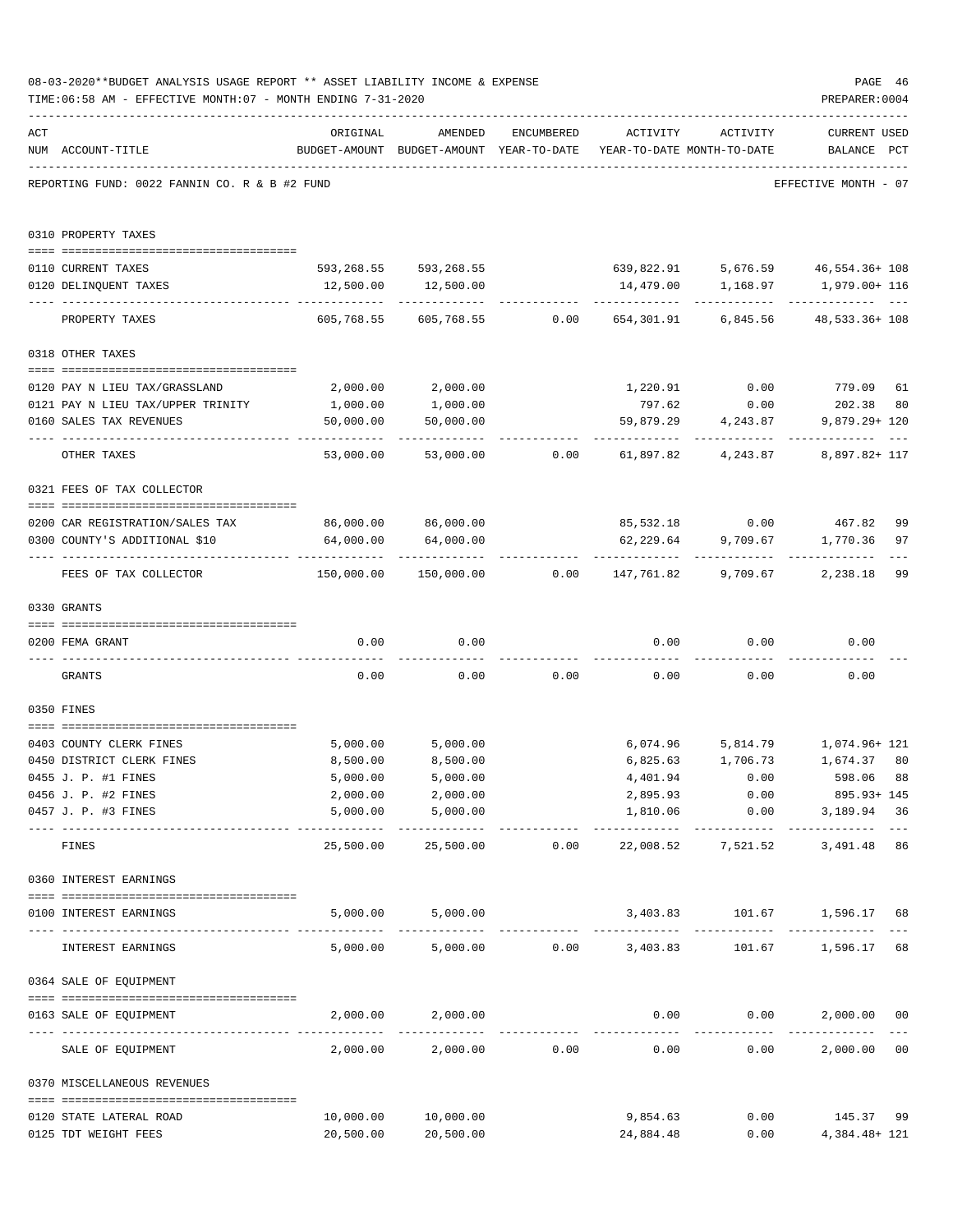| ACT                                           | ORIGINAL   | AMENDED                                  | ENCUMBERED | ACTIVITY                   | ACTIVITY                                                              | <b>CURRENT USED</b>  |              |
|-----------------------------------------------|------------|------------------------------------------|------------|----------------------------|-----------------------------------------------------------------------|----------------------|--------------|
| NUM ACCOUNT-TITLE                             |            | BUDGET-AMOUNT BUDGET-AMOUNT YEAR-TO-DATE |            | YEAR-TO-DATE MONTH-TO-DATE |                                                                       | BALANCE              | $_{\rm PCT}$ |
| REPORTING FUND: 0022 FANNIN CO. R & B #2 FUND |            |                                          |            |                            |                                                                       | EFFECTIVE MONTH - 07 |              |
| 0130 REFUNDS & MISCELLANEOUS                  | 0.00       | 0.00                                     |            | 696.96                     | 0.00                                                                  | 696.96+              |              |
| 0131 AUTOMOBILE INSURANCE LOSS PAYMENT        | 0.00       | 0.00                                     |            | 0.00                       | 0.00                                                                  | 0.00                 |              |
| 0140 PROCEEDS OF LOAN                         | 0.00       | 0.00                                     |            | 0.00                       | 0.00                                                                  | 0.00                 |              |
| 0145 REIMBURSEMENT OF MATERIALS               | 10,800.00  | 10,800.00                                |            |                            | 14,524.20   1,785.28   3,724.20+ 134                                  |                      |              |
| 0150 TRENTON HIGH MEADOWS SUBDIVISION         | 6,700.00   | 6,700.00                                 |            | 2,800.00                   | 0.00                                                                  | 3,900.00 42          |              |
| MISCELLANEOUS REVENUES                        | 48,000.00  | 48,000.00                                | 0.00       |                            | 52,760.27 1,785.28                                                    | 4,760.27+ 110        |              |
| 0509 CONTINGENCY                              |            |                                          |            |                            |                                                                       |                      |              |
|                                               |            |                                          |            |                            |                                                                       |                      |              |
| 0475 CONTINGENCY                              | 10,000.00  | 10,000.00                                | 0.00       | 0.00                       | 0.00                                                                  | 10,000.00            | 00           |
| CONTINGENCY                                   | 10,000.00  | 10,000.00                                | 0.00       | 0.00                       | 0.00                                                                  | 10,000.00            | 00           |
| 0622 ROAD & BRIDGE 2                          |            |                                          |            |                            |                                                                       |                      |              |
| 0100 COMPENSATION PAY                         | 0.00       | 0.00                                     | 0.00       | 0.00                       | 0.00                                                                  | 0.00                 |              |
| 0101 SALARY ELECTED OFFICIAL                  | 62,720.97  | 62,720.97                                | 0.00       | 53,071.70                  | 4,824.70                                                              | 9,649.27             | 85           |
| 0105 SALARY SECRETARY                         | 0.00       | 0.00                                     | 0.00       | 0.00                       | 0.00                                                                  | 0.00                 |              |
| 0106 SALARY PRECINCT EMPLOYEES                | 231,328.10 | 231,328.10                               | 0.00       | 174,764.58                 | 16,578.51                                                             | 56,563.52            | 76           |
| 0107 REGULAR-TEMP. PART-TIME                  | 0.00       | 0.00                                     | 0.00       | 0.00                       | 0.00                                                                  | 0.00                 |              |
| 0108 SALARY-FOREMAN                           | 0.00       | 0.00                                     | 0.00       | 0.00                       | 0.00                                                                  | 0.00                 |              |
| 0199 TOTAL SALARIES                           | 294,049.07 | 294,049.07                               | 0.00       | 227,836.28                 | 21,403.21                                                             | 66,212.79            | 77           |
| 0201 SOCIAL SECURITY TAXES                    | 18,415.57  | 18,415.57                                | 0.00       | 13,477.23                  | 1,262.83                                                              | 4,938.34             | 73           |
| 0202 GROUP HEALTH INSURANCE                   | 94,967.04  | 94,967.04                                | 0.00       | 77,135.76                  | 7,911.36                                                              | 17,831.28            | 81           |
| 0203 RETIREMENT                               | 34,374.34  | 34,374.34                                | 0.00       | 26,602.71                  | 2,523.45                                                              | 7,771.63             | 77           |
| 0204 WORKERS' COMPENSATION                    | 7,329.52   | 7,329.52                                 | 0.00       | 7,089.26                   | 0.00                                                                  | 240.26               | 97           |
| 0205 MEDICARE TAX                             | 4,272.41   | 4,272.41                                 | 0.00       | 3,152.22                   | 295.37                                                                | 1,120.19             | 74           |
| 0206 UNEMPLOYMENT EXPENSE                     | 0.00       | 0.00                                     | 0.00       | 0.00                       | 0.00                                                                  | 0.00                 |              |
| 0299 TOTAL EMPLOYEE BENEFITS                  |            | 159,358.88 159,358.88                    | 0.00       | 127,457.18                 | 11,993.01                                                             | 31,901.70 80         |              |
| 0312 CONTRACT LABOR                           | 0.00       | 0.00                                     | 0.00       |                            | $0.00$ 0.00                                                           | 0.00                 |              |
| 0314 EMPLOYEE PHYSICALS/DOT TESTING           | 400.00     | 400.00                                   | 0.00       | 195.38                     | 0.00                                                                  | 204.62               | 49           |
| 0340 SHOP SUPPLIES                            | 4,000.00   | 5,000.00                                 | 56.70      | 4,653.93                   | 1,274.40                                                              | 289.37               | 94           |
| 0341 R & B MAT. ROCK & GRAVEL                 | 134,307.00 | 159,307.00                               | 0.00       | 145,551.06                 | 7,304.95                                                              | 13,755.94            | 91           |
| 0342 R & B MAT. CULVERTS                      | 20,000.00  | 21,000.00                                | 0.00       | 28,059.80                  | 0.00                                                                  | 7,059.80- 134        |              |
| 0343 R & B MAT. HARDWRE & LUMB                | 6,000.00   | 6,000.00                                 | 119.99     | 2,040.02                   | 117.20                                                                | 3,839.99             | 36           |
| 0344 R & B MAT. ASPHALT/RD OIL                | 42,000.00  | 43,000.00                                | 3,599.05   | 5,463.25                   | 0.00                                                                  | 33,937.70            | 21           |
| 0345 CHEMICALS                                | 1,000.00   | 1,000.00                                 | 0.00       | 0.00                       | 0.00                                                                  | 1,000.00             | 00           |
| 0346 CETRZ EXPENDITURES                       | 0.00       | 0.00                                     | 0.00       | 0.00                       | 0.00                                                                  | 0.00                 |              |
| 0350 DEBRIS REMOVAL                           | 0.00       | 0.00                                     | 0.00       | 0.00                       | 0.00                                                                  | 0.00                 |              |
| 0395 UNIFORMS                                 | 2,800.00   | 2,800.00                                 | 0.00       | 2,518.48                   | 306.24                                                                | 281.52 90            |              |
| 0399 TOTAL R&B MATERIALS                      |            |                                          |            |                            | 210,507.00  238,507.00  3,775.74  188,481.92  9,002.79  46,249.34  81 |                      |              |
| 0400 LEGAL FEES                               | 0.00       | 0.00                                     | 0.00       | 588.02                     | 0.00                                                                  | 588.02-              |              |
| 0406 TAX APPRAISAL DISTRICT                   | 0.00       | 0.00                                     | 0.00       | 0.00                       | 0.00                                                                  | 0.00                 |              |
| 0420 UTILITY TELEPHONE                        | 1,000.00   | 1,000.00                                 | 0.00       | 819.50                     | 81.95                                                                 | 180.50               | 82           |
| 0421 CELL PHONE ALLOWANCE                     | 600.00     | 600.00                                   | 0.00       | 500.00                     | 50.00                                                                 | 100.00               | 83           |
| 0427 OUT OF COUNTY TRAVEL/TRAINING 2,500.00   |            | 2,500.00                                 | 0.00       | 1,771.78                   | 0.00                                                                  | 728.22               | 71           |
| 0430 BIDS, NOTICES & PERMITS                  | 500.00     | 500.00                                   | 0.00       | 150.32                     | 36.12                                                                 | 349.68               | 30           |
| 0435 PRINTING                                 | 100.00     | 100.00                                   | 0.00       | 0.00                       | 0.00                                                                  | 100.00               | 00           |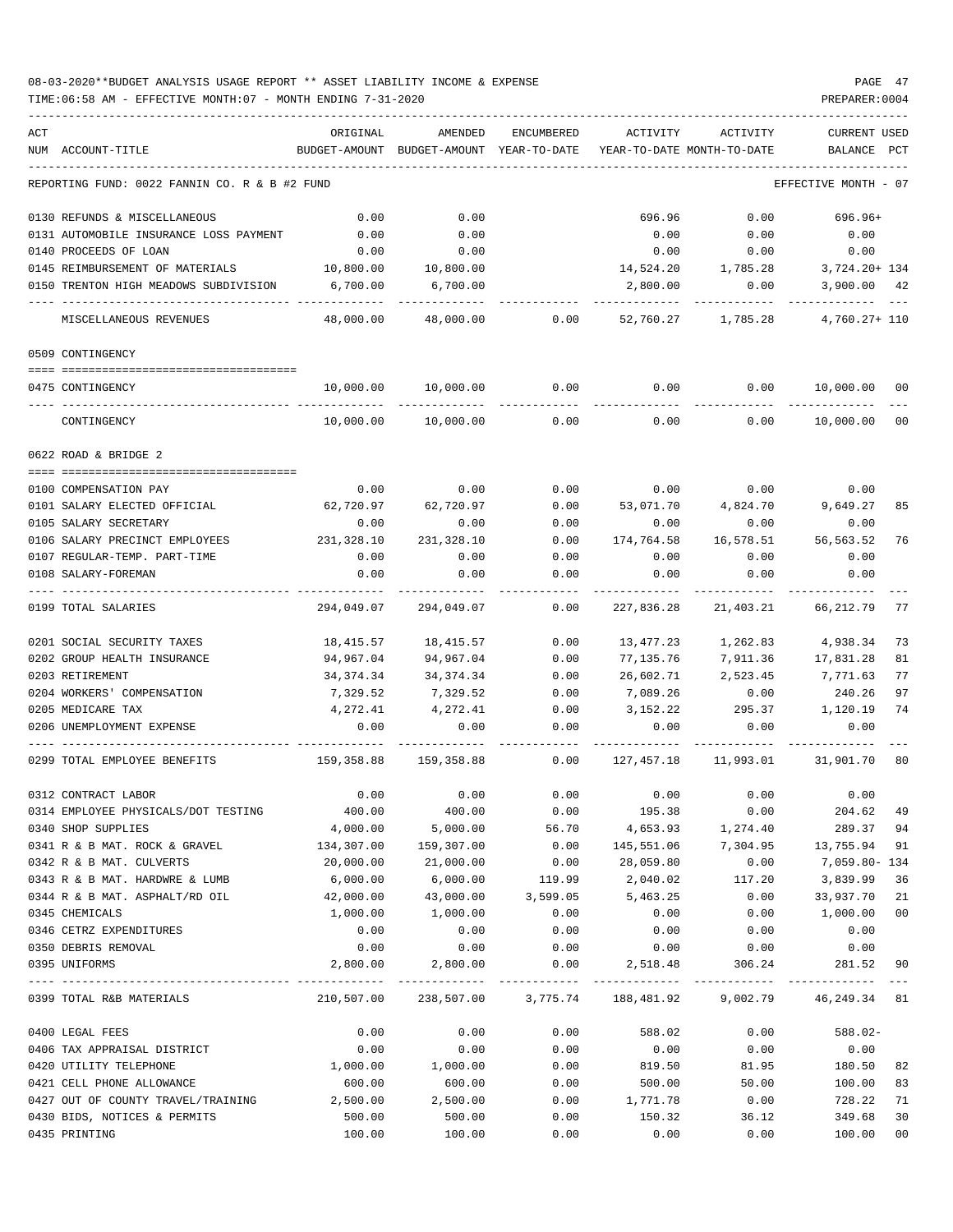TIME:06:58 AM - EFFECTIVE MONTH:07 - MONTH ENDING 7-31-2020 PREPARER:0004

----------------------------------------------------------------------------------------------------------------------------------- ACT ORIGINAL AMENDED ENCUMBERED ACTIVITY ACTIVITY CURRENT USED NUM ACCOUNT-TITLE BUDGET-AMOUNT BUDGET-AMOUNT YEAR-TO-DATE YEAR-TO-DATE MONTH-TO-DATE BALANCE PCT ----------------------------------------------------------------------------------------------------------------------------------- REPORTING FUND: 0022 FANNIN CO. R & B #2 FUND COORS AND THE SERVICE MONTH - 07 0440 UTILITY ELECTRICITY 2,000.00 2,000.00 0.00 1,361.45 153.58 638.55 68 0441 UTILITY GAS 750.00 750.00 0.00 669.99 49.24 80.01 89 0442 UTILITY WATER 940.00 940.00 0.00 733.01 82.41 206.99 78 0443 TRASH PICKUP 1,300.00 1,300.00 0.00 694.58 347.29 605.42 53 0447 REPEATER SERVICE CONTRACT 730.24 730.24 0.00 547.67 0.00 182.57 75 0450 R&M BUILDING 3,000.00 3,000.00 0.00 108.98 105.00 2,891.02 04 0453 COMPUTER SOFTWARE  $\begin{array}{cccccccc} 0.00 & 0.00 & 0.00 & 0.00 & 0.00 & 0.00 & 0.00 & 0.00 & 0.00 & 0.00 & 0.00 & 0.00 & 0.00 & 0.00 & 0.00 & 0.00 & 0.00 & 0.00 & 0.00 & 0.00 & 0.00 & 0.00 & 0.00 & 0.00 & 0.00 & 0.00 & 0.00 & 0.00 & 0.00 & 0.00 & 0.00 & 0.0$ 0457 R & M MACHINERY GAS & OIL 70,000.00 70,000.00 79.57 50,859.49 5,741.59 19,060.94 73 0458 R & M MACHINERY PARTS 30,000.00 66,507.50 444.14 76,981.19 458.17 10,917.83- 116 0459 R & M MACH. TIRES & TUBES 15,000.00 15,000.00 82.00 10,472.97 0.00 4,445.03 70 0460 EQUIPMENT RENTAL/LEASE 50,000.00 6,000.00 0.00 6,000.00 3,000.00 0.00 100 0480 BOND 0.00 0.00 0.00 0.00 0.00 0.00 0481 DUES 335.00 335.00 0.00 335.00 0.00 0.00 100 0482 INSURANCE 9,000.00 9,000.00 0.00 7,910.96 0.00 1,089.04 88 0485 PRISONER SUPPLIES 0.00 0.00 0.00 0.00 0.00 0.00 0488 FANNIN RURAL RAIL DISTRICT  $0.00$  0.00 0.00 0.00 0.00 0.00 0.00 0490 MISCELLANEOUS 1,000.00 1,000.00 0.00 0.00 0.00 1,000.00 00 0491 SOIL & WATER CONSERVATION  $250.00$   $250.00$   $250.00$  0.00 0.00 0.00  $250.00$  00 0492 TDRA FLOOD CASH MATCH 0.00 0.00 0.00 0.00 0.00 0.00 0493 TRENTON HIGH MEADOWS SUBDIVISION  $4.000.00$   $4.000.00$  0.00 0.00 0.00 0.00  $4.000.00$  00 0494 FLOOD CONTROL SITE MAINTENANCE  $4,000.00$   $4,000.00$  0.00 0.00 0.00  $4,000.00$  00 0495 PIPELINE SALES TAX REIMBURSEMENT  $0.00$  0.00 0.00 0.00 0.00 0.00 0.00 0.00 0496 TCOG HAZARDOUS WASTEMATCH 0.00 0.00 0.00 0.00 0.00 0.00 ---- ---------------------------------- ------------- ------------- ------------ ------------- ------------ ------------- --- 0499 TOTAL SER.& OTHER CHARGES 197,005.24 189,512.74 605.71 160,504.91 10,105.35 28,402.12 85 0500 LAND 0.00 0.00 0.00 0535 BUILDING 0.00 0.00 0.00 0562 LAND/BUILDING 0.00 0.00 0.00 0.00 0.00 0.00 0570 COMPUTER EQUIPMENT 0.00 0.00 0.00 0.00 0.00 0.00 0571 PURCHASE OF MACH./EQUIP. 50,000.00 29,492.50 0.00 29,492.50 0.00 0.00 100 0573 RADIO EQUIPMENT 0.00 0.00 0.00 0.00 0.00 0.00 0575 LAND/BUILDING 0.00 0.00 0.00 0580 PRECINCT BRIDGE 0.00 0.00 0.00 0.00 0.00 0.00 ---- ---------------------------------- ------------- ------------- ------------ ------------- ------------ ------------- --- 0599 CAPITAL OUTLAY 50,000.00 29,492.50 0.00 29,492.50 0.00 0.00 100 ---- ---------------------------------- ------------- ------------- ------------ ------------- ------------ ------------- --- ROAD & BRIDGE 2 910,920.19 910,920.19 4,381.45 733,772.79 52,504.36 172,765.95 81 0625 ADMINISTRATIVE OFFICE R&B #2 ==== =================================== 0105 SALARY SECRETARY 10,141.28 10,141.28 0.00 8,581.10 780.10 1,560.18 85 0201 SOCIAL SECURITY TAXES 628.76 628.76 0.00 383.16 33.60 245.60 61 0202 GROUP HEALTH INSURANCE 2,967.72 2,967.72 0.00 2,472.40 247.24 495.32 83 0203 RETIREMENT 1,167.26 1,167.26 0.00 1,001.42 91.98 165.84 86 0204 WORKERS' COMPENSATION 42.59 42.59 0.00 31.02 0.00 11.57 73 0205 MEDICARE TAX 147.58 147.58 0.00 89.62 7.86 57.96 61 0310 OFFICE SUPPLIES 100.00 100.00 0.00 0.00 0.00 100.00 00 0311 POSTAL EXPENSES 0.00 0.00 0.00 0.00 0.00 0.00 0353 COMPUTER EXPENSE 60 16.03 500.00 500.00 500.00 0.00 483.97 0.00 16.03 97 0427 OUT OF COUNTY TRAVEL 0.00 0.00 0.00 0.00 0.00 0.00 0480 BOND 0.00 0.00 0.00 0.00 0.00 0.00

0572 OFFICE EQUIPMENT 0.00 0.00 0.00 0.00 0.00 0.00 0574 COMPUTER EQUIPMENT 0.00 0.00 0.00 0.00 0.00 0.00

---- ---------------------------------- ------------- ------------- ------------ ------------- ------------ ------------- ---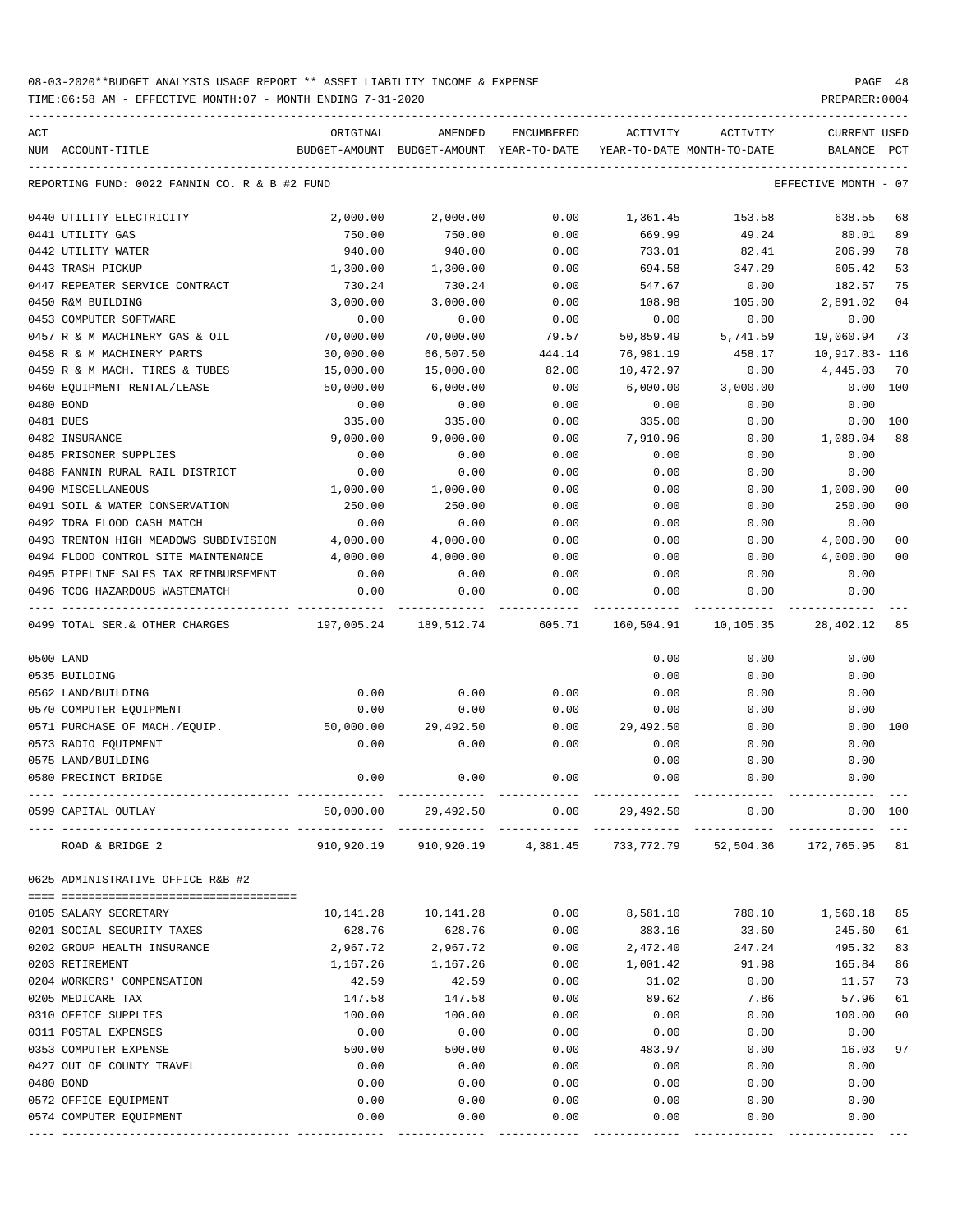|     | 08-03-2020**BUDGET ANALYSIS USAGE REPORT ** ASSET LIABILITY INCOME & EXPENSE<br>TIME:06:58 AM - EFFECTIVE MONTH:07 - MONTH ENDING 7-31-2020 |                           |                          |                            |            |                                        | PAGE 49<br>PREPARER: 0004          |    |
|-----|---------------------------------------------------------------------------------------------------------------------------------------------|---------------------------|--------------------------|----------------------------|------------|----------------------------------------|------------------------------------|----|
| ACT | NUM ACCOUNT-TITLE                                                                                                                           | ORIGINAL<br>BUDGET-AMOUNT | AMENDED<br>BUDGET-AMOUNT | ENCUMBERED<br>YEAR-TO-DATE | ACTIVITY   | ACTIVITY<br>YEAR-TO-DATE MONTH-TO-DATE | <b>CURRENT USED</b><br>BALANCE PCT |    |
|     | REPORTING FUND: 0022 FANNIN CO. R & B #2 FUND                                                                                               |                           |                          |                            |            |                                        | EFFECTIVE MONTH - 07               |    |
|     | ADMINISTRATIVE OFFICE R&B #2                                                                                                                | 15,695.19                 | 15,695.19                | 0.00                       | 13,042.69  | 1,160.78                               | 2,652.50                           | 83 |
|     | FANNIN CO. R & B #2 FUND<br>INCOME TOTALS                                                                                                   | 936,615.38                | 936,615.38               |                            | 942,134.17 | 30,207.57                              | 5,518.79+ 101                      |    |
|     | <b>EXPENSE TOTALS</b>                                                                                                                       | 936,615.38                | 936,615.38               | 4,381.45                   | 746,815.48 | 53,665.14                              | 185,418.45                         | 80 |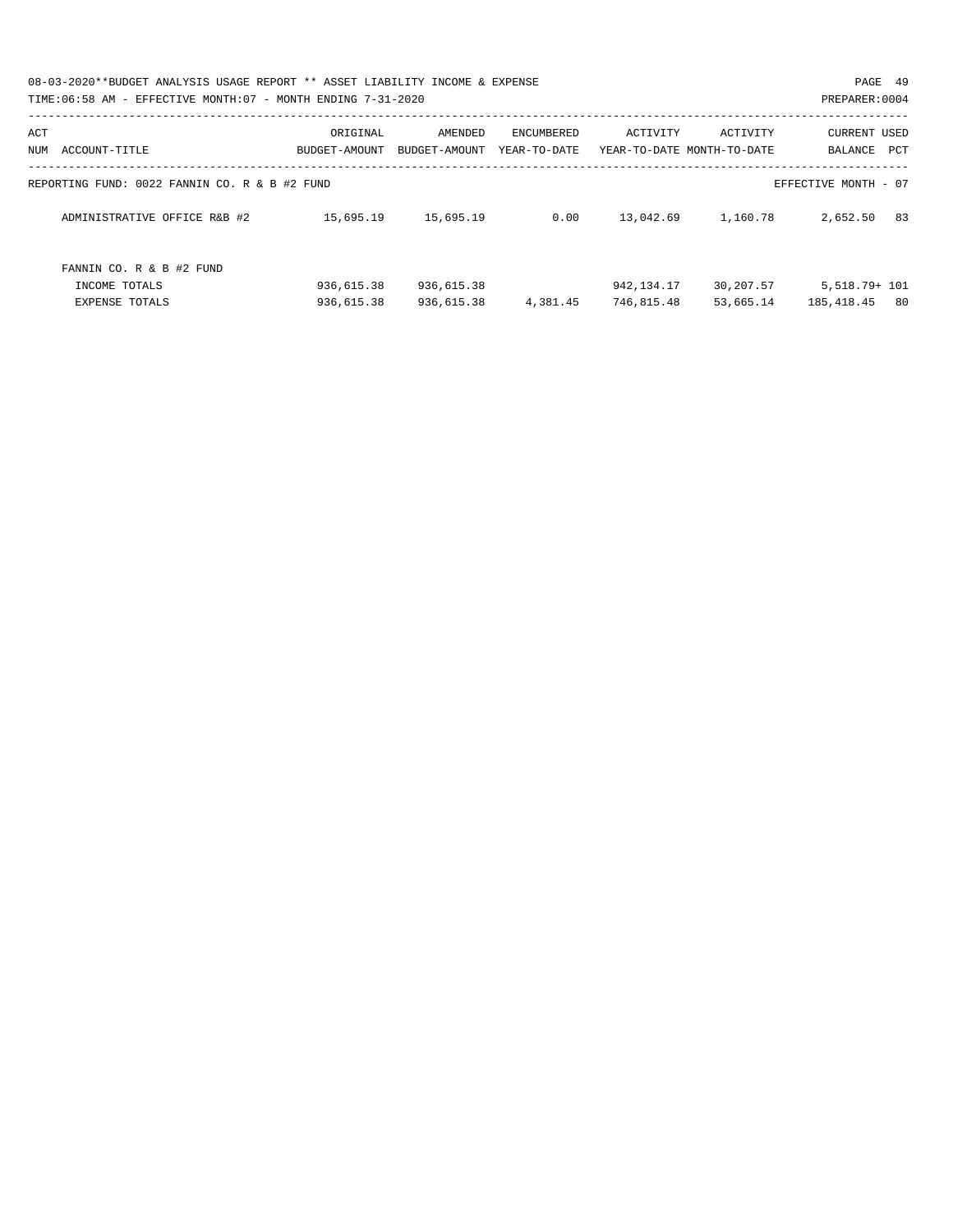|     | 08-03-2020**BUDGET ANALYSIS USAGE REPORT ** ASSET LIABILITY INCOME & EXPENSE<br>TIME: 06:58 AM - EFFECTIVE MONTH: 07 - MONTH ENDING 7-31-2020 |          |                                                                                |                    |                  |                    | PREPARER: 0004                        | PAGE 50 |
|-----|-----------------------------------------------------------------------------------------------------------------------------------------------|----------|--------------------------------------------------------------------------------|--------------------|------------------|--------------------|---------------------------------------|---------|
| ACT | NUM ACCOUNT-TITLE                                                                                                                             | ORIGINAL | AMENDED<br>BUDGET-AMOUNT BUDGET-AMOUNT YEAR-TO-DATE YEAR-TO-DATE MONTH-TO-DATE | ENCUMBERED         | ACTIVITY         | ACTIVITY           | <b>CURRENT USED</b><br>BALANCE PCT    |         |
|     | --------------------------------------<br>REPORTING FUND: 0023 FANNIN CO. R & B #3 FUND                                                       |          |                                                                                |                    |                  |                    | EFFECTIVE MONTH - 07                  |         |
|     | 0100 PAYROLL                                                                                                                                  |          |                                                                                |                    |                  |                    |                                       |         |
|     | 0100 PAYROLL                                                                                                                                  |          |                                                                                |                    | 0.00             | 0.00               | 0.00                                  |         |
|     | PAYROLL                                                                                                                                       |          |                                                                                |                    | 0.00             | 0.00               | 0.00                                  |         |
|     | 0102 A/P CLEARING                                                                                                                             |          |                                                                                |                    |                  |                    |                                       |         |
|     | 0100 A/P CLEARING                                                                                                                             |          |                                                                                |                    | 0.00             | 0.00               | 0.00                                  |         |
|     | A/P CLEARING                                                                                                                                  |          |                                                                                |                    | 0.00             | 0.00               | 0.00                                  |         |
|     | 0103 CASH                                                                                                                                     |          |                                                                                |                    |                  |                    |                                       |         |
|     |                                                                                                                                               |          |                                                                                |                    |                  |                    |                                       |         |
|     | 0100 R&B#3-COMBINED FUNDS CHECKING                                                                                                            |          |                                                                                |                    |                  |                    | 15,572.89- 16,792.32- 391,577.83      |         |
|     | 0175 TEXPOOL                                                                                                                                  |          |                                                                                |                    | 403,428.43       |                    | 110.48 620,992.64                     |         |
|     | CASH                                                                                                                                          |          |                                                                                |                    |                  |                    | 387,855.54   16,681.84   1,012,570.47 |         |
|     | 0120 RECEIVABLES                                                                                                                              |          |                                                                                |                    |                  |                    |                                       |         |
|     | 0311 TAXES RECEIVABLE                                                                                                                         |          |                                                                                |                    | 0.00             | 0.00               | 61,651.58                             |         |
|     | 0312 DUE FROM OTHER GOVERNMENTS                                                                                                               |          |                                                                                |                    | 0.00             | 0.00               | 34,935.67                             |         |
|     | 0313 DUE FROM OTHER FUNDS                                                                                                                     |          |                                                                                |                    | 0.00             | 0.00               | 6,134.72                              |         |
|     | 0315 INVENTORY                                                                                                                                |          |                                                                                |                    | 0.00             | 0.00               | 56,099.46<br>. <u>.</u>               |         |
|     | RECEIVABLES                                                                                                                                   |          |                                                                                |                    | 0.00             | 0.00               | 158,821.43                            |         |
|     | 0200 LIABILITY ACCOUNT                                                                                                                        |          |                                                                                |                    |                  |                    |                                       |         |
|     |                                                                                                                                               |          |                                                                                |                    |                  |                    |                                       |         |
|     | 0150 ACCRUED SALARY PAYABLE                                                                                                                   |          |                                                                                |                    | 0.00             | 0.00               | 12,704.17                             |         |
|     | 0155 ACCRUED FRINGE BENEFITS<br>0200 DEFERRED TAX REVENUE                                                                                     |          |                                                                                |                    | 0.00             | 0.00               | 6,838.00<br>59,034.69                 |         |
|     | 0900 SYSTEM ADDED LIABILITY LINE-ITEM                                                                                                         |          |                                                                                |                    | 0.00<br>0.00     | 0.00<br>0.00       | 0.00                                  |         |
|     | 0910 SYSTEM ADDED LIABILITY LINE-ITEM                                                                                                         |          |                                                                                |                    | $35,302.94-$     | 0.00               | $35,302.94-$                          |         |
|     | LIABILITY ACCOUNT                                                                                                                             |          |                                                                                |                    | 35,302.94-       | 0.00               | 43, 273.92                            |         |
|     | 0205 SHORT-TERM LOAN                                                                                                                          |          |                                                                                |                    |                  |                    |                                       |         |
|     | 0571 SHORT-TERM LOAN/EQUIPMENT                                                                                                                | 0.00     | 0.00<br>-----------                                                            | 0.00<br>---------- |                  | 0.00<br>0.00       | 0.00                                  |         |
|     | SHORT-TERM LOAN                                                                                                                               | 0.00     | 0.00                                                                           | 0.00               | 0.00             | 0.00               | 0.00                                  |         |
|     | 0231 LOANS                                                                                                                                    |          |                                                                                |                    |                  |                    |                                       |         |
|     |                                                                                                                                               |          |                                                                                |                    |                  |                    |                                       |         |
|     | 0571 LOAN OF CAPITAL EQUIP. PURCHASE                                                                                                          |          |                                                                                |                    | 0.00<br>-------- | 0.00<br>---------- | 0.00                                  |         |
|     | LOANS                                                                                                                                         |          |                                                                                |                    | 0.00             | 0.00               | 0.00                                  |         |
|     | 0271 EQUITY ACCOUNT                                                                                                                           |          |                                                                                |                    |                  |                    |                                       |         |
|     | 0200 EQUITY ACCOUNT                                                                                                                           |          |                                                                                |                    | 0.00             | 0.00               | 704,959.50<br>----------              |         |
|     | EQUITY ACCOUNT                                                                                                                                |          |                                                                                |                    | 0.00             | 0.00               | 704,959.50                            |         |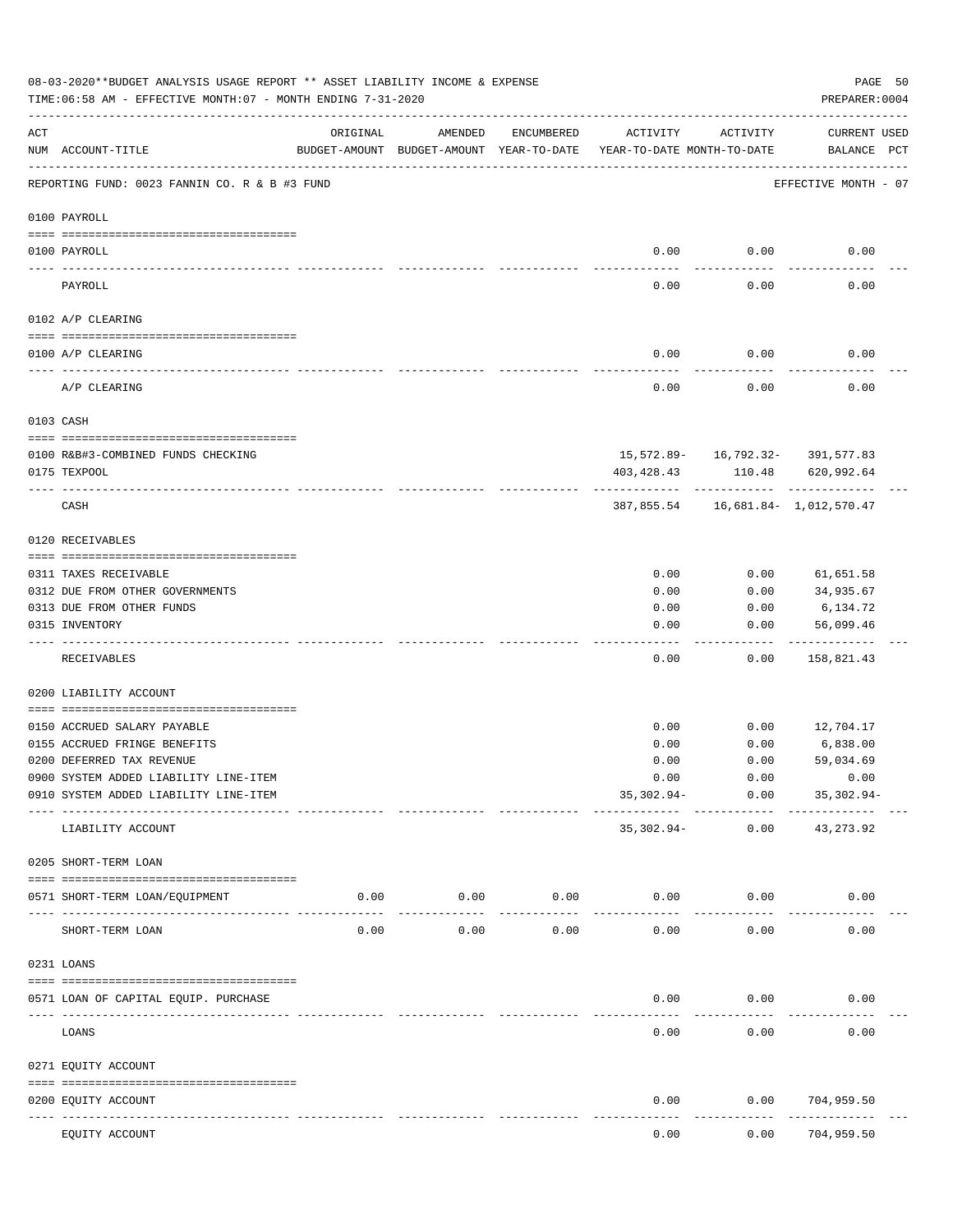|     | 08-03-2020**BUDGET ANALYSIS USAGE REPORT ** ASSET LIABILITY INCOME & EXPENSE<br>TIME: 06:58 AM - EFFECTIVE MONTH: 07 - MONTH ENDING 7-31-2020 |                                |                                                                                |                                    |                              |                       | PAGE 51<br>PREPARER: 0004                                                 |       |
|-----|-----------------------------------------------------------------------------------------------------------------------------------------------|--------------------------------|--------------------------------------------------------------------------------|------------------------------------|------------------------------|-----------------------|---------------------------------------------------------------------------|-------|
| ACT | NUM ACCOUNT-TITLE                                                                                                                             | ORIGINAL                       | AMENDED<br>BUDGET-AMOUNT BUDGET-AMOUNT YEAR-TO-DATE YEAR-TO-DATE MONTH-TO-DATE |                                    | ENCUMBERED ACTIVITY ACTIVITY |                       | <b>CURRENT USED</b><br>BALANCE PCT                                        |       |
|     | REPORTING FUND: 0023 FANNIN CO. R & B #3 FUND                                                                                                 |                                |                                                                                |                                    |                              |                       | EFFECTIVE MONTH - 07                                                      |       |
|     | 0300 CASH                                                                                                                                     |                                |                                                                                |                                    |                              |                       |                                                                           |       |
|     | 0123 BEGINNING CASH BALANCE                                                                                                                   | 0.00                           | 0.00                                                                           |                                    |                              |                       | $0.00$ $0.00$ $0.00$ $0.00$                                               |       |
|     | CASH                                                                                                                                          | 0.00                           |                                                                                | $0.00$ $0.00$ $0.00$ $0.00$ $0.00$ |                              |                       | 0.00                                                                      |       |
|     | 0310 PROPERTY TAXES                                                                                                                           |                                |                                                                                |                                    |                              |                       |                                                                           |       |
|     |                                                                                                                                               |                                |                                                                                |                                    |                              |                       |                                                                           |       |
|     | 0110 CURRENT TAXES                                                                                                                            |                                | 889,902.83 889,902.83                                                          |                                    |                              |                       | 959,734.37 8,514.90 69,831.54+108                                         |       |
|     | 0120 DELINQUENT TAXES                                                                                                                         |                                | 15,900.00  15,900.00                                                           |                                    |                              |                       | 21,718.36    1,753.45    5,818.36+137                                     |       |
|     | PROPERTY TAXES                                                                                                                                | 905,802.83                     |                                                                                |                                    |                              |                       | 905,802.83   0.00   981,452.73   10,268.35   75,649.90+   108             |       |
|     | 0318 OTHER TAXES                                                                                                                              |                                |                                                                                |                                    |                              |                       |                                                                           |       |
|     | 0120 PAY N LIEU TAX/GRASSLAND                                                                                                                 |                                | 2,500.00 2,500.00                                                              |                                    |                              |                       | 1,831.36 0.00 668.64                                                      | 73    |
|     | 0121 PAY N LIEU TAX/UPPER TRINITY                                                                                                             | 1,500.00                       | 1,500.00                                                                       |                                    |                              |                       | 1,196.44 0.00 303.56                                                      | 80    |
|     | 0160 SALES TAX REVENUES                                                                                                                       | 65,572.88                      | 65,572.88                                                                      |                                    |                              | 89,818.92 6,365.81    | 24, 246.04+ 137                                                           |       |
|     | OTHER TAXES                                                                                                                                   |                                |                                                                                |                                    |                              |                       | -----------<br>69,572.88 69,572.88 0.00 92,846.72 6,365.81 23,273.84+ 133 |       |
|     | 0321 FEES OF TAX COLLECTOR                                                                                                                    |                                |                                                                                |                                    |                              |                       |                                                                           |       |
|     |                                                                                                                                               |                                |                                                                                |                                    |                              |                       |                                                                           |       |
|     | 0200 CAR REGISTRATION/SALES TAX 120,000.00 120,000.00<br>0300 COUNTY'S ADDITIONAL \$10                                                        | 95,000.00                      | 95,000.00                                                                      |                                    |                              | 93, 344.44 14, 564.50 | 128, 298. 22 0.00 8, 298. 22+ 107<br>1,655.56 98<br>-------------         |       |
|     | FEES OF TAX COLLECTOR                                                                                                                         | $215,000.00$ $215,000.00$ 0.00 |                                                                                |                                    |                              | 221,642.66 14,564.50  | $6,642.66+103$                                                            |       |
|     | 0330 GRANTS                                                                                                                                   |                                |                                                                                |                                    |                              |                       |                                                                           |       |
|     |                                                                                                                                               |                                |                                                                                |                                    |                              |                       |                                                                           |       |
|     | 0200 FEMA GRANT                                                                                                                               |                                | $0.00$ 30,583.64                                                               |                                    |                              | 30,583.64 0.00        | 0.00 100                                                                  |       |
|     | GRANTS                                                                                                                                        | 0.00                           | 30,583.64                                                                      | 0.00                               | 30,583.64                    | 0.00                  | 0.00 100                                                                  |       |
|     | 0350 FINES                                                                                                                                    |                                |                                                                                |                                    |                              |                       |                                                                           |       |
|     | 0403 COUNTY CLERK FINES                                                                                                                       | 10,000.00                      | 10,000.00                                                                      |                                    |                              |                       | 9,112.46 8,722.20 887.54 91                                               |       |
|     | 0450 DISTRICT CLERK FINES                                                                                                                     | 13,000.00                      | 13,000.00                                                                      |                                    |                              |                       | 10,238.43 2,560.09 2,761.57 79                                            |       |
|     | 0455 J. P. #1 FINES                                                                                                                           | 3,000.00                       | 3,000.00                                                                       |                                    | 6,602.88                     | 0.00                  | 3,602.88+ 220                                                             |       |
|     | 0456 J. P. #2 FINES                                                                                                                           | 2,400.00                       | 2,400.00                                                                       |                                    | 4,343.92                     | 0.00                  | 1,943.92+ 181                                                             |       |
|     | 0457 J. P. #3 FINES                                                                                                                           | 4,000.00                       | 4,000.00                                                                       |                                    | 2,715.08                     | 0.00<br>----------    | 1,284.92 68                                                               | $---$ |
|     | FINES                                                                                                                                         |                                | 32,400.00 32,400.00 0.00 33,012.77 11,282.29                                   |                                    |                              |                       | $612.77+102$                                                              |       |
|     | 0360 INTEREST EARNINGS                                                                                                                        |                                |                                                                                |                                    |                              |                       |                                                                           |       |
|     | 0100 INTEREST EARNINGS                                                                                                                        |                                | 5,000.00 5,000.00                                                              |                                    |                              |                       | 4,408.41 159.55 591.59 88                                                 |       |
|     | INTEREST EARNINGS                                                                                                                             |                                | $5,000.00$ $5,000.00$ $0.00$ $4,408.41$                                        |                                    |                              |                       | 159.55<br>591.59                                                          | 88    |
|     | 0364 SALE OF ASSETS                                                                                                                           |                                |                                                                                |                                    |                              |                       |                                                                           |       |
|     |                                                                                                                                               |                                |                                                                                |                                    |                              |                       |                                                                           |       |
|     | 0162 LAND/BUILDING                                                                                                                            | 0.00                           | 0.00                                                                           |                                    | 0.00                         | 0.00                  | 0.00                                                                      |       |
|     | 0163 SALE OF EQUIPMENT                                                                                                                        | 0.00                           | 76,954.64                                                                      |                                    | 76,954.64                    | 0.00                  | 0.00 100                                                                  |       |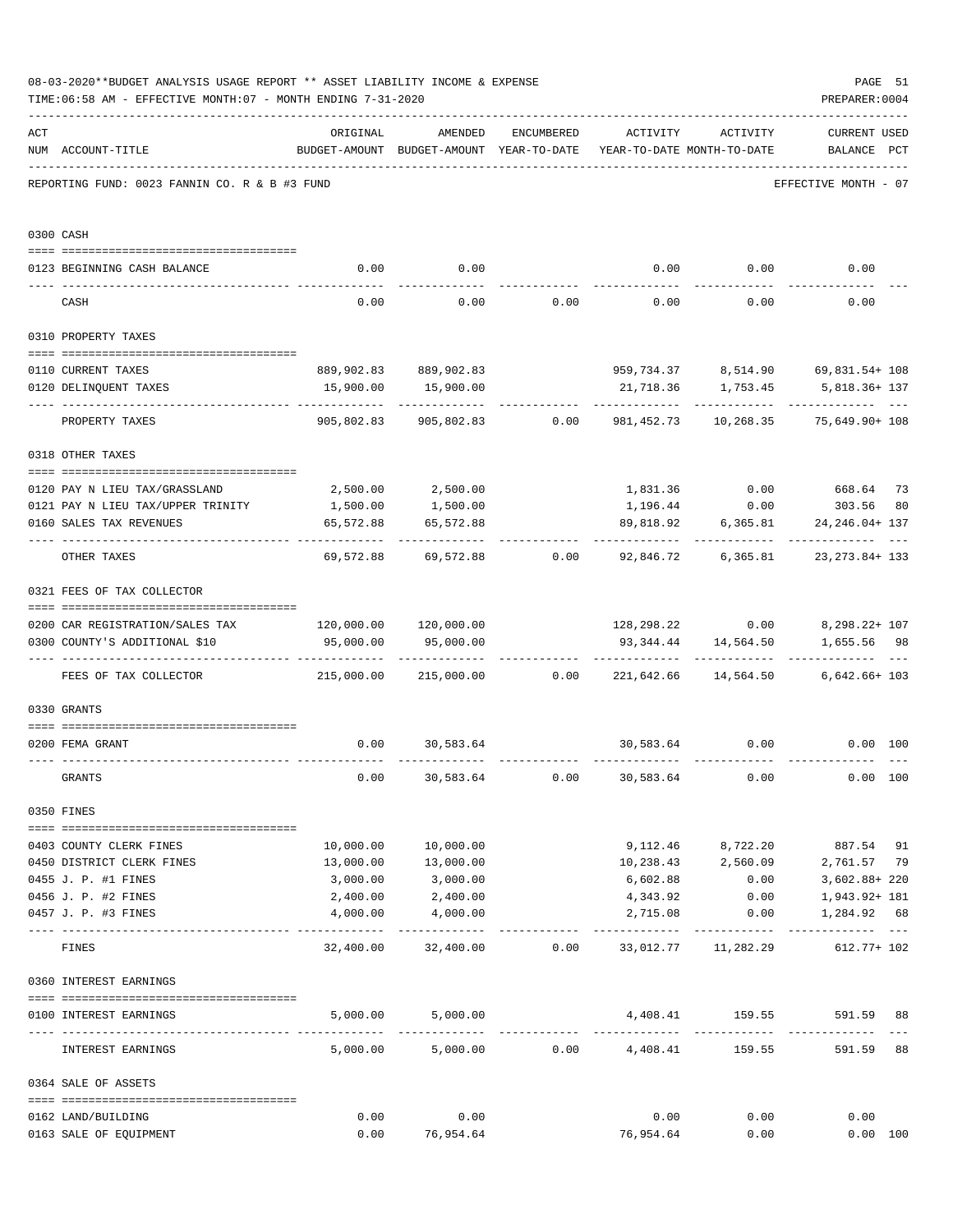TIME:06:58 AM - EFFECTIVE MONTH:07 - MONTH ENDING 7-31-2020

| ACT |                                               | ORIGINAL   | AMENDED                                  | <b>ENCUMBERED</b>    | ACTIVITY               | ACTIVITY                   | CURRENT USED            |
|-----|-----------------------------------------------|------------|------------------------------------------|----------------------|------------------------|----------------------------|-------------------------|
|     | NUM ACCOUNT-TITLE                             |            | BUDGET-AMOUNT BUDGET-AMOUNT YEAR-TO-DATE |                      |                        | YEAR-TO-DATE MONTH-TO-DATE | BALANCE<br>PCT          |
|     | REPORTING FUND: 0023 FANNIN CO. R & B #3 FUND |            |                                          |                      |                        |                            | EFFECTIVE MONTH - 07    |
|     |                                               |            |                                          |                      |                        |                            |                         |
|     | SALE OF ASSETS                                | 0.00       | 76,954.64                                | 0.00                 | 76,954.64              | 0.00                       | 0.00 100                |
|     | 0370 MISCELLANEOUS REVENUES                   |            |                                          |                      |                        |                            |                         |
|     |                                               |            |                                          |                      |                        |                            |                         |
|     | 0120 STATE LATERAL ROAD                       | 15,000.00  | 15,000.00                                |                      | 14,781.95              | 0.00                       | 218.05 99               |
|     | 0125 TDT WEIGHT FEES                          | 20,000.00  | 20,000.00                                |                      | 37,326.72              | 0.00                       | 17,326.72+ 187          |
|     | 0130 REFUNDS & MISCELLANEOUS                  | 3,000.00   | 3,000.00                                 |                      | 3,015.65               | 498.60                     | $15.65+101$             |
|     | 0139 RESTITUTION                              | 0.00       | 0.00                                     |                      | 0.00                   | 0.00                       | 0.00                    |
|     | 0140 PROCEEDS OF LOANS                        | 0.00       | 0.00                                     |                      | 0.00                   | 0.00                       | 0.00                    |
|     | 0145 REIMBURSEMENT OF MATERIALS               | 15,000.00  | 15,000.00                                |                      | 16,303.49              | 0.00                       | $1,303.49+109$          |
|     | MISCELLANEOUS REVENUES                        | 53,000.00  | 53,000.00                                | 0.00                 | 71,427.81              | 498.60                     | 18,427.81+ 135          |
|     | 0509 CONTINGENCY                              |            |                                          |                      |                        |                            |                         |
|     |                                               |            |                                          |                      |                        |                            |                         |
|     | 0475 CONTINGENCY                              | 0.00       | 0.00                                     | 0.00                 | 0.00                   | 0.00                       | 0.00                    |
|     | CONTINGENCY                                   | 0.00       | 0.00                                     | 0.00                 | 0.00                   | 0.00                       | 0.00                    |
|     | 0623 ROAD & BRIDGE 3                          |            |                                          |                      |                        |                            |                         |
|     |                                               |            |                                          |                      |                        |                            |                         |
|     | 0100 COMPENSATION PAY                         | 0.00       | 0.00                                     | 0.00                 | 0.00                   | 0.00                       | 0.00                    |
|     | 0101 SALARY ELECTED OFFICIAL                  | 62,720.97  | 62,720.97                                | 0.00                 | 53,071.70              | 4,824.70                   | 9,649.27<br>85          |
|     | 0105 SALARY SECRETARY                         | 11,137.40  | 11,137.40                                | 0.00                 | 8,834.16               | 864.00                     | 79<br>2,303.24          |
|     | 0106 SALARY PRECINCT EMPLOYEES                | 274,148.45 | 274,148.45                               | 0.00                 | 236,971.35             | 20,866.62                  | 37,177.10<br>86         |
|     | 0107 REGULAR-TEMP. PART-TIME                  | 17,031.96  | 17,031.96                                | 0.00<br>0.00         | 3,540.00               | 0.00                       | 13,491.96<br>21<br>0.00 |
|     | 0108 SALARY-FOREMAN                           | 0.00       | 0.00                                     |                      | 0.00                   | 0.00                       |                         |
|     | 0199 TOTAL SALARIES                           | 365,038.78 | 365,038.78                               | 0.00                 | 302,417.21             | 26,555.32                  | 62,621.57<br>83         |
|     | 0201 SOCIAL SECURITY TAXES                    | 22,669.90  | 22,669.90                                | 0.00                 | 18,419.68              | 1,610.80                   | 4,250.22<br>81          |
|     | 0202 GROUP HEALTH INSURANCE                   | 106,837.92 | 106,837.92                               | 0.00                 | 97,895.10              | 9,888.32                   | 92<br>8,942.82          |
|     | 0203 RETIREMENT                               | 42,673.03  | 42,673.03                                | 0.00                 | 34,885.98              | 3,130.86                   | 82<br>7,787.05          |
|     | 0204 WORKERS' COMPENSATION                    | 9,194.42   | 9,194.42                                 | 0.00                 | 8,933.94               | 0.00                       | 97<br>260.48            |
|     | 0205 MEDICARE TAX                             |            | 5,301.76 5,301.76                        | 0.00                 | 4,307.88               | 376.72                     | 993.88 81               |
|     | 0206 UNEMPLOYMENT EXPENSE                     | 0.00       | 0.00<br>-------------                    | 0.00<br>------------ | 0.00<br>______________ | 0.00                       | 0.00                    |
|     | 0299 TOTAL EMPLOYEE BENEFITS                  |            | 186,677.03 186,677.03                    |                      | $0.00$ 164,442.58      |                            | 15,006.70 22,234.45 88  |
|     | 0310 OFFICE SUPPLIES                          | 500.00     | 500.00                                   | 0.00                 | 568.59                 | 0.00                       | $68.59 - 114$           |
|     | 0314 EMPLOYEE PHYSICALS/DOT TESTING 200.00    |            | 200.00                                   | 0.00                 | 520.38                 | 0.00                       | 320.38-260              |
|     | 0315 COPIER EXPENSE                           | 0.00       | 0.00                                     | 0.00                 | 0.00                   | 0.00                       | 0.00                    |
|     | 0340 SHOP SUPPLIES                            | 6,500.00   | 6,500.00                                 | 0.00                 | 6,710.82               | 100.38                     | 210.82- 103             |
|     | 0341 R & B MAT. ROCK & GRAVEL                 | 165,000.00 | 190,000.00                               | 2,516.78             | 158,788.74             | 0.00                       | 28,694.48<br>85         |
|     | 0342 R & B MAT. CULVERTS                      | 35,000.00  | 45,800.00                                | 0.00                 | 40,103.64              | 2,466.00                   | 5,696.36 88             |
|     | 0343 R & B MAT. HARDWRE & LUMB                | 5,000.00   | 5,000.00                                 | 0.00                 | 4,294.56               | 15.00                      | 705.44<br>86            |
|     | 0344 R & B MAT. ASPHALT/RD OIL                | 85,000.00  | 85,000.00                                | 0.00                 | 34,435.70              | 0.00                       | 50,564.30<br>41         |
|     | 0345 CHEMICALS                                | 3,000.00   | 3,000.00                                 | 0.00                 | 450.00                 | 0.00                       | 2,550.00<br>15          |
|     | 0346 CETRZ EXPENDITURES                       | 0.00       | 0.00                                     | 0.00                 | 0.00                   | 0.00                       | 0.00                    |
|     | 0350 DEBRIS REMOVAL                           | 3,000.00   | 3,000.00                                 | 0.00                 | 1,160.35               | 387.45                     | 1,839.65 39             |
|     | 0395 UNIFORMS                                 | 0.00       | 0.00                                     | 0.00                 | 0.00                   | 0.00                       | 0.00                    |
|     | 0399 TOTAL R&B MATERIALS                      |            | 303,200.00 339,000.00 2,516.78           |                      | 247,032.78             | 2,968.83                   | 89,450.44 74            |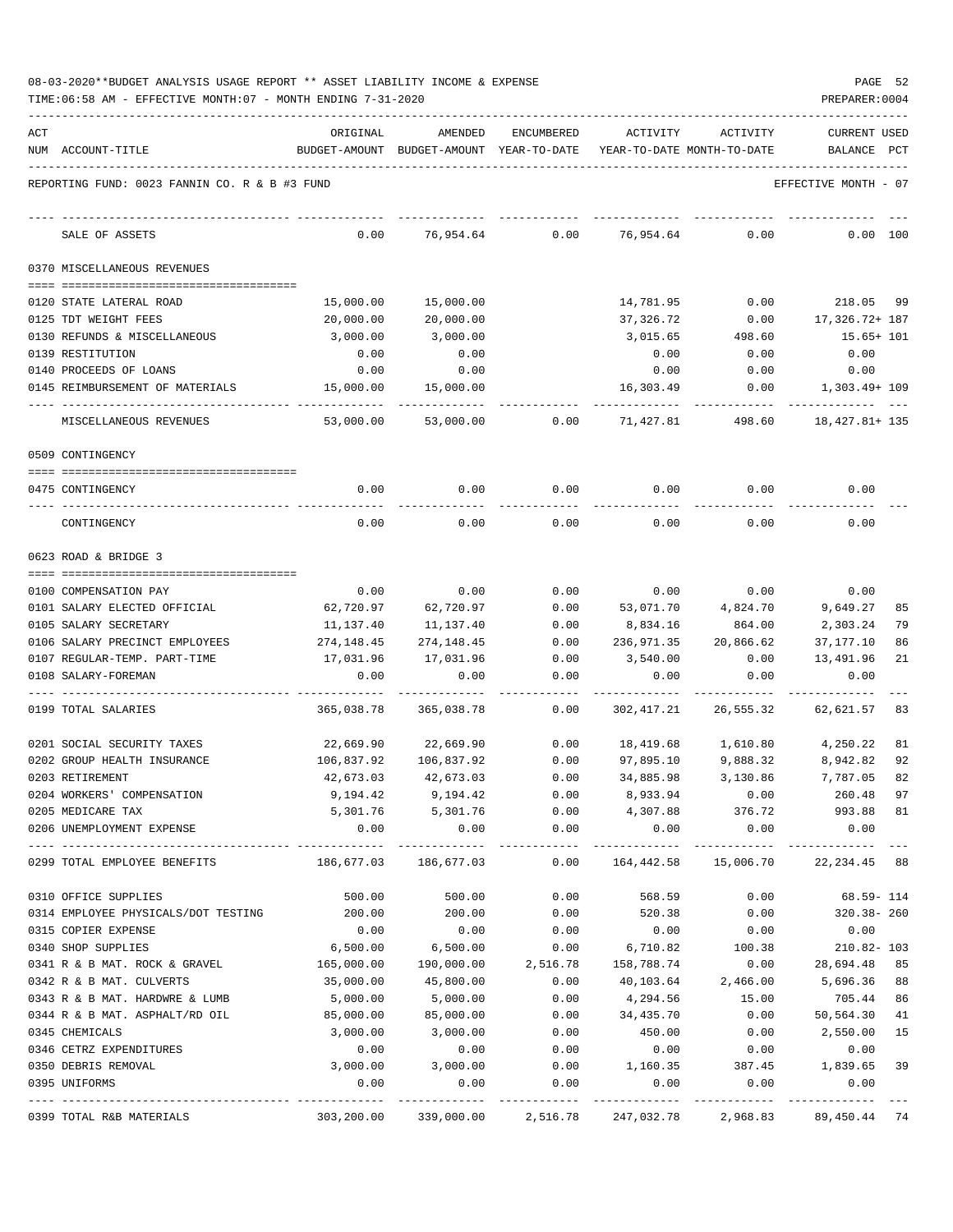TIME:06:58 AM - EFFECTIVE MONTH:07 - MONTH ENDING 7-31-2020

| ACT | NUM ACCOUNT-TITLE                                                       | ORIGINAL<br>BUDGET-AMOUNT BUDGET-AMOUNT YEAR-TO-DATE YEAR-TO-DATE MONTH-TO-DATE | AMENDED                               |        |                   | ENCUMBERED ACTIVITY ACTIVITY | <b>CURRENT USED</b><br>BALANCE PCT |                |
|-----|-------------------------------------------------------------------------|---------------------------------------------------------------------------------|---------------------------------------|--------|-------------------|------------------------------|------------------------------------|----------------|
|     |                                                                         |                                                                                 |                                       |        |                   |                              |                                    |                |
|     | REPORTING FUND: 0023 FANNIN CO. R & B #3 FUND                           |                                                                                 |                                       |        |                   |                              | EFFECTIVE MONTH - 07               |                |
|     | 0400 LEGAL FEES                                                         | 0.00                                                                            | 0.00                                  | 0.00   | 692.96            | 0.00                         | 692.96-                            |                |
|     | 0406 TAX APPRAISAL DISTRICT                                             | 0.00                                                                            | 0.00                                  | 0.00   | 0.00              | 0.00                         | 0.00                               |                |
|     | 0420 UTILITY TELEPHONE                                                  | 0.00                                                                            | 0.00                                  | 0.00   | 0.00              | 0.00                         | 0.00                               |                |
|     | 0421 INTERNET SERVICE                                                   | 1,000.00                                                                        | 1,000.00                              | 0.00   | 819.50            | 81.95                        | 180.50                             | 82             |
|     | 0423 CELL PHONE ALLOWANCE                                               | 0.00                                                                            | 0.00                                  | 0.00   | 0.00              | 0.00                         | 0.00                               |                |
|     | 0427 OUT OF COUNTY TRAVEL/TRAINING 3,500.00                             |                                                                                 | 3,500.00                              | 0.00   | 1,280.23          | 130.00-                      | 2,219.77                           | 37             |
|     | 0430 BIDS, NOTICES & PERMITS                                            | 1,400.00                                                                        | 1,400.00                              | 0.00   | 1,064.90          | 36.12                        | 335.10                             | 76             |
|     | 0435 PRINTING                                                           | 100.00                                                                          | 100.00                                | 0.00   | 0.00              | 0.00                         | 100.00                             | 0 <sub>0</sub> |
|     | 0440 UTILITY ELECTRICITY                                                | 3,500.00                                                                        | 3,500.00                              | 0.00   | 2,560.40          | 200.14                       | 939.60                             | 73             |
|     | 0441 UTILITY GAS                                                        | 500.00                                                                          | 500.00                                | 0.00   | 0.00              | 0.00                         | 500.00                             | 0 <sub>0</sub> |
|     | 0442 UTILITY WATER                                                      | 850.00                                                                          | 850.00                                | 0.00   | 289.93            | 32.19                        | 560.07                             | 34             |
|     | 0443 TRASH DUMPSTER PICKUP                                              | 1,000.00                                                                        | 1,000.00                              | 90.83  | 756.61            | 0.00                         | 152.56                             | 85             |
|     | 0447 REPEATER SERVICE CONTRACT                                          | 730.24                                                                          | 730.24                                | 0.00   | 547.67            | 0.00                         | 182.57                             | 75             |
|     | 0450 R&M BUILDING                                                       | 1,500.00                                                                        | 1,500.00                              | 0.00   | 293.47            | 111.00                       | 1,206.53                           | 20             |
|     | 0453 COMPUTER SOFTWARE                                                  | 1,000.00                                                                        | 1,000.00                              | 0.00   | 0.00              | 0.00                         | 1,000.00                           | 0 <sub>0</sub> |
|     | 0457 R & M MACHINERY GAS & OIL                                          | 150,000.00                                                                      | 104,200.00                            | 81.00  | 66,716.53         | 4,318.46                     | 37,402.47                          | 64             |
|     | 0458 R & M MACHINERY PARTS                                              | 100,000.00                                                                      | 140,583.64                            | 533.47 | 122,985.25        | 9,479.45                     | 17,064.92                          | 88             |
|     | 0459 R & M MACH. TIRES & TUBES                                          | 25,000.00                                                                       | 25,000.00                             | 10.00  | 19,057.89         | 0.00                         | 5,932.11                           | 76             |
|     | 0460 EQUIPMENT RENTAL/LEASE                                             | 5,000.00                                                                        | 5,000.00                              | 0.00   | 6,000.00          | 0.00                         | 1,000.00- 120                      |                |
|     | 0480 BOND                                                               | 150.00                                                                          | 150.00                                | 0.00   | 150.00            | 0.00                         | $0.00$ 100                         |                |
|     | 0481 DUES                                                               | 335.00                                                                          | 335.00                                | 0.00   | 335.00            | 0.00                         | 0.00 100                           |                |
|     | 0482 INSURANCE                                                          | 10,000.00                                                                       | 10,000.00                             | 0.00   | 8,849.96          | 0.00                         | 1,150.04                           | 88             |
|     | 0485 PRISONER SUPPLIES                                                  | 0.00                                                                            | 0.00                                  | 0.00   | 0.00              | 0.00                         | 0.00                               |                |
|     | 0488 FANNIN RURAL RAIL DISTRICT                                         | 0.00                                                                            | 0.00                                  | 0.00   | 0.00              | 0.00                         | 0.00                               |                |
|     | 0490 MISCELLANEOUS                                                      | 1,500.00                                                                        | 1,500.00                              | 0.00   | 0.00              | 0.00                         | 1,500.00                           | 0 <sub>0</sub> |
|     | 0491 SOIL & WATER CONSERVATION                                          | 250.00                                                                          | 250.00                                | 0.00   | 0.00              | 0.00                         | 250.00                             | 0 <sub>0</sub> |
|     | 0492 TDRA FLOOD CASH MATCH                                              | 0.00                                                                            | 0.00                                  | 0.00   | 0.00              | 0.00                         | 0.00                               |                |
|     | 0494 FLOOD CONTROL SITE MAINTENANCE                                     | 0.00                                                                            | 0.00                                  | 0.00   | 0.00              | 0.00                         | 0.00                               |                |
|     | 0495 PIPELINE SALES TAX REIMBURSEMENT                                   | 0.00                                                                            | 0.00                                  | 0.00   | 0.00              | 0.00                         | 0.00                               |                |
|     | 0496 TCOG HAZARDOUS WASTEMATCH                                          | 1,250.00                                                                        | 1,250.00                              | 0.00   | 0.00              | 0.00                         | 1,250.00                           | 00             |
|     | 0499 TOTAL SER. & OTHER CHARGES 308,565.24 303,348.88 715.30 232,400.30 |                                                                                 |                                       |        |                   | 14,129.31 70,233.28          |                                    | 77             |
|     | 0500 LAND                                                               |                                                                                 |                                       |        | 0.00              | 0.00                         | 0.00                               |                |
|     | 0535 BUILDING                                                           |                                                                                 |                                       |        | 0.00              | 0.00                         | 0.00                               |                |
|     | 0562 LAND/BUILDING                                                      | 0.00                                                                            | 0.00                                  | 0.00   | 0.00              | 0.00                         | 0.00                               |                |
|     | 0570 COMPUTER EQUIPMENT                                                 | 0.00                                                                            | 0.00                                  | 0.00   | 0.00              | 0.00                         | 0.00                               |                |
|     | 0571 PURCHASE OF MACH./EQUIP.                                           | 100,000.00                                                                      | 176,954.64                            |        | $0.00$ 129,328.95 | 0.00                         | 47,625.69                          | 73             |
|     | 0572 OFFICE EQUIPMENT                                                   | 0.00                                                                            | 485.00                                | 0.00   | 485.00            | 0.00                         | 0.00 100                           |                |
|     | 0573 RADIO EQUIPMENT                                                    | 600.00                                                                          | 600.00                                | 0.00   | 0.00              | 0.00                         | 600.00                             | 0 <sub>0</sub> |
|     | 0575 LAND/BUILDING                                                      | 1,000.00                                                                        | 515.00                                | 0.00   | 0.00              | 0.00                         | 515.00                             | 0 <sub>0</sub> |
|     | 0580 PRECINCT BRIDGE                                                    | 0.00                                                                            | 0.00                                  | 0.00   | 0.00              | 0.00                         | 0.00                               |                |
|     | 0599 CAPITAL OUTLAY                                                     |                                                                                 | 101,600.00 178,554.64 0.00 129,813.95 |        |                   | 0.00                         | 48,740.69 73                       |                |
|     | 0630 NOTE PAYMENT-PRINCIPAL                                             | 0.00                                                                            | 0.00                                  | 0.00   | 0.00              | 0.00                         | 0.00                               |                |
|     | 0670 NOTE PAYMENT-INTEREST                                              | 0.00                                                                            | 0.00                                  | 0.00   | 0.00              | 0.00                         | 0.00                               |                |
|     | ROAD & BRIDGE 3                                                         | 1,265,081.05 1,372,619.33 3,232.08 1,076,106.82 58,660.16 293,280.43            |                                       |        |                   |                              |                                    | 79             |
|     | 0625 ADMINISTRATIVE OFFICE R&B #3                                       |                                                                                 |                                       |        |                   |                              |                                    |                |
|     | 0105 SALARY SECRETARY                                                   |                                                                                 | 10, 141. 28   10, 141. 28             | 0.00   | 8,581.10          |                              | 780.10 1,560.18                    | 85             |
|     | 0201 SOCIAL SECURITY TAXES                                              | 628.76                                                                          | 628.76                                | 0.00   | 383.16            | 33.60                        | 245.60                             | 61             |

0202 GROUP HEALTH INSURANCE 2,967.72 2,967.72 0.00 2,472.40 247.24 495.32 83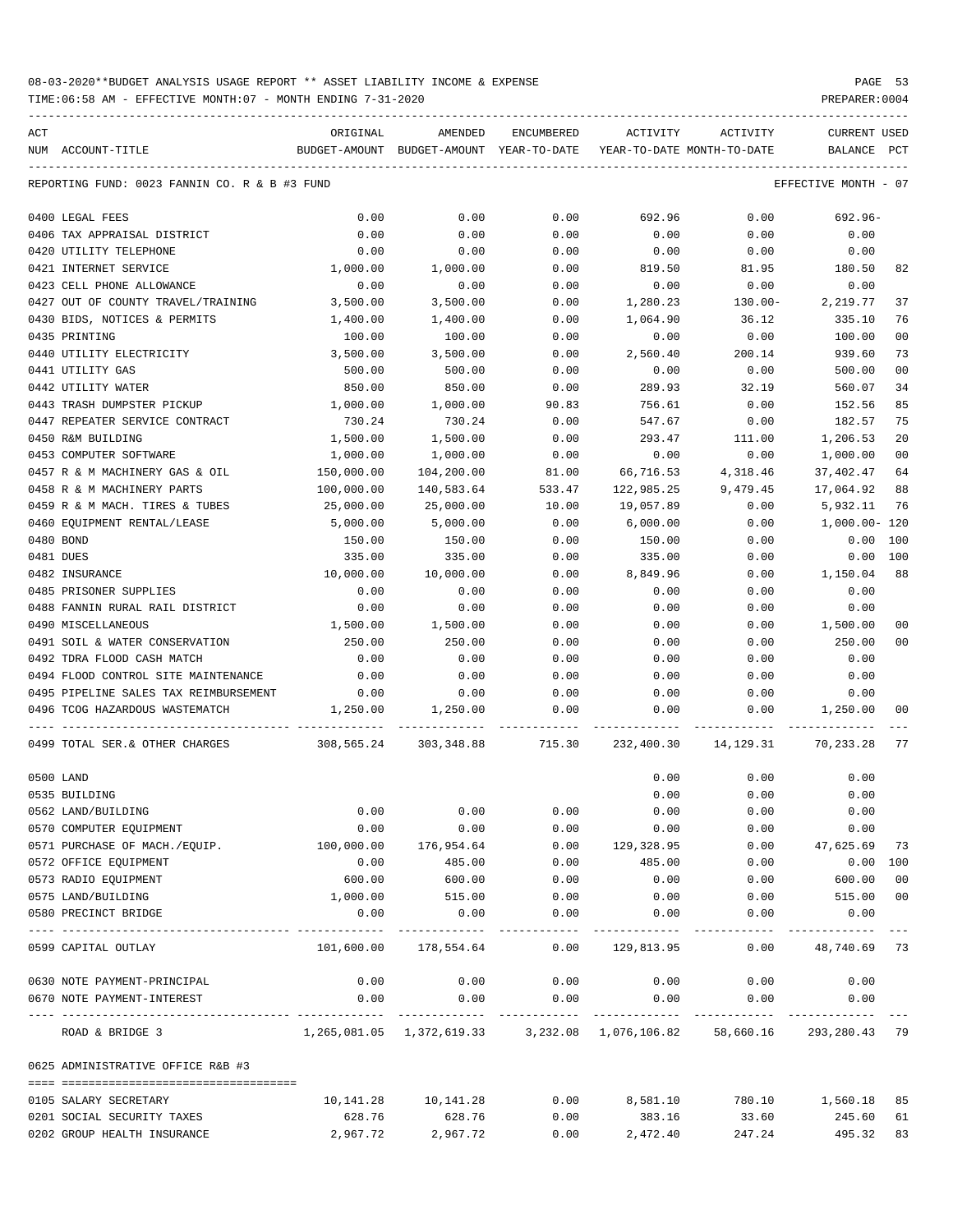| ACT |                                               | ORIGINAL                                 | AMENDED  | ENCUMBERED | ACTIVITY                   | ACTIVITY              | <b>CURRENT USED</b>  |            |
|-----|-----------------------------------------------|------------------------------------------|----------|------------|----------------------------|-----------------------|----------------------|------------|
| NUM | ACCOUNT-TITLE                                 | BUDGET-AMOUNT BUDGET-AMOUNT YEAR-TO-DATE |          |            | YEAR-TO-DATE MONTH-TO-DATE |                       | BALANCE              | <b>PCT</b> |
|     | REPORTING FUND: 0023 FANNIN CO. R & B #3 FUND |                                          |          |            |                            |                       | EFFECTIVE MONTH - 07 |            |
|     | 0203 RETIREMENT                               | 1,167.26                                 | 1,167.26 | 0.00       | 1,001.42                   | 91.98                 | 165.84               | 86         |
|     | 0204 WORKERS' COMPENSATION                    | 42.59                                    | 42.59    | 0.00       | 31.02                      | 0.00                  | 11.57                | 73         |
|     | 0205 MEDICARE TAX                             | 147.05                                   | 147.05   | 0.00       | 89.62                      | 7.86                  | 57.43                | 61         |
|     | 0310 OFFICE SUPPLIES                          | 100.00                                   | 100.00   | 0.00       | 21.39                      | 0.00                  | 78.61                | 21         |
|     | 0311 POSTAL EXPENSES                          | 0.00                                     | 0.00     | 0.00       | 0.00                       | 0.00                  | 0.00                 |            |
|     | 0353 COMPUTER EXPENSE                         | 500.00                                   | 500.00   | 0.00       | 483.97                     | 0.00                  | 16.03                | 97         |
|     | 0427 OUT OF COUNTY TRAVEL                     | 0.00                                     | 0.00     | 0.00       | 0.00                       | 0.00                  | 0.00                 |            |
|     | 0480 BOND                                     | 0.00                                     | 0.00     | 0.00       | 0.00                       | 0.00                  | 0.00                 |            |
|     | 0572 OFFICE EQUIPMENT                         | 0.00                                     | 0.00     | 0.00       | 0.00                       | 0.00                  | 0.00                 |            |
|     | 0574 COMPUTER EQUIPMENT                       | 0.00                                     | 0.00     | 0.00       | 0.00                       | 0.00                  | 0.00                 |            |
|     | ADMINISTRATIVE OFFICE R&B #3                  | $15,694.66$ $15,694.66$ 0.00             |          |            |                            | 13,064.08    1,160.78 | 2,630.58             | 83         |

| FANNIN CO. R & B #3 FUND |                           |                       |           |                  |
|--------------------------|---------------------------|-----------------------|-----------|------------------|
| INCOME TOTALS            | 1,280,775.71 1,388,313.99 | 1,512,329.38          | 43,139.10 | 124,015.39+ 109  |
| EXPENSE TOTALS           | 1,280,775.71 1,388,313.99 | 3,232.08 1,089,170.90 | 59,820.94 | 79<br>295,911.01 |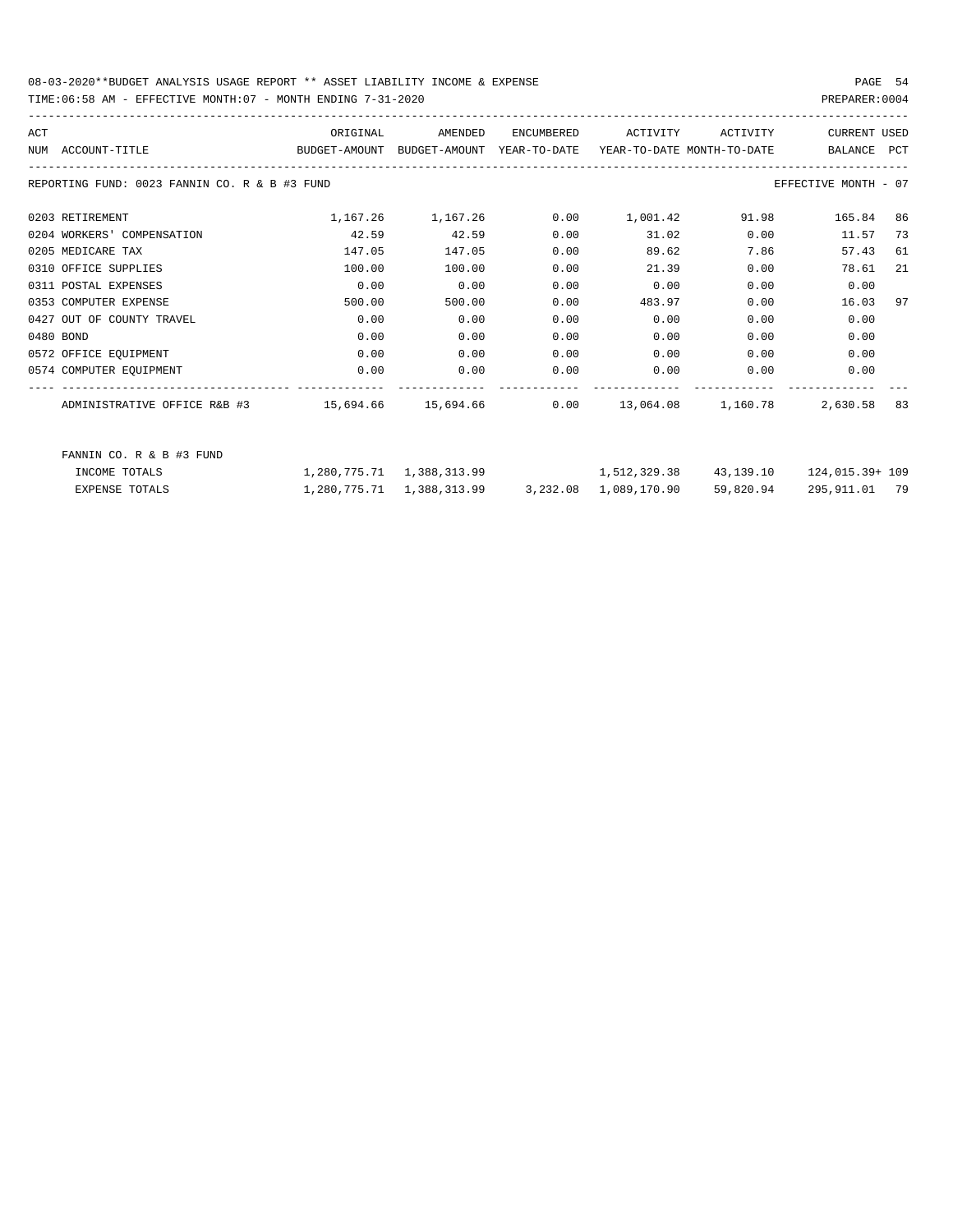|     | 08-03-2020**BUDGET ANALYSIS USAGE REPORT ** ASSET LIABILITY INCOME & EXPENSE<br>TIME:06:58 AM - EFFECTIVE MONTH:07 - MONTH ENDING 7-31-2020 |                                |                                                     |                               |                                        |                 | PAGE 55<br>PREPARER: 0004                                                |  |
|-----|---------------------------------------------------------------------------------------------------------------------------------------------|--------------------------------|-----------------------------------------------------|-------------------------------|----------------------------------------|-----------------|--------------------------------------------------------------------------|--|
| ACT | NUM ACCOUNT-TITLE                                                                                                                           | ORIGINAL                       | AMENDED<br>BUDGET-AMOUNT BUDGET-AMOUNT YEAR-TO-DATE | ENCUMBERED                    | ACTIVITY<br>YEAR-TO-DATE MONTH-TO-DATE | ACTIVITY        | <b>CURRENT USED</b><br>BALANCE PCT                                       |  |
|     | REPORTING FUND: 0024 FANNIN CO. R & B #4 FUND                                                                                               |                                |                                                     |                               |                                        |                 | EFFECTIVE MONTH - 07                                                     |  |
|     | 0100 PAYROLL                                                                                                                                |                                |                                                     |                               |                                        |                 |                                                                          |  |
|     | 0100 PAYROLL                                                                                                                                |                                |                                                     |                               | 0.00                                   | 0.00            | 0.00                                                                     |  |
|     | PAYROLL                                                                                                                                     |                                |                                                     |                               | 0.00                                   | 0.00            | 0.00                                                                     |  |
|     | 0102 A/P CLEARING                                                                                                                           |                                |                                                     |                               |                                        |                 |                                                                          |  |
|     | 0100 A/P CLEARING                                                                                                                           |                                |                                                     |                               | 0.00                                   | 0.00            | 0.00                                                                     |  |
|     | A/P CLEARING                                                                                                                                |                                |                                                     |                               | -------<br>0.00                        | 0.00            | 0.00                                                                     |  |
|     | 0103 CASH                                                                                                                                   |                                |                                                     |                               |                                        |                 |                                                                          |  |
|     |                                                                                                                                             |                                |                                                     |                               |                                        |                 |                                                                          |  |
|     | 0100 R&B#4- COMBINED FUNDS CHECKING<br>0175 TEXPOOL                                                                                         |                                |                                                     |                               | 98,442.49-                             | 19.49           | 250, 376.58 38, 556.92- 346, 797.36<br>109,746.72                        |  |
|     | CASH                                                                                                                                        |                                |                                                     |                               | 151,934.09                             |                 | 38,537.43-456,544.08                                                     |  |
|     | 0120 RECEIVABLES                                                                                                                            |                                |                                                     |                               |                                        |                 |                                                                          |  |
|     | 0311 TAXES RECEIVABLE                                                                                                                       |                                |                                                     |                               | 0.00                                   | 0.00            | 34,523.03                                                                |  |
|     | 0312 DUE FROM OTHER GOVERNMENTS                                                                                                             |                                |                                                     |                               | 0.00                                   | 0.00            | 19,886.14                                                                |  |
|     | 0313 DUE FROM OTHER FUNDS                                                                                                                   |                                |                                                     |                               | 0.00                                   | 0.00            | 3,492.04                                                                 |  |
|     | 0315 INVENTORY                                                                                                                              |                                |                                                     |                               | 0.00                                   | 0.00            | 28,736.87<br>$- - - - -$                                                 |  |
|     | RECEIVABLES                                                                                                                                 |                                |                                                     |                               | 0.00                                   | 0.00            | 86,638.08                                                                |  |
|     | 0200 LIABILITY ACCOUNT                                                                                                                      |                                |                                                     |                               |                                        |                 |                                                                          |  |
|     | 0150 ACCRUED SALARY PAYABLE                                                                                                                 |                                |                                                     |                               | 0.00                                   | 0.00            | 8,948.55                                                                 |  |
|     | 0155 ACCRUED FRINGE BENEFITS                                                                                                                |                                |                                                     |                               | 0.00                                   | 0.00            | 5,170.11                                                                 |  |
|     | 0200 DEFERRED TAX REVENUE                                                                                                                   |                                |                                                     |                               | 0.00                                   | 0.00            | 33,033.39                                                                |  |
|     | 0900 SYSTEM ADDED LIABILITY LINE-ITEM                                                                                                       |                                |                                                     |                               |                                        |                 | $0.00$ $0.00$ $0.00$ $0.00$                                              |  |
|     | 0910 SYSTEM ADDED LIABILITY LINE-ITEM                                                                                                       | -------- ------------- ------- |                                                     |                               |                                        |                 | 19, 181.13 - 0.00 19, 181.13 -                                           |  |
|     | LIABILITY ACCOUNT                                                                                                                           |                                |                                                     |                               |                                        | 19,181.13- 0.00 | 27,970.92                                                                |  |
|     | 0271 EQUITY ACCOUNT                                                                                                                         |                                |                                                     |                               |                                        |                 |                                                                          |  |
|     | 0200 EQUITY ACCOUNT                                                                                                                         |                                |                                                     |                               |                                        |                 | $0.00$ $0.00$ $344,096.02$<br>-------------------------                  |  |
|     | EQUITY ACCOUNT                                                                                                                              |                                |                                                     |                               | 0.00                                   |                 | $0.00$ $344,096.02$                                                      |  |
|     | 0300 TOTAL REV/TRANSFERS                                                                                                                    |                                |                                                     |                               |                                        |                 |                                                                          |  |
|     | 0124 BEGINNING CASH BALANCE                                                                                                                 | 50,372.08                      | 50,372.08                                           |                               |                                        |                 | $0.00$ $0.00$ $50,372.08$ 00                                             |  |
|     | TOTAL REV/TRANSFERS                                                                                                                         | 50,372.08                      |                                                     | ----------------------------- |                                        | -------------   | --------------<br>$50,372.08$ $0.00$ $0.00$ $0.00$ $0.00$ $50,372.08$ 00 |  |
|     | 0310 PROPERTY TAXES                                                                                                                         |                                |                                                     |                               |                                        |                 |                                                                          |  |
|     | 0110 CURRENT TAXES                                                                                                                          |                                | 506,552.38 506,552.38                               |                               |                                        |                 | $546, 302.06$ $4, 846.87$ $39, 749.68 + 108$                             |  |
|     | 0120 DELINQUENT TAXES                                                                                                                       |                                | 11,000.00 11,000.00                                 |                               | 12,362.65                              | 998.10          | 1,362.65+ 112                                                            |  |
|     |                                                                                                                                             |                                |                                                     |                               |                                        |                 |                                                                          |  |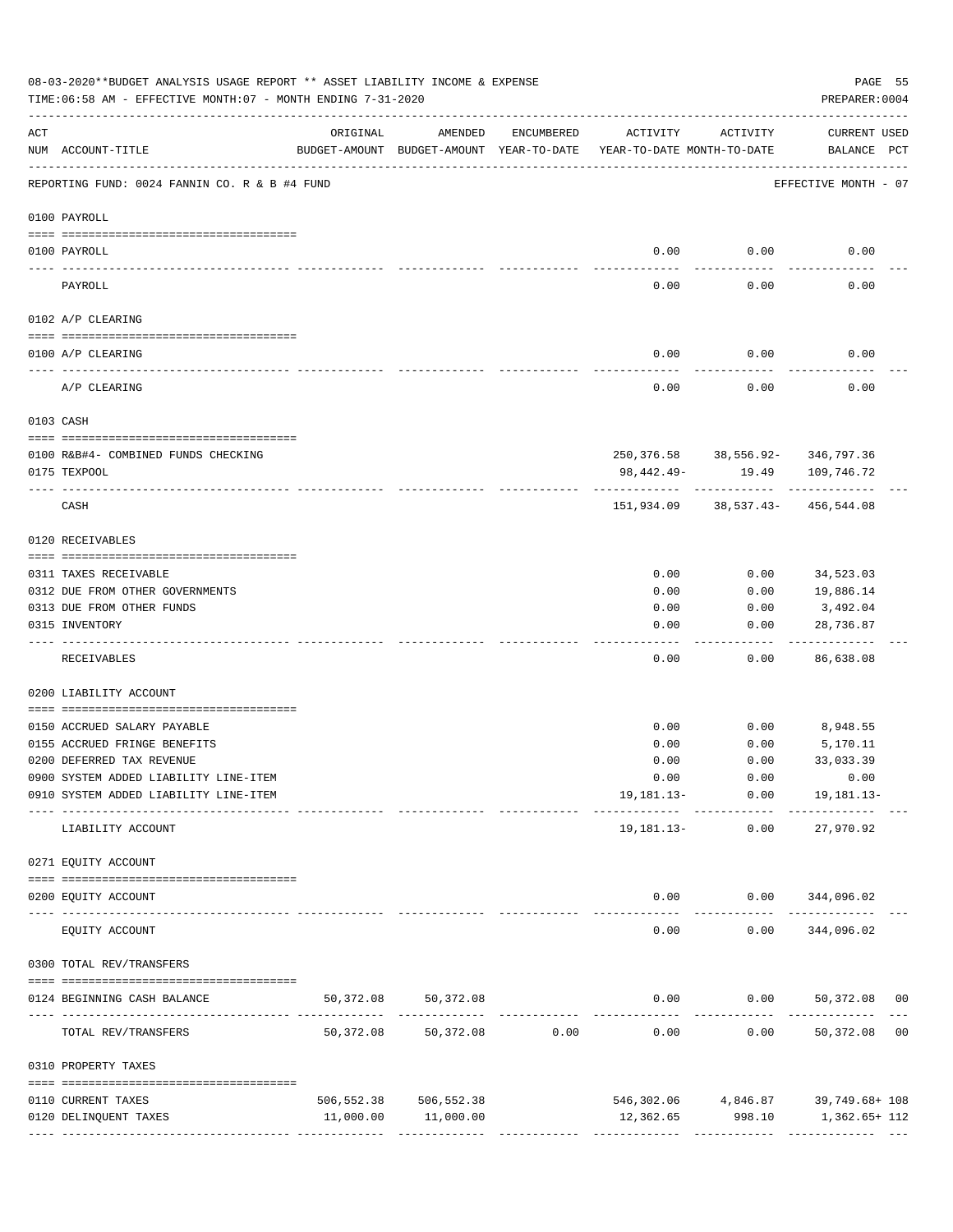08-03-2020\*\*BUDGET ANALYSIS USAGE REPORT \*\* ASSET LIABILITY INCOME & EXPENSE PAGE 56 TIME:06:58 AM - EFFECTIVE MONTH:07 - MONTH ENDING 7-31-2020 PREPARER:0004

| ACT |                                                      | ORIGINAL              | AMENDED                    | ENCUMBERED     | ACTIVITY                       | ACTIVITY                                                            | CURRENT USED               |          |
|-----|------------------------------------------------------|-----------------------|----------------------------|----------------|--------------------------------|---------------------------------------------------------------------|----------------------------|----------|
|     | NUM ACCOUNT-TITLE                                    |                       |                            |                |                                | BUDGET-AMOUNT BUDGET-AMOUNT YEAR-TO-DATE YEAR-TO-DATE MONTH-TO-DATE | BALANCE PCT                |          |
|     | REPORTING FUND: 0024 FANNIN CO. R & B #4 FUND        |                       |                            |                |                                |                                                                     | EFFECTIVE MONTH - 07       |          |
|     | PROPERTY TAXES                                       |                       | 517,552.38 517,552.38 0.00 |                | 558,664.71                     |                                                                     | 5,844.97 41,112.33+108     |          |
|     | 0318 OTHER TAXES                                     |                       |                            |                |                                |                                                                     |                            |          |
|     | 0120 PAY N LIEU TAX/GRASSLAND                        | 1,600.00              | 1,600.00                   |                |                                | 1,042.45   0.00   557.55   65                                       |                            |          |
|     | 0121 PAY N LIEU TAX/UPPER TRINITY                    | 800.00                | 800.00                     |                |                                | 681.04 0.00 118.96 85                                               |                            |          |
|     | 0160 SALES TAX REVENUES                              | 43,000.00             | 43,000.00                  |                | 51,126.93                      | 3,623.56                                                            | 8,126.93+ 119              |          |
|     |                                                      |                       |                            |                |                                |                                                                     |                            |          |
|     | OTHER TAXES                                          | 45,400.00             | 45,400.00                  | 0.00           | 52,850.42                      | 3,623.56                                                            | 7,450.42+ 116              |          |
|     | 0321 FEES OF TAX COLLECTOR                           |                       |                            |                |                                |                                                                     |                            |          |
|     | 0200 CAR REGISTRATION/SALES TAX                      |                       | 74,000.00 74,000.00        |                |                                | 73,030.20 0.00                                                      | 969.80                     | 99       |
|     | 0300 COUNTY'S ADDITIONAL \$10                        | 55,000.00             | 55,000.00                  |                | 53,133.73                      | 8,290.41                                                            | 1,866.27                   | 97       |
|     |                                                      |                       |                            |                |                                |                                                                     |                            |          |
|     | FEES OF TAX COLLECTOR                                | 129,000.00            |                            |                | $129,000.00$ 0.00 $126,163.93$ | 8,290.41                                                            | 2,836.07 98                |          |
|     | 0330 GRANTS                                          |                       |                            |                |                                |                                                                     |                            |          |
|     |                                                      |                       |                            |                |                                | 54,433.72 0.00                                                      | 0.00 100                   |          |
|     | 0200 FEMA GRANT                                      | 0.00                  | 54,433.72                  |                |                                |                                                                     |                            |          |
|     | GRANTS                                               | 0.00                  |                            | 54,433.72 0.00 | 54,433.72                      | 0.00                                                                | 0.00 100                   |          |
|     | 0350 FINES                                           |                       |                            |                |                                |                                                                     |                            |          |
|     |                                                      |                       |                            |                |                                |                                                                     |                            |          |
|     | 0403 COUNTY CLERK FINES                              | 11,000.00             | 11,000.00                  |                | 5,187.03                       | 4,964.89<br>1,457.27                                                | 5,812.97                   | 47       |
|     | 0450 DISTRICT CLERK FINES<br>0455 J. P. #1 FINES     | 10,000.00<br>8,000.00 | 10,000.00<br>8,000.00      |                | 5,827.97<br>3,758.52           | 0.00                                                                | 4,172.03<br>4,241.48       | 58<br>47 |
|     | 0456 J. P. #2 FINES                                  | 2,000.00              | 2,000.00                   |                | 2,472.67                       | 0.00                                                                | 472.67+ 124                |          |
|     | 0457 J. P. #3 FINES                                  | 2,700.00              | 2,700.00                   |                | 1,545.51                       | 0.00                                                                | 1,154.49                   | 57       |
|     | FINES                                                | 33,700.00             | 33,700.00                  | 0.00           |                                | 18,791.70 6,422.16                                                  | 14,908.30 56               |          |
|     | 0360 INTEREST EARNINGS                               |                       |                            |                |                                |                                                                     |                            |          |
|     |                                                      |                       |                            |                |                                |                                                                     |                            |          |
|     | 0100 INTEREST EARNING                                | 3,900.00              | 3,900.00                   |                |                                | 2,076.16 65.82 1,823.84 53                                          |                            |          |
|     | INTEREST EARNINGS                                    |                       | 3,900.00 3,900.00          |                | $0.00$ 2,076.16                |                                                                     | 65.82 1,823.84 53          |          |
|     | 0364 SALE OF ASSETS                                  |                       |                            |                |                                |                                                                     |                            |          |
|     |                                                      |                       |                            |                |                                |                                                                     |                            |          |
|     | 0162 LAND/BUILDING                                   | 0.00                  | 0.00                       |                | 0.00                           | 0.00                                                                | 0.00                       |          |
|     | 0163 SALE OF EQUIPMENT                               | 2,000.00              | 2,000.00<br>-------------  |                | 0.00                           | 0.00<br>---------                                                   | 2,000.00 00<br>----------- |          |
|     | SALE OF ASSETS                                       | 2,000.00              | 2,000.00                   | 0.00           | 0.00                           | 0.00                                                                | 2,000.00 00                |          |
|     | 0370 MISCELLANEOUS REVENUES                          |                       |                            |                |                                |                                                                     |                            |          |
|     |                                                      |                       |                            |                |                                |                                                                     |                            |          |
|     | 0120 STATE LATERAL ROAD                              | 10,100.00             | 10,100.00                  |                | 8,414.22                       | 0.00                                                                | 1,685.78 83                |          |
|     | 0125 TDT WEIGHT FEES<br>0130 REFUNDS & MISCELLANEOUS | 20,000.00<br>1,200.00 | 20,000.00<br>1,200.00      |                | 21,247.21<br>633.60            | 0.00<br>0.00                                                        | $1,247.21+106$<br>566.40   | 53       |
|     | 0138 SALE OF SCRAP IRON                              | 0.00                  | 0.00                       |                | 866.45                         | 0.00                                                                | $866.45+$                  |          |
|     | 0140 PROCEEDS OF LOAN                                | 0.00                  | 0.00                       |                | 0.00                           | 0.00                                                                | 0.00                       |          |
|     | 0145 REIMBURSEMENT OF MATERIALS                      | 9,000.00              | 9,000.00                   |                | 5,651.23                       | 321.60                                                              | 3,348.77 63                |          |
|     | 0146 SALE OF RECYCLED MATERIALS                      | 500.00                | 500.00                     |                | 753.36                         | 0.00                                                                | 253.36+ 151                |          |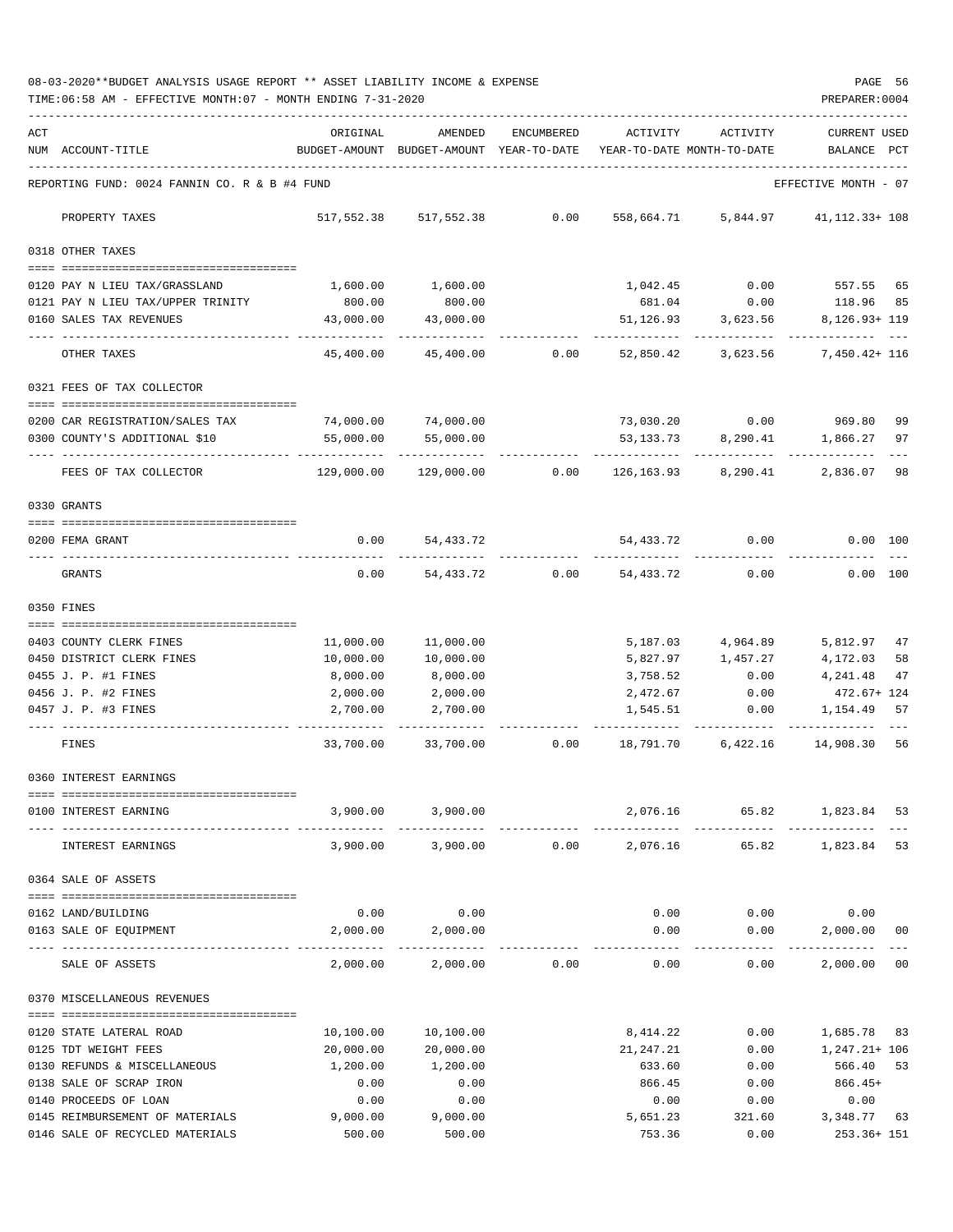| ACT |                                               | ORIGINAL   | AMENDED                                  | <b>ENCUMBERED</b> | ACTIVITY                  | ACTIVITY                   | <b>CURRENT USED</b>  |              |
|-----|-----------------------------------------------|------------|------------------------------------------|-------------------|---------------------------|----------------------------|----------------------|--------------|
|     | NUM ACCOUNT-TITLE                             |            | BUDGET-AMOUNT BUDGET-AMOUNT YEAR-TO-DATE |                   |                           | YEAR-TO-DATE MONTH-TO-DATE | BALANCE              | $_{\rm PCT}$ |
|     | REPORTING FUND: 0024 FANNIN CO. R & B #4 FUND |            |                                          |                   |                           |                            | EFFECTIVE MONTH - 07 |              |
|     | 0147 OFFICE RENTAL                            | 0.00       | 0.00                                     |                   | 0.00                      | 0.00                       | 0.00                 |              |
|     | MISCELLANEOUS REVENUES                        | 40,800.00  | 40,800.00                                | 0.00              | 37,566.07                 | 321.60                     | 3,233.93             | 92           |
|     | 0509 CONTINGENCY                              |            |                                          |                   |                           |                            |                      |              |
|     | 0475 CONTINGENCY                              | 0.00       | 0.00                                     | 0.00              | 0.00                      | 0.00                       | 0.00                 |              |
|     | CONTINGENCY                                   | 0.00       | 0.00                                     | 0.00              | 0.00                      | 0.00                       | 0.00                 |              |
|     | 0624 ROAD & BRIDGE 4                          |            |                                          |                   |                           |                            |                      |              |
|     |                                               |            |                                          |                   |                           |                            |                      |              |
|     | 0100 COMPENSATION PAY                         | 0.00       | 0.00                                     | 0.00              | 0.00                      | 0.00                       | 0.00                 |              |
|     | 0101 SALARY ELECTED OFFICIAL                  | 62,720.97  | 62,720.97                                | 0.00              | 53,071.70                 | 4,824.70                   | 9,649.27             | 85           |
|     | 0105 SALARY SECRETARY                         | 28,577.94  | 28,577.94                                | 0.00              | 24,181.30                 | 2,198.30                   | 4,396.64             | 85           |
|     | 0106 SALARY PRECINCT EMPLOYEES                | 181,580.27 | 181,580.27                               | 0.00              | 108,964.76                | 8,721.02                   | 72,615.51            | 60           |
|     | 0107 REGULAR-TEMP. PART-TIME                  | 0.00       | 0.00                                     | 0.00              | 7,464.00                  | 0.00                       | 7,464.00-            |              |
|     | 0108 LABOR REIMBURSEMENT                      | 0.00       | 0.00                                     | 0.00              | 0.00                      | 0.00                       | 0.00                 |              |
|     | 0199 TOTAL SALARIES                           | 272,879.18 | 272,879.18                               | 0.00              | 193,681.76                | 15,744.02                  | 79,197.42            | 71           |
|     | 0201 SOCIAL SECURITY TAXES                    | 16,918.51  | 16,918.51                                | 0.00              | 11,907.39                 | 965.64                     | 5,011.12             | 70           |
|     | 0202 GROUP HEALTH INSURANCE                   | 94,967.04  | 94,967.04                                | 0.00              | 67,246.56                 | 4,944.60                   | 27,720.48            | 71           |
|     | 0203 RETIREMENT                               | 31,899.58  | 31,899.58                                | 0.00              | 21,742.65                 | 1,856.23                   | 10,156.93            | 68           |
|     | 0204 WORKERS' COMPENSATION                    | 5,892.97   | 5,892.97                                 | 0.00              | 5,699.46                  | 0.00                       | 193.51               | 97           |
|     | 0205 MEDICARE TAX                             | 3,956.75   | 3,956.75                                 | 0.00              | 2,784.85                  | 225.83                     | 1,171.90             | 70           |
|     | 0206 UNEMPLOYMENT EXPENSE                     | 0.00       | 0.00                                     | 0.00              | 67.75                     | 67.75                      | $67.75-$             |              |
|     | 0299 TOTAL EMPLOYEE BENEFITS                  | 153,634.85 | 153,634.85                               | 0.00              | 109,448.66                | 8,060.05                   | 44,186.19            | -71          |
|     | 0310 OFFICE SUPPLIES                          | 250.00     | 250.00                                   | 0.00              | 61.19                     | 0.00                       | 188.81               | 24           |
|     | 0314 EMPLOYEE PHYSICALS/DOT TESTING           | 350.00     | 350.00                                   | 0.00              | 195.36                    | 0.00                       | 154.64               | 56           |
|     | 0340 SHOP SUPPLIES                            | 1,750.00   | 1,750.00                                 | 0.00              | 1,349.93                  | 305.53                     | 400.07               | 77           |
|     | 0341 R & B MAT. ROCK & GRAVEL                 | 90,000.00  | 130,000.00                               | 1,295.60          | 127,386.09                | 0.00                       | 1,318.31             | 99           |
|     | 0342 R & B MAT. CULVERTS                      | 12,000.00  | 17,000.00                                | 0.00              | 16,863.53                 | 0.00                       | 136.47               | 99           |
|     | 0343 R & B MAT. HARDWRE & LUMB                | 1,500.00   | 6,459.28                                 | 0.00              | 7,077.01                  | 0.00                       | 617.73- 110          |              |
|     | 0344 R & B MAT. ASPHALT/RD OIL                | 70,000.00  | 70,000.00                                | 0.00              | 58,777.49                 | 29,256.00                  | 11,222.51            | 84           |
|     | 0345 CHEMICALS                                | 1,500.00   | 1,500.00                                 | 0.00              | 0.00                      | 0.00                       | 1,500.00             | 00           |
|     | 0346 CETRZ EXPENDITURES                       | 0.00       | 0.00                                     | 0.00              | 0.00                      | 0.00                       | 0.00                 |              |
|     | 0350 DEBRIS REMOVAL                           | 0.00       | 0.00                                     | 0.00              | 0.00                      | 0.00                       | 0.00                 |              |
|     | 0395 EMPLOYEE UNIFORMS                        | 2,500.00   | 2,500.00<br>-------------                | 0.00              | 2,466.19<br>------------- | 277.49<br>-------------    | 33.81                | 99           |
|     | 0399 TOTAL R&B MATERIALS                      | 179,850.00 | 229,809.28                               | 1,295.60          | 214,176.79                | 29,839.02                  | 14,336.89 94         |              |
|     | 0400 LEGAL FEES                               | 0.00       | 0.00                                     | 0.00              | 0.00                      | 0.00                       | 0.00                 |              |
|     | 0406 TAX APPRAISAL DISTRICT                   | 0.00       | 0.00                                     | 0.00              | 0.00                      | 0.00                       | 0.00                 |              |
|     | 0420 UTILITY TELEPHONE                        | 0.00       | 0.00                                     | 0.00              | 0.00                      | 0.00                       | 0.00                 |              |
|     | 0421 DSL INTERNET                             | 1,000.00   | 1,000.00                                 | 0.00              | 813.56                    | 82.69                      | 186.44               | 81           |
|     | 0423 CELL PHONE ALLOWANCE                     | 0.00       | 0.00                                     | 0.00              | 0.00                      | 0.00                       | 0.00                 |              |
|     | 0427 OUT OF COUNTY TRAVEL/TRAINING            | 4,600.00   | 4,600.00                                 | 0.00              | 2,534.94                  | 0.00                       | 2,065.06             | 55           |
|     | 0430 BIDS, NOTICES & PERMITS                  | 300.00     | 300.00                                   | 0.00              | 63.64                     | 36.12                      | 236.36               | 21           |
|     | 0435 PRINTING                                 | 100.00     | 100.00                                   | 0.00              | 0.00                      | 0.00                       | 100.00               | 00           |
|     | 0440 UTILITY ELECTRICITY                      | 4,000.00   | 4,000.00                                 | 0.00              | 2,645.37                  | 266.12                     | 1,354.63             | 66           |
|     | 0441 UTILITY GAS                              | 600.00     | 600.00                                   | 48.76             | 573.61                    | 0.00                       | $22.37 - 104$        |              |

0442 UTILITY WATER 1,250.00 1,250.00 0.00 702.51 155.76 547.49 56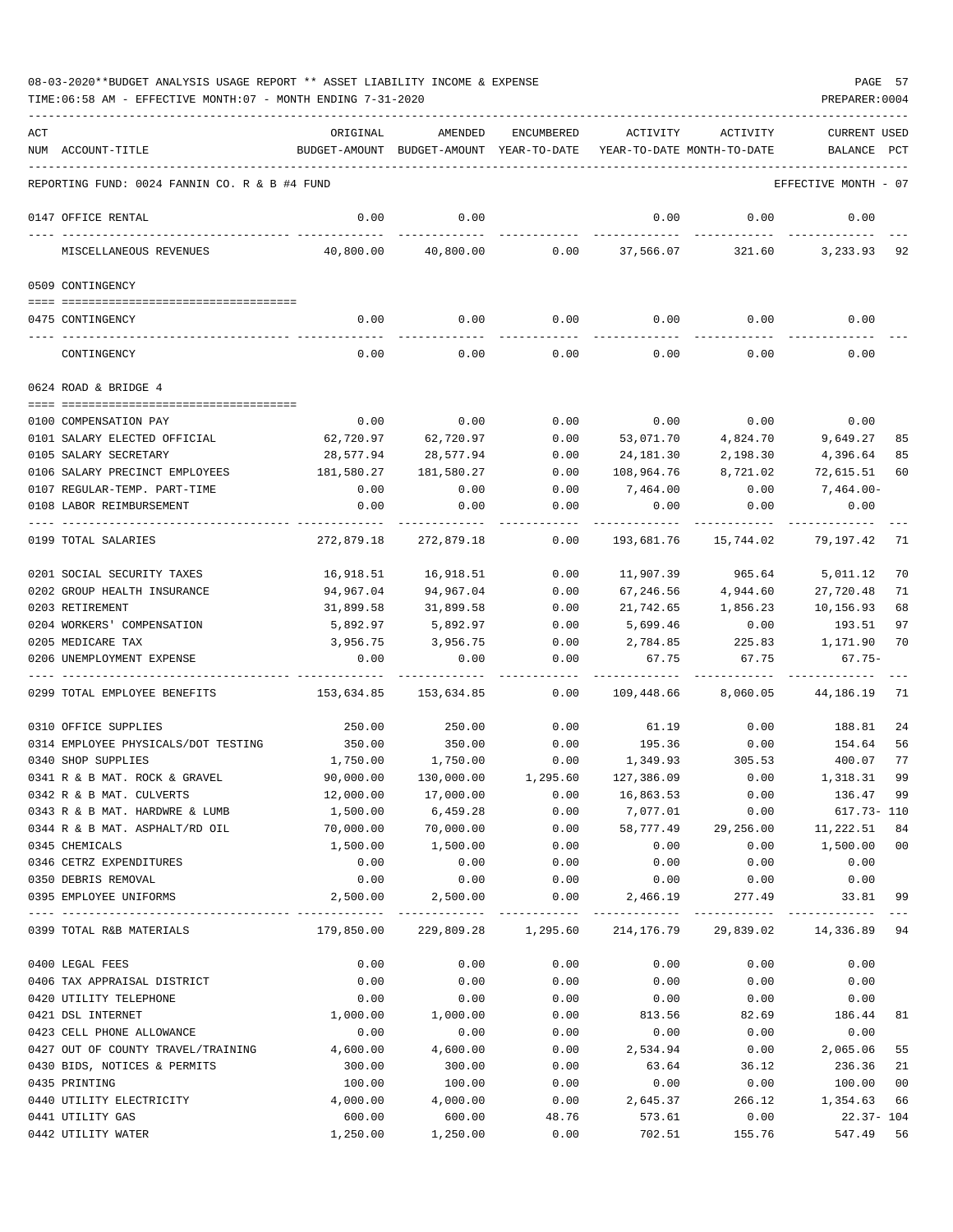| $\mathop{\rm ACT}$ |                                                                                                  | ORIGINAL                                                            | AMENDED                                                           | ENCUMBERED | ACTIVITY                                                          | ACTIVITY                          | CURRENT USED         |     |
|--------------------|--------------------------------------------------------------------------------------------------|---------------------------------------------------------------------|-------------------------------------------------------------------|------------|-------------------------------------------------------------------|-----------------------------------|----------------------|-----|
|                    | NUM ACCOUNT-TITLE                                                                                | BUDGET-AMOUNT BUDGET-AMOUNT YEAR-TO-DATE YEAR-TO-DATE MONTH-TO-DATE |                                                                   |            |                                                                   |                                   | BALANCE              | PCT |
|                    | REPORTING FUND: 0024 FANNIN CO. R & B #4 FUND                                                    |                                                                     |                                                                   |            |                                                                   |                                   | EFFECTIVE MONTH - 07 |     |
|                    | 0443 TRASH PICKUP                                                                                | 2,500.00                                                            | 2,500.00                                                          | 0.00       | 1,816.00                                                          | 0.00                              | 684.00               | 73  |
|                    | 0447 REPEATER SERVICE CONTRACT                                                                   | 730.24                                                              | 730.24                                                            | 0.00       | 547.67                                                            | 0.00                              | 182.57               | 75  |
|                    | 0450 R&M BUILDING                                                                                | 2,000.00                                                            | 2,000.00                                                          | 0.00       | 174.95                                                            |                                   | 165.00 1,825.05      | 09  |
|                    | 0453 COMPUTER SOFTWARE                                                                           | 1,500.00                                                            | 1,500.00                                                          | 0.00       | 0.00                                                              | 0.00                              | 1,500.00             | 00  |
|                    | 0457 R & M MACHINERY GAS & OIL                                                                   | 46,000.00                                                           | 41,040.72                                                         | 0.00       | 23,647.59                                                         | 2,447.00                          | 17,393.13            | 58  |
|                    | 0458 R & M MACHINERY PARTS                                                                       | 30,000.00                                                           | 39,433.72                                                         | 59.99      | 43,894.40                                                         | 5,149.39                          | 4,520.67- 111        |     |
|                    | 0459 R & M MACH. TIRES & TUBES                                                                   | 9,000.00                                                            | 9,000.00                                                          | 0.00       | 6,341.07                                                          | 0.00                              | 2,658.93             | 70  |
|                    | 0460 EQUIPMENT RENTAL/LEASE                                                                      | 15,000.00                                                           | 15,000.00                                                         | 0.00       | 13,100.41                                                         | 0.00                              | 1,899.59             | 87  |
|                    | 0480 BOND                                                                                        | 0.00                                                                | 0.00                                                              | 0.00       | 0.00                                                              | 0.00                              | 0.00                 |     |
|                    | 0481 DUES                                                                                        | 335.00                                                              | 335.00                                                            | 0.00       | 335.00                                                            | 0.00                              | 0.00                 | 100 |
|                    | 0482 INSURANCE                                                                                   | 6,000.00                                                            | 6,000.00                                                          | 0.00       | 5,200.97                                                          | 0.00                              | 799.03               | 87  |
|                    | 0485 PRISONER'S SUPPLIES                                                                         | 0.00                                                                | 0.00                                                              | 0.00       | 0.00                                                              | 0.00                              | 0.00                 |     |
|                    | 0488 FANNIN RURAL RAIL DISTRICT                                                                  | 0.00                                                                | 0.00                                                              | 0.00       | 0.00                                                              | 0.00                              | 0.00                 |     |
|                    | 0490 MISCELLANEOUS                                                                               | 500.00                                                              | 500.00                                                            | 0.00       | 0.00                                                              | 0.00                              | 500.00               | 00  |
|                    | 0491 SOIL & WATER CONSERVATION                                                                   | 250.00                                                              | 250.00                                                            | 0.00       | 0.00                                                              | 0.00                              | 250.00               | 00  |
|                    | 0492 TDRA FLOOD CASH MATCH                                                                       | 0.00                                                                | 0.00                                                              | 0.00       | 0.00                                                              | 0.00                              | 0.00                 |     |
|                    | 0494 FLOOD CONTROL SITE MAINTENANCE                                                              | 0.00                                                                | 0.00                                                              | 0.00       | 0.00                                                              | 0.00                              | 0.00                 |     |
|                    | 0495 PIPELINE SALES TAX REIMBURSEMENT                                                            | 0.00                                                                | 0.00                                                              | 0.00       | 0.00                                                              | 0.00                              | 0.00                 |     |
|                    | 0496 TCOG HAZARDOUS WASTEMATCH                                                                   | 0.00                                                                | 0.00                                                              | 0.00       | 0.00                                                              | 0.00                              | 0.00                 |     |
|                    | 0499 TOTAL SER.& OTHER CHARGES 65.24 130,139.68 108.75 102,391.69 8,302.08 27,639.24 79          |                                                                     |                                                                   |            |                                                                   |                                   |                      |     |
|                    | 0500 LAND                                                                                        |                                                                     |                                                                   |            | 0.00                                                              | 0.00                              | 0.00                 |     |
|                    | 0535 BUILDING                                                                                    |                                                                     |                                                                   |            | 0.00                                                              | 0.00                              | 0.00                 |     |
|                    | 0570 COMPUTER EQUIPMENT                                                                          | 0.00                                                                | 0.00                                                              | 0.00       | 0.00                                                              | 0.00                              | 0.00                 |     |
|                    | 0571 PURCHASE OF MACH./EQUIP. 75,000.00                                                          |                                                                     | 75,000.00                                                         | 0.00       | 46,689.90                                                         | 0.00                              | 28,310.10            | 62  |
|                    | 0573 RADIO EQUIPMENT                                                                             | 0.00                                                                | 0.00                                                              | 0.00       | 0.00                                                              | 0.00                              | 0.00                 |     |
|                    | 0575 BUILDING                                                                                    | 0.00                                                                | 0.00                                                              | 0.00       | 0.00                                                              | 0.00                              | 0.00                 |     |
|                    | 0599 CAPITAL OUTLAY                                                                              |                                                                     | 75,000.00 75,000.00                                               |            | $0.00 \qquad 46,689.90 \qquad 0.00$                               |                                   | 28,310.10 62         |     |
|                    | ROAD & BRIDGE 4                                                                                  |                                                                     |                                                                   |            | 807,029.27 861,462.99 1,404.35 666,388.80 61,945.17 193,669.84 78 |                                   |                      |     |
|                    | 0625 ADMINISTRATIVE OFFICE R&B #4                                                                |                                                                     |                                                                   |            |                                                                   |                                   |                      |     |
|                    | 0105 SALARY SECRETARY                                                                            | 10,141.28                                                           | 10,141.28                                                         | 0.00       | 8,581.10                                                          | 780.10                            | 1,560.18             | 85  |
|                    | 0201 SOCIAL SECURITY TAXES                                                                       | 628.76                                                              | 628.76                                                            | 0.00       | 383.16                                                            | 33.60                             | 245.60               | 61  |
|                    | 0202 GROUP HEALTH INSURANCE                                                                      | 2,967.72                                                            | 2,967.72                                                          | 0.00       | 2,472.40                                                          | 247.24                            | 495.32               | 83  |
|                    | 0203 RETIREMENT                                                                                  | 1,167.26                                                            | 1,167.26                                                          | 0.00       | 1,001.42                                                          | 91.98                             | 165.84               | 86  |
|                    | 0204 WORKERS' COMPENSATION                                                                       | 42.59                                                               | 42.59                                                             | 0.00       | 31.02                                                             | 0.00                              | 11.57                | 73  |
|                    | 0205 MEDICARE TAX                                                                                | 147.58                                                              | 147.58                                                            | 0.00       | 89.62                                                             | 7.86                              | 57.96                | 61  |
|                    | 0310 OFFICE SUPPLIES                                                                             | 100.00                                                              | 100.00                                                            | 0.00       | 0.00                                                              | 0.00                              | 100.00               | 00  |
|                    | 0311 POSTAL EXPENSES                                                                             | 0.00                                                                | 0.00                                                              | 0.00       | 0.00                                                              | 0.00                              | 0.00                 |     |
|                    | 0353 COMPUTER EXPENSE                                                                            | 500.00                                                              | 500.00                                                            | 0.00       | 483.97                                                            | 0.00                              | 16.03                | 97  |
|                    | 0427 OUT OF COUNTY TRAVEL                                                                        | 0.00                                                                | 0.00                                                              | 0.00       | 0.00                                                              | 0.00                              | 0.00                 |     |
|                    | 0480 BOND                                                                                        | 0.00                                                                | 0.00                                                              | 0.00       | 0.00                                                              | 0.00                              | 0.00                 |     |
|                    | 0572 OFFICE EOUIPMENT                                                                            | 0.00                                                                | 0.00                                                              | 0.00       | 0.00                                                              | 0.00                              | 0.00                 |     |
|                    | 0574 COMPUTER EQUIPMENT                                                                          | 0.00                                                                | 0.00                                                              | 0.00       | 0.00                                                              | 0.00                              | 0.00                 |     |
|                    | ADMINISTRATIVE OFFICE R&B #4 $15,695.19$ $15,695.19$ $0.00$ $13,042.69$ $1,160.78$ $2,652.50$ 83 |                                                                     |                                                                   | ---------- |                                                                   |                                   |                      |     |
|                    | FANNIN CO. R & B #4 FUND                                                                         |                                                                     |                                                                   |            |                                                                   |                                   |                      |     |
|                    | INCOME TOTALS                                                                                    |                                                                     | 822,724.46 877,158.18                                             |            |                                                                   | 850,546.71 24,568.52 26,611.47 97 |                      |     |
|                    | EXPENSE TOTALS                                                                                   |                                                                     | 822,724.46 877,158.18 1,404.35 679,431.49 63,105.95 196,322.34 78 |            |                                                                   |                                   |                      |     |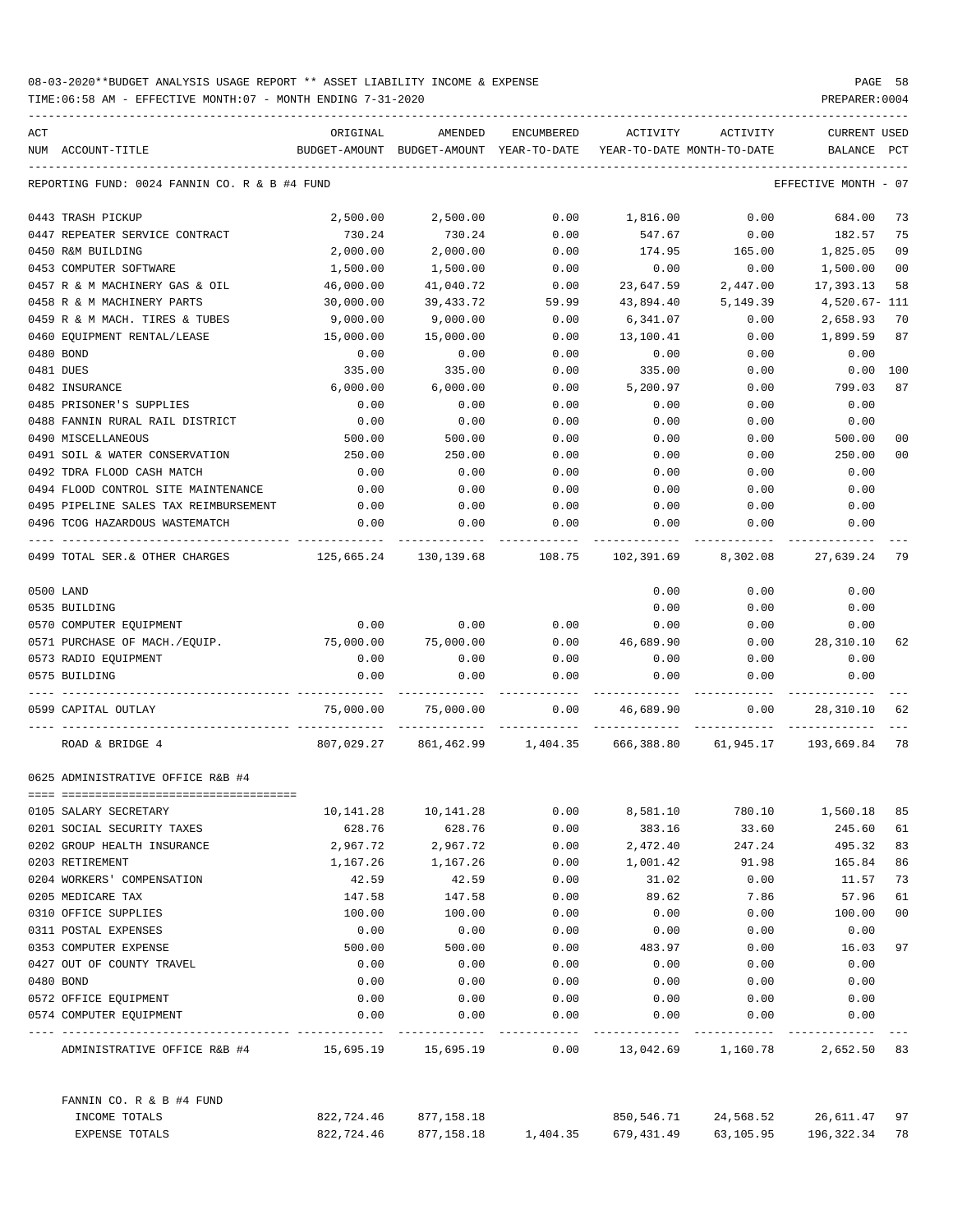|     | 08-03-2020**BUDGET ANALYSIS USAGE REPORT ** ASSET LIABILITY INCOME & EXPENSE<br>TIME: 06:58 AM - EFFECTIVE MONTH: 07 - MONTH ENDING 7-31-2020 |               |               |                   |                            |              | PAGE 59<br>PREPARER: 0004 |
|-----|-----------------------------------------------------------------------------------------------------------------------------------------------|---------------|---------------|-------------------|----------------------------|--------------|---------------------------|
| ACT |                                                                                                                                               | ORIGINAL      | AMENDED       | <b>ENCUMBERED</b> | ACTIVITY                   | ACTIVITY     | <b>CURRENT USED</b>       |
|     | NUM ACCOUNT-TITLE                                                                                                                             | BUDGET-AMOUNT | BUDGET-AMOUNT | YEAR-TO-DATE      | YEAR-TO-DATE MONTH-TO-DATE |              | BALANCE<br>PCT            |
|     | REPORTING FUND: 0025 FANNIN COUNTY BEES                                                                                                       |               |               |                   |                            |              | EFFECTIVE MONTH - 07      |
|     | 0103 CASH                                                                                                                                     |               |               |                   |                            |              |                           |
|     | 0100 BEES-COMBINED FUNDS CHECKING                                                                                                             |               |               |                   | 0.00                       | 0.00         | 2,177.67                  |
|     | CASH                                                                                                                                          |               |               |                   | 0.00                       | 0.00         | 2,177.67                  |
|     | 0271 EQUITY ACCOUNT                                                                                                                           |               |               |                   |                            |              |                           |
|     | 0200 EQUITY ACCOUNT                                                                                                                           |               |               |                   | 0.00                       | 0.00         | 2,177.67                  |
|     | EQUITY ACCOUNT                                                                                                                                |               |               |                   | 0.00                       | 0.00         | 2,177.67                  |
|     | 0300 CASH                                                                                                                                     |               |               |                   |                            |              |                           |
|     | 0125 BEGINNING CASH BALANCE                                                                                                                   | 0.00          | 0.00          |                   | 0.00                       | 0.00         | 0.00                      |
|     | CASH                                                                                                                                          | 0.00          | 0.00          | 0.00              | 0.00                       | 0.00         | 0.00                      |
|     | 0370 MISC. INCOME                                                                                                                             |               |               |                   |                            |              |                           |
|     | 0138 SALE OF SCRAP IRON                                                                                                                       | 0.00          | 0.00          |                   | 0.00                       | 0.00         | 0.00                      |
|     | 0625 DONATIONS                                                                                                                                | 0.00          | 0.00          |                   | 0.00                       | 0.00         | 0.00                      |
|     | MISC. INCOME                                                                                                                                  | 0.00          | 0.00          | 0.00              | 0.00                       | 0.00         | 0.00                      |
|     | 0625 FANNIN COUNTY BEES                                                                                                                       |               |               |                   |                            |              |                           |
|     |                                                                                                                                               |               |               |                   |                            |              |                           |
|     | 0310 OFFICE SUPPLIES                                                                                                                          | 0.00          | 0.00          | 0.00              | 0.00                       | 0.00         | 0.00                      |
|     | 0343 ROAD SIGNS<br>0353 COMPUTER EXPENSE                                                                                                      | 0.00<br>0.00  | 0.00<br>0.00  | 0.00<br>0.00      | 0.00<br>0.00               | 0.00<br>0.00 | 0.00<br>0.00              |
|     | 0427 TRAVEL EXPENSE                                                                                                                           | 0.00          | 0.00          | 0.00              | 0.00                       | 0.00         | 0.00                      |
|     | 0572 OFFICE EQUIPMENT                                                                                                                         | 0.00          | 0.00          | 0.00              | 0.00                       | 0.00         | 0.00                      |
|     | FANNIN COUNTY BEES                                                                                                                            | 0.00          | 0.00          | 0.00              | 0.00                       | 0.00         | 0.00                      |
|     | FANNIN COUNTY BEES                                                                                                                            |               |               |                   |                            |              |                           |
|     | INCOME TOTALS                                                                                                                                 | 0.00          | 0.00          |                   | 0.00                       | 0.00         | 0.00                      |
|     | <b>EXPENSE TOTALS</b>                                                                                                                         | 0.00          | 0.00          | 0.00              | 0.00                       | 0.00         | 0.00                      |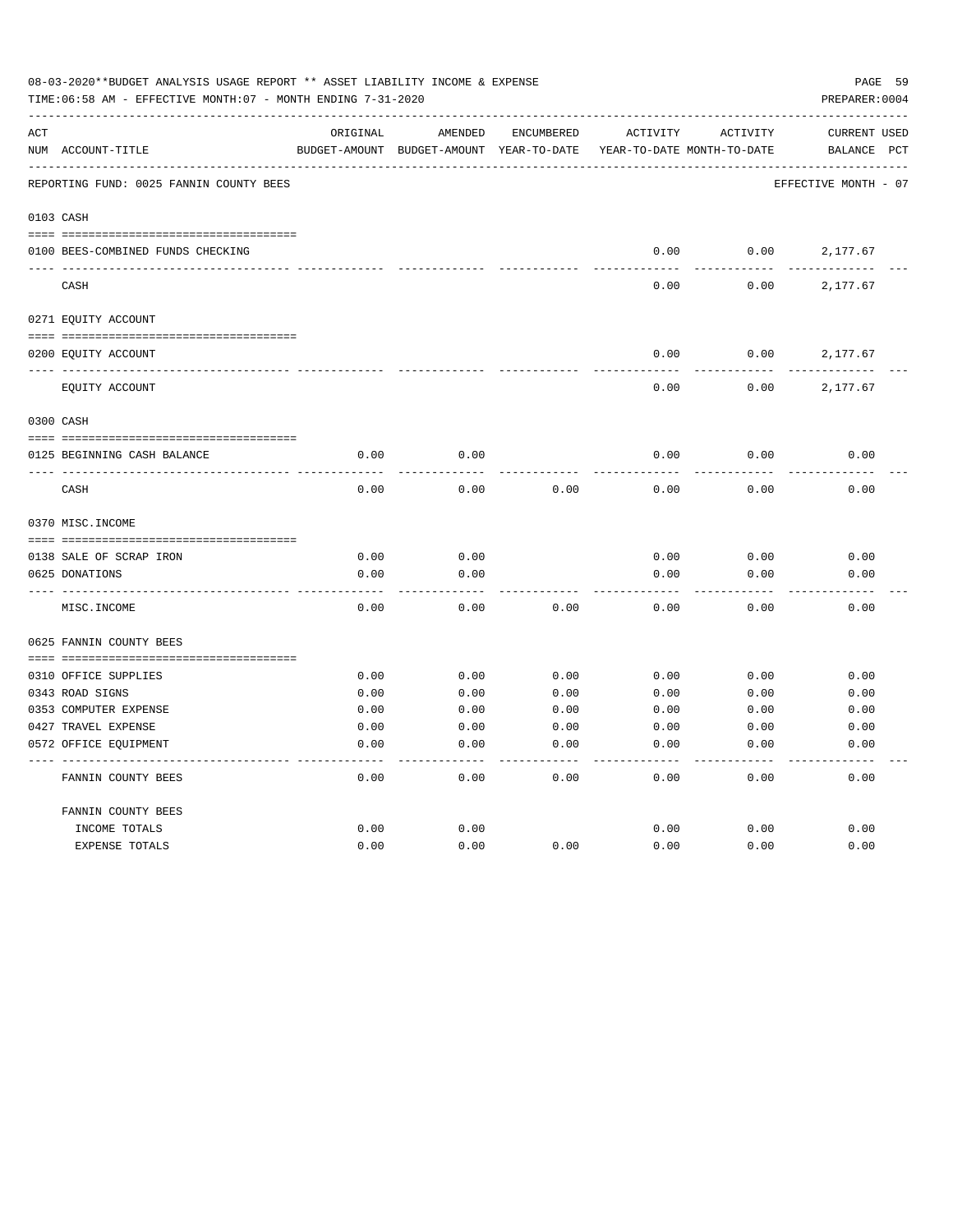|                | 08-03-2020**BUDGET ANALYSIS USAGE REPORT ** ASSET LIABILITY INCOME & EXPENSE<br>TIME: $06:58$ AM - EFFECTIVE MONTH: 07 - MONTH ENDING 7-31-2020 |                                                      |                                                |                     |                        |                                        | PAGE 60<br>PREPARER: 0004                        |
|----------------|-------------------------------------------------------------------------------------------------------------------------------------------------|------------------------------------------------------|------------------------------------------------|---------------------|------------------------|----------------------------------------|--------------------------------------------------|
| $\mathtt{ACT}$ | NUM ACCOUNT-TITLE                                                                                                                               | ORIGINAL<br>BUDGET-AMOUNT BUDGET-AMOUNT YEAR-TO-DATE | AMENDED                                        | ENCUMBERED          | ACTIVITY               | ACTIVITY<br>YEAR-TO-DATE MONTH-TO-DATE | <b>CURRENT USED</b><br>BALANCE PCT               |
|                | REPORTING FUND: 0026 J.P.#1 JUST.CT.TECHNOLOGY                                                                                                  |                                                      |                                                |                     |                        |                                        | EFFECTIVE MONTH - 07                             |
|                | 0102 A/P CLEARING                                                                                                                               |                                                      |                                                |                     |                        |                                        |                                                  |
|                | 0100 A/P CLEARING                                                                                                                               |                                                      |                                                |                     | 0.00                   | 0.00                                   | 0.00                                             |
|                | ---- ----------<br>A/P CLEARING                                                                                                                 |                                                      |                                                |                     | 0.00                   | 0.00                                   | 0.00                                             |
|                | 0103 CASH                                                                                                                                       |                                                      |                                                |                     |                        |                                        |                                                  |
|                | 0100 J.P.#1 JUST.CT.TECH-COMB.FUND CKIN                                                                                                         |                                                      |                                                |                     | 1,355.76               | 6.10                                   | 50,858.79                                        |
|                | CASH                                                                                                                                            |                                                      |                                                |                     | 1,355.76               | 6.10                                   | 50,858.79                                        |
|                | 0120 RECEIVABLES                                                                                                                                |                                                      |                                                |                     |                        |                                        |                                                  |
|                | 0313 DUE FROM OTHER FUNDS                                                                                                                       |                                                      |                                                |                     | 0.00                   | 0.00                                   | 148.85                                           |
|                | RECEIVABLES                                                                                                                                     |                                                      |                                                |                     | 0.00                   | 0.00                                   | 148.85                                           |
|                | 0200 SYSTEM ADDED LIABILITY DEPARTMENT                                                                                                          |                                                      |                                                |                     |                        |                                        |                                                  |
|                | 0910 SYSTEM ADDED LIABILITY LINE-ITEM                                                                                                           |                                                      |                                                |                     | 0.00                   | 0.00                                   | 0.00                                             |
|                | SYSTEM ADDED LIABILITY DEPARTMENT                                                                                                               |                                                      |                                                |                     | 0.00                   | 0.00                                   | 0.00                                             |
|                | 0271 EQUITY ACCOUNT                                                                                                                             |                                                      |                                                |                     |                        |                                        |                                                  |
|                | 0200 EQUITY ACCOUNT                                                                                                                             |                                                      |                                                |                     | 0.00                   | 0.00                                   | 49,651.88                                        |
|                | EQUITY ACCOUNT                                                                                                                                  |                                                      |                                                |                     | 0.00                   | 0.00                                   | 49,651.88                                        |
|                | 0300 CASH                                                                                                                                       |                                                      |                                                |                     |                        |                                        |                                                  |
|                | 0126 BEGINNING CASH BALANCE                                                                                                                     | 0.00                                                 | 0.00                                           |                     | 0.00                   | 0.00                                   | 0.00                                             |
|                | CASH                                                                                                                                            | 0.00                                                 | 0.00                                           | 0.00                | 0.00                   | 0.00                                   | 0.00                                             |
|                | 0360 INTEREST EARNINGS                                                                                                                          |                                                      |                                                |                     |                        |                                        |                                                  |
|                | 0100 INTEREST EARNINGS                                                                                                                          | 0.00                                                 | 0.00                                           |                     | 90.98                  | 6.10                                   | $90.98 +$                                        |
|                | INTEREST EARNINGS                                                                                                                               | -------------- --------------<br>0.00                | -----------<br>0.00                            | 0.00                | -------------<br>90.98 | ------------<br>6.10                   | $90.98+$                                         |
|                | 0370 MISCELLANEOUS INCOME                                                                                                                       |                                                      |                                                |                     |                        |                                        |                                                  |
|                | 0455 J.P.#1 TECHNOLOGY FEES                                                                                                                     | 1,500.00                                             | 1,500.00                                       |                     |                        |                                        | 1,264.78 0.00 235.22 84                          |
|                | MISCELLANEOUS INCOME                                                                                                                            |                                                      | $1,500.00$ $1,500.00$ $0.00$ $1,264.78$ $0.00$ |                     |                        |                                        | 84<br>235.22                                     |
|                | 0455 J.P.#1 TECHNOLOGY EQUIP.                                                                                                                   |                                                      |                                                |                     |                        |                                        |                                                  |
|                | 0420 OMNIBASE TELEPHONE LINE                                                                                                                    | 0.00                                                 |                                                | $0.00$ 0.00         |                        | $0.00$ 0.00                            | 0.00                                             |
|                | 0572 OFFICE EQUIPMENT                                                                                                                           | 1,500.00                                             | 1,500.00                                       | 0.00<br>----------- | 0.00                   | ----------                             | 0.00 1,500.00<br>0 <sub>0</sub><br>------------- |
|                | J.P.#1 TECHNOLOGY EQUIP.                                                                                                                        | 1,500.00                                             | 1,500.00                                       | 0.00                | 0.00                   | 0.00                                   | 1,500.00<br>0 <sub>0</sub>                       |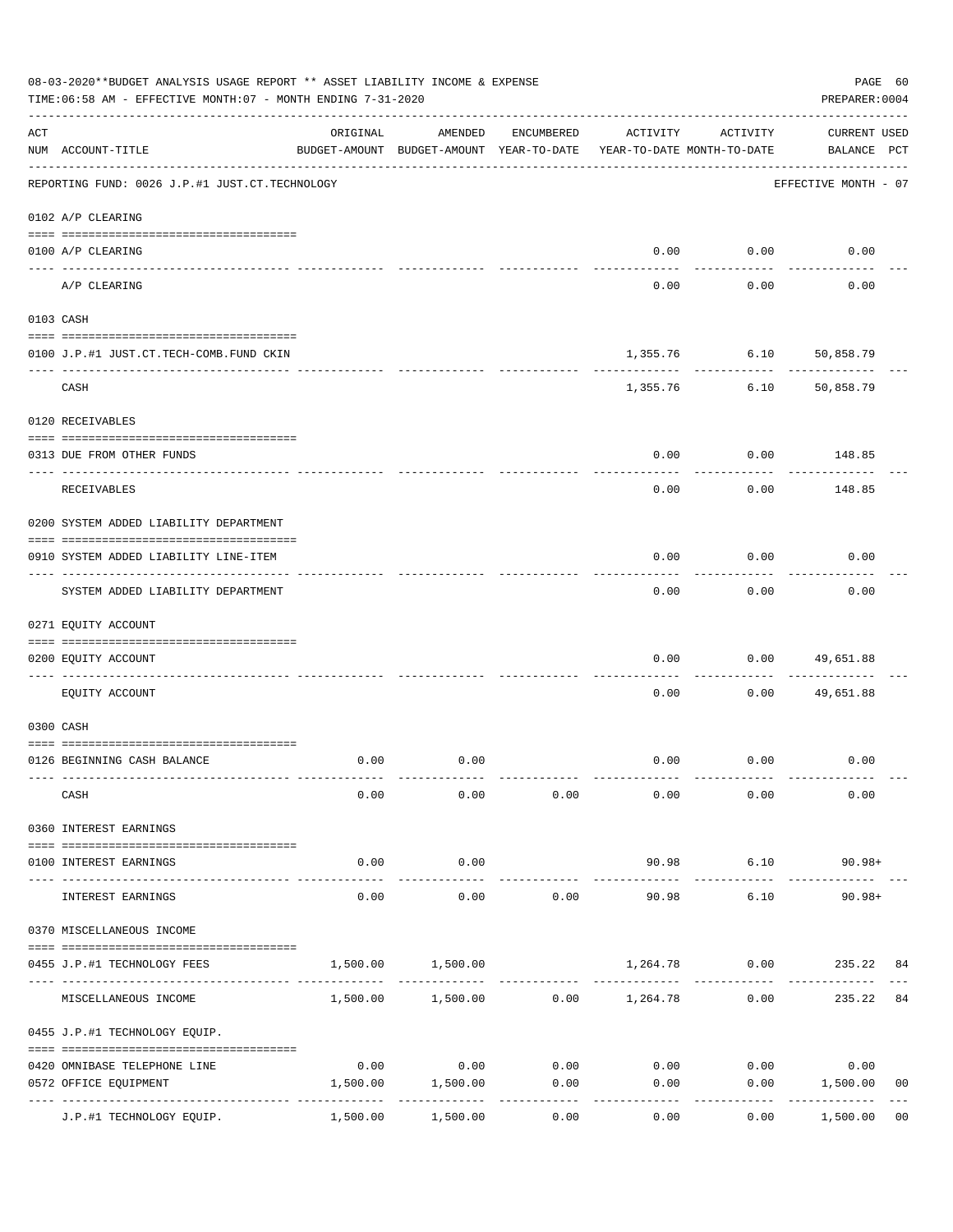| 08-03-2020**BUDGET ANALYSIS USAGE REPORT ** ASSET LIABILITY INCOME & EXPENSE |               |               |              |                            |          | PAGE 61              |                |
|------------------------------------------------------------------------------|---------------|---------------|--------------|----------------------------|----------|----------------------|----------------|
| TIME: 06:58 AM - EFFECTIVE MONTH: 07 - MONTH ENDING 7-31-2020                |               |               |              |                            |          | PREPARER: 0004       |                |
| ACT                                                                          | ORIGINAL      | AMENDED       | ENCUMBERED   | ACTIVITY                   | ACTIVITY | <b>CURRENT USED</b>  |                |
| NUM ACCOUNT-TITLE                                                            | BUDGET-AMOUNT | BUDGET-AMOUNT | YEAR-TO-DATE | YEAR-TO-DATE MONTH-TO-DATE |          | BALANCE              | PCT            |
| REPORTING FUND: 0026 J.P.#1 JUST.CT.TECHNOLOGY                               |               |               |              |                            |          | EFFECTIVE MONTH - 07 |                |
| J.P.#1 JUST.CT.TECHNOLOGY                                                    |               |               |              |                            |          |                      |                |
| INCOME TOTALS                                                                | 1,500.00      | 1,500.00      |              | 1,355.76                   | 6.10     | 144.24               | 90             |
| <b>EXPENSE TOTALS</b>                                                        | 1,500.00      | 1,500.00      | 0.00         | 0.00                       | 0.00     | 1,500.00             | 0 <sub>0</sub> |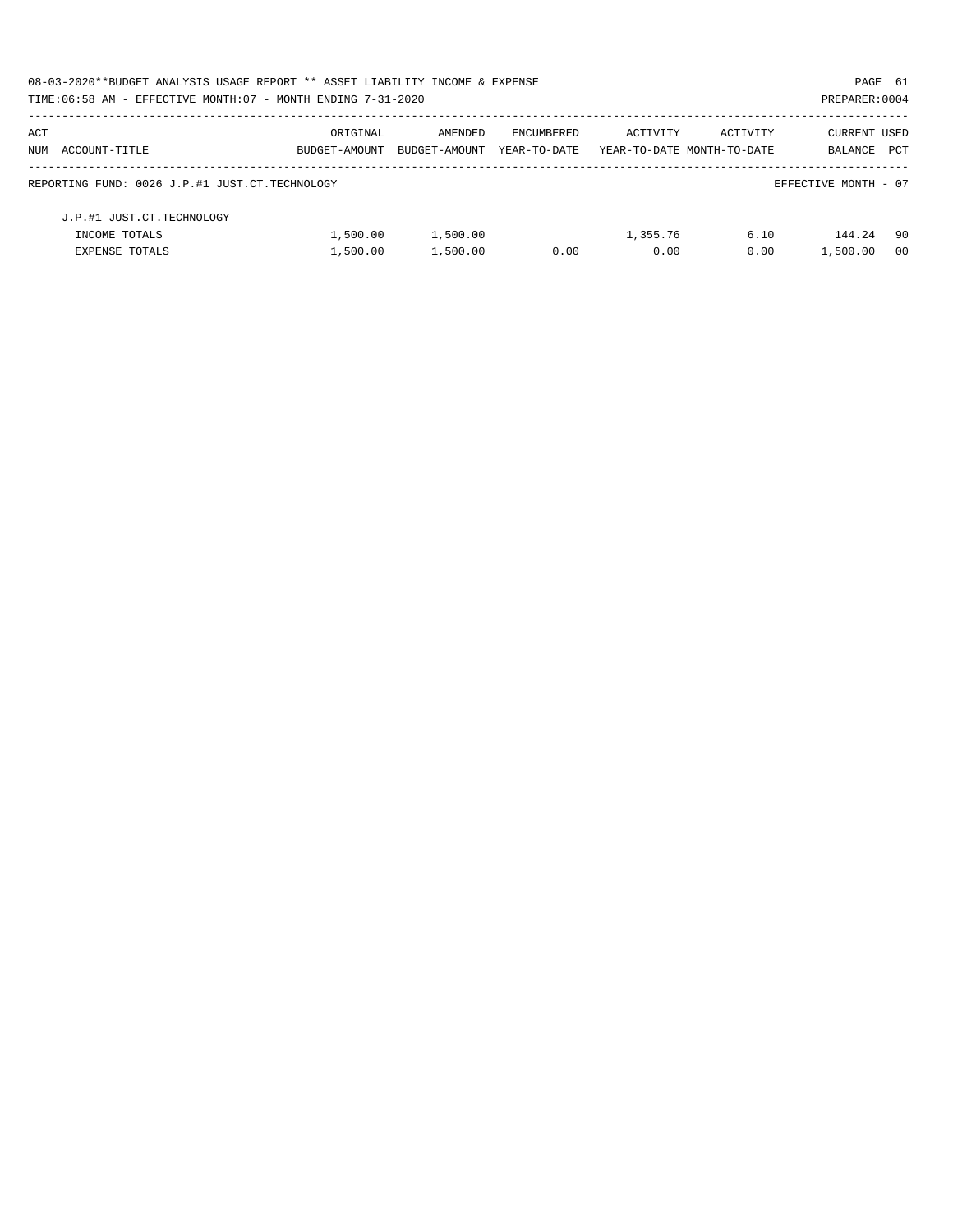|                    | 08-03-2020**BUDGET ANALYSIS USAGE REPORT ** ASSET LIABILITY INCOME & EXPENSE<br>TIME:06:58 AM - EFFECTIVE MONTH:07 - MONTH ENDING 7-31-2020 |                      |                                                                                |                     |                                    |                      | PREPARER: 0004                     | PAGE 62              |
|--------------------|---------------------------------------------------------------------------------------------------------------------------------------------|----------------------|--------------------------------------------------------------------------------|---------------------|------------------------------------|----------------------|------------------------------------|----------------------|
| $\mathop{\rm ACT}$ | NUM ACCOUNT-TITLE                                                                                                                           | ORIGINAL             | AMENDED<br>BUDGET-AMOUNT BUDGET-AMOUNT YEAR-TO-DATE YEAR-TO-DATE MONTH-TO-DATE | ENCUMBERED          | ACTIVITY                           | ACTIVITY             | <b>CURRENT USED</b><br>BALANCE PCT |                      |
|                    | ------------------------------------<br>REPORTING FUND: 0027 J.P.#2 JUST.CT.TECHNOLOGY                                                      |                      |                                                                                |                     |                                    |                      | EFFECTIVE MONTH - 07               |                      |
|                    | 0102 A/P CLEARING                                                                                                                           |                      |                                                                                |                     |                                    |                      |                                    |                      |
|                    | 0100 A/P CLEARING                                                                                                                           |                      |                                                                                |                     | 0.00                               | 0.00                 | 0.00                               |                      |
|                    | ---- -------<br>A/P CLEARING                                                                                                                |                      |                                                                                |                     | 0.00                               | 0.00                 | 0.00                               |                      |
|                    | 0103 CASH                                                                                                                                   |                      |                                                                                |                     |                                    |                      |                                    |                      |
|                    | 0100 J.P.#2 JUST.CT.TECH-COMB.FUND CKIN                                                                                                     |                      |                                                                                |                     | 274.66                             |                      | 1.13 9,546.24                      |                      |
|                    |                                                                                                                                             |                      |                                                                                |                     |                                    |                      | ------------                       |                      |
|                    | CASH                                                                                                                                        |                      |                                                                                |                     | 274.66                             |                      | 1.13 9,546.24                      |                      |
|                    | 0120 RECEIVABLES                                                                                                                            |                      |                                                                                |                     |                                    |                      |                                    |                      |
|                    | 0313 DUE FROM OTHER FUNDS                                                                                                                   |                      |                                                                                |                     | 0.00                               |                      | $0.00$ 16.00                       |                      |
|                    | RECEIVABLES                                                                                                                                 |                      |                                                                                |                     | 0.00                               | 0.00                 | 16.00                              |                      |
|                    | 0271 EQUITY ACCOUNT                                                                                                                         |                      |                                                                                |                     |                                    |                      |                                    |                      |
|                    | 0200 EQUITY ACCOUNT                                                                                                                         |                      |                                                                                |                     | 0.00                               | 0.00                 | 9,287.58                           |                      |
|                    | EQUITY ACCOUNT                                                                                                                              |                      |                                                                                |                     | 0.00                               | 0.00                 | 9,287.58                           |                      |
|                    | 0300 CASH                                                                                                                                   |                      |                                                                                |                     |                                    |                      |                                    |                      |
|                    | 0127 BEGINNING CASH BALANCE                                                                                                                 | 1,000.00             | 1,000.00                                                                       |                     | 0.00                               | 0.00                 | 1,000.00                           | 00                   |
|                    | CASH                                                                                                                                        |                      | 1,000.00 1,000.00                                                              | 0.00                | ------------ -------------<br>0.00 | .<br>0.00            | 1,000.00                           | 0 <sub>0</sub>       |
|                    | 0360 INTEREST EARNINGS                                                                                                                      |                      |                                                                                |                     |                                    |                      |                                    |                      |
|                    | 0100 INTEREST EARNINGS                                                                                                                      | 0.00                 | 0.00                                                                           |                     |                                    |                      | $17.38$ $1.13$ $17.38+$            |                      |
|                    | INTEREST EARNINGS                                                                                                                           | 0.00                 | 0.00                                                                           | 0.00                | 17.38                              | 1.13                 | $17.38+$                           |                      |
|                    | 0370 MISCELLANEOUS INCOME                                                                                                                   |                      |                                                                                |                     |                                    |                      |                                    |                      |
|                    | 0456 J.P.#2 TECHNOLOGY FEES                                                                                                                 | 500.00               | 500.00                                                                         |                     | 257.28                             | 0.00                 | 242.72 51                          |                      |
|                    | MISCELLANEOUS INCOME                                                                                                                        | 500.00               | 500.00                                                                         | 0.00                | -------------<br>257.28            | ------------<br>0.00 | ------------<br>242.72             | 51                   |
|                    | 0456 TECHNOLOGY EQUIPMENT                                                                                                                   |                      |                                                                                |                     |                                    |                      |                                    |                      |
|                    | 0452 R & M EQUIPMENT                                                                                                                        |                      | $0.00$ 0.00                                                                    | 0.00                |                                    | $0.00$ 0.00          | 0.00                               |                      |
|                    | 0572 OFFICE EQUIPMENT<br>--------------------- --                                                                                           | 1,500.00             | 1,500.00                                                                       | 0.00<br>----------- | 0.00                               | 0.00                 | 1,500.00                           | 0 <sub>0</sub>       |
|                    | TECHNOLOGY EQUIPMENT                                                                                                                        | 1,500.00             | 1,500.00                                                                       | 0.00                | 0.00                               | 0.00                 | 1,500.00                           | 0 <sub>0</sub>       |
|                    | J.P.#2 JUST.CT.TECHNOLOGY                                                                                                                   |                      |                                                                                |                     |                                    |                      |                                    |                      |
|                    | INCOME TOTALS<br>EXPENSE TOTALS                                                                                                             | 1,500.00<br>1,500.00 | 1,500.00<br>1,500.00                                                           | 0.00                | 274.66<br>0.00                     | 1.13<br>0.00         | 1,225.34<br>1,500.00               | 18<br>0 <sub>0</sub> |
|                    |                                                                                                                                             |                      |                                                                                |                     |                                    |                      |                                    |                      |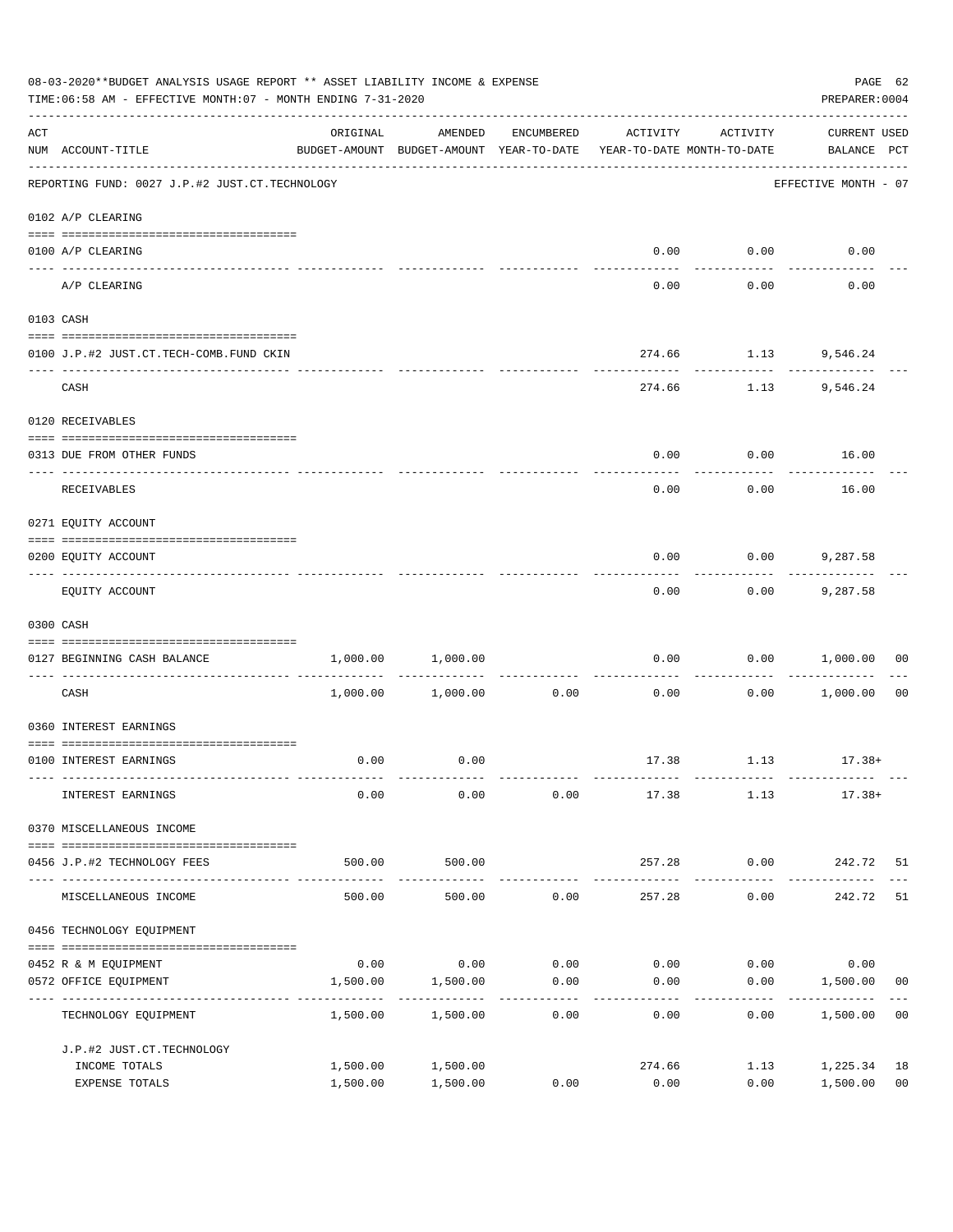|     | 08-03-2020**BUDGET ANALYSIS USAGE REPORT ** ASSET LIABILITY INCOME & EXPENSE<br>TIME:06:58 AM - EFFECTIVE MONTH:07 - MONTH ENDING 7-31-2020 |          |                   |                      |                                                                                 |                                               | PAGE 63<br>PREPARER: 0004          |                |
|-----|---------------------------------------------------------------------------------------------------------------------------------------------|----------|-------------------|----------------------|---------------------------------------------------------------------------------|-----------------------------------------------|------------------------------------|----------------|
| ACT | NUM ACCOUNT-TITLE                                                                                                                           | ORIGINAL | AMENDED           | ENCUMBERED           | ACTIVITY<br>BUDGET-AMOUNT BUDGET-AMOUNT YEAR-TO-DATE YEAR-TO-DATE MONTH-TO-DATE | ACTIVITY                                      | <b>CURRENT USED</b><br>BALANCE PCT |                |
|     | REPORTING FUND: 0028 J.P.#3 JUST.CT.TECHNOLOGY                                                                                              |          |                   |                      |                                                                                 |                                               | EFFECTIVE MONTH - 07               |                |
|     | 0102 A/P CLEARING                                                                                                                           |          |                   |                      |                                                                                 |                                               |                                    |                |
|     | 0100 A/P CLEARING<br>---- -------                                                                                                           |          |                   |                      | 0.00                                                                            | 0.00                                          | 0.00                               |                |
|     | A/P CLEARING                                                                                                                                |          |                   |                      | 0.00                                                                            | 0.00                                          | 0.00                               |                |
|     | 0103 CASH                                                                                                                                   |          |                   |                      |                                                                                 |                                               |                                    |                |
|     | 0100 J.P.#3 JUST.CT.TECH-COMB.FUND CKIN                                                                                                     |          |                   |                      | 398.51-                                                                         | $84.24-$                                      | 5,823.05                           |                |
|     | CASH                                                                                                                                        |          |                   |                      | 398.51-                                                                         | ---------<br>84.24-                           | 5,823.05                           |                |
|     | 0120 RECEIVABLES                                                                                                                            |          |                   |                      |                                                                                 |                                               |                                    |                |
|     | 0313 DUE FROM OTHER FUNDS                                                                                                                   |          |                   |                      | 0.00                                                                            | 0.00                                          | 115.18                             |                |
|     | RECEIVABLES                                                                                                                                 |          |                   |                      | 0.00                                                                            | 0.00                                          | 115.18                             |                |
|     | 0200 SYSTEM ADDED LIABILITY DEPARTMENT                                                                                                      |          |                   |                      |                                                                                 |                                               |                                    |                |
|     | 0910 SYSTEM ADDED LIABILITY LINE-ITEM                                                                                                       |          |                   |                      | 0.00                                                                            | 0.00                                          | 0.00                               |                |
|     | SYSTEM ADDED LIABILITY DEPARTMENT                                                                                                           |          |                   |                      | 0.00                                                                            | 0.00                                          | 0.00                               |                |
|     | 0271 EQUITY ACCOUNT                                                                                                                         |          |                   |                      |                                                                                 |                                               |                                    |                |
|     | 0200 EQUITY ACCOUNT                                                                                                                         |          |                   |                      | 0.00                                                                            | 0.00                                          | 6,336.74                           |                |
|     | EOUITY ACCOUNT                                                                                                                              |          |                   |                      | 0.00                                                                            | 0.00                                          | 6,336.74                           |                |
|     | 0300 CASH                                                                                                                                   |          |                   |                      |                                                                                 |                                               |                                    |                |
|     | 0128 BEGINNING CASH                                                                                                                         |          | 2,800.00 2,800.00 |                      |                                                                                 | $0.00$ $0.00$                                 | 2,800.00                           | 00             |
|     | CASH                                                                                                                                        |          |                   |                      | $2,800.00$ $2,800.00$ $0.00$ $0.00$                                             | 0.00                                          | 2,800.00                           | 0 <sub>0</sub> |
|     | 0360 INTEREST EARNINGS                                                                                                                      |          |                   |                      |                                                                                 |                                               |                                    |                |
|     | 0100 INTEREST EARNINGS                                                                                                                      | 0.00     | 0.00              |                      | 10.76                                                                           | 0.70                                          | $10.76+$                           |                |
|     |                                                                                                                                             |          | . <u>.</u> .      |                      | --------------                                                                  | ------------                                  | <u> - - - - - - - - -</u>          |                |
|     | INTEREST EARNINGS                                                                                                                           | 0.00     | 0.00              | 0.00                 | 10.76                                                                           | 0.70                                          | $10.76+$                           |                |
|     | 0370 MISCELLANEOUS INCOME                                                                                                                   |          |                   |                      |                                                                                 |                                               |                                    |                |
|     | 0456 J.P.#3 TECHNOLOGY FEES                                                                                                                 | 700.00   | 700.00            |                      | 499.19                                                                          | 0.00                                          | 200.81 71                          |                |
|     | MISCELLANEOUS INCOME                                                                                                                        | 700.00   | 700.00            | 0.00                 | 499.19                                                                          | 0.00                                          | 200.81                             | 71             |
|     | 0457 TECHNOLOGY EQUIPMENT                                                                                                                   |          |                   |                      |                                                                                 |                                               |                                    |                |
|     | 0423 INTERNET SERVICE                                                                                                                       | 460.00   |                   |                      |                                                                                 | $460.00$ $0.00$ $908.46$ $84.94$ $448.46$ 197 |                                    |                |
|     | 0572 OFFICE EQUIPMENT                                                                                                                       | 3,040.00 | 3,040.00          | 0.00                 | 0.00                                                                            | 0.00                                          | 3,040.00                           | 0 <sub>0</sub> |
|     | TECHNOLOGY EQUIPMENT                                                                                                                        | 3,500.00 | 3,500.00          | . <u>.</u> .<br>0.00 | 908.46                                                                          | -----------<br>84.94                          | -------------<br>2,591.54          | 26             |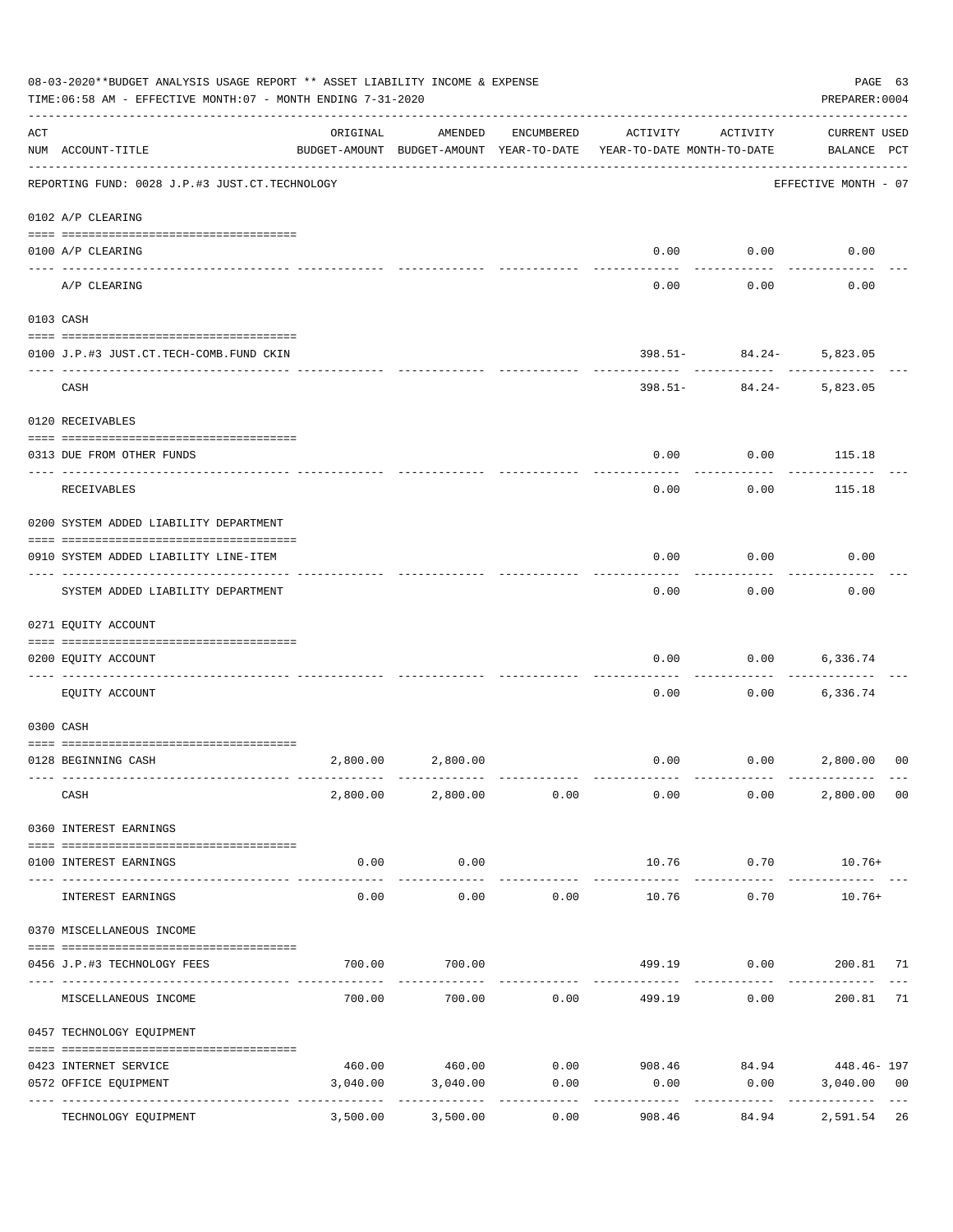|     | 08-03-2020**BUDGET ANALYSIS USAGE REPORT ** ASSET LIABILITY INCOME & EXPENSE |               |               |              |                            |          | PAGE 64              |      |
|-----|------------------------------------------------------------------------------|---------------|---------------|--------------|----------------------------|----------|----------------------|------|
|     | TIME: 06:58 AM - EFFECTIVE MONTH: 07 - MONTH ENDING 7-31-2020                |               |               |              |                            |          | PREPARER: 0004       |      |
| ACT |                                                                              | ORIGINAL      | AMENDED       | ENCUMBERED   | ACTIVITY                   | ACTIVITY | CURRENT USED         |      |
|     | NUM ACCOUNT-TITLE                                                            | BUDGET-AMOUNT | BUDGET-AMOUNT | YEAR-TO-DATE | YEAR-TO-DATE MONTH-TO-DATE |          | <b>BALANCE</b>       | PCT  |
|     | REPORTING FUND: 0028 J.P.#3 JUST.CT.TECHNOLOGY                               |               |               |              |                            |          | EFFECTIVE MONTH - 07 |      |
|     | J.P.#3 JUST.CT.TECHNOLOGY                                                    |               |               |              |                            |          |                      |      |
|     | INCOME TOTALS                                                                | 3,500.00      | 3,500.00      |              | 509.95                     | 0.70     | 2,990.05             | 15   |
|     | <b>EXPENSE TOTALS</b>                                                        | 3,500.00      | 3,500.00      | 0.00         | 908.46                     | 84.94    | 2,591.54             | - 26 |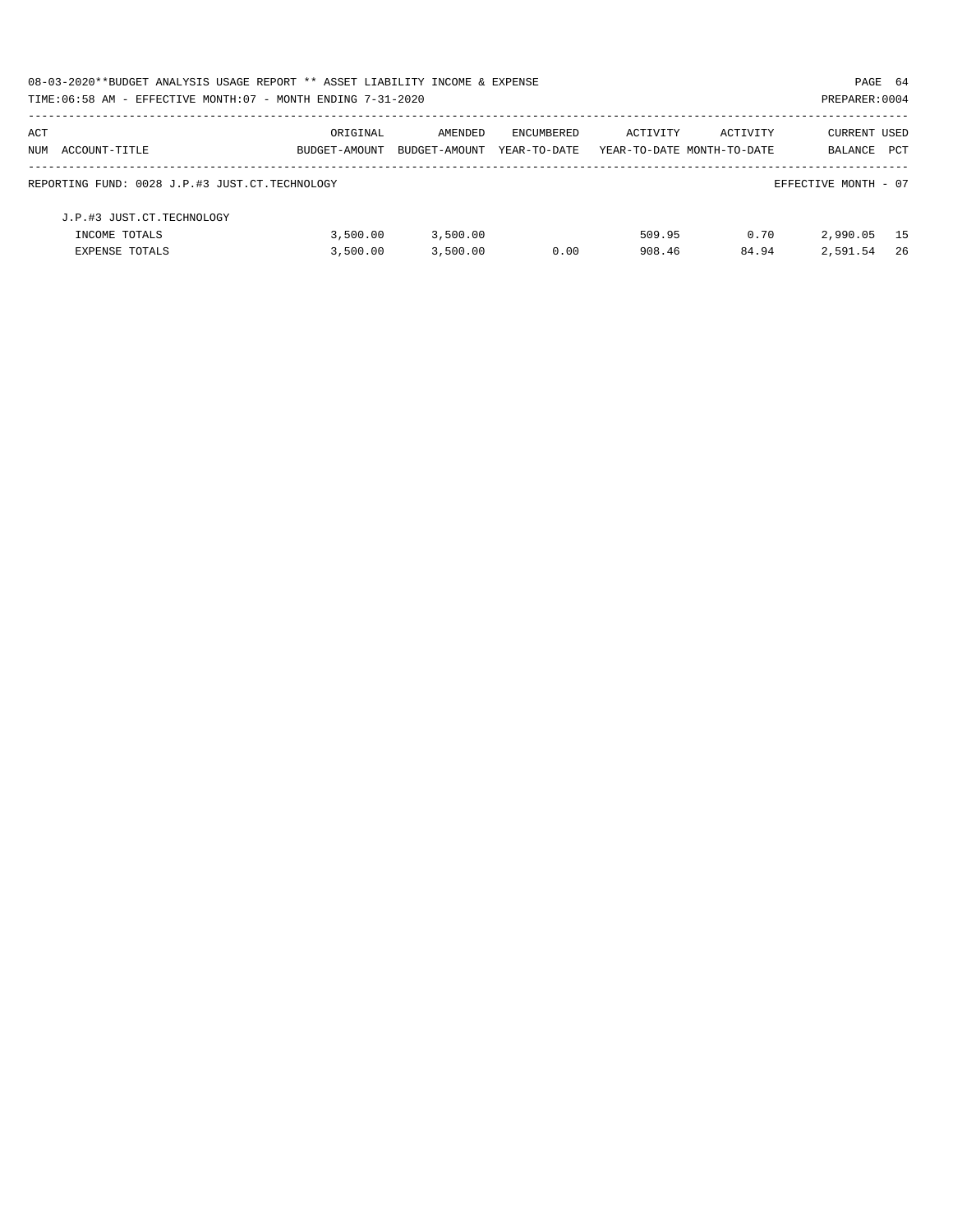|     | 08-03-2020**BUDGET ANALYSIS USAGE REPORT ** ASSET LIABILITY INCOME & EXPENSE<br>TIME: 06:58 AM - EFFECTIVE MONTH: 07 - MONTH ENDING 7-31-2020 |          |                                          |            |          |                            | PAGE 65<br>PREPARER: 0004 |
|-----|-----------------------------------------------------------------------------------------------------------------------------------------------|----------|------------------------------------------|------------|----------|----------------------------|---------------------------|
| ACT |                                                                                                                                               | ORIGINAL | AMENDED                                  | ENCUMBERED | ACTIVITY | ACTIVITY                   | CURRENT USED              |
|     | NUM ACCOUNT-TITLE                                                                                                                             |          | BUDGET-AMOUNT BUDGET-AMOUNT YEAR-TO-DATE |            |          | YEAR-TO-DATE MONTH-TO-DATE | BALANCE<br>$_{\rm PCT}$   |
|     | REPORTING FUND: 0030 SHERIFF WORK RELEASE                                                                                                     |          |                                          |            |          |                            | EFFECTIVE MONTH - 07      |
|     | 0103 CASH                                                                                                                                     |          |                                          |            |          |                            |                           |
|     | 0100 SHERIFF WORK RELEASE-COMB FUND CKI                                                                                                       |          |                                          |            | 0.00     | 0.00                       | 983.14                    |
|     | CASH                                                                                                                                          |          |                                          |            | 0.00     | 0.00                       | 983.14                    |
|     | 0271 EQUITY ACCOUNT                                                                                                                           |          |                                          |            |          |                            |                           |
|     | 0200 EQUITY ACCOUNT                                                                                                                           |          |                                          |            | 0.00     | 0.00                       | 983.14                    |
|     | EQUITY ACCOUNT                                                                                                                                |          |                                          |            | 0.00     | 0.00                       | 983.14                    |
|     | 0360 INTEREST EARNINGS                                                                                                                        |          |                                          |            |          |                            |                           |
|     | 0100 INTEREST EARNINGS                                                                                                                        | 0.00     | 0.00                                     |            | 0.00     | 0.00                       | 0.00                      |
|     | INTEREST EARNINGS                                                                                                                             | 0.00     | 0.00                                     | 0.00       | 0.00     | 0.00                       | 0.00                      |
|     | 0370 MISCELLANEOUS INCOME                                                                                                                     |          |                                          |            |          |                            |                           |
|     |                                                                                                                                               |          |                                          |            |          |                            |                           |
|     | 0569 SHERIFF WORK RELEASE<br>-----------                                                                                                      | 0.00     | 0.00                                     |            | 0.00     | 0.00                       | 0.00                      |
|     | MISCELLANEOUS INCOME                                                                                                                          | 0.00     | 0.00                                     | 0.00       | 0.00     | 0.00                       | 0.00                      |
|     | 0569 WORK RELEASE                                                                                                                             |          |                                          |            |          |                            |                           |
|     |                                                                                                                                               |          |                                          |            |          |                            |                           |
|     | 0310 OFFICE SUPPLIES                                                                                                                          | 0.00     | 0.00                                     | 0.00       | 0.00     | 0.00                       | 0.00                      |
|     | 0421 ONLINE RESEARCH                                                                                                                          | 0.00     | 0.00                                     | 0.00       | 0.00     | 0.00                       | 0.00                      |
|     | 0571 EQUIPMENT                                                                                                                                | 0.00     | 0.00                                     | 0.00       | 0.00     | 0.00                       | 0.00                      |
|     | WORK RELEASE                                                                                                                                  | 0.00     | 0.00                                     | 0.00       | 0.00     | 0.00                       | 0.00                      |
|     | SHERIFF WORK RELEASE                                                                                                                          |          |                                          |            |          |                            |                           |
|     | INCOME TOTALS                                                                                                                                 | 0.00     | 0.00                                     |            | 0.00     | 0.00                       | 0.00                      |
|     | <b>EXPENSE TOTALS</b>                                                                                                                         | 0.00     | 0.00                                     | 0.00       | 0.00     | 0.00                       | 0.00                      |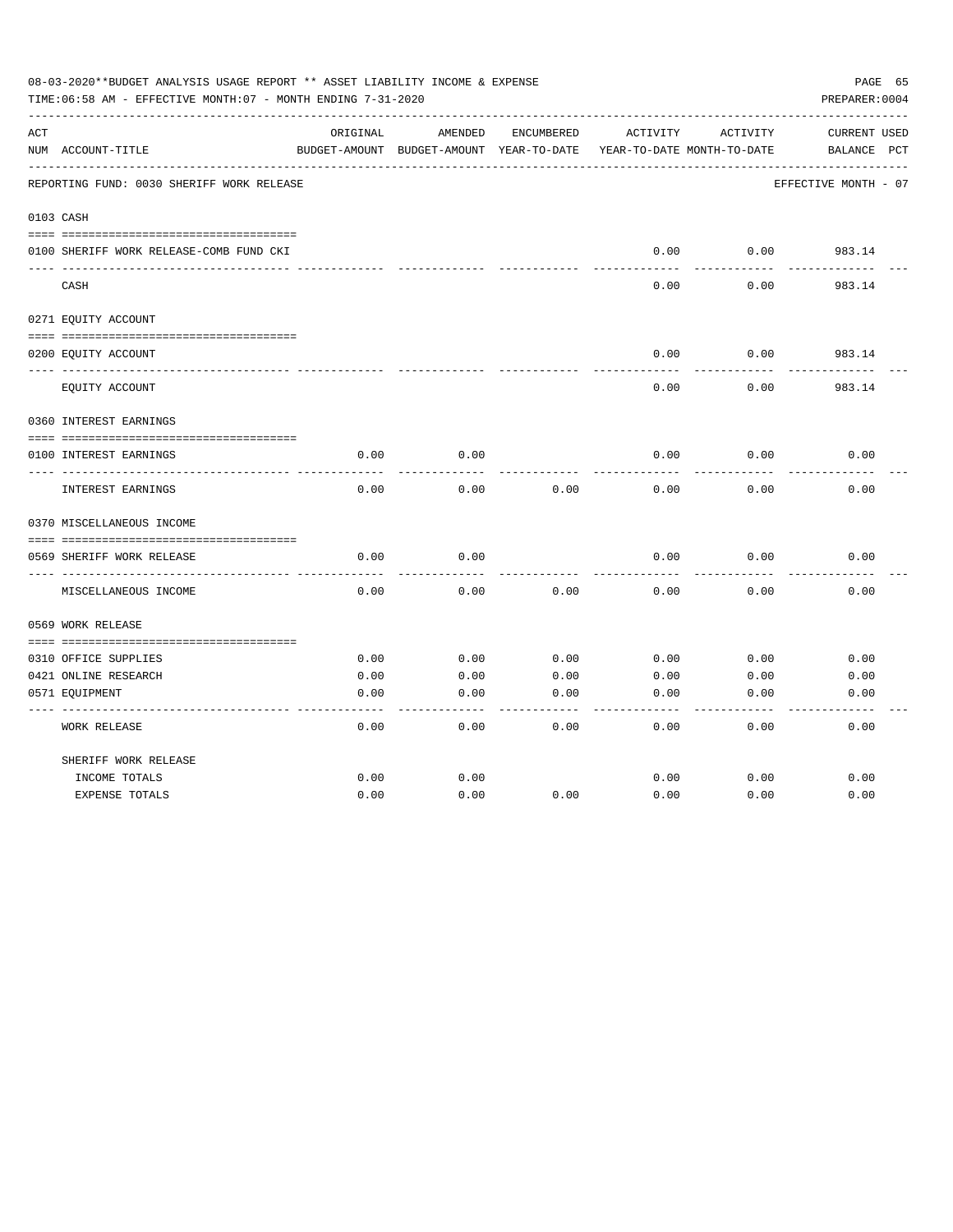|           | 08-03-2020**BUDGET ANALYSIS USAGE REPORT ** ASSET LIABILITY INCOME & EXPENSE<br>TIME: 06:58 AM - EFFECTIVE MONTH: 07 - MONTH ENDING 7-31-2020 |          |                                                                  |              |             |                                        | PREPARER: 0004                                   | PAGE 66        |
|-----------|-----------------------------------------------------------------------------------------------------------------------------------------------|----------|------------------------------------------------------------------|--------------|-------------|----------------------------------------|--------------------------------------------------|----------------|
| ACT       | NUM ACCOUNT-TITLE                                                                                                                             | ORIGINAL | AMENDED<br>BUDGET-AMOUNT BUDGET-AMOUNT YEAR-TO-DATE              | ENCUMBERED   | ACTIVITY    | ACTIVITY<br>YEAR-TO-DATE MONTH-TO-DATE | <b>CURRENT USED</b><br>BALANCE PCT               |                |
|           | REPORTING FUND: 0031 COURTHOUSE RESTORATION FUND                                                                                              |          |                                                                  |              |             |                                        | EFFECTIVE MONTH - 07                             |                |
| 0103 CASH |                                                                                                                                               |          |                                                                  |              |             |                                        |                                                  |                |
|           |                                                                                                                                               |          |                                                                  |              |             |                                        |                                                  |                |
|           | 0100 COURTHOUSE RESTORATION-COMB.FUND                                                                                                         |          |                                                                  |              | 0.00        | 0.00                                   | 115.00                                           |                |
|           | 0175 TEXPOOL                                                                                                                                  |          |                                                                  |              | 0.00        | 0.00                                   | 0.00                                             |                |
|           | CASH                                                                                                                                          |          |                                                                  |              | 0.00        | 0.00                                   | 115.00                                           |                |
|           | 0120 RECEIVABLES                                                                                                                              |          |                                                                  |              |             |                                        |                                                  |                |
|           |                                                                                                                                               |          |                                                                  |              |             |                                        |                                                  |                |
|           | 0310 GRANT RECEIVED FROM THC                                                                                                                  |          |                                                                  |              | 0.00        | 0.00                                   | 111,327.70                                       |                |
|           | 0313 DUE FROM OTHER FUNDS                                                                                                                     |          |                                                                  |              | 0.00        | 0.00                                   | 0.00                                             |                |
|           | RECEIVABLES                                                                                                                                   |          |                                                                  |              | 0.00        | 0.00                                   | 111,327.70                                       |                |
|           | 0200 LIABILITY ACCOUNT                                                                                                                        |          |                                                                  |              |             |                                        |                                                  |                |
|           | 0900 SYSTEM ADDED LIABILITY LINE-ITEM                                                                                                         |          |                                                                  |              | 0.00        | 0.00                                   | 0.00                                             |                |
|           | LIABILITY ACCOUNT                                                                                                                             |          |                                                                  |              | 0.00        | 0.00                                   | 0.00                                             |                |
|           | 0271 EQUITY ACCOUNT                                                                                                                           |          |                                                                  |              |             |                                        |                                                  |                |
|           |                                                                                                                                               |          |                                                                  |              |             |                                        |                                                  |                |
|           | 0200 EQUITY ACCOUNT<br>---- --------------                                                                                                    |          |                                                                  |              | 0.00        | 0.00                                   | 111,442.70                                       |                |
|           | EQUITY ACCOUNT                                                                                                                                |          |                                                                  |              | 0.00        | 0.00                                   | 111,442.70                                       |                |
|           | 0300 CASH                                                                                                                                     |          |                                                                  |              |             |                                        |                                                  |                |
|           | 0131 BEGINNING CASH BALANCE                                                                                                                   | 0.00     | 0.00                                                             |              | 0.00        | 0.00                                   | 0.00                                             |                |
|           | CASH                                                                                                                                          | 0.00     | 0.00                                                             | 0.00         | 0.00        | 0.00                                   | 0.00                                             |                |
|           | 0330 GRANT INCOME                                                                                                                             |          |                                                                  |              |             |                                        |                                                  |                |
|           |                                                                                                                                               |          |                                                                  |              |             |                                        |                                                  |                |
|           | 0510 COURTHOUSE RESTORATION                                                                                                                   |          | 2,639,260.00 2,639,260.00                                        |              |             | -------------                          | $0.00$ $0.00$ $2,639,260.00$ 00<br>------------- |                |
|           | GRANT INCOME                                                                                                                                  |          | 2,639,260.00 2,639,260.00 0.00                                   |              |             |                                        | $0.00$ $0.00$ $2,639,260.00$ 00                  |                |
|           | 0370 MISCELLANEOUS INCOME                                                                                                                     |          |                                                                  |              |             |                                        |                                                  |                |
|           | 0131 RESTORATION DONATIONS                                                                                                                    | 0.00     | 0.00                                                             |              |             | $0.00$ $0.00$                          | 0.00                                             |                |
|           | MISCELLANEOUS INCOME                                                                                                                          | 0.00     | -------------<br>0.00                                            | 0.00         |             | 0.00<br>0.00                           | 0.00                                             |                |
|           | 0509 CONTINGENCY                                                                                                                              |          |                                                                  |              |             |                                        |                                                  |                |
|           |                                                                                                                                               |          |                                                                  |              |             |                                        |                                                  |                |
|           | 0475 CONTINGENCY                                                                                                                              |          | $245,080.00$ $245,080.00$ $0.00$ $0.00$ $0.00$ $245,080.00$ $00$ | ------------ | ----------- |                                        |                                                  |                |
|           | CONTINGENCY                                                                                                                                   |          | 245,080.00 245,080.00                                            | 0.00         | 0.00        |                                        | 0.00 245,080.00                                  | 0 <sub>0</sub> |
|           | 0510 COURTHOUSE RESTORATION PHASE 1                                                                                                           |          |                                                                  |              |             |                                        |                                                  |                |
|           | 0403 ARCHITECTURAL FEES                                                                                                                       | 0.00     | 0.00                                                             | 0.00         | 0.00        | 0.00                                   | 0.00                                             |                |
|           | 0451 ASBESTOS ABATEMENT                                                                                                                       | 0.00     | 0.00                                                             | 0.00         | 0.00        | 0.00                                   | 0.00                                             |                |
|           |                                                                                                                                               |          |                                                                  |              |             |                                        |                                                  |                |
|           | 0482 DEMOLITION                                                                                                                               | 0.00     | 0.00                                                             | 0.00         | 0.00        | 0.00                                   | 0.00                                             |                |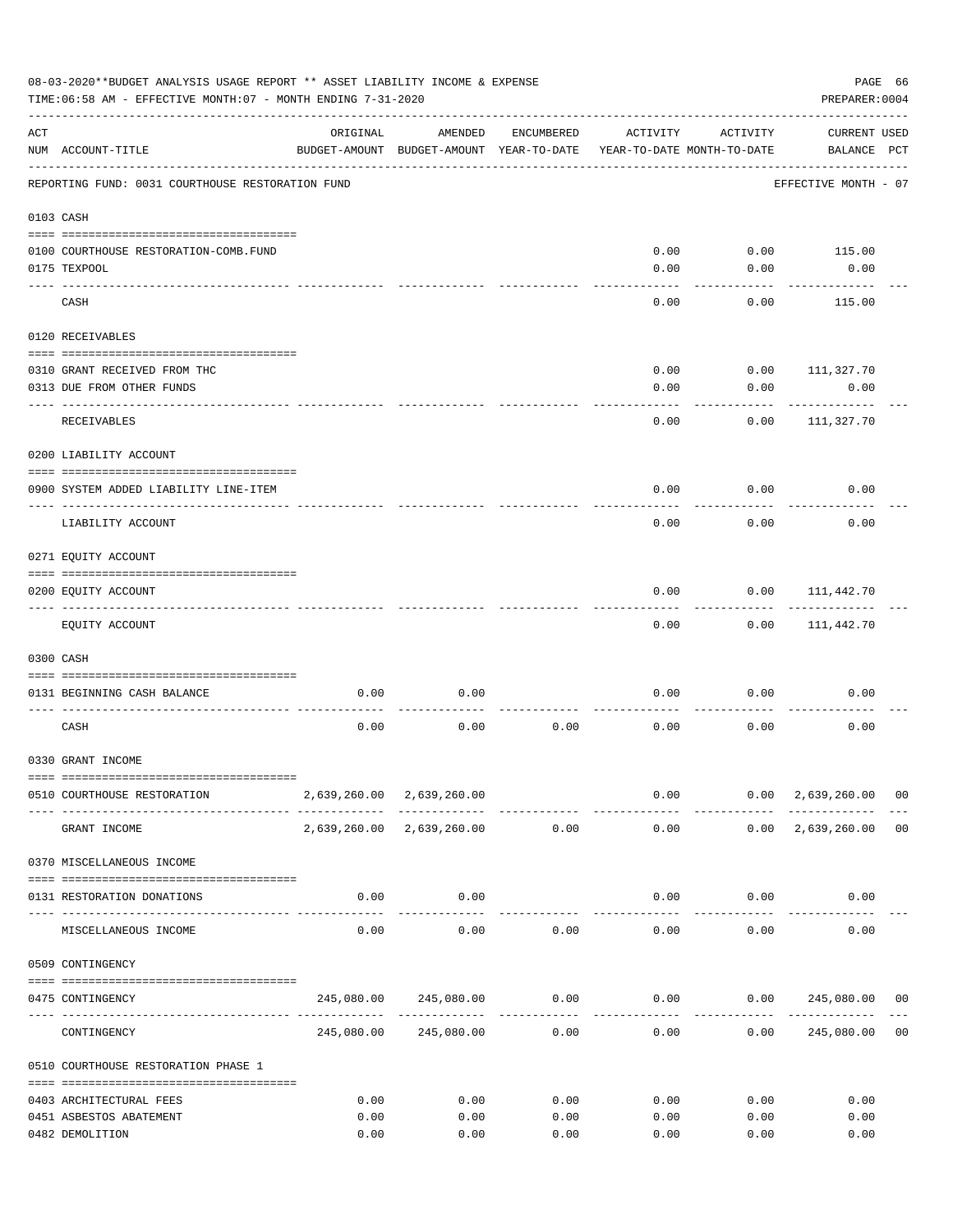TIME:06:58 AM - EFFECTIVE MONTH:07 - MONTH ENDING 7-31-2020

| ACT |                                                                                          | ORIGINAL                  | AMENDED                   | ENCUMBERED | ACTIVITY | ACTIVITY                           | CURRENT USED                    |                |
|-----|------------------------------------------------------------------------------------------|---------------------------|---------------------------|------------|----------|------------------------------------|---------------------------------|----------------|
|     | NUM ACCOUNT-TITLE<br>BUDGET-AMOUNT BUDGET-AMOUNT YEAR-TO-DATE YEAR-TO-DATE_MONTH-TO-DATE |                           |                           |            |          |                                    | BALANCE PCT                     |                |
|     |                                                                                          |                           |                           |            |          |                                    |                                 |                |
|     | REPORTING FUND: 0031 COURTHOUSE RESTORATION FUND                                         |                           |                           |            |          |                                    | EFFECTIVE MONTH - 07            |                |
|     | 0490 MISCELLANEOUS                                                                       | 0.00                      | 0.00                      |            |          | $0.00$ $0.00$ $0.00$ $0.00$ $0.00$ |                                 |                |
|     | --------------------- -------------<br>COURTHOUSE RESTORATION PHASE 1                    | 0.00                      | 0.00                      | 0.00       |          | $0.00$ 0.00                        | 0.00                            |                |
|     | 0511 COURTHOUSE RESTORATION PHASE 2                                                      |                           |                           |            |          |                                    |                                 |                |
|     |                                                                                          |                           |                           |            |          |                                    |                                 |                |
|     | 0165 CONSTRUCTION                                                                        |                           | 2,336,180.00 2,336,180.00 | 0.00       | 0.00     | 0.00                               | 2,336,180.00                    | 0 <sub>0</sub> |
|     | 0403 ARCHITECTURAL FEES                                                                  |                           | 58,000.00 58,000.00       | 0.00       | 0.00     |                                    | $0.00$ 58,000.00                | 00             |
|     | 0451 ASBESTOS & OTHER TESTING                                                            | 0.00                      | 0.00                      | 0.00       | 0.00     |                                    | 0.00<br>0.00                    |                |
|     | 0453 IT DESIGN                                                                           | 0.00                      | 0.00                      | 0.00       | 0.00     | 0.00                               | 0.00                            |                |
|     | 0455 SECURITY                                                                            | 0.00                      | 0.00                      | 0.00       | 0.00     | 0.00                               | 0.00                            |                |
|     | COURTHOUSE RESTORATION PHASE 2 2,394,180.00 2,394,180.00 0.00                            |                           |                           |            |          |                                    | $0.00$ $0.00$ $2,394,180.00$ 00 |                |
|     | COURTHOUSE RESTORATION FUND                                                              |                           |                           |            |          |                                    |                                 |                |
|     | INCOME TOTALS                                                                            | 2,639,260.00 2,639,260.00 |                           |            |          |                                    | $0.00$ $0.00$ $2,639,260.00$ 00 |                |
|     | <b>EXPENSE TOTALS</b>                                                                    |                           | 2,639,260.00 2,639,260.00 | 0.00       |          | 0.00                               | $0.00 \quad 2.639.260.00$       | 00             |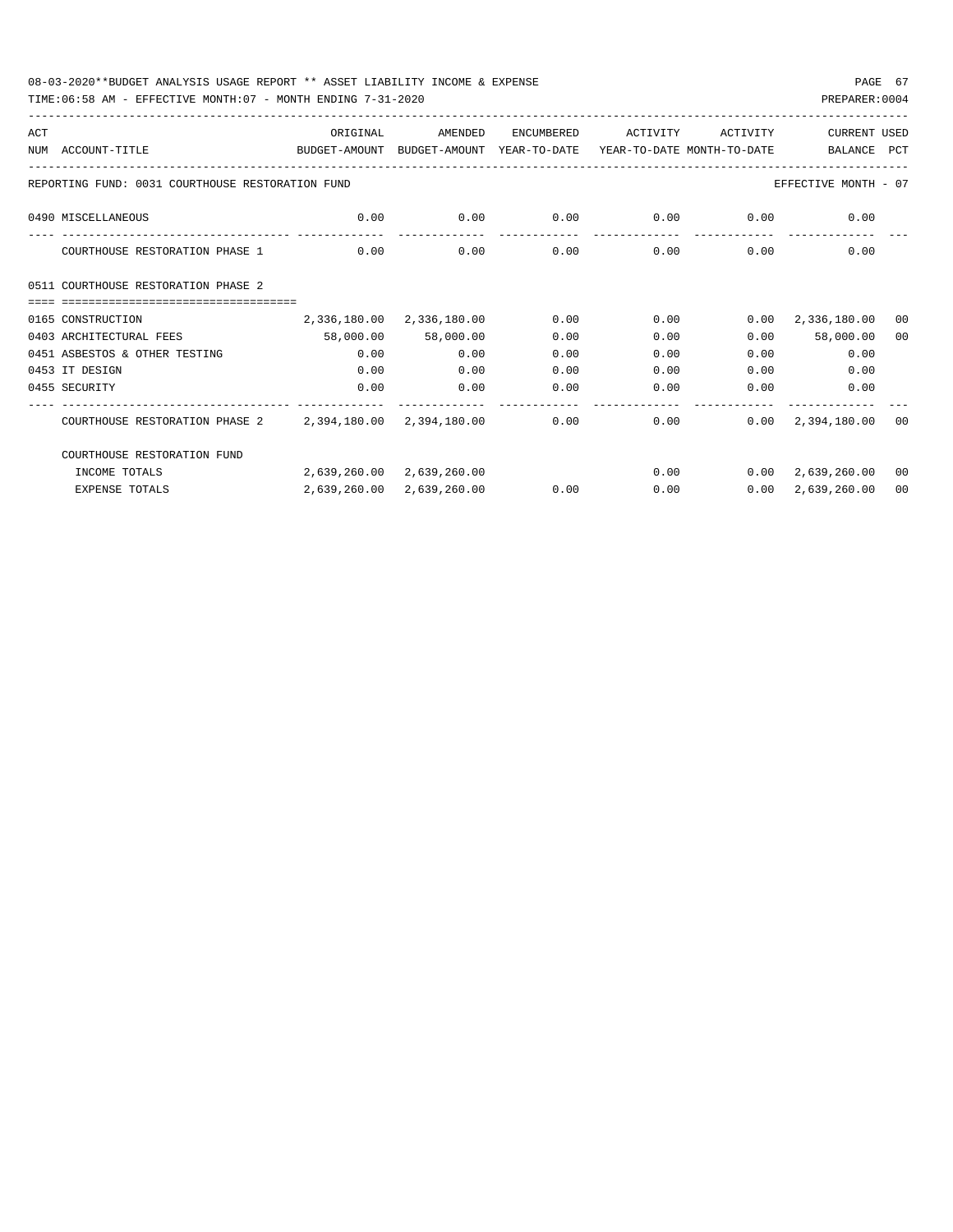|     | 08-03-2020**BUDGET ANALYSIS USAGE REPORT ** ASSET LIABILITY INCOME & EXPENSE<br>TIME: 06:58 AM - EFFECTIVE MONTH: 07 - MONTH ENDING 7-31-2020 |          |               |            |                                                                                 |                          | PAGE 68<br>PREPARER: 0004 |                |
|-----|-----------------------------------------------------------------------------------------------------------------------------------------------|----------|---------------|------------|---------------------------------------------------------------------------------|--------------------------|---------------------------|----------------|
| ACT |                                                                                                                                               | ORIGINAL | AMENDED       | ENCUMBERED |                                                                                 | ACTIVITY ACTIVITY        | CURRENT USED              |                |
|     | NUM ACCOUNT-TITLE                                                                                                                             |          |               |            | BUDGET-AMOUNT BUDGET-AMOUNT YEAR-TO-DATE YEAR-TO-DATE MONTH-TO-DATE BALANCE PCT |                          |                           |                |
|     | REPORTING FUND: 0033 BAIL BONDSMAN APP. FEES                                                                                                  |          |               |            |                                                                                 |                          | EFFECTIVE MONTH - 07      |                |
|     | 0102 A/P CLEARING                                                                                                                             |          |               |            |                                                                                 |                          |                           |                |
|     |                                                                                                                                               |          |               |            |                                                                                 |                          |                           |                |
|     | 0100 A/P CLEARING<br>----- ----------                                                                                                         |          |               |            |                                                                                 | $0.00$ $0.00$            | 0.00                      |                |
|     | A/P CLEARING                                                                                                                                  |          |               |            | 0.00                                                                            | 0.00                     | 0.00                      |                |
|     | 0103 BAIL BONDSMAN AP.FEE CASH                                                                                                                |          |               |            |                                                                                 |                          |                           |                |
|     | 0100 BAIL BONDSMAN APP.-COMB FUND CKING                                                                                                       |          |               |            |                                                                                 | $168.71 - 0.00$ 8,428.03 |                           |                |
|     | BAIL BONDSMAN AP. FEE CASH                                                                                                                    |          |               |            | $168.71-$                                                                       | $0.00$ 8,428.03          |                           |                |
|     | 0271 EQUITY ACCOUNT                                                                                                                           |          |               |            |                                                                                 |                          |                           |                |
|     | 0200 EQUITY ACCOUNT                                                                                                                           |          |               |            |                                                                                 | $0.00$ $0.00$ $8,596.74$ |                           |                |
|     |                                                                                                                                               |          |               |            |                                                                                 |                          |                           |                |
|     | EOUITY ACCOUNT                                                                                                                                |          |               |            | 0.00                                                                            | 0.00                     | 8,596.74                  |                |
|     | 0300 CASH                                                                                                                                     |          |               |            |                                                                                 |                          |                           |                |
|     |                                                                                                                                               |          |               |            |                                                                                 |                          |                           |                |
|     | 0133 BEGINNING CASH BALANCE                                                                                                                   | 0.00     | 0.00          |            | 0.00                                                                            | 0.00                     | 0.00                      |                |
|     | CASH                                                                                                                                          | 0.00     | 0.00          | 0.00       | 0.00                                                                            | 0.00                     | 0.00                      |                |
|     | 0340 BAIL BOND APPLICATION FEE                                                                                                                |          |               |            |                                                                                 |                          |                           |                |
|     | 0480 APPLICATION FEE                                                                                                                          | 500.00   | 500.00        |            | 0.00                                                                            | 0.00                     | 500.00                    | 00             |
|     | BAIL BOND APPLICATION FEE                                                                                                                     |          | 500.00 500.00 | 0.00       | 0.00                                                                            | 0.00                     | 500.00                    | 0 <sup>0</sup> |
|     | 0498 BAIL BONDSMAN EXP.                                                                                                                       |          |               |            |                                                                                 |                          |                           |                |
|     |                                                                                                                                               |          |               |            |                                                                                 |                          |                           |                |
|     | 0310 OFFICE SUPPLIES                                                                                                                          |          |               |            | 500.00 500.00 6.00 500.00 6.00 5331.29 34                                       |                          |                           |                |
|     | 0427 OUT OF COUNTY TRAVEL                                                                                                                     | 0.00     | 0.00          | 0.00       | 0.00                                                                            | 0.00                     | 0.00                      |                |
|     | BAIL BONDSMAN EXP.                                                                                                                            | 500.00   | 500.00        | 0.00       | 168.71                                                                          | 0.00                     | 331.29                    | 34             |
|     | BAIL BONDSMAN APP. FEES                                                                                                                       |          |               |            |                                                                                 |                          |                           |                |
|     | INCOME TOTALS                                                                                                                                 | 500.00   | 500.00        |            | 0.00                                                                            | 0.00                     | 500.00                    | 00             |
|     | EXPENSE TOTALS                                                                                                                                | 500.00   | 500.00        | 0.00       | 168.71                                                                          | 0.00                     | 331.29                    | 34             |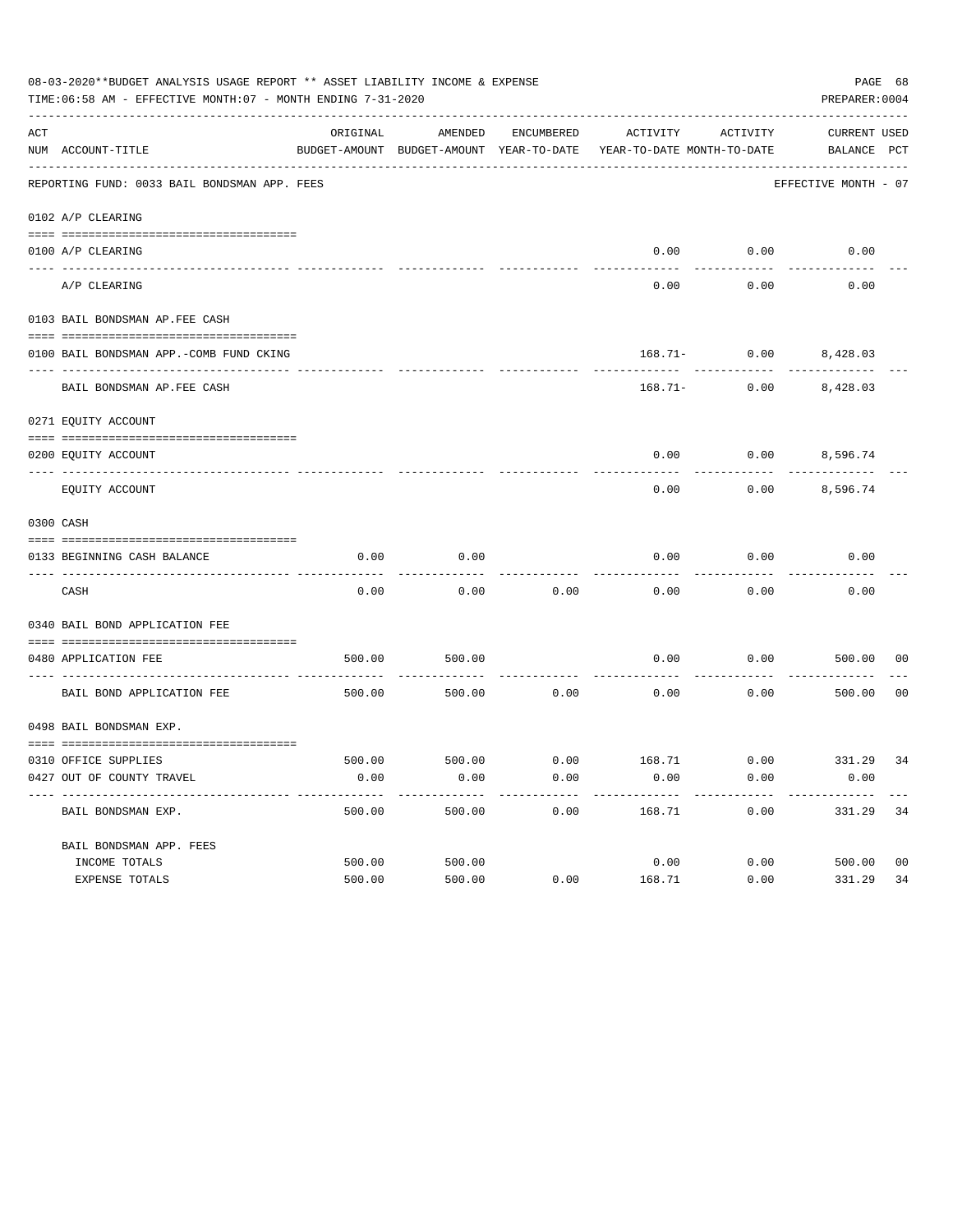|                    | 08-03-2020**BUDGET ANALYSIS USAGE REPORT ** ASSET LIABILITY INCOME & EXPENSE<br>TIME:06:58 AM - EFFECTIVE MONTH:07 - MONTH ENDING 7-31-2020 |                   |                                                     |                            |              |                                        | PREPARER: 0004              | PAGE 69        |
|--------------------|---------------------------------------------------------------------------------------------------------------------------------------------|-------------------|-----------------------------------------------------|----------------------------|--------------|----------------------------------------|-----------------------------|----------------|
| $\mathop{\rm ACT}$ | NUM ACCOUNT-TITLE                                                                                                                           | ORIGINAL          | AMENDED<br>BUDGET-AMOUNT BUDGET-AMOUNT YEAR-TO-DATE | ENCUMBERED                 | ACTIVITY     | ACTIVITY<br>YEAR-TO-DATE MONTH-TO-DATE | CURRENT USED<br>BALANCE PCT |                |
|                    | REPORTING FUND: 0034 DISTRICT CT.RECORDS ARCHIVE                                                                                            |                   |                                                     |                            |              |                                        | EFFECTIVE MONTH - 07        |                |
|                    | 0100 PAYROLL                                                                                                                                |                   |                                                     |                            |              |                                        |                             |                |
|                    | 0100 PAYROLL                                                                                                                                |                   |                                                     |                            |              | $0.00$ 0.00                            | 0.00                        |                |
|                    | PAYROLL                                                                                                                                     |                   |                                                     |                            | 0.00         | 0.00                                   | 0.00                        |                |
|                    | 0103 CASH                                                                                                                                   |                   |                                                     |                            |              |                                        |                             |                |
|                    | 0100 DISTRICT CT.REC.ARCHIVE COMB.FUND                                                                                                      |                   |                                                     |                            |              |                                        | 4, 205.56 971.55 36, 324.24 |                |
|                    | CASH                                                                                                                                        |                   |                                                     |                            |              |                                        | 4,205.56 971.55 36,324.24   |                |
|                    | 0120 RECEIVABLES                                                                                                                            |                   |                                                     |                            |              |                                        |                             |                |
|                    | 0313 DUE FROM OTHER FUNDS                                                                                                                   |                   |                                                     |                            | 0.00         |                                        | $0.00$ 252.97               |                |
|                    | RECEIVABLES                                                                                                                                 |                   |                                                     |                            | 0.00         | 0.00                                   | 252.97                      |                |
|                    | 0271 EQUITY ACCOUNT                                                                                                                         |                   |                                                     |                            |              |                                        |                             |                |
|                    | 0200 EQUITY ACCOUNT                                                                                                                         |                   |                                                     |                            | 0.00         |                                        | $0.00$ $32,371.65$          |                |
|                    | EQUITY ACCOUNT                                                                                                                              |                   |                                                     |                            | 0.00         |                                        | $0.00$ 32,371.65            |                |
|                    | 0300 CASH                                                                                                                                   |                   |                                                     |                            |              |                                        |                             |                |
|                    | 0134 BEGINNING CASH BALANCE<br>_____________________________________                                                                        | 25,000.00         | 25,000.00                                           | ------------               | 0.00         | 0.00                                   | 25,000.00                   | 00             |
|                    | CASH                                                                                                                                        |                   | 25,000.00 25,000.00                                 | 0.00                       | 0.00         | 0.00                                   | 25,000.00                   | 0 <sub>0</sub> |
|                    | 0360 INTEREST INCOME                                                                                                                        |                   |                                                     |                            |              |                                        |                             |                |
|                    | 0100 INTEREST INCOME                                                                                                                        | 0.00              | 0.00                                                |                            |              |                                        | $61.22$ $4.25$ $61.22+$     |                |
|                    | INTEREST INCOME                                                                                                                             | 0.00              | 0.00                                                |                            |              | $0.00$ 61.22 4.25                      | $61.22+$                    |                |
|                    | 0370 MISCELLANEOUS INCOME                                                                                                                   |                   |                                                     |                            |              |                                        |                             |                |
|                    | 0450 DISTRICT CT.RECORDS ARCHIVE FEE                                                                                                        |                   | 4,000.00 4,000.00                                   |                            |              | 4, 144. 34 967. 30                     | 144.34+ 104                 |                |
|                    | MISCELLANEOUS INCOME                                                                                                                        | 4,000.00          |                                                     | $4,000.00$ 0.00 $4,144.34$ |              | 967.30                                 | .<br>144.34+ 104            |                |
|                    | 0450 DISTRICT CT.RECORDS ARCHIVE EQUIPM                                                                                                     |                   |                                                     |                            |              |                                        |                             |                |
|                    | 0107 SALARYTEMP/EXTRA                                                                                                                       | 0.00              | 0.00                                                | 0.00                       | 0.00         | 0.00                                   | 0.00                        |                |
|                    | 0201 SOCIAL SECURITY TAXES                                                                                                                  | 0.00              | 0.00                                                | 0.00                       | 0.00         | 0.00                                   | 0.00                        |                |
|                    | 0203 RETIREMENT                                                                                                                             | 0.00              | 0.00                                                | 0.00                       | 0.00         | 0.00                                   | 0.00                        |                |
|                    | 0204 WORKERS COMPENSATION                                                                                                                   | 0.00              | 0.00                                                | 0.00                       | 0.00         | 0.00                                   | 0.00                        |                |
|                    | 0205 MEDICARE TAX                                                                                                                           | 0.00<br>29,000.00 | 0.00<br>29,000.00                                   | 0.00<br>0.00               | 0.00<br>0.00 | 0.00<br>0.00                           | 0.00<br>29,000.00           | 00             |
|                    | 0572 OFFICE EQUIPMENT                                                                                                                       |                   |                                                     | --------                   |              | ---------                              | -----------                 |                |
|                    | DISTRICT CT.RECORDS ARCHIVE EQUIPM 29,000.00                                                                                                |                   | 29,000.00                                           | 0.00                       | 0.00         | 0.00                                   | 29,000.00                   | 0 <sup>0</sup> |
|                    | DISTRICT CT.RECORDS ARCHIVE                                                                                                                 |                   |                                                     |                            |              |                                        |                             |                |
|                    | INCOME TOTALS                                                                                                                               | 29,000.00         | 29,000.00                                           |                            | 4,205.56     | 971.55                                 | 24,794.44 15                |                |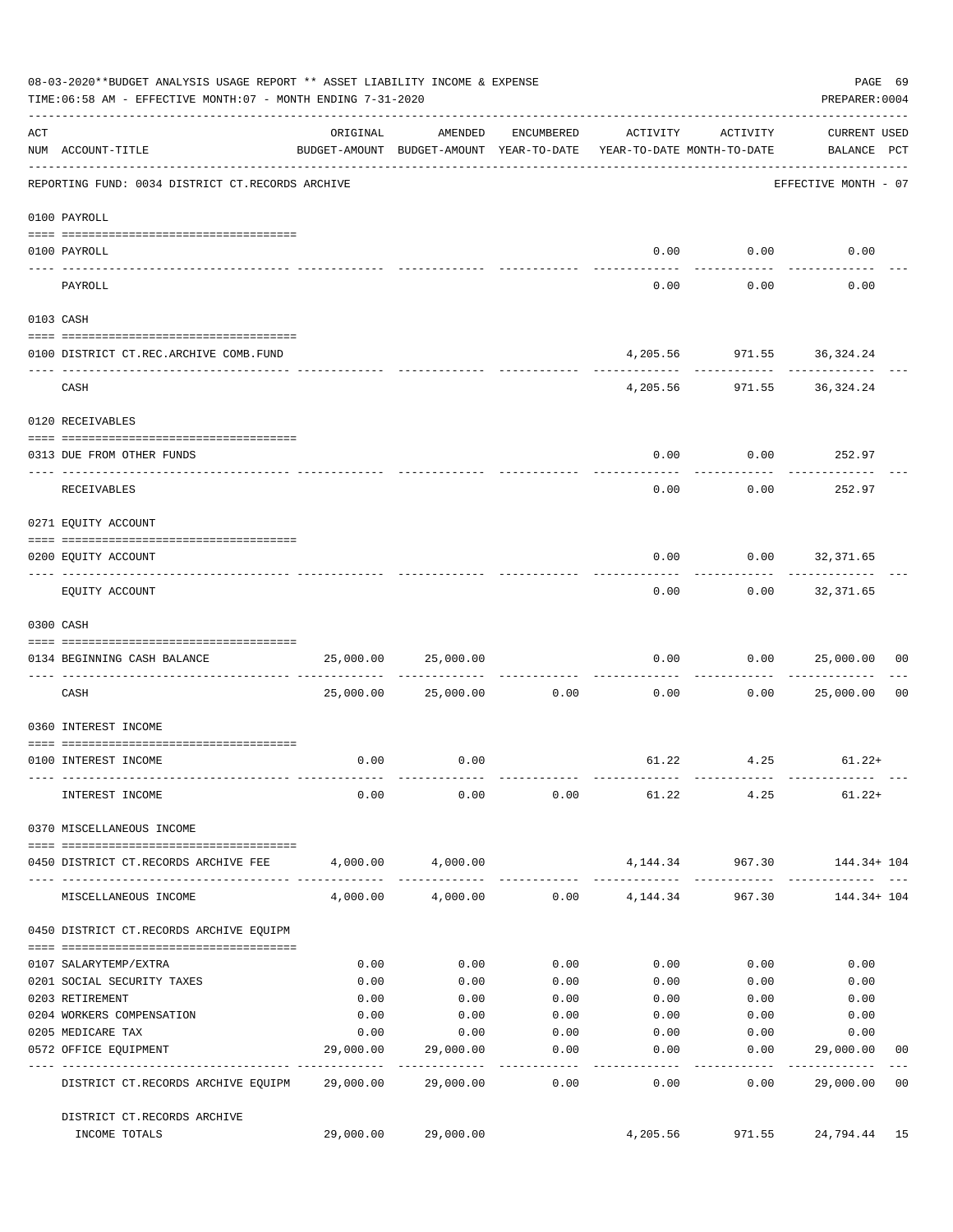| 08-03-2020**BUDGET ANALYSIS USAGE REPORT ** ASSET LIABILITY INCOME & EXPENSE<br>TIME:06:58 AM - EFFECTIVE MONTH:07 - MONTH ENDING 7-31-2020 |                                                  |                           |                          |                                   |          |                                        | PAGE 70<br>PREPARER: 0004             |            |
|---------------------------------------------------------------------------------------------------------------------------------------------|--------------------------------------------------|---------------------------|--------------------------|-----------------------------------|----------|----------------------------------------|---------------------------------------|------------|
| ACT<br>NUM                                                                                                                                  | ACCOUNT-TITLE                                    | ORIGINAL<br>BUDGET-AMOUNT | AMENDED<br>BUDGET-AMOUNT | <b>ENCUMBERED</b><br>YEAR-TO-DATE | ACTIVITY | ACTIVITY<br>YEAR-TO-DATE MONTH-TO-DATE | <b>CURRENT USED</b><br><b>BALANCE</b> | <b>PCT</b> |
|                                                                                                                                             | REPORTING FUND: 0034 DISTRICT CT.RECORDS ARCHIVE |                           |                          |                                   |          |                                        | EFFECTIVE MONTH - 07                  |            |
|                                                                                                                                             | <b>EXPENSE TOTALS</b>                            | 29,000.00                 | 29,000.00                | 0.00                              | 0.00     | 0.00                                   | 29,000.00                             | - 00       |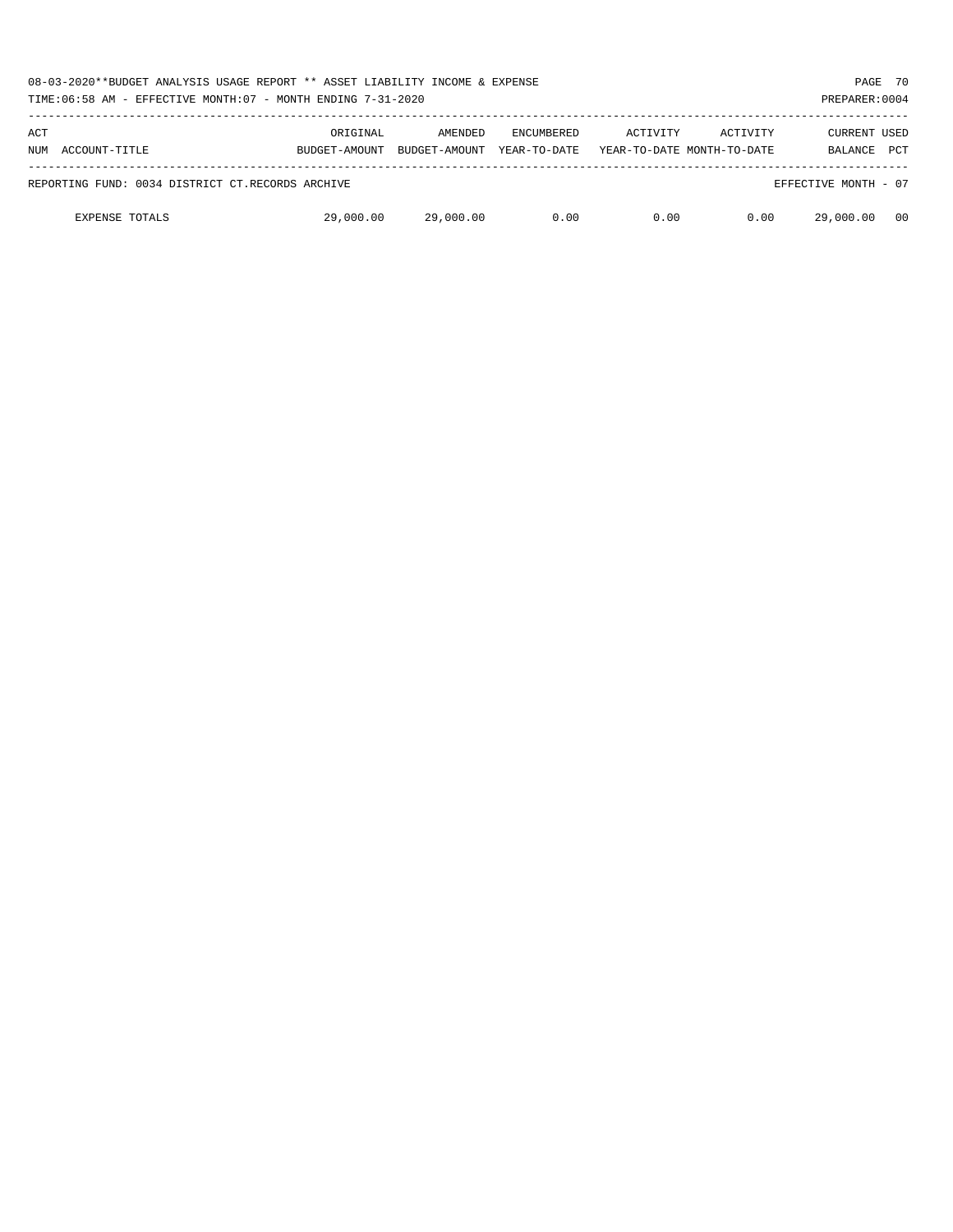| 08-03-2020**BUDGET ANALYSIS USAGE REPORT ** ASSET LIABILITY INCOME & EXPENSE<br>TIME: 06:58 AM - EFFECTIVE MONTH: 07 - MONTH ENDING 7-31-2020 |                                         |           |                                                                     |                    |           |                                    | PAGE 71<br>PREPARER: 0004   |                |
|-----------------------------------------------------------------------------------------------------------------------------------------------|-----------------------------------------|-----------|---------------------------------------------------------------------|--------------------|-----------|------------------------------------|-----------------------------|----------------|
| ACT                                                                                                                                           | NUM ACCOUNT-TITLE                       | ORIGINAL  | BUDGET-AMOUNT BUDGET-AMOUNT YEAR-TO-DATE YEAR-TO-DATE MONTH-TO-DATE | AMENDED ENCUMBERED |           | ACTIVITY ACTIVITY                  | CURRENT USED<br>BALANCE PCT |                |
|                                                                                                                                               | REPORTING FUND: 0035 LAW LIBRARY FUND   |           |                                                                     |                    |           |                                    | EFFECTIVE MONTH - 07        |                |
|                                                                                                                                               | 0103 CASH                               |           |                                                                     |                    |           |                                    |                             |                |
|                                                                                                                                               | 0100 LAW LIBRARY-COMBINED FUND CHECKING |           |                                                                     |                    |           | 15,305.68 6,917.38 192,077.45      |                             |                |
|                                                                                                                                               | CASH                                    |           |                                                                     |                    |           | 15,305.68 6,917.38 192,077.45      |                             |                |
|                                                                                                                                               | 0120 RECEIVABLES                        |           |                                                                     |                    |           |                                    |                             |                |
|                                                                                                                                               | 0313 DUE FROM OTHER FUNDS               |           |                                                                     |                    | 0.00      |                                    | $0.00$ 1,190.77             |                |
|                                                                                                                                               | RECEIVABLES                             |           |                                                                     |                    | 0.00      |                                    | $0.00$ 1,190.77             |                |
|                                                                                                                                               | 0200 LIABILITY ACCOUNT                  |           |                                                                     |                    |           |                                    |                             |                |
|                                                                                                                                               | 0910 SYSTEM ADDED LIABILITY LI          |           |                                                                     |                    | 0.00      | 0.00                               | 0.00                        |                |
|                                                                                                                                               | LIABILITY ACCOUNT                       |           |                                                                     |                    | 0.00      | 0.00                               | 0.00                        |                |
|                                                                                                                                               | 0271 EQUITY ACCOUNT                     |           |                                                                     |                    |           |                                    |                             |                |
|                                                                                                                                               | 0200 EQUITY ACCOUNT                     |           |                                                                     |                    | 0.00      |                                    | $0.00$ 177,962.54           |                |
|                                                                                                                                               | EQUITY ACCOUNT                          |           |                                                                     |                    | 0.00      |                                    | $0.00$ 177,962.54           |                |
|                                                                                                                                               | 0340 FEES OF OFFICE                     |           |                                                                     |                    |           |                                    |                             |                |
|                                                                                                                                               |                                         |           |                                                                     |                    |           |                                    |                             |                |
|                                                                                                                                               | 0403 COUNTY CLERK FEES                  |           | 5,000.00 5,000.00                                                   |                    |           | $5,530.14$ $4,900.14$ $530.14+111$ |                             |                |
|                                                                                                                                               | 0450 DISTRICT CLERK FEES                |           | 10,000.00    10,000.00                                              |                    |           | 9,996.71 1,995.00                  | 3.29 100                    |                |
|                                                                                                                                               | FEES OF OFFICE                          |           | $15,000.00$ $15,000.00$ $0.00$ $15,526.85$ $6,895.14$ $526.85+104$  |                    |           |                                    |                             |                |
|                                                                                                                                               | 0360 INTEREST EARNINGS                  |           |                                                                     |                    |           |                                    |                             |                |
|                                                                                                                                               | 0100 INTEREST EARNINGS                  | 50.00     | 50.00                                                               |                    | 328.83    | 22.24                              | $278.83 + 658$              |                |
|                                                                                                                                               | INTEREST EARNINGS                       | 50.00     | 50.00                                                               | 0.00               | 328.83    | 22.24                              | $278.83 + 658$              |                |
|                                                                                                                                               | 0475 LAW LIBRARY                        |           |                                                                     |                    |           |                                    |                             |                |
|                                                                                                                                               | 0310 OFFICE SUPPLIES                    | 2,000.00  | 2,000.00                                                            | 0.00               | 550.00    | 0.00                               | 1,450.00                    | 28             |
|                                                                                                                                               | 0421 LEXIS NEXIS ONLINE LEGAL RESEARCH  | 0.00      | 0.00                                                                | 0.00               | 0.00      | 0.00                               | 0.00                        |                |
|                                                                                                                                               | 0453 R&M COMPUTER                       | 1,000.00  | 1,000.00                                                            | 0.00               | 0.00      | 0.00                               | 1,000.00                    | 0 <sub>0</sub> |
|                                                                                                                                               | 0574 TECHNOLOGY                         | 11,350.00 | 11,350.00                                                           | 0.00               | 0.00      | 0.00                               | 11,350.00                   | 0 <sub>0</sub> |
|                                                                                                                                               | 0590 LAW BOOKS                          | 700.00    | 700.00                                                              | 0.00               | 0.00      | 0.00                               | 700.00                      | 0 <sub>0</sub> |
|                                                                                                                                               | LAW LIBRARY                             |           | 15,050.00 15,050.00                                                 | ----------<br>0.00 | 550.00    | 0.00                               | . <u>.</u><br>14,500.00 04  | $- - -$        |
|                                                                                                                                               | LAW LIBRARY FUND                        |           |                                                                     |                    |           |                                    |                             |                |
|                                                                                                                                               | INCOME TOTALS                           | 15,050.00 | 15,050.00                                                           |                    | 15,855.68 | 6,917.38                           | 805.68+ 105                 |                |
|                                                                                                                                               | EXPENSE TOTALS                          | 15,050.00 | 15,050.00                                                           | 0.00               | 550.00    | 0.00                               | 14,500.00 04                |                |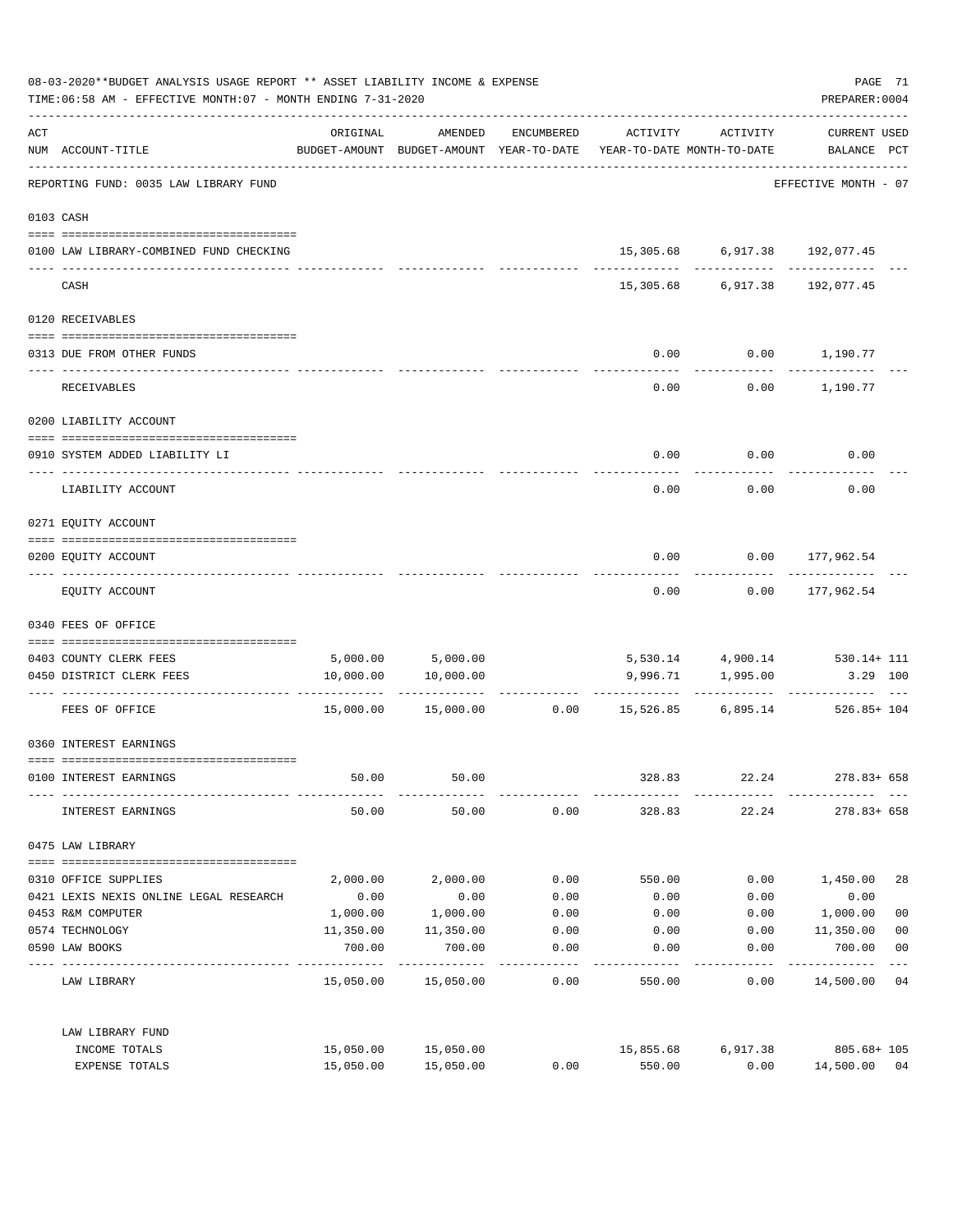|     | 08-03-2020**BUDGET ANALYSIS USAGE REPORT ** ASSET LIABILITY INCOME & EXPENSE<br>TIME:06:58 AM - EFFECTIVE MONTH:07 - MONTH ENDING 7-31-2020 |          |                                                     |            |                                        |                                                                             | PAGE 72<br>PREPARER: 0004          |  |
|-----|---------------------------------------------------------------------------------------------------------------------------------------------|----------|-----------------------------------------------------|------------|----------------------------------------|-----------------------------------------------------------------------------|------------------------------------|--|
| ACT | NUM ACCOUNT-TITLE                                                                                                                           | ORIGINAL | AMENDED<br>BUDGET-AMOUNT BUDGET-AMOUNT YEAR-TO-DATE | ENCUMBERED | ACTIVITY<br>YEAR-TO-DATE MONTH-TO-DATE | ACTIVITY                                                                    | <b>CURRENT USED</b><br>BALANCE PCT |  |
|     | REPORTING FUND: 0036 D.A. FEE ACCOUNT FUND                                                                                                  |          |                                                     |            |                                        |                                                                             | EFFECTIVE MONTH - 07               |  |
|     | 0100 PAYROLL                                                                                                                                |          |                                                     |            |                                        |                                                                             |                                    |  |
|     | 0100 PAYROLL                                                                                                                                |          |                                                     |            | 80.00                                  | 80.00                                                                       | 80.00                              |  |
|     | PAYROLL                                                                                                                                     |          |                                                     |            | 80.00                                  | 80.00                                                                       | 80.00                              |  |
|     | 0102 A/P CLEARING                                                                                                                           |          |                                                     |            |                                        |                                                                             |                                    |  |
|     | 0100 A/P CLEARING                                                                                                                           |          |                                                     |            | 0.00                                   | 0.00                                                                        | 0.00                               |  |
|     | A/P CLEARING                                                                                                                                |          |                                                     |            | 0.00                                   | 0.00                                                                        | 0.00                               |  |
|     | 0103 CASH                                                                                                                                   |          |                                                     |            |                                        |                                                                             |                                    |  |
|     | 0136 D. A. FEE CASH ACCT.<br>0236 D.A. FEE SEIZURE FUND                                                                                     |          |                                                     |            | 13,463.69                              | 878.09- 126.11 11,649.14<br>346.01-                                         | 16,919.30                          |  |
|     | CASH                                                                                                                                        |          |                                                     |            | 12,585.60                              | 219.90-                                                                     | 28,568.44                          |  |
|     | 0200 LIABILITY ACCOUNT                                                                                                                      |          |                                                     |            |                                        |                                                                             |                                    |  |
|     | 0150 ACCRUED SALARY PAYABLE                                                                                                                 |          |                                                     |            | 0.00                                   | 0.00                                                                        | 627.24                             |  |
|     | 0155 ACCRUED FRINGE BENEFITS                                                                                                                |          |                                                     |            | 0.00                                   | 0.00                                                                        | 210.02                             |  |
|     | 0910 SYSTEM ADDED LIABILITY LINE-ITEM                                                                                                       |          |                                                     |            | 0.00                                   | 0.00                                                                        | 0.00                               |  |
|     | LIABILITY ACCOUNT                                                                                                                           |          |                                                     |            | 0.00                                   | 0.00                                                                        | 837.26                             |  |
|     | 0271 EQUITY ACCOUNT                                                                                                                         |          |                                                     |            |                                        |                                                                             |                                    |  |
|     | 0200 EQUITY ACCOUNT                                                                                                                         |          |                                                     |            | 0.00                                   | 0.00                                                                        | 15,145.58                          |  |
|     | EQUITY ACCOUNT                                                                                                                              |          |                                                     |            | 0.00                                   | 0.00                                                                        | 15,145.58                          |  |
|     | 0300 CASH                                                                                                                                   |          |                                                     |            |                                        |                                                                             |                                    |  |
|     | 0136 BEGINNING CASH BALANCE-D.A.FEE                                                                                                         | 0.00     | 0.00                                                |            |                                        | $0.00$ $0.00$                                                               | 0.00                               |  |
|     | 0236 BEGINNING CASH BALANCE-SEIZURE                                                                                                         | 0.00     | 0.00<br>----------                                  |            | 0.00                                   | 0.00                                                                        | 0.00                               |  |
|     | CASH                                                                                                                                        | 0.00     | 0.00                                                | 0.00       | 0.00                                   | 0.00                                                                        | 0.00                               |  |
|     | 0340 FEES OF OFFICE                                                                                                                         |          |                                                     |            |                                        |                                                                             |                                    |  |
|     | 0475 DISTRICT ATTORNEY FEES                                                                                                                 |          | 3,100.00 3,100.00                                   |            |                                        | 1,007.68 74.72 2,092.32 33                                                  |                                    |  |
|     | FEES OF OFFICE                                                                                                                              |          |                                                     |            |                                        | ----------<br>$3,100.00$ $3,100.00$ $0.00$ $1,007.68$ $74.72$ $2,092.32$ 33 |                                    |  |
|     | 0352 OTHER FORFEITURES                                                                                                                      |          |                                                     |            |                                        |                                                                             |                                    |  |
|     | 0200 CONTRABAND FORFEITURE                                                                                                                  | 0.00     | 0.00                                                |            |                                        | 19,697.93 143.61 19,697.93+                                                 |                                    |  |
|     | 0300 D.A. SEIZURE FUND                                                                                                                      | 0.00     | 0.00                                                |            | 0.00                                   | 0.00                                                                        | 0.00                               |  |
|     | OTHER FORFEITURES                                                                                                                           | 0.00     | ----------<br>0.00                                  |            | ------------<br>$0.00$ 19,697.93       | -------------                                                               | -------------<br>143.61 19,697.93+ |  |

0360 INTEREST EARNINGS

==== ===================================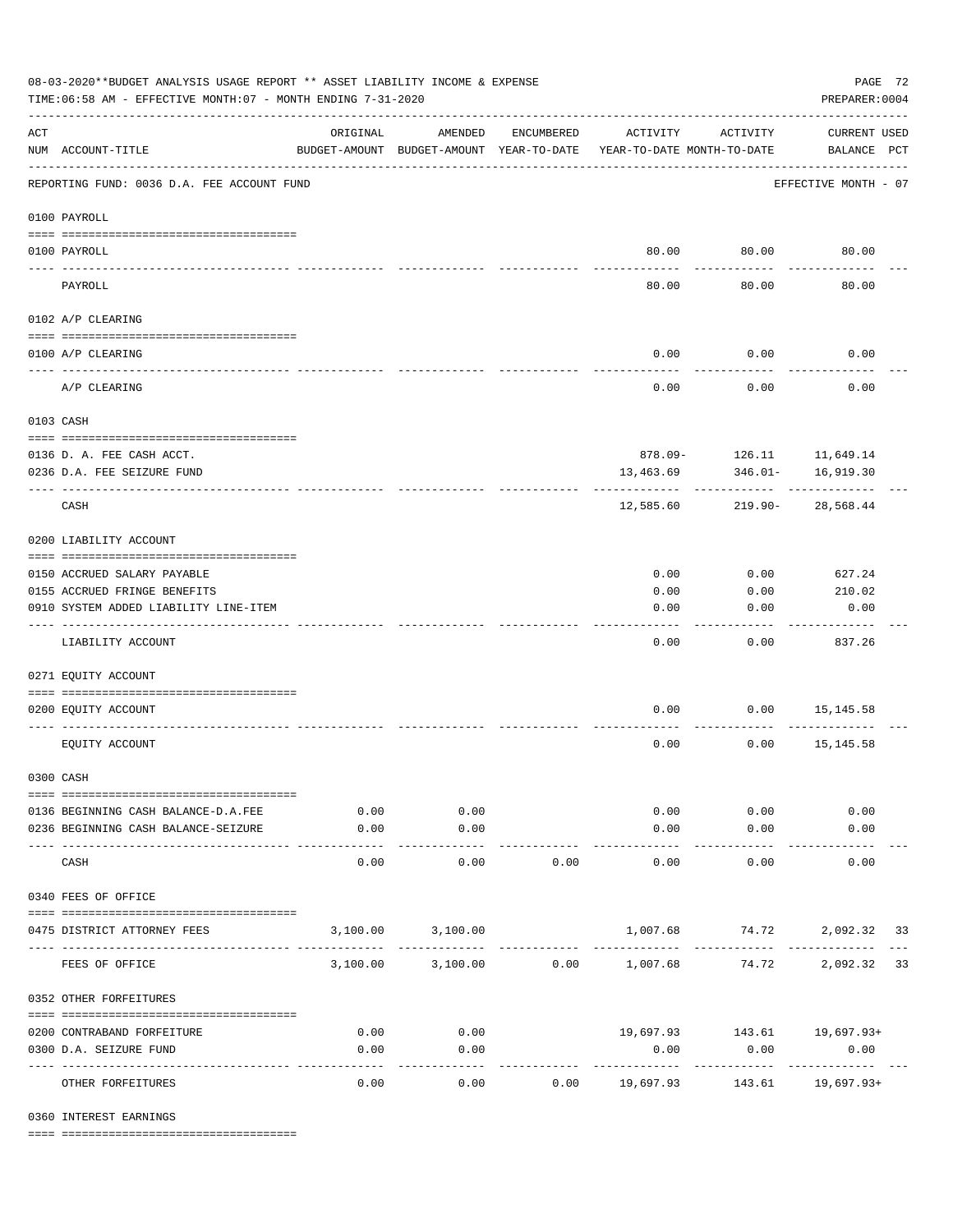TIME:06:58 AM - EFFECTIVE MONTH:07 - MONTH ENDING 7-31-2020 PREPARER:0004

| ACT<br>NUM ACCOUNT-TITLE                         | ORIGINAL         | AMENDED<br>BUDGET-AMOUNT BUDGET-AMOUNT YEAR-TO-DATE YEAR-TO-DATE MONTH-TO-DATE | ENCUMBERED   | ACTIVITY     | ACTIVITY     | <b>CURRENT USED</b><br>BALANCE PCT |
|--------------------------------------------------|------------------|--------------------------------------------------------------------------------|--------------|--------------|--------------|------------------------------------|
|                                                  |                  |                                                                                |              |              |              |                                    |
| REPORTING FUND: 0036 D.A. FEE ACCOUNT FUND       |                  |                                                                                |              |              |              | EFFECTIVE MONTH - 07               |
| 0100 INTEREST EARNINGS-D.A. FEE                  | 0.00             | 0.00                                                                           |              | 3.79         | 0.05         | $3.79+$                            |
| 0236 INTEREST EARNINGS-SEIZURE FUND              | 0.00             | 0.00                                                                           |              | 0.65         | 0.08         | $0.65+$                            |
| INTEREST EARNINGS                                | 0.00             | 0.00                                                                           | 0.00         | 4.44         | 0.13         | $4.44+$                            |
| 0370 MISCELLANEOUS                               |                  |                                                                                |              |              |              |                                    |
|                                                  |                  |                                                                                |              |              |              |                                    |
| 0130 REFUNDS & MISCELLANEOUS                     | 0.00             | 0.00                                                                           |              | 830.93       | 131.34       | 830.93+                            |
| 0319 RESTITUTION                                 | 0.00             | 0.00                                                                           |              | 7,500.00     | 0.00         | $7,500.00+$                        |
| MISCELLANEOUS                                    | 0.00             | 0.00                                                                           | 0.00         | 8,330.93     | 131.34       | 8,330.93+                          |
| 0475 DISTRICT ATTORNEY DEPT                      |                  |                                                                                |              |              |              |                                    |
|                                                  |                  |                                                                                |              |              |              |                                    |
| 0107 SALARY SUPPLEMENT                           | 0.00             | 0.00                                                                           | 0.00         | 0.00         | 0.00         | 0.00                               |
| 0201 SOCIAL SECURITY TAXES<br>0203 RETIREMENT    | 0.00<br>0.00     | 0.00<br>0.00                                                                   | 0.00<br>0.00 | 0.00<br>0.00 | 0.00<br>0.00 | 0.00<br>0.00                       |
| 0204 WORKERS COMPENSATION                        | 0.00             | 0.00                                                                           | 0.00         | 0.00         | 0.00         | 0.00                               |
| 0205 MEDICARE TAX                                | 0.00             | 0.00                                                                           | 0.00         | 0.00         | 0.00         | 0.00                               |
| 0310 OFFICE SUPPLIES                             | 0.00             | 0.00                                                                           | 0.00         | 0.00         | 0.00         | 0.00                               |
| 0319 RESTITUTION                                 | 0.00             | 0.00                                                                           | 0.00         | 7,500.00     | 0.00         | $7,500.00 -$                       |
| 0321 CONTINUING EDUCATION                        | 0.00             | 0.00                                                                           | 0.00         | 0.00         | 0.00         | 0.00                               |
| 0353 COMPUTER EXPENSE                            | 0.00             | 0.00                                                                           | 0.00         | 0.00         | 0.00         | 0.00                               |
| 0421 INVESTIGATOR/HOT CK. ONLINE                 | 0.00             | 0.00                                                                           | 0.00         | 0.00         | 0.00         | 0.00                               |
| 0490 MISCELLANEOUS                               | 2,100.00         | 2,100.00                                                                       | 0.00         | 3,861.70     | 0.00         | 1,761.70- 184                      |
| 0499 BANK SERVICE FEES                           | 0.00             | 0.00                                                                           | 0.00         | 0.00         | 0.00         | 0.00                               |
| 0572 OFFICE EQUIPMENT<br>0574 COMPUTER EQUIPMENT | 0.00<br>0.00     | 0.00<br>0.00                                                                   | 0.00<br>0.00 | 0.00<br>0.00 | 0.00<br>0.00 | 0.00<br>0.00                       |
|                                                  |                  |                                                                                |              |              |              |                                    |
| DISTRICT ATTORNEY DEPT                           | 2,100.00         | 2,100.00                                                                       | 0.00         | 11,361.70    | 0.00         | $9,261.70 - 541$                   |
| 0477 D.A. SEIZURE                                |                  |                                                                                |              |              |              |                                    |
| 0107 SALARY SUPPLEMENT                           | 0.00             | 0.00                                                                           | 0.00         | 4,230.96     | 410.00       | 4,230.96-                          |
| 0201 SOCIAL SECURITY TAXES                       | 0.00             | 0.00                                                                           | 0.00         | 233.04       | 25.42        | $233.04-$                          |
| 0203 RETIREMENT                                  | 0.00             | 0.00                                                                           | 0.00         | 489.35       | 48.34        | $489.35-$                          |
| 0204 WORKERS COMPENSATION                        | 0.00             | 0.00                                                                           | 0.00         | 5.86         | 0.00         | $5.86-$                            |
| 0205 MEDICARE TAX                                | 0.00             | 0.00                                                                           | 0.00         | 54.47        | 5.94         | $54.47-$                           |
| 0310 OFFICE SUPPLIES                             | 0.00             | 0.00                                                                           | 0.00         | 0.00         | 0.00         | 0.00                               |
| 0321 TRAINING                                    | 0.00             | 0.00                                                                           | 0.00         | 0.00         | 0.00         | 0.00                               |
| 0470 CIVIL PROCESS                               | 0.00             | 0.00                                                                           | 0.00         | 0.00         | 0.00         | 0.00                               |
| 0480 TOWING<br>0490 MISCELLANEOUS                | 0.00<br>1,000.00 | 0.00<br>1,000.00                                                               | 0.00<br>0.00 | 0.00         | 0.00<br>0.00 | 0.00<br>1,000.00<br>0 <sub>0</sub> |
| 0499 BANK SERVICE FEES                           | 0.00             | 0.00                                                                           | 0.00         | 0.00<br>0.00 | 0.00         | 0.00                               |
| 0572 OFFICE EQUIPMENT                            | 0.00             | 0.00                                                                           | 0.00         | 0.00         | 0.00         | 0.00                               |
| 0574 COMPUTER EQUIPMENT                          | 0.00             | 0.00                                                                           | 0.00         | 0.00         | 0.00         | 0.00                               |
| D.A. SEIZURE                                     | 1,000.00         | 1,000.00                                                                       | 0.00         | 5,013.68     | 489.70       | 4,013.68- 501                      |
| 0999 ACCOUNTS PAYABLE                            |                  |                                                                                |              |              |              |                                    |
| 0100 A/P CLEARING ACCOUNT                        |                  |                                                                                |              | 0.00         | 0.00         | 0.00                               |
| ACCOUNTS PAYABLE                                 |                  |                                                                                |              | 0.00         | 0.00         | 0.00                               |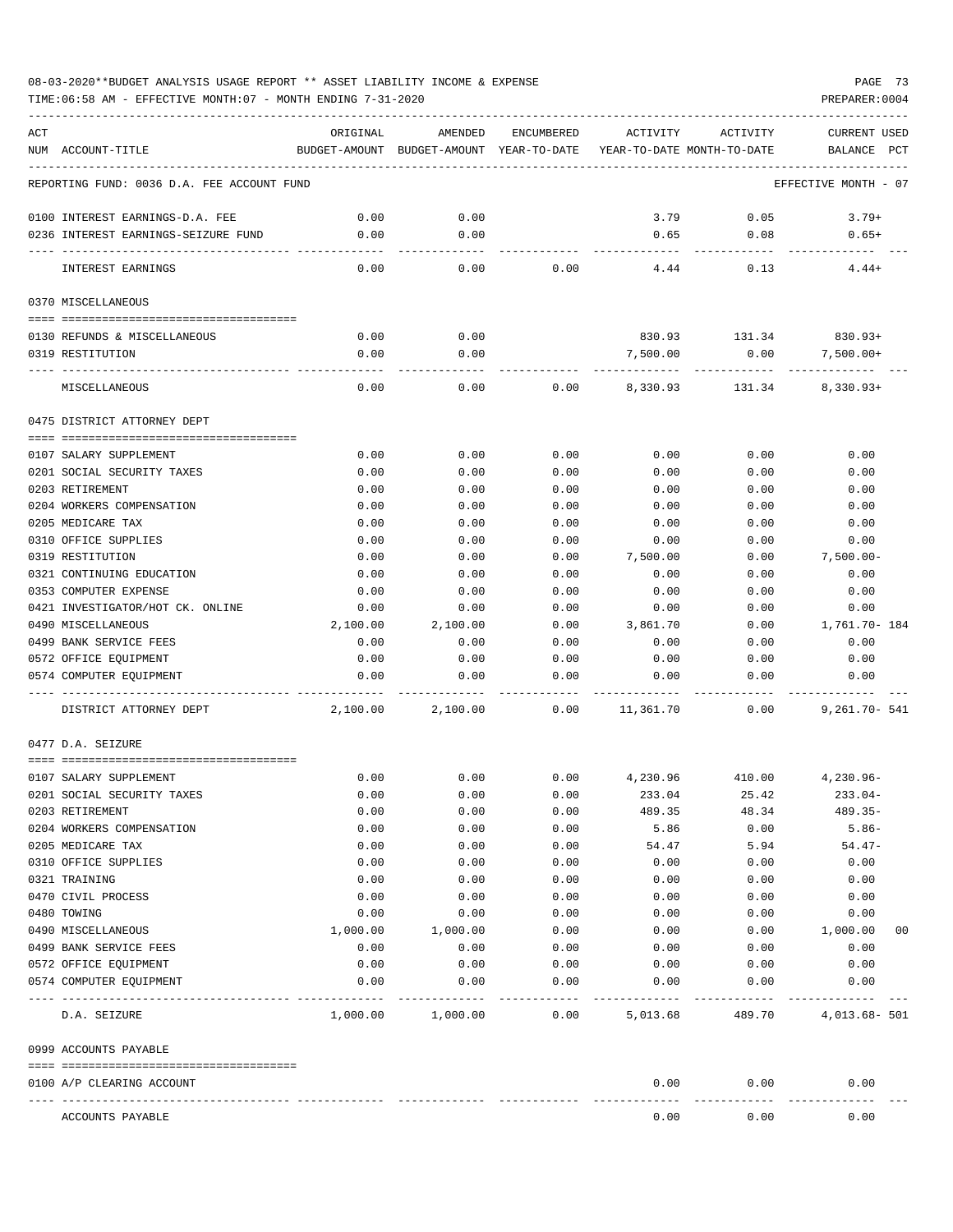| 08-03-2020**BUDGET ANALYSIS USAGE REPORT ** ASSET LIABILITY INCOME & EXPENSE |               |               |              |                            |          | PAGE 74              |  |
|------------------------------------------------------------------------------|---------------|---------------|--------------|----------------------------|----------|----------------------|--|
| TIME:06:58 AM - EFFECTIVE MONTH:07 - MONTH ENDING 7-31-2020                  |               |               |              |                            |          | PREPARER: 0004       |  |
| ACT                                                                          | ORIGINAL      | AMENDED       | ENCUMBERED   | ACTIVITY                   | ACTIVITY | <b>CURRENT USED</b>  |  |
| NUM ACCOUNT-TITLE                                                            | BUDGET-AMOUNT | BUDGET-AMOUNT | YEAR-TO-DATE | YEAR-TO-DATE MONTH-TO-DATE |          | PCT<br>BALANCE       |  |
| REPORTING FUND: 0036 D.A. FEE ACCOUNT FUND                                   |               |               |              |                            |          | EFFECTIVE MONTH - 07 |  |
| D.A. FEE ACCOUNT FUND                                                        |               |               |              |                            |          |                      |  |
| INCOME TOTALS                                                                | 3.100.00      | 3,100.00      |              | 29,040.98                  | 349.80   | 25,940.98+937        |  |
| <b>EXPENSE TOTALS</b>                                                        | 3,100.00      | 3,100.00      | 0.00         | 16,375.38                  | 489.70   | $13,275.38 - 528$    |  |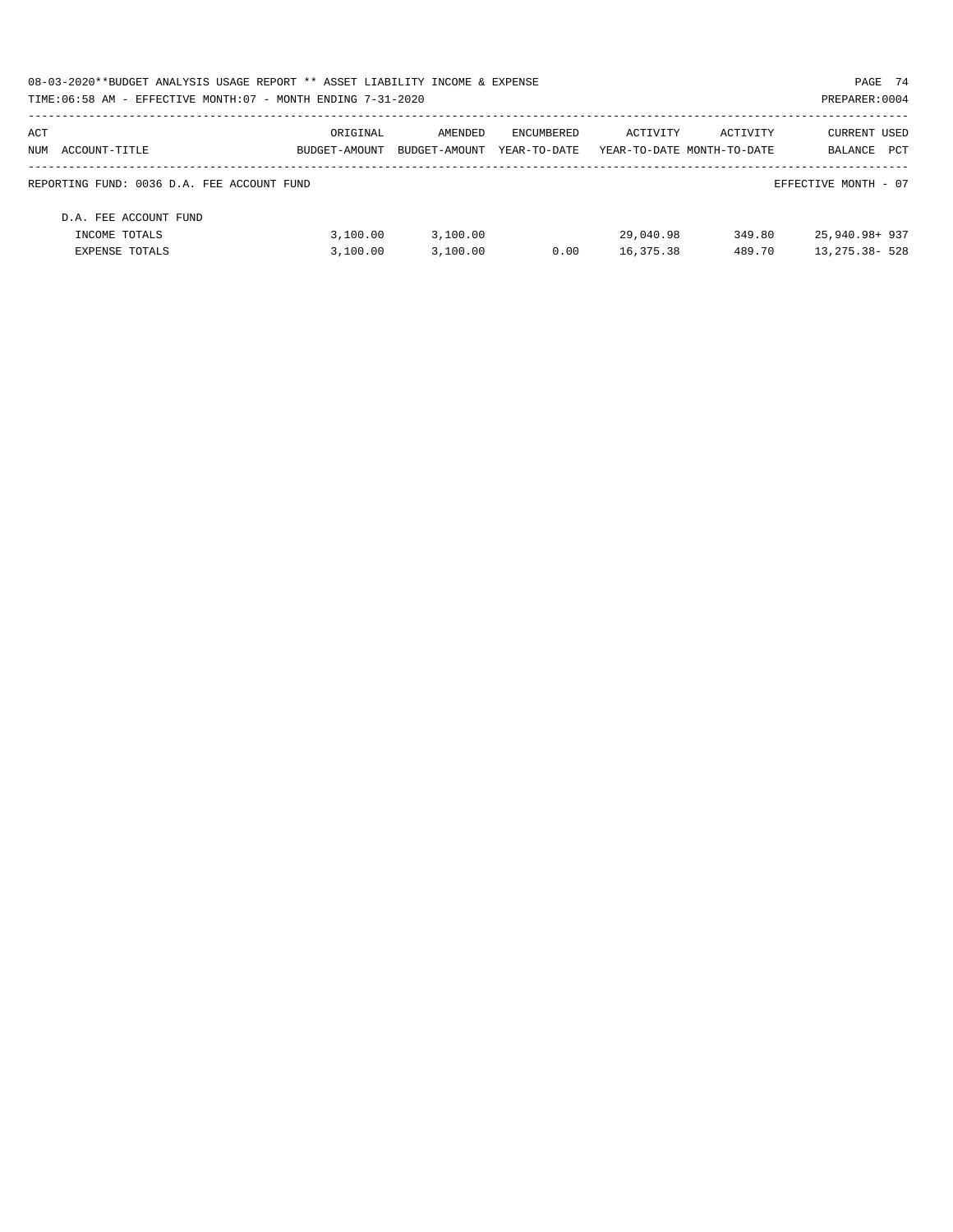|                                         |                |         |                                                             |                                                                                                                          |            | PAGE 75<br>PREPARER: 0004                                              |
|-----------------------------------------|----------------|---------|-------------------------------------------------------------|--------------------------------------------------------------------------------------------------------------------------|------------|------------------------------------------------------------------------|
|                                         | ORIGINAL       | AMENDED | ENCUMBERED                                                  | ACTIVITY                                                                                                                 | ACTIVITY   | CURRENT USED                                                           |
| NUM ACCOUNT-TITLE                       |                |         |                                                             |                                                                                                                          |            | BALANCE PCT                                                            |
| REPORTING FUND: 0037 CONTRABAND SEIZURE |                |         |                                                             |                                                                                                                          |            | EFFECTIVE MONTH - 07                                                   |
| 0103 CONTRABAND SEIZURE                 |                |         |                                                             |                                                                                                                          |            |                                                                        |
| 0137 CASH-CONTRABAND SEIZURE            |                |         |                                                             |                                                                                                                          |            |                                                                        |
| CONTRABAND SEIZURE                      |                |         |                                                             | $22,705.09 -$                                                                                                            | $930.31 -$ | 38,825.23                                                              |
| 0200 LIABILITY ACCOUNT                  |                |         |                                                             |                                                                                                                          |            |                                                                        |
| 0910 SYSTEM ADDED LIABILITY LINE-ITEM   |                |         |                                                             | 0.00                                                                                                                     | 0.00       | 0.00                                                                   |
| LIABILITY ACCOUNT                       |                |         |                                                             | 0.00                                                                                                                     | 0.00       | 0.00                                                                   |
| 0207 DUE TO                             |                |         |                                                             |                                                                                                                          |            |                                                                        |
| 0099 HELD IN TRUST                      |                |         |                                                             | $22,739.94-$                                                                                                             | $930.72 -$ | 36, 374.74                                                             |
| DUE TO                                  |                |         |                                                             | $22,739.94-$                                                                                                             | $930.72 -$ | 36, 374.74                                                             |
| 0271 EQUITY ACCOUNT                     |                |         |                                                             |                                                                                                                          |            |                                                                        |
| 0200 EQUITY ACCOUNT                     |                |         |                                                             | 0.00                                                                                                                     | 0.00       | 2,415.64                                                               |
|                                         |                |         |                                                             |                                                                                                                          |            |                                                                        |
|                                         |                |         |                                                             |                                                                                                                          |            | 2,415.64                                                               |
| 0360 INTEREST EARNINGS                  |                |         |                                                             |                                                                                                                          |            |                                                                        |
| 0100 INTEREST EARNINGS                  | 0.00           | 0.00    |                                                             | 34.85                                                                                                                    | 0.41       | 34.85+                                                                 |
| INTEREST EARNINGS                       | 0.00           | 0.00    | 0.00                                                        | 34.85                                                                                                                    | 0.41       | $34.85+$                                                               |
| 0370 MISCELLANEOUS                      |                |         |                                                             |                                                                                                                          |            |                                                                        |
|                                         |                |         |                                                             |                                                                                                                          |            |                                                                        |
| 0130 REFUNDS & MISCELLANEOUS            | 0.00           | 0.00    |                                                             | 0.00                                                                                                                     | 0.00       | 0.00                                                                   |
| MISCELLANEOUS                           | 0.00           | 0.00    | 0.00                                                        | 0.00                                                                                                                     | 0.00       | 0.00                                                                   |
| CONTRABAND SEIZURE                      |                |         |                                                             |                                                                                                                          |            |                                                                        |
| INCOME TOTALS                           | 0.00           | 0.00    |                                                             | 34.85                                                                                                                    | 0.41       | $34.85+$                                                               |
| <b>EXPENSE TOTALS</b>                   | 0.00           | 0.00    | 0.00                                                        | 0.00                                                                                                                     | 0.00       | 0.00                                                                   |
|                                         | EQUITY ACCOUNT |         | TIME:06:58 AM - EFFECTIVE MONTH:07 - MONTH ENDING 7-31-2020 | 08-03-2020**BUDGET ANALYSIS USAGE REPORT ** ASSET LIABILITY INCOME & EXPENSE<br>BUDGET-AMOUNT BUDGET-AMOUNT YEAR-TO-DATE | 0.00       | YEAR-TO-DATE MONTH-TO-DATE<br>$22,705.09 - 930.31 - 38,825.23$<br>0.00 |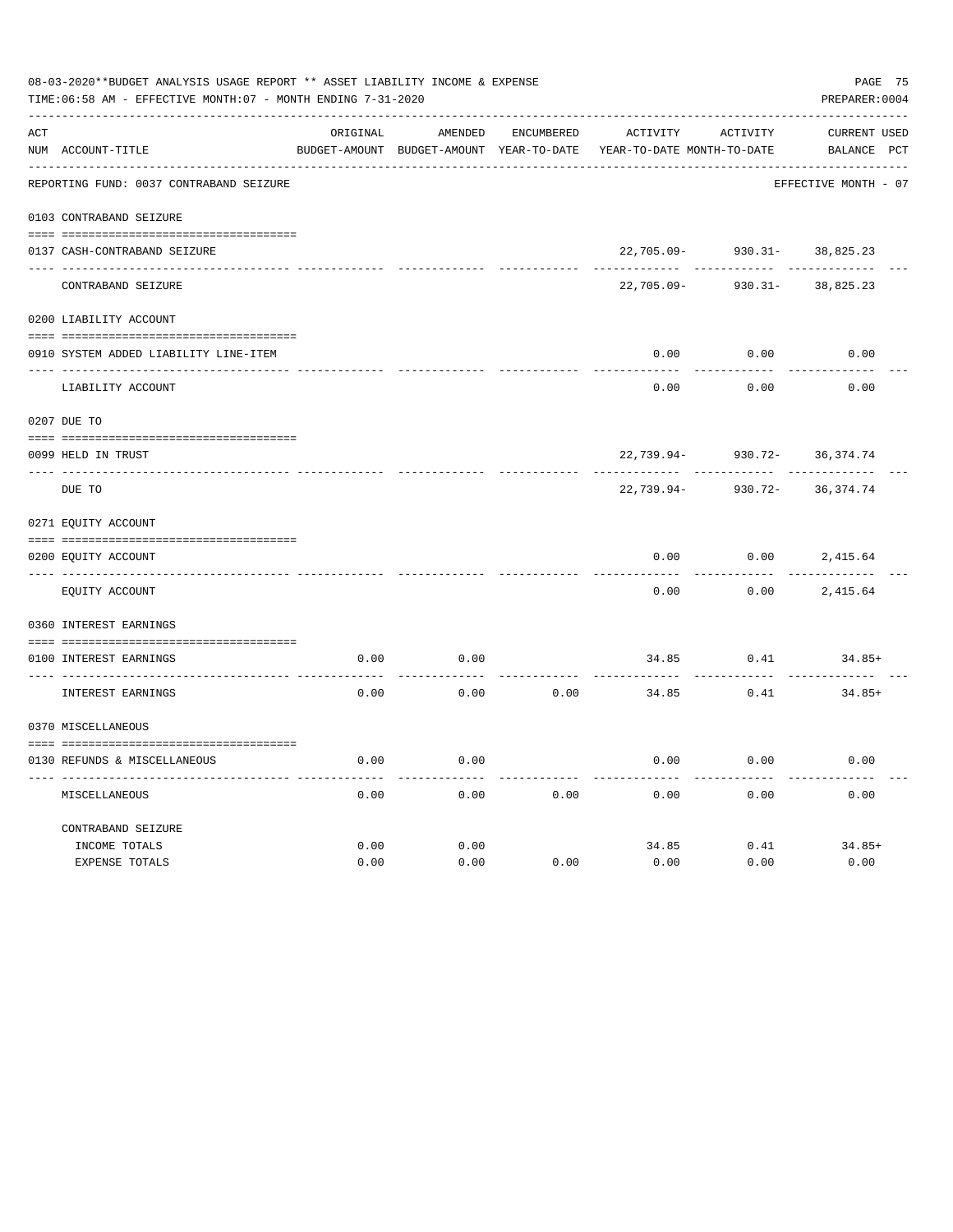|     | PAGE 76<br>08-03-2020**BUDGET ANALYSIS USAGE REPORT ** ASSET LIABILITY INCOME & EXPENSE<br>TIME: 06:58 AM - EFFECTIVE MONTH: 07 - MONTH ENDING 7-31-2020<br>PREPARER: 0004 |              |                                                     |              |              |                                        |                             |  |  |  |  |
|-----|----------------------------------------------------------------------------------------------------------------------------------------------------------------------------|--------------|-----------------------------------------------------|--------------|--------------|----------------------------------------|-----------------------------|--|--|--|--|
| ACT | NUM ACCOUNT-TITLE                                                                                                                                                          | ORIGINAL     | AMENDED<br>BUDGET-AMOUNT BUDGET-AMOUNT YEAR-TO-DATE | ENCUMBERED   | ACTIVITY     | ACTIVITY<br>YEAR-TO-DATE MONTH-TO-DATE | CURRENT USED<br>BALANCE PCT |  |  |  |  |
|     | REPORTING FUND: 0038 IHC CO-OP GIN                                                                                                                                         |              |                                                     |              |              |                                        | EFFECTIVE MONTH - 07        |  |  |  |  |
|     | 0102 A/P CLEARING                                                                                                                                                          |              |                                                     |              |              |                                        |                             |  |  |  |  |
|     | 0100 A/P CLEARING                                                                                                                                                          |              |                                                     |              |              | $0.00$ 0.00                            | 0.00                        |  |  |  |  |
|     | A/P CLEARING                                                                                                                                                               |              |                                                     |              | 0.00         | 0.00                                   | 0.00                        |  |  |  |  |
|     | 0103 IHC CO-OP GIN CASH                                                                                                                                                    |              |                                                     |              |              |                                        |                             |  |  |  |  |
|     | 0100 IHC CO-OP GIN-COMBINED FUND CKING                                                                                                                                     |              |                                                     |              | 1.08         |                                        | $0.04$ 521.64               |  |  |  |  |
|     | 0175 IHC CO-OP GIN TEXPOOL                                                                                                                                                 |              |                                                     |              | 198.68       | 3.41                                   | 19,205.92                   |  |  |  |  |
|     | ---------------------------                                                                                                                                                |              |                                                     |              |              |                                        |                             |  |  |  |  |
|     | IHC CO-OP GIN CASH                                                                                                                                                         |              |                                                     |              | 199.76       | 3.45                                   | 19,727.56                   |  |  |  |  |
|     | 0200 SYSTEM ADDED LIABILITY DEPARTMENT                                                                                                                                     |              |                                                     |              |              |                                        |                             |  |  |  |  |
|     | 0900 SYSTEM ADDED LIABILITY LINE-ITEM                                                                                                                                      |              |                                                     |              | 0.00         | 0.00                                   | 0.00                        |  |  |  |  |
|     |                                                                                                                                                                            |              |                                                     |              |              |                                        |                             |  |  |  |  |
|     | SYSTEM ADDED LIABILITY DEPARTMENT                                                                                                                                          |              |                                                     |              | 0.00         | 0.00                                   | 0.00                        |  |  |  |  |
|     | 0271 EQUITY ACCOUNT                                                                                                                                                        |              |                                                     |              |              |                                        |                             |  |  |  |  |
|     | 0200 EQUITY ACCOUNT                                                                                                                                                        |              |                                                     |              | 0.00         | 0.00                                   | 19,527.80                   |  |  |  |  |
|     | EQUITY ACCOUNT                                                                                                                                                             |              |                                                     |              | 0.00         |                                        | $0.00$ 19,527.80            |  |  |  |  |
|     | 0360 INTEREST EARNINGS                                                                                                                                                     |              |                                                     |              |              |                                        |                             |  |  |  |  |
|     | 0100 INTEREST EARNINGS                                                                                                                                                     | 0.00         | 0.00                                                |              |              | $- - - - - - - -$                      | 199.76 3.45 199.76+         |  |  |  |  |
|     | INTEREST EARNINGS                                                                                                                                                          | 0.00         | 0.00                                                | 0.00         |              | 199.76 3.45                            | 199.76+                     |  |  |  |  |
|     | 0645 CO-OP FUND                                                                                                                                                            |              |                                                     |              |              |                                        |                             |  |  |  |  |
|     |                                                                                                                                                                            |              |                                                     |              |              |                                        |                             |  |  |  |  |
|     | 0412 PRESCRIPTIONS<br>0415 LABORATORY/X-RAY                                                                                                                                | 0.00<br>0.00 | 0.00<br>0.00                                        | 0.00<br>0.00 | 0.00<br>0.00 | 0.00<br>0.00                           | 0.00<br>0.00                |  |  |  |  |
|     | -----------------------------------                                                                                                                                        |              |                                                     | -----        |              |                                        |                             |  |  |  |  |
|     | CO-OP FUND                                                                                                                                                                 | 0.00         | 0.00                                                | 0.00         | 0.00         | 0.00                                   | 0.00                        |  |  |  |  |
|     | IHC CO-OP GIN                                                                                                                                                              |              |                                                     |              |              |                                        |                             |  |  |  |  |
|     | INCOME TOTALS                                                                                                                                                              | 0.00         | 0.00                                                |              | 199.76       | 3.45                                   | $199.76+$                   |  |  |  |  |
|     | EXPENSE TOTALS                                                                                                                                                             | 0.00         | 0.00                                                | 0.00         | 0.00         | 0.00                                   | 0.00                        |  |  |  |  |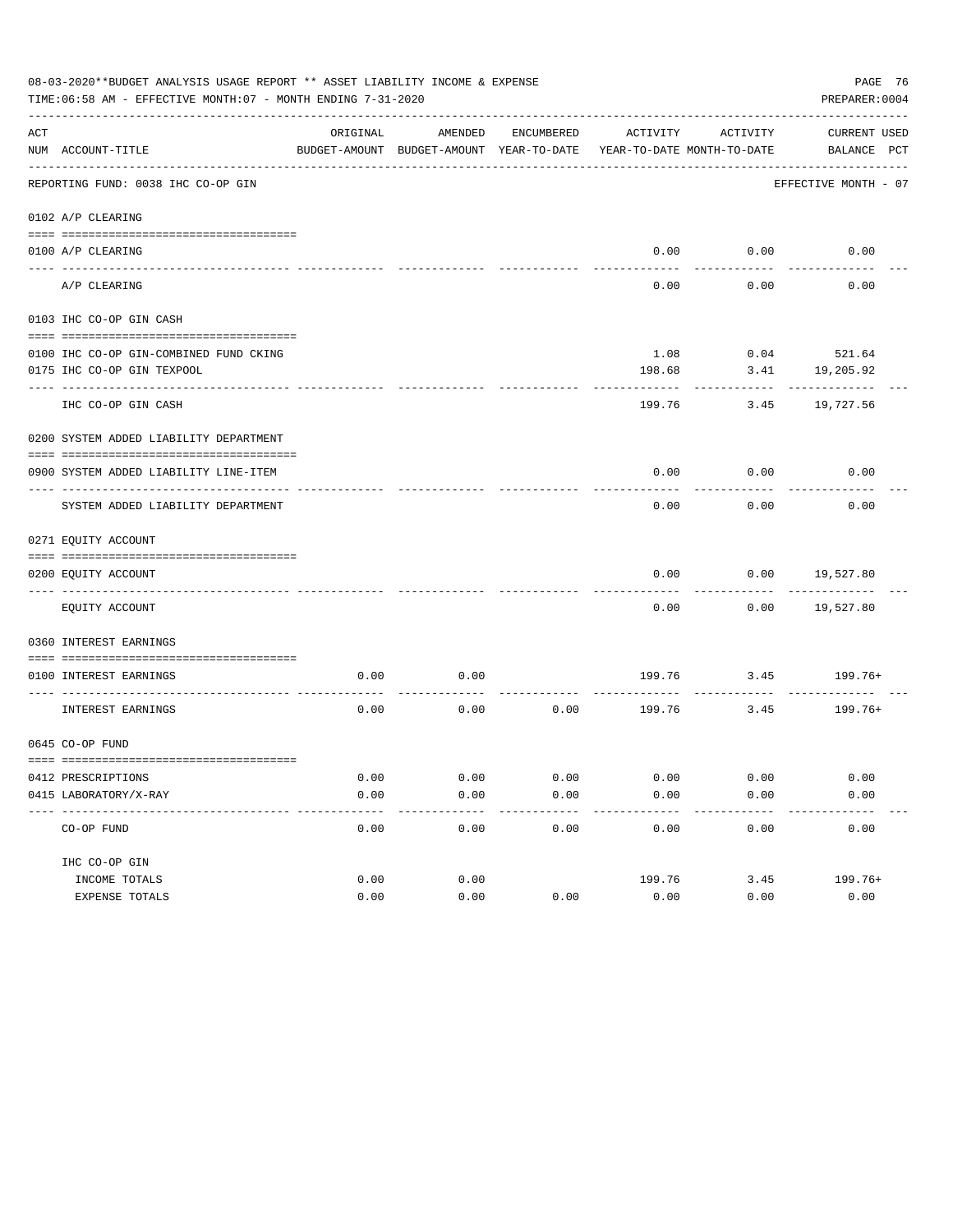| 08-03-2020**BUDGET ANALYSIS USAGE REPORT ** ASSET LIABILITY INCOME & EXPENSE<br>TIME:06:58 AM - EFFECTIVE MONTH:07 - MONTH ENDING 7-31-2020 |                                                                            |                                                      |                      |              |                                        |                                    |                                    |                |  |  |
|---------------------------------------------------------------------------------------------------------------------------------------------|----------------------------------------------------------------------------|------------------------------------------------------|----------------------|--------------|----------------------------------------|------------------------------------|------------------------------------|----------------|--|--|
| ACT                                                                                                                                         | NUM ACCOUNT-TITLE                                                          | ORIGINAL<br>BUDGET-AMOUNT BUDGET-AMOUNT YEAR-TO-DATE | AMENDED              | ENCUMBERED   | ACTIVITY<br>YEAR-TO-DATE MONTH-TO-DATE | ACTIVITY                           | <b>CURRENT USED</b><br>BALANCE PCT |                |  |  |
|                                                                                                                                             | ----------------------------------<br>REPORTING FUND: 0039 IHC B.R. COOPER |                                                      |                      |              |                                        |                                    | EFFECTIVE MONTH - 07               |                |  |  |
|                                                                                                                                             | 0102 A/P CLEARING                                                          |                                                      |                      |              |                                        |                                    |                                    |                |  |  |
|                                                                                                                                             | 0100 A/P CLEARING                                                          |                                                      |                      |              | 0.00                                   | 0.00                               | 0.00                               |                |  |  |
|                                                                                                                                             | ---- ---------<br>A/P CLEARING                                             |                                                      |                      |              | 0.00                                   | 0.00                               | 0.00                               |                |  |  |
|                                                                                                                                             | 0103 IHC B.R. COOPER CASH                                                  |                                                      |                      |              |                                        |                                    |                                    |                |  |  |
|                                                                                                                                             | 0100 IHC B.R. COOPER-COMB.FUND CHECKING                                    |                                                      |                      |              |                                        | 13,741.03- 0.09 626.40             |                                    |                |  |  |
|                                                                                                                                             | 0175 B.R. COOPER-TEXPOOL                                                   |                                                      |                      |              | 66.36                                  | 1.20                               | 6,402.74                           |                |  |  |
|                                                                                                                                             | --------------------<br>IHC B.R. COOPER CASH                               |                                                      |                      |              | -----------                            | ------------<br>$13,674.67 - 1.29$ | 7,029.14                           |                |  |  |
|                                                                                                                                             | 0200 SYSTEM ADDED LIABILITY DEPARTMENT                                     |                                                      |                      |              |                                        |                                    |                                    |                |  |  |
|                                                                                                                                             | 0900 SYSTEM ADDED LIABILITY LINE-ITEM                                      |                                                      |                      |              | 0.00                                   | 0.00                               | 0.00                               |                |  |  |
|                                                                                                                                             | SYSTEM ADDED LIABILITY DEPARTMENT                                          |                                                      |                      |              | 0.00                                   | 0.00                               | 0.00                               |                |  |  |
|                                                                                                                                             | 0271 EQUITY ACCOUNT                                                        |                                                      |                      |              |                                        |                                    |                                    |                |  |  |
|                                                                                                                                             | 0200 EQUITY ACCOUNT                                                        |                                                      |                      |              | 0.00                                   | 0.00                               | 20,703.81                          |                |  |  |
|                                                                                                                                             | EQUITY ACCOUNT                                                             |                                                      |                      |              | 0.00                                   |                                    | 0.00 20,703.81                     |                |  |  |
|                                                                                                                                             | 0300 CASH                                                                  |                                                      |                      |              |                                        |                                    |                                    |                |  |  |
|                                                                                                                                             | 0110 UNENCUMBERED FUND BALANCE                                             |                                                      | 18,000.00 18,000.00  |              | 0.00                                   |                                    | $0.00$ 18,000.00                   | 00             |  |  |
|                                                                                                                                             |                                                                            |                                                      | 18,000.00  18,000.00 |              | ------------ -------------             |                                    |                                    |                |  |  |
|                                                                                                                                             | CASH                                                                       |                                                      |                      | 0.00         | 0.00                                   | 0.00                               | 18,000.00                          | 0 <sub>0</sub> |  |  |
|                                                                                                                                             | 0360 INTEREST EARNINGS                                                     |                                                      |                      |              |                                        |                                    |                                    |                |  |  |
|                                                                                                                                             | 0100 INTEREST EARNINGS                                                     | 0.00                                                 | 0.00                 |              | 86.34                                  | 1.29                               | $86.34+$                           |                |  |  |
|                                                                                                                                             | INTEREST EARNINGS                                                          | 0.00                                                 | 0.00                 | 0.00         | 86.34                                  | 1.29                               | $86.34+$                           |                |  |  |
|                                                                                                                                             | 0370 MISCELLANEOUS INCOME                                                  |                                                      |                      |              |                                        |                                    |                                    |                |  |  |
|                                                                                                                                             | 0150 BONNIE RUTH COOPER TRUST                                              | 0.00                                                 | 0.00                 |              | 1,189.91                               | 0.00                               | $1,189.91+$                        |                |  |  |
|                                                                                                                                             | MISCELLANEOUS INCOME                                                       | 0.00                                                 | $- - - - -$<br>0.00  | 0.00         | --------------<br>1,189.91             | 0.00                               | $1,189.91+$                        |                |  |  |
|                                                                                                                                             | 0645 BONNIE RUTH COOPER                                                    |                                                      |                      |              |                                        |                                    |                                    |                |  |  |
|                                                                                                                                             |                                                                            |                                                      |                      |              |                                        |                                    |                                    |                |  |  |
|                                                                                                                                             | 0404 COBRA/INSURANCE                                                       | 0.00                                                 | 0.00                 | 0.00         | 0.00                                   | 0.00                               | 0.00                               |                |  |  |
|                                                                                                                                             | 0410 CERT. REG. NURSE ANES.<br>0411 PHYSICIAN, NON-EMERGENCY               | 0.00<br>0.00                                         | 0.00<br>0.00         | 0.00<br>0.00 | 0.00<br>0.00                           | 0.00<br>0.00                       | 0.00<br>0.00                       |                |  |  |
|                                                                                                                                             | 0412 PRESCRIPTIONS, DRUGS                                                  | 15,000.00                                            | 15,000.00            | 0.00         | 14,950.92                              | 0.00                               | 49.08                              | 100            |  |  |
|                                                                                                                                             | 0413 HOSPITAL-INPATIENT                                                    | 0.00                                                 | 0.00                 | 0.00         | 0.00                                   | 0.00                               | 0.00                               |                |  |  |
|                                                                                                                                             | 0414 HOSPITAL, OUTPATIENT                                                  | 0.00                                                 | 0.00                 | 0.00         | 0.00                                   | 0.00                               | 0.00                               |                |  |  |
|                                                                                                                                             | 0415 LABORATORY/X-RAY                                                      | 3,000.00                                             | 3,000.00             | 0.00         | 0.00                                   | 0.00                               | 3,000.00                           | 0 <sub>0</sub> |  |  |
|                                                                                                                                             | 0418 FED. QUALIFIED HEALTH CENTER                                          | 0.00                                                 | 0.00                 | 0.00         | 0.00                                   | 0.00                               | 0.00                               |                |  |  |
|                                                                                                                                             | 0422 AMBULATORY SURGICAL CENTER                                            | 0.00                                                 | 0.00                 | 0.00         | 0.00                                   | 0.00                               | 0.00                               |                |  |  |
|                                                                                                                                             |                                                                            |                                                      | -------------        | -----------  | -----------                            | ---------                          | ----------                         |                |  |  |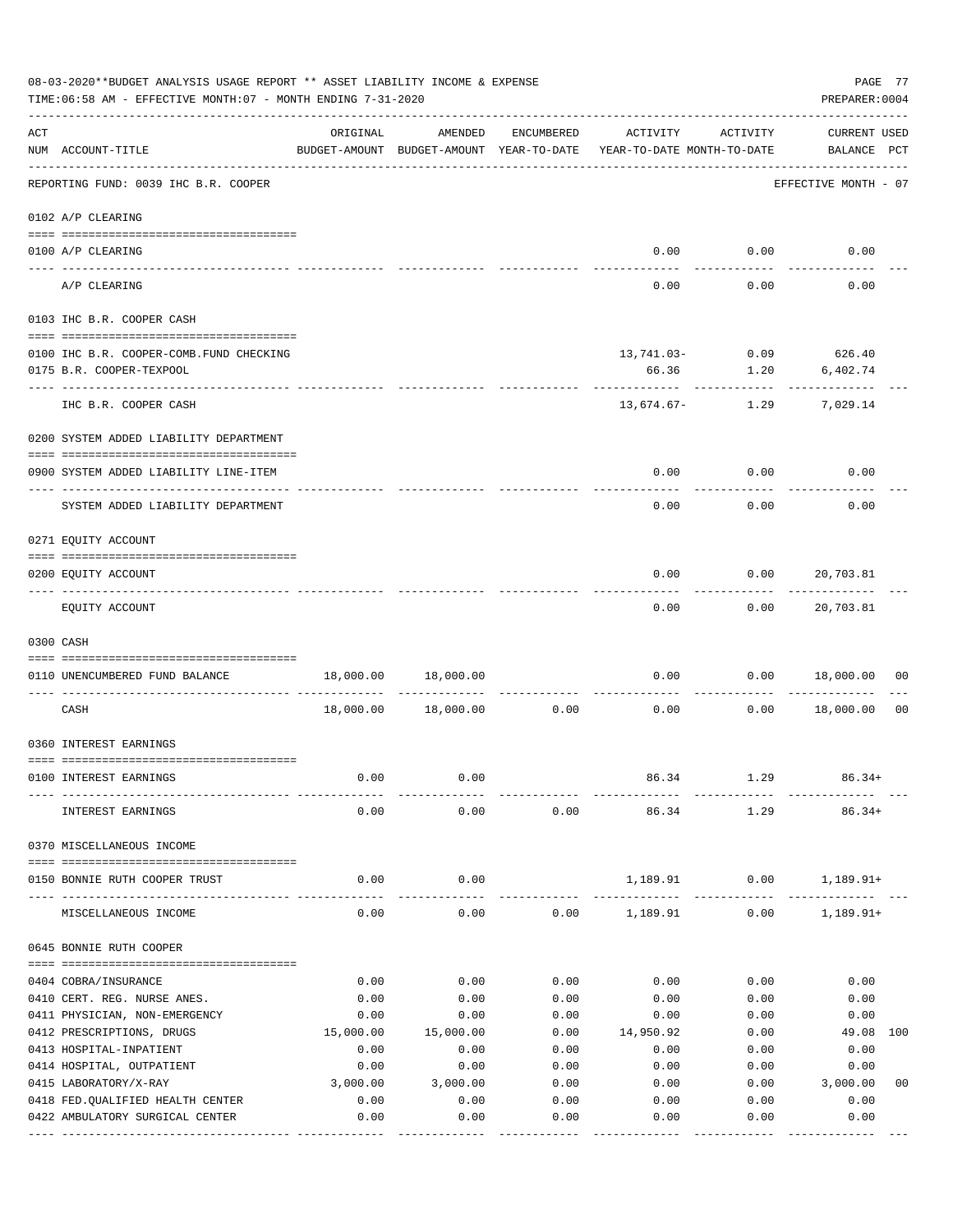08-03-2020\*\*BUDGET ANALYSIS USAGE REPORT \*\* ASSET LIABILITY INCOME & EXPENSE PAGE 78 TIME:06:58 AM - EFFECTIVE MONTH:07 - MONTH ENDING 7-31-2020

| ACT<br>ACCOUNT-TITLE<br>NUM          | ORIGINAL<br>BUDGET-AMOUNT | AMENDED<br>BUDGET-AMOUNT | ENCUMBERED<br>YEAR-TO-DATE | ACTIVITY  | ACTIVITY<br>YEAR-TO-DATE MONTH-TO-DATE | CURRENT USED<br>BALANCE<br><b>PCT</b> |
|--------------------------------------|---------------------------|--------------------------|----------------------------|-----------|----------------------------------------|---------------------------------------|
|                                      |                           |                          |                            |           |                                        |                                       |
|                                      |                           |                          |                            |           |                                        |                                       |
| REPORTING FUND: 0039 IHC B.R. COOPER |                           |                          |                            |           |                                        | EFFECTIVE MONTH - 07                  |
|                                      |                           |                          |                            |           |                                        |                                       |
| BONNIE RUTH COOPER                   | 18,000.00                 | 18,000.00                | 0.00                       | 14,950.92 | 0.00                                   | 3,049.08<br>83                        |
|                                      |                           |                          |                            |           |                                        |                                       |
| IHC B.R. COOPER                      |                           |                          |                            |           |                                        |                                       |
| INCOME TOTALS                        | 18,000.00                 | 18,000.00                |                            | 1,276.25  | 1.29                                   | 16,723.75<br>07                       |
| <b>EXPENSE TOTALS</b>                | 18,000.00                 | 18,000.00                | 0.00                       | 14,950.92 | 0.00                                   | 83<br>3,049.08                        |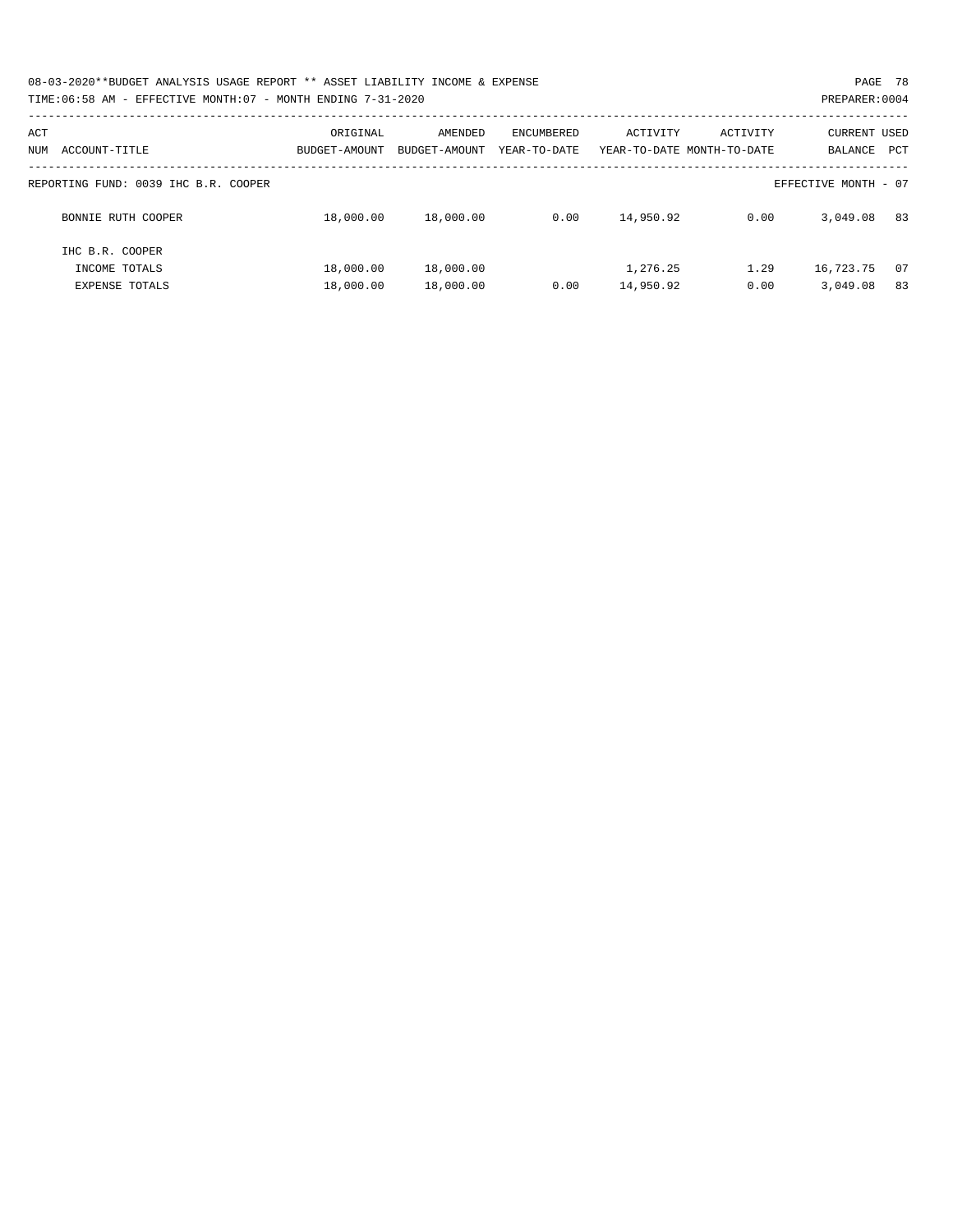|     | 08-03-2020**BUDGET ANALYSIS USAGE REPORT ** ASSET LIABILITY INCOME & EXPENSE<br>TIME: 06:58 AM - EFFECTIVE MONTH: 07 - MONTH ENDING 7-31-2020 |          |                                                     |            |                                         |                       | PAGE 79<br>PREPARER: 0004   |  |
|-----|-----------------------------------------------------------------------------------------------------------------------------------------------|----------|-----------------------------------------------------|------------|-----------------------------------------|-----------------------|-----------------------------|--|
| ACT | NUM ACCOUNT-TITLE                                                                                                                             | ORIGINAL | AMENDED<br>BUDGET-AMOUNT BUDGET-AMOUNT YEAR-TO-DATE | ENCUMBERED | ACTIVITY<br>YEAR-TO-DATE MONTH-TO-DATE  | ACTIVITY              | CURRENT USED<br>BALANCE PCT |  |
|     | REPORTING FUND: 0040 NAACHO                                                                                                                   |          |                                                     |            |                                         |                       | EFFECTIVE MONTH - 07        |  |
|     | 0103 CASH                                                                                                                                     |          |                                                     |            |                                         |                       |                             |  |
|     | 0100 NAACHO-COMBINED FUND CKING                                                                                                               |          |                                                     |            |                                         | 259.02- 90.00- 122.71 |                             |  |
|     | CASH                                                                                                                                          |          |                                                     |            | 259.02-                                 | $90.00 -$             | 122.71                      |  |
|     | 0200 SYSTEM ADDED LIABILITY DEPARTMENT                                                                                                        |          |                                                     |            |                                         |                       |                             |  |
|     | 0910 SYSTEM ADDED LIABILITY LINE-ITEM                                                                                                         |          |                                                     |            | 0.00                                    | 0.00                  | 0.00                        |  |
|     | SYSTEM ADDED LIABILITY DEPARTMENT                                                                                                             |          |                                                     |            | 0.00                                    | 0.00                  | 0.00                        |  |
|     | 0271 EQUITY ACCOUNT                                                                                                                           |          |                                                     |            |                                         |                       |                             |  |
|     | 0200 EQUITY ACCOUNT                                                                                                                           |          |                                                     |            | 0.00                                    | $0.00$ 381.73         |                             |  |
|     | EQUITY ACCOUNT                                                                                                                                |          |                                                     |            | 0.00                                    | 0.00                  | 381.73                      |  |
|     | 0300 CASH                                                                                                                                     |          |                                                     |            |                                         |                       |                             |  |
|     | 0110 UNENCUMBERED FUND BALANCE                                                                                                                | 0.00     | 0.00                                                |            | 0.00                                    | 0.00<br>-------       | 0.00                        |  |
|     | CASH                                                                                                                                          | 0.00     | 0.00                                                | 0.00       | 0.00                                    | 0.00                  | 0.00                        |  |
|     | 0330 GRANT INCOME                                                                                                                             |          |                                                     |            |                                         |                       |                             |  |
|     | 0410 NAACHO GRANT INCOME<br>---------------- --                                                                                               | 0.00     | 0.00                                                |            | 0.00                                    | 0.00                  | 0.00                        |  |
|     | GRANT INCOME                                                                                                                                  | 0.00     | 0.00                                                | 0.00       | 0.00                                    | 0.00                  | 0.00                        |  |
|     | 0411 NACCHO                                                                                                                                   |          |                                                     |            |                                         |                       |                             |  |
|     | 0310 OFFICE SUPPLIES                                                                                                                          | 0.00     |                                                     |            | $0.00$ $0.00$ $259.02$ $90.00$ $259.02$ |                       |                             |  |
|     | 0427 OUT OF COUNTY TRAVEL                                                                                                                     | 0.00     | 0.00                                                | 0.00       | 0.00                                    | 0.00                  | 0.00                        |  |
|     | 0574 COMPUTER EQUIPMENT                                                                                                                       | 0.00     | 0.00                                                | 0.00       | 0.00                                    | 0.00                  | 0.00                        |  |
|     | NACCHO                                                                                                                                        | 0.00     | 0.00                                                | 0.00       | 259.02                                  | 90.00                 | $259.02 -$                  |  |
|     | NAACHO                                                                                                                                        |          |                                                     |            |                                         |                       |                             |  |
|     | INCOME TOTALS                                                                                                                                 | 0.00     | 0.00                                                |            | 0.00                                    | 0.00                  | 0.00                        |  |
|     | EXPENSE TOTALS                                                                                                                                | 0.00     | 0.00                                                | 0.00       | 259.02                                  | 90.00                 | $259.02 -$                  |  |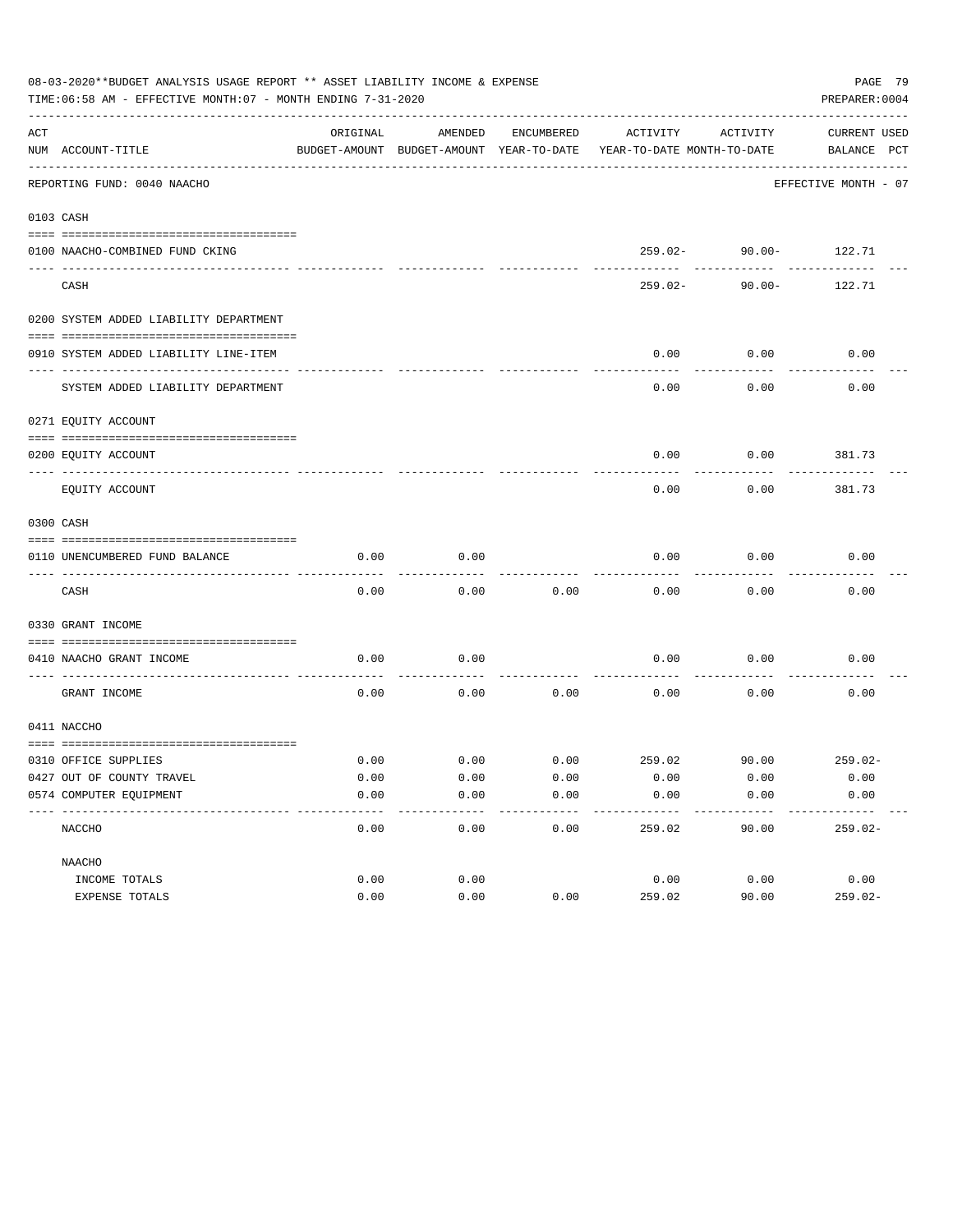|     | 08-03-2020**BUDGET ANALYSIS USAGE REPORT ** ASSET LIABILITY INCOME & EXPENSE<br>PAGE 80<br>TIME:06:58 AM - EFFECTIVE MONTH:07 - MONTH ENDING 7-31-2020<br>PREPARER: 0004 |                                                      |                      |                    |                                        |                           |                                    |    |  |  |  |
|-----|--------------------------------------------------------------------------------------------------------------------------------------------------------------------------|------------------------------------------------------|----------------------|--------------------|----------------------------------------|---------------------------|------------------------------------|----|--|--|--|
| ACT | NUM ACCOUNT-TITLE                                                                                                                                                        | ORIGINAL<br>BUDGET-AMOUNT BUDGET-AMOUNT YEAR-TO-DATE | AMENDED              | ENCUMBERED         | ACTIVITY<br>YEAR-TO-DATE MONTH-TO-DATE | ACTIVITY                  | <b>CURRENT USED</b><br>BALANCE PCT |    |  |  |  |
|     | REPORTING FUND: 0041 CITIZEN CORPS (CERT)                                                                                                                                |                                                      |                      |                    |                                        |                           | EFFECTIVE MONTH - 07               |    |  |  |  |
|     | 0102 A/P CLEARING                                                                                                                                                        |                                                      |                      |                    |                                        |                           |                                    |    |  |  |  |
|     | 0100 A/P CLEARING                                                                                                                                                        |                                                      |                      |                    | 0.00                                   | 0.00                      | 0.00                               |    |  |  |  |
|     | A/P CLEARING                                                                                                                                                             |                                                      |                      |                    | 0.00                                   | 0.00                      | 0.00                               |    |  |  |  |
|     | 0103 CASH                                                                                                                                                                |                                                      |                      |                    |                                        |                           |                                    |    |  |  |  |
|     | 0100 CITIZEN CORPS(CERT)-COMB.FUND CKIN                                                                                                                                  |                                                      |                      |                    | 36.58                                  | 0.00                      | 36.58                              |    |  |  |  |
|     | CASH                                                                                                                                                                     |                                                      |                      |                    | 36.58                                  | 0.00                      | 36.58                              |    |  |  |  |
|     | 0120 RECEIVABLES                                                                                                                                                         |                                                      |                      |                    |                                        |                           |                                    |    |  |  |  |
|     | 0312 DUE FROM OTHER GOVERNMENTS                                                                                                                                          |                                                      |                      |                    | 0.00                                   | 0.00                      | 0.00                               |    |  |  |  |
|     | RECEIVABLES                                                                                                                                                              |                                                      |                      |                    | 0.00                                   | 0.00                      | 0.00                               |    |  |  |  |
|     | 0200 SYSTEM ADDED LIABILITY DEPARTMENT                                                                                                                                   |                                                      |                      |                    |                                        |                           |                                    |    |  |  |  |
|     | 0910 SYSTEM ADDED LIABILITY LINE-ITEM                                                                                                                                    |                                                      |                      |                    | 0.00                                   | 0.00                      | 0.00                               |    |  |  |  |
|     | SYSTEM ADDED LIABILITY DEPARTMENT                                                                                                                                        |                                                      |                      |                    | 0.00                                   | 0.00                      | 0.00                               |    |  |  |  |
|     | 0207 DUE TO FUND                                                                                                                                                         |                                                      |                      |                    |                                        |                           |                                    |    |  |  |  |
|     | 0095 DUE TO OTHER FUNDS                                                                                                                                                  |                                                      |                      |                    | 0.00                                   | 0.00                      | 0.00                               |    |  |  |  |
|     | DUE TO FUND                                                                                                                                                              |                                                      |                      |                    | 0.00                                   | 0.00                      | 0.00                               |    |  |  |  |
|     | 0271 EQUITY ACCOUNT                                                                                                                                                      |                                                      |                      |                    |                                        |                           |                                    |    |  |  |  |
|     | 0200 EQUITY ACCOUNT                                                                                                                                                      |                                                      |                      |                    | 0.00                                   | 0.00                      | 0.00                               |    |  |  |  |
|     | EOUITY ACCOUNT                                                                                                                                                           |                                                      |                      |                    | 0.00                                   | 0.00                      | 0.00                               |    |  |  |  |
|     | 0370 MISCELLANEOUS                                                                                                                                                       |                                                      |                      |                    |                                        |                           |                                    |    |  |  |  |
|     | 0406 DONATIONS                                                                                                                                                           | 0.00                                                 | 100.00               |                    | 100.00                                 | 0.00                      | 0.00 100                           |    |  |  |  |
|     | MISCELLANEOUS                                                                                                                                                            | 0.00                                                 | ----------<br>100.00 | 0.00               | 100.00                                 | -----------<br>0.00       | 0.00 100                           |    |  |  |  |
|     | 0406 CERT DONATIONS                                                                                                                                                      |                                                      |                      |                    |                                        |                           |                                    |    |  |  |  |
|     |                                                                                                                                                                          |                                                      |                      |                    |                                        |                           |                                    |    |  |  |  |
|     | 0310 SUPPLIES                                                                                                                                                            | 0.00                                                 | 100.00               | 0.00               | 63.42                                  | 0.00                      | 36.58 63                           |    |  |  |  |
|     | 0330 GAS & OIL<br>0427 TRAINING EXPENSE                                                                                                                                  | 0.00<br>0.00                                         | 0.00<br>0.00         | 0.00<br>0.00       | 0.00<br>0.00                           | 0.00<br>0.00              | 0.00<br>0.00                       |    |  |  |  |
|     | CERT DONATIONS                                                                                                                                                           | 0.00                                                 | 100.00               | ----------<br>0.00 | ---------<br>63.42                     | $- - - - - - - -$<br>0.00 | 36.58 63                           |    |  |  |  |
|     | CITIZEN CORPS (CERT)                                                                                                                                                     |                                                      |                      |                    |                                        |                           |                                    |    |  |  |  |
|     | INCOME TOTALS                                                                                                                                                            | 0.00                                                 | 100.00               |                    | 100.00                                 | 0.00                      | $0.00$ 100                         |    |  |  |  |
|     | EXPENSE TOTALS                                                                                                                                                           | 0.00                                                 | 100.00               | 0.00               | 63.42                                  | 0.00                      | 36.58                              | 63 |  |  |  |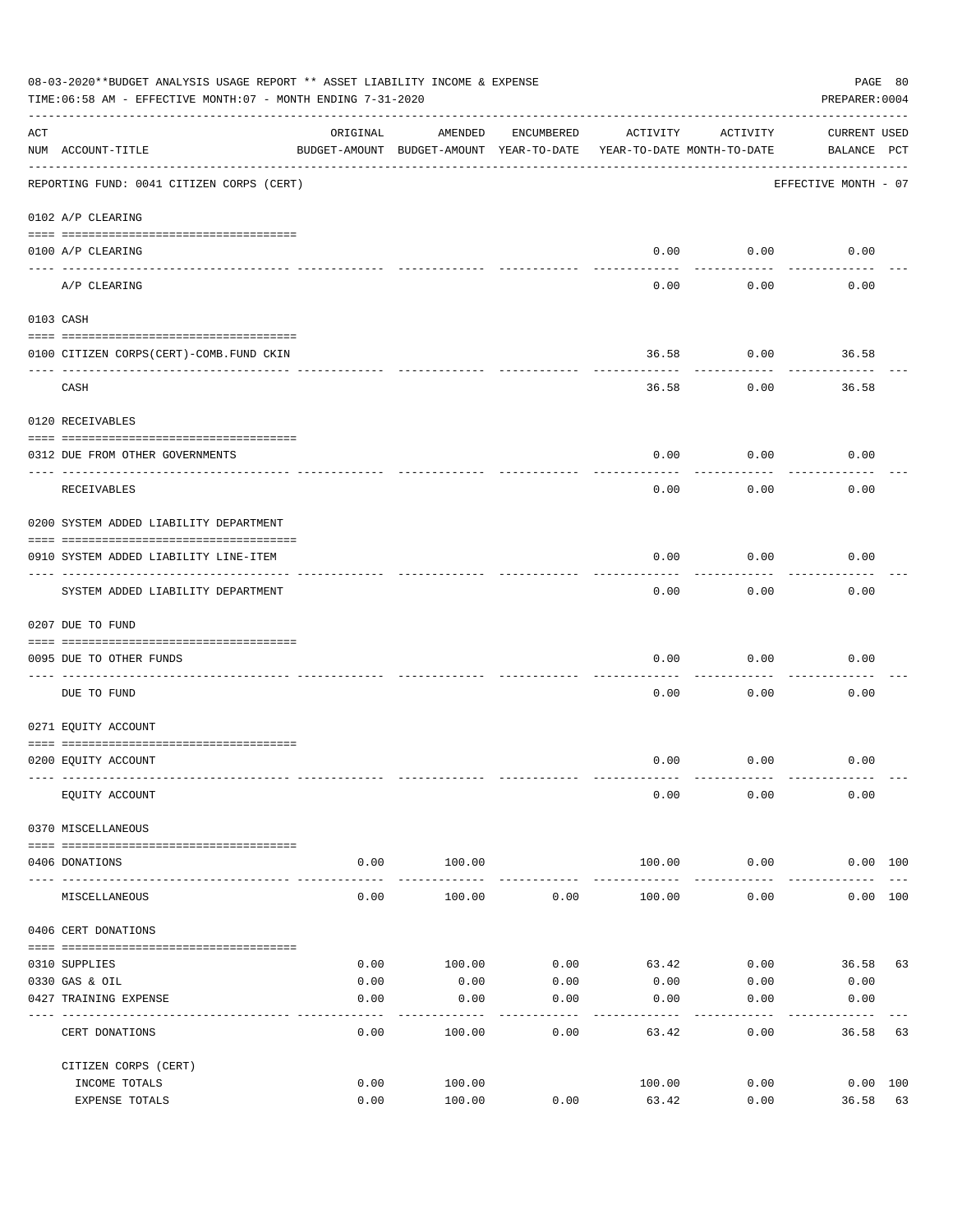|     | 08-03-2020**BUDGET ANALYSIS USAGE REPORT ** ASSET LIABILITY INCOME & EXPENSE<br>TIME: 06:58 AM - EFFECTIVE MONTH: 07 - MONTH ENDING 7-31-2020 |          |                                        |                            |          |                                        | PAGE 81<br>PREPARER: 0004             |
|-----|-----------------------------------------------------------------------------------------------------------------------------------------------|----------|----------------------------------------|----------------------------|----------|----------------------------------------|---------------------------------------|
| ACT | NUM ACCOUNT-TITLE                                                                                                                             | ORIGINAL | AMENDED<br>BUDGET-AMOUNT BUDGET-AMOUNT | ENCUMBERED<br>YEAR-TO-DATE | ACTIVITY | ACTIVITY<br>YEAR-TO-DATE MONTH-TO-DATE | <b>CURRENT USED</b><br>PCT<br>BALANCE |
|     | REPORTING FUND: 0042 HAZARD MITIGATION PLAN                                                                                                   |          |                                        |                            |          |                                        | EFFECTIVE MONTH - 07                  |
|     | 0103 CASH                                                                                                                                     |          |                                        |                            |          |                                        |                                       |
|     | 0100 HAZARD MITIGATION-COMB.FUND CKING.                                                                                                       |          |                                        |                            | 0.00     | 0.00                                   | $428.64-$                             |
|     | CASH                                                                                                                                          |          |                                        |                            | 0.00     | 0.00                                   | $428.64-$                             |
|     | 0200 SYSTEM ADDED LIABILITY DEPARTMENT                                                                                                        |          |                                        |                            |          |                                        |                                       |
|     | 0910 SYSTEM ADDED LIABILITY LINE-ITEM                                                                                                         |          |                                        |                            | 0.00     | 0.00                                   | 0.00                                  |
|     | SYSTEM ADDED LIABILITY DEPARTMENT                                                                                                             |          |                                        |                            | 0.00     | 0.00                                   | 0.00                                  |
|     | 0271 EQUITY ACCOUNT                                                                                                                           |          |                                        |                            |          |                                        |                                       |
|     | 0200 EQUITY ACCOUNT                                                                                                                           |          |                                        |                            | 0.00     | 0.00                                   | $428.64-$                             |
|     | EQUITY ACCOUNT                                                                                                                                |          |                                        |                            | 0.00     | 0.00                                   | $428.64-$                             |
|     | 0330 GRANT INCOME                                                                                                                             |          |                                        |                            |          |                                        |                                       |
|     | 0477 HAZARD MITIGATION DR-1999                                                                                                                | 0.00     | 0.00                                   |                            | 0.00     | 0.00                                   | 0.00                                  |
|     |                                                                                                                                               |          |                                        |                            |          |                                        |                                       |
|     | GRANT INCOME                                                                                                                                  | 0.00     | 0.00                                   | 0.00                       | 0.00     | 0.00                                   | 0.00                                  |
|     | 0477 HAZARD MITIGATION GRANT                                                                                                                  |          |                                        |                            |          |                                        |                                       |
|     | 0310 OFFICE SUPPLIES                                                                                                                          | 0.00     | 0.00                                   | 0.00                       | 0.00     | 0.00                                   | 0.00                                  |
|     | 0415 CONSULTANT                                                                                                                               | 0.00     | 0.00                                   | 0.00                       | 0.00     | 0.00                                   | 0.00                                  |
|     | 0427 TRAVEL AND TRAINING                                                                                                                      | 0.00     | 0.00                                   | 0.00                       | 0.00     | 0.00                                   | 0.00                                  |
|     | 0574 COMPUTER EQUIPMENT                                                                                                                       | 0.00     | 0.00                                   | 0.00                       | 0.00     | 0.00                                   | 0.00                                  |
|     | HAZARD MITIGATION GRANT                                                                                                                       | 0.00     | 0.00                                   | 0.00                       | 0.00     | 0.00                                   | 0.00                                  |
|     | HAZARD MITIGATION PLAN                                                                                                                        |          |                                        |                            |          |                                        |                                       |
|     | INCOME TOTALS                                                                                                                                 | 0.00     | 0.00                                   |                            | 0.00     | 0.00                                   | 0.00                                  |
|     | <b>EXPENSE TOTALS</b>                                                                                                                         | 0.00     | 0.00                                   | 0.00                       | 0.00     | 0.00                                   | 0.00                                  |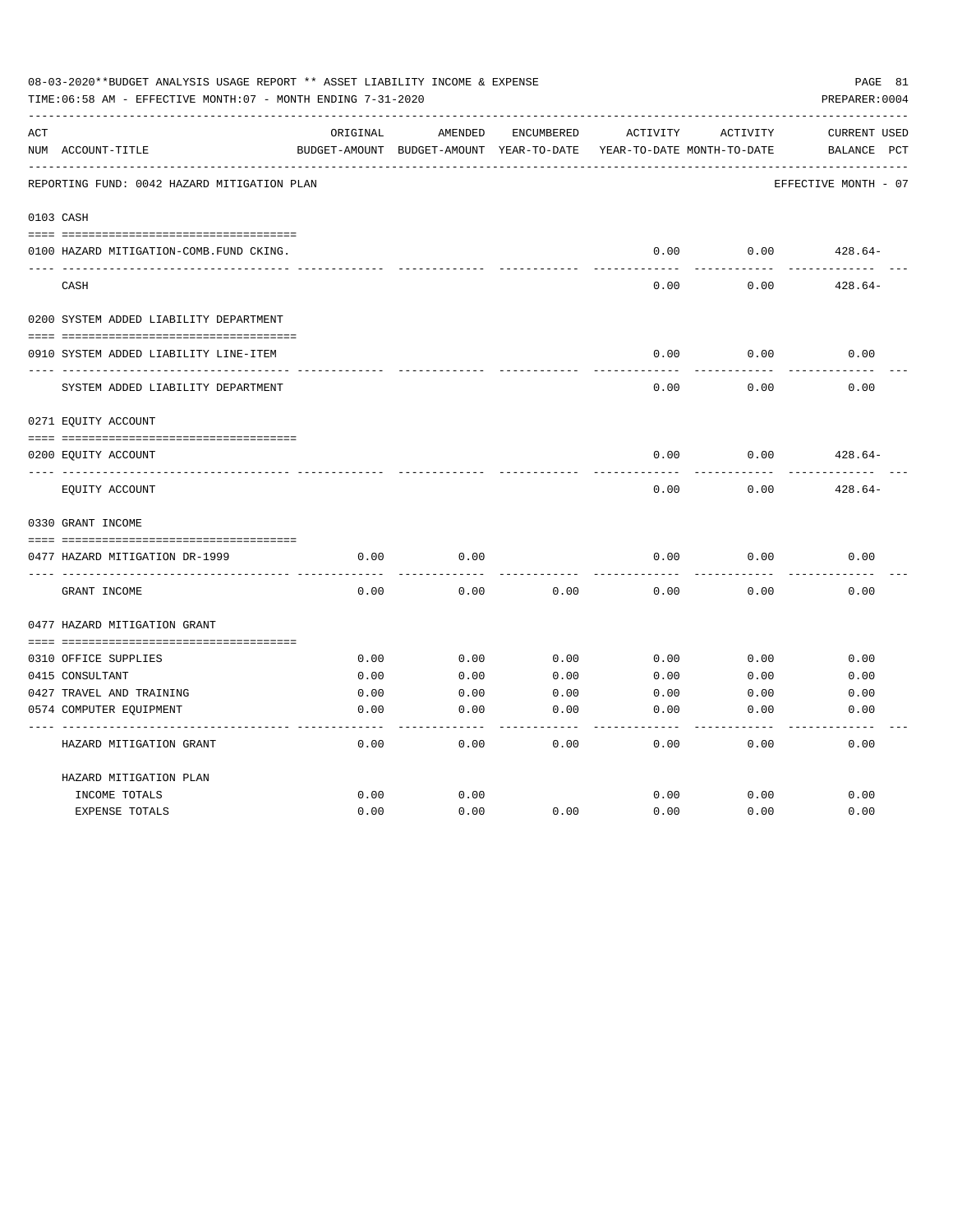|                | 08-03-2020**BUDGET ANALYSIS USAGE REPORT ** ASSET LIABILITY INCOME & EXPENSE<br>TIME: $06:58$ AM - EFFECTIVE MONTH: $07$ - MONTH ENDING $7-31-2020$ |              |                                                     |                    |                                        |                                     | PAGE 82<br>PREPARER: 0004          |
|----------------|-----------------------------------------------------------------------------------------------------------------------------------------------------|--------------|-----------------------------------------------------|--------------------|----------------------------------------|-------------------------------------|------------------------------------|
| $\mathtt{ACT}$ | NUM ACCOUNT-TITLE                                                                                                                                   | ORIGINAL     | AMENDED<br>BUDGET-AMOUNT BUDGET-AMOUNT YEAR-TO-DATE | ENCUMBERED         | ACTIVITY<br>YEAR-TO-DATE MONTH-TO-DATE | ACTIVITY                            | <b>CURRENT USED</b><br>BALANCE PCT |
|                | REPORTING FUND: 0043 CARES ACT-CORONAVIRUS RELIEF                                                                                                   |              |                                                     |                    |                                        |                                     | EFFECTIVE MONTH - 07               |
|                | 0100 PAYROLL                                                                                                                                        |              |                                                     |                    |                                        |                                     |                                    |
|                | 0100 PAYROLL                                                                                                                                        |              |                                                     |                    | 0.00                                   | 0.00                                | 0.00                               |
|                | PAYROLL                                                                                                                                             |              |                                                     |                    | 0.00                                   | 0.00                                | 0.00                               |
|                | 0103 CASH                                                                                                                                           |              |                                                     |                    |                                        |                                     |                                    |
|                | 0100 CARES ACT-COMB FUND CKING                                                                                                                      |              |                                                     |                    |                                        | 184, 971.17 2, 897.83 - 184, 971.17 |                                    |
|                | CASH                                                                                                                                                |              |                                                     |                    |                                        | 184, 971.17 2, 897.83- 184, 971.17  |                                    |
|                | 0200 SYSTEM ADDED LIABILITY DEPARTMENT                                                                                                              |              |                                                     |                    |                                        |                                     |                                    |
|                | 0910 SYSTEM ADDED LIABILITY LINE-ITEM                                                                                                               |              |                                                     |                    | 0.00                                   | 0.00                                | 0.00                               |
|                | SYSTEM ADDED LIABILITY DEPARTMENT                                                                                                                   |              |                                                     |                    | 0.00                                   | 0.00                                | 0.00                               |
|                | 0271 EQUITY ACCOUNT                                                                                                                                 |              |                                                     |                    |                                        |                                     |                                    |
|                | 0200 EQUITY ACCOUNT                                                                                                                                 |              |                                                     |                    | 0.00                                   | 0.00                                | 0.00                               |
|                | EQUITY ACCOUNT                                                                                                                                      |              |                                                     |                    | 0.00                                   | 0.00                                | 0.00                               |
|                | 0330 GRANT INCOME                                                                                                                                   |              |                                                     |                    |                                        |                                     |                                    |
|                | 0477 CORONAVIRUS RELIEF FUND                                                                                                                        | 0.00         | 0.00                                                |                    | 187,869.00                             | 0.00                                | 187,869.00+                        |
|                | GRANT INCOME                                                                                                                                        | 0.00         | 0.00                                                | 0.00               | 187,869.00                             | 0.00                                | 187,869.00+                        |
|                | 0413 CORONAVIRUS GRANT 2020                                                                                                                         |              |                                                     |                    |                                        |                                     |                                    |
|                |                                                                                                                                                     |              |                                                     | 0.00               |                                        | $0.00$ 0.00                         |                                    |
|                | 0104 SALARIES DEPUTIES<br>0201 SOCIAL SECURITY TAXES                                                                                                | 0.00<br>0.00 | 0.00<br>0.00                                        | 0.00               | 0.00                                   | 0.00                                | 0.00<br>0.00                       |
|                | 0202 GROUP HEALTH INSURANCE                                                                                                                         | 0.00         | 0.00                                                | 0.00               | 0.00                                   | 0.00                                | 0.00                               |
|                | 0203 RETIREMENT                                                                                                                                     | 0.00         | 0.00                                                | 0.00               | 0.00                                   | 0.00                                | 0.00                               |
|                | 0204 WORKERS COMPENSATION                                                                                                                           | 0.00         | 0.00                                                | 0.00               | 0.00                                   | 0.00                                | 0.00                               |
|                | 0205 MEDICARE TAX                                                                                                                                   | 0.00         | 0.00                                                | 0.00               | 0.00                                   | 0.00                                | 0.00                               |
|                | 0396 LABORATORY/TESTING                                                                                                                             | 0.00         |                                                     |                    |                                        |                                     | 0.00                               |
|                |                                                                                                                                                     |              | 0.00                                                | 0.00               | 0.00                                   | 0.00                                |                                    |
|                | 0397 SANITIZING SUPPLIES                                                                                                                            | 0.00         | 0.00                                                | 61.83              | 302.57                                 | 302.57                              | $364.40-$                          |
|                | 0398 PERSONAL PROTECTIVE EQUIPMENT                                                                                                                  | 0.00         | 0.00                                                | 1,190.00           | 333.26                                 | 333.26                              | $1,523.26-$                        |
|                | 0399 OFFICE PROTECTION                                                                                                                              | 0.00         | 0.00                                                | 0.00               | 0.00                                   | 0.00                                | 0.00                               |
|                | 0442 OTHER PROFESSIONAL SERVICES                                                                                                                    | 0.00         | 0.00                                                | 0.00               | 0.00                                   | 0.00                                | 0.00                               |
|                | 0495 LOCAL DONATIONS                                                                                                                                | 0.00         | 0.00                                                | 0.00               | 0.00                                   | 0.00                                | 0.00                               |
|                | 0572 OFFICE EQUIPMENT                                                                                                                               | 0.00         | 0.00                                                | 0.00               | 0.00                                   | 0.00                                | 0.00                               |
|                | CORONAVIRUS GRANT 2020                                                                                                                              | 0.00         |                                                     | $0.00 \t 1,251.83$ | 635.83                                 |                                     | 635.83 1,887.66-                   |
|                | 0477 CORONAVIRUS GRANT 2020                                                                                                                         |              |                                                     |                    |                                        |                                     |                                    |
|                | 0104 SALARIES DEPUTIES                                                                                                                              | 0.00         | 0.00                                                | 0.00               | 0.00                                   | 0.00                                | 0.00                               |
|                | 0109 SALARY ELECTIONS                                                                                                                               | 0.00         | 0.00                                                | 0.00               | 1,108.00                               | 1,108.00                            | $1,108.00 -$                       |
|                | 0201 SOCIAL SECURITY TAXES                                                                                                                          | 0.00         | 0.00                                                | 0.00               | 0.00                                   | 0.00                                | 0.00                               |
|                | 0202 GROUP HEALTH INSURANCE                                                                                                                         | 0.00         | 0.00                                                | 0.00               | 0.00                                   | 0.00                                | 0.00                               |
|                | 0203 RETIREMENT                                                                                                                                     | 0.00         | 0.00                                                | 0.00               | 0.00                                   | 0.00                                | 0.00                               |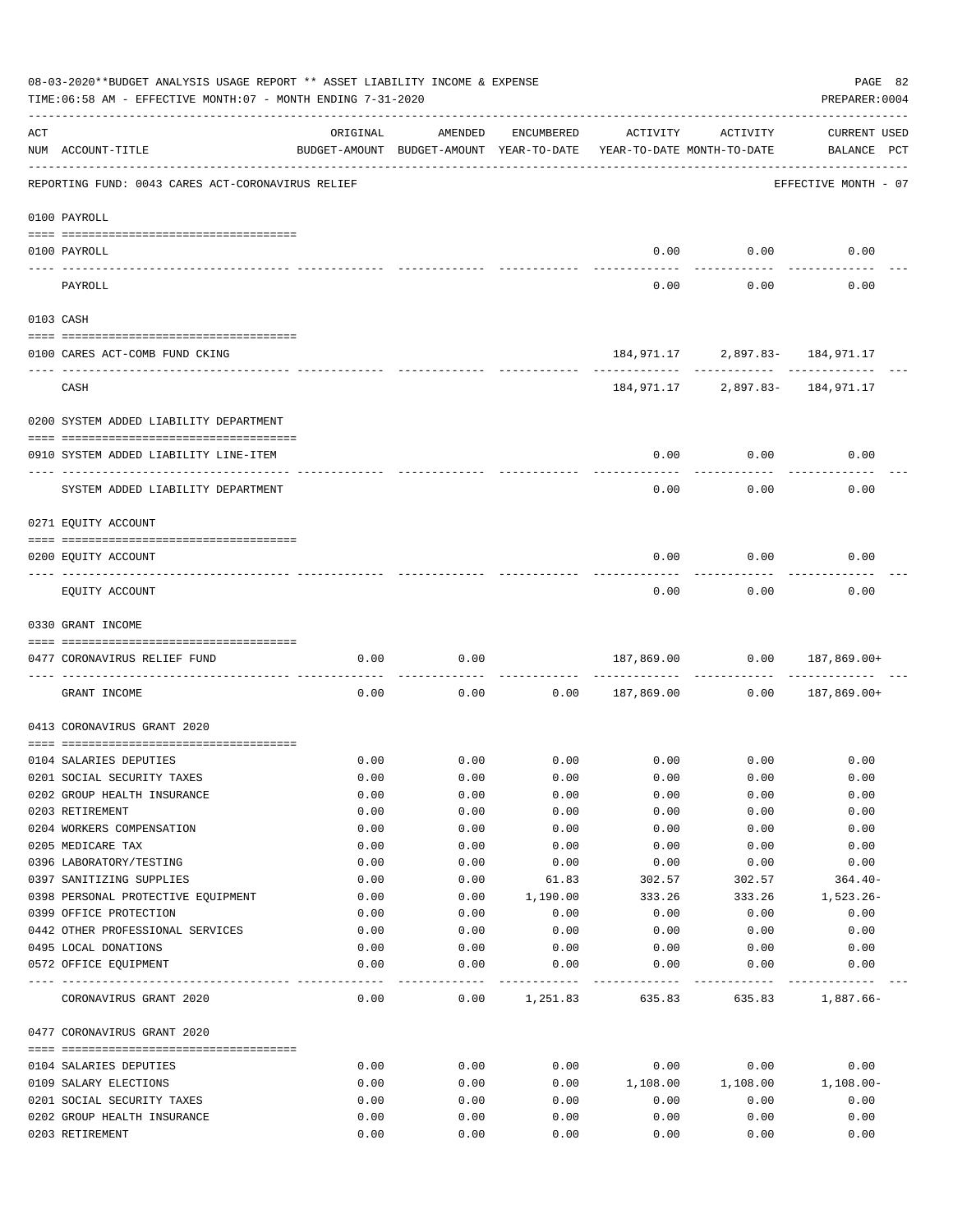TIME:06:58 AM - EFFECTIVE MONTH:07 - MONTH ENDING 7-31-2020

| ACT |                                                                                          | ORIGINAL | AMENDED | ENCUMBERED | ACTIVITY                                      | ACTIVITY     | <b>CURRENT USED</b>  |
|-----|------------------------------------------------------------------------------------------|----------|---------|------------|-----------------------------------------------|--------------|----------------------|
|     | BUDGET-AMOUNT BUDGET-AMOUNT YEAR-TO-DATE YEAR-TO-DATE_MONTH-TO-DATE<br>NUM ACCOUNT-TITLE |          |         |            |                                               |              | BALANCE PCT          |
|     | REPORTING FUND: 0043 CARES ACT-CORONAVIRUS RELIEF                                        |          |         |            |                                               |              | EFFECTIVE MONTH - 07 |
|     | 0204 WORKERS COMPENSATION                                                                | 0.00     | 0.00    | 0.00       | 0.00                                          | 0.00         | 0.00                 |
|     | 0205 MEDICARE TAX                                                                        | 0.00     | 0.00    | 0.00       | 0.00                                          | 0.00         | 0.00                 |
|     | 0396 LABORATORY/TESTING                                                                  | 0.00     | 0.00    | 0.00       | 0.00                                          | 0.00         | 0.00                 |
|     | 0397 SANITIZING SUPPLIES                                                                 | 0.00     | 0.00    | 22.83      | 0.00                                          | 0.00         | $22.83-$             |
|     | 0398 PERSONAL PROTECTIVE EQUIPMENT                                                       | 0.00     | 0.00    | 0.00       | 0.00                                          | 0.00         | 0.00                 |
|     | 0399 OFFICE PROTECTION                                                                   | 0.00     | 0.00    | 40.16      | 1,154.00                                      |              | 1,154.00 1,194.16-   |
|     | 0442 OTHER PROFESSIONAL SERVICES                                                         | 0.00     | 0.00    | 0.00       | 0.00                                          | 0.00         | 0.00                 |
|     | 0495 LOCAL DONATIONS                                                                     | 0.00     | 0.00    | 0.00       | 0.00                                          | 0.00         | 0.00                 |
|     | 0572 OFFICE EOUIPMENT                                                                    | 0.00     | 0.00    | 0.00       |                                               | 0.00<br>0.00 | 0.00                 |
|     | CORONAVIRUS GRANT 2020                                                                   | 0.00     | 0.00    |            | 62.99 2,262.00 2,262.00                       |              | $2.324.99 -$         |
|     | CARES ACT-CORONAVIRUS RELIEF                                                             |          |         |            |                                               |              |                      |
|     | INCOME TOTALS                                                                            | 0.00     | 0.00    |            | $187,869.00$ $0.00$ $187,869.00+$             |              |                      |
|     | <b>EXPENSE TOTALS</b>                                                                    | 0.00     | 0.00    |            | $1,314.82$ $2,897.83$ $2,897.83$ $4,212.65$ - |              |                      |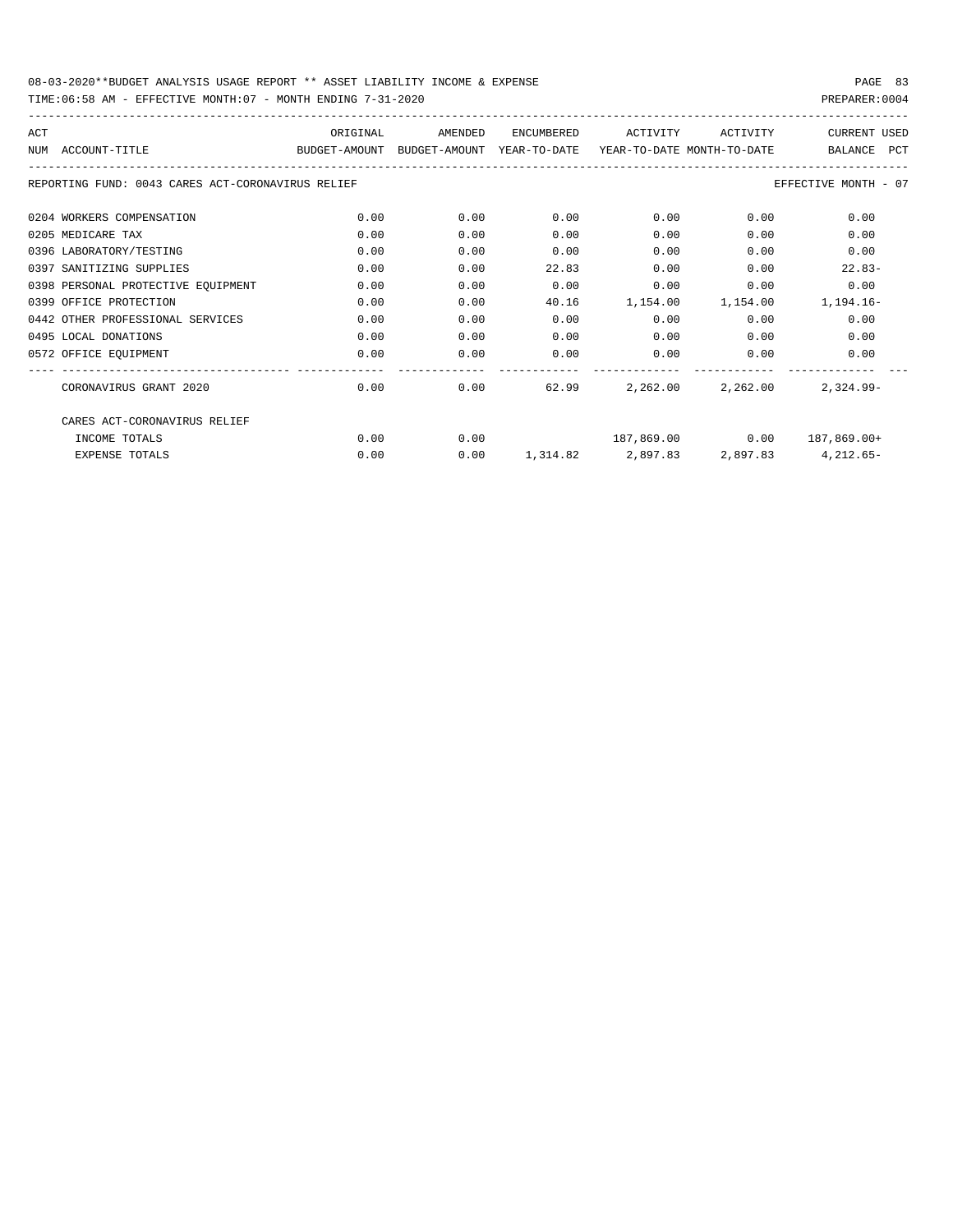|     | 08-03-2020**BUDGET ANALYSIS USAGE REPORT ** ASSET LIABILITY INCOME & EXPENSE<br>TIME: 06:58 AM - EFFECTIVE MONTH: 07 - MONTH ENDING 7-31-2020 |                      |                                                     |            |                                        |                  | PAGE 84<br>PREPARER: 0004          |
|-----|-----------------------------------------------------------------------------------------------------------------------------------------------|----------------------|-----------------------------------------------------|------------|----------------------------------------|------------------|------------------------------------|
| ACT | NUM ACCOUNT-TITLE                                                                                                                             | ORIGINAL             | AMENDED<br>BUDGET-AMOUNT BUDGET-AMOUNT YEAR-TO-DATE | ENCUMBERED | ACTIVITY<br>YEAR-TO-DATE MONTH-TO-DATE | ACTIVITY         | <b>CURRENT USED</b><br>BALANCE PCT |
|     | REPORTING FUND: 0044 HOMELAND SECURITY                                                                                                        |                      |                                                     |            |                                        |                  | EFFECTIVE MONTH - 07               |
|     | 0102 A/P CLEARING                                                                                                                             |                      |                                                     |            |                                        |                  |                                    |
|     | 0100 A/P CLEARING                                                                                                                             |                      |                                                     |            | 0.00                                   | 0.00             | 0.00                               |
|     | ---- -----------<br>A/P CLEARING                                                                                                              |                      |                                                     |            | 0.00                                   | 0.00             | 0.00                               |
|     | 0103 CASH                                                                                                                                     |                      |                                                     |            |                                        |                  |                                    |
|     | 0100 HOMELAND SECURITY-COMB.FUND CHKING                                                                                                       |                      |                                                     |            | 0.00                                   | 0.00             | 0.00                               |
|     | ---------------------<br>CASH                                                                                                                 |                      |                                                     |            | 0.00                                   | 0.00             | 0.00                               |
|     | 0120 RECEIVABLES                                                                                                                              |                      |                                                     |            |                                        |                  |                                    |
|     | 0312 DUE FROM OTHER GOVERNMENT                                                                                                                |                      |                                                     |            | 0.00                                   | 0.00             | 0.00                               |
|     | RECEIVABLES                                                                                                                                   |                      |                                                     |            | 0.00                                   | 0.00             | 0.00                               |
|     | 0200 SYSTEM ADDED LIABILITY DEPARTMENT                                                                                                        |                      |                                                     |            |                                        |                  |                                    |
|     | 0910 SYSTEM ADDED LIABILITY LINE-ITEM                                                                                                         |                      |                                                     |            | 0.00                                   | 0.00             | 0.00                               |
|     | SYSTEM ADDED LIABILITY DEPARTMENT                                                                                                             |                      |                                                     |            | 0.00                                   | 0.00             | 0.00                               |
|     | 0207 DUE TO FUND                                                                                                                              |                      |                                                     |            |                                        |                  |                                    |
|     | 0095 DUE TO OTHER FUNDS                                                                                                                       |                      |                                                     |            | 0.00                                   | 0.00             | 0.00                               |
|     | DUE TO FUND                                                                                                                                   |                      |                                                     |            | 0.00                                   | 0.00             | 0.00                               |
|     | 0271 EQUITY ACCOUNT                                                                                                                           |                      |                                                     |            |                                        |                  |                                    |
|     | 0200 EQUITY ACCOUNT                                                                                                                           |                      |                                                     |            | 0.00                                   | 0.00             | 0.00                               |
|     | EQUITY ACCOUNT                                                                                                                                |                      |                                                     |            | 0.00                                   | 0.00             | 0.00                               |
|     | 0330 GRANTS                                                                                                                                   |                      |                                                     |            |                                        |                  |                                    |
|     | 0423 2016 HOMELAND SECURITY                                                                                                                   | 0.00                 | 0.00                                                |            | 0.00                                   | 0.00             | 0.00                               |
|     | GRANTS                                                                                                                                        | . <u>.</u> .<br>0.00 | .<br>0.00                                           | 0.00       | $- - - - - -$<br>0.00                  | --------<br>0.00 | 0.00                               |
|     | 0412 HOMELAND SECURITY                                                                                                                        |                      |                                                     |            |                                        |                  |                                    |
|     | 0578 2011 EQUIPMENT                                                                                                                           | 0.00                 | 0.00                                                | 0.00       | 0.00                                   | 0.00             | 0.00                               |
|     | 0579 2012 EQUIPMENT                                                                                                                           | 0.00                 | 0.00                                                | 0.00       | 0.00                                   | 0.00             | 0.00                               |
|     | 0580 2013 EQUIPMENT                                                                                                                           | 0.00                 | 0.00                                                | 0.00       | 0.00                                   | 0.00             | 0.00                               |
|     | 0581 2014 EQUIPMENT                                                                                                                           | 0.00                 | 0.00                                                | 0.00       | 0.00                                   | 0.00             | 0.00                               |
|     | 0582 2015 EQUIPMENT                                                                                                                           | 0.00                 | 0.00                                                | 0.00       | 0.00                                   | 0.00             | 0.00                               |
|     | 0583 2016 EQUIPMENT                                                                                                                           | 0.00                 | 0.00                                                | 0.00       | 0.00                                   | 0.00             | 0.00                               |
|     | HOMELAND SECURITY                                                                                                                             | 0.00                 | 0.00                                                | 0.00       | 0.00                                   | 0.00             | $- - - - - -$<br>0.00              |
|     | HOMELAND SECURITY                                                                                                                             |                      |                                                     |            |                                        |                  |                                    |
|     | INCOME TOTALS                                                                                                                                 | 0.00                 | 0.00                                                |            | 0.00                                   | 0.00             | 0.00                               |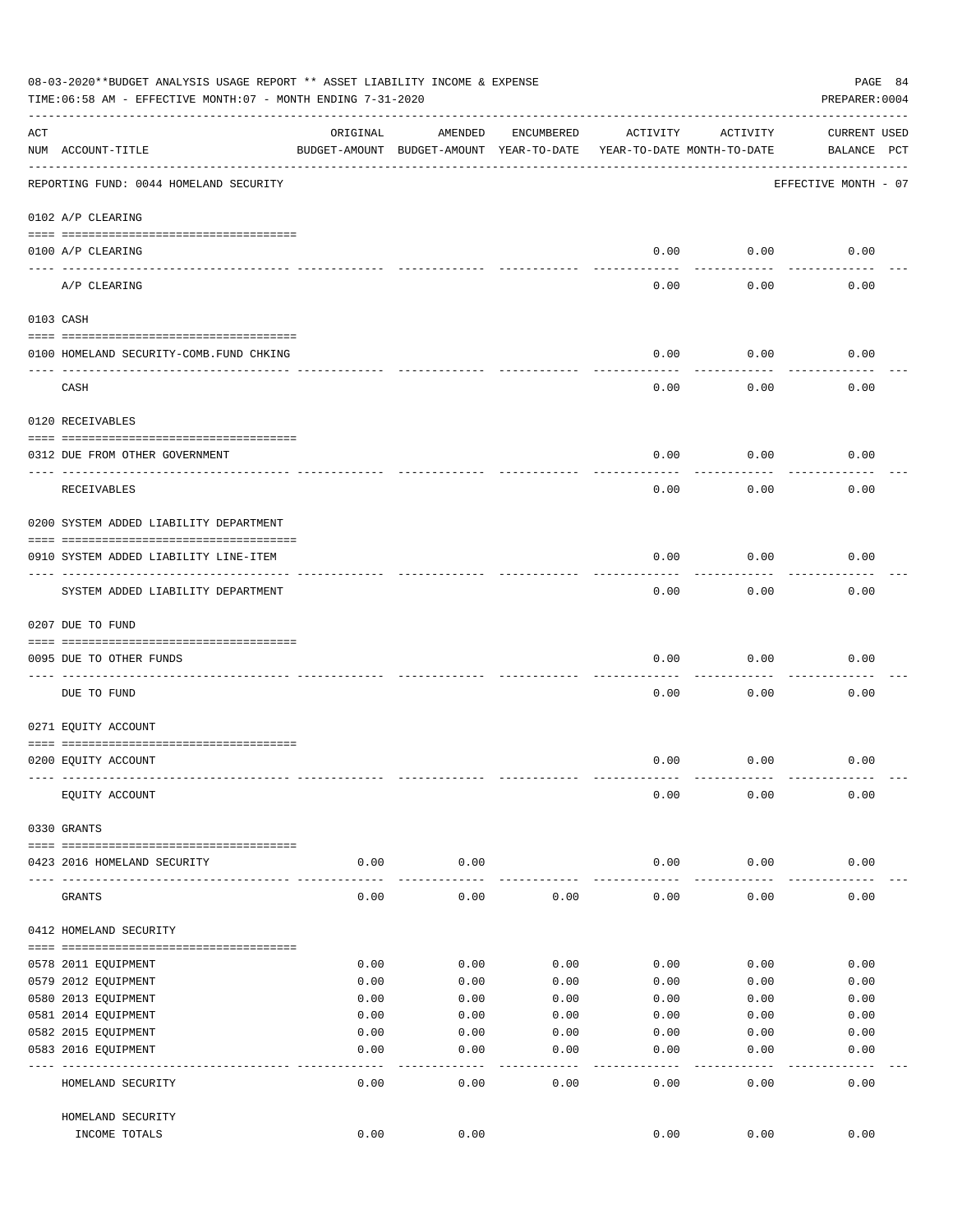| 08-03-2020**BUDGET ANALYSIS USAGE REPORT ** ASSET LIABILITY INCOME & EXPENSE<br>TIME:06:58 AM - EFFECTIVE MONTH:07 - MONTH ENDING 7-31-2020<br>PREPARER: 0004 |               |               |                   |                            |          |                       |  |  |
|---------------------------------------------------------------------------------------------------------------------------------------------------------------|---------------|---------------|-------------------|----------------------------|----------|-----------------------|--|--|
| ACT                                                                                                                                                           | ORIGINAL      | AMENDED       | <b>ENCUMBERED</b> | ACTIVITY                   | ACTIVITY | CURRENT USED          |  |  |
| NUM ACCOUNT-TITLE                                                                                                                                             | BUDGET-AMOUNT | BUDGET-AMOUNT | YEAR-TO-DATE      | YEAR-TO-DATE MONTH-TO-DATE |          | <b>PCT</b><br>BALANCE |  |  |
| REPORTING FUND: 0044 HOMELAND SECURITY                                                                                                                        |               |               |                   |                            |          | EFFECTIVE MONTH - 07  |  |  |
| <b>EXPENSE TOTALS</b>                                                                                                                                         | 0.00          | 0.00          | 0.00              | 0.00                       | 0.00     | 0.00                  |  |  |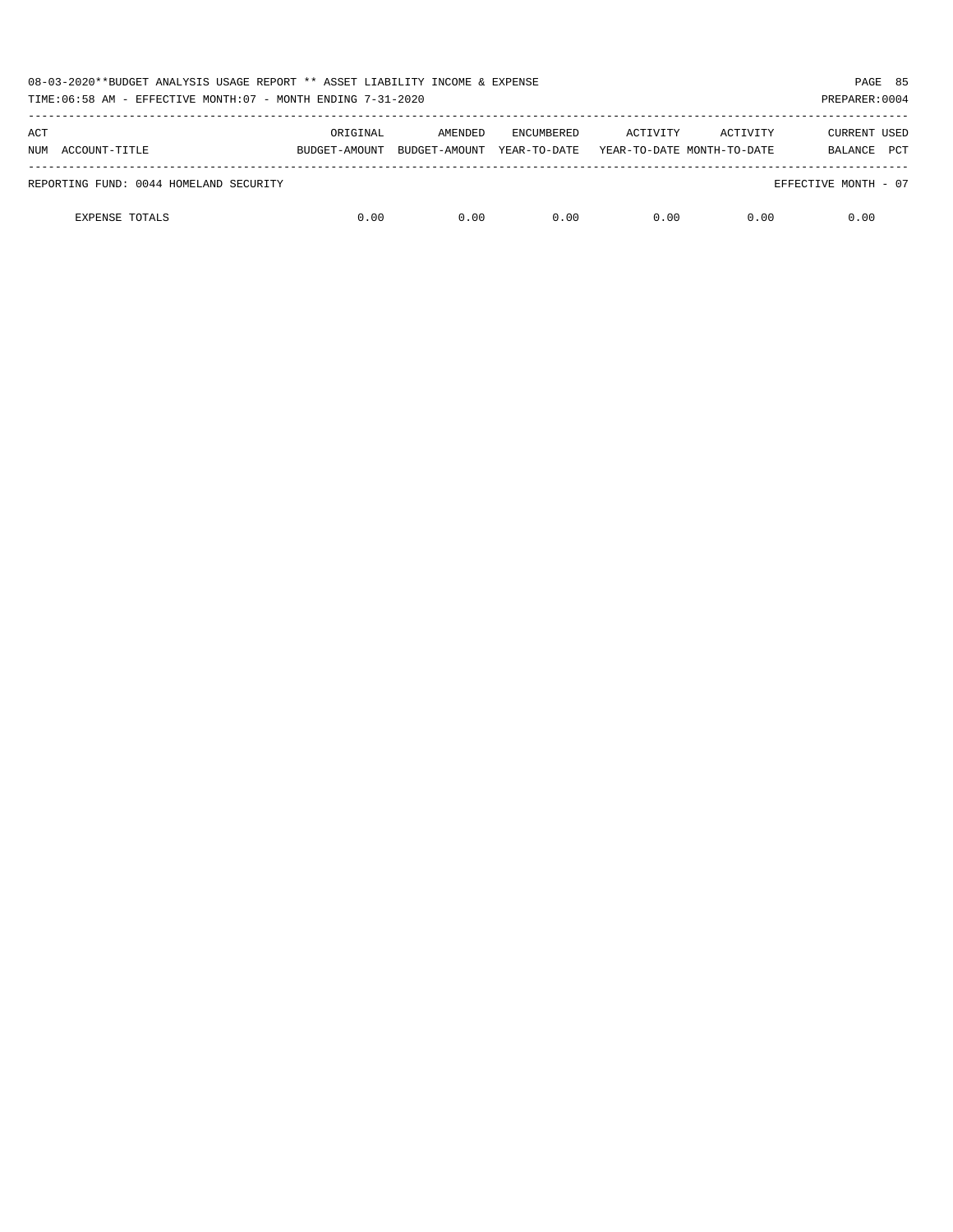|     | 08-03-2020**BUDGET ANALYSIS USAGE REPORT ** ASSET LIABILITY INCOME & EXPENSE<br>TIME:06:58 AM - EFFECTIVE MONTH:07 - MONTH ENDING 7-31-2020 |              |                                                     |              |                                        |                 | PAGE 86<br>PREPARER: 0004          |  |
|-----|---------------------------------------------------------------------------------------------------------------------------------------------|--------------|-----------------------------------------------------|--------------|----------------------------------------|-----------------|------------------------------------|--|
| ACT | NUM ACCOUNT-TITLE                                                                                                                           | ORIGINAL     | AMENDED<br>BUDGET-AMOUNT BUDGET-AMOUNT YEAR-TO-DATE | ENCUMBERED   | ACTIVITY<br>YEAR-TO-DATE MONTH-TO-DATE | ACTIVITY        | <b>CURRENT USED</b><br>BALANCE PCT |  |
|     | REPORTING FUND: 0045 CHAPTER 19 FUNDS                                                                                                       |              |                                                     |              |                                        |                 | EFFECTIVE MONTH - 07               |  |
|     | 0100 PAYROLL                                                                                                                                |              |                                                     |              |                                        |                 |                                    |  |
|     | 0100 PAYROLL                                                                                                                                |              |                                                     |              | 0.00                                   | 0.00            | 0.00                               |  |
|     | ---- ----<br>PAYROLL                                                                                                                        |              |                                                     |              | 0.00                                   | 0.00            | 0.00                               |  |
|     | 0103 CASH                                                                                                                                   |              |                                                     |              |                                        |                 |                                    |  |
|     | 0100 CHAPTER 19-COMBINED FUNDS CHECKING                                                                                                     |              |                                                     |              | 35,127.88                              |                 | 570.85 35,058.98                   |  |
|     | CASH                                                                                                                                        |              |                                                     |              | 35, 127, 88                            |                 | 570.85 35,058.98                   |  |
|     | 0120 RECEIVABLES                                                                                                                            |              |                                                     |              |                                        |                 |                                    |  |
|     | 0312 DUE FROM OTHER GOVERNMENT                                                                                                              |              |                                                     |              | 0.00                                   | 0.00            | 0.00                               |  |
|     | RECEIVABLES                                                                                                                                 |              |                                                     |              | 0.00                                   | 0.00            | 0.00                               |  |
|     | 0200 SYSTEM ADDED LIABILITY DEPARTMENT                                                                                                      |              |                                                     |              |                                        |                 |                                    |  |
|     | 0150 ACCRUED SALARY PAYABLE                                                                                                                 |              |                                                     |              | 0.00                                   | 0.00            | 302.00                             |  |
|     | 0155 ACCRUED FRINGE BENEFITS                                                                                                                |              |                                                     |              | 0.00                                   | 0.00            | 0.00                               |  |
|     | 0910 SYSTEM ADDED LIABILITY LINE-ITEM                                                                                                       |              |                                                     |              | 0.00                                   | 0.00            | 0.00                               |  |
|     | SYSTEM ADDED LIABILITY DEPARTMENT                                                                                                           |              |                                                     |              | 0.00                                   | 0.00            | 302.00                             |  |
|     | 0207 DUE TO FUND                                                                                                                            |              |                                                     |              |                                        |                 |                                    |  |
|     | 0095 DUE TO OTHER FUNDS                                                                                                                     |              |                                                     |              | 0.00                                   | 0.00            | 0.00                               |  |
|     | DUE TO FUND                                                                                                                                 |              |                                                     |              | 0.00                                   | 0.00            | 0.00                               |  |
|     | 0271 EQUITY ACCOUNT                                                                                                                         |              |                                                     |              |                                        |                 |                                    |  |
|     | 0200 EQUITY ACCOUNT                                                                                                                         |              |                                                     |              | 0.00                                   | 0.00            | $370.90 -$                         |  |
|     | EQUITY ACCOUNT                                                                                                                              |              |                                                     |              | 0.00                                   | 0.00            | $370.90 -$                         |  |
|     | 0330 GRANT INCOME                                                                                                                           |              |                                                     |              |                                        |                 |                                    |  |
|     | 0403 CHAPTER 19 FUNDS                                                                                                                       | 0.00         | 1,205.96                                            |              |                                        | 1,274.86 700.00 | $68.90 + 106$                      |  |
|     | 0404 CHAPTER 19 MATCHING FUNDS                                                                                                              | 0.00         | 0.00                                                |              | 3,198.92                               | 0.00            | 3,198.92+                          |  |
|     | 0477 HAVA CARES ACT FEDERAL SHARE                                                                                                           | 0.00         | 0.00                                                |              | 31,989.21<br>-------------             | 0.00            | $31,989.21+$<br>------------------ |  |
|     | GRANT INCOME                                                                                                                                | 0.00         | 1,205.96                                            | 0.00         | 36,462.99                              | 700.00          | $35,257.03+24$                     |  |
|     | 0403 CHAPTER 19 FUNDS                                                                                                                       |              |                                                     |              |                                        |                 |                                    |  |
|     | 0103 SALARY                                                                                                                                 | 0.00         | 470.00                                              | 0.00         | 470.00                                 | 0.00            | 0.00 100                           |  |
|     | 0201 SOCIAL SECURITY                                                                                                                        | 0.00         | 29.14                                               | 0.00         | 29.14                                  | 0.00            | 0.00 100                           |  |
|     | 0204 WORKERS COMPENSATION                                                                                                                   | 0.00         | 0.00                                                | 0.00         | 0.00                                   | 0.00            | 0.00                               |  |
|     | 0205 MEDICARE TAX<br>0310 OFFICE SUPPLIES                                                                                                   | 0.00<br>0.00 | 6.82<br>700.00                                      | 0.00<br>0.00 | 6.82<br>700.00                         | 0.00<br>0.00    | 0.00 100<br>0.00 100               |  |
|     | 0427 TRAVEL AND TRAINING                                                                                                                    | 0.00         | 0.00                                                | 0.00         | 0.00                                   | 0.00            | 0.00                               |  |
|     | 0481 DUES                                                                                                                                   | 0.00         | 0.00                                                | 0.00         | 0.00                                   | 0.00            | 0.00                               |  |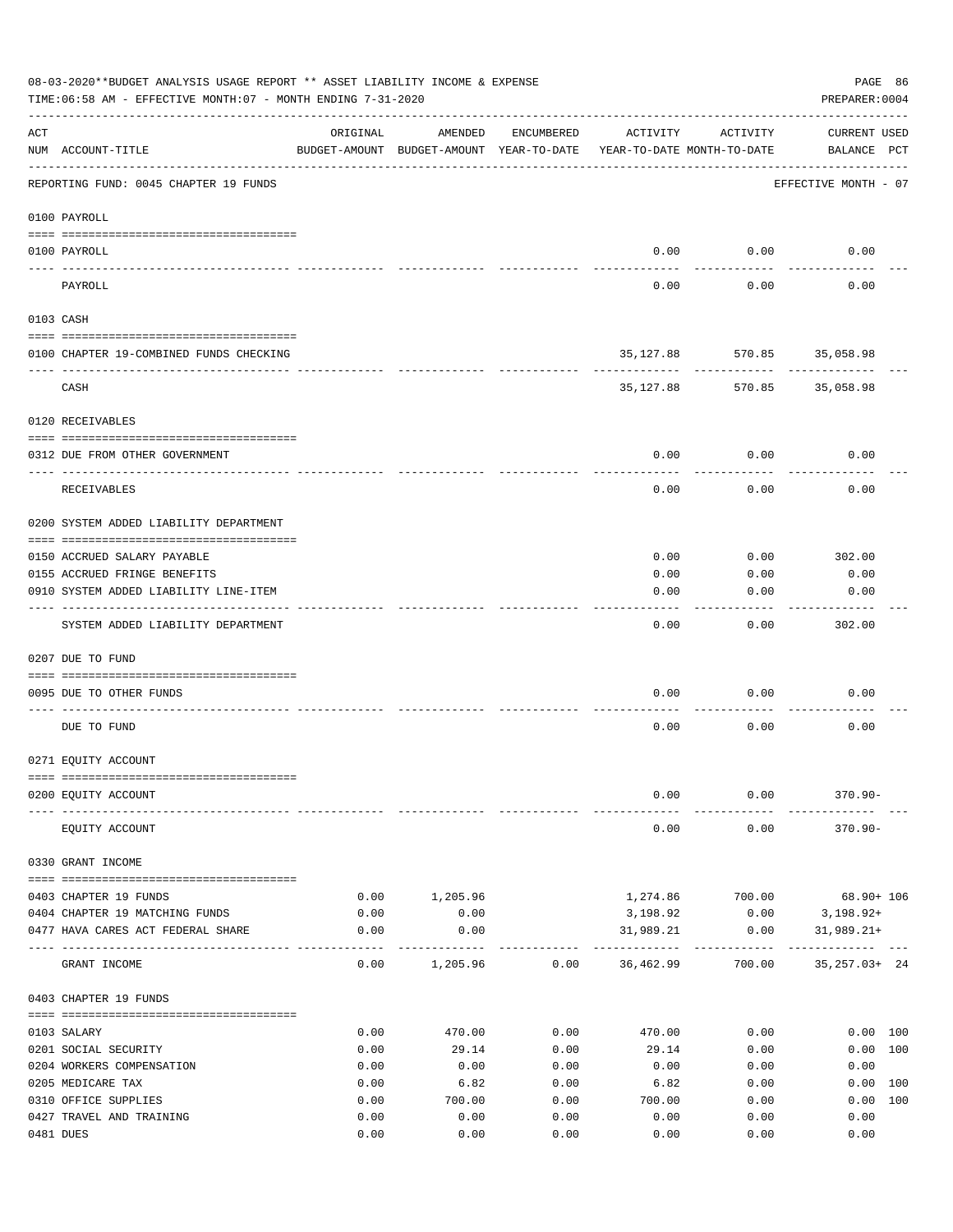TIME:06:58 AM - EFFECTIVE MONTH:07 - MONTH ENDING 7-31-2020

| ACT |                                                                                          | ORIGINAL | AMENDED  | ENCUMBERED                          | ACTIVITY        | ACTIVITY | <b>CURRENT USED</b>         |
|-----|------------------------------------------------------------------------------------------|----------|----------|-------------------------------------|-----------------|----------|-----------------------------|
|     | NUM ACCOUNT-TITLE<br>BUDGET-AMOUNT BUDGET-AMOUNT YEAR-TO-DATE YEAR-TO-DATE_MONTH-TO-DATE |          |          |                                     |                 |          | BALANCE PCT                 |
|     | REPORTING FUND: 0045 CHAPTER 19 FUNDS                                                    |          |          |                                     |                 |          | EFFECTIVE MONTH - 07        |
|     | 0572 OFFICE EQUIPMENT                                                                    | 0.00     | 0.00     | 0.00                                |                 | 0.00     | 0.00<br>0.00                |
|     | 0573 ELECTION EQUIPMENT                                                                  | 0.00     | 0.00     | 0.00                                | 0.00            | 0.00     | 0.00                        |
|     | 0574 COMPUTER EQUIPMENT                                                                  | 0.00     | 0.00     | 0.00<br>_____________               | 0.00            | 0.00     | 0.00                        |
|     | CHAPTER 19 FUNDS                                                                         | 0.00     |          | $1,205.96$ $0.00$ $1,205.96$ $0.00$ |                 |          | $0.00$ 100                  |
|     | 0478 HAVA CARES ACT CORONAVIRUS RELIEF                                                   |          |          |                                     |                 |          |                             |
|     | , __________________________________<br>0397 SANITIZING SUPPLIES                         | 0.00     | 0.00     |                                     |                 |          | $0.00$ 129.15 129.15 129.15 |
|     | HAVA CARES ACT CORONAVIRUS RELIEF                                                        | 0.00     | 0.00     |                                     | $0.00$ 129.15   | 129.15   | $129.15-$                   |
|     | CHAPTER 19 FUNDS                                                                         |          |          |                                     |                 |          |                             |
|     | INCOME TOTALS                                                                            | 0.00     | 1,205.96 |                                     | 36,462.99       |          | 700.00 35,257.03+ 24        |
|     | <b>EXPENSE TOTALS</b>                                                                    | 0.00     | 1,205.96 |                                     | $0.00$ 1,335.11 |          | 129.15 129.15-111           |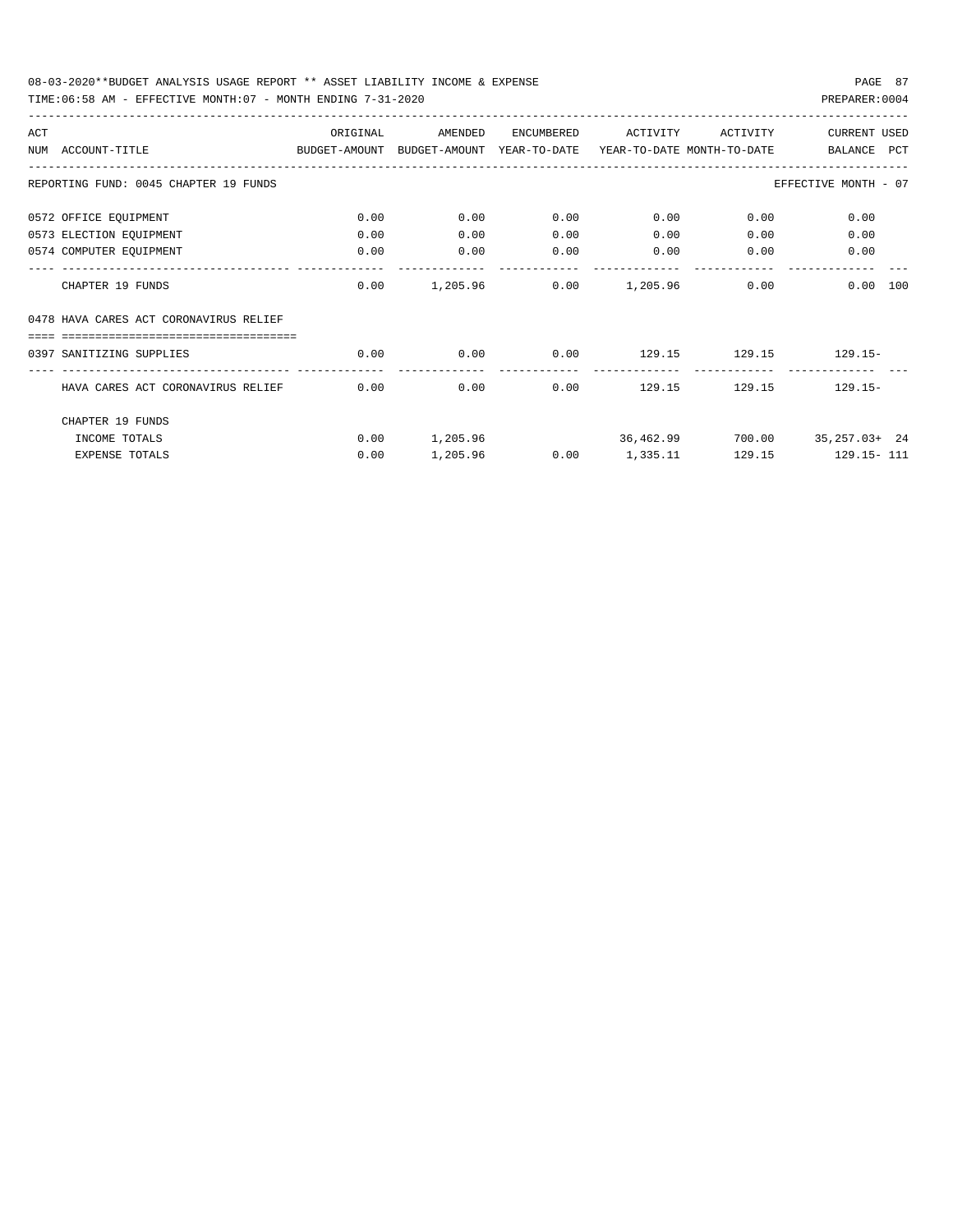|     | 08-03-2020**BUDGET ANALYSIS USAGE REPORT ** ASSET LIABILITY INCOME & EXPENSE<br>TIME:06:58 AM - EFFECTIVE MONTH:07 - MONTH ENDING 7-31-2020 |                                                                                 |            |            |                  |                         |                             |          |  |  |
|-----|---------------------------------------------------------------------------------------------------------------------------------------------|---------------------------------------------------------------------------------|------------|------------|------------------|-------------------------|-----------------------------|----------|--|--|
| ACT | NUM ACCOUNT-TITLE                                                                                                                           | ORIGINAL<br>BUDGET-AMOUNT BUDGET-AMOUNT YEAR-TO-DATE YEAR-TO-DATE MONTH-TO-DATE | AMENDED    | ENCUMBERED | ACTIVITY         | ACTIVITY                | CURRENT USED<br>BALANCE PCT |          |  |  |
|     | REPORTING FUND: 0046 SAFE ROOM REIMBURSEMENT PROGRAM                                                                                        |                                                                                 |            |            |                  |                         | EFFECTIVE MONTH - 07        |          |  |  |
|     | 0103 CASH                                                                                                                                   |                                                                                 |            |            |                  |                         |                             |          |  |  |
|     | 0100 SAFE ROOM REIMB. PROG. - COMB. FUNDS                                                                                                   |                                                                                 |            |            |                  | 1,316.03 0.00           | 9,081.70                    |          |  |  |
|     | CASH                                                                                                                                        |                                                                                 |            |            |                  | -----------<br>1,316.03 | 0.00<br>9,081.70            |          |  |  |
|     | 0120 RECEIVABLES                                                                                                                            |                                                                                 |            |            |                  |                         |                             |          |  |  |
|     | 0312 DUE FROM OTHER GOVERNMENTS                                                                                                             |                                                                                 |            |            | 0.00             | 0.00                    | 0.00                        |          |  |  |
|     | RECEIVABLES                                                                                                                                 |                                                                                 |            |            | 0.00             | 0.00                    | 0.00                        |          |  |  |
|     | 0200 SYSTEM ADDED LIABILITY DEPARTMENT                                                                                                      |                                                                                 |            |            |                  |                         |                             |          |  |  |
|     | 0910 SYSTEM ADDED LIABILITY LINE-ITEM                                                                                                       |                                                                                 |            |            | 0.00             | 0.00                    | 0.00                        |          |  |  |
|     | SYSTEM ADDED LIABILITY DEPARTMENT                                                                                                           |                                                                                 |            |            | 0.00             | 0.00                    | 0.00                        |          |  |  |
|     | 0271 EQUITY ACCOUNT                                                                                                                         |                                                                                 |            |            |                  |                         |                             |          |  |  |
|     |                                                                                                                                             |                                                                                 |            |            |                  |                         |                             |          |  |  |
|     | 0200 EQUITY ACCOUNT                                                                                                                         |                                                                                 |            |            | 0.00             | 0.00                    | 7,765.67                    |          |  |  |
|     | EQUITY ACCOUNT                                                                                                                              |                                                                                 |            |            | 0.00             |                         | $0.00$ 7,765.67             |          |  |  |
|     | 0300 CASH                                                                                                                                   |                                                                                 |            |            |                  |                         |                             |          |  |  |
|     | 0146 BEGINNING CASH BALANCE                                                                                                                 | 0.00                                                                            | 0.00       |            | 0.00             | 0.00                    | 0.00                        |          |  |  |
|     | CASH                                                                                                                                        | 0.00                                                                            | 0.00       | 0.00       | 0.00             | 0.00                    | 0.00                        |          |  |  |
|     | 0330 GRANT INCOME                                                                                                                           |                                                                                 |            |            |                  |                         |                             |          |  |  |
|     | 0475 SAFE ROOM REIMBURSEMENT DR-4029                                                                                                        | 0.00                                                                            | 26, 283.94 |            |                  | 26,283.94 0.00          | $0.00$ 100                  |          |  |  |
|     | 0476 ADMINISTRATIVE FEE                                                                                                                     | 0.00                                                                            | 1,400.00   |            | 1,400.00         | 0.00                    |                             | 0.00 100 |  |  |
|     | GRANT INCOME                                                                                                                                | 0.00                                                                            | 27,683.94  |            | $0.00$ 27,683.94 | 0.00                    |                             | 0.00 100 |  |  |
|     | 0475 SAFE ROOM REIMBURSEMENT PROGRAM                                                                                                        |                                                                                 |            |            |                  |                         |                             |          |  |  |
|     | 0310 OFFICE SUPPLIES                                                                                                                        | 0.00                                                                            | 1,400.00   | 0.00       | 83.97            | 0.00                    | 1,316.03 06                 |          |  |  |
|     | 0314 SAFE ROOM REIMBURSEMENT                                                                                                                | 0.00                                                                            | 26,283.94  | 0.00       | 26,283.94        | 0.00                    |                             | 0.00 100 |  |  |
|     | 0330 GAS/OIL                                                                                                                                | 0.00                                                                            | 0.00       | 0.00       | 0.00             | 0.00                    | 0.00                        |          |  |  |
|     | 0427 OUT OF COUNTY TRAVEL                                                                                                                   | 0.00                                                                            | 0.00       | 0.00       | 0.00             | 0.00                    | 0.00                        |          |  |  |
|     | 0454 R&M AUTO                                                                                                                               | 0.00                                                                            | 0.00       | 0.00       | 0.00             | 0.00                    | 0.00                        |          |  |  |
|     | 0573 RADIO EQUIPMENT                                                                                                                        | 0.00                                                                            | 0.00       | 0.00       | 0.00             | 0.00                    | 0.00                        |          |  |  |
|     | 0574 COMPUTER EQUIPMENT                                                                                                                     | 0.00                                                                            | 0.00       | 0.00       | 0.00             | 0.00                    | 0.00                        |          |  |  |
|     | SAFE ROOM REIMBURSEMENT PROGRAM                                                                                                             | 0.00                                                                            | 27,683.94  | 0.00       | 26,367.91        | 0.00                    | 1,316.03                    | 95       |  |  |
|     | SAFE ROOM REIMBURSEMENT PROGRAM                                                                                                             |                                                                                 |            |            |                  |                         |                             |          |  |  |
|     | INCOME TOTALS                                                                                                                               | 0.00                                                                            | 27,683.94  |            | 27,683.94        | 0.00                    |                             | 0.00 100 |  |  |
|     | EXPENSE TOTALS                                                                                                                              | 0.00                                                                            | 27,683.94  | 0.00       | 26,367.91        | 0.00                    | 1,316.03                    | 95       |  |  |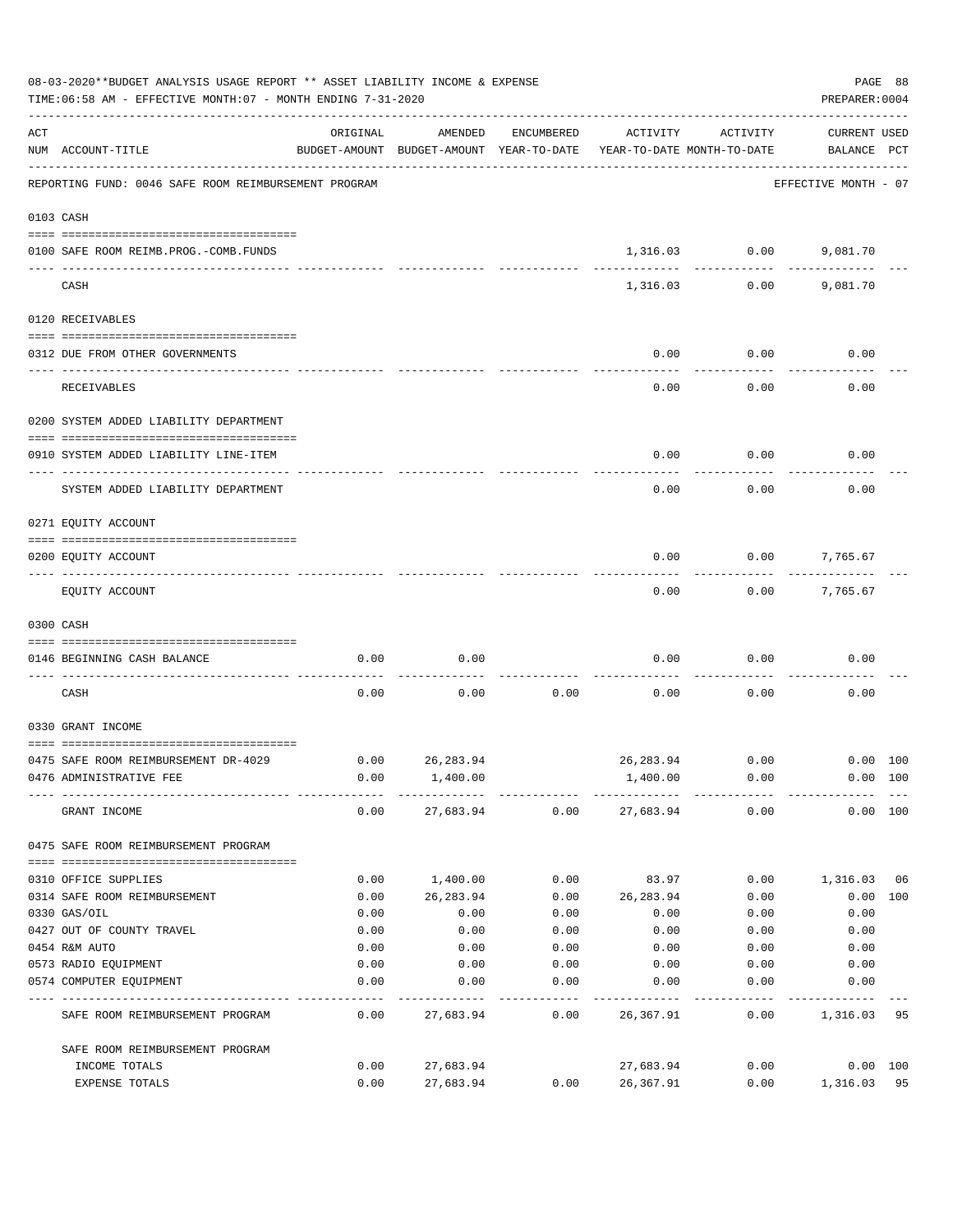|     | 08-03-2020**BUDGET ANALYSIS USAGE REPORT ** ASSET LIABILITY INCOME & EXPENSE<br>TIME:06:58 AM - EFFECTIVE MONTH:07 - MONTH ENDING 7-31-2020 |                          |                                                                                |                      |                                                    |                      | PREPARER: 0004                            | PAGE 89 |
|-----|---------------------------------------------------------------------------------------------------------------------------------------------|--------------------------|--------------------------------------------------------------------------------|----------------------|----------------------------------------------------|----------------------|-------------------------------------------|---------|
| ACT | NUM ACCOUNT-TITLE                                                                                                                           | ORIGINAL                 | AMENDED<br>BUDGET-AMOUNT BUDGET-AMOUNT YEAR-TO-DATE YEAR-TO-DATE MONTH-TO-DATE | ENCUMBERED           | ACTIVITY                                           | ACTIVITY             | CURRENT USED<br>BALANCE PCT               |         |
|     | REPORTING FUND: 0048 ELECTION EQUIPMENT FUND                                                                                                |                          |                                                                                |                      |                                                    |                      | EFFECTIVE MONTH - 07                      |         |
|     | 0103 CASH                                                                                                                                   |                          |                                                                                |                      |                                                    |                      |                                           |         |
|     |                                                                                                                                             |                          |                                                                                |                      |                                                    |                      |                                           |         |
|     | 0100 ELECTION EQUIP.FUND-COMBINED FUNDS                                                                                                     |                          |                                                                                |                      |                                                    |                      | 119,962.36 119,940.00 158,546.95          |         |
|     | CASH                                                                                                                                        |                          |                                                                                |                      |                                                    |                      | 119,962.36 119,940.00 158,546.95          |         |
|     | 0200 SYSTEM ADDED LIABILITY DEPARTMENT                                                                                                      |                          |                                                                                |                      |                                                    |                      |                                           |         |
|     |                                                                                                                                             |                          |                                                                                |                      |                                                    |                      |                                           |         |
|     | 0910 SYSTEM ADDED LIABILITY LINE-ITEM                                                                                                       |                          |                                                                                |                      | 0.00                                               | 0.00<br>-----------  | 0.00                                      |         |
|     | SYSTEM ADDED LIABILITY DEPARTMENT                                                                                                           |                          |                                                                                |                      | 0.00                                               | 0.00                 | 0.00                                      |         |
|     | 0271 EOUITY ACCOUNT                                                                                                                         |                          |                                                                                |                      |                                                    |                      |                                           |         |
|     |                                                                                                                                             |                          |                                                                                |                      |                                                    |                      |                                           |         |
|     | 0200 EQUITY ACCOUNT                                                                                                                         |                          |                                                                                |                      | 0.00                                               |                      | $0.00$ 38,584.59<br>------------          |         |
|     | EOUITY ACCOUNT                                                                                                                              |                          |                                                                                |                      | 0.00                                               | 0.00                 | 38,584.59                                 |         |
|     | 0300 CASH                                                                                                                                   |                          |                                                                                |                      |                                                    |                      |                                           |         |
|     |                                                                                                                                             |                          |                                                                                |                      |                                                    |                      |                                           |         |
|     | 0148 BEGINNING CASH BALANCE                                                                                                                 | 11,000.00                | 11,000.00                                                                      |                      | 0.00<br>. <u>.</u> .                               | ------------         | $0.00$ 11,000.00 00<br>------------------ |         |
|     | CASH                                                                                                                                        |                          | $11,000.00$ $11,000.00$ 0.00                                                   |                      |                                                    |                      | $0.00$ $0.00$ $11,000.00$                 | 00      |
|     | 0330 GRANTS                                                                                                                                 |                          |                                                                                |                      |                                                    |                      |                                           |         |
|     |                                                                                                                                             |                          |                                                                                |                      |                                                    |                      |                                           |         |
|     | 0404 HAVA ELECTION SECURITY<br>-------------------------- --                                                                                | 0.00                     | 0.00                                                                           |                      |                                                    |                      | 120,000.00  120,000.00  120,000.00+       |         |
|     | GRANTS                                                                                                                                      | 0.00                     | 0.00                                                                           |                      | $0.00$ $120,000.00$ $120,000.00$ $120,120,000.00+$ |                      |                                           |         |
|     | 0340 INCOME                                                                                                                                 |                          |                                                                                |                      |                                                    |                      |                                           |         |
|     | 0130 REFUNDS & MISCELLANEOUS                                                                                                                | 0.00                     | 0.00                                                                           |                      |                                                    | $0.00$ 0.00          | 0.00                                      |         |
|     | 0403 CONTRACT ADMINISTRATIVE FEE                                                                                                            | 0.00                     | 225.00                                                                         |                      | 225.00                                             | 0.00                 | 0.00 100                                  |         |
|     | 0484 ELECTION REIMBURSEMENT                                                                                                                 | 4,000.00                 | 3,775.00                                                                       |                      | 565.00                                             | 0.00                 | 3,210.00 15                               |         |
|     | INCOME                                                                                                                                      | . <u>.</u> .<br>4,000.00 | -----------<br>4,000.00                                                        | ------------<br>0.00 | -------<br>790.00                                  | ------------<br>0.00 | ----------<br>3,210.00                    | 20      |
|     | 0403 ELECTION EQUIPMENT FUND                                                                                                                |                          |                                                                                |                      |                                                    |                      |                                           |         |
|     | 0421 ELECTION INTERNET                                                                                                                      | 0.00                     | 0.00                                                                           | 0.00                 | 0.00                                               | 0.00                 | 0.00                                      |         |
|     | 0485 LICENSE/SUPPORT                                                                                                                        | 0.00                     | 0.00                                                                           | 0.00                 | 0.00                                               | 0.00                 | 0.00                                      |         |
|     | 0573 ELECTION EQUIPMENT                                                                                                                     | 15,000.00                | 15,000.00                                                                      | 0.00                 | 827.64                                             | 60.00                | 14,172.36                                 | 06      |
|     | ELECTION EQUIPMENT FUND                                                                                                                     | 15,000.00                | _____________<br>15,000.00                                                     | ---------<br>0.00    | ---------<br>827.64                                | ---------<br>60.00   | -----------<br>14,172.36                  | 06      |
|     | ELECTION EQUIPMENT FUND                                                                                                                     |                          |                                                                                |                      |                                                    |                      |                                           |         |
|     | INCOME TOTALS                                                                                                                               | 15,000.00                | 15,000.00                                                                      |                      | 120,790.00                                         | 120,000.00           | 105,790.00+ 805                           |         |
|     | EXPENSE TOTALS                                                                                                                              | 15,000.00                | 15,000.00                                                                      | 0.00                 | 827.64                                             | 60.00                | 14,172.36 06                              |         |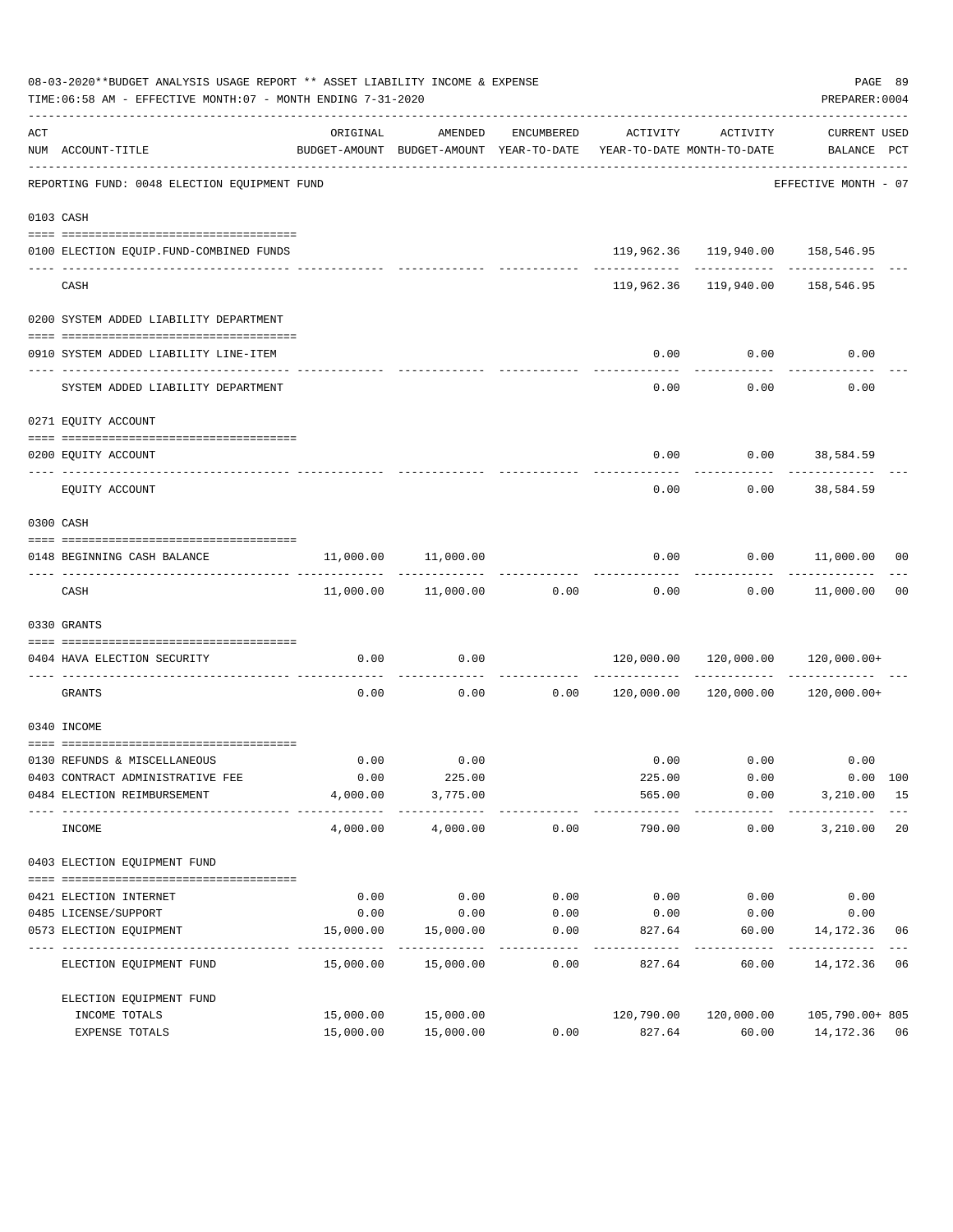|     | 08-03-2020**BUDGET ANALYSIS USAGE REPORT ** ASSET LIABILITY INCOME & EXPENSE<br>PAGE 90<br>TIME:06:58 AM - EFFECTIVE MONTH:07 - MONTH ENDING 7-31-2020<br>PREPARER: 0004 |              |                                                     |              |                                        |             |                             |  |  |  |
|-----|--------------------------------------------------------------------------------------------------------------------------------------------------------------------------|--------------|-----------------------------------------------------|--------------|----------------------------------------|-------------|-----------------------------|--|--|--|
| ACT | NUM ACCOUNT-TITLE                                                                                                                                                        | ORIGINAL     | AMENDED<br>BUDGET-AMOUNT BUDGET-AMOUNT YEAR-TO-DATE | ENCUMBERED   | ACTIVITY<br>YEAR-TO-DATE MONTH-TO-DATE | ACTIVITY    | CURRENT USED<br>BALANCE PCT |  |  |  |
|     | REPORTING FUND: 0049 INVESTIGATOR/LEOSE GRANT                                                                                                                            |              |                                                     |              |                                        |             | EFFECTIVE MONTH - 07        |  |  |  |
|     | 0100 PAYROLL                                                                                                                                                             |              |                                                     |              |                                        |             |                             |  |  |  |
|     | 0100 PAYROLL                                                                                                                                                             |              |                                                     |              | 0.00                                   | 0.00        | 0.00                        |  |  |  |
|     | PAYROLL                                                                                                                                                                  |              |                                                     |              | 0.00                                   | 0.00        | 0.00                        |  |  |  |
|     | 0103 CASH                                                                                                                                                                |              |                                                     |              |                                        |             |                             |  |  |  |
|     | 0100 INVESTIGATOR/LEOSE-COMB.FUNDS                                                                                                                                       |              |                                                     |              | 3.70                                   | 0.00        | 685.36                      |  |  |  |
|     | CASH                                                                                                                                                                     |              |                                                     |              | 3.70                                   | 0.00        | 685.36                      |  |  |  |
|     | 0271 EQUITY ACCOUNT                                                                                                                                                      |              |                                                     |              |                                        |             |                             |  |  |  |
|     | 0200 EQUITY ACCOUNT                                                                                                                                                      |              |                                                     |              | 0.00                                   | 0.00        | 681.66                      |  |  |  |
|     | EQUITY ACCOUNT                                                                                                                                                           |              |                                                     |              | 0.00                                   | 0.00        | 681.66                      |  |  |  |
|     | 0300 CASH                                                                                                                                                                |              |                                                     |              |                                        |             |                             |  |  |  |
|     | 0149 BEGINNING CASH BALANCE                                                                                                                                              | 0.00         | 681.66                                              |              | 0.00                                   | 0.00        | 681.66 00                   |  |  |  |
|     | CASH                                                                                                                                                                     | 0.00         | 681.66                                              | 0.00         | 0.00                                   | 0.00        | 681.66<br>00                |  |  |  |
|     | 0330 GRANT INCOME                                                                                                                                                        |              |                                                     |              |                                        |             |                             |  |  |  |
|     | 0475 INVESTIGATOR/LEOSE GRANT                                                                                                                                            | 0.00         | 0.00                                                |              | 685.36                                 | 0.00        | 685.36+                     |  |  |  |
|     | GRANT INCOME                                                                                                                                                             | 0.00         | 0.00                                                | 0.00         | 685.36                                 | 0.00        | 685.36+                     |  |  |  |
|     | 0475 INVESTIGATOR/LEOSE                                                                                                                                                  |              |                                                     |              |                                        |             |                             |  |  |  |
|     |                                                                                                                                                                          |              |                                                     |              |                                        |             |                             |  |  |  |
|     | 0103 SALARY                                                                                                                                                              | 0.00         | 0.00                                                | 0.00         |                                        | $0.00$ 0.00 | 0.00                        |  |  |  |
|     | 0201 SOCIAL SECURITY                                                                                                                                                     | 0.00         | 0.00                                                | 0.00         | 0.00                                   | 0.00        | 0.00                        |  |  |  |
|     | 0202 GROUP HEALTH INSURANCE                                                                                                                                              | 0.00         | 0.00                                                | 0.00         | 0.00                                   | 0.00        | 0.00                        |  |  |  |
|     | 0203 RETIREMENT                                                                                                                                                          | 0.00         | 0.00                                                | 0.00         | 0.00                                   | 0.00        | 0.00                        |  |  |  |
|     | 0204 WORKER'S COMPENSATION                                                                                                                                               | 0.00         | 0.00                                                | 0.00         | 0.00                                   | 0.00        | 0.00                        |  |  |  |
|     | 0205 MEDICARE TAX                                                                                                                                                        | 0.00         | 0.00                                                | 0.00         | 0.00                                   | 0.00        | 0.00                        |  |  |  |
|     | 0310 OFFICE SUPPLIES                                                                                                                                                     | 0.00<br>0.00 | 0.00                                                | 0.00         | 0.00                                   | 0.00        | 0.00<br>100                 |  |  |  |
|     | 0427 TRAINING/TUITION/OUT OF COUNTY<br>0572 OFFICE EQUIPMENT                                                                                                             | 0.00         | 681.66<br>0.00                                      | 0.00<br>0.00 | 681.66<br>0.00                         | 0.00        | 0.00<br>0.00                |  |  |  |
|     |                                                                                                                                                                          |              |                                                     |              |                                        | 0.00        |                             |  |  |  |
|     | 0574 COMPUTER EQUIPMENT                                                                                                                                                  | 0.00         | 0.00                                                | 0.00         | 0.00                                   | 0.00        | 0.00                        |  |  |  |
|     | INVESTIGATOR/LEOSE                                                                                                                                                       | 0.00         | 681.66                                              | 0.00         | 681.66                                 | 0.00        | 0.00 100                    |  |  |  |
|     | INVESTIGATOR/LEOSE GRANT                                                                                                                                                 |              |                                                     |              |                                        |             |                             |  |  |  |
|     | INCOME TOTALS                                                                                                                                                            | 0.00         | 681.66                                              |              | 685.36                                 | 0.00        | $3.70 + 101$                |  |  |  |
|     | EXPENSE TOTALS                                                                                                                                                           | 0.00         | 681.66                                              | 0.00         | 681.66                                 | 0.00        | 0.00 100                    |  |  |  |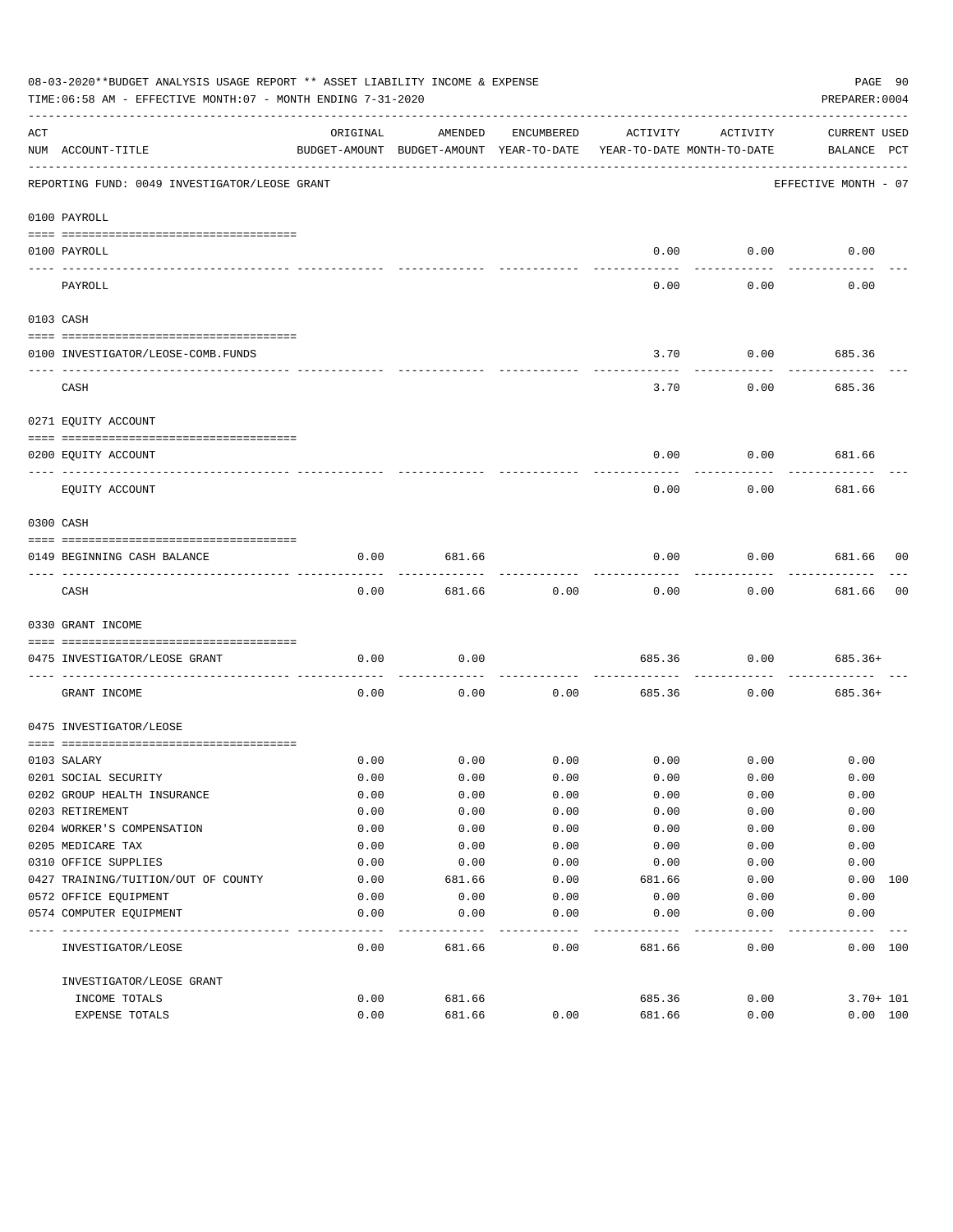|     | 08-03-2020**BUDGET ANALYSIS USAGE REPORT ** ASSET LIABILITY INCOME & EXPENSE<br>PAGE 91<br>TIME: 06:58 AM - EFFECTIVE MONTH: 07 - MONTH ENDING 7-31-2020<br>PREPARER: 0004 |              |                                                     |                     |                                        |               |                             |  |  |  |
|-----|----------------------------------------------------------------------------------------------------------------------------------------------------------------------------|--------------|-----------------------------------------------------|---------------------|----------------------------------------|---------------|-----------------------------|--|--|--|
| ACT | NUM ACCOUNT-TITLE                                                                                                                                                          | ORIGINAL     | AMENDED<br>BUDGET-AMOUNT BUDGET-AMOUNT YEAR-TO-DATE | ENCUMBERED          | ACTIVITY<br>YEAR-TO-DATE MONTH-TO-DATE | ACTIVITY      | CURRENT USED<br>BALANCE PCT |  |  |  |
|     | REPORTING FUND: 0050 ELECTION SUPPORT                                                                                                                                      |              |                                                     |                     |                                        |               | EFFECTIVE MONTH - 07        |  |  |  |
|     | 0103 CASH                                                                                                                                                                  |              |                                                     |                     |                                        |               |                             |  |  |  |
|     | 0100 ELECTION SUPPORT FUND-COMB.FUNDS                                                                                                                                      |              |                                                     |                     | 0.00                                   | 0.00          | 0.00                        |  |  |  |
|     | CASH                                                                                                                                                                       |              |                                                     |                     | 0.00                                   | 0.00          | 0.00                        |  |  |  |
|     | 0200 SYSTEM ADDED LIABILITY DEPARTMENT                                                                                                                                     |              |                                                     |                     |                                        |               |                             |  |  |  |
|     | 0910 SYSTEM ADDED LIABILITY LINE-ITEM                                                                                                                                      |              |                                                     |                     | 0.00                                   | 0.00          | 0.00                        |  |  |  |
|     | SYSTEM ADDED LIABILITY DEPARTMENT                                                                                                                                          |              |                                                     |                     | 0.00                                   | 0.00          | 0.00                        |  |  |  |
|     | 0271 EQUITY ACCOUNT                                                                                                                                                        |              |                                                     |                     |                                        |               |                             |  |  |  |
|     | 0200 EQUITY ACCOUNT                                                                                                                                                        |              |                                                     |                     | 0.00                                   | 0.00          | 0.00                        |  |  |  |
|     | EOUITY ACCOUNT                                                                                                                                                             |              |                                                     |                     | 0.00                                   | 0.00          | 0.00                        |  |  |  |
|     | 0300 CASH                                                                                                                                                                  |              |                                                     |                     |                                        |               |                             |  |  |  |
|     | 0150 BEGINNING CASH BALANCE                                                                                                                                                | 0.00         | 0.00                                                |                     | 0.00                                   | 0.00          | 0.00                        |  |  |  |
|     | CASH                                                                                                                                                                       | 0.00         | 0.00                                                | 0.00                | 0.00                                   | 0.00          | 0.00                        |  |  |  |
|     | 0370 MISCELLANEOUS INCOME                                                                                                                                                  |              |                                                     |                     |                                        |               |                             |  |  |  |
|     | 0403 LOCAL FUNDING                                                                                                                                                         | 0.00         | 0.00                                                |                     | 0.00                                   | 0.00          | 0.00                        |  |  |  |
|     | MISCELLANEOUS INCOME                                                                                                                                                       | 0.00         | 0.00                                                | 0.00                | 0.00                                   | 0.00          | 0.00                        |  |  |  |
|     | 0403 ELECTION SUPPORT                                                                                                                                                      |              |                                                     |                     |                                        |               |                             |  |  |  |
|     |                                                                                                                                                                            |              |                                                     |                     |                                        |               |                             |  |  |  |
|     | 0310 OFFICE SUPPLIES                                                                                                                                                       | 0.00         | 0.00                                                | 0.00                | 0.00                                   | 0.00          | 0.00                        |  |  |  |
|     | 0311 POSTAGE                                                                                                                                                               | 0.00         | 0.00                                                | 0.00                | 0.00                                   | 0.00          | 0.00                        |  |  |  |
|     | 0427 TRAVEL/TRAINING                                                                                                                                                       | 0.00         | 0.00                                                | 0.00                | 0.00                                   | 0.00          | 0.00                        |  |  |  |
|     | 0430 BIDS AND NOTICES<br>0573 ELECTION EQUIPMENT                                                                                                                           | 0.00<br>0.00 | 0.00<br>0.00                                        | 0.00<br>0.00        | 0.00<br>0.00                           | 0.00<br>0.00  | 0.00<br>0.00                |  |  |  |
|     | --------------<br>ELECTION SUPPORT                                                                                                                                         | 0.00         | $- - - -$<br>0.00                                   | $- - - - -$<br>0.00 | -----<br>0.00                          | -----<br>0.00 | ---------<br>0.00           |  |  |  |
|     | ELECTION SUPPORT                                                                                                                                                           |              |                                                     |                     |                                        |               |                             |  |  |  |
|     | INCOME TOTALS                                                                                                                                                              | 0.00         | 0.00                                                |                     | 0.00                                   | 0.00          | 0.00                        |  |  |  |
|     | EXPENSE TOTALS                                                                                                                                                             | 0.00         | 0.00                                                | 0.00                | 0.00                                   | 0.00          | 0.00                        |  |  |  |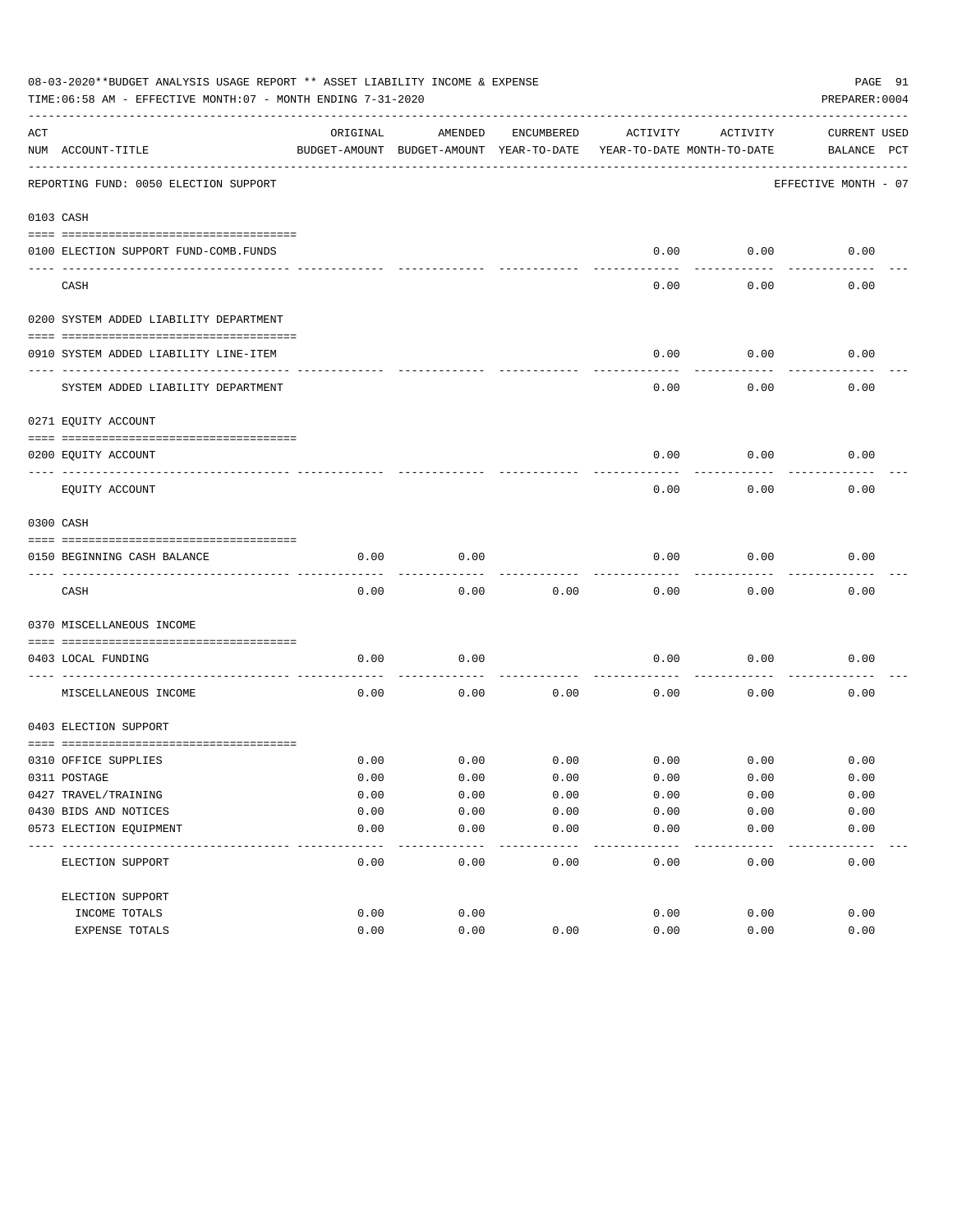|     | 08-03-2020**BUDGET ANALYSIS USAGE REPORT ** ASSET LIABILITY INCOME & EXPENSE<br>TIME: 06:58 AM - EFFECTIVE MONTH: 07 - MONTH ENDING 7-31-2020 |                         |                                                     |            |                     |                                        |                                    |                |  |  |
|-----|-----------------------------------------------------------------------------------------------------------------------------------------------|-------------------------|-----------------------------------------------------|------------|---------------------|----------------------------------------|------------------------------------|----------------|--|--|
| ACT | NUM ACCOUNT-TITLE                                                                                                                             | ORIGINAL                | AMENDED<br>BUDGET-AMOUNT BUDGET-AMOUNT YEAR-TO-DATE | ENCUMBERED | ACTIVITY            | ACTIVITY<br>YEAR-TO-DATE MONTH-TO-DATE | <b>CURRENT USED</b><br>BALANCE PCT |                |  |  |
|     | REPORTING FUND: 0051 CO.CLERK CO.& DIST.CT. TECHNOLOGY                                                                                        |                         |                                                     |            |                     |                                        | EFFECTIVE MONTH - 07               |                |  |  |
|     | 0103 CASH                                                                                                                                     |                         |                                                     |            |                     |                                        |                                    |                |  |  |
|     | 0100 CO.CLK.CO.& DIST.CT.TECHNOLOGY-COM                                                                                                       |                         |                                                     |            |                     |                                        | 396.11 335.75 7,910.07             |                |  |  |
|     | CASH                                                                                                                                          |                         |                                                     |            | 396.11              | 335.75                                 | 7,910.07                           |                |  |  |
|     | 0120 RECEIVABLES                                                                                                                              |                         |                                                     |            |                     |                                        |                                    |                |  |  |
|     | 0313 DUE FROM OTHER FUNDS                                                                                                                     |                         |                                                     |            | 0.00                | 0.00                                   | 59.92                              |                |  |  |
|     | RECEIVABLES                                                                                                                                   |                         |                                                     |            | $- - - - -$<br>0.00 | 0.00                                   | 59.92                              |                |  |  |
|     | 0271 EQUITY ACCOUNT                                                                                                                           |                         |                                                     |            |                     |                                        |                                    |                |  |  |
|     | 0200 EQUITY ACCOUNT                                                                                                                           |                         |                                                     |            | 0.00                | 0.00                                   | 7,573.88                           |                |  |  |
|     | ---- ----------------------<br>EQUITY ACCOUNT                                                                                                 |                         |                                                     |            | ------<br>0.00      | 0.00                                   | 7,573.88                           |                |  |  |
|     | 0300 CASH                                                                                                                                     |                         |                                                     |            |                     |                                        |                                    |                |  |  |
|     | 0151 BEGINNING CASH BALANCE                                                                                                                   | 2,400.00                | 2,400.00                                            |            | 0.00                | 0.00                                   | 2,400.00                           | 0 <sub>0</sub> |  |  |
|     | CASH                                                                                                                                          | -----------<br>2,400.00 | 2,400.00                                            | 0.00       | 0.00                | 0.00                                   | 2,400.00                           | 0 <sub>0</sub> |  |  |
|     | 0370 CO.CLK.MISCELLANEOUS INCOME                                                                                                              |                         |                                                     |            |                     |                                        |                                    |                |  |  |
|     | 0440 CO.CLK.CO.& DIST.CT.TECHNOLOGY FEE                                                                                                       | 600.00                  | 600.00                                              |            |                     |                                        | 396.11 335.75 203.89               | 66             |  |  |
|     | CO. CLK. MISCELLANEOUS INCOME                                                                                                                 | 600.00                  | 600.00                                              | 0.00       |                     | ----------<br>396.11 335.75            | 203.89                             | 66             |  |  |
|     | 0440 CO.CLK.COURT TECHNOLOGY EQUIPMENT                                                                                                        |                         |                                                     |            |                     |                                        |                                    |                |  |  |
|     | 0572 OFFICE EQUIPMENT                                                                                                                         | 3,000.00                | 3,000.00                                            | 0.00       | 0.00                |                                        | $0.00$ 3,000.00                    | 0 <sup>0</sup> |  |  |
|     | CO.CLK.COURT TECHNOLOGY EQUIPMENT                                                                                                             | 3,000.00                | 3,000.00                                            | 0.00       | 0.00                | 0.00                                   | 3,000.00                           | 0 <sub>0</sub> |  |  |
|     | CO.CLERK CO.& DIST.CT. TECHNOLOGY                                                                                                             |                         |                                                     |            |                     |                                        |                                    |                |  |  |
|     | INCOME TOTALS                                                                                                                                 | 3,000.00                | 3,000.00                                            |            |                     |                                        | 396.11 335.75 2,603.89             | 13             |  |  |
|     | <b>EXPENSE TOTALS</b>                                                                                                                         | 3,000.00                | 3,000.00                                            | 0.00       | 0.00                | 0.00                                   | 3,000.00                           | 0 <sub>0</sub> |  |  |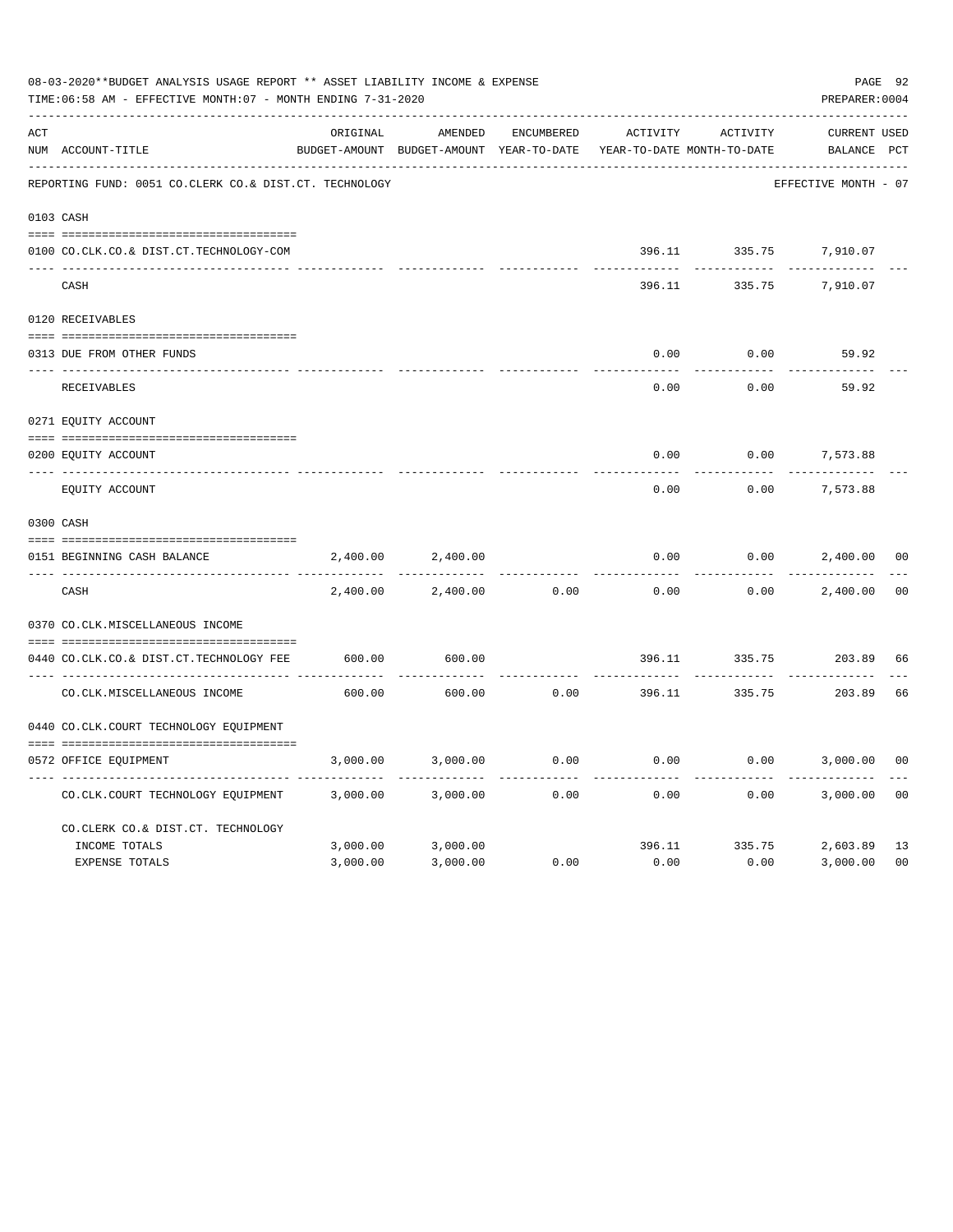|           | 08-03-2020**BUDGET ANALYSIS USAGE REPORT ** ASSET LIABILITY INCOME & EXPENSE<br>PAGE 93<br>TIME:06:58 AM - EFFECTIVE MONTH:07 - MONTH ENDING 7-31-2020<br>PREPARER: 0004 |              |                     |                     |                       |                                            |                                                                                                 |  |  |  |  |
|-----------|--------------------------------------------------------------------------------------------------------------------------------------------------------------------------|--------------|---------------------|---------------------|-----------------------|--------------------------------------------|-------------------------------------------------------------------------------------------------|--|--|--|--|
| ACT       | NUM ACCOUNT-TITLE                                                                                                                                                        | ORIGINAL     | AMENDED             | ENCUMBERED          | ACTIVITY              | ACTIVITY                                   | CURRENT USED<br>BUDGET-AMOUNT BUDGET-AMOUNT YEAR-TO-DATE YEAR-TO-DATE MONTH-TO-DATE BALANCE PCT |  |  |  |  |
|           | REPORTING FUND: 0052 CO.CLK.COURT RECORDS PRESERVATION                                                                                                                   |              |                     |                     |                       |                                            | EFFECTIVE MONTH - 07                                                                            |  |  |  |  |
| 0103 CASH |                                                                                                                                                                          |              |                     |                     |                       |                                            |                                                                                                 |  |  |  |  |
|           | 0100 CO.CLK.COURT RECORDS PRESERVATION-                                                                                                                                  |              |                     |                     |                       | 1,626.59 1,421.79 16,162.48                |                                                                                                 |  |  |  |  |
|           | CASH                                                                                                                                                                     |              |                     |                     |                       | -----------<br>1,626.59 1,421.79 16,162.48 | -------                                                                                         |  |  |  |  |
|           | 0120 RECEIVABLES                                                                                                                                                         |              |                     |                     |                       |                                            |                                                                                                 |  |  |  |  |
|           | 0313 DUE FROM OTHER FUNDS                                                                                                                                                |              |                     |                     | 0.00                  | 0.00                                       | 120.00                                                                                          |  |  |  |  |
|           | RECEIVABLES                                                                                                                                                              |              |                     |                     | 0.00                  | 0.00                                       | .<br>120.00                                                                                     |  |  |  |  |
|           | 0200 SYSTEM ADDED LIABILITY DEPARTMENT                                                                                                                                   |              |                     |                     |                       |                                            |                                                                                                 |  |  |  |  |
|           | 0910 SYSTEM ADDED LIABILITY LINE-ITEM                                                                                                                                    |              |                     |                     | 0.00                  | 0.00                                       | 0.00                                                                                            |  |  |  |  |
|           | SYSTEM ADDED LIABILITY DEPARTMENT                                                                                                                                        |              |                     |                     | 0.00                  | 0.00                                       | 0.00                                                                                            |  |  |  |  |
|           | 0271 EQUITY ACCOUNT                                                                                                                                                      |              |                     |                     |                       |                                            |                                                                                                 |  |  |  |  |
|           | 0200 EQUITY ACCOUNT                                                                                                                                                      |              |                     |                     | 0.00                  |                                            | $0.00$ 14,655.89                                                                                |  |  |  |  |
|           | EQUITY ACCOUNT                                                                                                                                                           |              |                     |                     | 0.00                  |                                            | $0.00$ 14,655.89                                                                                |  |  |  |  |
|           | 0360 INTEREST EARNINGS                                                                                                                                                   |              |                     |                     |                       |                                            |                                                                                                 |  |  |  |  |
|           | 0100 INTEREST EARNINGS                                                                                                                                                   | 0.00         | 0.00                |                     |                       | 26.55 1.75                                 | $26.55+$                                                                                        |  |  |  |  |
|           | INTEREST EARNINGS                                                                                                                                                        | 0.00         |                     | $0.00$ 0.00         |                       | 26.55 1.75                                 | $26.55+$                                                                                        |  |  |  |  |
|           | 0370 CO.CLK.MISCELLANEOUS INCOME                                                                                                                                         |              |                     |                     |                       |                                            |                                                                                                 |  |  |  |  |
|           | 0133 CO.CLK.COURT RECORDS PRESERVATION                                                                                                                                   | 0.00         | 0.00                |                     |                       | 1,600.04   1,420.04   1,600.04+            |                                                                                                 |  |  |  |  |
|           | CO. CLK. MISCELLANEOUS INCOME                                                                                                                                            | 0.00         | 0.00                | 0.00                |                       | 1,600.04 1,420.04                          | $1,600.04+$                                                                                     |  |  |  |  |
|           | 0449 CO.CLK.COURT RECORDS PRES.EQUIPMEN                                                                                                                                  |              |                     |                     |                       |                                            |                                                                                                 |  |  |  |  |
|           | 0572 OFFICE EQUIPMENT                                                                                                                                                    | 0.00         | 0.00                | 0.00                | 0.00                  | 0.00                                       | 0.00                                                                                            |  |  |  |  |
|           | CO. CLK. COURT RECORDS PRES. EOUIPMEN                                                                                                                                    | 0.00         | -----------<br>0.00 | -----------<br>0.00 | -------------<br>0.00 | -------------<br>0.00                      | -------------<br>0.00                                                                           |  |  |  |  |
|           | CO.CLK.COURT RECORDS PRESERVATION                                                                                                                                        |              |                     |                     |                       |                                            |                                                                                                 |  |  |  |  |
|           | INCOME TOTALS<br>EXPENSE TOTALS                                                                                                                                          | 0.00<br>0.00 | 0.00<br>0.00        | 0.00                | 1,626.59<br>0.00      | 1,421.79<br>0.00                           | $1,626.59+$<br>0.00                                                                             |  |  |  |  |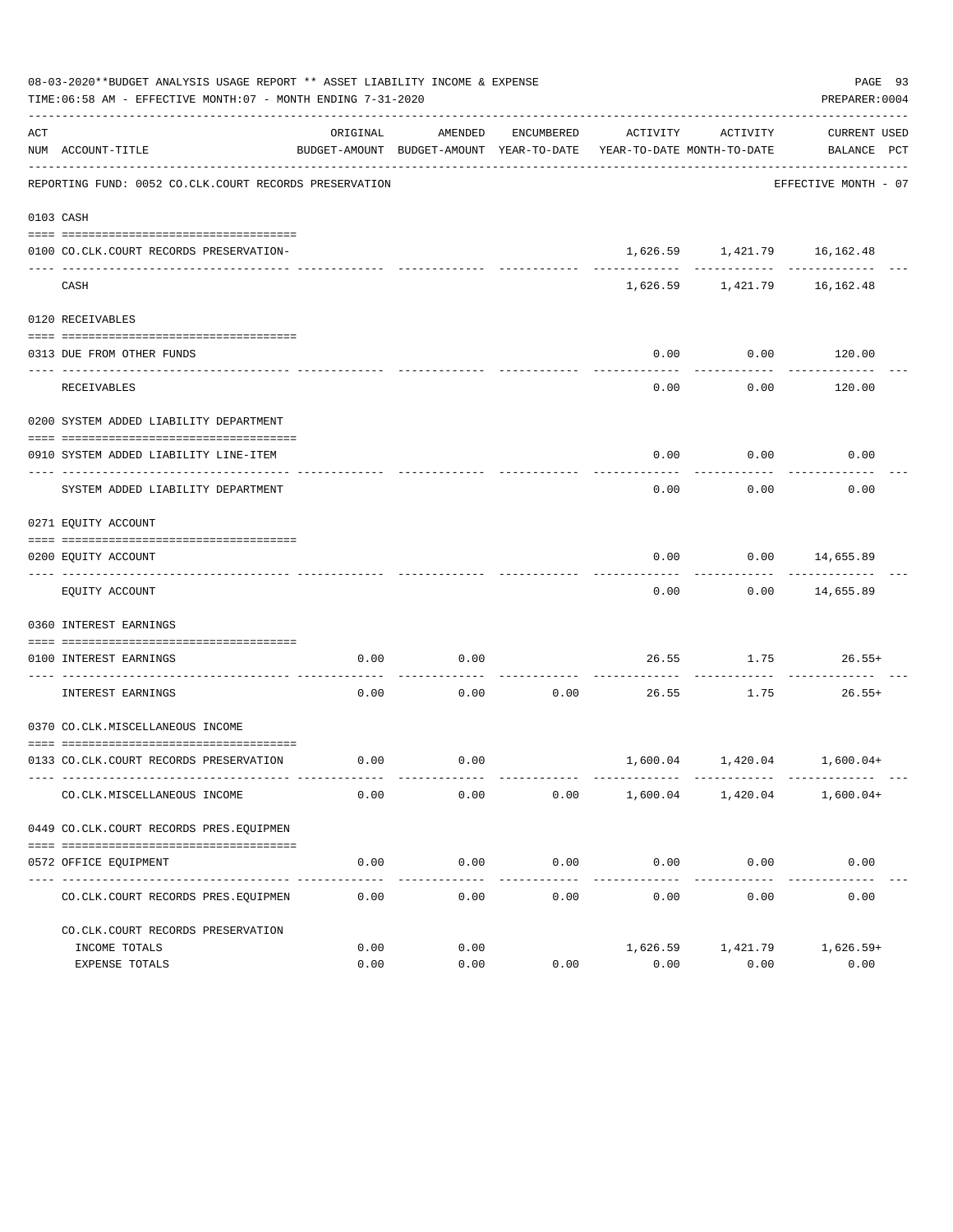|     | 08-03-2020**BUDGET ANALYSIS USAGE REPORT ** ASSET LIABILITY INCOME & EXPENSE<br>TIME:06:58 AM - EFFECTIVE MONTH:07 - MONTH ENDING 7-31-2020 |            |                       |                     |                                                                                                     |                           | PAGE 94<br>PREPARER: 0004           |                |
|-----|---------------------------------------------------------------------------------------------------------------------------------------------|------------|-----------------------|---------------------|-----------------------------------------------------------------------------------------------------|---------------------------|-------------------------------------|----------------|
| ACT | NUM ACCOUNT-TITLE                                                                                                                           | ORIGINAL   | AMENDED               |                     | ENCUMBERED ACTIVITY ACTIVITY<br>BUDGET-AMOUNT BUDGET-AMOUNT YEAR-TO-DATE YEAR-TO-DATE MONTH-TO-DATE |                           | CURRENT USED<br>BALANCE PCT         |                |
|     | REPORTING FUND: 0053 CO.CLERK RECORDS ARCHIVE                                                                                               |            |                       |                     |                                                                                                     |                           | EFFECTIVE MONTH - 07                |                |
|     | 0103 CASH                                                                                                                                   |            |                       |                     |                                                                                                     |                           |                                     |                |
|     | 0100 CO.CLK.REC.ARCHIVE -COMB.FUNDS CKI                                                                                                     |            |                       |                     |                                                                                                     |                           | 42,731.99 40,042.79 326,615.47      |                |
|     | ------------------------- ----------<br>CASH                                                                                                |            |                       |                     |                                                                                                     |                           | 42,731.99  40,042.79  326,615.47    |                |
|     | 0120 RECEIVABLES                                                                                                                            |            |                       |                     |                                                                                                     |                           |                                     |                |
|     | 0313 DUE FROM OTHER FUNDS                                                                                                                   |            |                       |                     | 0.00                                                                                                |                           | $0.00$ 6,200.00                     |                |
|     | RECEIVABLES                                                                                                                                 |            |                       |                     | 0.00                                                                                                |                           | $0.00$ 6,200.00                     |                |
|     | 0200 SYSTEM ADDED LIABILITY DEPARTMENT                                                                                                      |            |                       |                     |                                                                                                     |                           |                                     |                |
|     | 0910 SYSTEM ADDED LIABILITY LINE-ITEM                                                                                                       |            |                       |                     |                                                                                                     |                           | $4,496.80 - 0.00$ $4,496.80 -$      |                |
|     | SYSTEM ADDED LIABILITY DEPARTMENT                                                                                                           |            |                       |                     |                                                                                                     |                           | $4,496.80 - 0.00$ $4,496.80 -$      |                |
|     | 0271 EQUITY ACCOUNT                                                                                                                         |            |                       |                     |                                                                                                     |                           |                                     |                |
|     | 0200 EQUITY ACCOUNT                                                                                                                         |            |                       |                     | 0.00                                                                                                |                           | 0.00 290,083.48                     |                |
|     | EQUITY ACCOUNT                                                                                                                              |            |                       |                     | 0.00                                                                                                |                           | 0.00 290,083.48                     |                |
|     | 0300 CASH                                                                                                                                   |            |                       |                     |                                                                                                     |                           |                                     |                |
|     | 0153 BEGINNING CASH BALANCE                                                                                                                 | 115,000.00 | 115,000.00            |                     | 0.00                                                                                                |                           | $0.00$ 115,000.00 00                |                |
|     | CASH                                                                                                                                        |            |                       |                     | $115,000.00$ $115,000.00$ $0.00$ $0.00$ $0.00$ $115,000.00$                                         |                           |                                     | 0 <sub>0</sub> |
|     | 0370 MISCELLANEOUS INCOME                                                                                                                   |            |                       |                     |                                                                                                     |                           |                                     |                |
|     | 0133 CO.CLERK RECORDS ARCHIVE FEE                                                                                                           |            | 25,000.00 25,000.00   |                     |                                                                                                     |                           | 64,870.04 57,520.04 39,870.04 + 259 |                |
|     | MISCELLANEOUS INCOME                                                                                                                        | 25,000.00  | 25,000.00             | 0.00                |                                                                                                     |                           | 64,870.04 57,520.04 39,870.04 259   |                |
|     | 0403 CO.CLERK RECORDS ARCHIVE                                                                                                               |            |                       |                     |                                                                                                     |                           |                                     |                |
|     |                                                                                                                                             |            | 140,000.00 140,000.00 |                     | $0.00$ 17,641.25 17,477.25 122,358.75 13                                                            |                           |                                     |                |
|     | 0437 DIGITAL IMAGING<br>0490 CO. CLERK MISCELLANEOUS                                                                                        | 0.00       | 0.00                  | 0.00                | 0.00                                                                                                | 0.00                      | 0.00                                |                |
|     | CO. CLERK RECORDS ARCHIVE                                                                                                                   |            |                       | -----------<br>0.00 | -----------<br>17,641.25                                                                            | ------------<br>17,477.25 | -------------<br>122,358.75 13      |                |
|     | CO. CLERK RECORDS ARCHIVE                                                                                                                   |            |                       |                     |                                                                                                     |                           |                                     |                |
|     | INCOME TOTALS                                                                                                                               |            | 140,000.00 140,000.00 |                     |                                                                                                     |                           | 64,870.04 57,520.04 75,129.96       | 46             |
|     | EXPENSE TOTALS                                                                                                                              |            | 140,000.00 140,000.00 | 0.00                | 17,641.25                                                                                           | 17,477.25                 | 122,358.75 13                       |                |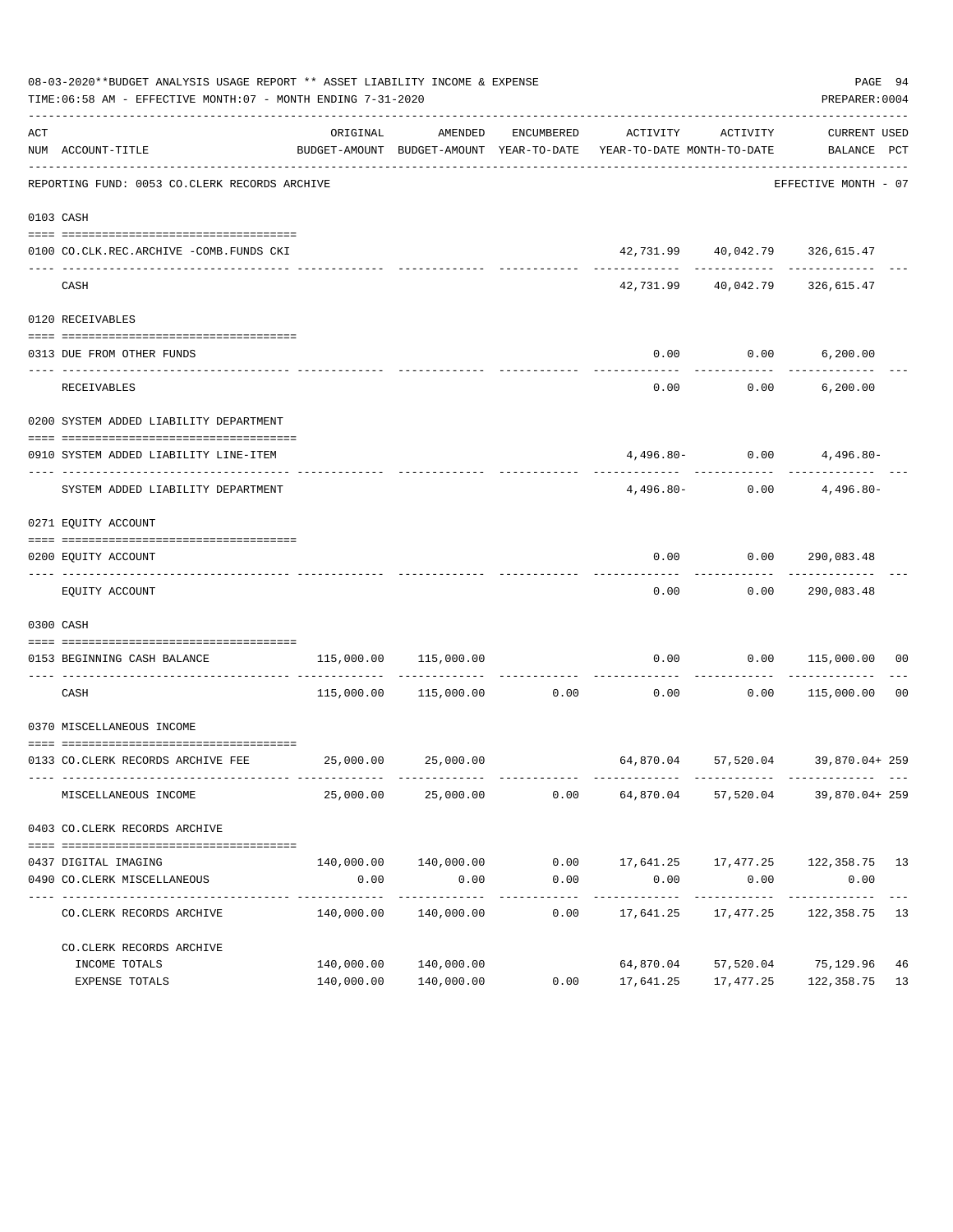|     | 08-03-2020**BUDGET ANALYSIS USAGE REPORT ** ASSET LIABILITY INCOME & EXPENSE<br>TIME: $06:58$ AM - EFFECTIVE MONTH: $07$ - MONTH ENDING 7-31-2020                                                                                                                                                                                                                                                                                                                                                                    |          |                                                     |                   |                                        |                   | PAGE 95<br>PREPARER: 0004                                     |
|-----|----------------------------------------------------------------------------------------------------------------------------------------------------------------------------------------------------------------------------------------------------------------------------------------------------------------------------------------------------------------------------------------------------------------------------------------------------------------------------------------------------------------------|----------|-----------------------------------------------------|-------------------|----------------------------------------|-------------------|---------------------------------------------------------------|
| ACT | NUM ACCOUNT-TITLE                                                                                                                                                                                                                                                                                                                                                                                                                                                                                                    | ORIGINAL | AMENDED<br>BUDGET-AMOUNT BUDGET-AMOUNT YEAR-TO-DATE | ENCUMBERED        | ACTIVITY<br>YEAR-TO-DATE MONTH-TO-DATE | ACTIVITY          | <b>CURRENT USED</b><br>BALANCE PCT                            |
|     | REPORTING FUND: 0055 F.C. LAW ENFORCEMENT EDUCATION                                                                                                                                                                                                                                                                                                                                                                                                                                                                  |          |                                                     |                   |                                        |                   | EFFECTIVE MONTH - 07                                          |
|     | 0102 A/P CLEARING                                                                                                                                                                                                                                                                                                                                                                                                                                                                                                    |          |                                                     |                   |                                        |                   |                                                               |
|     | 0100 A/P CLEARING<br>---- ---------                                                                                                                                                                                                                                                                                                                                                                                                                                                                                  |          |                                                     |                   | 0.00                                   | 0.00              | 0.00                                                          |
|     | A/P CLEARING                                                                                                                                                                                                                                                                                                                                                                                                                                                                                                         |          |                                                     |                   | 0.00                                   | 0.00              | 0.00                                                          |
|     | 0103 CASH                                                                                                                                                                                                                                                                                                                                                                                                                                                                                                            |          |                                                     |                   |                                        |                   |                                                               |
|     | 0155 F.C. LAW ENFORCEMENT EDUCATION                                                                                                                                                                                                                                                                                                                                                                                                                                                                                  |          |                                                     |                   | 0.03                                   | 0.00              | 0.09                                                          |
|     | CASH                                                                                                                                                                                                                                                                                                                                                                                                                                                                                                                 |          |                                                     |                   | 0.03                                   | 0.00              | 0.09                                                          |
|     | 0200 LIABILITY ACCOUNT                                                                                                                                                                                                                                                                                                                                                                                                                                                                                               |          |                                                     |                   |                                        |                   |                                                               |
|     | 0910 SYSTEM ADDED LIABILITY LINE-ITEM                                                                                                                                                                                                                                                                                                                                                                                                                                                                                |          |                                                     |                   | 0.00                                   | 0.00              | 0.00                                                          |
|     | LIABILITY ACCOUNT                                                                                                                                                                                                                                                                                                                                                                                                                                                                                                    |          |                                                     |                   | 0.00                                   | 0.00              | 0.00                                                          |
|     | 0271 EQUITY ACCOUNT                                                                                                                                                                                                                                                                                                                                                                                                                                                                                                  |          |                                                     |                   |                                        |                   |                                                               |
|     | 0200 EQUITY ACCOUNT                                                                                                                                                                                                                                                                                                                                                                                                                                                                                                  |          |                                                     |                   | 0.00                                   | 0.00              | 0.06                                                          |
|     | EQUITY ACCOUNT                                                                                                                                                                                                                                                                                                                                                                                                                                                                                                       |          |                                                     |                   | 0.00                                   | 0.00              | 0.06                                                          |
|     | 0300 CASH                                                                                                                                                                                                                                                                                                                                                                                                                                                                                                            |          |                                                     |                   |                                        |                   |                                                               |
|     | 0156 BEGINNING CASH BALANCE                                                                                                                                                                                                                                                                                                                                                                                                                                                                                          | 0.00     | 0.00                                                |                   | 0.00                                   | 0.00              | 0.00                                                          |
|     | CASH                                                                                                                                                                                                                                                                                                                                                                                                                                                                                                                 | 0.00     | 0.00                                                | 0.00              | 0.00                                   | 0.00              | 0.00                                                          |
|     | 0360 INTEREST EARNINGS                                                                                                                                                                                                                                                                                                                                                                                                                                                                                               |          |                                                     |                   |                                        |                   |                                                               |
|     | 0100 INTEREST EARNINGS                                                                                                                                                                                                                                                                                                                                                                                                                                                                                               | 0.00     | 0.00                                                |                   | 0.09                                   | 0.00              | $0.09+$                                                       |
|     | INTEREST EARNINGS                                                                                                                                                                                                                                                                                                                                                                                                                                                                                                    | 0.00     | 0.00                                                | 0.00              | 0.09                                   | 0.00              | $0.09+$                                                       |
|     | 0370 MISCELLANEOUS                                                                                                                                                                                                                                                                                                                                                                                                                                                                                                   |          |                                                     |                   |                                        |                   |                                                               |
|     | $\begin{minipage}{0.03\textwidth} \centering \begin{tabular}{ l l l } \hline \texttt{0.03}\end{tabular} \end{minipage} \end{minipage} \begin{minipage}{0.03\textwidth} \centering \begin{tabular}{ l l l } \hline \texttt{0.03}\end{tabular} \end{minipage} \end{minipage} \begin{minipage}{0.03\textwidth} \centering \begin{tabular}{ l l l l } \hline \texttt{0.03}\end{tabular} \end{minipage} \end{minipage} \begin{minipage}{0.03\textwidth} \centering \begin{tabular}{ l l $<br>0130 REFUNDS & MISCELLANEOUS | 0.00     | 0.00                                                |                   |                                        | $0.00$ 0.00       | 0.00                                                          |
|     | 0160 PEACE OFFICER ALLOCATION                                                                                                                                                                                                                                                                                                                                                                                                                                                                                        | 1,800.00 | 1,800.00                                            |                   | 2,186.44                               | 0.00              | 386.44+ 121                                                   |
|     | MISCELLANEOUS                                                                                                                                                                                                                                                                                                                                                                                                                                                                                                        |          | 1,800.00 1,800.00                                   |                   | $0.00$ 2,186.44                        | 0.00              | 386.44+ 121                                                   |
|     | 0560 LAW ENFORCEMENT EDUCATION                                                                                                                                                                                                                                                                                                                                                                                                                                                                                       |          |                                                     |                   |                                        |                   |                                                               |
|     | 0427 OUT OF COUNTY TRAVEL                                                                                                                                                                                                                                                                                                                                                                                                                                                                                            | 0.00     | 0.00                                                |                   |                                        |                   | $0.00$ $0.00$ $0.00$ $0.00$ $0.00$                            |
|     | 0428 TRAINING & TUITION                                                                                                                                                                                                                                                                                                                                                                                                                                                                                              |          |                                                     |                   |                                        |                   | $1,800.00$ $1,800.00$ $0.00$ $2,186.50$ $0.00$ $386.50$ $121$ |
|     | 0435 PRINTING                                                                                                                                                                                                                                                                                                                                                                                                                                                                                                        | 0.00     | 0.00                                                | 0.00              | 0.00                                   | 0.00              | 0.00                                                          |
|     | 0490 MISCELLANEOUS                                                                                                                                                                                                                                                                                                                                                                                                                                                                                                   | 0.00     | 0.00<br>----------                                  | 0.00<br>--------- | 0.00<br>----------                     | 0.00<br>--------- | 0.00<br>---------- ---                                        |
|     | LAW ENFORCEMENT EDUCATION                                                                                                                                                                                                                                                                                                                                                                                                                                                                                            |          | 1,800.00 1,800.00                                   | 0.00              | 2,186.50                               | 0.00              | 386.50-121                                                    |
|     | 0999 ACCOUNTS PAYABLE                                                                                                                                                                                                                                                                                                                                                                                                                                                                                                |          |                                                     |                   |                                        |                   |                                                               |
|     | 0100 A/P CLEARING ACCOUNT                                                                                                                                                                                                                                                                                                                                                                                                                                                                                            |          |                                                     |                   | 0.00                                   | 0.00              | 0.00                                                          |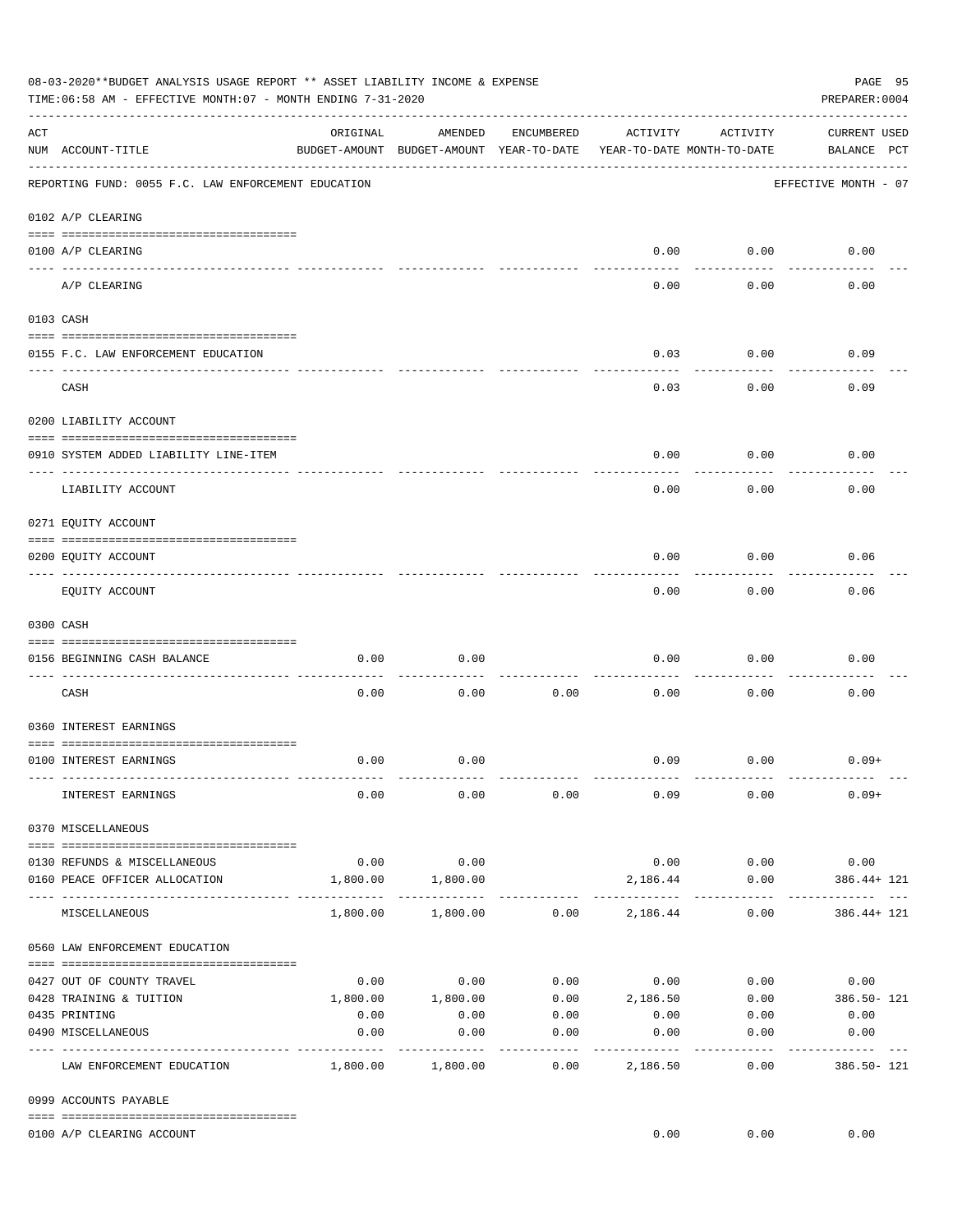| 08-03-2020**BUDGET ANALYSIS USAGE REPORT ** ASSET LIABILITY INCOME & EXPENSE<br>PAGE 96<br>TIME: 06:58 AM - EFFECTIVE MONTH: 07 - MONTH ENDING 7-31-2020<br>PREPARER: 0004 |                                                     |                           |                          |                            |                                        |          |                                |  |  |  |
|----------------------------------------------------------------------------------------------------------------------------------------------------------------------------|-----------------------------------------------------|---------------------------|--------------------------|----------------------------|----------------------------------------|----------|--------------------------------|--|--|--|
| ACT                                                                                                                                                                        | NUM ACCOUNT-TITLE                                   | ORIGINAL<br>BUDGET-AMOUNT | AMENDED<br>BUDGET-AMOUNT | ENCUMBERED<br>YEAR-TO-DATE | ACTIVITY<br>YEAR-TO-DATE MONTH-TO-DATE | ACTIVITY | CURRENT USED<br>PCT<br>BALANCE |  |  |  |
|                                                                                                                                                                            | REPORTING FUND: 0055 F.C. LAW ENFORCEMENT EDUCATION |                           |                          |                            |                                        |          | EFFECTIVE MONTH - 07           |  |  |  |
|                                                                                                                                                                            | ACCOUNTS PAYABLE                                    |                           |                          |                            | 0.00                                   | 0.00     | 0.00                           |  |  |  |
|                                                                                                                                                                            | F.C. LAW ENFORCEMENT EDUCATION                      |                           |                          |                            |                                        |          |                                |  |  |  |
|                                                                                                                                                                            | INCOME TOTALS                                       | 1,800.00                  | 1,800.00                 |                            | 2,186.53                               | 0.00     | $386.53 + 121$                 |  |  |  |
|                                                                                                                                                                            | <b>EXPENSE TOTALS</b>                               | 1,800.00                  | 1,800.00                 | 0.00                       | 2,186.50                               | 0.00     | 386.50- 121                    |  |  |  |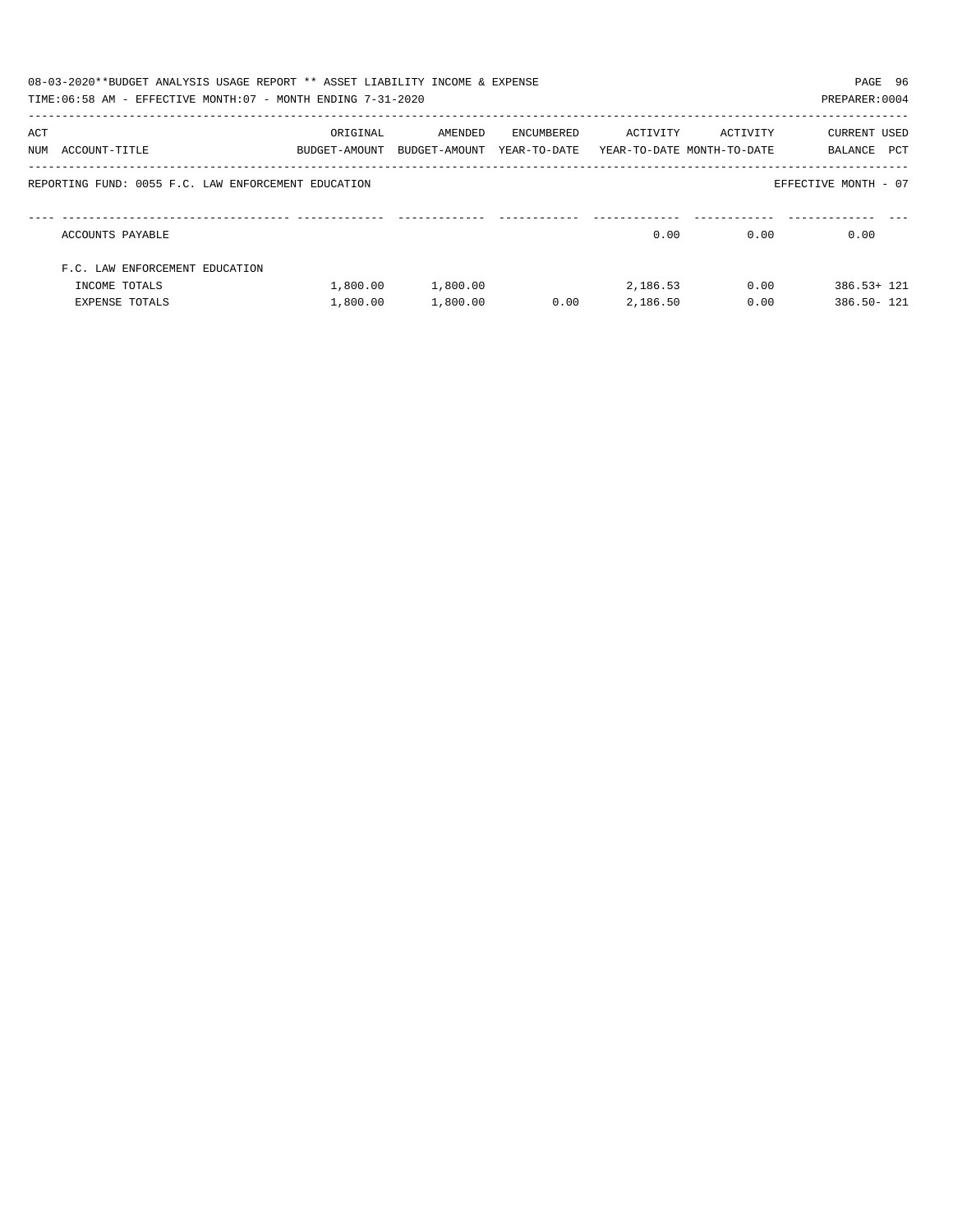|          | 08-03-2020**BUDGET ANALYSIS USAGE REPORT ** ASSET LIABILITY INCOME & EXPENSE<br>TIME:06:58 AM - EFFECTIVE MONTH:07 - MONTH ENDING 7-31-2020 |          |                                                     |            |                                        |                   | PREPARER: 0004                      | PAGE 97 |
|----------|---------------------------------------------------------------------------------------------------------------------------------------------|----------|-----------------------------------------------------|------------|----------------------------------------|-------------------|-------------------------------------|---------|
| ACT      | NUM ACCOUNT-TITLE                                                                                                                           | ORIGINAL | AMENDED<br>BUDGET-AMOUNT BUDGET-AMOUNT YEAR-TO-DATE | ENCUMBERED | ACTIVITY<br>YEAR-TO-DATE MONTH-TO-DATE | ACTIVITY          | <b>CURRENT USED</b><br>BALANCE PCT  |         |
|          | REPORTING FUND: 0056 F C SHERIFF FORFEITURE                                                                                                 |          |                                                     |            |                                        |                   | EFFECTIVE MONTH - 07                |         |
|          | 0100 PAYROLL                                                                                                                                |          |                                                     |            |                                        |                   |                                     |         |
|          | 0100 PAYROLL                                                                                                                                |          |                                                     |            | 0.00                                   | 0.00              | 0.00                                |         |
| ---- --- | PAYROLL                                                                                                                                     |          |                                                     |            | 0.00                                   | 0.00              | 0.00                                |         |
|          | 0102 A/P CLEARING                                                                                                                           |          |                                                     |            |                                        |                   |                                     |         |
|          | 0100 A/P CLEARING                                                                                                                           |          |                                                     |            | 0.00                                   | 0.00              | 0.00                                |         |
|          | -------------------<br>A/P CLEARING                                                                                                         |          |                                                     |            | 0.00                                   | 0.00              | 0.00                                |         |
|          | 0103 CASH                                                                                                                                   |          |                                                     |            |                                        |                   |                                     |         |
|          |                                                                                                                                             |          |                                                     |            |                                        |                   |                                     |         |
|          | 0156 CASH-F C SHERIFF FORFEITURE                                                                                                            |          |                                                     |            |                                        |                   | 1,258.08-2,339.09 41,487.84         |         |
|          | 0159 CASH-FEDERAL FORFEITURE 2018                                                                                                           |          |                                                     |            | 2,644.91                               | 0.03              | 4,970.05                            |         |
|          | CASH                                                                                                                                        |          |                                                     |            |                                        | 1,386.83 2,339.12 | 46,457.89                           |         |
|          | 0200 LIABILITY ACCOUNT                                                                                                                      |          |                                                     |            |                                        |                   |                                     |         |
|          | 0910 SYSTEM ADDED LIABILITY LINE-ITEM                                                                                                       |          |                                                     |            | 0.00                                   | 0.00              | 0.00                                |         |
|          | LIABILITY ACCOUNT                                                                                                                           |          |                                                     |            | 0.00                                   | 0.00              | 0.00                                |         |
|          | 0271 EQUITY ACCOUNT                                                                                                                         |          |                                                     |            |                                        |                   |                                     |         |
|          | 0200 EQUITY ACCOUNT                                                                                                                         |          |                                                     |            | 0.00                                   | 0.00              | 45,071.06                           |         |
|          | EOUITY ACCOUNT                                                                                                                              |          |                                                     |            | 0.00                                   | 0.00              | 45,071.06                           |         |
|          | 0300 CASH                                                                                                                                   |          |                                                     |            |                                        |                   |                                     |         |
|          | 0156 BEGINNING CASH BALANCE                                                                                                                 | 0.00     | 0.00                                                |            | 0.00                                   | 0.00              | 0.00                                |         |
|          | CASH                                                                                                                                        | 0.00     | 0.00                                                | 0.00       | 0.00                                   | 0.00              | 0.00                                |         |
|          | 0330 GRANTS                                                                                                                                 |          |                                                     |            |                                        |                   |                                     |         |
|          | 0560 BULLETPROOF VEST PARTNERSHIP                                                                                                           | 0.00     | 0.00                                                |            | 0.00                                   | 0.00              | 0.00                                |         |
|          | GRANTS                                                                                                                                      | 0.00     | 0.00                                                | 0.00       | 0.00                                   | 0.00              | 0.00                                |         |
|          | 0352 OTHER FOREITURES                                                                                                                       |          |                                                     |            |                                        |                   |                                     |         |
|          |                                                                                                                                             |          |                                                     |            |                                        |                   |                                     |         |
|          | 0200 CONTRABAND FOREITURE                                                                                                                   | 0.00     | 0.00                                                |            |                                        |                   | 43, 368. 65 6, 523. 11 43, 368. 65+ |         |
|          | 0300 PLEA BARGAIN AGREEMENT                                                                                                                 | 0.00     | 0.00                                                |            | 0.00                                   | 0.00              | 0.00                                |         |
|          | 0432 LIVESTOCK SEIZURE                                                                                                                      | 0.00     | 0.00                                                |            | 0.00                                   | 0.00              | 0.00                                |         |
|          | OTHER FOREITURES                                                                                                                            | 0.00     | 0.00                                                | 0.00       | 43,368.65                              | 6,523.11          | 43,368.65+                          |         |
|          | 0355 FEDERAL FORFEITURE FUNDS                                                                                                               |          |                                                     |            |                                        |                   |                                     |         |
|          | 0560 FEDERAL FORFEITURE FUNDS                                                                                                               | 0.00     | 0.00                                                |            |                                        |                   | 3,993.60 0.00 3,993.60+             |         |
|          |                                                                                                                                             |          |                                                     |            |                                        |                   |                                     |         |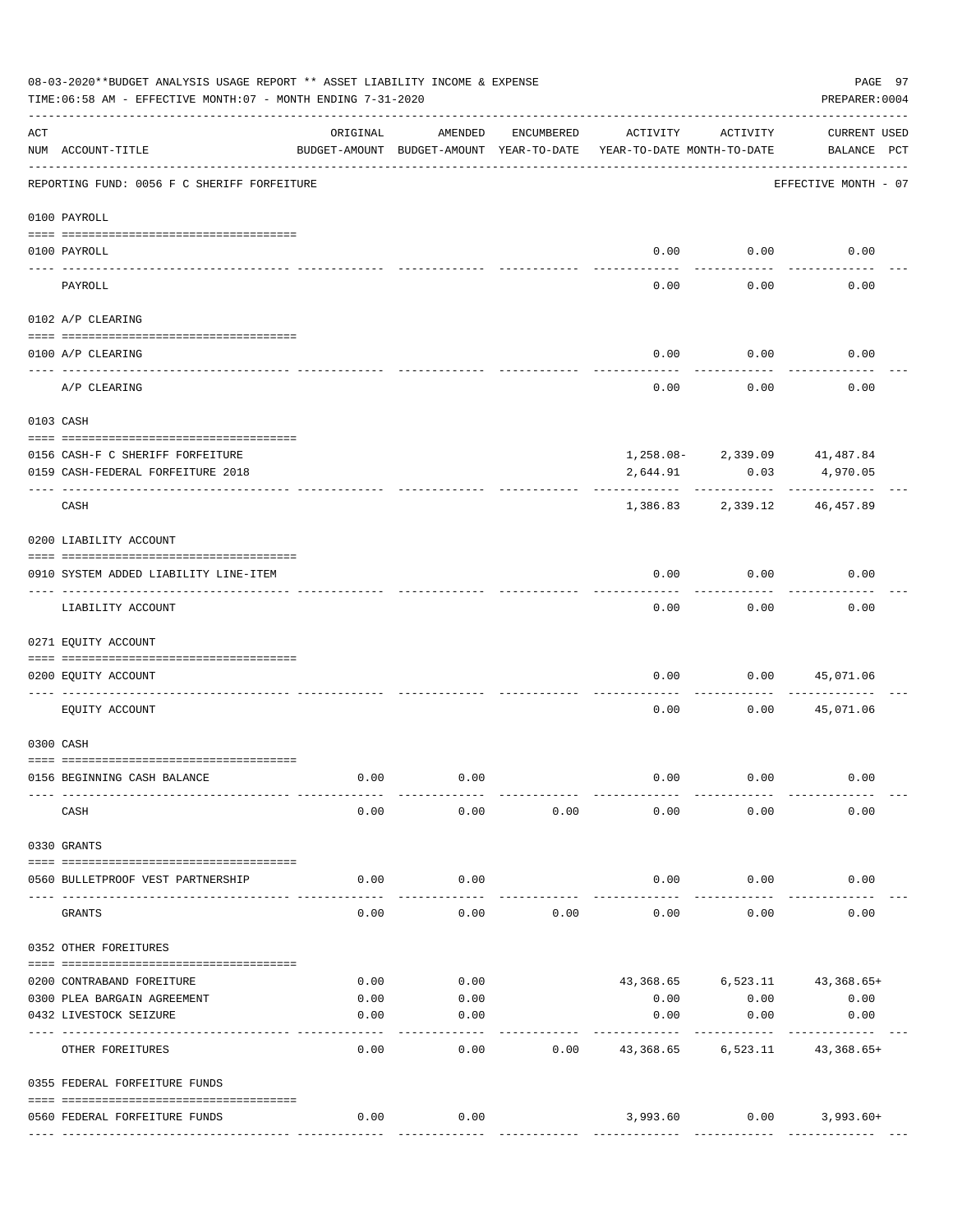TIME:06:58 AM - EFFECTIVE MONTH:07 - MONTH ENDING 7-31-2020 PREPARER:0004

| ACT |                                                           | ORIGINAL     | AMENDED                                  | ENCUMBERED          | ACTIVITY                   | ACTIVITY     | CURRENT USED                |
|-----|-----------------------------------------------------------|--------------|------------------------------------------|---------------------|----------------------------|--------------|-----------------------------|
|     | NUM ACCOUNT-TITLE                                         |              | BUDGET-AMOUNT BUDGET-AMOUNT YEAR-TO-DATE |                     | YEAR-TO-DATE MONTH-TO-DATE |              | BALANCE<br>PCT              |
|     | REPORTING FUND: 0056 F C SHERIFF FORFEITURE               |              |                                          |                     |                            |              | EFFECTIVE MONTH - 07        |
|     |                                                           |              |                                          |                     |                            |              |                             |
|     | FEDERAL FORFEITURE FUNDS                                  | 0.00         | 0.00                                     | 0.00                | 3,993.60                   | 0.00         | $3,993.60+$                 |
|     | 0360 INTEREST EARNINGS                                    |              |                                          |                     |                            |              |                             |
|     | 0100 INTEREST EARNINGS-SO FORFEITURE                      | 0.00         | 0.00                                     |                     | 27.06                      | 0.30         | 27.06+                      |
|     | 0159 INTEREST EARNINGS-FEDERAL FORF 201                   | 0.00         | 0.00                                     |                     | 0.00                       | 0.00         | 0.00                        |
|     |                                                           |              |                                          |                     |                            |              |                             |
|     | INTEREST EARNINGS                                         | 0.00         | 0.00                                     | 0.00                | 27.06                      | 0.30         | $27.06+$                    |
|     | 0370 MISCELLANEOUS                                        |              |                                          |                     |                            |              |                             |
|     |                                                           |              |                                          |                     |                            |              |                             |
|     | 0108 FEDERAL OT REIMBURSEMENT                             | 0.00         | 0.00                                     |                     | 0.00                       | 0.00         | 0.00                        |
|     | 0130 REFUNDS & MISCELLANEOUS                              | 0.00         | 0.00                                     |                     | 2,720.00                   | 1,100.00     | $2,720.00+$                 |
|     | MISCELLANEOUS                                             | 0.00         | 0.00                                     | 0.00                | 2,720.00                   | 1,100.00     | $2,720.00+$                 |
|     | 0390 TRANSFERS                                            |              |                                          |                     |                            |              |                             |
|     |                                                           |              |                                          |                     |                            |              |                             |
|     | 0140 TRANSFERS IN                                         | 0.00         | 0.00                                     |                     | 0.00                       | 0.00         | 0.00                        |
|     | TRANSFERS                                                 | 0.00         | 0.00                                     | 0.00                | 0.00                       | 0.00         | 0.00                        |
|     |                                                           |              |                                          |                     |                            |              |                             |
|     | 0560 F C SHERIFF FORFEITURE                               |              |                                          |                     |                            |              |                             |
|     |                                                           |              |                                          |                     |                            |              |                             |
|     | 0108 SALARY                                               | 0.00         | 0.00                                     | 0.00                | 0.00                       | 0.00         | 0.00                        |
|     | 0201 SOCIAL SECURITY TAXES<br>0202 GROUP HEALTH INSURANCE | 0.00         | 0.00                                     | 0.00                | 0.00                       | 0.00<br>0.00 | 0.00                        |
|     | 0203 RETIREMENT                                           | 0.00<br>0.00 | 0.00<br>0.00                             | 0.00<br>0.00        | 0.00<br>0.00               | 0.00         | 0.00<br>0.00                |
|     | 0204 WORKERS COMPENSATION                                 | 0.00         | 0.00                                     | 0.00                | 0.00                       | 0.00         | 0.00                        |
|     | 0205 MEDICARE TAX                                         | 0.00         | 0.00                                     | 0.00                | 0.00                       | 0.00         | 0.00                        |
|     | 0310 SUPPLIES                                             | 0.00         | 0.00                                     | 0.00                | 200.00                     | 0.00         | $200.00 -$                  |
|     | 0316 EMPLOYEE AWARDS BANQUET                              | 0.00         | 0.00                                     | 0.00                | 0.00                       | 0.00         | 0.00                        |
|     | 0320 WEAPON SUPPLIES                                      | 0.00         | 0.00                                     | 0.00                | 3,061.10                   | 1,801.80     | $3,061.10 -$                |
|     | 0395 UNIFORMS/PROT.VESTS                                  | 0.00         | 0.00                                     | 0.00                | 5,213.62                   | 502.50       | $5,213.62-$                 |
|     | 0423 INTERNET SERVICE                                     | 0.00         | 0.00                                     | 0.00                | 0.00                       | 0.00         | 0.00                        |
|     | 0427 OUT OF COUNTY TRAVEL                                 | 0.00         | 0.00                                     | 0.00                | 0.00                       | 0.00         | 0.00                        |
|     | 0428 TRAINING & TUITION                                   | 0.00         | 0.00                                     | 0.00                | 1,830.00                   | 0.00         | $1,830.00 -$                |
|     | 0451 SECURE BUILDING MATERIALS                            | 0.00         | 0.00                                     | 0.00                | 258.15                     | 0.00         | $258.15-$                   |
|     | 0452 R & M EQUIPMENT                                      | 0.00         | 0.00                                     | 0.00                | 0.00                       | 0.00         | 0.00                        |
|     | 0454 R&M AUTO                                             | 0.00         | 0.00                                     | 0.00                | 0.00                       | 0.00         | 0.00                        |
|     | 0460 EQUIPMENT RENTAL/LEASE                               | 0.00         | 0.00                                     | 0.00                | 0.00                       | 0.00         | 0.00                        |
|     | 0490 MISCELLANEOUS                                        | 0.00         | 0.00                                     | 0.00                | 0.00                       | 0.00         | 0.00                        |
|     | 0495 NARCOTICS AND/OR OTHER INVESTIGATI                   | 0.00         | 0.00                                     | 0.00                | 1,500.00                   | 0.00         | $1,500.00-$                 |
|     | 0499 BANK SERVICE FEES                                    | 0.00         | 0.00                                     | 0.00                | 0.00                       | 0.00         | 0.00                        |
|     | 0571 AUTOMOBILES                                          | 0.00         | 0.00                                     | 0.00                | 0.00                       | 0.00         | 0.00                        |
|     | 0572 OFFICE EQUIPMENT                                     | 0.00         | 0.00                                     | 0.00                | 10,203.99                  | 2,979.99     | $10, 203.99 -$              |
|     | 0573 TELEPHONE/RADIO EQUIPMENT                            | 0.00         | 0.00                                     | 0.00                | 0.00                       | 0.00         | 0.00                        |
|     | 0574 TECHNOLOGY                                           | 0.00         | 0.00                                     | 0.00                | 16,615.62                  | 0.00         | $16,615.62-$                |
|     | 0579 WEAPONS<br>0580 INVESTIGATIVE EQUIPMENT              | 0.00<br>0.00 | 0.00<br>0.00                             | 0.00<br>0.00        | 3,342.00<br>5,148.00       | 0.00<br>0.00 | $3,342.00-$<br>$5,148.00 -$ |
|     | F C SHERIFF FORFEITURE                                    | 0.00         | $---$<br>0.00                            | $--- - - -$<br>0.00 | .<br>47,372.48             | 5,284.29     | ----------<br>47,372.48-    |

0565 INVESTIGATOR CRIMES AGAINST CHILDR

==== ===================================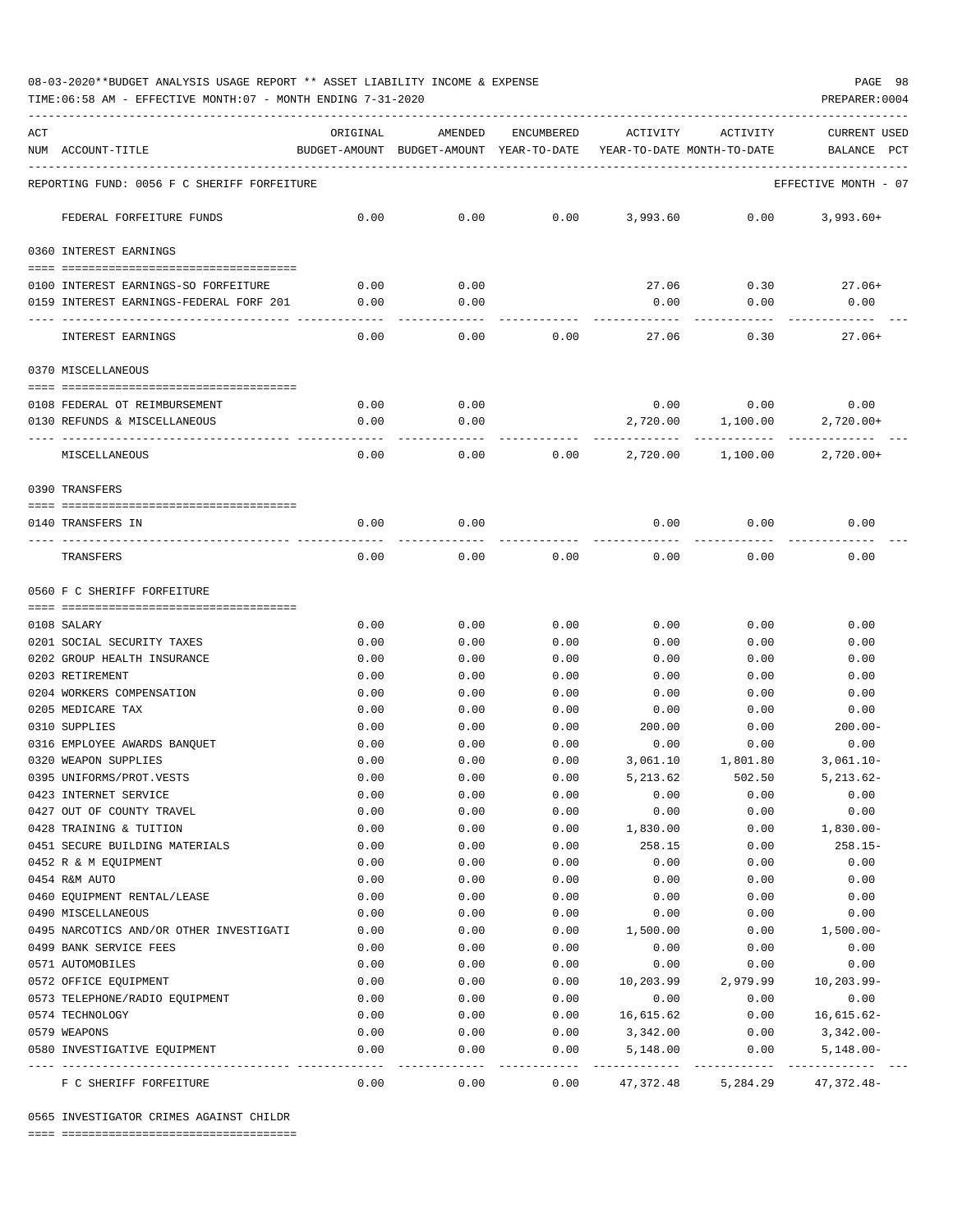TIME:06:58 AM - EFFECTIVE MONTH:07 - MONTH ENDING 7-31-2020

| ACT |                                             | ORIGINAL | AMENDED | ENCUMBERED | ACTIVITY                                                            | ACTIVITY                            | <b>CURRENT USED</b>  |
|-----|---------------------------------------------|----------|---------|------------|---------------------------------------------------------------------|-------------------------------------|----------------------|
|     | NUM ACCOUNT-TITLE                           |          |         |            | BUDGET-AMOUNT BUDGET-AMOUNT YEAR-TO-DATE YEAR-TO-DATE MONTH-TO-DATE |                                     | BALANCE PCT          |
|     | REPORTING FUND: 0056 F C SHERIFF FORFEITURE |          |         |            |                                                                     |                                     | EFFECTIVE MONTH - 07 |
|     | 0108 SALARY                                 | 0.00     | 0.00    | 0.00       | 0.00                                                                | 0.00                                | 0.00                 |
|     | 0201 SOCIAL SECURITY TAXES                  | 0.00     | 0.00    | 0.00       | 0.00                                                                | 0.00                                | 0.00                 |
|     | 0202 GROUP HEALTH INSURANCE                 | 0.00     | 0.00    | 0.00       | 0.00                                                                | 0.00                                | 0.00                 |
|     | 0203 RETIREMENT                             | 0.00     | 0.00    | 0.00       | 0.00                                                                | 0.00                                | 0.00                 |
|     | 0204 WORKERS COMPENSATION                   | 0.00     | 0.00    | 0.00       | 0.00                                                                | 0.00                                | 0.00                 |
|     | 0205 MEDICARE TAX                           | 0.00     | 0.00    | 0.00       | 0.00                                                                | 0.00                                | 0.00                 |
|     | INVESTIGATOR CRIMES AGAINST CHILDR          | 0.00     | 0.00    | 0.00       | 0.00                                                                | 0.00                                | 0.00                 |
|     | 0570 FEDERAL FORFEITURE FUNDS               |          |         |            |                                                                     |                                     |                      |
|     |                                             |          |         |            |                                                                     |                                     |                      |
|     | 0310 OFFICE & MISC. SUPPLIES                | 0.00     | 0.00    | 0.00       | 0.00                                                                | 0.00                                | 0.00                 |
|     | 0395 UNIFORMS/PROT. VESTS/BADGES            | 0.00     | 0.00    | 0.00       | 0.00                                                                | 0.00                                | 0.00                 |
|     | 0571 AUTOMOBILES                            | 0.00     | 0.00    | 0.00       | 0.00                                                                | 0.00                                | 0.00                 |
|     | 0572 EQUIPMENT                              | 0.00     | 0.00    | 0.00       | 0.00                                                                | 0.00                                | 0.00                 |
|     | 0574 TECHNOLOGY                             | 0.00     | 0.00    | 0.00       | 1,350.00                                                            | 0.00                                | $1,350.00 -$         |
|     | 0579 WEAPONS                                | 0.00     | 0.00    | 0.00       | 0.00                                                                | 0.00                                | 0.00                 |
|     | FEDERAL FORFEITURE FUNDS                    | 0.00     | 0.00    | 0.00       | 1,350.00                                                            | 0.00                                | $1,350.00 -$         |
|     | 0999 ACCOUNTS PAYABLE                       |          |         |            |                                                                     |                                     |                      |
|     |                                             |          |         |            |                                                                     |                                     |                      |
|     | 0100 A/P CLEARING ACCOUNT                   |          |         |            | 0.00<br>-----------                                                 | 0.00<br>----------                  | 0.00                 |
|     | ACCOUNTS PAYABLE                            |          |         |            | 0.00                                                                | 0.00                                | 0.00                 |
|     | F C SHERIFF FORFEITURE                      |          |         |            |                                                                     |                                     |                      |
|     | INCOME TOTALS                               | 0.00     | 0.00    |            |                                                                     | 50, 109. 31 7, 623. 41 50, 109. 31+ |                      |
|     | <b>EXPENSE TOTALS</b>                       | 0.00     | 0.00    | 0.00       | 48,722.48                                                           | 5,284.29                            | $48.722.48 -$        |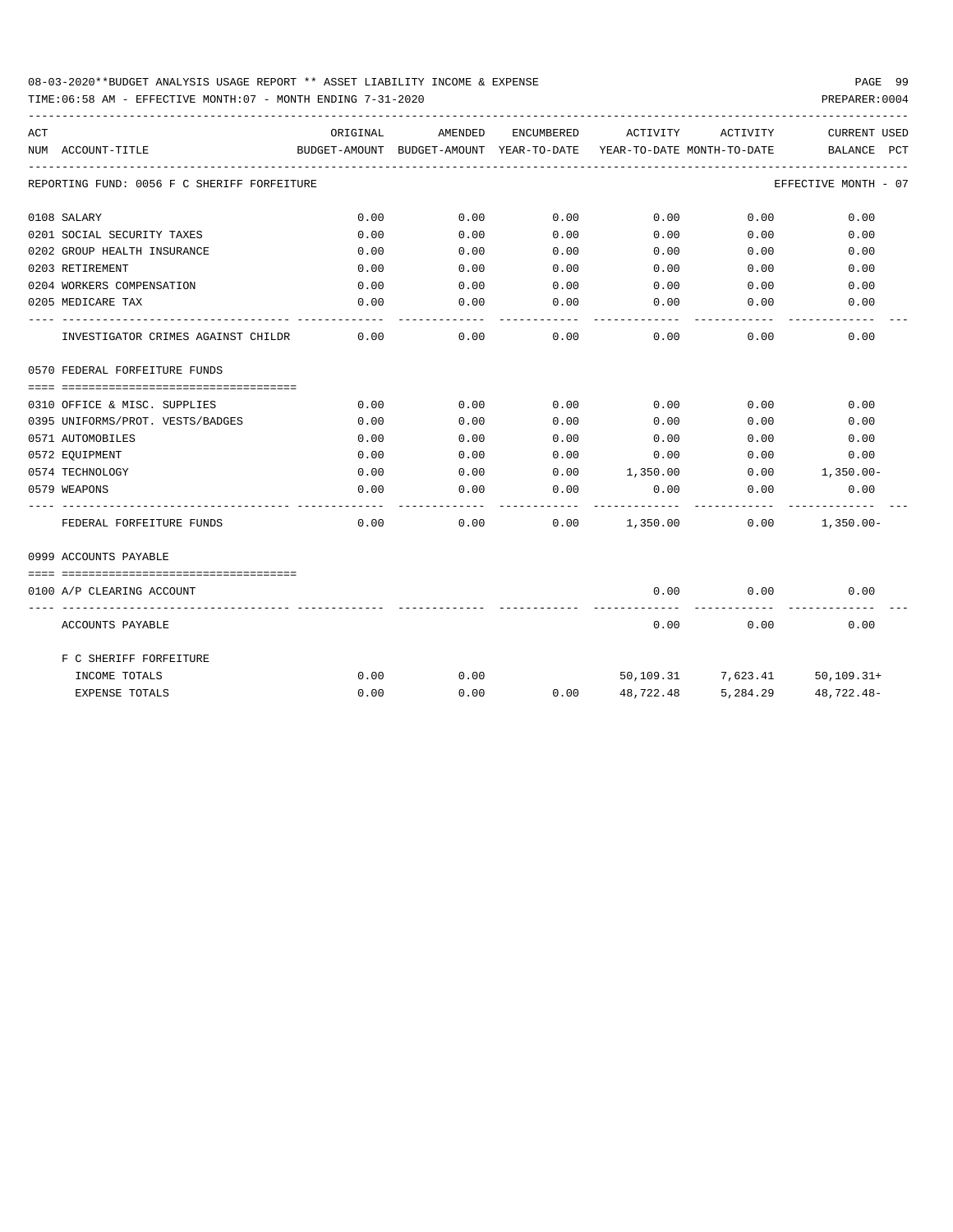|     | 08-03-2020**BUDGET ANALYSIS USAGE REPORT ** ASSET LIABILITY INCOME & EXPENSE<br>TIME:06:58 AM - EFFECTIVE MONTH:07 - MONTH ENDING 7-31-2020 |          |                                                     |            |          |                                        | PAGE 100<br>PREPARER: 0004         |
|-----|---------------------------------------------------------------------------------------------------------------------------------------------|----------|-----------------------------------------------------|------------|----------|----------------------------------------|------------------------------------|
| ACT | NUM ACCOUNT-TITLE                                                                                                                           | ORIGINAL | AMENDED<br>BUDGET-AMOUNT BUDGET-AMOUNT YEAR-TO-DATE | ENCUMBERED | ACTIVITY | ACTIVITY<br>YEAR-TO-DATE MONTH-TO-DATE | <b>CURRENT USED</b><br>BALANCE PCT |
|     | REPORTING FUND: 0057 SHERIFF K-9 UNIT                                                                                                       |          |                                                     |            |          |                                        | EFFECTIVE MONTH - 07               |
|     | 0103 CASH                                                                                                                                   |          |                                                     |            |          |                                        |                                    |
|     | 0100 SHERIFF K-9 UNIT-COMB.FUND CHECKIN                                                                                                     |          |                                                     |            | 0.00     | 0.00                                   | 49.11                              |
|     | CASH                                                                                                                                        |          |                                                     |            | 0.00     | 0.00                                   | 49.11                              |
|     | 0200 SYSTEM ADDED LIABILITY DEPARTMENT                                                                                                      |          |                                                     |            |          |                                        |                                    |
|     | 0910 SYSTEM ADDED LIABILITY LINE-ITEM                                                                                                       |          |                                                     |            | 0.00     | 0.00                                   | 0.00                               |
|     | SYSTEM ADDED LIABILITY DEPARTMENT                                                                                                           |          |                                                     |            | 0.00     | 0.00                                   | 0.00                               |
|     | 0271 EQUITY ACCOUNT                                                                                                                         |          |                                                     |            |          |                                        |                                    |
|     | 0200 EQUITY ACCOUNT                                                                                                                         |          |                                                     |            | 0.00     | 0.00                                   | 49.11                              |
|     | EQUITY ACCOUNT                                                                                                                              |          |                                                     |            | 0.00     | 0.00                                   | 49.11                              |
|     | 0300 CASH                                                                                                                                   |          |                                                     |            |          |                                        |                                    |
|     | 0157 BEGINNING CASH BALANCE                                                                                                                 | 0.00     | 0.00                                                |            | 0.00     | 0.00                                   | 0.00                               |
|     | CASH                                                                                                                                        | 0.00     | 0.00                                                | 0.00       | 0.00     | 0.00                                   | 0.00                               |
|     | 0360 INTEREST INCOME                                                                                                                        |          |                                                     |            |          |                                        |                                    |
|     | 0100 INTEREST EARNINGS                                                                                                                      | 0.00     | 0.00                                                |            | 0.00     | 0.00                                   | 0.00                               |
|     | ------------------ ---<br>INTEREST INCOME                                                                                                   | 0.00     | 0.00                                                | 0.00       | 0.00     | 0.00                                   | 0.00                               |
|     | 0370 MISCELLANEOUS INCOME                                                                                                                   |          |                                                     |            |          |                                        |                                    |
|     | 0560 SHERIFF K-9 UNIT                                                                                                                       | 0.00     | 0.00                                                |            | 0.00     | 0.00                                   | 0.00                               |
|     | MISCELLANEOUS INCOME                                                                                                                        | 0.00     | 0.00                                                | 0.00       | 0.00     | 0.00                                   | 0.00                               |
|     | 0560 SHERIFF K-9 UNIT                                                                                                                       |          |                                                     |            |          |                                        |                                    |
|     | 0310 SUPPLIES                                                                                                                               | 0.00     | 0.00                                                | 0.00       | 0.00     | 0.00                                   | 0.00                               |
|     | 0395 UNIFORMS                                                                                                                               | 0.00     | 0.00                                                | 0.00       | 0.00     | 0.00                                   | 0.00                               |
|     | 0427 OUT OF COUNTY TRAVEL                                                                                                                   | 0.00     | 0.00                                                | 0.00       | 0.00     | 0.00                                   | 0.00                               |
|     | 0428 TRAINING/TUITION                                                                                                                       | 0.00     | 0.00                                                | 0.00       | 0.00     | 0.00                                   | 0.00                               |
|     | 0571 EQUIPMENT                                                                                                                              | 0.00     | 0.00                                                | 0.00       | 0.00     | 0.00                                   | 0.00                               |
|     | 0580 PURCHASE OF ANIMAL                                                                                                                     | 0.00     | 0.00                                                | 0.00       | 0.00     | 0.00                                   | 0.00                               |
|     | SHERIFF K-9 UNIT                                                                                                                            | 0.00     | 0.00                                                | 0.00       | 0.00     | 0.00                                   | 0.00                               |
|     | SHERIFF K-9 UNIT                                                                                                                            |          |                                                     |            |          |                                        |                                    |
|     | INCOME TOTALS                                                                                                                               | 0.00     | 0.00                                                |            | 0.00     | 0.00                                   | 0.00                               |
|     | EXPENSE TOTALS                                                                                                                              | 0.00     | 0.00                                                | 0.00       | 0.00     | 0.00                                   | 0.00                               |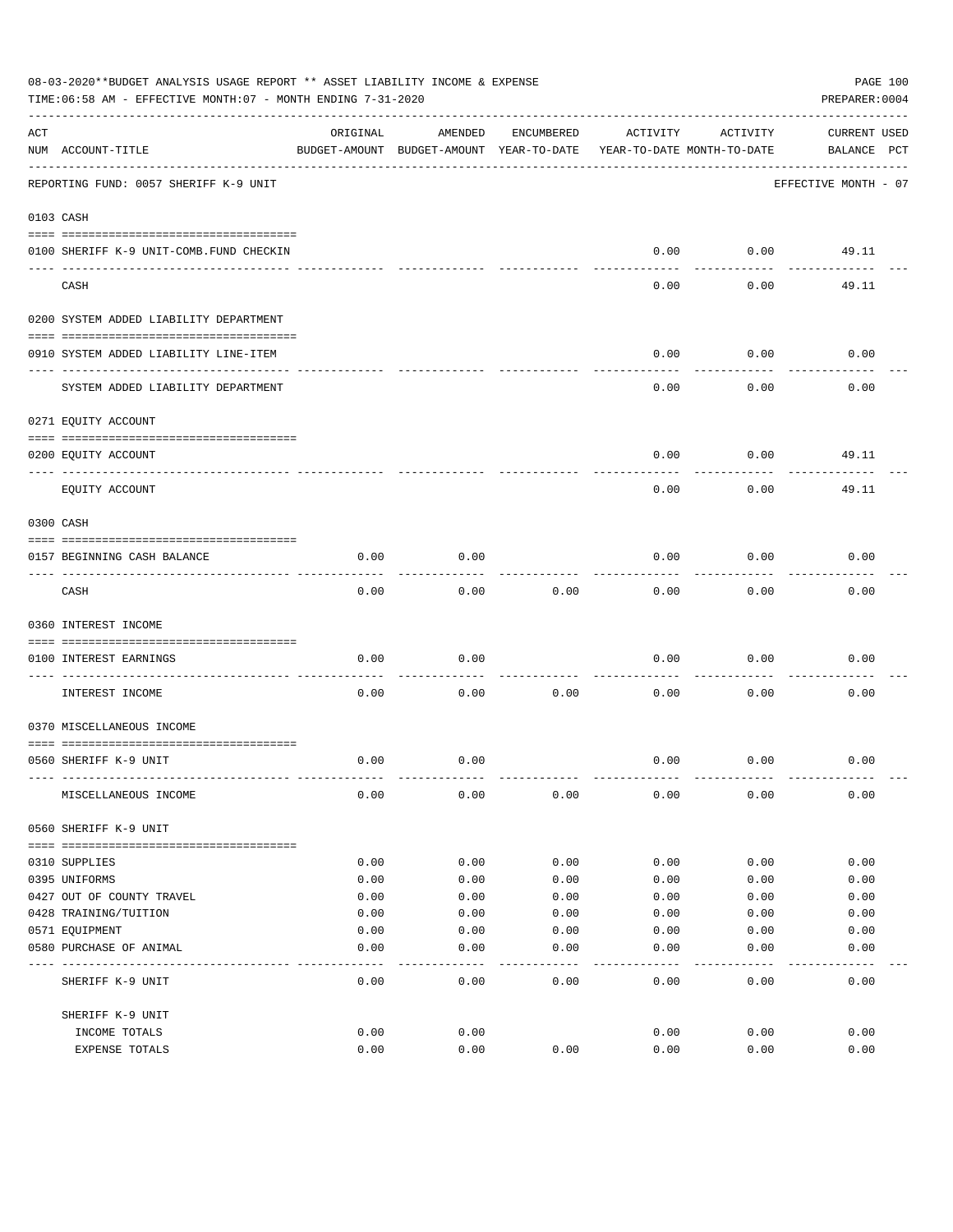|     | 08-03-2020**BUDGET ANALYSIS USAGE REPORT ** ASSET LIABILITY INCOME & EXPENSE<br>TIME: 06:58 AM - EFFECTIVE MONTH: 07 - MONTH ENDING 7-31-2020 |                      |                           |                 |                                                                                 |                                                      | PAGE 101<br>PREPARER: 0004         |          |
|-----|-----------------------------------------------------------------------------------------------------------------------------------------------|----------------------|---------------------------|-----------------|---------------------------------------------------------------------------------|------------------------------------------------------|------------------------------------|----------|
| ACT | NUM ACCOUNT-TITLE                                                                                                                             | ORIGINAL             | AMENDED                   | ENCUMBERED      | ACTIVITY<br>BUDGET-AMOUNT BUDGET-AMOUNT YEAR-TO-DATE YEAR-TO-DATE MONTH-TO-DATE | ACTIVITY                                             | <b>CURRENT USED</b><br>BALANCE PCT |          |
|     | REPORTING FUND: 0059 SPECIALTY COURT PROGRAM                                                                                                  |                      |                           |                 |                                                                                 |                                                      | EFFECTIVE MONTH - 07               |          |
|     | 0103 CASH                                                                                                                                     |                      |                           |                 |                                                                                 |                                                      |                                    |          |
|     | 0100 DRUG COURT-COMBINED FUNDS                                                                                                                |                      |                           |                 |                                                                                 | 2,445.32- 1,076.89 28,595.72                         |                                    |          |
|     | CASH                                                                                                                                          |                      |                           |                 |                                                                                 | ------- ------------<br>2,445.32- 1,076.89 28,595.72 | ___________                        |          |
|     |                                                                                                                                               |                      |                           |                 |                                                                                 |                                                      |                                    |          |
|     | 0120 RECEIVABLES                                                                                                                              |                      |                           |                 |                                                                                 |                                                      |                                    |          |
|     | 0313 DUE FROM OTHER FUNDS                                                                                                                     |                      |                           |                 | 0.00                                                                            | $0.00$ 324.05                                        |                                    |          |
|     | RECEIVABLES                                                                                                                                   |                      |                           |                 | 0.00                                                                            | 0.00                                                 | 324.05                             |          |
|     | 0200 SYSTEM ADDED LIABILITY DEPARTMENT                                                                                                        |                      |                           |                 |                                                                                 |                                                      |                                    |          |
|     | 0910 SYSTEM ADDED LIABILITY LINE-ITEM                                                                                                         |                      |                           |                 |                                                                                 | $1,642.50 - 0.00$ $1,642.50 -$                       |                                    |          |
|     | SYSTEM ADDED LIABILITY DEPARTMENT                                                                                                             |                      |                           |                 | 1,642.50-                                                                       |                                                      | $0.00$ 1,642.50-                   |          |
|     | 0271 EQUITY ACCOUNT                                                                                                                           |                      |                           |                 |                                                                                 |                                                      |                                    |          |
|     | 0200 EQUITY ACCOUNT                                                                                                                           |                      |                           |                 | 0.00                                                                            | $0.00$ $31,365.09$                                   |                                    |          |
|     | EQUITY ACCOUNT                                                                                                                                |                      |                           |                 | 0.00                                                                            |                                                      | $0.00$ 31,365.09                   |          |
|     | 0300 CASH                                                                                                                                     |                      |                           |                 |                                                                                 |                                                      |                                    |          |
|     | 0159 BEGINNING CASH BALANCE                                                                                                                   | 0.00                 | 0.00                      |                 | 0.00                                                                            | 0.00                                                 | 0.00                               |          |
|     | CASH                                                                                                                                          | 0.00                 | 0.00                      | 0.00            | 0.00                                                                            | 0.00                                                 | 0.00                               |          |
|     | 0360 INTEREST EARNINGS                                                                                                                        |                      |                           |                 |                                                                                 |                                                      |                                    |          |
|     | 0100 INTEREST EARNINGS                                                                                                                        | 0.00                 | 0.00                      |                 |                                                                                 | 53.84 3.31 53.84+                                    |                                    |          |
|     | INTEREST EARNINGS                                                                                                                             | 0.00                 | 0.00                      | 0.00            |                                                                                 | 53.84 3.31                                           | $53.84+$                           |          |
|     | 0370 DRUG COURT INCOME                                                                                                                        |                      |                           |                 |                                                                                 |                                                      |                                    |          |
|     |                                                                                                                                               |                      |                           |                 |                                                                                 |                                                      |                                    |          |
|     | 0425 DRUG COURT FEE<br>0426 SPECIALTY COURT                                                                                                   | 0.00                 | 4,000.00 4,000.00<br>0.00 |                 | 373.55                                                                          | 2,535.29 1,586.40 1,464.71 63<br>207.18              | $373.55+$                          |          |
|     | DRUG COURT INCOME                                                                                                                             | 4,000.00             | -------------<br>4,000.00 |                 | $0.00$ 2,908.84 1,793.58                                                        |                                                      | 1,091.16                           | 73       |
|     | 0425 DRUG COURT EXPENSE                                                                                                                       |                      |                           |                 |                                                                                 |                                                      |                                    |          |
|     | 0433 DRUG COURT PROGRAMS                                                                                                                      |                      | 600.00 600.00             |                 | $0.00$ 1,933.00 0.00 1,333.00-322                                               |                                                      |                                    |          |
|     | 0437 ATTORNEY FEES DRUG COURT                                                                                                                 | 3,400.00             | 3,400.00                  | 0.00            | 1,282.50                                                                        | 720.00 2,117.50 38                                   |                                    |          |
|     | 0439 INVESTIGATOR EXPENSE                                                                                                                     | 0.00                 | 0.00                      | 0.00            | 0.00                                                                            | 0.00                                                 | 0.00                               |          |
|     | 0442 PROFESSIONAL SERVICES                                                                                                                    | 0.00<br>-----------  | 0.00                      | 0.00<br>------- | 550.00<br>---------                                                             | 0.00<br>--------                                     | $550.00 -$<br>----------           |          |
|     | DRUG COURT EXPENSE                                                                                                                            | 4,000.00             | 4,000.00                  | 0.00            | 3,765.50                                                                        | 720.00                                               | 234.50                             | 94       |
|     | SPECIALTY COURT PROGRAM                                                                                                                       |                      |                           |                 |                                                                                 |                                                      |                                    |          |
|     | INCOME TOTALS<br>EXPENSE TOTALS                                                                                                               | 4,000.00<br>4,000.00 | 4,000.00<br>4,000.00      | 0.00            | 3,765.50                                                                        | 2,962.68 1,796.89 1,037.32<br>720.00                 | 234.50                             | 74<br>94 |
|     |                                                                                                                                               |                      |                           |                 |                                                                                 |                                                      |                                    |          |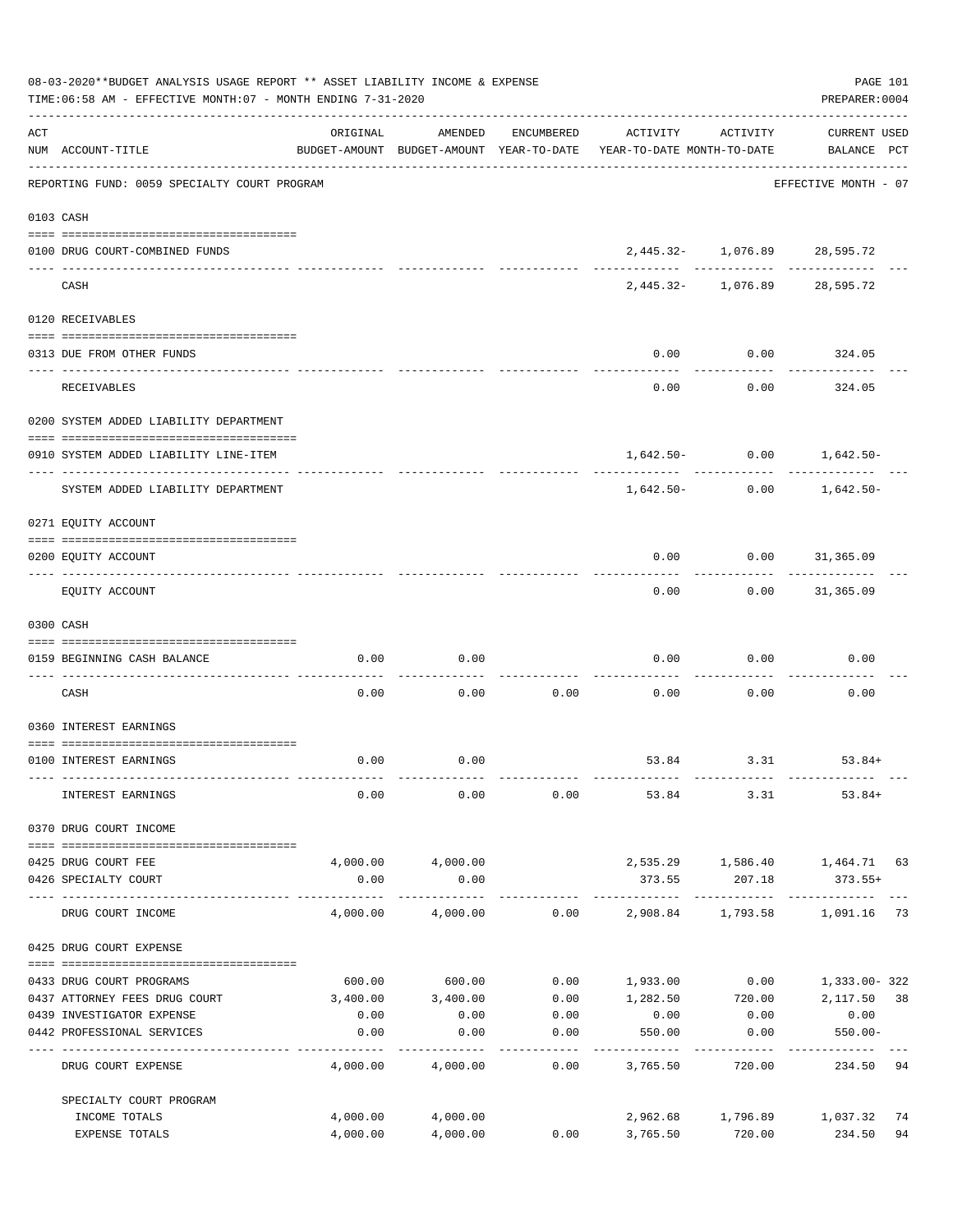| 08-03-2020**BUDGET ANALYSIS USAGE REPORT ** ASSET LIABILITY INCOME & EXPENSE<br>TIME:06:58 AM - EFFECTIVE MONTH:07 - MONTH ENDING 7-31-2020<br>PREPARER: 0004 |                                       |                       |                       |            |                                                                                 |                                |                                                   |  |  |
|---------------------------------------------------------------------------------------------------------------------------------------------------------------|---------------------------------------|-----------------------|-----------------------|------------|---------------------------------------------------------------------------------|--------------------------------|---------------------------------------------------|--|--|
| ACT                                                                                                                                                           | NUM ACCOUNT-TITLE                     | ORIGINAL              | AMENDED               | ENCUMBERED | ACTIVITY<br>BUDGET-AMOUNT BUDGET-AMOUNT YEAR-TO-DATE YEAR-TO-DATE MONTH-TO-DATE | ACTIVITY                       | <b>CURRENT USED</b><br>BALANCE PCT                |  |  |
|                                                                                                                                                               | REPORTING FUND: 0060 SINKING FUND     |                       |                       |            |                                                                                 |                                | EFFECTIVE MONTH - 07                              |  |  |
|                                                                                                                                                               | 0103 CASH                             |                       |                       |            |                                                                                 |                                |                                                   |  |  |
|                                                                                                                                                               | 0100 SINKING-COMBINED FUND CHECKING   |                       |                       |            |                                                                                 | 200,409.26 8,260.87 353,120.13 |                                                   |  |  |
|                                                                                                                                                               | 0175 TEXPOOL                          |                       |                       |            | 0.00                                                                            | 0.00                           | 0.00                                              |  |  |
|                                                                                                                                                               | CASH                                  |                       |                       |            | 200,409.26                                                                      | 8,260.87                       | 353,120.13                                        |  |  |
|                                                                                                                                                               | 0120 RECEIVABLES                      |                       |                       |            |                                                                                 |                                |                                                   |  |  |
|                                                                                                                                                               | 0311 TAXES RECEIVABLE                 |                       |                       |            | 0.00                                                                            | 0.00                           | 10,269.92                                         |  |  |
|                                                                                                                                                               | 0312 DUE FROM OTHER GOVERNMENT        |                       |                       |            | 0.00                                                                            | 0.00                           | 33.34                                             |  |  |
|                                                                                                                                                               | 0313 DUE FROM OTHER FUNDS             |                       |                       |            | 0.00                                                                            | 0.00                           | 0.00                                              |  |  |
|                                                                                                                                                               |                                       |                       |                       |            |                                                                                 |                                |                                                   |  |  |
|                                                                                                                                                               | RECEIVABLES                           |                       |                       |            | 0.00                                                                            | 0.00                           | 10,303.26                                         |  |  |
|                                                                                                                                                               | 0200 LIABILITY ACCOUNT                |                       |                       |            |                                                                                 |                                |                                                   |  |  |
|                                                                                                                                                               | 0200 DEFERRED REVENUE                 |                       |                       |            | 0.00                                                                            | 0.00                           | 9,341.26                                          |  |  |
|                                                                                                                                                               | 0910 SYSTEM ADDED LIABILITY LINE-ITEM |                       |                       |            | 0.00                                                                            | 0.00                           | 0.00                                              |  |  |
|                                                                                                                                                               | LIABILITY ACCOUNT                     |                       |                       |            | 0.00                                                                            | 0.00                           | 9,341.26                                          |  |  |
|                                                                                                                                                               | 0207 DUE TO FUND                      |                       |                       |            |                                                                                 |                                |                                                   |  |  |
|                                                                                                                                                               | 0990 DUE TO OTHERS                    |                       |                       |            | 0.00                                                                            | 0.00                           | 0.00                                              |  |  |
|                                                                                                                                                               | DUE TO FUND                           |                       |                       |            | 0.00                                                                            | 0.00                           | 0.00                                              |  |  |
|                                                                                                                                                               |                                       |                       |                       |            |                                                                                 |                                |                                                   |  |  |
|                                                                                                                                                               | 0271 EQUITY ACCOUNT                   |                       |                       |            |                                                                                 |                                |                                                   |  |  |
|                                                                                                                                                               | 0200 EQUITY ACCOUNT                   |                       |                       |            | 0.00                                                                            | 0.00                           | 153,672.87                                        |  |  |
|                                                                                                                                                               |                                       |                       |                       |            |                                                                                 |                                |                                                   |  |  |
|                                                                                                                                                               | EQUITY ACCOUNT                        |                       |                       |            | 0.00                                                                            | 0.00                           | 153,672.87                                        |  |  |
|                                                                                                                                                               | 0300 CASH                             |                       |                       |            |                                                                                 |                                |                                                   |  |  |
|                                                                                                                                                               | 0110 BEGINNING CASH BALANCE           | 0.00                  | 0.00                  |            |                                                                                 | $0.00$ 0.00                    | 0.00                                              |  |  |
|                                                                                                                                                               | CASH                                  | $- - - - - -$<br>0.00 | ---------<br>0.00     | 0.00       | 0.00                                                                            | 0.00                           | 0.00                                              |  |  |
|                                                                                                                                                               | 0310 PROPERTY TAXES                   |                       |                       |            |                                                                                 |                                |                                                   |  |  |
|                                                                                                                                                               | 0110 CURRENT TAXES                    |                       | 854,993.92 854,993.92 |            |                                                                                 |                                |                                                   |  |  |
|                                                                                                                                                               | 0120 DELINQUENT TAXES                 | 500.00                | 500.00                |            | 8,008.81                                                                        | 564.40                         | 858,133.18 7,696.47 3,139.26+100<br>7,508.81+ 602 |  |  |
|                                                                                                                                                               |                                       |                       |                       |            |                                                                                 | ---------                      |                                                   |  |  |
|                                                                                                                                                               | PROPERTY TAXES                        |                       |                       |            | 855,493.92   855,493.92      0.00   866,141.99    8,260.87    10,648.07+ 101    |                                |                                                   |  |  |
|                                                                                                                                                               | 0318 OTHER TAXES                      |                       |                       |            |                                                                                 |                                |                                                   |  |  |
|                                                                                                                                                               | 0120 PAY N LIEU TAX/GRASSLAND         | 0.00                  | 0.00                  |            | 935.06                                                                          |                                | $0.00$ 935.06+                                    |  |  |
|                                                                                                                                                               | 0121 PAY N LIEU TAX/UPPER TRINITY     | 0.00                  | 0.00                  |            | 144.00                                                                          | 0.00                           | 144.00+                                           |  |  |
|                                                                                                                                                               |                                       | --------              | ----------            |            | ------------                                                                    | -----------                    |                                                   |  |  |
|                                                                                                                                                               | OTHER TAXES                           | 0.00                  | 0.00                  | 0.00       | 1,079.06                                                                        | 0.00                           | 1,079.06+                                         |  |  |

0360 INTEREST EARNINGS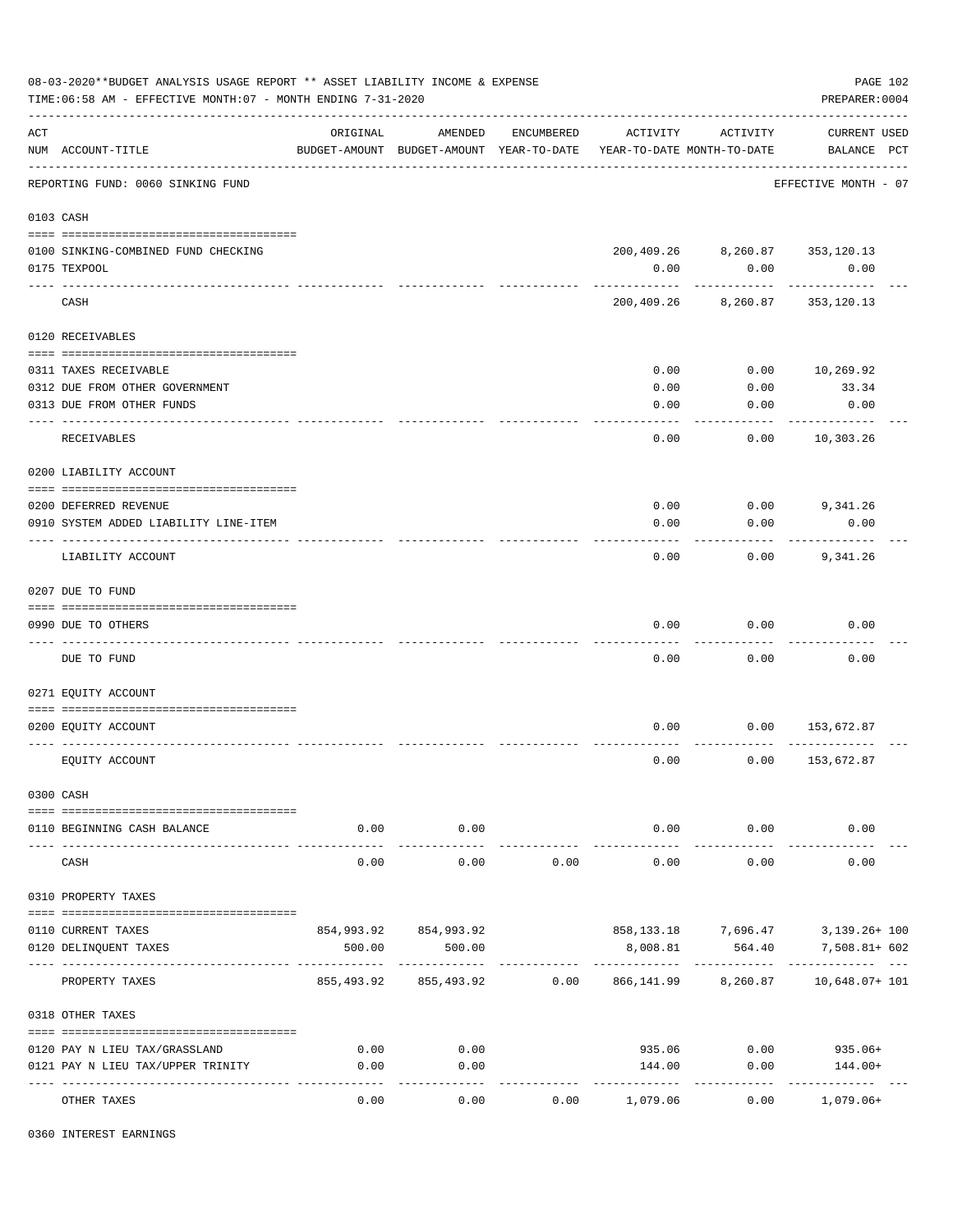| 08-03-2020**BUDGET ANALYSIS USAGE REPORT ** ASSET LIABILITY INCOME & EXPENSE | <b>PAGE 103</b> |
|------------------------------------------------------------------------------|-----------------|
| TIME:06:58 AM - EFFECTIVE MONTH:07 - MONTH ENDING 7-31-2020                  | PREPARER: 0004  |

| ACT                                     | ORIGINAL          | AMENDED                    | ENCUMBERED | <b>ACTIVITY</b> | ACTIVITY                   | <b>CURRENT USED</b>  |     |
|-----------------------------------------|-------------------|----------------------------|------------|-----------------|----------------------------|----------------------|-----|
| NUM ACCOUNT-TITLE                       | BUDGET-AMOUNT     | BUDGET-AMOUNT YEAR-TO-DATE |            |                 | YEAR-TO-DATE MONTH-TO-DATE | BALANCE              | PCT |
| REPORTING FUND: 0060 SINKING FUND       |                   |                            |            |                 |                            | EFFECTIVE MONTH - 07 |     |
|                                         |                   |                            |            |                 |                            |                      |     |
| 0100 INTEREST EARNINGS                  | 0.00              | 0.00                       |            | 0.00            | 0.00                       | 0.00                 |     |
| 0200 INTEREST, 2017 GO BONDS            | 0.00              | 0.00                       |            | 0.00            | 0.00                       | 0.00                 |     |
| 0300 INTEREST, 2018 GO BONDS            | 0.00              | 0.00                       |            | 0.00            | 0.00                       | 0.00                 |     |
| 0400 INTEREST, 2020 CO BONDS            | 0.00              | 0.00                       |            | 5,812.19        | 0.00                       | $5,812.19+$          |     |
| INTEREST EARNINGS                       | 0.00              | 0.00                       | 0.00       | 5,812.19        | 0.00                       | $5,812.19+$          |     |
| 0370 MISCELLANEOUS                      |                   |                            |            |                 |                            |                      |     |
|                                         |                   |                            |            |                 |                            |                      |     |
| 0130 REFUNDS & MISCELLANEOUS            | 0.00              | 0.00                       |            | 0.00            | 0.00                       | 0.00                 |     |
| MISCELLANEOUS                           | 0.00              | 0.00                       | 0.00       | 0.00            | 0.00                       | 0.00                 |     |
| 0620 DEBT SERVICE                       |                   |                            |            |                 |                            |                      |     |
|                                         |                   |                            |            |                 |                            |                      |     |
| 0309 ANNUAL PAYING AGENT REGISTRAR FEES | 500.00            | 586.48                     | 0.00       | 586.48          | 0.00                       | 0.00 100             |     |
| 0400 BOND LEGAL FEES                    | 0.00              | 0.00                       | 0.00       | 0.00            | 0.00                       | 0.00                 |     |
| 0401 CONTINUING DISCLOSURE FEES         | 2,250.00          | 2,250.00                   | 0.00       | 2,250.00        | 0.00                       | 0.00 100             |     |
| 0490 MISCELLANEOUS                      | 83,118.92         | 83,032.44                  | 0.00       | 0.00            | 0.00                       | 83,032.44            | 00  |
| 0627 PRINCIPAL, 2017 GO BONDS           | 170,000.00        | 170,000.00                 | 0.00       | 170,000.00      | 0.00                       | 0.00                 | 100 |
| 0630 PRINCIPAL, 2018 GO BONDS           | 40,000.00         | 40,000.00                  | 0.00       | 40,000.00       | 0.00                       | 0.00                 | 100 |
| 0631 PRINCIPAL, 2020 CO BONDS           | 0.00<br>--------- | 0.00                       | 0.00       | 0.00            | 0.00                       | 0.00                 |     |
| DEBT SERVICE                            | 295,868.92        | 295,868.92                 | 0.00       | 212,836.48      | 0.00                       | 83,032.44 72         |     |
| 0660 DEBT SERVICE INTEREST              |                   |                            |            |                 |                            |                      |     |
| 0667 INTEREST, 2017 GO BONDS            | 203,075.00        | 203,075.00                 | 0.00       | 103,237.50      | 0.00                       | 99,837.50            | 51  |
| 0670 INTEREST, 2018 GO BONDS            | 356,550.00        | 356,550.00                 | 0.00       | 356,550.00      | 0.00                       | 0.00 100             |     |
| 0671 INTEREST, 2020 CO BONDS            | 0.00              | 0.00                       | 0.00       | 0.00            | 0.00                       | 0.00                 |     |
| DEBT SERVICE INTEREST                   | 559,625.00        | 559,625.00                 | 0.00       | 459,787.50      | 0.00                       | 99,837.50 82         |     |
| SINKING FUND                            |                   |                            |            |                 |                            |                      |     |
| INCOME TOTALS                           | 855,493.92        | 855,493.92                 |            | 873,033.24      | 8,260.87                   | 17,539.32+ 102       |     |
| <b>EXPENSE TOTALS</b>                   | 855,493.92        | 855,493.92                 | 0.00       | 672,623.98      | 0.00                       | 182,869.94 79        |     |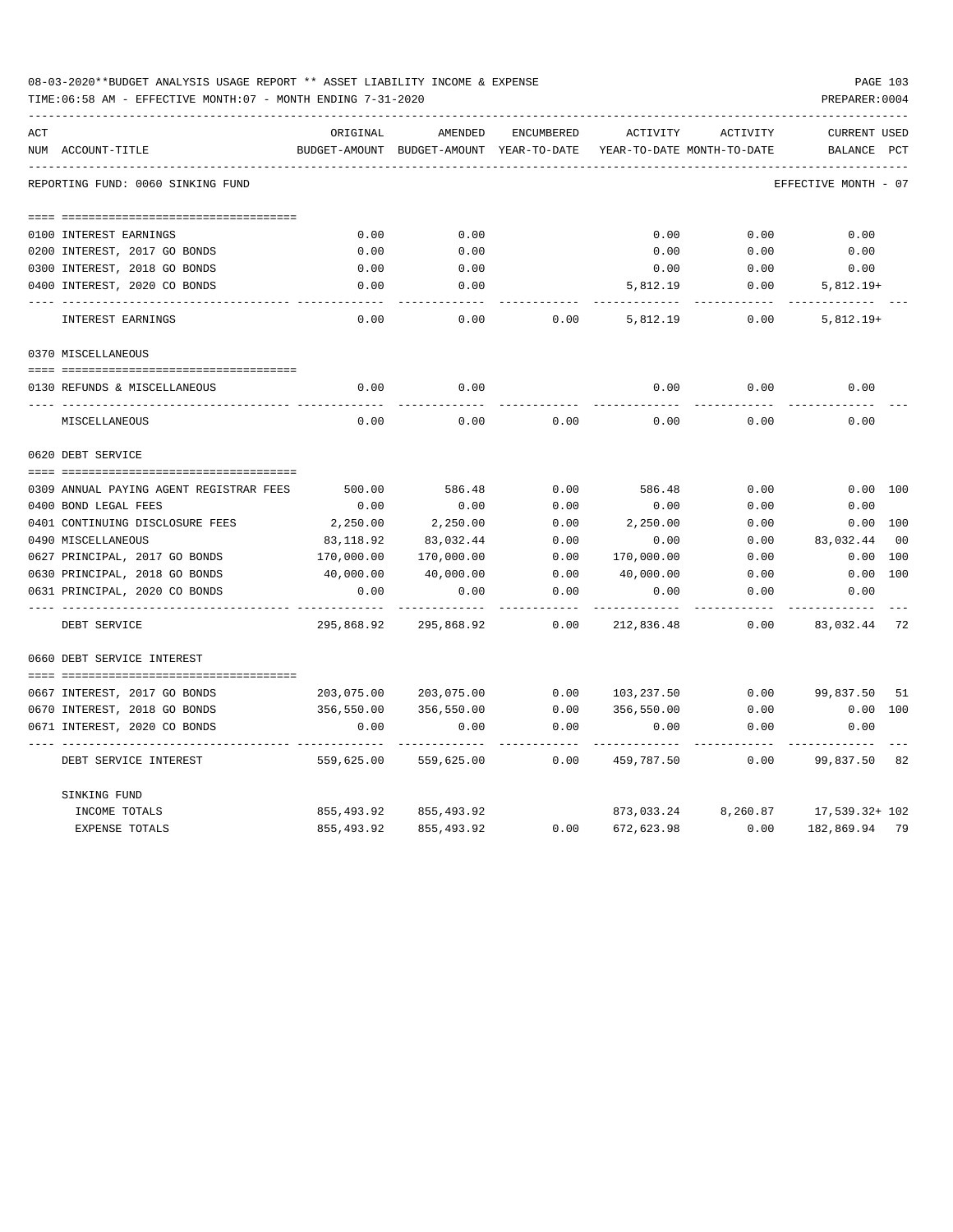|     | 08-03-2020**BUDGET ANALYSIS USAGE REPORT ** ASSET LIABILITY INCOME & EXPENSE<br>TIME: 06:58 AM - EFFECTIVE MONTH: 07 - MONTH ENDING 7-31-2020 |          |                                                     |                   |          |                                        |                                    |                |  |  |
|-----|-----------------------------------------------------------------------------------------------------------------------------------------------|----------|-----------------------------------------------------|-------------------|----------|----------------------------------------|------------------------------------|----------------|--|--|
| ACT | NUM ACCOUNT-TITLE                                                                                                                             | ORIGINAL | AMENDED<br>BUDGET-AMOUNT BUDGET-AMOUNT YEAR-TO-DATE | <b>ENCUMBERED</b> | ACTIVITY | ACTIVITY<br>YEAR-TO-DATE MONTH-TO-DATE | <b>CURRENT USED</b><br>BALANCE PCT |                |  |  |
|     | REPORTING FUND: 0061 DIST.CLK.CO.&DIST.CT.TECH.-COMB.FUN                                                                                      |          |                                                     |                   |          |                                        | EFFECTIVE MONTH - 07               |                |  |  |
|     | 0103 CASH                                                                                                                                     |          |                                                     |                   |          |                                        |                                    |                |  |  |
|     | 0100 DIST.CLK.CO.& DIST.CT.TECH.-COMBIN                                                                                                       |          |                                                     |                   | 463.29   | 168.20                                 | 3,756.44                           |                |  |  |
|     | CASH                                                                                                                                          |          |                                                     |                   | 463.29   | 168.20                                 | 3,756.44                           |                |  |  |
|     | 0120 RECEIVABLES                                                                                                                              |          |                                                     |                   |          |                                        |                                    |                |  |  |
|     | 0313 DUE FROM OTHER FUNDS                                                                                                                     |          |                                                     |                   | 0.00     | 0.00                                   | 39.93                              |                |  |  |
|     | RECEIVABLES                                                                                                                                   |          |                                                     |                   | 0.00     | 0.00                                   | 39.93                              |                |  |  |
|     | 0271 EQUITY ACCOUNT                                                                                                                           |          |                                                     |                   |          |                                        |                                    |                |  |  |
|     | 0200 EQUITY ACCOUNT                                                                                                                           |          |                                                     |                   | 0.00     | 0.00                                   | 3,333.08                           |                |  |  |
|     | ---- -----------<br>EQUITY ACCOUNT                                                                                                            |          |                                                     |                   | 0.00     | 0.00                                   | 3,333.08                           |                |  |  |
|     | 0300 CASH                                                                                                                                     |          |                                                     |                   |          |                                        |                                    |                |  |  |
|     | 0161 BEGINNING CASH BALANCE                                                                                                                   | 2,800.00 | 2,800.00                                            |                   | 0.00     | 0.00                                   | 2,800.00                           | 0 <sup>0</sup> |  |  |
|     | CASH                                                                                                                                          | 2,800.00 | 2,800.00                                            | 0.00              | 0.00     | 0.00                                   | 2,800.00                           | 0 <sup>0</sup> |  |  |
|     | 0370 DIST.CLK.MISCELLANEOUS INCOME                                                                                                            |          |                                                     |                   |          |                                        |                                    |                |  |  |
|     | 0440 DIST.CLK.CO.& DIST.CT.TECHNOLOGY F                                                                                                       | 0.00     | 0.00                                                |                   | 463.29   | 168.20                                 | $463.29+$                          |                |  |  |
|     | DIST.CLK.MISCELLANEOUS INCOME                                                                                                                 | 0.00     | 0.00                                                | 0.00              | 463.29   | 168.20                                 | $463.29+$                          |                |  |  |
|     | 0440 DIST.CLK.COURT TECHNOLOGY EQUIPMEN                                                                                                       |          |                                                     |                   |          |                                        |                                    |                |  |  |
|     | 0572 OFFICE EOUIPMENT                                                                                                                         | 2,800.00 | 2,800.00                                            | 0.00              | 0.00     | 0.00                                   | 2,800.00                           | 0 <sub>0</sub> |  |  |
|     | DIST.CLK.COURT TECHNOLOGY EQUIPMEN                                                                                                            | 2,800.00 | 2,800.00                                            | 0.00              | 0.00     | 0.00                                   | 2,800.00                           | 0 <sub>0</sub> |  |  |
|     | DIST.CLK.CO.&DIST.CT.TECH.-COMB.FU                                                                                                            |          |                                                     |                   |          |                                        |                                    |                |  |  |
|     | INCOME TOTALS                                                                                                                                 | 2,800.00 | 2,800.00                                            |                   | 463.29   | 168.20                                 | 2,336.71                           | 17             |  |  |
|     | <b>EXPENSE TOTALS</b>                                                                                                                         | 2,800.00 | 2,800.00                                            | 0.00              | 0.00     | 0.00                                   | 2,800.00                           | 0 <sub>0</sub> |  |  |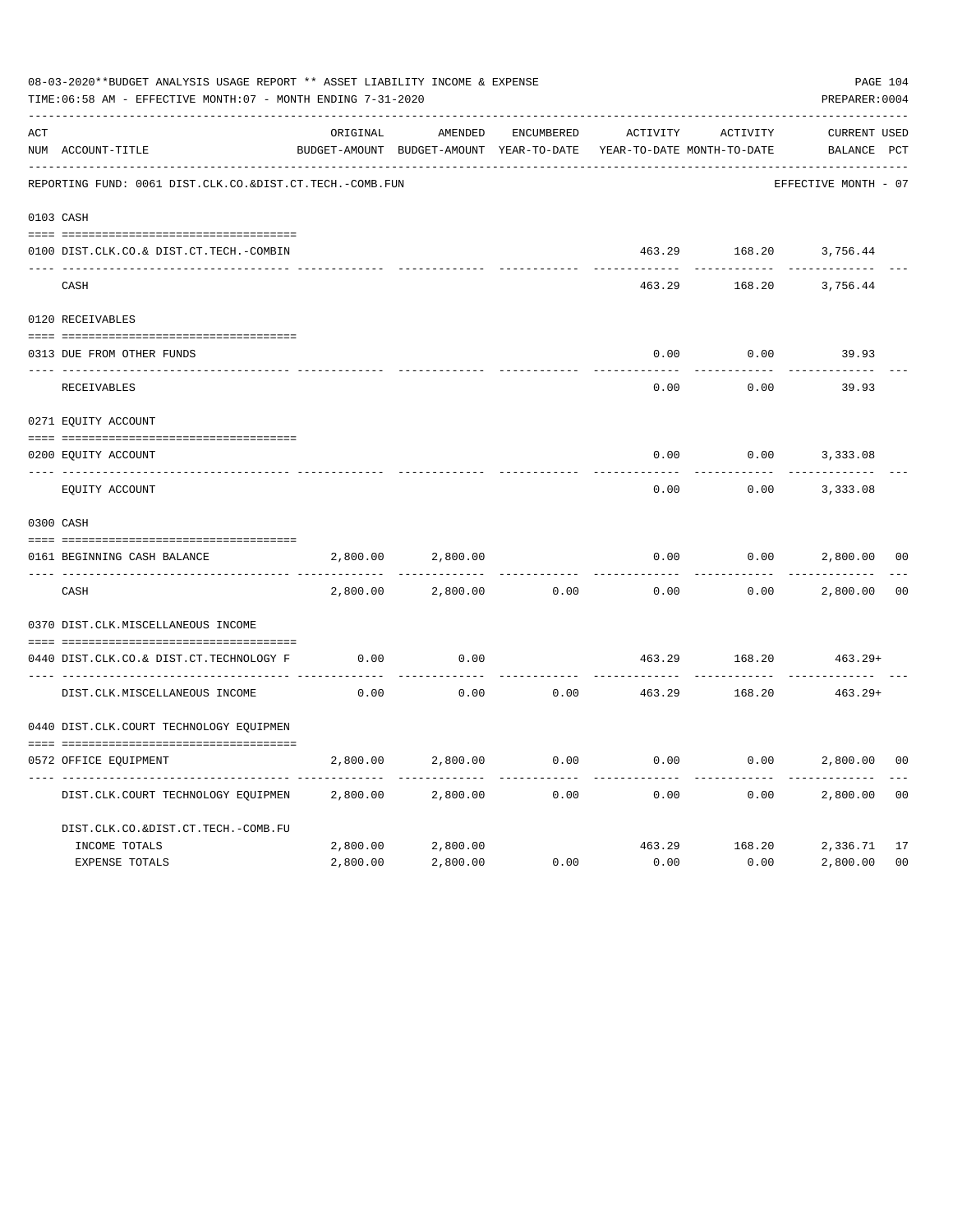|     | 08-03-2020**BUDGET ANALYSIS USAGE REPORT ** ASSET LIABILITY INCOME & EXPENSE<br>TIME:06:58 AM - EFFECTIVE MONTH:07 - MONTH ENDING 7-31-2020 |                        |                            |                      |                                                                                                                 |                                            | PAGE 105<br>PREPARER: 0004 |                      |
|-----|---------------------------------------------------------------------------------------------------------------------------------------------|------------------------|----------------------------|----------------------|-----------------------------------------------------------------------------------------------------------------|--------------------------------------------|----------------------------|----------------------|
| ACT | NUM ACCOUNT-TITLE                                                                                                                           | ORIGINAL               | AMENDED                    |                      | ENCUMBERED ACTIVITY ACTIVITY<br>BUDGET-AMOUNT BUDGET-AMOUNT YEAR-TO-DATE YEAR-TO-DATE MONTH-TO-DATE BALANCE PCT |                                            | CURRENT USED               |                      |
|     | REPORTING FUND: 0062 DIST.CLK.COURT RECORDS PRESERVATION                                                                                    |                        |                            |                      |                                                                                                                 |                                            | EFFECTIVE MONTH - 07       |                      |
|     | 0103 CASH                                                                                                                                   |                        |                            |                      |                                                                                                                 |                                            |                            |                      |
|     | 0100 DIST.CLK.COURT RECORDS PRESERVATIO                                                                                                     |                        |                            |                      |                                                                                                                 | 3,172.01 624.40 37,240.87                  |                            |                      |
|     | CASH                                                                                                                                        |                        | -------------              |                      |                                                                                                                 | -----------<br>3, 172.01 624.40 37, 240.87 | $- - - - - - -$            |                      |
|     | 0120 RECEIVABLES                                                                                                                            |                        |                            |                      |                                                                                                                 |                                            |                            |                      |
|     | 0313 DUE FROM OTHER FUNDS                                                                                                                   |                        |                            |                      | 0.00                                                                                                            |                                            | $0.00$ 222.25              |                      |
|     | RECEIVABLES                                                                                                                                 |                        |                            |                      | 0.00                                                                                                            | 0.00                                       | ----------<br>222.25       |                      |
|     | 0271 EQUITY ACCOUNT                                                                                                                         |                        |                            |                      |                                                                                                                 |                                            |                            |                      |
|     | 0200 EQUITY ACCOUNT                                                                                                                         |                        |                            |                      |                                                                                                                 | $0.00$ $0.00$ $34,291.11$                  |                            |                      |
|     | EQUITY ACCOUNT                                                                                                                              |                        |                            |                      | 0.00                                                                                                            | 0.00                                       | 34,291.11                  |                      |
|     | 0300 CASH                                                                                                                                   |                        |                            |                      |                                                                                                                 |                                            |                            |                      |
|     | 0162 BEGINNING CASH BALANCE                                                                                                                 |                        | 27,500.00 27,500.00        |                      | 0.00                                                                                                            |                                            | $0.00$ 27,500.00 00        |                      |
|     | CASH                                                                                                                                        |                        | 27,500.00 27,500.00 0.00   |                      | 0.00                                                                                                            |                                            | $0.00$ 27,500.00 00        |                      |
|     | 0360 INTEREST EARNINGS                                                                                                                      |                        |                            |                      |                                                                                                                 |                                            |                            |                      |
|     | 0100 INTEREST EARNINGS<br>----------------- ---                                                                                             | 0.00                   | 0.00                       | -----------          |                                                                                                                 | 64.04 4.40                                 | 64.04+                     |                      |
|     | INTEREST EARNINGS                                                                                                                           | 0.00                   |                            | $0.00$ 0.00          |                                                                                                                 | 64.04 4.40                                 | 64.04+                     |                      |
|     | 0370 DIST.CLK.COURT MISCELLAEOUS INCOME                                                                                                     |                        |                            |                      |                                                                                                                 |                                            |                            |                      |
|     | 0133 DIST.CLK.COURT RECORDS PRESERVATIO 2,500.00 2,500.00                                                                                   |                        |                            |                      |                                                                                                                 | 3,107.97 620.00 607.97+124                 |                            |                      |
|     | DIST.CLK.COURT MISCELLAEOUS INCOME                                                                                                          | 2,500.00               | 2,500.00                   | 0.00                 | 3,107.97                                                                                                        | 620.00                                     | $607.97 + 124$             |                      |
|     | 0449 DIST.CLK.RECORDS PRES.EQUIPMENT                                                                                                        |                        |                            |                      |                                                                                                                 |                                            |                            |                      |
|     | 0572 OFFICE EQUIPMENT                                                                                                                       | 30,000.00              | 30,000.00                  | 0.00                 | 0.00                                                                                                            | 0.00                                       | 30,000.00                  | 00                   |
|     | DIST.CLK.RECORDS PRES.EQUIPMENT                                                                                                             | 30,000.00              | _____________<br>30,000.00 | ------------<br>0.00 | 0.00                                                                                                            | ----------<br>0.00                         | . <u>.</u> .<br>30,000.00  | 0 <sub>0</sub>       |
|     | DIST.CLK.COURT RECORDS PRESERVATIO                                                                                                          |                        |                            |                      |                                                                                                                 |                                            |                            |                      |
|     | INCOME TOTALS<br>EXPENSE TOTALS                                                                                                             | 30,000.00<br>30,000.00 | 30,000.00<br>30,000.00     | 0.00                 | 3,172.01<br>0.00                                                                                                | 624.40<br>0.00                             | 26,827.99<br>30,000.00     | 11<br>0 <sub>0</sub> |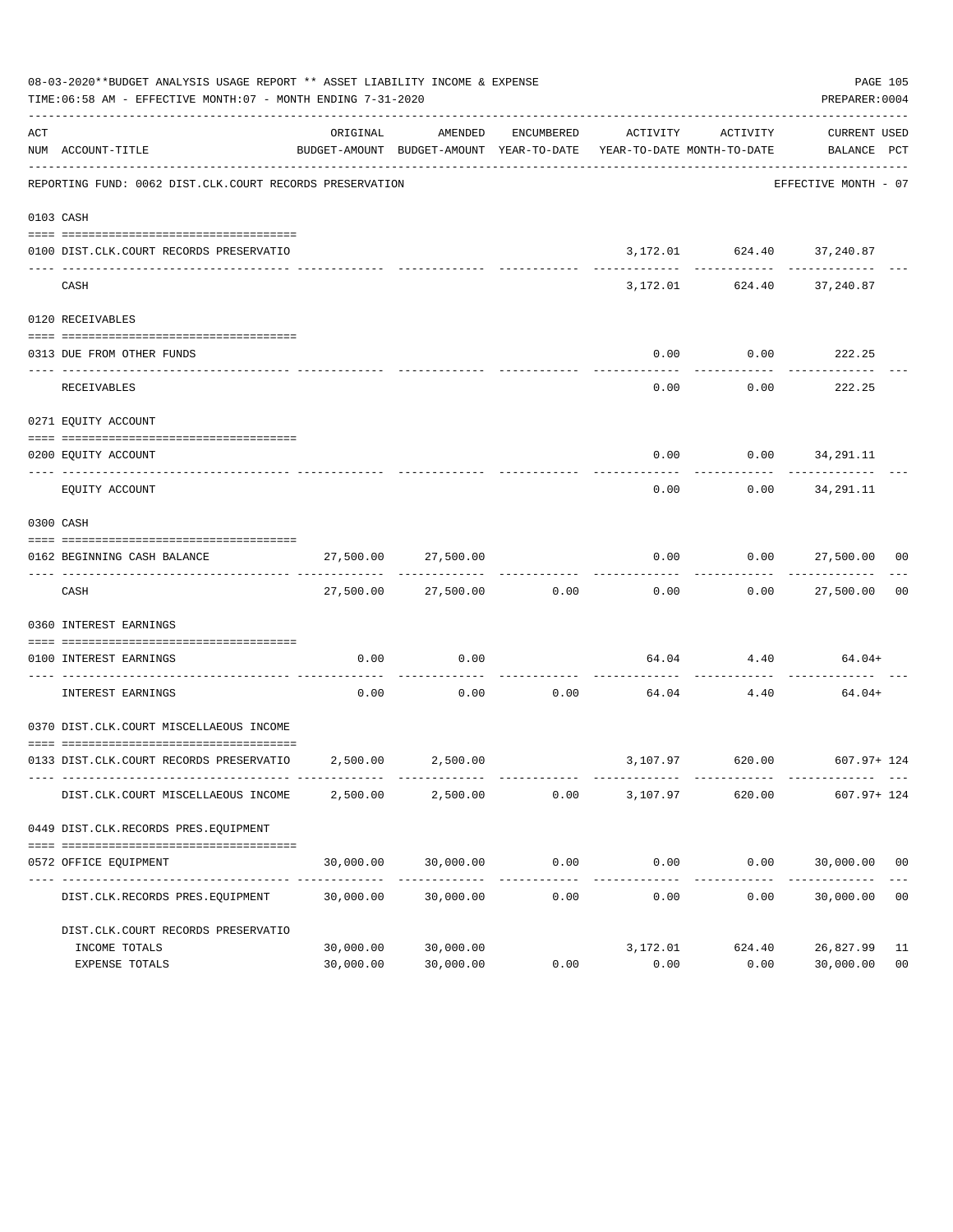|     | 08-03-2020**BUDGET ANALYSIS USAGE REPORT ** ASSET LIABILITY INCOME & EXPENSE<br>PAGE 106<br>TIME: 06:58 AM - EFFECTIVE MONTH: 07 - MONTH ENDING 7-31-2020<br>PREPARER: 0004 |          |                                                     |            |                            |                      |                             |  |  |  |  |
|-----|-----------------------------------------------------------------------------------------------------------------------------------------------------------------------------|----------|-----------------------------------------------------|------------|----------------------------|----------------------|-----------------------------|--|--|--|--|
| ACT | NUM ACCOUNT-TITLE                                                                                                                                                           | ORIGINAL | AMENDED<br>BUDGET-AMOUNT BUDGET-AMOUNT YEAR-TO-DATE | ENCUMBERED | YEAR-TO-DATE MONTH-TO-DATE | ACTIVITY ACTIVITY    | CURRENT USED<br>BALANCE PCT |  |  |  |  |
|     | REPORTING FUND: 0063 LAW ENF. EDUCATION CONST.#1                                                                                                                            |          |                                                     |            |                            |                      | EFFECTIVE MONTH - 07        |  |  |  |  |
|     | 0103 CASH                                                                                                                                                                   |          |                                                     |            |                            |                      |                             |  |  |  |  |
|     | 0100 LEOSE CONST.#1-COMBINED FUNDS CHEC                                                                                                                                     |          |                                                     |            |                            | 685.17 0.00 2,373.57 |                             |  |  |  |  |
|     | CASH                                                                                                                                                                        |          |                                                     |            | 685.17                     | 0.00                 | 2,373.57                    |  |  |  |  |
|     | 0200 LIABILITY ACCOUNT                                                                                                                                                      |          |                                                     |            |                            |                      |                             |  |  |  |  |
|     | 0910 SYSTEM ADDED LIABILITY LINE ITEM                                                                                                                                       |          |                                                     |            | 0.00                       | 0.00                 | 0.00                        |  |  |  |  |
|     | LIABILITY ACCOUNT                                                                                                                                                           |          |                                                     |            | 0.00                       | 0.00                 | 0.00                        |  |  |  |  |
|     | 0271 EQUITY ACCOUNT                                                                                                                                                         |          |                                                     |            |                            |                      |                             |  |  |  |  |
|     | 0200 EQUITY ACCOUNT                                                                                                                                                         |          |                                                     |            | 0.00                       | 0.00                 | 1,688.40                    |  |  |  |  |
|     | EQUITY ACCOUNT                                                                                                                                                              |          |                                                     |            | 0.00                       | 0.00                 | 1,688.40                    |  |  |  |  |
|     | 0300 CASH                                                                                                                                                                   |          |                                                     |            |                            |                      |                             |  |  |  |  |
|     | 0151 BEGINNING CASH BALANCE                                                                                                                                                 | 0.00     | 0.00                                                |            | 0.00                       | 0.00                 | 0.00                        |  |  |  |  |
|     | CASH                                                                                                                                                                        | 0.00     | 0.00                                                | 0.00       | 0.00                       | 0.00                 | 0.00                        |  |  |  |  |
|     | 0370 MISCELLANEOUS INCOME                                                                                                                                                   |          |                                                     |            |                            |                      |                             |  |  |  |  |
|     | 0130 REFUNDS & MISCELLANEOUS                                                                                                                                                | 0.00     | 0.00                                                |            | 0.00                       | 0.00                 | 0.00                        |  |  |  |  |
|     | 0160 PEACE OFFICER ALLOCATION                                                                                                                                               | 678.30   | 678.30                                              |            | 685.17                     | 0.00                 | $6.87 + 101$                |  |  |  |  |
|     | MISCELLANEOUS INCOME                                                                                                                                                        | 678.30   | 678.30                                              | 0.00       | 685.17                     | 0.00                 | $6.87 + 101$                |  |  |  |  |
|     | 0551 LAW ENFORCEMENT EDUCATION                                                                                                                                              |          |                                                     |            |                            |                      |                             |  |  |  |  |
|     | 0427 OUT OF COUNTY TRAVEL                                                                                                                                                   |          | 678.30 678.30                                       | 0.00       | 0.00                       | 0.00                 | 678.30 00                   |  |  |  |  |
|     | 0428 TRAINING & TUITION                                                                                                                                                     | 0.00     | 0.00                                                | 0.00       | 0.00                       | 0.00                 | 0.00                        |  |  |  |  |
|     | ----------------------------------<br>LAW ENFORCEMENT EDUCATION                                                                                                             | 678.30   | 678.30                                              | 0.00       | 0.00                       | 0.00                 | 678.30 00                   |  |  |  |  |
|     | LAW ENF. EDUCATION CONST. #1                                                                                                                                                |          |                                                     |            |                            |                      |                             |  |  |  |  |
|     | INCOME TOTALS                                                                                                                                                               | 678.30   | 678.30                                              |            | 685.17                     | 0.00                 | $6.87 + 101$                |  |  |  |  |
|     | EXPENSE TOTALS                                                                                                                                                              | 678.30   | 678.30                                              | 0.00       | 0.00                       | 0.00                 | 678.30 00                   |  |  |  |  |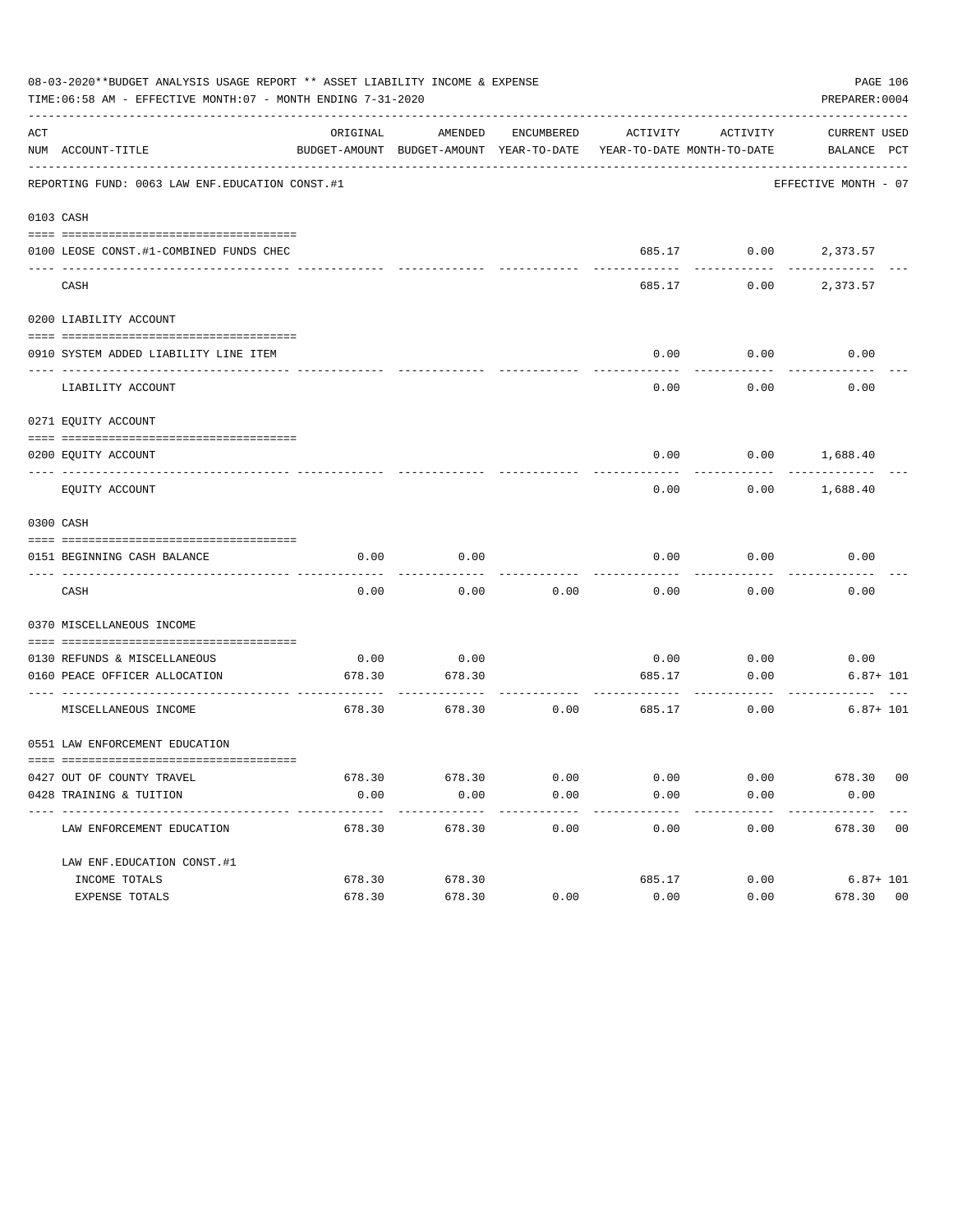| 08-03-2020**BUDGET ANALYSIS USAGE REPORT ** ASSET LIABILITY INCOME & EXPENSE<br>PAGE 107<br>TIME:06:58 AM - EFFECTIVE MONTH:07 - MONTH ENDING 7-31-2020<br>PREPARER: 0004 |                                                               |                 |                                                     |            |                            |                      |                             |                |
|---------------------------------------------------------------------------------------------------------------------------------------------------------------------------|---------------------------------------------------------------|-----------------|-----------------------------------------------------|------------|----------------------------|----------------------|-----------------------------|----------------|
| ACT                                                                                                                                                                       | NUM ACCOUNT-TITLE                                             | ORIGINAL        | AMENDED<br>BUDGET-AMOUNT BUDGET-AMOUNT YEAR-TO-DATE | ENCUMBERED | YEAR-TO-DATE MONTH-TO-DATE | ACTIVITY ACTIVITY    | CURRENT USED<br>BALANCE PCT |                |
|                                                                                                                                                                           | REPORTING FUND: 0064 LAW ENF. EDUCATION CONST.#2              |                 |                                                     |            |                            |                      | EFFECTIVE MONTH - 07        |                |
|                                                                                                                                                                           | 0103 CASH                                                     |                 |                                                     |            |                            |                      |                             |                |
|                                                                                                                                                                           | 0100 LEOSE CONST.#2-COMBINED FUNDS CHEC                       |                 |                                                     |            |                            | 685.17 0.00 1,040.35 |                             |                |
|                                                                                                                                                                           | CASH                                                          |                 |                                                     |            | 685.17                     | 0.00                 | 1,040.35                    |                |
|                                                                                                                                                                           | 0200 LIABILITY ACCOUNT                                        |                 |                                                     |            |                            |                      |                             |                |
|                                                                                                                                                                           | 0910 SYSTEM ADDED LIABILITY LINE ITEM                         |                 |                                                     |            | 0.00                       | 0.00                 | 0.00                        |                |
|                                                                                                                                                                           | LIABILITY ACCOUNT                                             |                 |                                                     |            | 0.00                       | 0.00                 | 0.00                        |                |
|                                                                                                                                                                           | 0271 EQUITY ACCOUNT                                           |                 |                                                     |            |                            |                      |                             |                |
|                                                                                                                                                                           | 0200 EQUITY ACCOUNT                                           |                 |                                                     |            | 0.00                       |                      | $0.00$ 355.18               |                |
|                                                                                                                                                                           | EQUITY ACCOUNT                                                |                 |                                                     |            | 0.00                       | 0.00                 | 355.18                      |                |
|                                                                                                                                                                           | 0300 CASH                                                     |                 |                                                     |            |                            |                      |                             |                |
|                                                                                                                                                                           | 0152 BEGINNING CASH BALANCE                                   | 0.00            | 0.00                                                |            | 0.00                       | 0.00                 | 0.00                        |                |
|                                                                                                                                                                           | CASH                                                          | 0.00            | 0.00                                                | 0.00       | 0.00                       | 0.00                 | 0.00                        |                |
|                                                                                                                                                                           | 0370 MISCELLANEOUS INCOME                                     |                 |                                                     |            |                            |                      |                             |                |
|                                                                                                                                                                           | 0130 REFUNDS & MISCELLANEOUS                                  | 0.00            | 0.00                                                |            | 0.00                       | 0.00                 | 0.00                        |                |
|                                                                                                                                                                           | 0160 PEACE OFFICER ALLOCATION                                 | 678.48          | 678.48                                              |            | 685.17                     | 0.00                 | $6.69 + 101$                |                |
|                                                                                                                                                                           | MISCELLANEOUS INCOME                                          | 678.48          | 678.48                                              | 0.00       | 685.17                     | 0.00                 | $6.69 + 101$                |                |
|                                                                                                                                                                           | 0552 LAW ENFORCEMENT EDUCATION                                |                 |                                                     |            |                            |                      |                             |                |
|                                                                                                                                                                           | 0427 OUT OF COUNTY TRAVEL                                     |                 | 678.48 678.48                                       | 0.00       | 0.00                       | 0.00                 | 678.48 00                   |                |
|                                                                                                                                                                           | 0428 TRAINING & TUITION<br>---------------------------------- | 0.00<br>------- | 0.00                                                | 0.00       | 0.00                       | 0.00                 | 0.00                        |                |
|                                                                                                                                                                           | LAW ENFORCEMENT EDUCATION                                     | 678.48          | 678.48                                              | 0.00       | 0.00                       | 0.00                 | 678.48 00                   |                |
|                                                                                                                                                                           | LAW ENF. EDUCATION CONST. #2                                  |                 |                                                     |            |                            |                      |                             |                |
|                                                                                                                                                                           | INCOME TOTALS                                                 | 678.48          | 678.48                                              |            | 685.17                     | 0.00                 | $6.69 + 101$                |                |
|                                                                                                                                                                           | EXPENSE TOTALS                                                | 678.48          | 678.48                                              | 0.00       | 0.00                       | 0.00                 | 678.48                      | 0 <sub>0</sub> |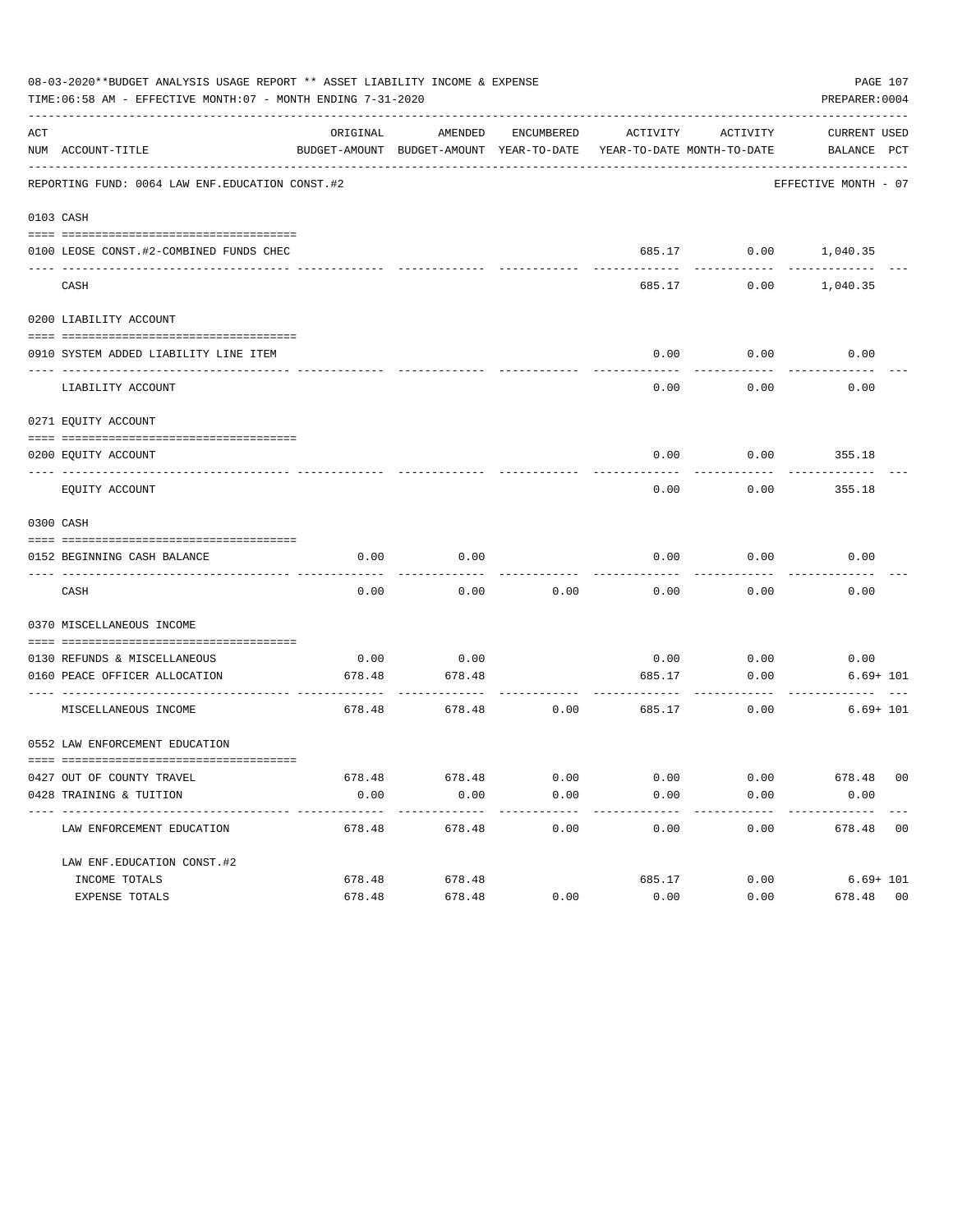|     | 08-03-2020**BUDGET ANALYSIS USAGE REPORT ** ASSET LIABILITY INCOME & EXPENSE<br>TIME: 06:58 AM - EFFECTIVE MONTH: 07 - MONTH ENDING 7-31-2020 |          |                                                                                            |      |                                        |                              | PREPARER: 0004           | PAGE 108 |
|-----|-----------------------------------------------------------------------------------------------------------------------------------------------|----------|--------------------------------------------------------------------------------------------|------|----------------------------------------|------------------------------|--------------------------|----------|
| ACT | NUM ACCOUNT-TITLE                                                                                                                             | ORIGINAL | AMENDED<br>BUDGET-AMOUNT BUDGET-AMOUNT YEAR-TO-DATE YEAR-TO-DATE MONTH-TO-DATE BALANCE PCT |      |                                        | ENCUMBERED ACTIVITY ACTIVITY | CURRENT USED             |          |
|     | REPORTING FUND: 0065 LAW ENF. EDUCATION CONST.#3                                                                                              |          |                                                                                            |      |                                        |                              | EFFECTIVE MONTH - 07     |          |
|     | 0103 CASH                                                                                                                                     |          |                                                                                            |      |                                        |                              |                          |          |
|     | 0100 LEOSE CONST.#3-COMBINED FUNDS CHEC                                                                                                       |          |                                                                                            |      |                                        |                              | 685.17 0.00 3,376.80     |          |
|     | ______________________________<br>CASH                                                                                                        |          |                                                                                            |      | 685.17                                 |                              | $0.00$ 3,376.80          |          |
|     | 0200 LIABILITY ACCOUNT                                                                                                                        |          |                                                                                            |      |                                        |                              |                          |          |
|     | 0910 SYSTEM ADDED LIABILITY LINE ITEM                                                                                                         |          |                                                                                            |      | 0.00                                   | 0.00                         | 0.00                     |          |
|     | LIABILITY ACCOUNT                                                                                                                             |          |                                                                                            |      | 0.00                                   | 0.00                         | 0.00                     |          |
|     | 0271 EQUITY ACCOUNT                                                                                                                           |          |                                                                                            |      |                                        |                              |                          |          |
|     | 0200 EQUITY ACCOUNT                                                                                                                           |          |                                                                                            |      |                                        |                              | $0.00$ $0.00$ $2,691.63$ |          |
|     | EQUITY ACCOUNT                                                                                                                                |          |                                                                                            |      | 0.00                                   | 0.00                         | 2,691.63                 |          |
|     | 0300 CASH                                                                                                                                     |          |                                                                                            |      |                                        |                              |                          |          |
|     | 0153 BEGINNING CASH BALANCE                                                                                                                   | 0.00     | 0.00                                                                                       |      | 0.00                                   | 0.00                         | 0.00                     |          |
|     | CASH                                                                                                                                          | 0.00     | 0.00                                                                                       | 0.00 | 0.00                                   | 0.00                         | 0.00                     |          |
|     | 0370 MISCELLANEOUS                                                                                                                            |          |                                                                                            |      |                                        |                              |                          |          |
|     | 0130 REFUNDS & MISCELLANEOUS                                                                                                                  | 0.00     | 0.00                                                                                       |      | 0.00                                   | 0.00                         | 0.00                     |          |
|     | 0160 PEACE OFFICER ALLOCATION                                                                                                                 | 678.30   | 678.30                                                                                     |      | 685.17                                 | 0.00                         | $6.87 + 101$             |          |
|     | MISCELLANEOUS                                                                                                                                 | 678.30   | 678.30                                                                                     | 0.00 | ------------- --------------<br>685.17 | ---------<br>0.00            | $6.87 + 101$             |          |
|     | 0553 LAW ENFORCEMENT EDUCATION                                                                                                                |          |                                                                                            |      |                                        |                              |                          |          |
|     |                                                                                                                                               |          |                                                                                            |      |                                        |                              |                          |          |
|     | 0427 OUT OF COUNTY TRAVEL                                                                                                                     | 678.30   | 678.30                                                                                     | 0.00 | 0.00                                   | 0.00                         | 678.30 00                |          |
|     | 0428 TRAINING & TUITION<br>----------------------------                                                                                       | 0.00     | 0.00                                                                                       | 0.00 | 0.00                                   | 0.00                         | 0.00                     |          |
|     | LAW ENFORCEMENT EDUCATION                                                                                                                     | 678.30   | 678.30                                                                                     | 0.00 | 0.00                                   | 0.00                         | 678.30 00                |          |
|     | LAW ENF. EDUCATION CONST. #3                                                                                                                  |          |                                                                                            |      |                                        |                              |                          |          |
|     | INCOME TOTALS                                                                                                                                 | 678.30   | 678.30                                                                                     |      | 685.17                                 | 0.00                         | $6.87 + 101$             |          |
|     | EXPENSE TOTALS                                                                                                                                | 678.30   | 678.30                                                                                     | 0.00 | 0.00                                   | 0.00                         | 678.30 00                |          |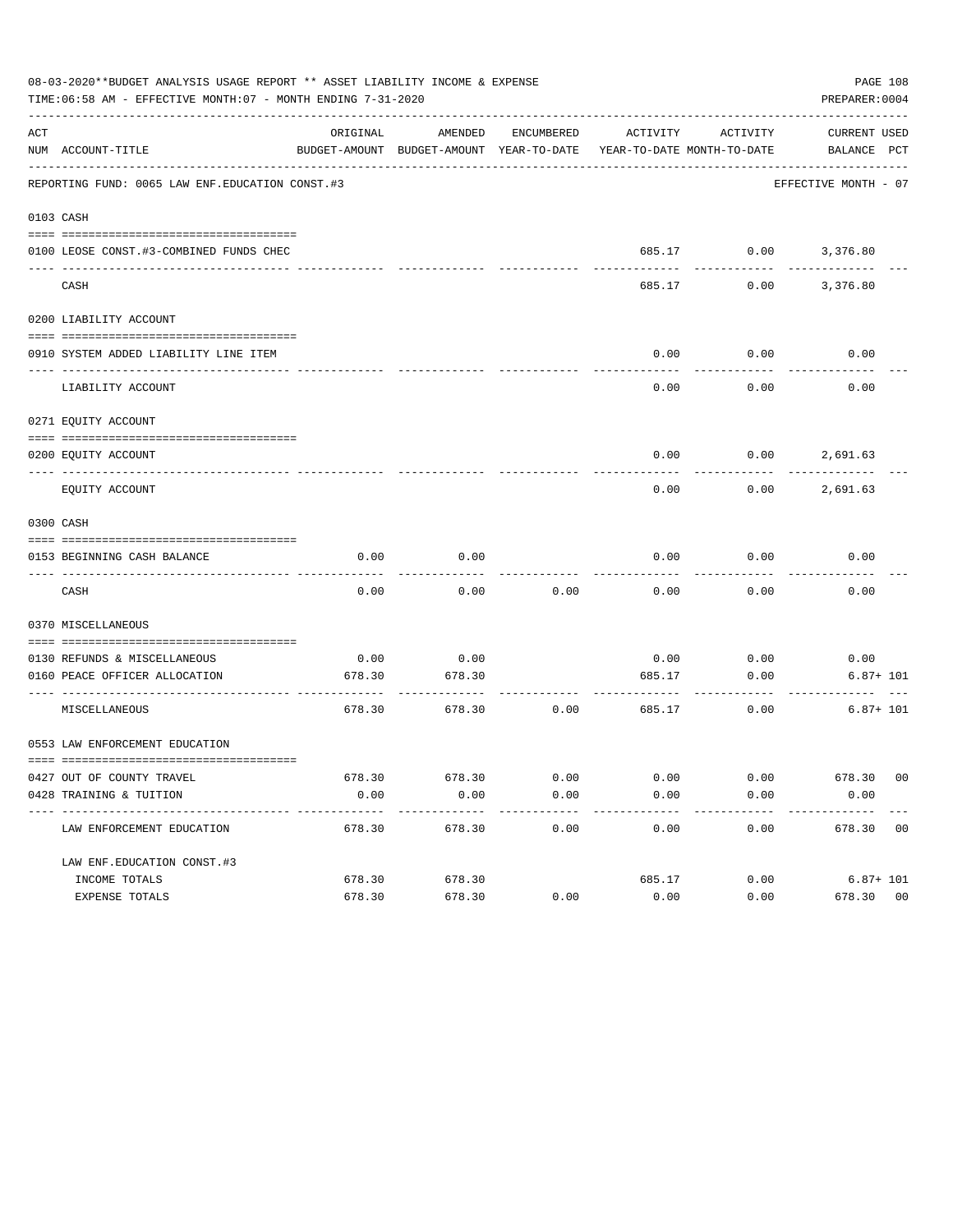|     | 08-03-2020**BUDGET ANALYSIS USAGE REPORT ** ASSET LIABILITY INCOME & EXPENSE<br>TIME: 06:58 AM - EFFECTIVE MONTH: 07 - MONTH ENDING 7-31-2020 |          |                                |            |                                                                                 |                                                |                                            |                |  |
|-----|-----------------------------------------------------------------------------------------------------------------------------------------------|----------|--------------------------------|------------|---------------------------------------------------------------------------------|------------------------------------------------|--------------------------------------------|----------------|--|
| ACT | NUM ACCOUNT-TITLE                                                                                                                             | ORIGINAL | AMENDED                        | ENCUMBERED | ACTIVITY<br>BUDGET-AMOUNT BUDGET-AMOUNT YEAR-TO-DATE YEAR-TO-DATE MONTH-TO-DATE | ACTIVITY                                       | <b>CURRENT USED</b><br>BALANCE PCT         |                |  |
|     | REPORTING FUND: 0066 2017 GO BONDS-CONSTRUCTION FUND                                                                                          |          |                                |            |                                                                                 |                                                | EFFECTIVE MONTH - 07                       |                |  |
|     | 0103 CASH                                                                                                                                     |          |                                |            |                                                                                 |                                                |                                            |                |  |
|     | 0100 GO BONDS CONST.2017-COMBINED FUNDS                                                                                                       |          |                                |            |                                                                                 |                                                | 444,468.35 1,668.94 1,668.94               |                |  |
|     | 0166 ICS DEPOSIT                                                                                                                              |          |                                |            | 5, 161, 494.97- 142, 395.21-                                                    |                                                | 0.00                                       |                |  |
|     | 0175 TEXPOOL                                                                                                                                  |          |                                |            | 0.00                                                                            | 0.00                                           | 0.00                                       |                |  |
|     | CASH                                                                                                                                          |          |                                |            | $4,717,026.62 - 140,726.27 - 1,668.94$                                          |                                                |                                            |                |  |
|     | 0200 LIABILITY ACCOUNT                                                                                                                        |          |                                |            |                                                                                 |                                                |                                            |                |  |
|     | 0910 SYSTEM ADDED LIABILITY LINE-ITEM                                                                                                         |          |                                |            |                                                                                 | $92,194.35 - 0.00$                             | 92,194.35-                                 |                |  |
|     | LIABILITY ACCOUNT                                                                                                                             |          |                                |            |                                                                                 | ________________________<br>$92,194.35 - 0.00$ | 92,194.35-                                 |                |  |
|     | 0207 DUE TO FUND                                                                                                                              |          |                                |            |                                                                                 |                                                |                                            |                |  |
|     | 0990 DUE TO OTHERS                                                                                                                            |          |                                |            | 0.00                                                                            | 0.00                                           | 0.00                                       |                |  |
|     | DUE TO FUND                                                                                                                                   |          |                                |            | 0.00                                                                            | 0.00                                           | 0.00                                       |                |  |
|     | 0231 2017 GO BONDS PAYABLE                                                                                                                    |          |                                |            |                                                                                 |                                                |                                            |                |  |
|     | 0200 2017 GO BONDS PAYABLE                                                                                                                    |          |                                |            | 0.00                                                                            | 0.00                                           | 0.00                                       |                |  |
|     | ---------------                                                                                                                               |          |                                |            |                                                                                 |                                                |                                            |                |  |
|     | 2017 GO BONDS PAYABLE                                                                                                                         |          |                                |            | 0.00                                                                            | 0.00                                           | 0.00                                       |                |  |
|     | 0271 EQUITY ACCOUNT                                                                                                                           |          |                                |            |                                                                                 |                                                |                                            |                |  |
|     | 0200 EQUITY ACCOUNT                                                                                                                           |          |                                |            |                                                                                 |                                                | $0.00$ $0.00$ $4,718,695.56$               |                |  |
|     | EQUITY ACCOUNT                                                                                                                                |          |                                |            |                                                                                 | 0.00                                           | $0.00 \quad 4,718,695.56$                  |                |  |
|     | 0300 CASH                                                                                                                                     |          |                                |            |                                                                                 |                                                |                                            |                |  |
|     | 0166 BEGINNING CASH BALANCE                                                                                                                   |          | 5,099,948.00 5,099,948.00      |            |                                                                                 |                                                | $0.00$ 0.00 5,099,948.00                   | 0 <sub>0</sub> |  |
|     | CASH                                                                                                                                          |          | 5,099,948.00 5,099,948.00 0.00 |            | ------ ----------- --------------<br>0.00                                       | -------------                                  | 0.00 5,099,948.00                          | 00             |  |
|     | 0360 INTEREST EARNINGS                                                                                                                        |          |                                |            |                                                                                 |                                                |                                            |                |  |
|     | --------------------------------------                                                                                                        |          |                                |            |                                                                                 |                                                |                                            |                |  |
|     | 0100 INTEREST EARNINGS LEGEND BANK                                                                                                            | 0.00     | 0.00                           |            |                                                                                 |                                                | $0.00$ $0.00$ $0.00$ $0.00$                |                |  |
|     | 0166 INTEREST EARNINGS ICS                                                                                                                    | 0.00     | 0.00                           |            | ------------                                                                    |                                                | 21,760.42 13.08 21,760.42+<br>------------ |                |  |
|     | INTEREST EARNINGS                                                                                                                             | 0.00     | 0.00                           |            | 0.00 21,760.42                                                                  | ------------                                   | $13.08$ $21,760.42+$                       |                |  |
|     | 0370 MISCELLANEOUS                                                                                                                            |          |                                |            |                                                                                 |                                                |                                            |                |  |
|     | 0130 REFUNDS & MISCELLANEOUS                                                                                                                  | 0.00     | 0.00<br>-----------            |            |                                                                                 | $0.00$ $0.00$                                  | 0.00                                       |                |  |
|     | MISCELLANEOUS                                                                                                                                 | 0.00     | 0.00                           | 0.00       | 0.00                                                                            | 0.00                                           | 0.00                                       |                |  |
|     | 0509 CONTINGENCY                                                                                                                              |          |                                |            |                                                                                 |                                                |                                            |                |  |
|     |                                                                                                                                               |          |                                |            |                                                                                 |                                                |                                            |                |  |
|     | 0475 CONTINGENCY                                                                                                                              |          |                                |            | $440,000.00$ $440,000.00$ $0.00$ $0.00$ $0.00$ $0.00$ $440,000.00$              |                                                |                                            | 00             |  |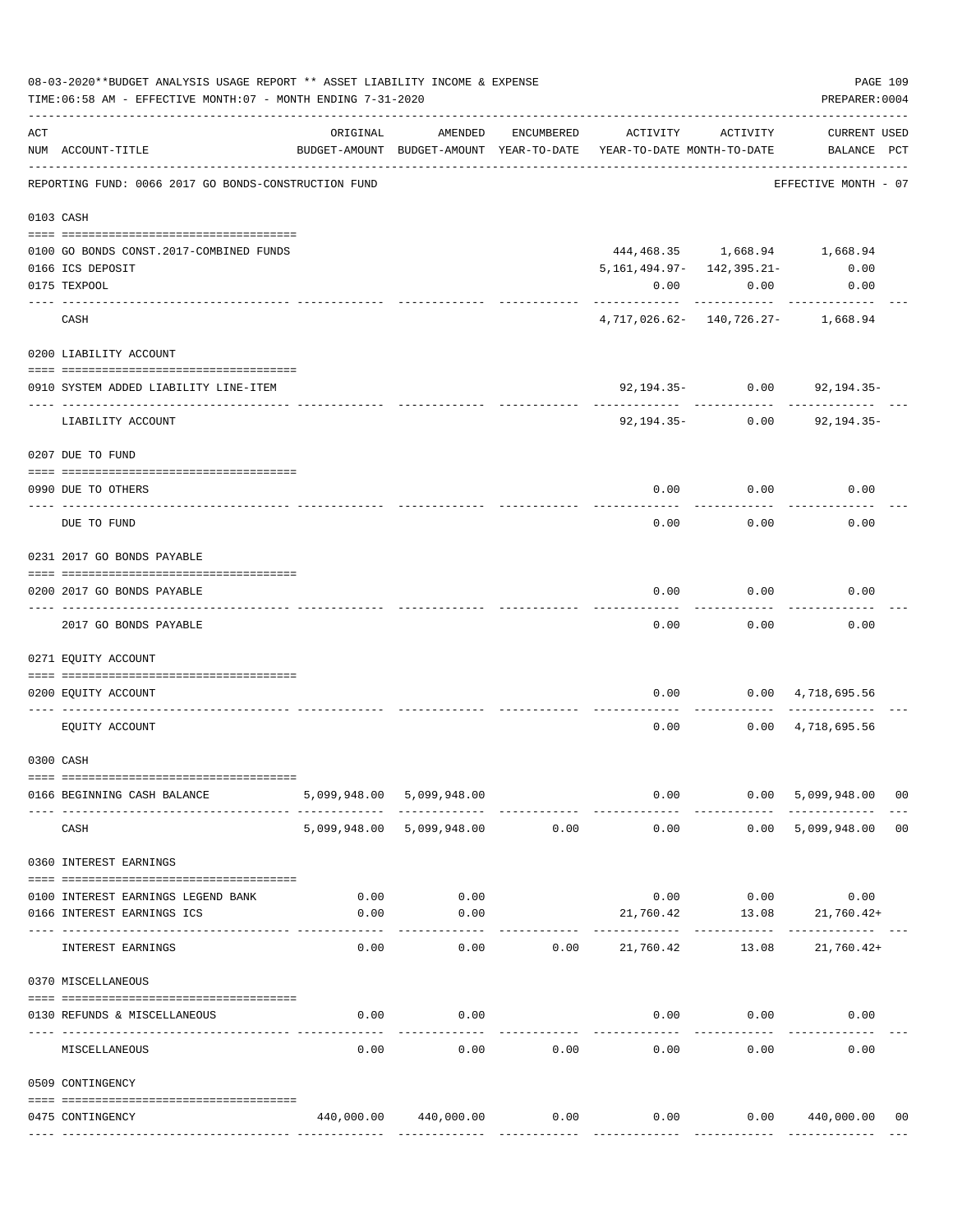TIME:06:58 AM - EFFECTIVE MONTH:07 - MONTH ENDING 7-31-2020 PREPARER:0004

| ACT |                                                           | ORIGINAL                                                                    | AMENDED                                     | ENCUMBERED   | ACTIVITY                  | ACTIVITY                                                                             | CURRENT USED         |              |
|-----|-----------------------------------------------------------|-----------------------------------------------------------------------------|---------------------------------------------|--------------|---------------------------|--------------------------------------------------------------------------------------|----------------------|--------------|
|     | NUM ACCOUNT-TITLE                                         | BUDGET-AMOUNT BUDGET-AMOUNT YEAR-TO-DATE YEAR-TO-DATE MONTH-TO-DATE BALANCE |                                             |              |                           |                                                                                      |                      | $_{\rm PCT}$ |
|     | REPORTING FUND: 0066 2017 GO BONDS-CONSTRUCTION FUND      |                                                                             |                                             |              |                           |                                                                                      | EFFECTIVE MONTH - 07 |              |
|     | CONTINGENCY                                               |                                                                             | 440,000.00 440,000.00                       | 0.00         | 0.00                      | 0.00                                                                                 | 440,000.00 00        |              |
|     | 0666 COURTHOUSE CONSTRUCTION PHASE 1                      |                                                                             |                                             |              |                           |                                                                                      |                      |              |
|     | 0165 CONSTRUCTION                                         | 0.00                                                                        | 0.00                                        | 0.00         | 0.00                      | 0.00                                                                                 | 0.00                 |              |
|     | 0400 ATTORNEY FEES                                        | 0.00                                                                        | 0.00                                        | 0.00         | 0.00                      | 0.00                                                                                 | 0.00                 |              |
|     | 0402 ENGINEERING                                          | 0.00                                                                        | 0.00                                        | 0.00         | 0.00                      | 0.00                                                                                 | 0.00                 |              |
|     | 0403 ARCHITECTURAL FEES                                   | 0.00                                                                        | 0.00                                        | 0.00         | 0.00                      | 0.00                                                                                 | 0.00                 |              |
|     | 0426 PROFESSIONAL FEES                                    | 0.00                                                                        | 0.00                                        | 0.00         | 0.00                      | 0.00                                                                                 | 0.00                 |              |
|     | 0430 BIDS & NOTICES                                       | 0.00                                                                        | 0.00                                        | 0.00         | 0.00                      | 0.00                                                                                 | 0.00                 |              |
|     | 0450 R & M BUILDINGS                                      | 0.00                                                                        | 0.00                                        | 0.00         | 0.00                      | 0.00                                                                                 | 0.00                 |              |
|     | 0451 ASBESTOS ABATEMENT                                   | 0.00                                                                        | 0.00                                        | 0.00         | 0.00                      | 0.00                                                                                 | 0.00                 |              |
|     | 0453 IT DESIGN/SECURITY DESIGN                            | 0.00                                                                        | 0.00                                        | 0.00         | 0.00                      | 0.00                                                                                 | 0.00                 |              |
|     | 0482 DEMOLITION                                           | 0.00                                                                        | 0.00                                        | 0.00         | 0.00                      | 0.00                                                                                 | 0.00                 |              |
|     | 0490 MISCELLANEOUS                                        | 0.00                                                                        | 0.00                                        | 0.00         | 0.00                      | 0.00                                                                                 | 0.00                 |              |
|     | 0535 BUILDING                                             | 0.00                                                                        | 0.00                                        | 0.00         | 0.00                      | 0.00                                                                                 | 0.00                 |              |
|     | 0574 TECHNOLOGY                                           | 0.00                                                                        | 0.00                                        | 0.00         | 0.00                      | 0.00                                                                                 | 0.00                 |              |
|     | 0695 SURVEYING                                            | 0.00                                                                        | 0.00                                        | 0.00         | 0.00                      | 0.00                                                                                 | 0.00                 |              |
|     | COURTHOUSE CONSTRUCTION PHASE 1                           | 0.00                                                                        | 0.00                                        | 0.00         | 0.00                      | 0.00                                                                                 | 0.00                 |              |
|     | 0667 COURTHOUSE CONSTRUCTION PHASE 2                      |                                                                             |                                             |              |                           |                                                                                      |                      |              |
|     |                                                           |                                                                             |                                             |              |                           |                                                                                      |                      |              |
|     | 0165 CONSTRUCTION                                         |                                                                             | 3,917,448.00 2,547,775.50 0.00 2,547,775.50 |              |                           | 0.00                                                                                 |                      | 0.00 100     |
|     | 0167 CONSTRUCTION MANAGER AGENT 726,000.00 738,520.31     |                                                                             |                                             | 0.00         | 738,520.31 137,310.95     |                                                                                      | 0.00 100             |              |
|     | 0168 MASONRY AND STONE                                    |                                                                             | $0.00 \quad 1,264,143.73$                   |              | $0.00 \quad 1,264,143.73$ | 0.00                                                                                 | 0.00                 | 100          |
|     | 0400 ATTORNEY FEES<br>0403 ARCHITECTURAL FEES             | 0.00                                                                        | 0.00                                        | 0.00         | 0.00                      | 0.00                                                                                 | 0.00                 | 0.00 100     |
|     | 0421 INTERNET SERVICES                                    | 0.00<br>0.00                                                                | 56,875.00<br>0.00                           | 0.00<br>0.00 | 56,875.00<br>0.00         | 0.00<br>0.00                                                                         | 0.00                 |              |
|     | 0426 PROFESSIONAL FEES                                    | 0.00                                                                        | 28,570.00                                   | 0.00         |                           | 28,570.00 3,428.40                                                                   | 0.00                 | 100          |
|     | 0430 BIDS, NOTICES & PERMITS                              | 0.00                                                                        | 7,394.97                                    | 0.00         | 7,394.97                  | 0.00                                                                                 | 0.00                 | 100          |
|     | 0440 UTILITIES ELECTRICITY                                | 0.00                                                                        | 0.00                                        | 0.00         | 0.00                      | 0.00                                                                                 | 0.00                 |              |
|     | 0442 UTILITIES WATER                                      | 0.00                                                                        | 0.00                                        | 0.00         | 0.00                      | 0.00                                                                                 | 0.00                 |              |
|     | 0443 TRASH PICK UP                                        | 0.00                                                                        | 3,266.75                                    | 0.00         | 3,266.75                  | 0.00                                                                                 |                      | 0.00 100     |
|     | 0451 ASBESTOS & OTHER TESTING                             | 16,500.00                                                                   | 13, 355. 31                                 | 0.00         | 0.00                      |                                                                                      | $0.00$ 13,355.31     | 00           |
|     | 0453 IT DESIGN/SECURITY DESIGN                            | 0.00                                                                        | 0.00                                        | 0.00         | 0.00                      | 0.00                                                                                 | 0.00                 |              |
|     | 0455 SECURITY                                             | 0.00                                                                        | 0.00                                        | 0.00         | 0.00                      | 0.00                                                                                 | 0.00                 |              |
|     | 0470 OFFICE LEASE                                         | 0.00                                                                        | 0.00                                        | 0.00         | 0.00                      | 0.00                                                                                 | 0.00                 |              |
|     | 0490 MISCELLANEOUS                                        | 0.00                                                                        | 46.43                                       | 0.00         | 46.43                     | 0.00                                                                                 |                      | 0.00 100     |
|     | 0574 TECHNOLOGY                                           | 0.00                                                                        | 0.00                                        | 0.00         | 0.00                      | 0.00                                                                                 | 0.00                 |              |
|     | COURTHOUSE CONSTRUCTION PHASE 2 4,659,948.00 4,659,948.00 | --------- -------------                                                     |                                             | ------------ | ------------              | ------------<br>$0.00 \quad 4,646,592.69 \quad 140,739.35 \quad 13,355.31 \quad 100$ |                      |              |

2017 GO BONDS-CONSTRUCTION FUND INCOME TOTALS 5,099,948.00 5,099,948.00 21,760.42 13.08 5,078,187.58 00 EXPENSE TOTALS 5,099,948.00 5,099,948.00 0.00 4,646,592.69 140,739.35 453,355.31 91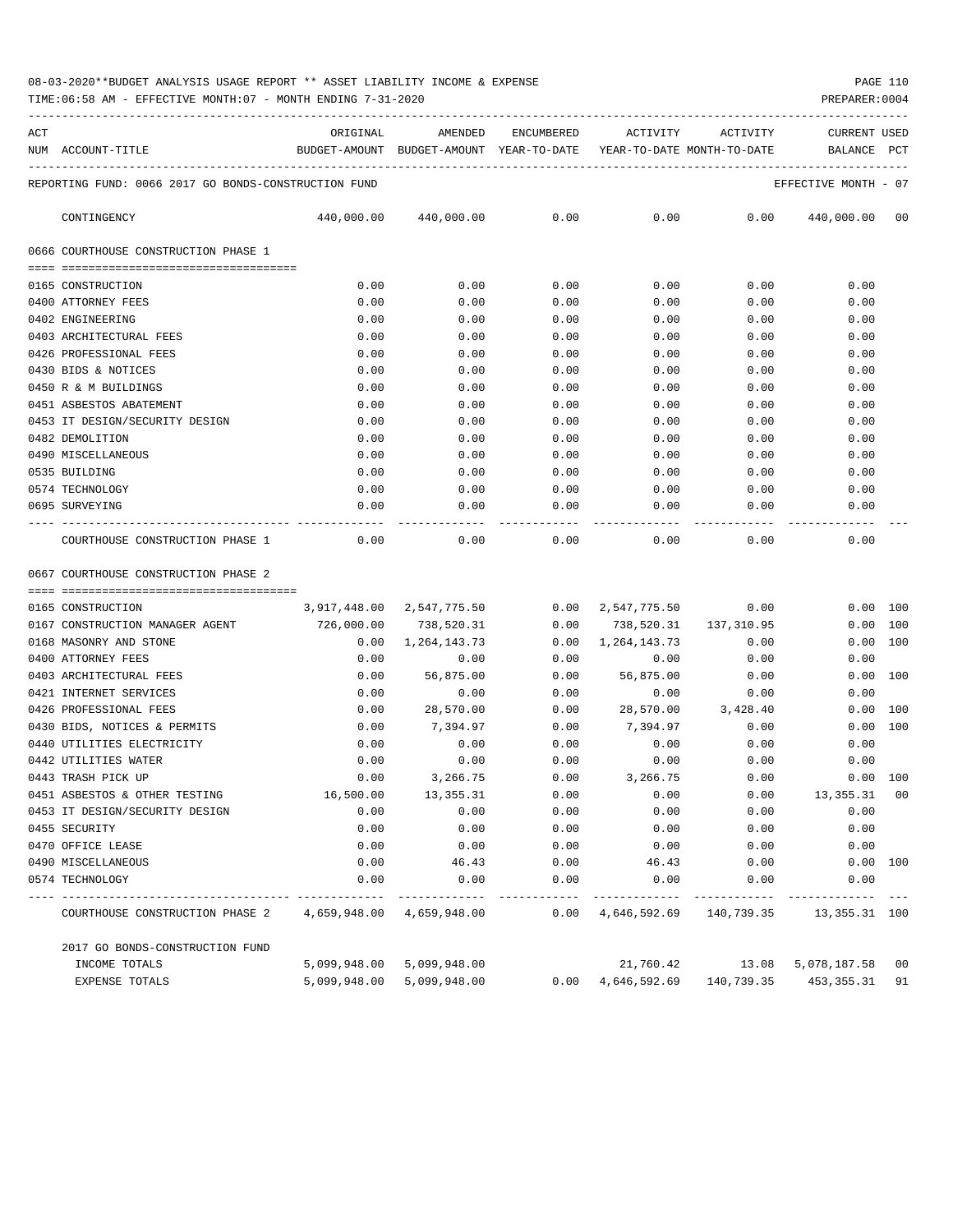|     | 08-03-2020**BUDGET ANALYSIS USAGE REPORT ** ASSET LIABILITY INCOME & EXPENSE<br>TIME: 06:58 AM - EFFECTIVE MONTH: 07 - MONTH ENDING 7-31-2020 |                   |                                          |                   |                            |                                  | PAGE 111<br>PREPARER: 0004 |                |
|-----|-----------------------------------------------------------------------------------------------------------------------------------------------|-------------------|------------------------------------------|-------------------|----------------------------|----------------------------------|----------------------------|----------------|
| ACT |                                                                                                                                               | ORIGINAL          | AMENDED                                  | <b>ENCUMBERED</b> | <b>ACTIVITY</b>            | <b>ACTIVITY</b>                  | <b>CURRENT USED</b>        |                |
|     | NUM ACCOUNT-TITLE                                                                                                                             |                   | BUDGET-AMOUNT BUDGET-AMOUNT YEAR-TO-DATE |                   | YEAR-TO-DATE MONTH-TO-DATE |                                  | BALANCE PCT                |                |
|     | REPORTING FUND: 0067 F.C. DETENTION CENTER ANNUAL PAYMEN                                                                                      |                   |                                          |                   |                            |                                  | EFFECTIVE MONTH - 07       |                |
|     | 0103 CASH                                                                                                                                     |                   |                                          |                   |                            |                                  |                            |                |
|     | 0100 ANNUAL PAYMENT-COMBINED FUND CKING                                                                                                       |                   |                                          |                   |                            | $6, 154.19 - 929.50 - 3, 343.85$ |                            |                |
|     | CASH                                                                                                                                          |                   |                                          |                   | $6, 154.19 -$              | $929.50 -$                       | 3,343.85                   |                |
|     | 0200 SYSTEM ADDED LIABILITY DEPARTMENT                                                                                                        |                   |                                          |                   |                            |                                  |                            |                |
|     | 0910 SYSTEM ADDED LIABILITY LINE-ITEM                                                                                                         |                   |                                          |                   | $530.00 -$                 | 0.00                             | $530.00 -$                 |                |
|     | ---- ----------------------------<br>SYSTEM ADDED LIABILITY DEPARTMENT                                                                        |                   |                                          |                   | $530.00 -$                 | 0.00                             | $530.00 -$                 |                |
|     | 0271 EQUITY ACCOUNT                                                                                                                           |                   |                                          |                   |                            |                                  |                            |                |
|     | 0200 EQUITY ACCOUNT                                                                                                                           |                   |                                          |                   | 0.00                       | 0.00                             | 9,498.04                   |                |
|     | EQUITY ACCOUNT                                                                                                                                |                   |                                          |                   | 0.00                       | 0.00                             | 9,498.04                   |                |
|     | 0300 CASH                                                                                                                                     |                   |                                          |                   |                            |                                  |                            |                |
|     | 0110 UNENCUMBERED FUND BALANCE                                                                                                                | 0.00              | 0.00                                     |                   | 0.00                       | 0.00                             | 0.00                       |                |
|     | CASH                                                                                                                                          | 0.00              | 0.00                                     | 0.00              | 0.00                       | 0.00                             | 0.00                       |                |
|     | 0319 ANNUAL PAYMENT INCOME                                                                                                                    |                   |                                          |                   |                            |                                  |                            |                |
|     | 0551 ANNUAL PAYMENT<br>---- ----------------                                                                                                  | 10,000.00         | 10,000.00                                |                   | 0.00                       | 0.00                             | 10,000.00                  | 0 <sub>0</sub> |
|     | ANNUAL PAYMENT INCOME                                                                                                                         | 10,000.00         | 10,000.00                                | 0.00              | 0.00                       | 0.00                             | 10,000.00                  | 0 <sub>0</sub> |
|     | 0560 F.C. SHERIFF ANNUAL PAYMENT                                                                                                              |                   |                                          |                   |                            |                                  |                            |                |
|     |                                                                                                                                               |                   |                                          | 0.00              | 5,624.19                   | 929.50                           |                            |                |
|     | 0428 TRAINING & TUITION<br>0580 INVESTIGATIVE EQUIPMENT                                                                                       | 10,000.00<br>0.00 | 10,000.00<br>0.00                        | 0.00              | 0.00                       | 0.00                             | 4,375.81<br>0.00           | 56             |
|     | F.C. SHERIFF ANNUAL PAYMENT                                                                                                                   | 10,000.00         | 10,000.00                                | 0.00              | 5,624.19                   | 929.50                           | 4,375.81                   | 56             |
|     | F.C. DETENTION CENTER ANNUAL PAYME                                                                                                            |                   |                                          |                   |                            |                                  |                            |                |
|     | INCOME TOTALS                                                                                                                                 | 10,000.00         | 10,000.00                                |                   | 0.00                       |                                  | 0.00 10,000.00             | 0 <sub>0</sub> |
|     | EXPENSE TOTALS                                                                                                                                | 10,000.00         | 10,000.00                                | 0.00              | 5,624.19                   | 929.50                           | 4,375.81                   | 56             |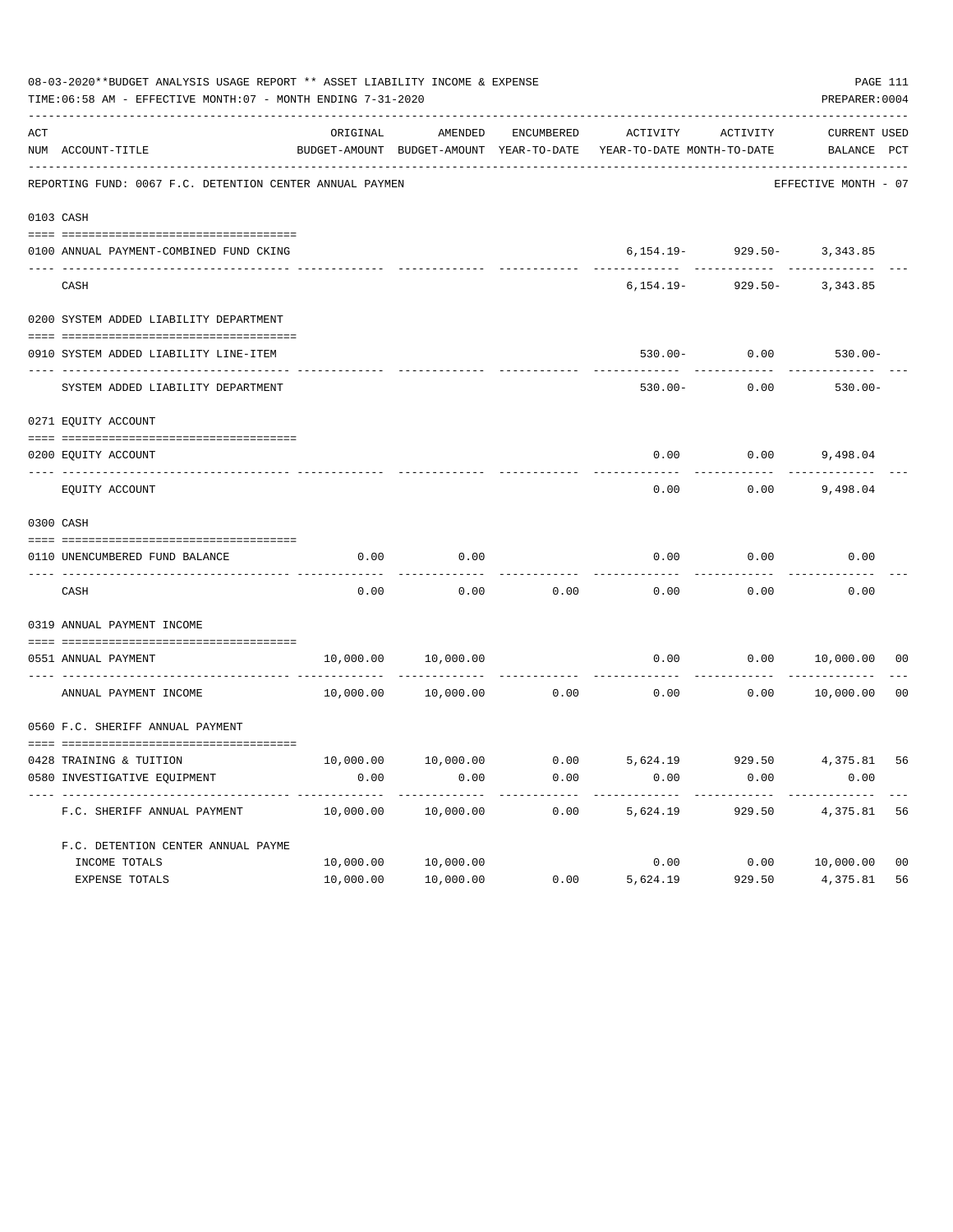|     | 08-03-2020**BUDGET ANALYSIS USAGE REPORT ** ASSET LIABILITY INCOME & EXPENSE<br>TIME: 06:58 AM - EFFECTIVE MONTH: 07 - MONTH ENDING 7-31-2020 |              |                           |                     |                                                                                                                |                   | PAGE 112<br>PREPARER: 0004                 |                      |
|-----|-----------------------------------------------------------------------------------------------------------------------------------------------|--------------|---------------------------|---------------------|----------------------------------------------------------------------------------------------------------------|-------------------|--------------------------------------------|----------------------|
| ACT | NUM ACCOUNT-TITLE                                                                                                                             | ORIGINAL     | AMENDED                   | ENCUMBERED          | ACTIVITY<br>BUDGET-AMOUNT BUDGET-AMOUNT YEAR-TO-DATE YEAR-TO-DATE MONTH-TO-DATE                                | ACTIVITY          | <b>CURRENT USED</b><br>BALANCE PCT         |                      |
|     | REPORTING FUND: 0068 2018 GO BONDS-CONSTRUCTION FUND                                                                                          |              |                           |                     |                                                                                                                |                   | EFFECTIVE MONTH - 07                       |                      |
|     | 0103 CASH                                                                                                                                     |              |                           |                     |                                                                                                                |                   |                                            |                      |
|     | 0100 GO BONDS CONST. 2018-COMB. FUNDS CHE                                                                                                     |              |                           |                     |                                                                                                                |                   | $0.00 \t 672,126.00 \t 0.00$               |                      |
|     | 0168 BUSINESS MONEY FUND ACCOUNT                                                                                                              |              |                           |                     |                                                                                                                |                   | 1,981,706.64 - 1,078,057.22 - 4,344,899.35 |                      |
|     | 0175 TEXPOOL                                                                                                                                  |              |                           |                     | 0.00                                                                                                           |                   | 0.00<br>0.00                               |                      |
|     | CASH                                                                                                                                          |              |                           |                     |                                                                                                                | -----------       | 1,981,706.64- 405,931.22- 4,344,899.35     |                      |
|     | 0200 LIABILITY ACCOUNT                                                                                                                        |              |                           |                     |                                                                                                                |                   |                                            |                      |
|     | 0910 SYSTEM ADDED LIABILITY LINE -ITEM                                                                                                        |              |                           |                     | 0.00                                                                                                           | 0.00              | 0.00                                       |                      |
|     | LIABILITY ACCOUNT                                                                                                                             |              |                           |                     | -----<br>0.00                                                                                                  | ---------<br>0.00 | 0.00                                       |                      |
|     | 0231 2018 GO BONDS PAYABLE                                                                                                                    |              |                           |                     |                                                                                                                |                   |                                            |                      |
|     | 0200 2018 GO BONDS PAYABLE                                                                                                                    |              |                           |                     |                                                                                                                |                   | $0.00$ $0.00$ $6,250,000.00$               |                      |
|     | 2018 GO BONDS PAYABLE                                                                                                                         |              |                           |                     |                                                                                                                | 0.00              | $0.00 \quad 6,250,000.00$                  |                      |
|     | 0271 EQUITY ACCOUNT                                                                                                                           |              |                           |                     |                                                                                                                |                   |                                            |                      |
|     | 0200 EQUITY ACCOUNT                                                                                                                           |              |                           |                     | 0.00                                                                                                           | 0.00              | 76,605.99                                  |                      |
|     |                                                                                                                                               |              |                           |                     |                                                                                                                |                   |                                            |                      |
|     | EQUITY ACCOUNT                                                                                                                                |              |                           |                     | 0.00                                                                                                           | 0.00              | 76,605.99                                  |                      |
|     | 0300 CASH                                                                                                                                     |              |                           |                     |                                                                                                                |                   |                                            |                      |
|     | 0168 BEGINNING CASH BALANCE                                                                                                                   |              | $0.00 \quad 4,000,000.00$ |                     |                                                                                                                |                   | $0.00$ $0.00$ $4,000,000.00$               | 00                   |
|     | CASH                                                                                                                                          | 0.00         |                           | $4,000,000.00$ 0.00 |                                                                                                                | 0.00<br>0.00      | 4,000,000.00                               | 0 <sub>0</sub>       |
|     | 0360 INTEREST EARNINGS                                                                                                                        |              |                           |                     |                                                                                                                |                   |                                            |                      |
|     |                                                                                                                                               |              |                           |                     |                                                                                                                |                   |                                            |                      |
|     | 0100 INTEREST EARNING LEGEND BANK<br>0168 INTEREST EARNINGS BUSINESS MONEY F                                                                  | 0.00<br>0.00 | 0.00<br>0.00              |                     |                                                                                                                | 0.00<br>0.00      | 0.00<br>69,012.16 1,215.21 69,012.16+      |                      |
|     | INTEREST EARNINGS                                                                                                                             | 0.00         | 0.00                      |                     | $0.00$ 69,012.16 1,215.21 69,012.16+                                                                           |                   |                                            |                      |
|     | 0370 MISCELLANEOUS                                                                                                                            |              |                           |                     |                                                                                                                |                   |                                            |                      |
|     | 0130 REFUNDS & MISCELLANEOUS                                                                                                                  | 0.00         | 0.00                      |                     |                                                                                                                | $0.00$ $0.00$     | 0.00                                       |                      |
|     | MISCELLANEOUS                                                                                                                                 | 0.00         | 0.00                      | 0.00                | 0.00                                                                                                           | 0.00              | 0.00                                       |                      |
|     | 0509 CONTINGENCY                                                                                                                              |              |                           |                     |                                                                                                                |                   |                                            |                      |
|     | 0475 CONTINGENCY                                                                                                                              | 0.00         | 0.00                      | 0.00                | $0.00$ 0.00                                                                                                    |                   | 0.00                                       |                      |
|     | CONTINGENCY                                                                                                                                   | 0.00         | 0.00                      | 0.00                | 0.00                                                                                                           | 0.00              | 0.00                                       |                      |
|     | 0668 COURTHOUSE CONSTRUCTION PHASE 2                                                                                                          |              |                           |                     |                                                                                                                |                   |                                            |                      |
|     |                                                                                                                                               |              |                           |                     |                                                                                                                |                   |                                            |                      |
|     | 0165 CONSTRUCTION<br>0167 CONSTRUCTION MANAGER AGENT                                                                                          |              | 0.00 184,000.00           |                     | $0.00$ $2,771,200.00$ $335.00$ $1,437,011.83$ $398,156.07$ $1,333,853.17$<br>$0.00$ $0.00$ $0.00$ $184,000.00$ |                   |                                            | 52<br>0 <sub>0</sub> |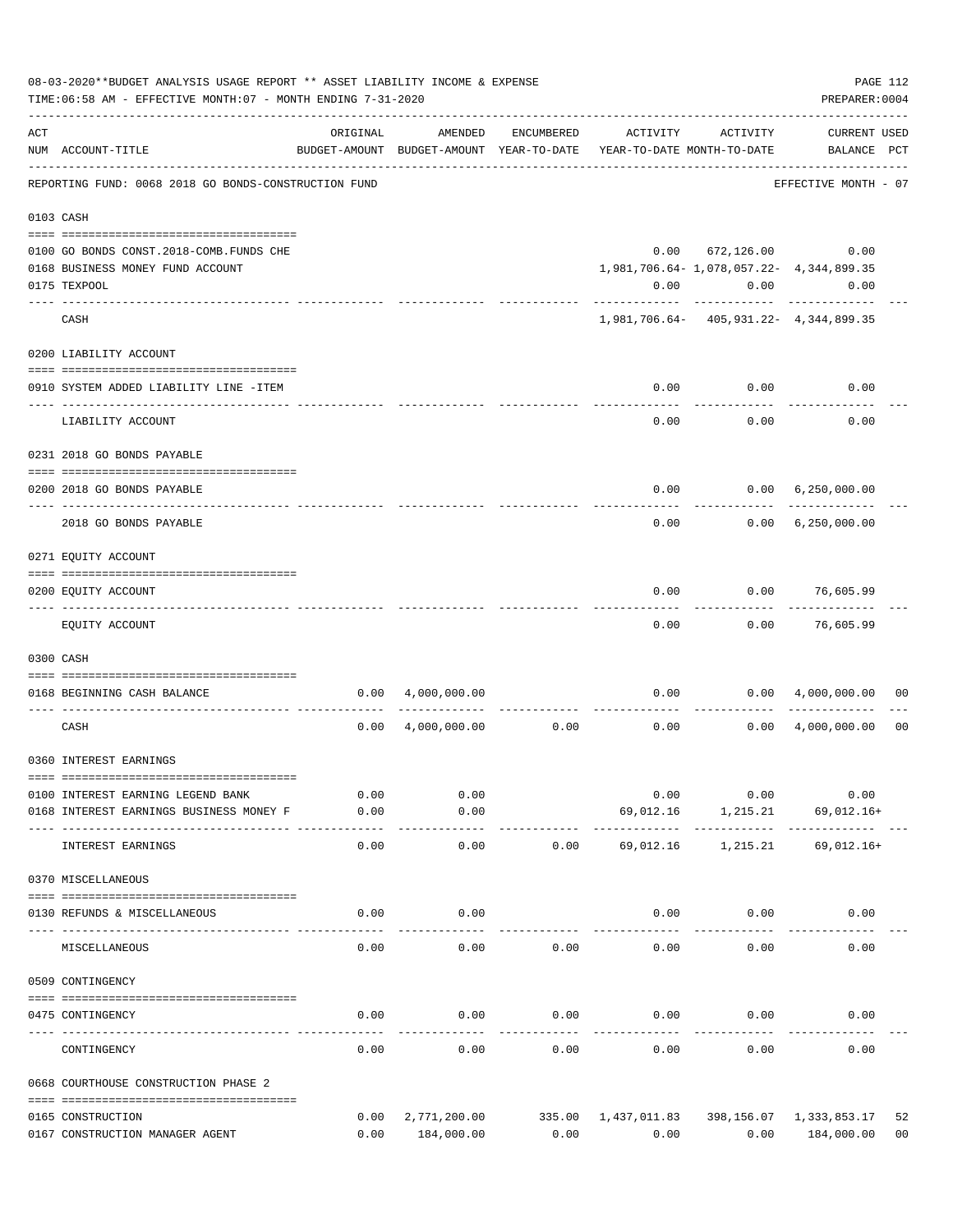| ACT |                                                                                          | ORIGINAL | AMENDED   | ENCUMBERED                                 | ACTIVITY  | ACTIVITY | <b>CURRENT USED</b>                                                       |     |
|-----|------------------------------------------------------------------------------------------|----------|-----------|--------------------------------------------|-----------|----------|---------------------------------------------------------------------------|-----|
|     | NUM ACCOUNT-TITLE<br>BUDGET-AMOUNT BUDGET-AMOUNT YEAR-TO-DATE YEAR-TO-DATE MONTH-TO-DATE |          |           |                                            |           |          | BALANCE PCT                                                               |     |
|     | REPORTING FUND: 0068 2018 GO BONDS-CONSTRUCTION FUND                                     |          |           |                                            |           |          | EFFECTIVE MONTH - 07                                                      |     |
|     | 0168 MASONRY AND STONE                                                                   | 0.00     |           | 1,000,000.00  118,061.94  596,108.98  0.00 |           |          | 285,829.08 71                                                             |     |
|     | 0400 ATTORNEY FEES                                                                       | 0.00     | 0.00      | 0.00                                       | 0.00      | 0.00     | 0.00                                                                      |     |
|     | 0402 ENGINEERING                                                                         | 0.00     | 0.00      | 0.00                                       | 0.00      | 0.00     | 0.00                                                                      |     |
|     | 0403 ARCHITECTURAL FEES                                                                  | 0.00     | 41,000.00 | 0.00                                       | 16,250.00 |          | 8,125.00 24,750.00                                                        | -40 |
|     | 0426 PROFESSIONAL FEES                                                                   | 0.00     | 0.00      | 0.00                                       | 0.00      | 0.00     | 0.00                                                                      |     |
|     | 0430 BIDS, NOTICES & PERMITS                                                             | 0.00     | 0.00      | 0.00                                       | 0.00      | 0.00     | 0.00                                                                      |     |
|     | 0443 TRASH PICK UP                                                                       | 0.00     | 3,800.00  | 0.00                                       | 1,347.99  | 865.36   | 2,452.01                                                                  | -35 |
|     | 0450 R & M BUILDINGS                                                                     | 0.00     | 0.00      | 0.00                                       | 0.00      | 0.00     | 0.00                                                                      |     |
|     | 0490 MISCELLANEOUS                                                                       | 0.00     | 0.00      | 0.00                                       | 0.00      | 0.00     | 0.00                                                                      |     |
|     | 0535 BUILDING                                                                            | 0.00     | 0.00      | 0.00                                       | 0.00      | 0.00     | 0.00                                                                      |     |
|     | 0695 SURVEYING                                                                           | 0.00     | 0.00      | 0.00                                       | 0.00      | 0.00     | 0.00                                                                      |     |
|     | COURTHOUSE CONSTRUCTION PHASE 2                                                          | 0.00     |           |                                            |           |          | $4.000.000.00$ $118.396.94$ $2.050.718.80$ $407.146.43$ $1.830.884.26$    | -54 |
|     | 2018 GO BONDS-CONSTRUCTION FUND                                                          |          |           |                                            |           |          |                                                                           |     |
|     | INCOME TOTALS                                                                            | 0.00     |           |                                            |           |          | 4,000,000.00 69,012.16 1,215.21 3,930,987.84 02                           |     |
|     | <b>EXPENSE TOTALS</b>                                                                    | 0.00     |           |                                            |           |          | 4,000,000.00   118,396.94   2,050,718.80   407,146.43   1,830,884.26   54 |     |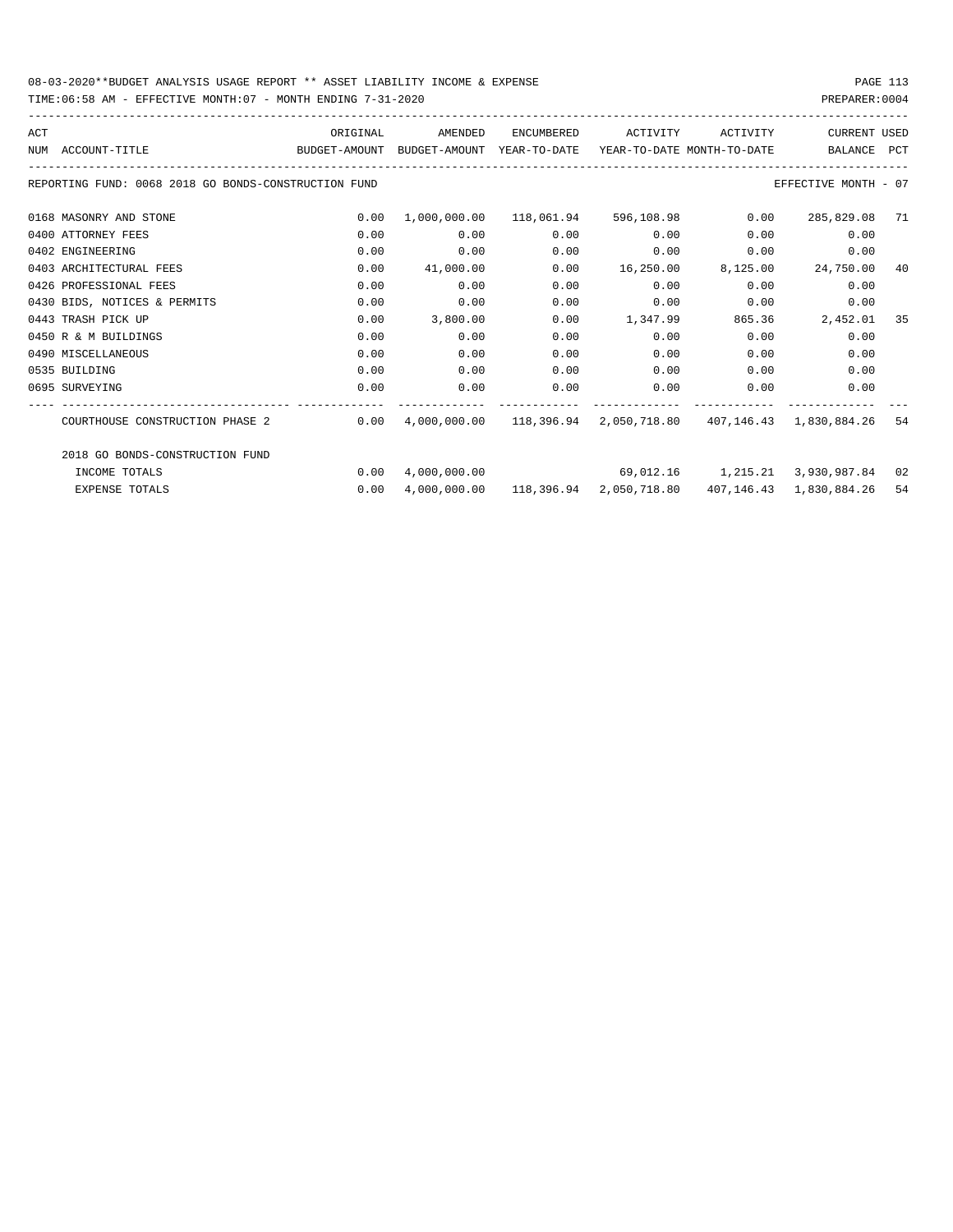|     | 08-03-2020**BUDGET ANALYSIS USAGE REPORT ** ASSET LIABILITY INCOME & EXPENSE<br>TIME: 06:58 AM - EFFECTIVE MONTH: 07 - MONTH ENDING 7-31-2020 |              |                                                     |            |                                        |              | PREPARER: 0004                                  | PAGE 114 |
|-----|-----------------------------------------------------------------------------------------------------------------------------------------------|--------------|-----------------------------------------------------|------------|----------------------------------------|--------------|-------------------------------------------------|----------|
| ACT | NUM ACCOUNT-TITLE                                                                                                                             | ORIGINAL     | AMENDED<br>BUDGET-AMOUNT BUDGET-AMOUNT YEAR-TO-DATE | ENCUMBERED | ACTIVITY<br>YEAR-TO-DATE MONTH-TO-DATE | ACTIVITY     | <b>CURRENT USED</b><br>BALANCE PCT              |          |
|     | REPORTING FUND: 0069 2020 CO BONDS-CONSTRUCTION FUND                                                                                          |              |                                                     |            |                                        |              | EFFECTIVE MONTH - 07                            |          |
|     | 0103 CASH                                                                                                                                     |              |                                                     |            |                                        |              |                                                 |          |
|     |                                                                                                                                               |              |                                                     |            |                                        |              |                                                 |          |
|     | 0120 CO BONDS CONST. 2020-COMB. FUNDS CHE                                                                                                     |              |                                                     |            | 100.04                                 |              | $0.01$ 100.04                                   |          |
|     | 0169 ICS DEPOSIT                                                                                                                              |              |                                                     |            | 9,901,898.86                           |              | $0.00$ 9,901,898.86                             |          |
|     | 0175 TEXPOOL                                                                                                                                  |              |                                                     |            | 0.00                                   | 0.00         | 0.00                                            |          |
|     | CASH                                                                                                                                          |              |                                                     |            | 9,901,998.90                           |              | ---------<br>0.01 9,901,998.90                  |          |
|     | 0200 LIABILITY ACCOUNT                                                                                                                        |              |                                                     |            |                                        |              |                                                 |          |
|     | 0910 SYSTEM ADDED LIABILITY LINE-ITEM                                                                                                         |              |                                                     |            | 0.00                                   | 0.00         | 0.00                                            |          |
|     | LIABILITY ACCOUNT                                                                                                                             |              |                                                     |            | 0.00                                   | 0.00         | 0.00                                            |          |
|     | 0271 EQUITY ACCOUNT                                                                                                                           |              |                                                     |            |                                        |              |                                                 |          |
|     | 0200 EQUITY ACCOUNT                                                                                                                           |              |                                                     |            | 0.00                                   | 0.00         | 0.00                                            |          |
|     | EQUITY ACCOUNT                                                                                                                                |              |                                                     |            | 0.00                                   | 0.00         | 0.00                                            |          |
|     | 0300 CASH                                                                                                                                     |              |                                                     |            |                                        |              |                                                 |          |
|     | 0168 BEGINNING CASH BALANCE                                                                                                                   | 0.00         | 0.00                                                |            | 0.00                                   | 0.00         | 0.00                                            |          |
|     | CASH                                                                                                                                          | 0.00         | 0.00                                                | 0.00       | 0.00                                   | 0.00         | 0.00                                            |          |
|     | 0350 2020 CO BONDS                                                                                                                            |              |                                                     |            |                                        |              |                                                 |          |
|     | 0169 2020 CO BOND PROCEEDS                                                                                                                    | 0.00         | 0.00                                                |            |                                        |              | $9,900,000.00$ $0.00$ $9,900,000.00+$           |          |
|     | 2020 CO BONDS                                                                                                                                 | 0.00         | 0.00                                                |            |                                        |              | $0.00 \t 9,900,000.00 \t 0.00 \t 9,900,000.00+$ |          |
|     | 0360 INTEREST EARNINGS                                                                                                                        |              |                                                     |            |                                        |              |                                                 |          |
|     |                                                                                                                                               |              |                                                     |            |                                        |              |                                                 |          |
|     | 0100 INTEREST EARNING LEGEND BANK<br>0160 2020 CO'S CERT. INTEREST & SINKING                                                                  | 0.00         | 0.00                                                |            | 0.00                                   | 0.00         | 0.00                                            |          |
|     | 0169 INTEREST EARNINGS ICS                                                                                                                    | 0.00<br>0.00 | 0.00<br>0.00                                        |            | 0.00<br>1,898.90                       | 0.00<br>0.01 | 0.00<br>$1,898.90+$                             |          |
|     |                                                                                                                                               | $- - - - -$  | $- - - -$                                           |            | ---------                              | ---------    |                                                 |          |
|     | INTEREST EARNINGS                                                                                                                             | 0.00         | 0.00                                                | 0.00       | 1,898.90                               | 0.01         | $1,898.90+$                                     |          |
|     | 0370 MISCELLANEOUS                                                                                                                            |              |                                                     |            |                                        |              |                                                 |          |
|     | 0130 REFUNDS & MISCELLANEOUS                                                                                                                  | 0.00         | 0.00                                                |            | 100.00                                 | 0.00         | $100.00+$                                       |          |
|     | MISCELLANEOUS                                                                                                                                 | 0.00         | 0.00                                                | 0.00       | 100.00                                 | 0.00         | $100.00+$                                       |          |
|     | 0509 CONTINGENCY                                                                                                                              |              |                                                     |            |                                        |              |                                                 |          |
|     | 0475 CONTINGENCY                                                                                                                              | 0.00         | 0.00                                                | 0.00       | 0.00                                   | 0.00         | 0.00                                            |          |
|     | CONTINGENCY                                                                                                                                   | 0.00         | 0.00                                                | 0.00       | 0.00                                   | 0.00         | 0.00                                            |          |
|     | 0669 COURTHOUSE CONSTRUCTION PHASE 2                                                                                                          |              |                                                     |            |                                        |              |                                                 |          |
|     | 0165 CONSTRUCTION                                                                                                                             | 0.00         | 0.00                                                | 0.00       | 0.00                                   | 0.00         | 0.00                                            |          |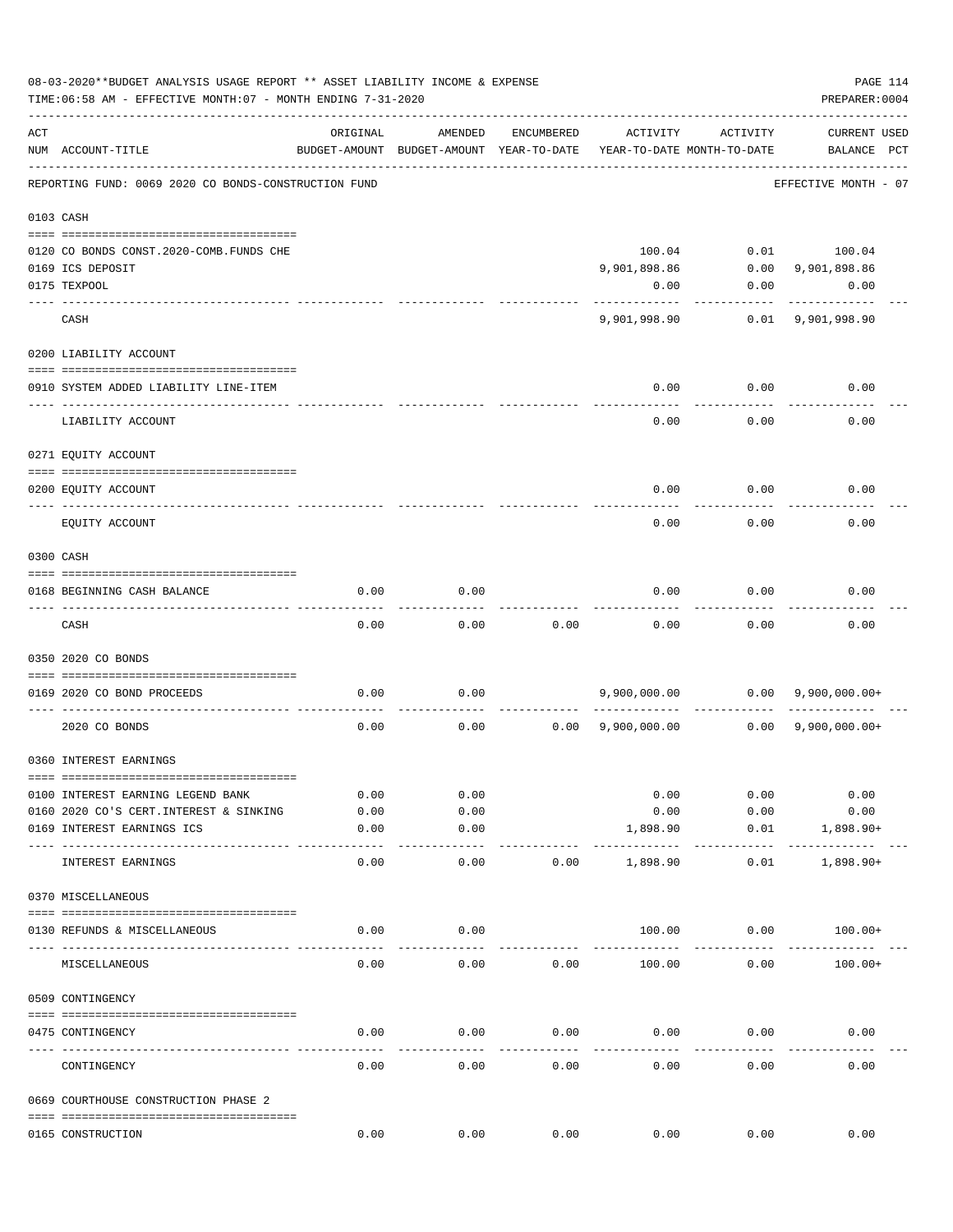| ACT                                                  | ORIGINAL                    | AMENDED | <b>ENCUMBERED</b> | ACTIVITY                   | ACTIVITY | <b>CURRENT USED</b>          |
|------------------------------------------------------|-----------------------------|---------|-------------------|----------------------------|----------|------------------------------|
| ACCOUNT-TITLE<br>NTJM                                | BUDGET-AMOUNT BUDGET-AMOUNT |         | YEAR-TO-DATE      | YEAR-TO-DATE MONTH-TO-DATE |          | <b>PCT</b><br><b>BALANCE</b> |
| REPORTING FUND: 0069 2020 CO BONDS-CONSTRUCTION FUND |                             |         |                   |                            |          | EFFECTIVE MONTH - 07         |
| 0167 CONSTRUCTION MANAGER AGENT                      | 0.00                        | 0.00    | 0.00              | 0.00                       | 0.00     | 0.00                         |
| 0168 MASONRY AND STONE                               | 0.00                        | 0.00    | 0.00              | 0.00                       | 0.00     | 0.00                         |
| 0403 ARCHITECTURAL FEES                              | 0.00                        | 0.00    | 0.00              | 0.00                       | 0.00     | 0.00                         |
| 0426 PROFESSIONAL FEES                               | 0.00                        | 0.00    | 0.00              | 0.00                       | 0.00     | 0.00                         |
| 0430 BIDS & NOTICES                                  | 0.00                        | 0.00    | 0.00              | 0.00                       | 0.00     | 0.00                         |
| 0443 TRASH PICK UP                                   | 0.00                        | 0.00    | 0.00              | 0.00                       | 0.00     | 0.00                         |
| 0453 IT DESIGN/SECURITY DESIGN                       | 0.00                        | 0.00    | 0.00              | 0.00                       | 0.00     | 0.00                         |
| 0455 SECURITY                                        | 0.00                        | 0.00    | 0.00              | 0.00                       | 0.00     | 0.00                         |
|                                                      |                             |         |                   |                            |          |                              |
| COURTHOUSE CONSTRUCTION PHASE 2                      | 0.00                        | 0.00    | 0.00              | 0.00                       | 0.00     | 0.00                         |
| 2020 CO BONDS-CONSTRUCTION FUND                      |                             |         |                   |                            |          |                              |
| INCOME TOTALS                                        | 0.00                        | 0.00    |                   | 9,901,998.90               | 0.01     | $9,901,998.90+$              |
| <b>EXPENSE TOTALS</b>                                | 0.00                        | 0.00    | 0.00              | 0.00                       | 0.00     | 0.00                         |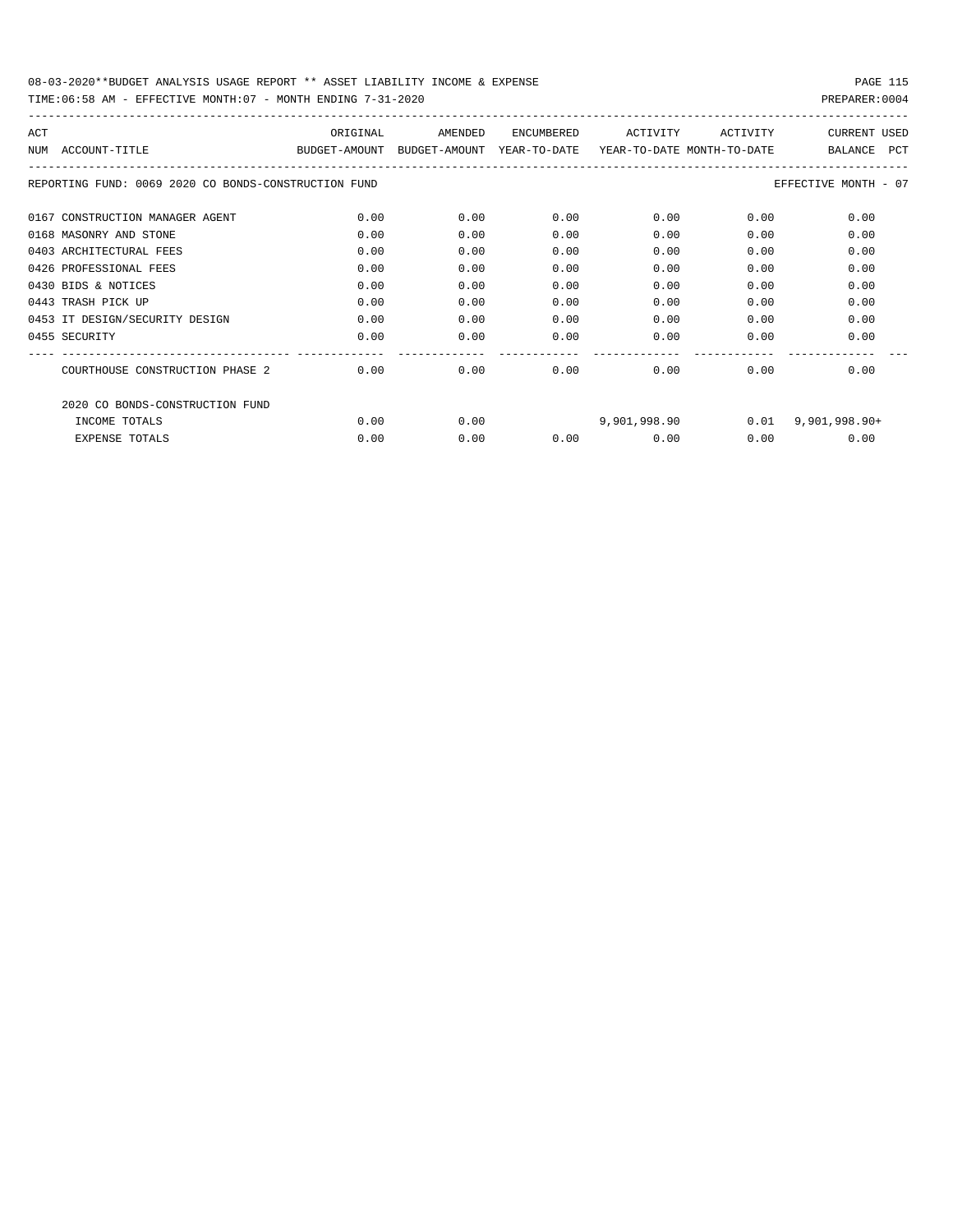|                    | 08-03-2020**BUDGET ANALYSIS USAGE REPORT ** ASSET LIABILITY INCOME & EXPENSE<br>TIME:06:58 AM - EFFECTIVE MONTH:07 - MONTH ENDING 7-31-2020 |                                                                                 |                     |              |                      |                      | PAGE 116<br>PREPARER: 0004         |
|--------------------|---------------------------------------------------------------------------------------------------------------------------------------------|---------------------------------------------------------------------------------|---------------------|--------------|----------------------|----------------------|------------------------------------|
| $\mathop{\rm ACT}$ | NUM ACCOUNT-TITLE                                                                                                                           | ORIGINAL<br>BUDGET-AMOUNT BUDGET-AMOUNT YEAR-TO-DATE YEAR-TO-DATE MONTH-TO-DATE | AMENDED             | ENCUMBERED   | ACTIVITY             | ACTIVITY             | <b>CURRENT USED</b><br>BALANCE PCT |
|                    | REPORTING FUND: 0070 RIGHT OF WAY FUND                                                                                                      |                                                                                 |                     |              |                      |                      | EFFECTIVE MONTH - 07               |
|                    | 0102 A/P CLEARING                                                                                                                           |                                                                                 |                     |              |                      |                      |                                    |
|                    | 0100 A/P CLEARING<br>---- --------                                                                                                          |                                                                                 |                     |              |                      | $0.00$ 0.00          | 0.00                               |
|                    | A/P CLEARING                                                                                                                                |                                                                                 |                     |              | 0.00                 | 0.00                 | 0.00                               |
|                    | 0103 CASH                                                                                                                                   |                                                                                 |                     |              |                      |                      |                                    |
|                    | 0100 RIGHT OF WAY-COMBINED FUND CHECKIN                                                                                                     |                                                                                 |                     |              | 29.34                |                      | 1.94 16, 114.65                    |
|                    | 0170 RIGHT OF WAY CASH ACCT.                                                                                                                |                                                                                 |                     |              | 0.00                 | 0.00                 | 0.00                               |
|                    | 0175 TEXPOOL                                                                                                                                |                                                                                 |                     |              | 877.82               | 15.06                | 84,843.89                          |
|                    | CASH                                                                                                                                        |                                                                                 |                     |              | 907.16               | 17.00                | ----------<br>100,958.54           |
|                    | 0133 ADVANCE TO FUND                                                                                                                        |                                                                                 |                     |              |                      |                      |                                    |
|                    | 0010 ADVANCE TO GENERAL                                                                                                                     |                                                                                 |                     |              | 0.00                 | 0.00                 | 0.00                               |
|                    | 0021 ADVANCE TO R&B #1                                                                                                                      |                                                                                 |                     |              | 0.00                 | 0.00                 | 0.00                               |
|                    | 0022 ADVANCE TO R&B #2                                                                                                                      |                                                                                 |                     |              | 0.00                 | 0.00                 | 0.00                               |
|                    |                                                                                                                                             |                                                                                 |                     |              |                      |                      |                                    |
|                    | ADVANCE TO FUND                                                                                                                             |                                                                                 |                     |              | 0.00                 | 0.00                 | 0.00                               |
|                    | 0200 LIABILITY ACCOUNT                                                                                                                      |                                                                                 |                     |              |                      |                      |                                    |
|                    | 0900 SYSTEM ADDED LIABILITY LINE-ITEM                                                                                                       |                                                                                 |                     |              | 0.00                 | 0.00                 | 0.00                               |
|                    | 0910 SYSTEM ADDED LIABILITY LINE-ITEM                                                                                                       |                                                                                 |                     |              | 0.00                 | 0.00                 | 0.00                               |
|                    |                                                                                                                                             |                                                                                 |                     |              |                      |                      |                                    |
|                    | LIABILITY ACCOUNT                                                                                                                           |                                                                                 |                     |              | 0.00                 | 0.00                 | 0.00                               |
|                    | 0271 EQUITY ACCOUNT                                                                                                                         |                                                                                 |                     |              |                      |                      |                                    |
|                    | 0200 EQUITY ACCOUNT                                                                                                                         |                                                                                 |                     |              | 0.00                 |                      | 0.00 100,051.38                    |
|                    | EQUITY ACCOUNT                                                                                                                              |                                                                                 |                     |              | 0.00                 |                      | 0.00 100, 051.38                   |
|                    | 0360 INTEREST EARNINGS                                                                                                                      |                                                                                 |                     |              |                      |                      |                                    |
|                    | 0100 INTEREST EARNINGS                                                                                                                      | 0.00                                                                            | 0.00                |              |                      |                      | 907.16 17.00 907.16+               |
|                    | --------------------------------------<br>INTEREST EARNINGS                                                                                 | ----------<br>0.00                                                              | -----------<br>0.00 | 0.00         | . <u>.</u><br>907.16 | -----------<br>17.00 | 907.16+                            |
|                    | 0622 RIGHT OF WAY                                                                                                                           |                                                                                 |                     |              |                      |                      |                                    |
|                    |                                                                                                                                             |                                                                                 |                     |              |                      |                      |                                    |
|                    | 0399 CLAIM SETTLEMENTS<br>0426 APPRAISAL FEES                                                                                               | 0.00<br>0.00                                                                    | 0.00<br>0.00        | 0.00<br>0.00 | 0.00<br>0.00         | 0.00<br>0.00         | 0.00<br>0.00                       |
|                    | 0429 RELOCATING UTILITIES                                                                                                                   | 0.00                                                                            | 0.00                | 0.00         | 0.00                 | 0.00                 | 0.00                               |
|                    | 0449 CONTRACT EXPENSES FOR FM87 R.O.W.                                                                                                      | 0.00                                                                            | 0.00                | 0.00         | 0.00                 | 0.00                 | 0.00                               |
|                    |                                                                                                                                             |                                                                                 |                     |              |                      |                      |                                    |
|                    | RIGHT OF WAY                                                                                                                                | 0.00                                                                            | 0.00                | 0.00         | 0.00                 | 0.00                 | 0.00                               |
|                    | 0629 RIGHT OF WAY                                                                                                                           |                                                                                 |                     |              |                      |                      |                                    |
|                    | 0500 RIGHT OF WAY PUR HWY #82                                                                                                               | 0.00                                                                            | 0.00                | 0.00         | 0.00                 | 0.00                 | 0.00                               |
|                    | 0501 RIGHT OF WAY PURCHASE FM #87                                                                                                           | 0.00                                                                            | 0.00                | 0.00         | 0.00                 | 0.00                 | 0.00                               |
|                    | 0502 RIGHT OF WAY PURCHASE HWY #121                                                                                                         | 0.00                                                                            | 0.00                | 0.00         | 0.00                 | 0.00                 | 0.00                               |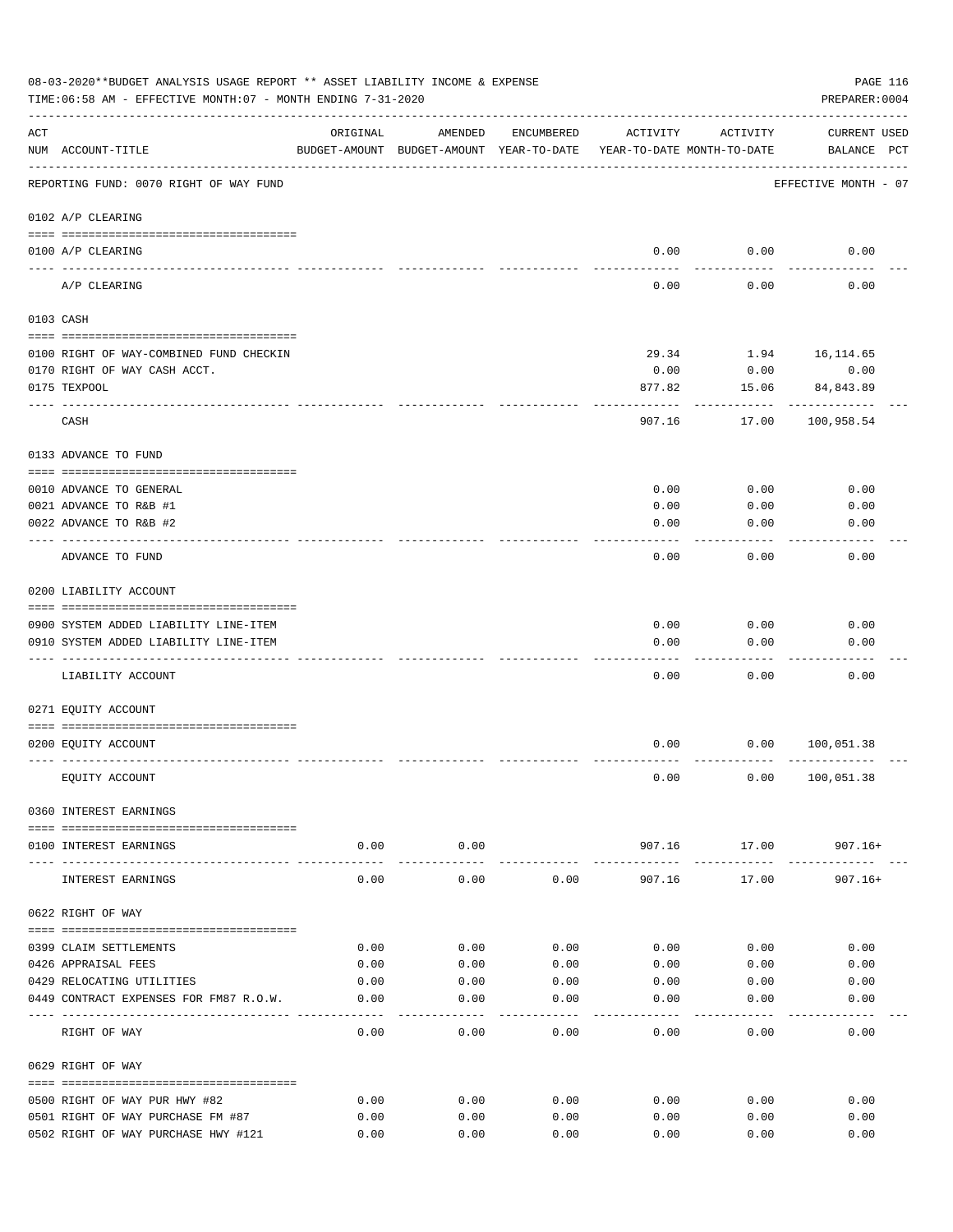| 08-03-2020**BUDGET ANALYSIS USAGE REPORT ** ASSET LIABILITY INCOME & EXPENSE |                                                                                 |          |         |            |             |              | PAGE 117             |  |  |  |
|------------------------------------------------------------------------------|---------------------------------------------------------------------------------|----------|---------|------------|-------------|--------------|----------------------|--|--|--|
|                                                                              | TIME: 06:58 AM - EFFECTIVE MONTH: 07 - MONTH ENDING 7-31-2020<br>PREPARER: 0004 |          |         |            |             |              |                      |  |  |  |
| ACT                                                                          |                                                                                 | ORIGINAL | AMENDED | ENCUMBERED | ACTIVITY    | ACTIVITY     | CURRENT USED         |  |  |  |
| NUM ACCOUNT-TITLE                                                            | BUDGET-AMOUNT BUDGET-AMOUNT YEAR-TO-DATE YEAR-TO-DATE_MONTH-TO-DATE             |          |         |            |             |              | BALANCE PCT          |  |  |  |
| REPORTING FUND: 0070 RIGHT OF WAY FUND                                       |                                                                                 |          |         |            |             |              | EFFECTIVE MONTH - 07 |  |  |  |
| 0503 RIGHT OF WAY PURCHASE HWY.78                                            |                                                                                 | 0.00     | 0.00    | 0.00       | $0.00$ 0.00 |              | 0.00                 |  |  |  |
| RIGHT OF WAY                                                                 |                                                                                 | 0.00     | 0.00    | 0.00       |             | 0.00<br>0.00 | 0.00                 |  |  |  |
| 0999 ACCOUNTS PAYABLE                                                        |                                                                                 |          |         |            |             |              |                      |  |  |  |
|                                                                              |                                                                                 |          |         |            |             |              |                      |  |  |  |
| 0100 A/P CLEARING ACCOUNT                                                    |                                                                                 |          |         |            | 0.00        | 0.00         | 0.00                 |  |  |  |
| ACCOUNTS PAYABLE                                                             |                                                                                 |          |         |            | 0.00        | 0.00         | 0.00                 |  |  |  |
| RIGHT OF WAY FUND                                                            |                                                                                 |          |         |            |             |              |                      |  |  |  |
| INCOME TOTALS                                                                |                                                                                 | 0.00     | 0.00    |            |             | 907.16 17.00 | $907.16+$            |  |  |  |
| <b>EXPENSE TOTALS</b>                                                        |                                                                                 | 0.00     | 0.00    | 0.00       | 0.00        | 0.00         | 0.00                 |  |  |  |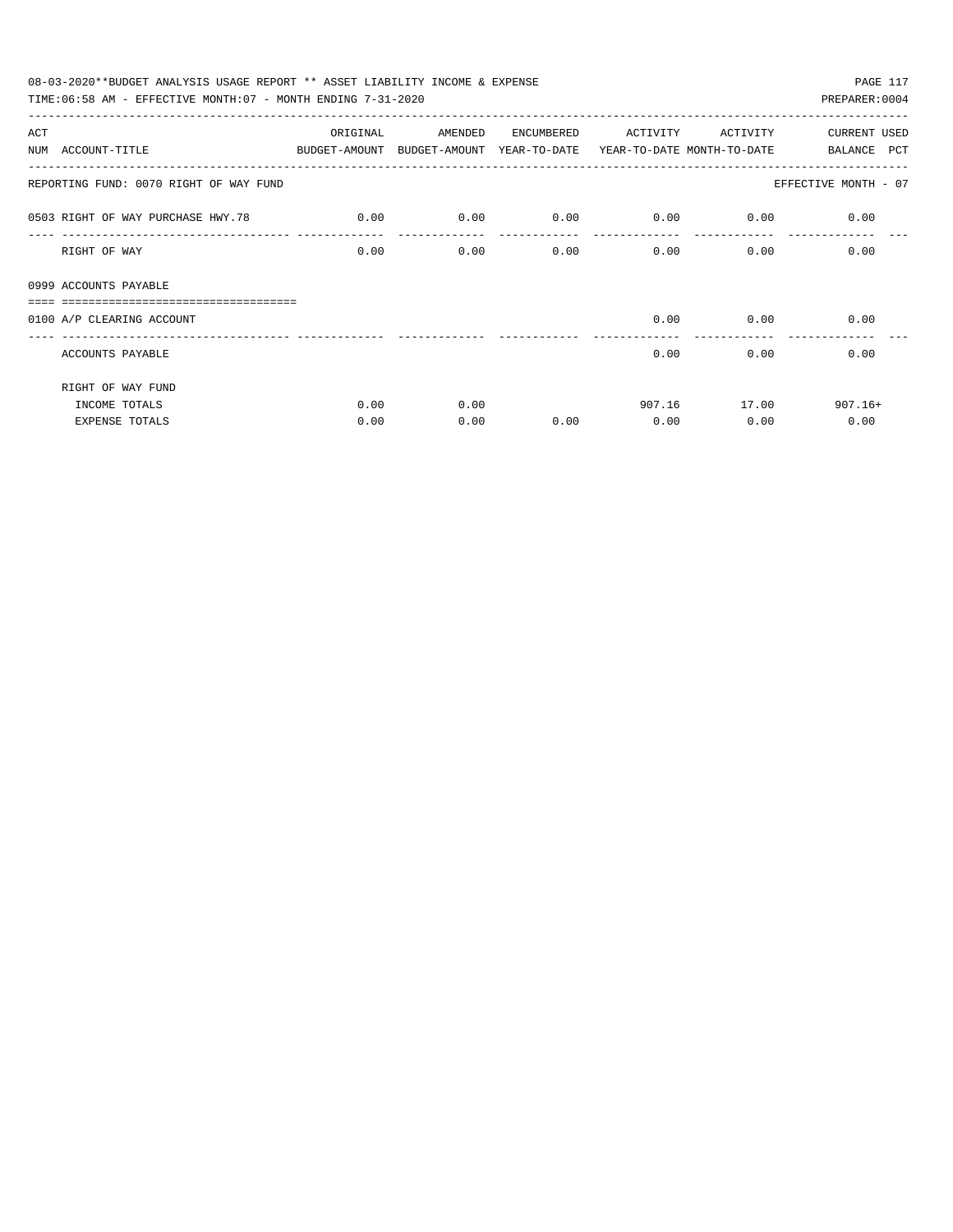|     | 08-03-2020**BUDGET ANALYSIS USAGE REPORT ** ASSET LIABILITY INCOME & EXPENSE<br>PAGE 118<br>TIME:06:58 AM - EFFECTIVE MONTH:07 - MONTH ENDING 7-31-2020<br>PREPARER: 0004 |                                                      |         |              |          |                                        |                                    |  |  |
|-----|---------------------------------------------------------------------------------------------------------------------------------------------------------------------------|------------------------------------------------------|---------|--------------|----------|----------------------------------------|------------------------------------|--|--|
| ACT | NUM ACCOUNT-TITLE                                                                                                                                                         | ORIGINAL<br>BUDGET-AMOUNT BUDGET-AMOUNT YEAR-TO-DATE | AMENDED | ENCUMBERED   | ACTIVITY | ACTIVITY<br>YEAR-TO-DATE MONTH-TO-DATE | <b>CURRENT USED</b><br>BALANCE PCT |  |  |
|     | REPORTING FUND: 0071 INVESTIGATOR CRIMES AGAINST WOMEN                                                                                                                    |                                                      |         |              |          |                                        | EFFECTIVE MONTH - 07               |  |  |
|     | 0100 PAYROLL                                                                                                                                                              |                                                      |         |              |          |                                        |                                    |  |  |
|     | 0100 PAYROLL                                                                                                                                                              |                                                      |         |              | 0.00     | 0.00                                   | 0.00                               |  |  |
|     | ---- ----<br>PAYROLL                                                                                                                                                      |                                                      |         |              | 0.00     | 0.00                                   | 0.00                               |  |  |
|     | 0103 CASH                                                                                                                                                                 |                                                      |         |              |          |                                        |                                    |  |  |
|     | 0100 INV. CRIMES AGAINST WOMEN-COMB. FUND                                                                                                                                 |                                                      |         |              | 0.00     | 0.00                                   | 0.00                               |  |  |
|     | CASH                                                                                                                                                                      |                                                      |         |              | 0.00     | 0.00                                   | 0.00                               |  |  |
|     | 0120 RECEIVABLES                                                                                                                                                          |                                                      |         |              |          |                                        |                                    |  |  |
|     | 0312 DUE FROM OTHER GOVERNMENTS                                                                                                                                           |                                                      |         |              | 0.00     | 0.00                                   | 0.00                               |  |  |
|     | RECEIVABLES                                                                                                                                                               |                                                      |         |              | 0.00     | 0.00                                   | 0.00                               |  |  |
|     | 0200 SYSTEM ADDED LIABILITY DEPARTMENT                                                                                                                                    |                                                      |         |              |          |                                        |                                    |  |  |
|     | 0910 SYSTEM ADDED LIABILITY LINE-ITEM                                                                                                                                     |                                                      |         |              | 0.00     | 0.00                                   | 0.00                               |  |  |
|     | SYSTEM ADDED LIABILITY DEPARTMENT                                                                                                                                         |                                                      |         |              | 0.00     | 0.00                                   | 0.00                               |  |  |
|     | 0271 EQUITY ACCOUNT                                                                                                                                                       |                                                      |         |              |          |                                        |                                    |  |  |
|     | 0200 EQUITY ACCOUNT                                                                                                                                                       |                                                      |         |              | 0.00     | 0.00                                   | 0.00                               |  |  |
|     | EQUITY ACCOUNT                                                                                                                                                            |                                                      |         |              | 0.00     | 0.00                                   | 0.00                               |  |  |
|     | 0330 GRANT INCOME                                                                                                                                                         |                                                      |         |              |          |                                        |                                    |  |  |
|     | 0475 INVESTIGATOR CRIMES AGAINST WOMEN                                                                                                                                    | 0.00                                                 | 0.00    |              | 0.00     | 0.00                                   | 0.00                               |  |  |
|     | GRANT INCOME                                                                                                                                                              | 0.00                                                 | 0.00    | 0.00         | 0.00     | 0.00                                   | 0.00                               |  |  |
|     | 0475 INVESTIGATOR CRIMES AGAINST WOMEN                                                                                                                                    |                                                      |         |              |          |                                        |                                    |  |  |
|     | 0108 SALARY                                                                                                                                                               | 0.00                                                 | 0.00    | 0.00         | 0.00     | 0.00                                   | 0.00                               |  |  |
|     | 0201 SOCIAL SECURITY TAXES                                                                                                                                                | 0.00                                                 | 0.00    | 0.00         | 0.00     | 0.00                                   | 0.00                               |  |  |
|     | 0202 GROUP HEALTH INSURANCE                                                                                                                                               | 0.00                                                 | 0.00    | 0.00         | 0.00     | 0.00                                   | 0.00                               |  |  |
|     | 0203 RETIREMENT                                                                                                                                                           | 0.00                                                 | 0.00    | 0.00         | 0.00     | 0.00                                   | 0.00                               |  |  |
|     | 0204 WORKERS COMPENSATION                                                                                                                                                 | 0.00                                                 | 0.00    | 0.00         | 0.00     | 0.00                                   | 0.00                               |  |  |
|     | 0205 MEDICARE TAX                                                                                                                                                         | 0.00                                                 | 0.00    | 0.00<br>---- | 0.00     | 0.00                                   | 0.00                               |  |  |
|     | INVESTIGATOR CRIMES AGAINST WOMEN                                                                                                                                         | 0.00                                                 | 0.00    | 0.00         | 0.00     | 0.00                                   | 0.00                               |  |  |
|     | INVESTIGATOR CRIMES AGAINST WOMEN                                                                                                                                         |                                                      |         |              |          |                                        |                                    |  |  |
|     | INCOME TOTALS                                                                                                                                                             | 0.00                                                 | 0.00    |              | 0.00     | 0.00                                   | 0.00                               |  |  |
|     | EXPENSE TOTALS                                                                                                                                                            | 0.00                                                 | 0.00    | 0.00         | 0.00     | 0.00                                   | 0.00                               |  |  |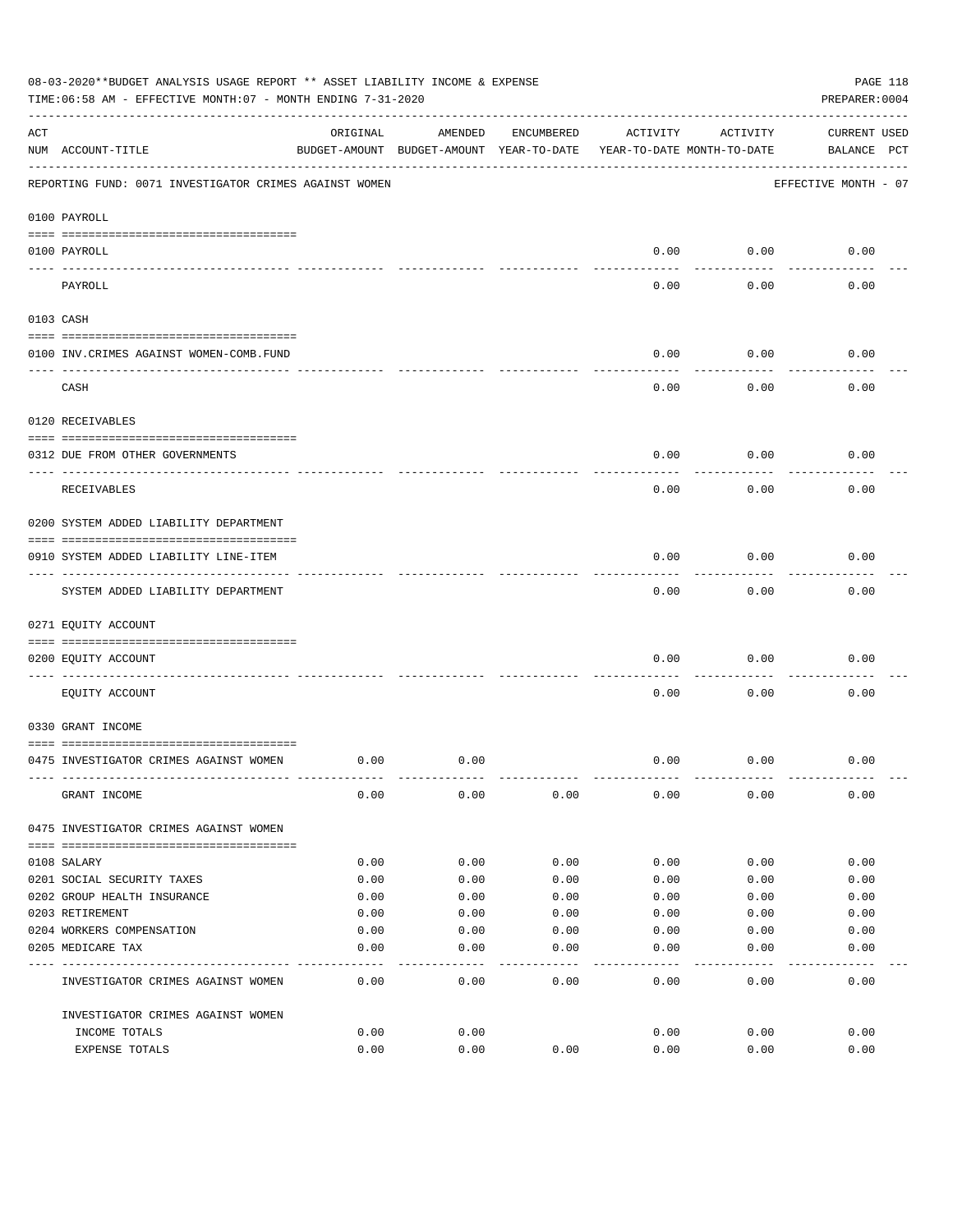|     | 08-03-2020**BUDGET ANALYSIS USAGE REPORT ** ASSET LIABILITY INCOME & EXPENSE<br>TIME:06:58 AM - EFFECTIVE MONTH:07 - MONTH ENDING 7-31-2020 |          |                                                     |              |          |                                        | PAGE 119<br>PREPARER: 0004         |
|-----|---------------------------------------------------------------------------------------------------------------------------------------------|----------|-----------------------------------------------------|--------------|----------|----------------------------------------|------------------------------------|
| ACT | NUM ACCOUNT-TITLE                                                                                                                           | ORIGINAL | AMENDED<br>BUDGET-AMOUNT BUDGET-AMOUNT YEAR-TO-DATE | ENCUMBERED   | ACTIVITY | ACTIVITY<br>YEAR-TO-DATE MONTH-TO-DATE | <b>CURRENT USED</b><br>BALANCE PCT |
|     | REPORTING FUND: 0072 INVESTIGATOR CRIMES AGAINST CHILDRE                                                                                    |          |                                                     |              |          |                                        | EFFECTIVE MONTH - 07               |
|     | 0100 PAYROLL                                                                                                                                |          |                                                     |              |          |                                        |                                    |
|     | 0100 PAYROLL                                                                                                                                |          |                                                     |              | 0.00     | 0.00                                   | 0.00                               |
|     | ---- ----<br>PAYROLL                                                                                                                        |          |                                                     |              | 0.00     | 0.00                                   | 0.00                               |
|     | 0103 CASH                                                                                                                                   |          |                                                     |              |          |                                        |                                    |
|     | 0100 INV. CRIMES AGAINST CHILDREN-COMB.F                                                                                                    |          |                                                     |              | 0.00     | 0.00                                   | 0.00                               |
|     | CASH                                                                                                                                        |          |                                                     |              | 0.00     | 0.00                                   | 0.00                               |
|     | 0120 RECEIVABLES                                                                                                                            |          |                                                     |              |          |                                        |                                    |
|     | 0312 DUE FROM OTHER GOVERNMENTS                                                                                                             |          |                                                     |              | 0.00     | 0.00                                   | 0.00                               |
|     | RECEIVABLES                                                                                                                                 |          |                                                     |              | 0.00     | 0.00                                   | 0.00                               |
|     | 0200 SYSTEM ADDED LIABILITY DEPARTMENT                                                                                                      |          |                                                     |              |          |                                        |                                    |
|     | 0910 SYSTEM ADDEND LIABILITY LINE-ITEM                                                                                                      |          |                                                     |              | 0.00     | 0.00                                   | 0.00                               |
|     | SYSTEM ADDED LIABILITY DEPARTMENT                                                                                                           |          |                                                     |              | 0.00     | 0.00                                   | 0.00                               |
|     | 0271 EQUITY ACCOUNT                                                                                                                         |          |                                                     |              |          |                                        |                                    |
|     | 0200 EQUITY ACCOUNT                                                                                                                         |          |                                                     |              | 0.00     | 0.00                                   | 0.00                               |
|     | EQUITY ACCOUNT                                                                                                                              |          |                                                     |              | 0.00     | 0.00                                   | 0.00                               |
|     | 0330 GRANT INCOME                                                                                                                           |          |                                                     |              |          |                                        |                                    |
|     | 0560 INVESTIGATOR CRIMES AGAINST CHILDR                                                                                                     | 0.00     | 0.00                                                |              | 0.00     | 0.00                                   | 0.00                               |
|     | GRANT INCOME                                                                                                                                | 0.00     | 0.00                                                | 0.00         | 0.00     | 0.00                                   | 0.00                               |
|     | 0560 INVESTIGATOR CRIMES AGAINST CHILDR                                                                                                     |          |                                                     |              |          |                                        |                                    |
|     | 0108 SALARY                                                                                                                                 | 0.00     | 0.00                                                | 0.00         | 0.00     | 0.00                                   | 0.00                               |
|     | 0201 SOCIAL SECURITY TAXES                                                                                                                  | 0.00     | 0.00                                                | 0.00         | 0.00     | 0.00                                   | 0.00                               |
|     | 0202 GROUP HEALTH INSURANCE                                                                                                                 | 0.00     | 0.00                                                | 0.00         | 0.00     | 0.00                                   | 0.00                               |
|     | 0203 RETIREMENT                                                                                                                             | 0.00     | 0.00                                                | 0.00         | 0.00     | 0.00                                   | 0.00                               |
|     | 0204 WORKERS COMPENSATION                                                                                                                   | 0.00     | 0.00                                                | 0.00         | 0.00     | 0.00                                   | 0.00                               |
|     | 0205 MEDICARE TAX                                                                                                                           | 0.00     | 0.00                                                | 0.00<br>---- | 0.00     | 0.00                                   | 0.00                               |
|     | INVESTIGATOR CRIMES AGAINST CHILDR                                                                                                          | 0.00     | 0.00                                                | 0.00         | 0.00     | 0.00                                   | 0.00                               |
|     | INVESTIGATOR CRIMES AGAINST CHILDR                                                                                                          |          |                                                     |              |          |                                        |                                    |
|     | INCOME TOTALS                                                                                                                               | 0.00     | 0.00                                                |              | 0.00     | 0.00                                   | 0.00                               |
|     | EXPENSE TOTALS                                                                                                                              | 0.00     | 0.00                                                | 0.00         | 0.00     | 0.00                                   | 0.00                               |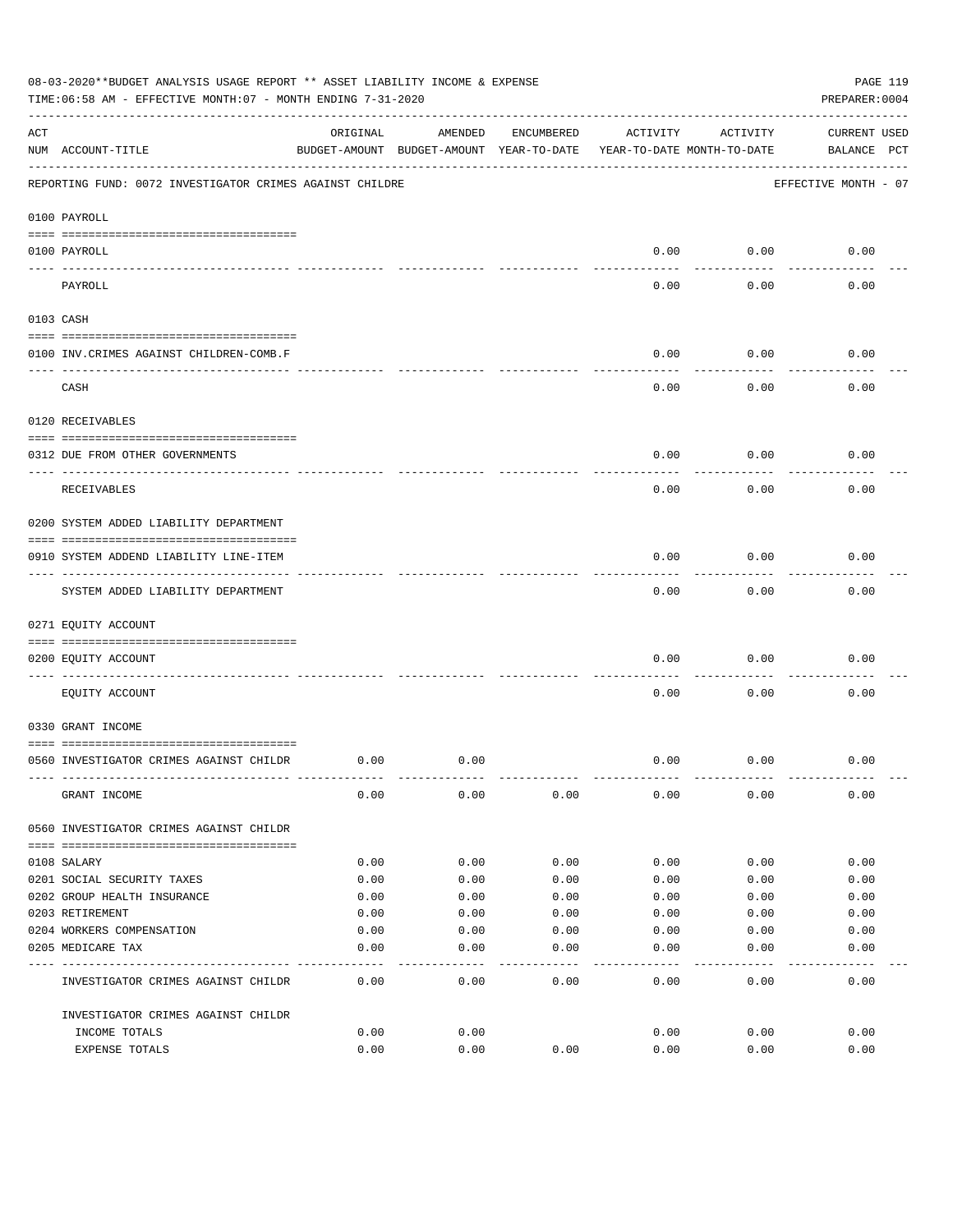|     | 08-03-2020**BUDGET ANALYSIS USAGE REPORT ** ASSET LIABILITY INCOME & EXPENSE<br>TIME: 06:58 AM - EFFECTIVE MONTH: 07 - MONTH ENDING 7-31-2020 |          |                                                     |                   |                                        |          | PREPARER: 0004                     | PAGE 120 |
|-----|-----------------------------------------------------------------------------------------------------------------------------------------------|----------|-----------------------------------------------------|-------------------|----------------------------------------|----------|------------------------------------|----------|
| ACT | NUM ACCOUNT-TITLE                                                                                                                             | ORIGINAL | AMENDED<br>BUDGET-AMOUNT BUDGET-AMOUNT YEAR-TO-DATE | <b>ENCUMBERED</b> | ACTIVITY<br>YEAR-TO-DATE MONTH-TO-DATE | ACTIVITY | <b>CURRENT USED</b><br>BALANCE PCT |          |
|     | REPORTING FUND: 0078 RAW WATER PIPELINE PCTS. 2, 3, 4                                                                                         |          |                                                     |                   |                                        |          | EFFECTIVE MONTH - 07               |          |
|     | 0103 CASH                                                                                                                                     |          |                                                     |                   |                                        |          |                                    |          |
|     | 0100 RAW WATER PIPELINE-COMB. FUNDS CKIN                                                                                                      |          |                                                     |                   | 149,960.69-                            | 0.00     | 39.31                              |          |
|     | CASH                                                                                                                                          |          |                                                     |                   | 149,960.69-                            | 0.00     | 39.31                              |          |
|     | 0200 SYSTEM ADDED LIABILITY DEPT.                                                                                                             |          |                                                     |                   |                                        |          |                                    |          |
|     | 0910 SYSTEM ADDED LIABILITY LINE ITEM                                                                                                         |          |                                                     |                   | 0.00                                   | 0.00     | 0.00                               |          |
|     | SYSTEM ADDED LIABILITY DEPT.                                                                                                                  |          |                                                     |                   | 0.00                                   | 0.00     | 0.00                               |          |
|     | 0271 EQUITY ACCOUNT                                                                                                                           |          |                                                     |                   |                                        |          |                                    |          |
|     | 0200 EQUITY ACCOUNT                                                                                                                           |          |                                                     |                   | 0.00                                   | 0.00     | 150,000.00                         |          |
|     | ---- -----------<br>EQUITY ACCOUNT                                                                                                            |          |                                                     |                   | 0.00                                   | 0.00     | 150,000.00                         |          |
|     | 0300 CASH                                                                                                                                     |          |                                                     |                   |                                        |          |                                    |          |
|     | 0120 UNENCUMBERED FUND BALANCE                                                                                                                | 0.00     | 0.00                                                |                   | 0.00                                   | 0.00     | 0.00                               |          |
|     | CASH                                                                                                                                          | 0.00     | 0.00                                                | 0.00              | 0.00                                   | 0.00     | 0.00                               |          |
|     | 0319 RAW WATER PIPELINE                                                                                                                       |          |                                                     |                   |                                        |          |                                    |          |
|     | 0179 FOR MAINTENANCE OF ROADS                                                                                                                 | 0.00     | 0.00                                                | 0.00              | 0.00                                   | 0.00     | 0.00                               |          |
|     | RAW WATER PIPELINE                                                                                                                            | 0.00     | 0.00                                                | 0.00              | 0.00                                   | 0.00     | 0.00                               |          |
|     | 0628 ROAD & BRIDGE 2,3,4 EXPENSES                                                                                                             |          |                                                     |                   |                                        |          |                                    |          |
|     | 0341 R & B MAT. ROCK & GRAVEL                                                                                                                 | 0.00     | 0.00                                                | 0.00              | 149,960.69                             | 0.00     | 149,960.69-                        |          |
|     | ROAD & BRIDGE 2, 3, 4 EXPENSES                                                                                                                | 0.00     | 0.00                                                | 0.00              | 149,960.69                             | 0.00     | 149,960.69-                        |          |
|     | RAW WATER PIPELINE PCTS. 2, 3, 4                                                                                                              |          |                                                     |                   |                                        |          |                                    |          |
|     | INCOME TOTALS                                                                                                                                 | 0.00     | 0.00                                                |                   | 0.00                                   | 0.00     | 0.00                               |          |
|     | <b>EXPENSE TOTALS</b>                                                                                                                         | 0.00     | 0.00                                                | 0.00              | 149,960.69                             | 0.00     | 149,960.69-                        |          |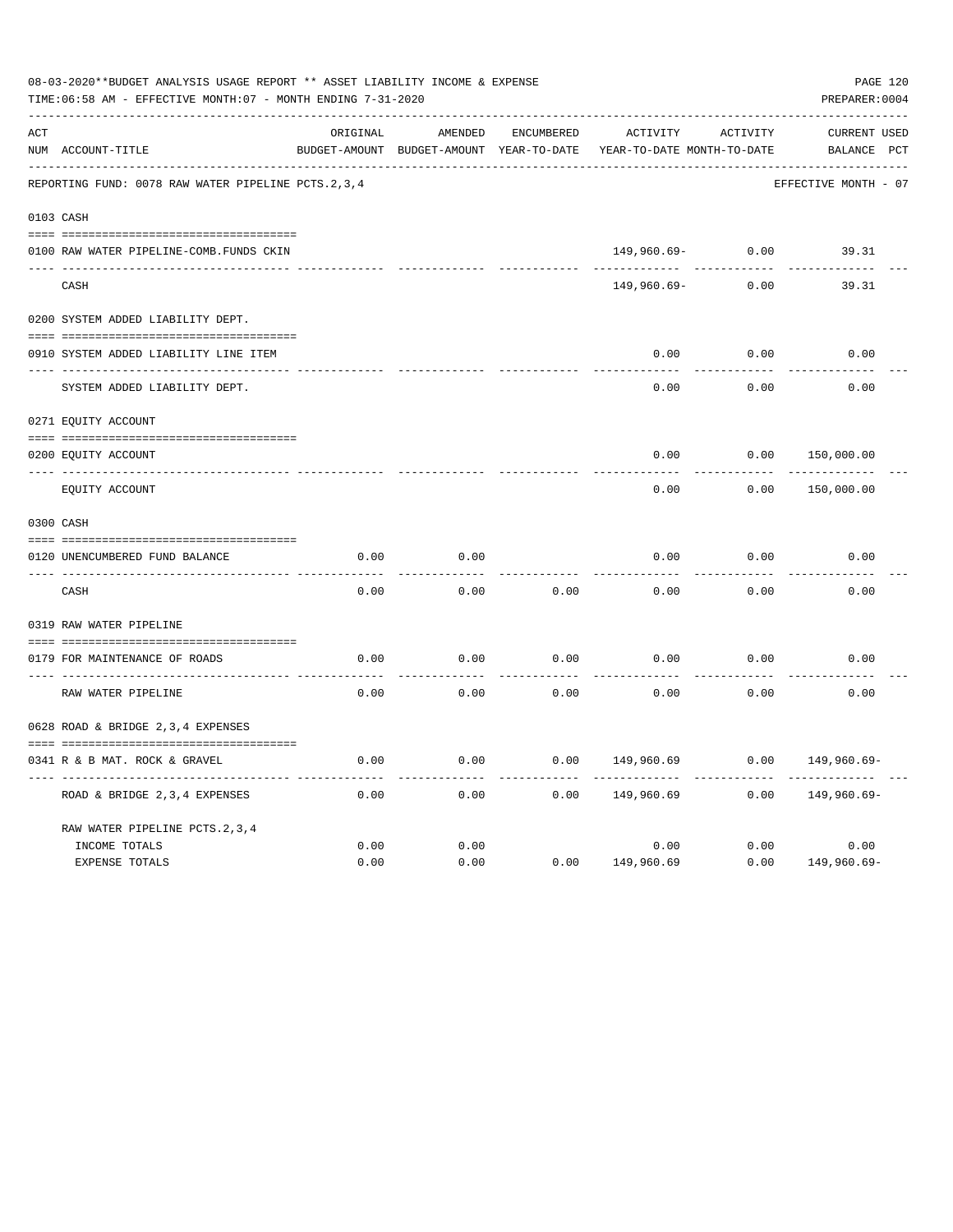|     | 08-03-2020**BUDGET ANALYSIS USAGE REPORT ** ASSET LIABILITY INCOME & EXPENSE<br>TIME: 06:58 AM - EFFECTIVE MONTH: 07 - MONTH ENDING 7-31-2020 |              |           |            |                                                                                 |                                         | PAGE 121<br>PREPARER: 0004                                     |
|-----|-----------------------------------------------------------------------------------------------------------------------------------------------|--------------|-----------|------------|---------------------------------------------------------------------------------|-----------------------------------------|----------------------------------------------------------------|
| ACT | NUM ACCOUNT-TITLE                                                                                                                             | ORIGINAL     | AMENDED   | ENCUMBERED | ACTIVITY<br>BUDGET-AMOUNT BUDGET-AMOUNT YEAR-TO-DATE YEAR-TO-DATE MONTH-TO-DATE | ACTIVITY                                | CURRENT USED<br>BALANCE PCT                                    |
|     | REPORTING FUND: 0079 RAW WATER PIPELINE FUND PCT 2                                                                                            |              |           |            |                                                                                 |                                         | EFFECTIVE MONTH - 07                                           |
|     | 0103 CASH                                                                                                                                     |              |           |            |                                                                                 |                                         |                                                                |
|     |                                                                                                                                               |              |           |            |                                                                                 |                                         |                                                                |
|     | 0100 RAW WATER PIPELINE-COMBINED FUNDS                                                                                                        |              |           |            |                                                                                 | 52,750.00- 0.00 22,250.00<br>---------- | ----------                                                     |
|     | CASH                                                                                                                                          |              |           |            | 52,750.00-                                                                      | 0.00                                    | 22,250.00                                                      |
|     | 0200 SYSTEM ADDED LIABILITY DEPT.                                                                                                             |              |           |            |                                                                                 |                                         |                                                                |
|     | 0910 SYSTEM ADD LIABILITY LINE ITEM                                                                                                           |              |           |            | 0.00                                                                            | 0.00                                    | 0.00                                                           |
|     | SYSTEM ADDED LIABILITY DEPT.                                                                                                                  |              |           |            | 0.00                                                                            | 0.00                                    | 0.00                                                           |
|     | 0271 EQUITY ACCOUNT                                                                                                                           |              |           |            |                                                                                 |                                         |                                                                |
|     | 0200 EQUITY ACCOUNT                                                                                                                           |              |           |            |                                                                                 | $0.00$ $0.00$ $75,000.00$               |                                                                |
|     | EQUITY ACCOUNT                                                                                                                                |              |           |            | 0.00                                                                            | 0.00                                    | 75,000.00                                                      |
|     | 0300 CASH                                                                                                                                     |              |           |            |                                                                                 |                                         |                                                                |
|     | 0122 UNENCUMBERED FUND BALANCE                                                                                                                | 0.00         | 0.00      |            | 0.00                                                                            | 0.00                                    | 0.00                                                           |
|     | CASH                                                                                                                                          | 0.00         | 0.00      | 0.00       | 0.00                                                                            | 0.00                                    | 0.00                                                           |
|     | 0319 RAW WATER PIPELINE                                                                                                                       |              |           |            |                                                                                 |                                         |                                                                |
|     | 0179 FOR MAINTENANCE OF ROADS                                                                                                                 | 0.00         | 21,500.00 |            | 22,250.00                                                                       | 0.00                                    | 750.00+ 103                                                    |
|     | RAW WATER PIPELINE                                                                                                                            | 0.00         | 21,500.00 |            | $0.00$ 22,250.00                                                                | 0.00                                    | $750.00 + 103$                                                 |
|     | 0622 ROAD & BRIDGE #2 RAW WATER PIPELIN                                                                                                       |              |           |            |                                                                                 |                                         |                                                                |
|     |                                                                                                                                               |              |           |            |                                                                                 |                                         |                                                                |
|     | 0341 R & B MAT. ROCK & GRAVEL<br>0571 PURCHASE OF MACH/EQUIPMENT                                                                              | 0.00<br>0.00 | 0.00      | 0.00       | 75,000.00                                                                       | 0.00                                    | 21,500.00  4,220.95  0.00  0.00  17,279.05  20<br>$75,000.00-$ |
|     |                                                                                                                                               |              |           |            |                                                                                 |                                         |                                                                |
|     | ROAD & BRIDGE #2 RAW WATER PIPELIN                                                                                                            | 0.00         | 21,500.00 | 4,220.95   | 75,000.00                                                                       | 0.00                                    | 57,720.95-368                                                  |
|     | RAW WATER PIPELINE FUND PCT 2                                                                                                                 |              |           |            |                                                                                 |                                         |                                                                |
|     | INCOME TOTALS                                                                                                                                 | 0.00         | 21,500.00 |            | 22,250.00                                                                       | 0.00                                    | 750.00+ 103                                                    |
|     | EXPENSE TOTALS                                                                                                                                | 0.00         | 21,500.00 | 4,220.95   | 75,000.00                                                                       | 0.00                                    | 57,720.95-368                                                  |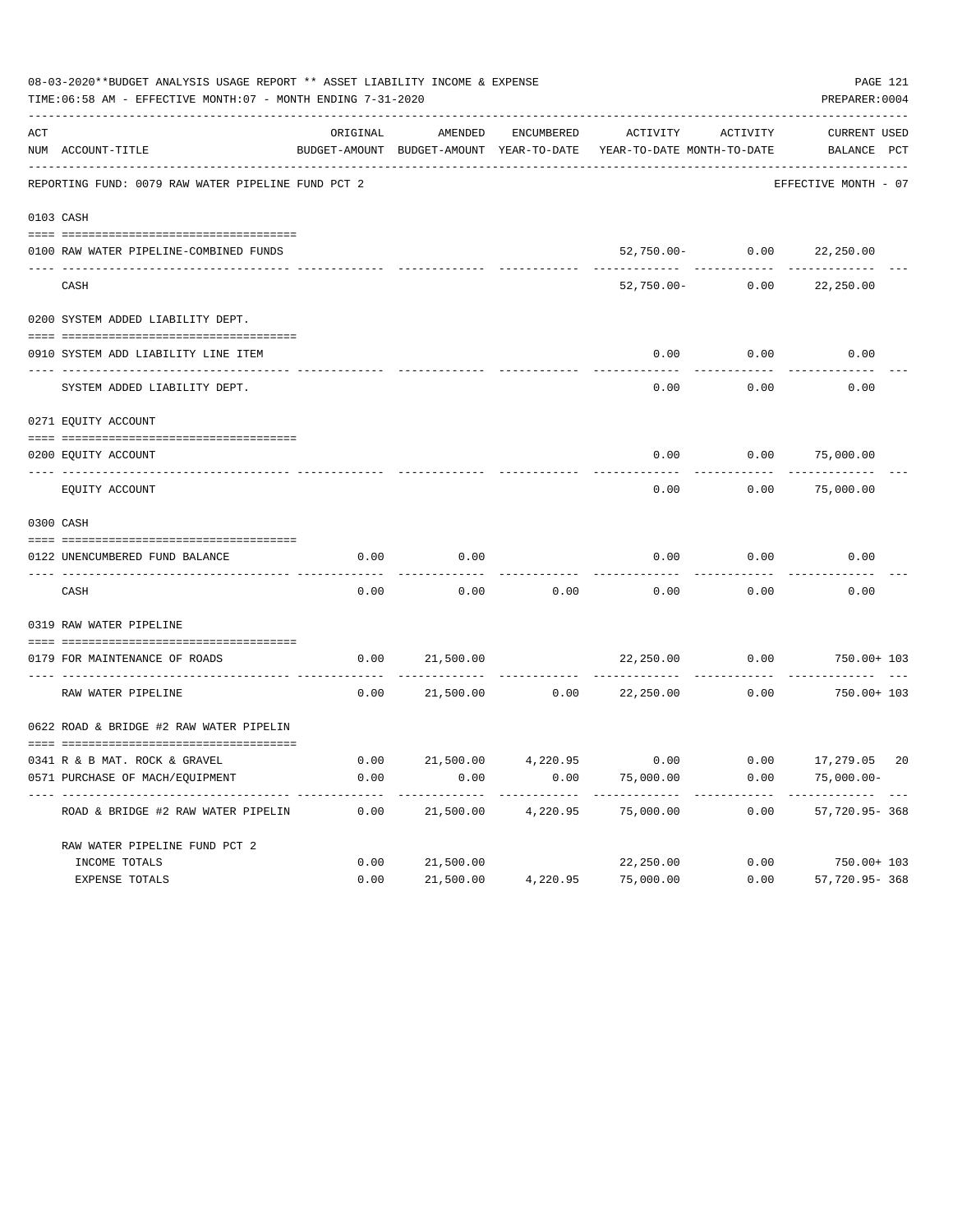|     | 08-03-2020**BUDGET ANALYSIS USAGE REPORT ** ASSET LIABILITY INCOME & EXPENSE<br>TIME:06:58 AM - EFFECTIVE MONTH:07 - MONTH ENDING 7-31-2020 |          |                 |            |                                                                     |          | PAGE 122<br>PREPARER: 0004 |
|-----|---------------------------------------------------------------------------------------------------------------------------------------------|----------|-----------------|------------|---------------------------------------------------------------------|----------|----------------------------|
| ACT |                                                                                                                                             | ORIGINAL | AMENDED         | ENCUMBERED | ACTIVITY                                                            | ACTIVITY | CURRENT USED               |
|     | NUM ACCOUNT-TITLE                                                                                                                           |          |                 |            | BUDGET-AMOUNT BUDGET-AMOUNT YEAR-TO-DATE YEAR-TO-DATE MONTH-TO-DATE |          | BALANCE PCT                |
|     | REPORTING FUND: 0080 VETERANS COURT PROGRAM                                                                                                 |          |                 |            |                                                                     |          | EFFECTIVE MONTH - 07       |
|     | 0103 CASH                                                                                                                                   |          |                 |            |                                                                     |          |                            |
|     |                                                                                                                                             |          |                 |            | 0.00                                                                | 0.00     | 600.00                     |
|     | 0180 CASH-VETERANS COURT PROGRAM                                                                                                            |          |                 |            |                                                                     |          |                            |
|     | CASH                                                                                                                                        |          |                 |            | 0.00                                                                | 0.00     | 600.00                     |
|     | 0200 LIABILITY ACCOUNT                                                                                                                      |          |                 |            |                                                                     |          |                            |
|     | 0910 SYSTEM ADDED LIABILITY LINE-ITEM                                                                                                       |          |                 |            | 0.00                                                                | 0.00     | 0.00                       |
|     | LIABILITY ACCOUNT                                                                                                                           |          |                 |            | 0.00                                                                | 0.00     | 0.00                       |
|     | 0271 EQUITY ACCOUNT                                                                                                                         |          |                 |            |                                                                     |          |                            |
|     | 0200 EQUITY ACCOUNT                                                                                                                         |          |                 |            | 0.00                                                                | 0.00     | 600.00                     |
|     | EQUITY ACCOUNT                                                                                                                              |          |                 |            | 0.00                                                                | 0.00     | 600.00                     |
|     | 0300 CASH                                                                                                                                   |          |                 |            |                                                                     |          |                            |
|     | 0180 BEGINNING CASH BALANCE                                                                                                                 | 0.00     | 0.00            |            | 0.00                                                                | 0.00     | 0.00                       |
|     | CASH                                                                                                                                        | 0.00     | 0.00            | 0.00       | 0.00                                                                | 0.00     | 0.00                       |
|     | 0370 VETERANS COURT INCOME                                                                                                                  |          |                 |            |                                                                     |          |                            |
|     | 0130 MISCELLANEOUS                                                                                                                          | 0.00     | 0.00            |            | 0.00                                                                | 0.00     | 0.00                       |
|     | 0180 PROGRAM FEES                                                                                                                           | 0.00     | 0.00            |            | 0.00                                                                | 0.00     | 0.00                       |
|     | ------------------------ ---<br>VETERANS COURT INCOME                                                                                       | 0.00     | -------<br>0.00 | 0.00       | 0.00                                                                | 0.00     | 0.00                       |
|     | 0570 VETERANS COURT EXPENSE                                                                                                                 |          |                 |            |                                                                     |          |                            |
|     | 0490 MISCELLANEOUS                                                                                                                          | 0.00     | 0.00            | 0.00       | 0.00                                                                | 0.00     | 0.00                       |
|     | VETERANS COURT EXPENSE                                                                                                                      | 0.00     | 0.00            | 0.00       | 0.00                                                                | 0.00     | 0.00                       |
|     | VETERANS COURT PROGRAM                                                                                                                      |          |                 |            |                                                                     |          |                            |
|     | INCOME TOTALS                                                                                                                               | 0.00     | 0.00            |            | 0.00                                                                | 0.00     | 0.00                       |
|     | EXPENSE TOTALS                                                                                                                              | 0.00     | 0.00            | 0.00       | 0.00                                                                | 0.00     | 0.00                       |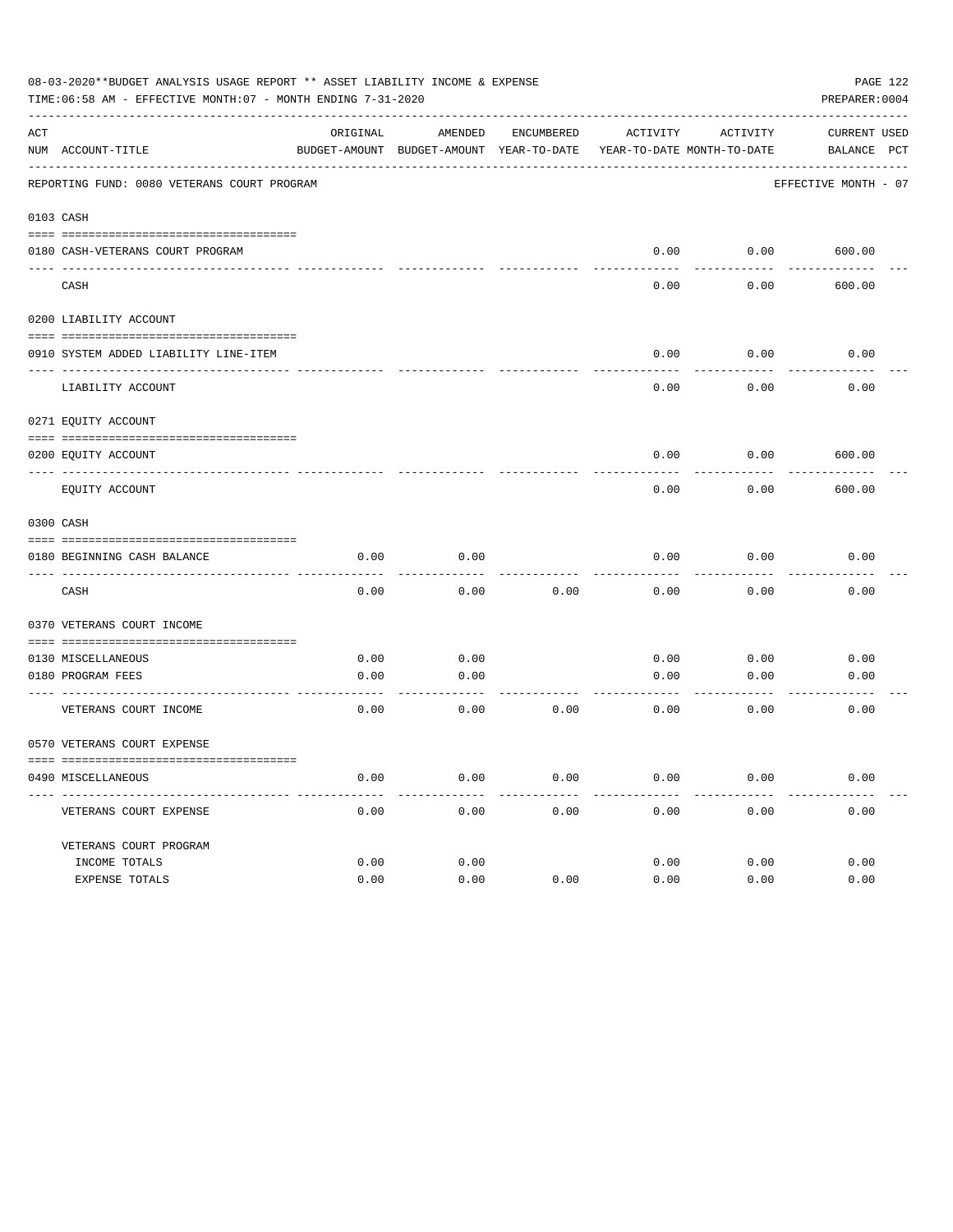|     | 08-03-2020**BUDGET ANALYSIS USAGE REPORT ** ASSET LIABILITY INCOME & EXPENSE<br>TIME: 06:58 AM - EFFECTIVE MONTH: 07 - MONTH ENDING 7-31-2020 |            |                                                     |               |                                        |                                | PREPARER: 0004              | PAGE 123 |
|-----|-----------------------------------------------------------------------------------------------------------------------------------------------|------------|-----------------------------------------------------|---------------|----------------------------------------|--------------------------------|-----------------------------|----------|
| ACT | NUM ACCOUNT-TITLE                                                                                                                             | ORIGINAL   | AMENDED<br>BUDGET-AMOUNT BUDGET-AMOUNT YEAR-TO-DATE | ENCUMBERED    | ACTIVITY<br>YEAR-TO-DATE MONTH-TO-DATE | ACTIVITY                       | CURRENT USED<br>BALANCE PCT |          |
|     | REPORTING FUND: 0081 LAKE ROAD IMPACT FUND                                                                                                    |            |                                                     |               |                                        |                                | EFFECTIVE MONTH - 07        |          |
|     | 0103 CASH                                                                                                                                     |            |                                                     |               |                                        |                                |                             |          |
|     | 0100 LAKE-COMBINED FUNDS CHECKING                                                                                                             |            |                                                     |               |                                        | 100,000.00   0.00   104,021.21 |                             |          |
|     | CASH                                                                                                                                          |            |                                                     |               | 100,000.00                             | 0.00                           | 104,021.21                  |          |
|     | 0200 SYSTEM ADDED LIABILITY DEPT.                                                                                                             |            |                                                     |               |                                        |                                |                             |          |
|     | 0910 SYSTEM ADDED LIABILITY LINE ITEM                                                                                                         |            |                                                     |               | 0.00                                   | 0.00                           | 0.00                        |          |
|     | SYSTEM ADDED LIABILITY DEPT.                                                                                                                  |            |                                                     |               | 0.00                                   | 0.00                           | 0.00                        |          |
|     | 0271 EQUITY ACCOUNT                                                                                                                           |            |                                                     |               |                                        |                                |                             |          |
|     | 0200 EQUITY ACCOUNT                                                                                                                           |            |                                                     |               | 0.00                                   | 0.00                           | 4,021.21                    |          |
|     | EQUITY ACCOUNT                                                                                                                                |            |                                                     |               | 0.00                                   | 0.00                           | 4,021.21                    |          |
|     | 0300 CASH                                                                                                                                     |            |                                                     |               |                                        |                                |                             |          |
|     | 0110 UNENCUMBERED FUND BALANCE                                                                                                                | 0.00       | 0.00                                                |               | 0.00                                   | 0.00                           | 0.00                        |          |
|     | CASH                                                                                                                                          | 0.00       | 0.00                                                | 0.00          | 0.00                                   | 0.00                           | 0.00                        |          |
|     | 0318 NORTH TEX MUNICIPAL WATER DIST                                                                                                           |            |                                                     |               |                                        |                                |                             |          |
|     | 0181 YEAR 1 PAYMENT                                                                                                                           | 0.00       | 0.00                                                |               | 0.00                                   | 0.00                           | 0.00                        |          |
|     | 0182 YEAR 2 PAYMENT                                                                                                                           |            | 100,000.00 100,000.00                               |               | 100,000.00                             | 0.00                           | 0.00 100                    |          |
|     | 0183 YEAR 3 PAYMENT                                                                                                                           | 0.00       | 0.00                                                |               | 0.00                                   | 0.00                           | 0.00                        |          |
|     | NORTH TEX MUNICIPAL WATER DIST 100,000.00 100,000.00                                                                                          |            |                                                     | 0.00          | 100,000.00                             | 0.00                           | 0.00 100                    |          |
|     | 0590 MISCELLANEOUS                                                                                                                            |            |                                                     |               |                                        |                                |                             |          |
|     | 0490 MISCELLANEOUS                                                                                                                            | 100,000.00 | 100,000.00                                          | 0.00          | 0.00                                   | 0.00                           | 100,000.00                  | 00       |
|     | 0576 LUCAS CHEST COMPRESSION SYSTEM                                                                                                           | 0.00       | 0.00                                                | 0.00          | 0.00                                   | 0.00                           | 0.00                        |          |
|     | 0579 WEAPONS/TASERS                                                                                                                           | 0.00       | 0.00<br>-------------                               | 0.00<br>----- | 0.00<br>$- - - - - -$                  | 0.00<br>$- - - - -$            | 0.00<br>-----------         |          |
|     | MISCELLANEOUS                                                                                                                                 | 100,000.00 | 100,000.00                                          | 0.00          | 0.00                                   | 0.00                           | 100,000.00                  | 00       |
|     | LAKE ROAD IMPACT FUND                                                                                                                         |            |                                                     |               |                                        |                                |                             |          |
|     | INCOME TOTALS                                                                                                                                 | 100,000.00 | 100,000.00                                          |               | 100,000.00                             | 0.00                           | 0.00 100                    |          |
|     | EXPENSE TOTALS                                                                                                                                | 100,000.00 | 100,000.00                                          | 0.00          | 0.00                                   | 0.00                           | 100,000.00 00               |          |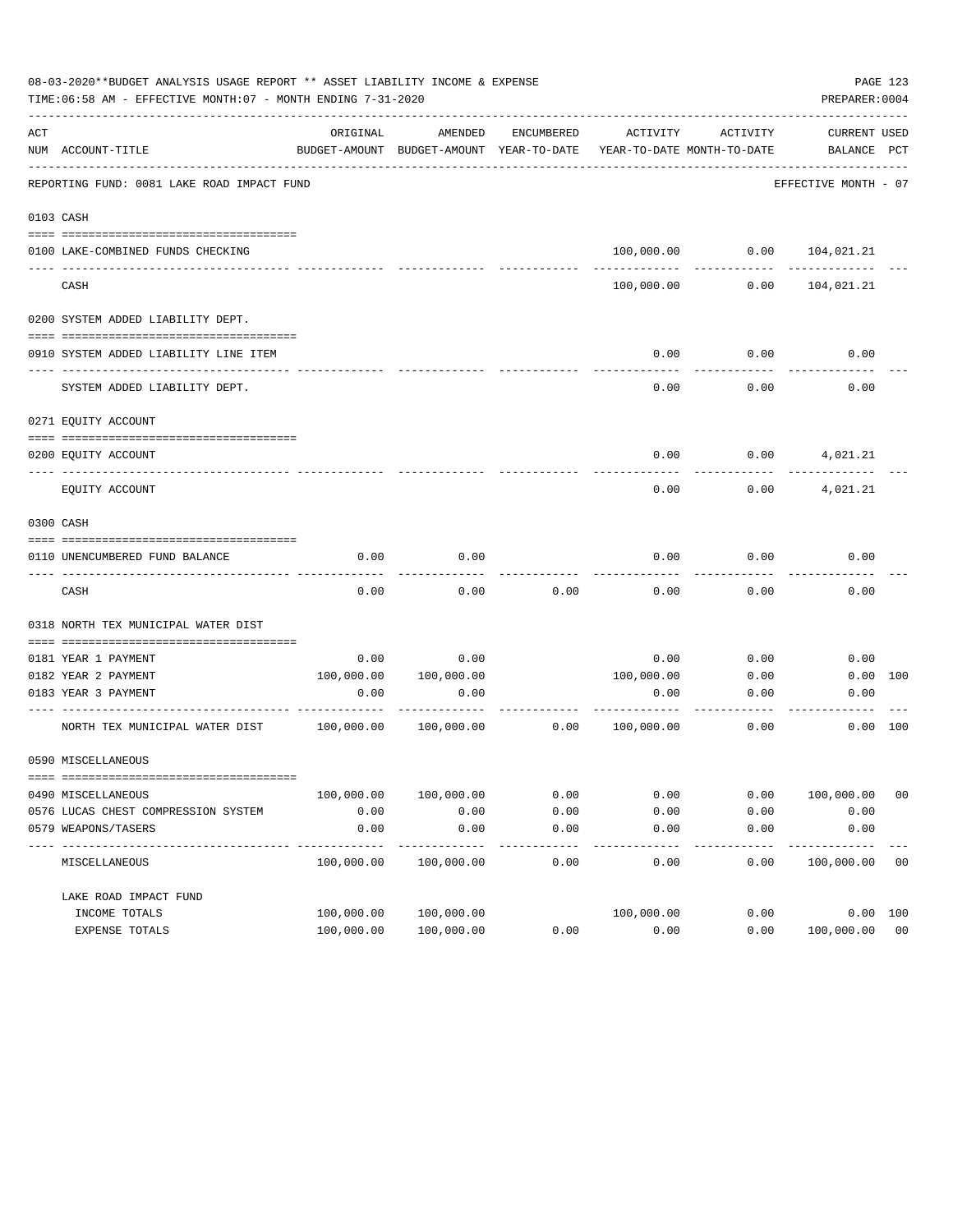|     | 08-03-2020**BUDGET ANALYSIS USAGE REPORT ** ASSET LIABILITY INCOME & EXPENSE<br>TIME:06:58 AM - EFFECTIVE MONTH:07 - MONTH ENDING 7-31-2020 |                                 |                                                     |                               |                                        |                                          | PREPARER: 0004                     | PAGE 124 |
|-----|---------------------------------------------------------------------------------------------------------------------------------------------|---------------------------------|-----------------------------------------------------|-------------------------------|----------------------------------------|------------------------------------------|------------------------------------|----------|
| ACT | NUM ACCOUNT-TITLE                                                                                                                           | ORIGINAL                        | AMENDED<br>BUDGET-AMOUNT BUDGET-AMOUNT YEAR-TO-DATE | ENCUMBERED                    | ACTIVITY<br>YEAR-TO-DATE MONTH-TO-DATE | ACTIVITY                                 | <b>CURRENT USED</b><br>BALANCE PCT |          |
|     | REPORTING FUND: 0082 LAKE ROAD IMPACT FUND PCT.3                                                                                            |                                 |                                                     |                               |                                        |                                          | EFFECTIVE MONTH - 07               |          |
|     | 0103 CASH                                                                                                                                   |                                 |                                                     |                               |                                        |                                          |                                    |          |
|     | 0100 LAKE PCT 3-COMBINED FUNDS CKING                                                                                                        |                                 | -------------                                       |                               |                                        | 129, 171.61- 31, 268.90- 436, 207.13     |                                    |          |
|     | CASH                                                                                                                                        |                                 |                                                     |                               |                                        | $129, 171.61 - 31, 268.90 - 436, 207.13$ |                                    |          |
|     | 0200 SYSTEM ADDED LIABILITY DEPT.                                                                                                           |                                 |                                                     |                               |                                        |                                          |                                    |          |
|     | 0910 SYSTEM ADDED LIABILITY LINE ITEM                                                                                                       |                                 |                                                     |                               | 0.00                                   | 0.00                                     | 0.00                               |          |
|     | SYSTEM ADDED LIABILITY DEPT.                                                                                                                |                                 |                                                     |                               | 0.00                                   | 0.00                                     | 0.00                               |          |
|     | 0271 EQUITY ACCOUNT                                                                                                                         |                                 |                                                     |                               |                                        |                                          |                                    |          |
|     | 0200 EQUITY ACCOUNT                                                                                                                         |                                 |                                                     |                               | 0.00                                   | $0.00$ 565,378.74                        |                                    |          |
|     | EQUITY ACCOUNT                                                                                                                              |                                 |                                                     |                               | -----<br>0.00                          | ---------<br>0.00                        | -------------<br>565,378.74        |          |
|     | 0300 CASH                                                                                                                                   |                                 |                                                     |                               |                                        |                                          |                                    |          |
|     | 0123 UNENCUMBERED FUND BALANCE                                                                                                              | 461,338.00<br>--- ------------- | 461,338.00                                          |                               | 0.00                                   |                                          | 0.00 461,338.00 00                 |          |
|     | CASH                                                                                                                                        |                                 | 461,338.00 461,338.00                               | 0.00                          | 0.00                                   |                                          | $0.00$ $461,338.00$                | 00       |
|     | 0318 NORTH TEX MUNICIPAL WATER DIST                                                                                                         |                                 |                                                     |                               |                                        |                                          |                                    |          |
|     | 0182 YEAR 1 PAYMENT                                                                                                                         | 0.00                            | 0.00                                                | --------- -                   | 0.00                                   | 0.00                                     | 0.00                               |          |
|     | NORTH TEX MUNICIPAL WATER DIST                                                                                                              | 0.00                            | 0.00                                                | 0.00                          | 0.00                                   | 0.00                                     | 0.00                               |          |
|     | 0319 RAW WATER PIPELINE                                                                                                                     |                                 |                                                     |                               |                                        |                                          |                                    |          |
|     | 0182 FOR MAINTENANCE OF ROADS                                                                                                               | 0.00                            | 0.00                                                |                               |                                        | 0.00 0.00                                | 0.00                               |          |
|     | RAW WATER PIPELINE                                                                                                                          | 0.00                            | 0.00                                                | 0.00                          | 0.00                                   | 0.00                                     | 0.00                               |          |
|     | 0623 ROAD & BRIDGE #3 LAKE ROAD EXPENSE                                                                                                     |                                 |                                                     |                               |                                        |                                          |                                    |          |
|     | 0341 R & B MAT. ROCK & GRAVEL                                                                                                               |                                 | 50,000.00 50,000.00                                 |                               |                                        | $0.00$ 99,780.42 31,268.90               | 49,780.42- 200                     |          |
|     | 0344 R & B MAT. ASPHALT/ROAD OIL                                                                                                            | 0.00                            | 0.00                                                | 0.00                          |                                        | $0.00$ 0.00                              | 0.00                               |          |
|     | 0490 MISCELLANEOUS                                                                                                                          | 411,338.00                      | 411,338.00                                          | 0.00<br>. _ _ _ _ _ _ _ _ _ _ | 0.00<br>-----------                    | 0.00                                     | 411,338.00 00                      |          |
|     | ROAD & BRIDGE #3 LAKE ROAD EXPENSE                                                                                                          |                                 | 461,338.00 461,338.00                               | 0.00                          |                                        | 99,780.42 31,268.90                      | 361,557.58 22                      |          |
|     | 0626 ROAD & BRIDGE #3 RAW WATER PIPELIN                                                                                                     |                                 |                                                     |                               |                                        |                                          |                                    |          |
|     | 0457 R & M MACHINERY GAS & OIL                                                                                                              | 0.00                            | 0.00                                                |                               |                                        | $0.00$ $0.00$ $0.00$ $0.00$ $0.00$       |                                    |          |
|     | 0458 R & M MACHINERY PARTS                                                                                                                  | 0.00                            | 0.00                                                |                               |                                        | $0.00$ 29,391.19 $0.00$ 29,391.19-       |                                    |          |
|     | 0460 EQUIPMENT RENTAL/LEASE                                                                                                                 | 0.00                            | 0.00                                                | 0.00                          | 0.00                                   | 0.00                                     | 0.00                               |          |
|     | 0571 PURCHASE OF MACH/EQUIPMENT                                                                                                             | 0.00<br>----------              | 0.00                                                | 0.00<br>-----                 | 0.00                                   | 0.00<br>---------                        | 0.00                               |          |
|     | ROAD & BRIDGE #3 RAW WATER PIPELIN                                                                                                          | 0.00                            | 0.00                                                | 0.00                          | 29,391.19                              | 0.00                                     | $29,391.19-$                       |          |
|     | LAKE ROAD IMPACT FUND PCT.3<br>INCOME TOTALS                                                                                                |                                 | 461,338.00 461,338.00                               |                               | 0.00                                   | 0.00                                     | 461,338.00                         | 00       |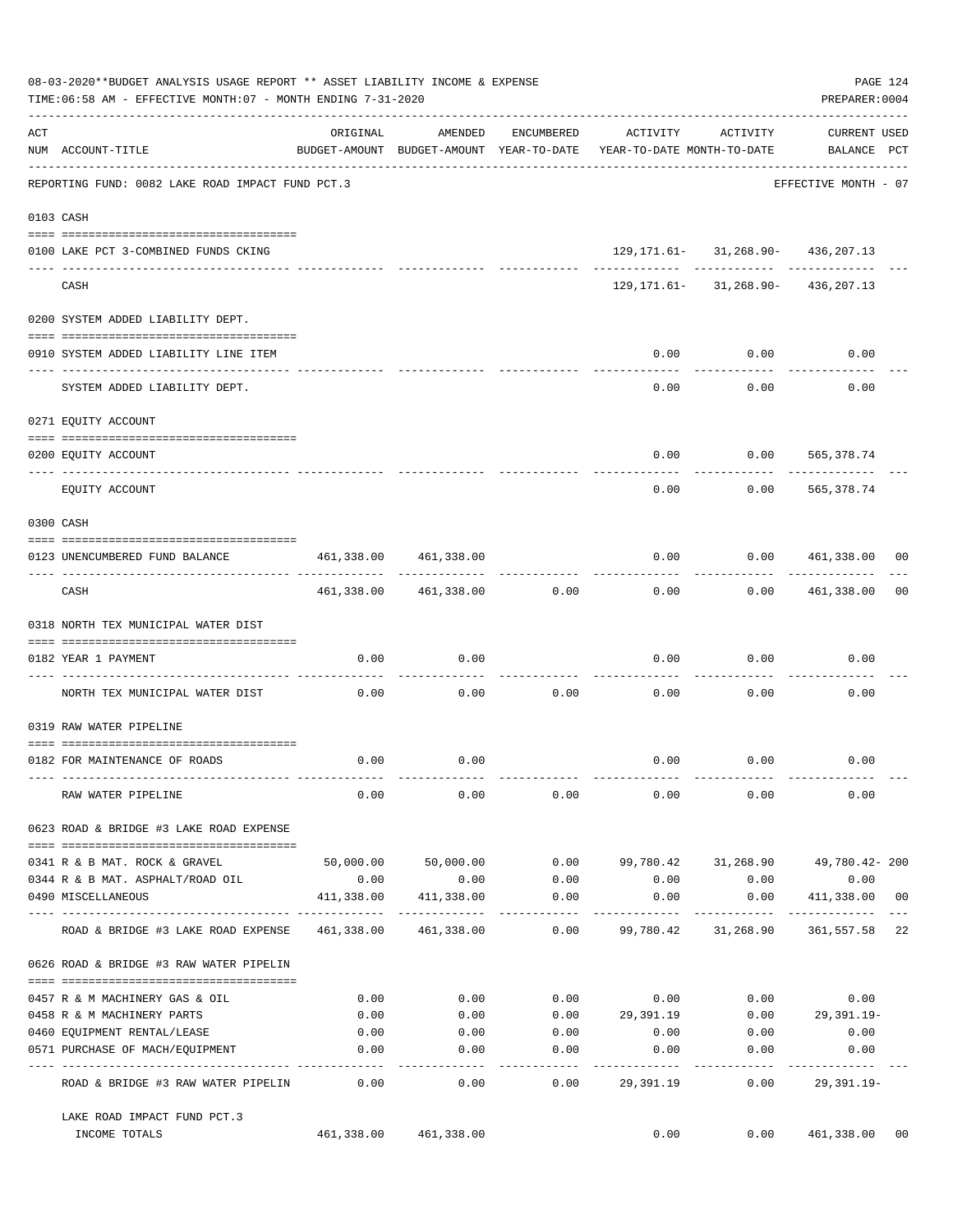| 08-03-2020**BUDGET ANALYSIS USAGE REPORT ** ASSET LIABILITY INCOME & EXPENSE<br>TIME: $06:58$ AM - EFFECTIVE MONTH: $07$ - MONTH ENDING 7-31-2020 |                           |                          |                                   |            |                                        |                         |            |  |  |
|---------------------------------------------------------------------------------------------------------------------------------------------------|---------------------------|--------------------------|-----------------------------------|------------|----------------------------------------|-------------------------|------------|--|--|
| ACT<br>NUM ACCOUNT-TITLE                                                                                                                          | ORIGINAL<br>BUDGET-AMOUNT | AMENDED<br>BUDGET-AMOUNT | <b>ENCUMBERED</b><br>YEAR-TO-DATE | ACTIVITY   | ACTIVITY<br>YEAR-TO-DATE MONTH-TO-DATE | CURRENT USED<br>BALANCE | <b>PCT</b> |  |  |
| REPORTING FUND: 0082 LAKE ROAD IMPACT FUND PCT.3<br>EFFECTIVE MONTH - 07                                                                          |                           |                          |                                   |            |                                        |                         |            |  |  |
| <b>EXPENSE TOTALS</b>                                                                                                                             | 461,338.00                | 461,338.00               | 0.00                              | 129,171.61 | 31,268.90                              | 332,166.39              | 28         |  |  |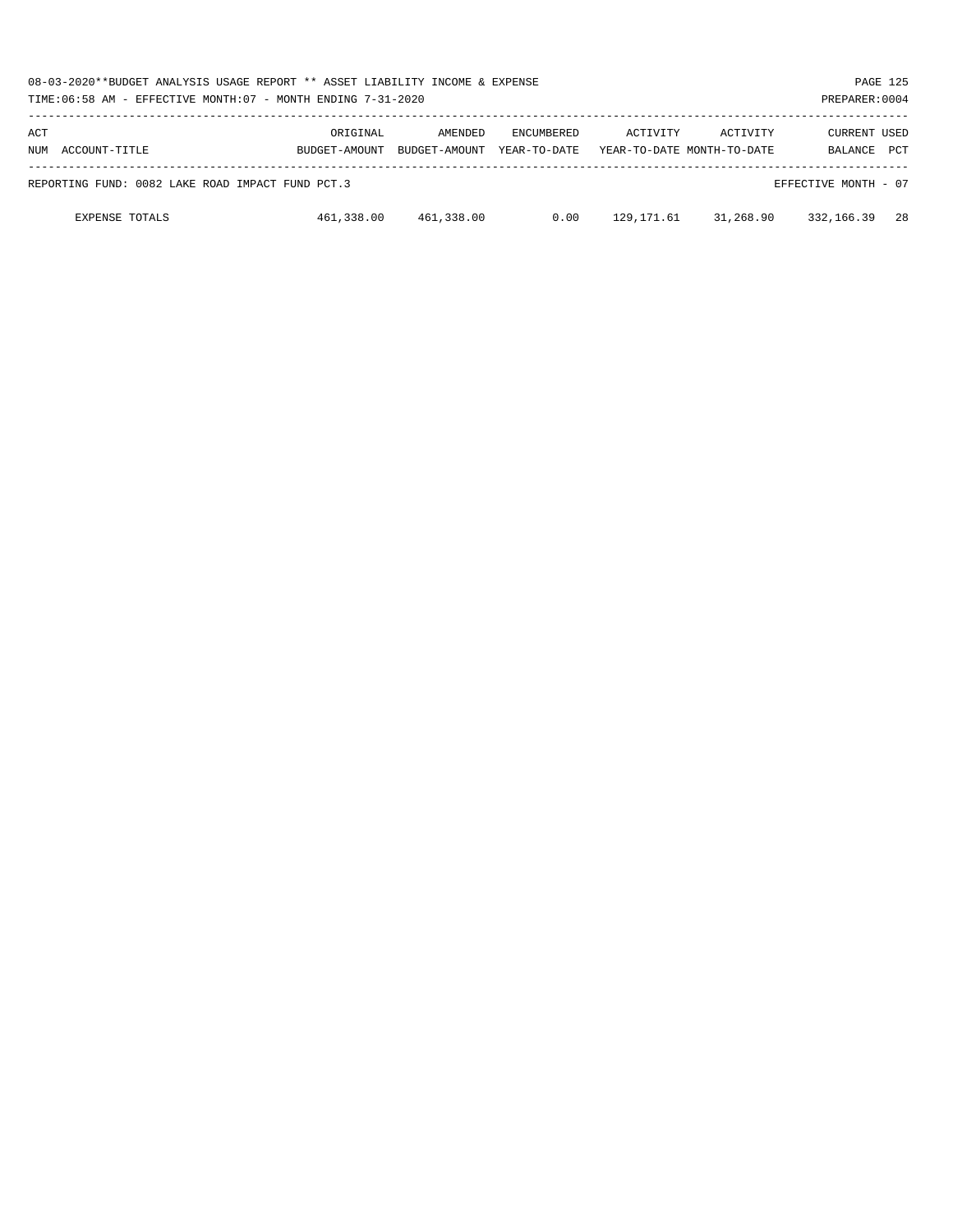|     | 08-03-2020**BUDGET ANALYSIS USAGE REPORT ** ASSET LIABILITY INCOME & EXPENSE<br>TIME:06:58 AM - EFFECTIVE MONTH:07 - MONTH ENDING 7-31-2020 |            |                         |                    |                                                                                 |                                          | PAGE 126<br>PREPARER: 0004         |                |
|-----|---------------------------------------------------------------------------------------------------------------------------------------------|------------|-------------------------|--------------------|---------------------------------------------------------------------------------|------------------------------------------|------------------------------------|----------------|
| ACT | NUM ACCOUNT-TITLE                                                                                                                           | ORIGINAL   | AMENDED                 | ENCUMBERED         | ACTIVITY<br>BUDGET-AMOUNT BUDGET-AMOUNT YEAR-TO-DATE YEAR-TO-DATE MONTH-TO-DATE | ACTIVITY                                 | <b>CURRENT USED</b><br>BALANCE PCT |                |
|     | REPORTING FUND: 0083 LAKE ROAD IMPACT FUND PCT.4                                                                                            |            |                         |                    |                                                                                 |                                          | EFFECTIVE MONTH - 07               |                |
|     | 0103 CASH                                                                                                                                   |            |                         |                    |                                                                                 |                                          |                                    |                |
|     | 0100 LAKE PCT 4-COMBINED FUNDS CKING                                                                                                        |            |                         |                    |                                                                                 | 63, 911. 76 - 40, 868. 84 - 417, 201. 29 |                                    |                |
|     | CASH                                                                                                                                        |            |                         |                    |                                                                                 | $63,911.76 - 40,868.84 - 417,201.29$     |                                    |                |
|     | 0200 SYSTEM ADDED LIABILITY DEPT.                                                                                                           |            |                         |                    |                                                                                 |                                          |                                    |                |
|     | 0910 SYSTEM ADDED LIABILITY LINE ITEM                                                                                                       |            |                         |                    | 0.00                                                                            | 0.00                                     | 0.00                               |                |
|     | SYSTEM ADDED LIABILITY DEPT.                                                                                                                |            |                         |                    | 0.00                                                                            | 0.00                                     | 0.00                               |                |
|     | 0271 EQUITY ACCOUNT                                                                                                                         |            |                         |                    |                                                                                 |                                          |                                    |                |
|     | 0200 EQUITY ACCOUNT                                                                                                                         |            |                         |                    | 0.00                                                                            |                                          | 0.0000481,113.05                   |                |
|     | ----------------------- ----------<br>EOUITY ACCOUNT                                                                                        |            |                         |                    | 0.00                                                                            | 0.00                                     | ----------<br>481,113.05           |                |
|     | 0300 CASH                                                                                                                                   |            |                         |                    |                                                                                 |                                          |                                    |                |
|     | 0124 UNENCUMBERED FUND BALANCE                                                                                                              | 336,148.00 | 336,148.00              |                    | 0.00                                                                            |                                          | 0.0000336,148.00                   | 00             |
|     | CASH                                                                                                                                        |            | 336,148.00 336,148.00   | 0.00               | 0.00                                                                            |                                          | $0.00$ 336,148.00                  | 00             |
|     | 0318 NORTH TEXAS MUNICIPAL WATER DIST                                                                                                       |            |                         |                    |                                                                                 |                                          |                                    |                |
|     | 0183 YEAR 1 PAYMENT<br>----------------------------------                                                                                   | 0.00       | 0.00                    |                    | 0.00                                                                            | 0.00                                     | 0.00                               |                |
|     | NORTH TEXAS MUNICIPAL WATER DIST                                                                                                            | 0.00       | 0.00                    | 0.00               | 0.00                                                                            | 0.00                                     | 0.00                               |                |
|     | 0319 RAW WATER PIPELINE                                                                                                                     |            |                         |                    |                                                                                 |                                          |                                    |                |
|     | 0183 FOR MAINTENANCE OF ROADS                                                                                                               | 0.00       | 0.00                    |                    |                                                                                 | $0.00$ $0.00$                            | 0.00                               |                |
|     | RAW WATER PIPELINE                                                                                                                          | 0.00       | 0.00                    | 0.00               | 0.00                                                                            | 0.00                                     | 0.00                               |                |
|     | 0624 ROAD & BRIDGE #4 LAKE ROAD EXPENSE                                                                                                     |            |                         |                    |                                                                                 |                                          |                                    |                |
|     | 0341 R & B MAT. ROCK & GRAVEL                                                                                                               | 50,000.00  | 50,000.00               | 8,989.36           | 15,646.21                                                                       | 6,834.11                                 | 25,364.43 49                       |                |
|     | 0344 R & B MAT. ASPHALT/ROAD OIL                                                                                                            | 20,000.00  |                         | 20,000.00 9,000.60 |                                                                                 | 18,000.00  18,000.00                     | 7,000.60- 135                      |                |
|     | 0460 EQUIPMENT RENTAL/LEASE                                                                                                                 | 0.00       | 13,830.82               |                    | $0.00$ 29,865.55 16,034.73 16,034.73 216                                        |                                          |                                    |                |
|     | 0490 MISCELLANEOUS                                                                                                                          |            | 216, 148.00 202, 317.18 | 0.00               | 400.00                                                                          |                                          | 0.000001,917.18                    | 0 <sub>0</sub> |
|     | 0571 PURCHASE OF MACH./EQUIP.                                                                                                               |            | 50,000.00 50,000.00     | 0.00               | 0.00                                                                            | 0.00<br>-------------                    | 50,000.00<br>-------------         | 00             |
|     | ROAD & BRIDGE #4 LAKE ROAD EXPENSE 336,148.00 336,148.00 17,989.96 63,911.76 40,868.84 254,246.28 24                                        |            |                         |                    |                                                                                 |                                          |                                    | $---$          |
|     | 0627 ROAD & BRIDGE #4 RAW WATER PIPELIN                                                                                                     |            |                         |                    |                                                                                 |                                          |                                    |                |
|     | 0106 SALARY PRECINCT EMPLOYEE                                                                                                               | 0.00       | 0.00                    | 0.00               | 0.00                                                                            | 0.00                                     | 0.00                               |                |
|     | 0201 SOCIAL SECURITY TAXES                                                                                                                  | 0.00       | 0.00                    | 0.00               | 0.00                                                                            | 0.00                                     | 0.00                               |                |
|     | 0202 GROUP HEALTH INSURANCE                                                                                                                 | 0.00       | 0.00                    | 0.00               | 0.00                                                                            | 0.00                                     | 0.00                               |                |
|     | 0203 RETIREMENT                                                                                                                             | 0.00       | 0.00                    | 0.00               | 0.00                                                                            | 0.00                                     | 0.00                               |                |
|     | 0204 WORKERS COMPENSATION                                                                                                                   | 0.00       | 0.00                    | 0.00               | 0.00                                                                            | 0.00                                     | 0.00                               |                |
|     | 0205 MEDICARE TAX                                                                                                                           | 0.00       | 0.00                    | 0.00               | 0.00                                                                            | 0.00                                     | 0.00                               |                |
|     | 0457 R & M MACHINERY GAS & OIL                                                                                                              | 0.00       | 0.00                    | 0.00               | 0.00                                                                            | 0.00                                     | 0.00                               |                |
|     |                                                                                                                                             |            |                         |                    |                                                                                 |                                          |                                    |                |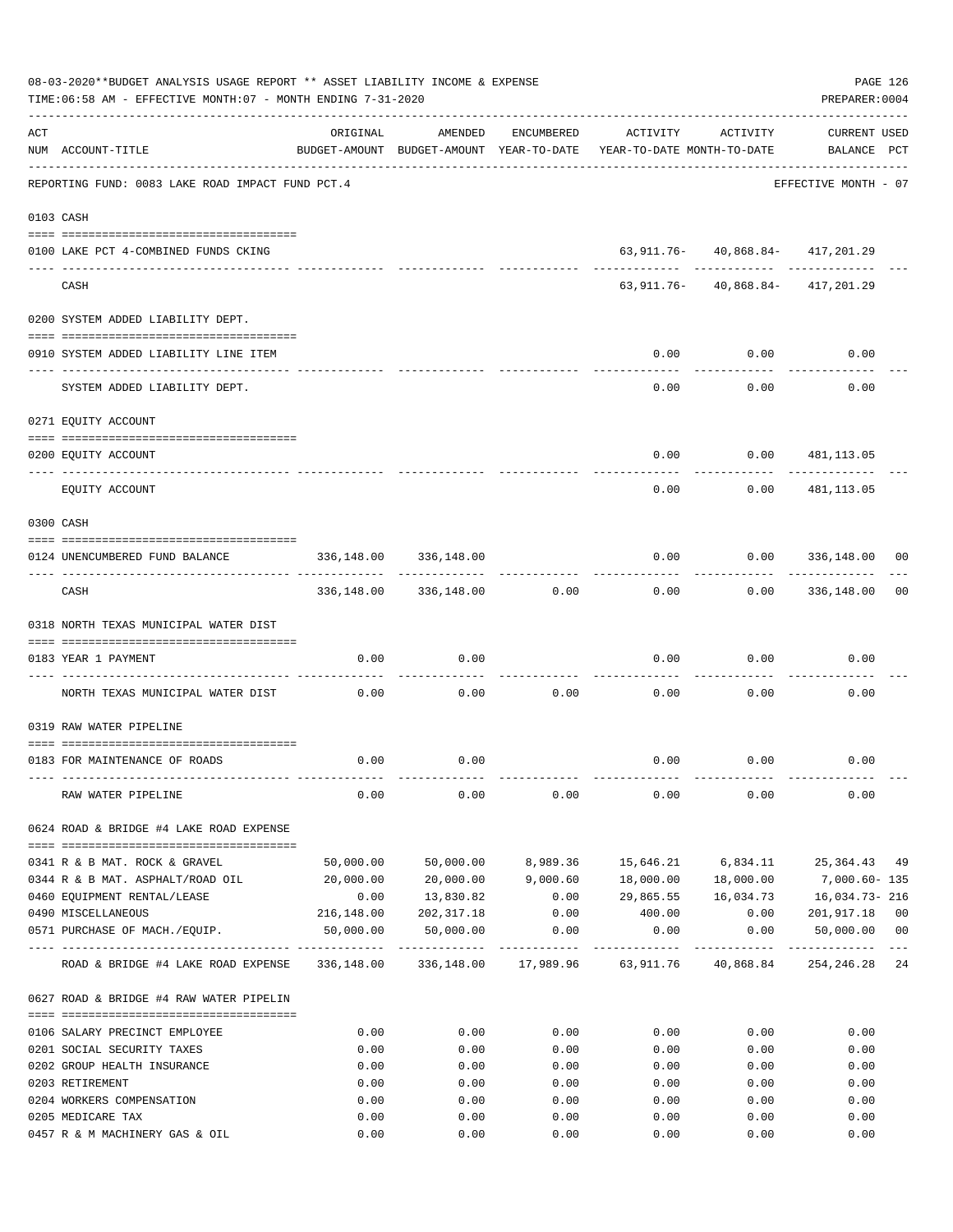| ACT |                                                  | ORIGINAL      | AMENDED       | ENCUMBERED   | ACTIVITY                   | ACTIVITY  | <b>CURRENT USED</b>  |     |
|-----|--------------------------------------------------|---------------|---------------|--------------|----------------------------|-----------|----------------------|-----|
| NUM | ACCOUNT-TITLE                                    | BUDGET-AMOUNT | BUDGET-AMOUNT | YEAR-TO-DATE | YEAR-TO-DATE MONTH-TO-DATE |           | BALANCE              | PCT |
|     |                                                  |               |               |              |                            |           |                      |     |
|     | REPORTING FUND: 0083 LAKE ROAD IMPACT FUND PCT.4 |               |               |              |                            |           | EFFECTIVE MONTH - 07 |     |
|     | 0458 R & M MACHINERY PARTS                       | 0.00          | 0.00          | 0.00         | 0.00                       | 0.00      | 0.00                 |     |
|     | 0460 EQUIPMENT RENTAL/LEASE                      | 0.00          | 0.00          | 0.00         | 0.00                       | 0.00      | 0.00                 |     |
|     | 0571 PURCHASE OF MACH/EOUIPMENT                  | 0.00          | 0.00          | 0.00         | 0.00                       | 0.00      | 0.00                 |     |
|     | ROAD & BRIDGE #4 RAW WATER PIPELIN               | 0.00          | 0.00          | 0.00         | 0.00                       | 0.00      | 0.00                 |     |
|     |                                                  |               |               |              |                            |           |                      |     |
|     | LAKE ROAD IMPACT FUND PCT. 4                     |               |               |              |                            |           |                      |     |
|     | INCOME TOTALS                                    | 336,148.00    | 336,148.00    |              | 0.00                       | 0.00      | 336,148.00           | 00  |
|     | <b>EXPENSE TOTALS</b>                            | 336,148.00    | 336,148.00    | 17,989.96    | 63,911.76                  | 40,868.84 | 254,246.28           | 24  |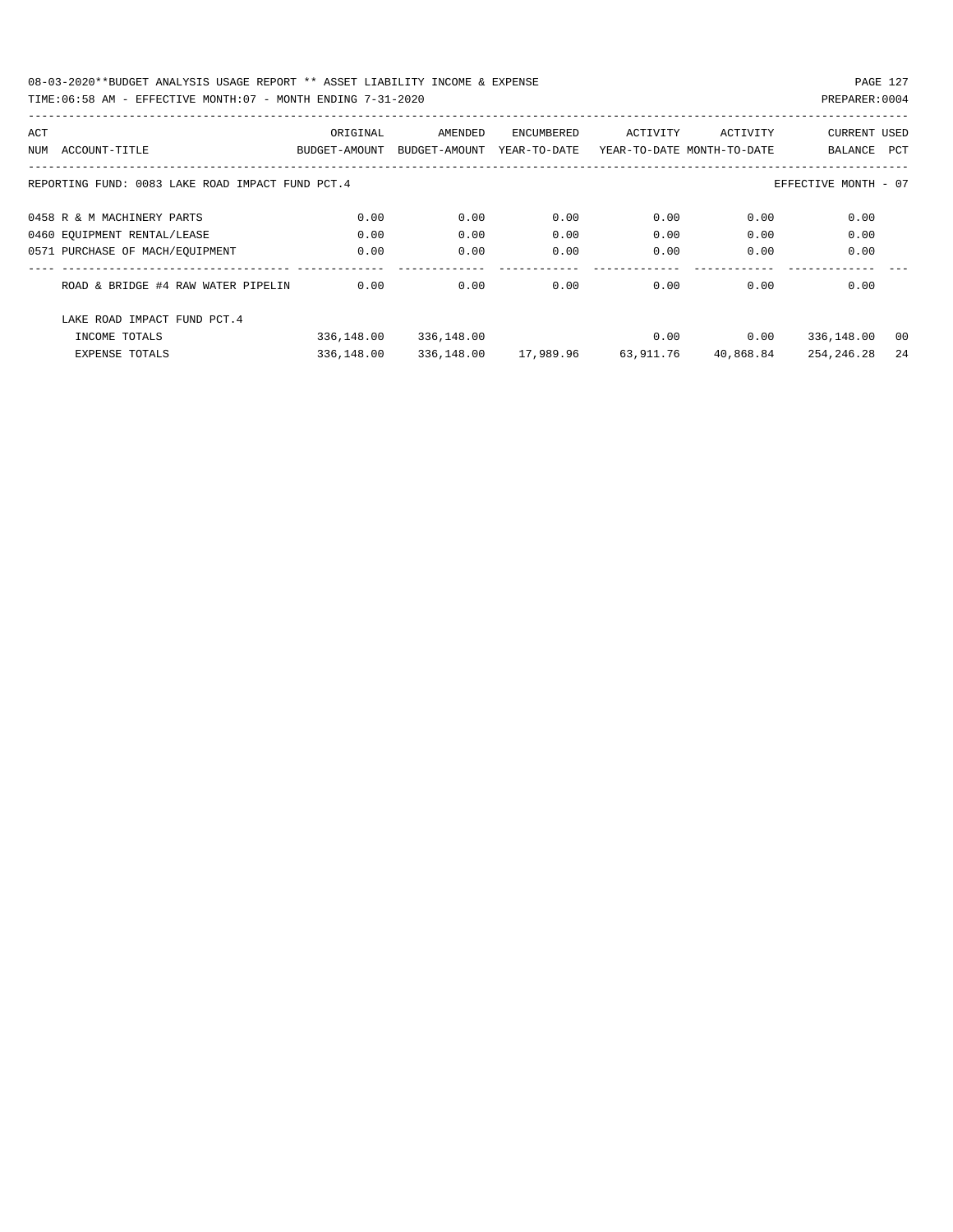|     | 08-03-2020**BUDGET ANALYSIS USAGE REPORT ** ASSET LIABILITY INCOME & EXPENSE<br>TIME: 06:58 AM - EFFECTIVE MONTH: 07 - MONTH ENDING 7-31-2020 |                       |                             |            |                                                                                 |                                                         | PAGE 128<br>PREPARER: 0004         |                |
|-----|-----------------------------------------------------------------------------------------------------------------------------------------------|-----------------------|-----------------------------|------------|---------------------------------------------------------------------------------|---------------------------------------------------------|------------------------------------|----------------|
| ACT | NUM ACCOUNT-TITLE                                                                                                                             | ORIGINAL              | AMENDED                     | ENCUMBERED | ACTIVITY<br>BUDGET-AMOUNT BUDGET-AMOUNT YEAR-TO-DATE YEAR-TO-DATE MONTH-TO-DATE | ACTIVITY                                                | <b>CURRENT USED</b><br>BALANCE PCT |                |
|     | REPORTING FUND: 0084 BOIS D'ARC LAKE RESERVOIR                                                                                                |                       |                             |            |                                                                                 |                                                         | EFFECTIVE MONTH - 07               |                |
|     | 0100 PAYROLL                                                                                                                                  |                       |                             |            |                                                                                 |                                                         |                                    |                |
|     | 0100 PAYROLL                                                                                                                                  |                       |                             |            | 0.00                                                                            | 0.00                                                    | 0.00                               |                |
|     | PAYROLL                                                                                                                                       |                       |                             |            | 0.00                                                                            | 0.00                                                    | 0.00                               |                |
|     | 0103 CASH                                                                                                                                     |                       |                             |            |                                                                                 |                                                         |                                    |                |
|     | 0100 BOIS D'ARC-COMBINED FUNDS CHECKING                                                                                                       |                       |                             |            |                                                                                 | 584,737.26- 4,257.94- 50,762.17-                        |                                    |                |
|     | CASH                                                                                                                                          |                       |                             |            |                                                                                 | -----------<br>$584, 737.26 - 4, 257.94 - 50, 762.17 -$ |                                    |                |
|     | 0200 SYSTEM ADDED LIABILITY DEPT.                                                                                                             |                       |                             |            |                                                                                 |                                                         |                                    |                |
|     | 0910 SYSTEM ADDED LIABILITY LINE ITEM                                                                                                         |                       |                             |            |                                                                                 | $50,527.35 - 0.00$                                      | $50,527.35-$                       |                |
|     | SYSTEM ADDED LIABILITY DEPT.                                                                                                                  |                       |                             |            | 50,527.35-                                                                      | 0.00                                                    | $50,527.35-$                       |                |
|     | 0271 EQUITY ACCOUNT                                                                                                                           |                       |                             |            |                                                                                 |                                                         |                                    |                |
|     | 0200 EQUITY ACCOUNT                                                                                                                           |                       |                             |            | 0.00                                                                            | 0.00                                                    | 533,975.09                         |                |
|     | EQUITY ACCOUNT                                                                                                                                |                       |                             |            | 0.00                                                                            | 0.00                                                    | 533,975.09                         |                |
|     | 0300 CASH                                                                                                                                     |                       |                             |            |                                                                                 |                                                         |                                    |                |
|     | 0110 UNENCUMBERED FUND BALANCE                                                                                                                | 0.00                  | 0.00                        |            | 0.00                                                                            | 0.00                                                    | 0.00                               |                |
|     | CASH                                                                                                                                          | 0.00                  | 0.00                        | 0.00       | 0.00                                                                            | 0.00                                                    | 0.00                               |                |
|     | 0318 NORTH TEXAS MUNICIPAL WATER DIST                                                                                                         |                       |                             |            |                                                                                 |                                                         |                                    |                |
|     | 0184 PERSONNEL INCOME YEAR 1                                                                                                                  | 0.00                  | 0.00                        |            | 0.00                                                                            | 0.00                                                    | 0.00                               |                |
|     | 0185 EMERGENCY RADIO IMP. INC. YEAR 1                                                                                                         | 0.00                  | 0.00                        |            | 0.00                                                                            | 0.00                                                    | 0.00                               |                |
|     | 0186 VEHICLE OR SPEC EQUIP INC YEAR 1                                                                                                         | 0.00                  | 0.00                        |            | 0.00                                                                            | 0.00                                                    | 0.00                               |                |
|     | 0250 DRUG SCREENING/PSYCHOLOGICAL INC Y                                                                                                       | 0.00                  | 0.00                        |            | 0.00                                                                            | 0.00                                                    | 0.00                               |                |
|     | 0395 UNIFORMS INCOME YEAR 1                                                                                                                   | 0.00                  | 0.00                        |            | 0.00                                                                            | 0.00                                                    | 0.00                               |                |
|     | 0427 TRAINING INCOME YEAR 1                                                                                                                   | 0.00<br>------------- | 0.00<br>----                |            | 0.00<br>-----                                                                   | 0.00<br>-----                                           | 0.00                               |                |
|     | NORTH TEXAS MUNICIPAL WATER DIST                                                                                                              | 0.00                  | 0.00                        | 0.00       | 0.00                                                                            | 0.00                                                    | 0.00                               |                |
|     | 0319 NORTH TEXAS MUNICIPAL WATER DIST                                                                                                         |                       |                             |            |                                                                                 |                                                         |                                    |                |
|     | 0184 PERSONNEL INCOME YEAR 2                                                                                                                  | 108,852.00            | 108,852.00                  |            | 0.00                                                                            | 0.00                                                    | 108,852.00                         | 00             |
|     | 0186 VEHICLE OR SPEC EQUIP INC YEAR 2                                                                                                         | 256,000.00            | 256,000.00                  |            | 0.00                                                                            | 0.00                                                    | 256,000.00                         | 0 <sub>0</sub> |
|     | 0250 DRUG SCREEN/PSYCHOLOGICAL INC YE                                                                                                         | 600.00                | 600.00                      |            | 0.00                                                                            | 0.00                                                    | 600.00                             | 0 <sub>0</sub> |
|     | 0395 UNIFORMS INCOME YEAR 2                                                                                                                   | 2,048.00              | 2,048.00                    |            | 0.00                                                                            | 0.00                                                    | 2,048.00                           | 0 <sub>0</sub> |
|     | 0427 TRAINING INCOME YEAR 2                                                                                                                   | 10,000.00             | 10,000.00                   |            | 0.00                                                                            | 0.00                                                    | 10,000.00                          | 0 <sub>0</sub> |
|     | 0454 R & M EQUIPMENT INCOME YEAR 2                                                                                                            | 20,000.00             | 20,000.00                   |            | 0.00                                                                            | 0.00                                                    | 20,000.00                          | 0 <sub>0</sub> |
|     | NORTH TEXAS MUNICIPAL WATER DIST                                                                                                              | 397,500.00            | -------------<br>397,500.00 | 0.00       | -----<br>0.00                                                                   | -----<br>0.00                                           | ----------<br>397,500.00           | $---$<br>00    |
|     | 0370 COUNTY FUNDING                                                                                                                           |                       |                             |            |                                                                                 |                                                         |                                    |                |
|     | 0184 LOCAL FUNDING                                                                                                                            | 30,298.17             | 30,298.17                   |            | 0.00                                                                            | 0.00                                                    | 30,298.17                          | 00             |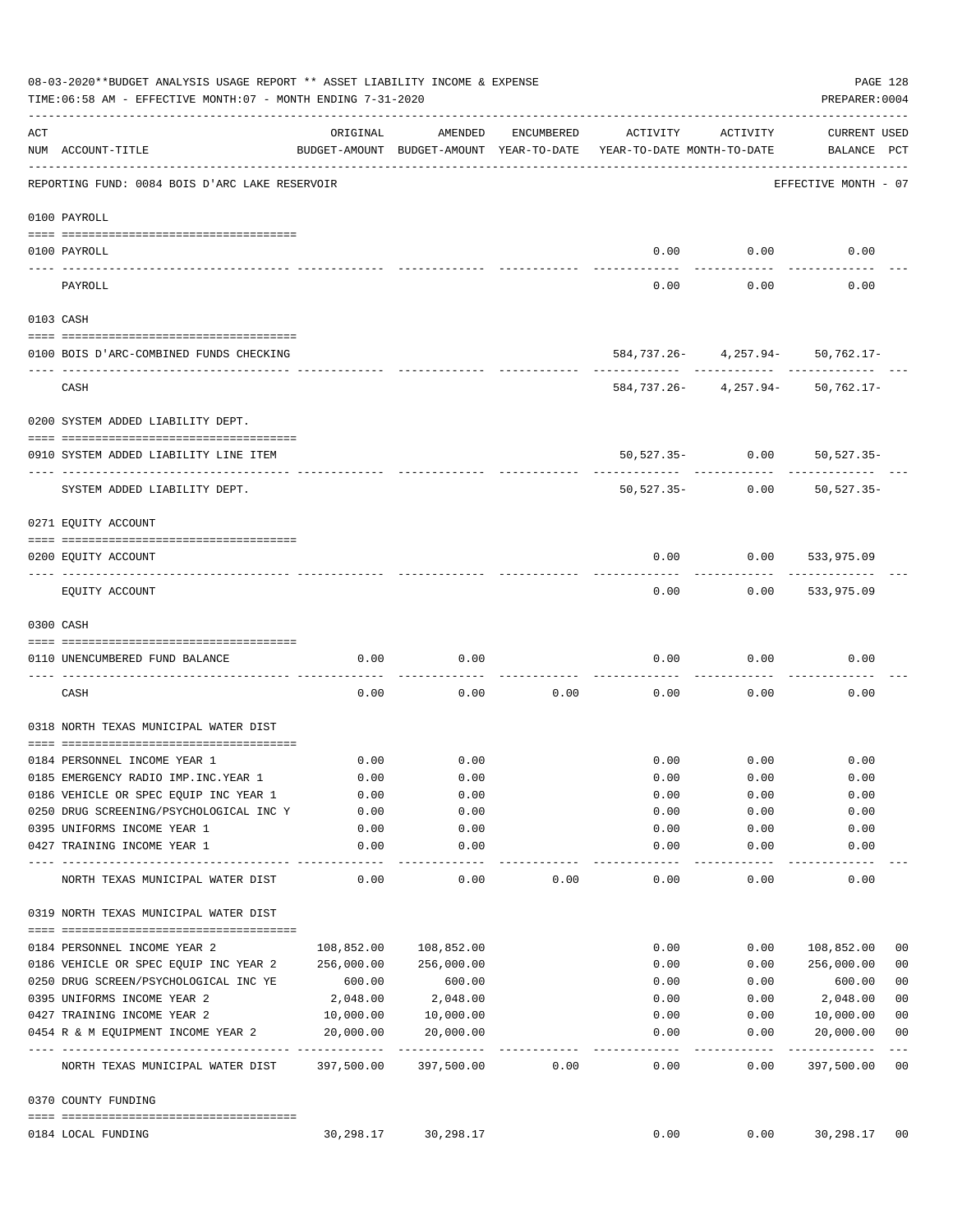| ACT |                                                | ORIGINAL  | AMENDED                                  | ENCUMBERED | ACTIVITY                   | ACTIVITY                                | <b>CURRENT USED</b> |                |
|-----|------------------------------------------------|-----------|------------------------------------------|------------|----------------------------|-----------------------------------------|---------------------|----------------|
|     | NUM ACCOUNT-TITLE                              |           | BUDGET-AMOUNT BUDGET-AMOUNT YEAR-TO-DATE |            | YEAR-TO-DATE MONTH-TO-DATE |                                         | BALANCE             | PCT            |
|     | REPORTING FUND: 0084 BOIS D'ARC LAKE RESERVOIR |           |                                          |            |                            |                                         | EFFECTIVE MONTH     | - 07           |
|     | COUNTY FUNDING                                 | 30,298.17 | 30,298.17                                | 0.00       | 0.00                       | 0.00                                    | 30,298.17           | 00             |
|     | 0560 BOIS D'ARC LAKE EXPENSES                  |           |                                          |            |                            |                                         |                     |                |
|     |                                                |           |                                          |            |                            |                                         |                     |                |
|     | 0104 SALARIES DEPUTIES                         | 91,592.31 | 91,592.31                                | 0.00       |                            | 58,868.63 2,813.02                      | 32,723.68           | 64             |
|     | 0201 SOCIAL SECURITY TAXES                     | 5,678.72  | 5,678.72                                 | 0.00       | 3,645.59                   | 174.40                                  | 2,033.13            | 64             |
|     | 0202 GROUP HEALTH INSURANCE                    | 23,741.76 | 23,741.76                                | 0.00       | 12,957.58                  | 898.09                                  | 10,784.18           | 55             |
|     | 0203 RETIREMENT                                | 10,542.27 | 10,542.27                                | 0.00       | 6,861.63                   | 331.65                                  | 3,680.64            | 65             |
|     | 0204 WORKERS' COMPENSATION                     | 2,015.03  | 2,015.03                                 | 0.00       | 1,399.42                   | 0.00                                    | 615.61              | 69             |
|     | 0205 MEDICARE TAX                              | 1,328.08  | 1,328.08                                 | 0.00       | 852.49                     | 40.78                                   | 475.59              | 64             |
|     | 0206 UNEMPLOYMENT EXPENSE                      | 0.00      | 0.00                                     | 0.00       | 0.00                       | 0.00                                    | 0.00                |                |
|     | 0250 EMPLOYEE PHYSICALS                        | 600.00    | 600.00                                   | 0.00       | 0.00                       | 0.00                                    | 600.00              | 00             |
|     | 0320 WEAPONS SUPPLIES                          | 0.00      | 0.00                                     | 0.00       | 393.60                     | 0.00                                    | 393.60-             |                |
|     | 0321 PATROL SUPPLIES                           | 0.00      | 0.00                                     | 0.00       | 0.00                       | 0.00                                    | 0.00                |                |
|     | 0395 UNIFORMS/OTHER                            | 2,000.00  | 2,000.00                                 | 0.00       | 0.00                       | 0.00                                    | 2,000.00            | 0 <sup>0</sup> |
|     | 0421 CELL PHONE                                | 300.00    | 300.00                                   | 0.00       | 0.00                       | 0.00                                    | 300.00              | 0 <sup>0</sup> |
|     | 0422 R & M RADIO                               | 0.00      | 0.00                                     | 0.00       | 0.00                       | 0.00                                    | 0.00                |                |
|     | 0427 TRAVEL AND TRAINING                       | 10,000.00 | 10,000.00                                | 0.00       | 0.00                       | 0.00                                    | 10,000.00           | 0 <sup>0</sup> |
|     | 0447 RADIO LICENSES                            | 0.00      | 0.00                                     | 0.00       | 485.00                     | 0.00                                    | 485.00-             |                |
|     | 0452 R & M EQUIPMENT                           | 24,000.00 | 24,000.00                                | 0.00       | 0.00                       | 0.00                                    | 24,000.00           | 0 <sup>0</sup> |
|     | 0453 TYLER/CAD MAINTENANCE                     | 0.00      | 0.00                                     | 0.00       | 0.00                       | 0.00                                    | 0.00                |                |
|     | 0454 R & M AUTO, BOATS, ATV                    | 0.00      | 0.00                                     | 0.00       | 0.00                       | 0.00                                    | 0.00                |                |
|     | 0487 AUTO & OTHER EQUIPMENT INSURANCE          | 0.00      | 0.00                                     | 0.00       | 0.00                       | 0.00                                    | 0.00                |                |
|     | 0488 LAW ENFORCEMENT INSURANCE                 | 0.00      | 0.00                                     | 0.00       | 0.00                       | 0.00                                    | 0.00                |                |
|     | 0573 EMERGENCY RADIO IMPROVEMENTS              | 0.00      | 0.00                                     | 0.00       | 399,800.00                 | 0.00                                    | $399,800.00 -$      |                |
|     | 0574 TECHNOLOGY                                | 0.00      | 0.00                                     | 0.00       | 0.00                       | 0.00                                    | 0.00                |                |
|     | 0575 PURCHASE AUTOS, BOATS, ATV'S 256,000.00   |           | 256,000.00                               | 0.00       | 48,945.97                  | 0.00                                    | 207,054.03 19       |                |
|     | 0579 WEAPONS                                   | 0.00      | 0.00                                     | 0.00       | 0.00                       | 0.00                                    | 0.00                |                |
|     | BOIS D'ARC LAKE EXPENSES                       |           | 427,798.17 427,798.17                    | 0.00       |                            | 534, 209.91 4, 257.94 106, 411.74 - 125 |                     |                |
|     | BOIS D'ARC LAKE RESERVOIR                      |           |                                          |            |                            |                                         |                     |                |
|     | INCOME TOTALS                                  |           | 427,798.17 427,798.17                    |            | 0.00                       | 0.00                                    | 427,798.17 00       |                |
|     | <b>EXPENSE TOTALS</b>                          |           | 427,798.17 427,798.17                    |            |                            | $0.00$ $534,209.91$ $4,257.94$          | 106, 411. 74- 125   |                |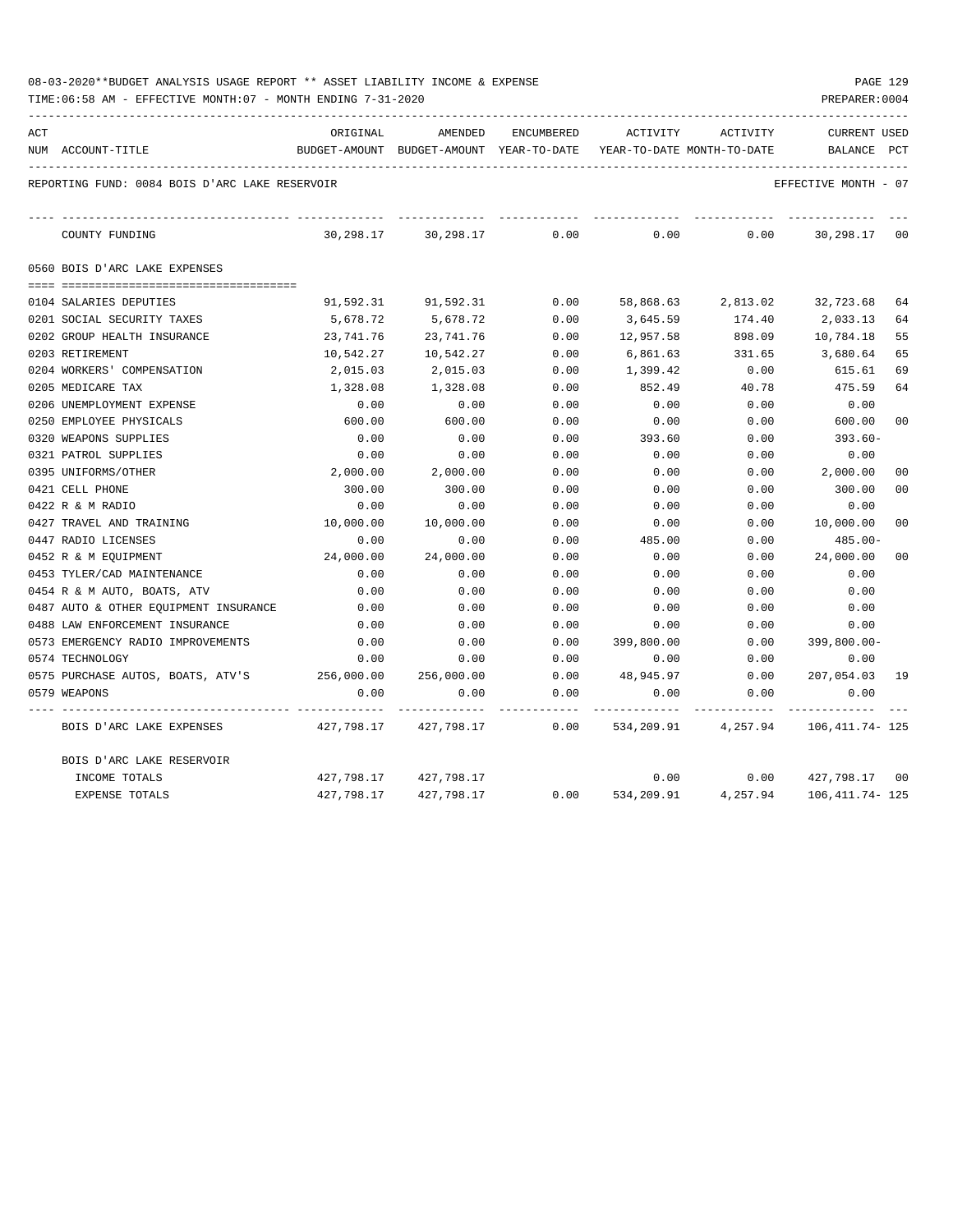|                | 08-03-2020**BUDGET ANALYSIS USAGE REPORT ** ASSET LIABILITY INCOME & EXPENSE<br>TIME:06:58 AM - EFFECTIVE MONTH:07 - MONTH ENDING 7-31-2020 |          |          |            |                                                                                 |                            |                             |                |  |
|----------------|---------------------------------------------------------------------------------------------------------------------------------------------|----------|----------|------------|---------------------------------------------------------------------------------|----------------------------|-----------------------------|----------------|--|
| $\mathtt{ACT}$ | NUM ACCOUNT-TITLE                                                                                                                           | ORIGINAL | AMENDED  | ENCUMBERED | ACTIVITY<br>BUDGET-AMOUNT BUDGET-AMOUNT YEAR-TO-DATE YEAR-TO-DATE MONTH-TO-DATE | ACTIVITY                   | CURRENT USED<br>BALANCE PCT |                |  |
|                | REPORTING FUND: 0085 LAKE FANNIN                                                                                                            |          |          |            |                                                                                 |                            | EFFECTIVE MONTH - 07        |                |  |
|                | 0103 CASH                                                                                                                                   |          |          |            |                                                                                 |                            |                             |                |  |
|                | 0100 LAKE FANNIN-COMBINED FUNDS CHECKIN                                                                                                     |          |          |            |                                                                                 | 2,523.79- 115.22- 1,061.25 |                             |                |  |
|                | CASH                                                                                                                                        |          |          |            | 2,523.79-                                                                       | -------------              | 115.22- 1,061.25            |                |  |
|                | 0200 SYSTEM ADDED LIABILITY DEPARTMENT                                                                                                      |          |          |            |                                                                                 |                            |                             |                |  |
|                | 0910 SYSTEM ADDED LIABILITY LINE-ITEM                                                                                                       |          |          |            |                                                                                 | $388.75 - 0.00$            | 388.75-                     |                |  |
|                | SYSTEM ADDED LIABILITY DEPARTMENT                                                                                                           |          |          |            | 388.75-                                                                         | 0.00                       | 388.75-                     |                |  |
|                | 0271 EQUITY ACCOUNT                                                                                                                         |          |          |            |                                                                                 |                            |                             |                |  |
|                | 0200 EQUITY ACCOUNT                                                                                                                         |          |          |            | 0.00                                                                            | 0.00                       | 3,585.04                    |                |  |
|                | EQUITY ACCOUNT                                                                                                                              |          |          |            | 0.00                                                                            | 0.00                       | 3,585.04                    |                |  |
|                | 0300 CASH                                                                                                                                   |          |          |            |                                                                                 |                            |                             |                |  |
|                | 0110 UNENCUMBERED FUND BALANCE                                                                                                              | 0.00     | 0.00     |            | 0.00                                                                            | 0.00                       | 0.00                        |                |  |
|                | CASH                                                                                                                                        | 0.00     | 0.00     | 0.00       | 0.00                                                                            | 0.00                       | 0.00                        |                |  |
|                | 0370 MISCELLANEOUS                                                                                                                          |          |          |            |                                                                                 |                            |                             |                |  |
|                | 0150 DONATIONS                                                                                                                              | 2,000.00 | 2,000.00 |            | 0.00                                                                            | 0.00                       | 2,000.00                    | 00             |  |
|                | 0183 VOLUNTEER MEMBERSHIP FEES                                                                                                              | 0.00     | 0.00     |            | 360.00                                                                          | 0.00                       | $360.00+$                   |                |  |
|                | 0184 LOCAL FUNDING                                                                                                                          | 5,000.00 | 5,000.00 |            | 0.00                                                                            | 0.00                       | 5,000.00                    | 0 <sub>0</sub> |  |
|                | 0185 RENTAL FEE                                                                                                                             | 1,000.00 | 1,000.00 |            | 812.50                                                                          | 0.00                       | 187.50                      | 81             |  |
|                | 0186 DEPOSIT FEE                                                                                                                            | 1,000.00 | 1,000.00 |            | 600.00                                                                          | 0.00                       | 400.00                      | 60             |  |
|                | MISCELLANEOUS                                                                                                                               | 9.000.00 | 9,000.00 | 0.00       | 1,772.50                                                                        | 0.00                       | 7,227.50                    | 20             |  |
|                | 0520 LAKE FANNIN EXPENSES                                                                                                                   |          |          |            |                                                                                 |                            |                             |                |  |
|                | 0186 DEPOSIT REFUND                                                                                                                         | 1,000.00 | 1,000.00 | 0.00       | 450.00                                                                          | 0.00                       | 550.00                      | 45             |  |
|                | 0341 R & M ROADS                                                                                                                            | 0.00     | 0.00     | 0.00       | 0.00                                                                            | 0.00                       | 0.00                        |                |  |
|                | 0342 R & M CAMPGROUNDS                                                                                                                      | 875.00   | 875.00   | 0.00       | 0.00                                                                            | 0.00                       | 875.00                      | 0 <sub>0</sub> |  |
|                | 0343 R & M DAM                                                                                                                              | 2,000.00 | 2,000.00 | 0.00       | 0.00                                                                            | 0.00                       | 2,000.00                    | 00             |  |
|                | 0440 UTILITIES ELECTRICITY                                                                                                                  | 300.00   | 300.00   | 35.65      | 286.02                                                                          | 0.00                       | 21.67- 107                  |                |  |
|                | 0442 UTILITIES WATER                                                                                                                        | 600.00   | 586.99   | 0.00       | 352.61                                                                          | 45.22                      | 234.38                      | 60             |  |
|                | 0443 TRASH PICK-UP                                                                                                                          | 0.00     | 86.25    | 0.00       | 546.25                                                                          | 70.00                      | 460.00- 633                 |                |  |
|                | 0450 R & M BUILDINGS                                                                                                                        | 2,000.00 | 2,000.00 | 0.00       | 120.90                                                                          | 0.00                       | 1,879.10                    | 06             |  |
|                | 0484 GENERAL LIABILITY INSURANCE                                                                                                            | 2,225.00 | 2,104.00 | 0.00       | 2,104.00                                                                        | 0.00                       | 0.00 100                    |                |  |
|                | 0490 MISCELLANEOUS EXPENSE                                                                                                                  | 0.00     | 47.76    | 0.00       | 47.76                                                                           | 0.00                       | $0.00$ 100                  |                |  |
|                | LAKE FANNIN EXPENSES                                                                                                                        | 9,000.00 | 9,000.00 | 35.65      | 3,907.54                                                                        | 115.22                     | 5,056.81 44                 |                |  |
|                | LAKE FANNIN                                                                                                                                 |          |          |            |                                                                                 |                            |                             |                |  |
|                | INCOME TOTALS                                                                                                                               | 9,000.00 | 9,000.00 |            | 1,772.50                                                                        | 0.00                       | 7,227.50                    | 20             |  |
|                | EXPENSE TOTALS                                                                                                                              | 9,000.00 | 9,000.00 | 35.65      | 3,907.54                                                                        | 115.22                     | 5,056.81                    | 44             |  |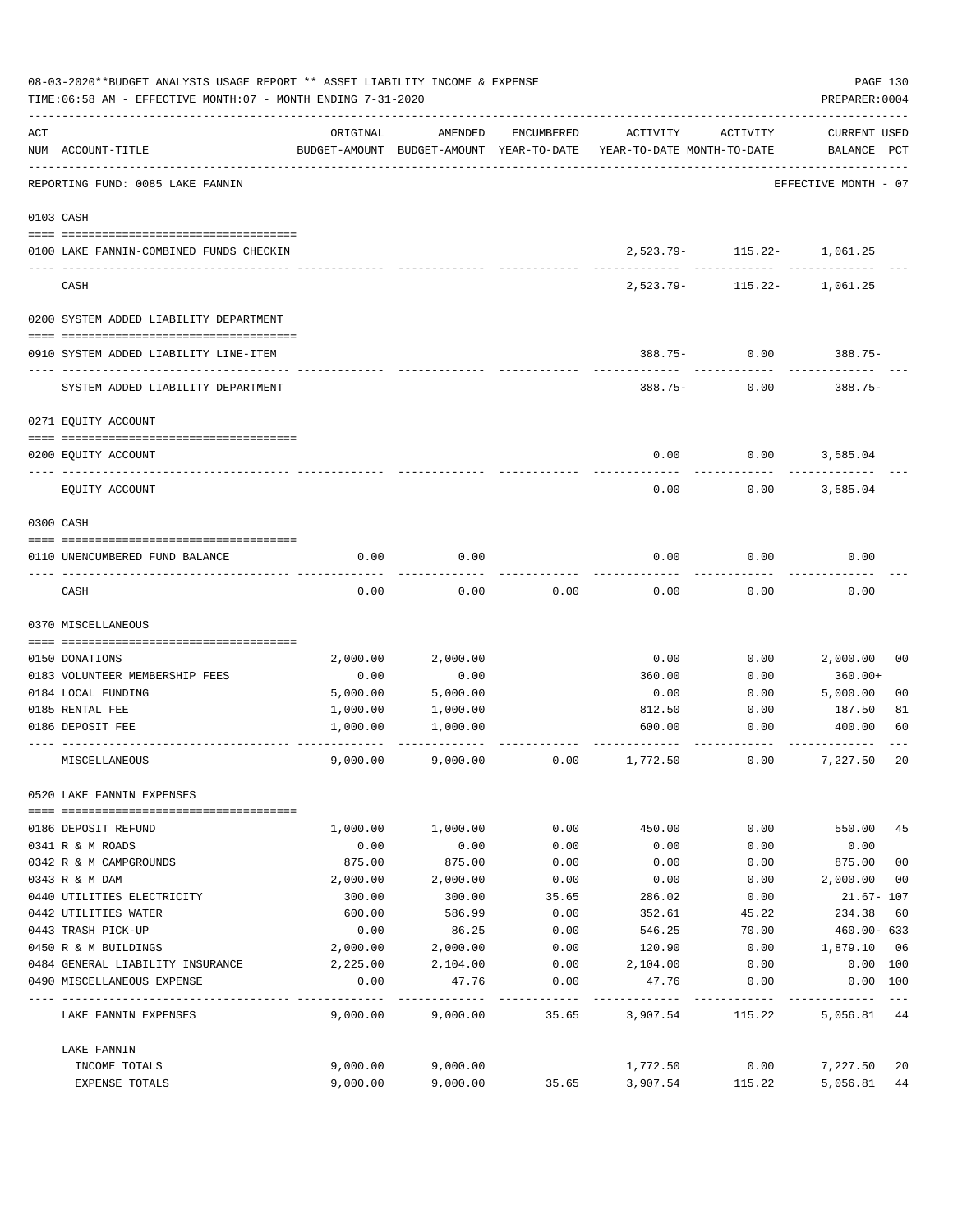|     | 08-03-2020**BUDGET ANALYSIS USAGE REPORT ** ASSET LIABILITY INCOME & EXPENSE<br>TIME:06:58 AM - EFFECTIVE MONTH:07 - MONTH ENDING 7-31-2020 |          |               |            |                                                                                 |                                                                                                                              | PAGE 131<br>PREPARER: 0004  |    |
|-----|---------------------------------------------------------------------------------------------------------------------------------------------|----------|---------------|------------|---------------------------------------------------------------------------------|------------------------------------------------------------------------------------------------------------------------------|-----------------------------|----|
| ACT | NUM ACCOUNT-TITLE                                                                                                                           | ORIGINAL | AMENDED       | ENCUMBERED | ACTIVITY<br>BUDGET-AMOUNT BUDGET-AMOUNT YEAR-TO-DATE YEAR-TO-DATE MONTH-TO-DATE | ACTIVITY                                                                                                                     | CURRENT USED<br>BALANCE PCT |    |
|     | REPORTING FUND: 0086 SHERIFF'S OFFICE TECHNOLOGY                                                                                            |          |               |            |                                                                                 |                                                                                                                              | EFFECTIVE MONTH - 07        |    |
|     | 0103 CASH                                                                                                                                   |          |               |            |                                                                                 |                                                                                                                              |                             |    |
|     | 0100 TECHNOLOGY FUNDS CHECKING                                                                                                              |          | ------------- |            |                                                                                 | $2\, , \, 8 \, 8 \, 4 \, . \, 6 \, 0 \, - \qquad \qquad 0 \, . \, 0 \, 0 \qquad \qquad 2 \, , \, 3 \, 5 \, 1 \, . \, 3 \, 2$ |                             |    |
|     | CASH                                                                                                                                        |          |               |            | 2,884.60-                                                                       |                                                                                                                              | $0.00$ 2,351.32             |    |
|     | 0200 SYSTEM ADDED LIABILITY DEPT.                                                                                                           |          |               |            |                                                                                 |                                                                                                                              |                             |    |
|     | 0910 SYSTEM ADDED LIABILITY ITEM                                                                                                            |          |               |            | 0.00                                                                            | 0.00                                                                                                                         | 0.00                        |    |
|     | SYSTEM ADDED LIABILITY DEPT.                                                                                                                |          |               |            | 0.00                                                                            | 0.00                                                                                                                         | 0.00                        |    |
|     | 0271 EQUITY ACCOUNT                                                                                                                         |          |               |            |                                                                                 |                                                                                                                              |                             |    |
|     | 0200 EQUITY ACCOUNT                                                                                                                         |          |               |            | 0.00                                                                            | $0.00$ 5,235.92                                                                                                              |                             |    |
|     | -------------------- ----------<br>EQUITY ACCOUNT                                                                                           |          |               |            | 0.00                                                                            | 0.00                                                                                                                         | 5,235.92                    |    |
|     | 0300 CASH                                                                                                                                   |          |               |            |                                                                                 |                                                                                                                              |                             |    |
|     | 0110 UNENCUMBERED FUND BALANCE                                                                                                              | 0.00     | 2,884.60      |            | 0.00                                                                            |                                                                                                                              | $0.00$ 2,884.60 00          |    |
|     | CASH                                                                                                                                        | 0.00     | 2,884.60      | 0.00       | 0.00                                                                            |                                                                                                                              | $0.00$ 2,884.60             | 00 |
|     | 0319 TECHNOLOGY                                                                                                                             |          |               |            |                                                                                 |                                                                                                                              |                             |    |
|     | 0420 SECURUS SIGNING BONUS<br>_____________________________                                                                                 | 0.00     | 0.00          |            | 0.00                                                                            | 0.00                                                                                                                         | 0.00                        |    |
|     | TECHNOLOGY                                                                                                                                  | 0.00     | 0.00          | .<br>0.00  | 0.00                                                                            | 0.00                                                                                                                         | 0.00                        |    |
|     | 0370 MISCELLANEOUS                                                                                                                          |          |               |            |                                                                                 |                                                                                                                              |                             |    |
|     | 0130 REFUNDS & MISCELLANEOUS                                                                                                                | 0.00     | 0.00          |            |                                                                                 | $0.00$ 0.00                                                                                                                  | 0.00                        |    |
|     | MISCELLANEOUS                                                                                                                               | 0.00     | 0.00          | 0.00       | 0.00                                                                            | 0.00                                                                                                                         | 0.00                        |    |
|     | 0560 SHERIFF'S OFFICE TECHNOLOGY                                                                                                            |          |               |            |                                                                                 |                                                                                                                              |                             |    |
|     | 0573 EMERGENCY RADIOS                                                                                                                       | 0.00     | 2,884.60      |            | $0.00$ 2,884.60 0.00                                                            |                                                                                                                              | 0.00 100                    |    |
|     | SHERIFF'S OFFICE TECHNOLOGY                                                                                                                 | 0.00     | 2,884.60      | 0.00       | 2,884.60                                                                        | 0.00                                                                                                                         | 0.00 100                    |    |
|     | SHERIFF'S OFFICE TECHNOLOGY<br>INCOME TOTALS                                                                                                | 0.00     | 2,884.60      |            | 0.00                                                                            | 0.00                                                                                                                         | 2,884.60 00                 |    |
|     | EXPENSE TOTALS                                                                                                                              | 0.00     | 2,884.60      | 0.00       | 2,884.60                                                                        | 0.00                                                                                                                         | 0.00 100                    |    |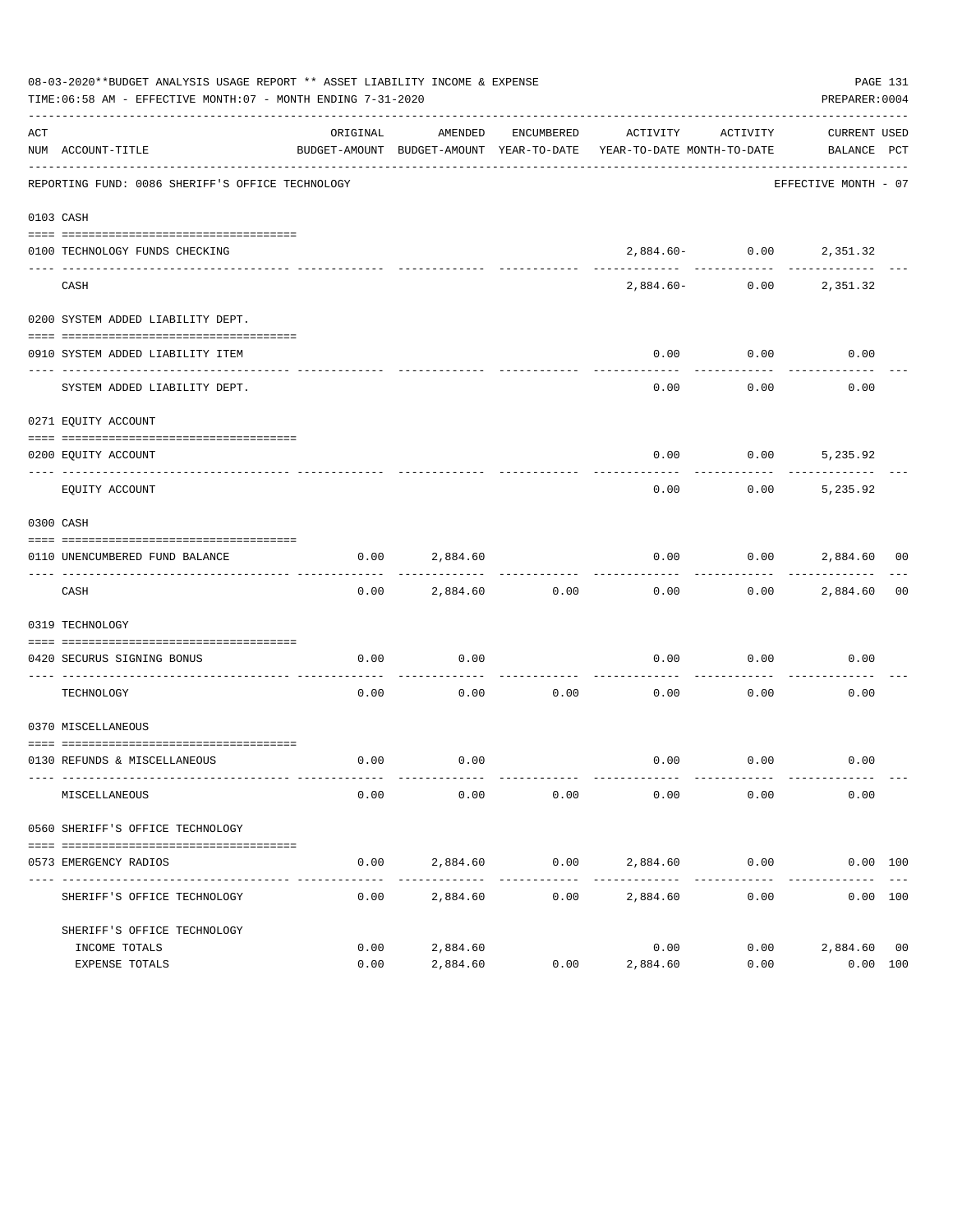|     | 08-03-2020**BUDGET ANALYSIS USAGE REPORT ** ASSET LIABILITY INCOME & EXPENSE<br>TIME:06:58 AM - EFFECTIVE MONTH:07 - MONTH ENDING 7-31-2020 |          |                                                                                |            |          |             | PAGE 132<br>PREPARER: 0004  |                |
|-----|---------------------------------------------------------------------------------------------------------------------------------------------|----------|--------------------------------------------------------------------------------|------------|----------|-------------|-----------------------------|----------------|
| ACT | NUM ACCOUNT-TITLE                                                                                                                           | ORIGINAL | AMENDED<br>BUDGET-AMOUNT BUDGET-AMOUNT YEAR-TO-DATE YEAR-TO-DATE MONTH-TO-DATE | ENCUMBERED | ACTIVITY | ACTIVITY    | CURRENT USED<br>BALANCE PCT |                |
|     | -----------------------------------<br>REPORTING FUND: 0087 JUVENILE PROBATION                                                              |          |                                                                                |            |          |             | EFFECTIVE MONTH - 07        |                |
|     | 0103 CASH                                                                                                                                   |          |                                                                                |            |          |             |                             |                |
|     |                                                                                                                                             |          |                                                                                |            |          |             |                             |                |
|     | 0187 CASH-JUVENILE PROBATION                                                                                                                |          |                                                                                |            |          | ----------- | 799.24 18.81 3,135.01       |                |
|     | CASH                                                                                                                                        |          |                                                                                |            | 799.24   |             | 18.81 3,135.01              |                |
|     | 0200 SYSTEM ADDED LIABILITY DEPARTMENT                                                                                                      |          |                                                                                |            |          |             |                             |                |
|     |                                                                                                                                             |          |                                                                                |            |          |             |                             |                |
|     | 0910 SYSTEM ADDED LIABILITY LINE-ITEM                                                                                                       |          |                                                                                |            | 90.00    | 0.00        | 90.00                       |                |
|     | SYSTEM ADDED LIABILITY DEPARTMENT                                                                                                           |          |                                                                                |            | 90.00    | 0.00        | 90.00                       |                |
|     | 0202 ACCOUNTS PAYABLE                                                                                                                       |          |                                                                                |            |          |             |                             |                |
|     |                                                                                                                                             |          |                                                                                |            |          |             |                             |                |
|     | 0319 A/P RESTITUTION-JUVENILE PROBATION                                                                                                     |          |                                                                                |            | 0.00     | 0.00        | 0.00                        |                |
|     | ACCOUNTS PAYABLE                                                                                                                            |          |                                                                                |            | 0.00     | 0.00        | 0.00                        |                |
|     | 0271 EQUITY                                                                                                                                 |          |                                                                                |            |          |             |                             |                |
|     |                                                                                                                                             |          |                                                                                |            |          |             |                             |                |
|     | 0200 EQUITY ACCOUNT                                                                                                                         |          |                                                                                |            | 0.00     | 0.00        | 2,335.77                    |                |
|     | EQUITY                                                                                                                                      |          |                                                                                |            | 0.00     | 0.00        | 2,335.77                    |                |
|     | 0340 FEES OF OFFICE                                                                                                                         |          |                                                                                |            |          |             |                             |                |
|     |                                                                                                                                             |          |                                                                                |            |          |             |                             |                |
|     | 0575 JUVENILE PROBATION FEES                                                                                                                | 1,500.00 | 1,500.00                                                                       |            | 1,175.00 | 100.00      | 325.00                      | 78             |
|     | 0576 JUVENILE PROBATION RESTITUTION                                                                                                         | 2,000.00 | 2,000.00                                                                       |            | 1,681.00 | 0.00        | 319.00                      | 84             |
|     | 0577 JUVENILE PROBATION COURT COSTS                                                                                                         | 800.00   | 800.00                                                                         |            | 20.00    | 0.00        | 780.00                      | 03             |
|     | 0578 FEES RECEIVED FOR OTHER COUNTIES<br>0579 REIMBURSEMENT OF EXPENSES                                                                     | 0.00     | 0.00                                                                           |            | 0.00     | 0.00        | 0.00                        |                |
|     |                                                                                                                                             | 0.00     | 0.00                                                                           |            | 110.00   | 40.00       | 110.00+                     |                |
|     | FEES OF OFFICE                                                                                                                              | 4,300.00 | 4,300.00                                                                       | 0.00       | 2,986.00 | 140.00      | 1,314.00                    | 69             |
|     | 0575 JUVENILE PROBATION                                                                                                                     |          |                                                                                |            |          |             |                             |                |
|     | 0310 OFFICE SUPP./MISC.                                                                                                                     | 1,400.00 | 1,400.00                                                                       | 0.00       | 575.76   | 121.19      | 824.24                      | 41             |
|     | 0319 RESTITUTION                                                                                                                            | 1,000.00 | 1,200.00                                                                       | 0.00       | 1,681.00 | 0.00        | 481.00- 140                 |                |
|     | 0320 COURT COSTS                                                                                                                            | 260.00   | 260.00                                                                         | 0.00       | 20.00    | 0.00        | 240.00                      | 08             |
|     | 0321 REIMBURSEMENT OF FEES FOR OTHER CO                                                                                                     | 0.00     | 0.00                                                                           | 0.00       | 0.00     | 0.00        | 0.00                        |                |
|     | 0353 COMPUTER EXPENSE                                                                                                                       | 1,640.00 | 1,440.00                                                                       | 0.00       | 0.00     | 0.00        | 1,440.00                    | 0 <sub>0</sub> |
|     | 0416 STRUCTURAL FAMILY THERAPY                                                                                                              | 0.00     | 0.00                                                                           | 0.00       | 0.00     | 0.00        | 0.00                        |                |
|     | 0427 TRAVEL AND TRAINING                                                                                                                    | 0.00     | 0.00                                                                           | 0.00       | 0.00     | 0.00        | 0.00                        |                |
|     | JUVENILE PROBATION                                                                                                                          | 4,300.00 | 4,300.00                                                                       | 0.00       | 2,276.76 | 121.19      | 2,023.24                    | 53             |
|     | JUVENILE PROBATION                                                                                                                          |          |                                                                                |            |          |             |                             |                |
|     | INCOME TOTALS                                                                                                                               | 4,300.00 | 4,300.00                                                                       |            | 2,986.00 | 140.00      | 1,314.00                    | 69             |
|     | EXPENSE TOTALS                                                                                                                              | 4,300.00 | 4,300.00                                                                       | 0.00       | 2,276.76 | 121.19      | 2,023.24                    | 53             |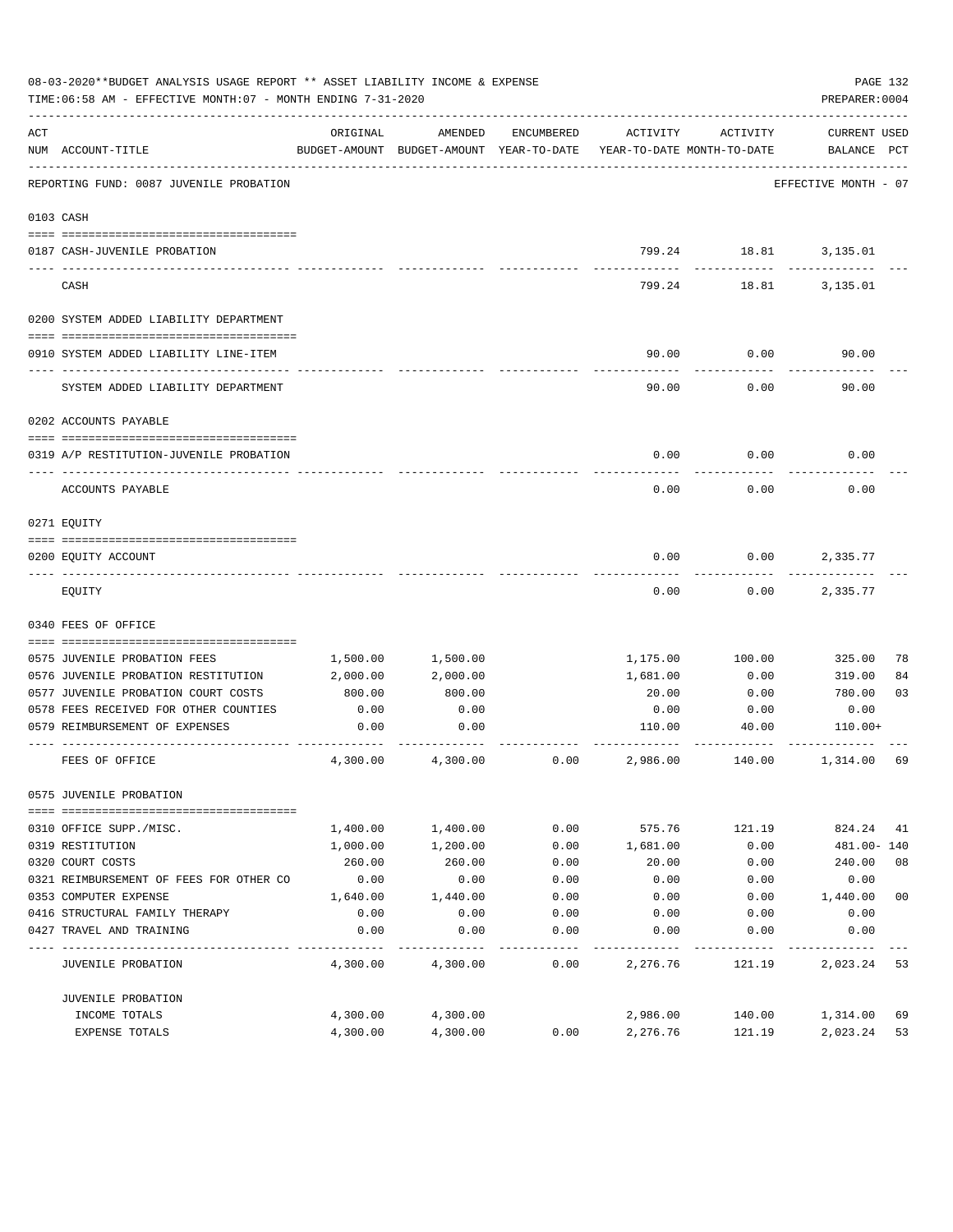| 08-03-2020**BUDGET ANALYSIS USAGE REPORT ** ASSET LIABILITY INCOME & EXPENSE<br>PAGE 133<br>TIME: 06:58 AM - EFFECTIVE MONTH: 07 - MONTH ENDING 7-31-2020<br>PREPARER: 0004 |                                                                |          |                                                     |            |          |                                        |                                    |
|-----------------------------------------------------------------------------------------------------------------------------------------------------------------------------|----------------------------------------------------------------|----------|-----------------------------------------------------|------------|----------|----------------------------------------|------------------------------------|
| ACT                                                                                                                                                                         | NUM ACCOUNT-TITLE                                              | ORIGINAL | AMENDED<br>BUDGET-AMOUNT BUDGET-AMOUNT YEAR-TO-DATE | ENCUMBERED | ACTIVITY | ACTIVITY<br>YEAR-TO-DATE MONTH-TO-DATE | <b>CURRENT USED</b><br>BALANCE PCT |
|                                                                                                                                                                             | REPORTING FUND: 0088 IHC NEEDS/OR OTHER RELATED HEALTHCA       |          |                                                     |            |          |                                        | EFFECTIVE MONTH - 07               |
|                                                                                                                                                                             | 0103 CASH                                                      |          |                                                     |            |          |                                        |                                    |
|                                                                                                                                                                             | 0100 IHC - COMBINED FUNDS CHECKING                             |          |                                                     |            | 0.00     | 0.00                                   | 0.00                               |
|                                                                                                                                                                             | CASH                                                           |          |                                                     |            | 0.00     | 0.00                                   | 0.00                               |
|                                                                                                                                                                             | 0271 EQUITY ACCOUNT                                            |          |                                                     |            |          |                                        |                                    |
|                                                                                                                                                                             |                                                                |          |                                                     |            |          |                                        |                                    |
|                                                                                                                                                                             | 0200 EQUITY ACCOUNT                                            |          |                                                     |            | 0.00     | 0.00                                   | 0.00                               |
|                                                                                                                                                                             | EQUITY ACCOUNT                                                 |          |                                                     |            | 0.00     | 0.00                                   | 0.00                               |
|                                                                                                                                                                             | 0367 HOSPITAL AUTHORITY - IHC                                  |          |                                                     |            |          |                                        |                                    |
|                                                                                                                                                                             |                                                                |          |                                                     |            |          |                                        |                                    |
|                                                                                                                                                                             | 0100 HOSPITAL QUARTERLY PAYMENT                                | 0.00     | 0.00                                                |            | 0.00     | 0.00                                   | 0.00                               |
|                                                                                                                                                                             | ----------------------------------<br>HOSPITAL AUTHORITY - IHC | 0.00     | 0.00                                                | 0.00       | 0.00     | 0.00                                   | 0.00                               |
|                                                                                                                                                                             | 0645 INDIGENT CARE                                             |          |                                                     |            |          |                                        |                                    |
|                                                                                                                                                                             |                                                                |          |                                                     |            |          |                                        |                                    |
|                                                                                                                                                                             | 0409 DIABETIC SUPPLIES                                         | 0.00     | 0.00                                                | 0.00       | 0.00     | 0.00                                   | 0.00                               |
|                                                                                                                                                                             | 0410 CERT. REG. NURSE ANES.                                    | 0.00     | 0.00                                                | 0.00       | 0.00     | 0.00                                   | 0.00                               |
|                                                                                                                                                                             | 0411 PHYSICIAN, NON-EMERGENCY                                  | 0.00     | 0.00                                                | 0.00       | 0.00     | 0.00                                   | 0.00                               |
|                                                                                                                                                                             | 0412 PRESCRIPTIONS, DRUGS                                      | 0.00     | 0.00                                                | 0.00       | 0.00     | 0.00                                   | 0.00                               |
|                                                                                                                                                                             | 0413 HOSPITAL, INPATIENT                                       | 0.00     | 0.00                                                | 0.00       | 0.00     | 0.00                                   | 0.00                               |
|                                                                                                                                                                             | 0414 HOSPITAL, OUTPATIENT                                      | 0.00     | 0.00                                                | 0.00       | 0.00     | 0.00                                   | 0.00                               |
|                                                                                                                                                                             | 0415 LABORATORY/X-RAY                                          | 0.00     | 0.00                                                | 0.00       | 0.00     | 0.00                                   | 0.00                               |
|                                                                                                                                                                             | 0418 FED. QUALIFIED HEALTH CENTER                              | 0.00     | 0.00                                                | 0.00       | 0.00     | 0.00                                   | 0.00                               |
|                                                                                                                                                                             | 0420 RURAL HEALTH CLINIC                                       | 0.00     | 0.00                                                | 0.00       | 0.00     | 0.00                                   | 0.00                               |
|                                                                                                                                                                             | 0422 AMBULATORY SURGICAL CENTER                                | 0.00     | 0.00                                                | 0.00       | 0.00     | 0.00                                   | 0.00                               |
|                                                                                                                                                                             | 0423 MEDICAL EQUIP. PURCHASE                                   | 0.00     | 0.00                                                | 0.00       | 0.00     | 0.00                                   | 0.00                               |
|                                                                                                                                                                             | INDIGENT CARE                                                  | 0.00     | 0.00                                                | 0.00       | 0.00     | 0.00                                   | -----<br>0.00                      |
|                                                                                                                                                                             | IHC NEEDS/OR OTHER RELATED HEALTHC                             |          |                                                     |            |          |                                        |                                    |
|                                                                                                                                                                             | INCOME TOTALS                                                  | 0.00     | 0.00                                                |            | 0.00     | 0.00                                   | 0.00                               |
|                                                                                                                                                                             | <b>EXPENSE TOTALS</b>                                          | 0.00     | 0.00                                                | 0.00       | 0.00     | 0.00                                   | 0.00                               |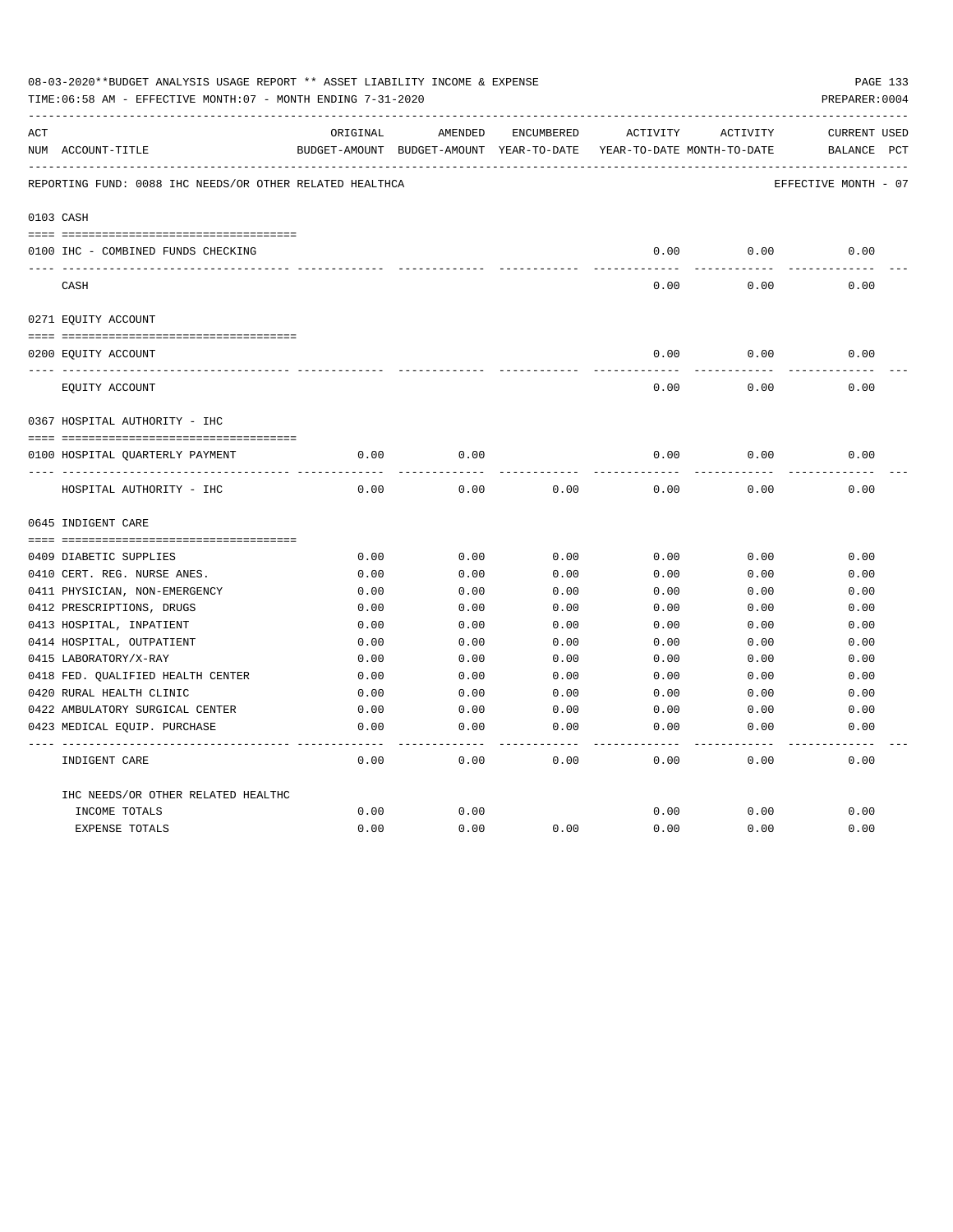| 08-03-2020**BUDGET ANALYSIS USAGE REPORT ** ASSET LIABILITY INCOME & EXPENSE<br>PAGE 134<br>TIME: 06:58 AM - EFFECTIVE MONTH: 07 - MONTH ENDING 7-31-2020<br>PREPARER: 0004 |                                                                                  |                          |            |            |                                                                                 |                                                |                             |    |
|-----------------------------------------------------------------------------------------------------------------------------------------------------------------------------|----------------------------------------------------------------------------------|--------------------------|------------|------------|---------------------------------------------------------------------------------|------------------------------------------------|-----------------------------|----|
| ACT                                                                                                                                                                         | NUM ACCOUNT-TITLE                                                                | ORIGINAL                 | AMENDED    | ENCUMBERED | ACTIVITY<br>BUDGET-AMOUNT BUDGET-AMOUNT YEAR-TO-DATE YEAR-TO-DATE MONTH-TO-DATE | ACTIVITY                                       | CURRENT USED<br>BALANCE PCT |    |
|                                                                                                                                                                             | REPORTING FUND: 0089 TEXAS JUVENILE JUSTICE DEPT.                                |                          |            |            |                                                                                 |                                                | EFFECTIVE MONTH - 07        |    |
|                                                                                                                                                                             | 0100 PAYROLL                                                                     |                          |            |            |                                                                                 |                                                |                             |    |
|                                                                                                                                                                             | 0100 PAYROLL                                                                     |                          |            |            | 0.00                                                                            | 0.00                                           | 0.00                        |    |
|                                                                                                                                                                             | ---- ----<br>PAYROLL                                                             |                          |            |            | 0.00                                                                            | 0.00                                           | 0.00                        |    |
|                                                                                                                                                                             | 0103 CASH                                                                        |                          |            |            |                                                                                 |                                                |                             |    |
|                                                                                                                                                                             |                                                                                  |                          |            |            | $12,500.00 -$                                                                   | 0.00                                           |                             |    |
|                                                                                                                                                                             | 0689 CASH-STRUCTURAL FAM.THER.GRANT OOG<br>0988 CASH-LOCAL FUNDS CARRIED FORWARD |                          |            |            | 4,168.16                                                                        | 0.00                                           | 12,500.00-<br>25,906.04     |    |
|                                                                                                                                                                             | 0992 CASH-INTEREST INCOME                                                        |                          |            |            | 67.32                                                                           | 1.16                                           | 13,281.94                   |    |
|                                                                                                                                                                             | 0993 CASH-BASIC PROBATION SUPERVISION                                            |                          |            |            | 4,912.46-                                                                       | $10,009.33-$                                   | 7,778.68                    |    |
|                                                                                                                                                                             | 0994 CASH-COMMUNITY PROGRAMS                                                     |                          |            |            | $6,785.37-$                                                                     | 6,125.80-                                      | 437.23                      |    |
|                                                                                                                                                                             | 0995 CASH-LOCAL FUNDING FY 2020                                                  |                          |            |            | 48,737.92                                                                       | 10,302.44-                                     | 48,046.66                   |    |
|                                                                                                                                                                             | 0996 CASH-PRE/POST ADJUDICATION                                                  |                          |            |            | $536.95 -$                                                                      | 486.42-                                        | 36.89                       |    |
|                                                                                                                                                                             | 0997 CASH-COMMITMENT DIVERSION                                                   |                          |            |            | 848.67-                                                                         | $765.88 -$                                     | 54.37                       |    |
|                                                                                                                                                                             | 0998 CASH-MENTAL HEALTH SERVICES                                                 |                          |            |            | 2,430.29                                                                        | $211.04-$                                      | 4,178.79                    |    |
|                                                                                                                                                                             | 0999 CASH-REGIONALS DIVERSIONS ALTERNAT                                          |                          |            |            | $3,000.00-$                                                                     | 0.00                                           | 0.00                        |    |
|                                                                                                                                                                             | CASH                                                                             |                          |            |            |                                                                                 | ------------<br>26,820.24 27,899.75- 87,220.60 |                             |    |
|                                                                                                                                                                             | 0220 DEFERRED REVENUE                                                            |                          |            |            |                                                                                 |                                                |                             |    |
|                                                                                                                                                                             | 0189 DEFERRED REVENUE                                                            |                          |            |            | 0.00                                                                            | 0.00                                           | 0.00                        |    |
|                                                                                                                                                                             |                                                                                  |                          |            |            |                                                                                 |                                                |                             |    |
|                                                                                                                                                                             | DEFERRED REVENUE                                                                 |                          |            |            | 0.00                                                                            | 0.00                                           | 0.00                        |    |
|                                                                                                                                                                             | 0271 EQUITY ACCOUNT                                                              |                          |            |            |                                                                                 |                                                |                             |    |
|                                                                                                                                                                             | 0200 EQUITY ACCOUNT                                                              |                          |            |            | 0.00                                                                            | 0.00                                           | 60,400.36                   |    |
|                                                                                                                                                                             | EQUITY ACCOUNT                                                                   |                          |            |            | 0.00                                                                            | 0.00                                           | 60,400.36                   |    |
|                                                                                                                                                                             | 0300 CASH                                                                        |                          |            |            |                                                                                 |                                                |                             |    |
|                                                                                                                                                                             | 0110 UNENCUMBERED FUND BALANCE                                                   | 0.00                     | 0.00       |            | 0.00                                                                            | 0.00                                           | 0.00                        |    |
|                                                                                                                                                                             | CASH                                                                             | 0.00                     | 0.00       | 0.00       | 0.00                                                                            | 0.00                                           | 0.00                        |    |
|                                                                                                                                                                             | 0330 GRANTS                                                                      |                          |            |            |                                                                                 |                                                |                             |    |
|                                                                                                                                                                             | 0908 STRUCTURAL FAM. THER. GRANT OOG                                             | 0.00                     | 50,000.00  |            | 37,500.00                                                                       | 0.00                                           | 12,500.00                   | 75 |
|                                                                                                                                                                             | 0915 BASIC PROBATION SUPERVISION                                                 | 129,929.00               | 129,929.00 |            | 97,447.00                                                                       | 0.00                                           | 32,482.00                   | 75 |
|                                                                                                                                                                             | 0916 COMMUNITY PROGRAMS                                                          | 80,000.00                | 80,000.00  |            | 59,999.00                                                                       | 0.00                                           | 20,001.00                   | 75 |
|                                                                                                                                                                             | 0917 PRE/POST ADJUDICATION                                                       | 6,354.00                 | 6,354.00   |            | 4,766.00                                                                        | 0.00                                           | 1,588.00                    | 75 |
|                                                                                                                                                                             | 0918 COMMITMENT DIVERSION                                                        | 10,000.00                | 10,000.00  |            | 7,501.00                                                                        | 0.00                                           | 2,499.00                    | 75 |
|                                                                                                                                                                             | 0919 MENTAL HEALTH SERVICES                                                      | 11,754.00                | 11,754.00  |            | 8,816.00                                                                        |                                                | $0.00$ 2,938.00             | 75 |
|                                                                                                                                                                             | 0920 REGIONAL DIVERSIONS ALTERNATIVES                                            | 0.00                     | 0.00       |            | 0.00                                                                            | 0.00                                           | 0.00                        |    |
|                                                                                                                                                                             | GRANTS                                                                           | ----------<br>238,037.00 | 288,037.00 | 0.00       | ---------<br>216,029.00                                                         | 0.00                                           | 72,008.00                   | 75 |
|                                                                                                                                                                             | 0360 INTEREST INCOME                                                             |                          |            |            |                                                                                 |                                                |                             |    |
|                                                                                                                                                                             |                                                                                  |                          |            |            |                                                                                 |                                                |                             |    |
|                                                                                                                                                                             | 0189 INTEREST INCOME                                                             | 0.00                     | 0.00       |            | 67.32                                                                           | 1.16                                           | $67.32+$                    |    |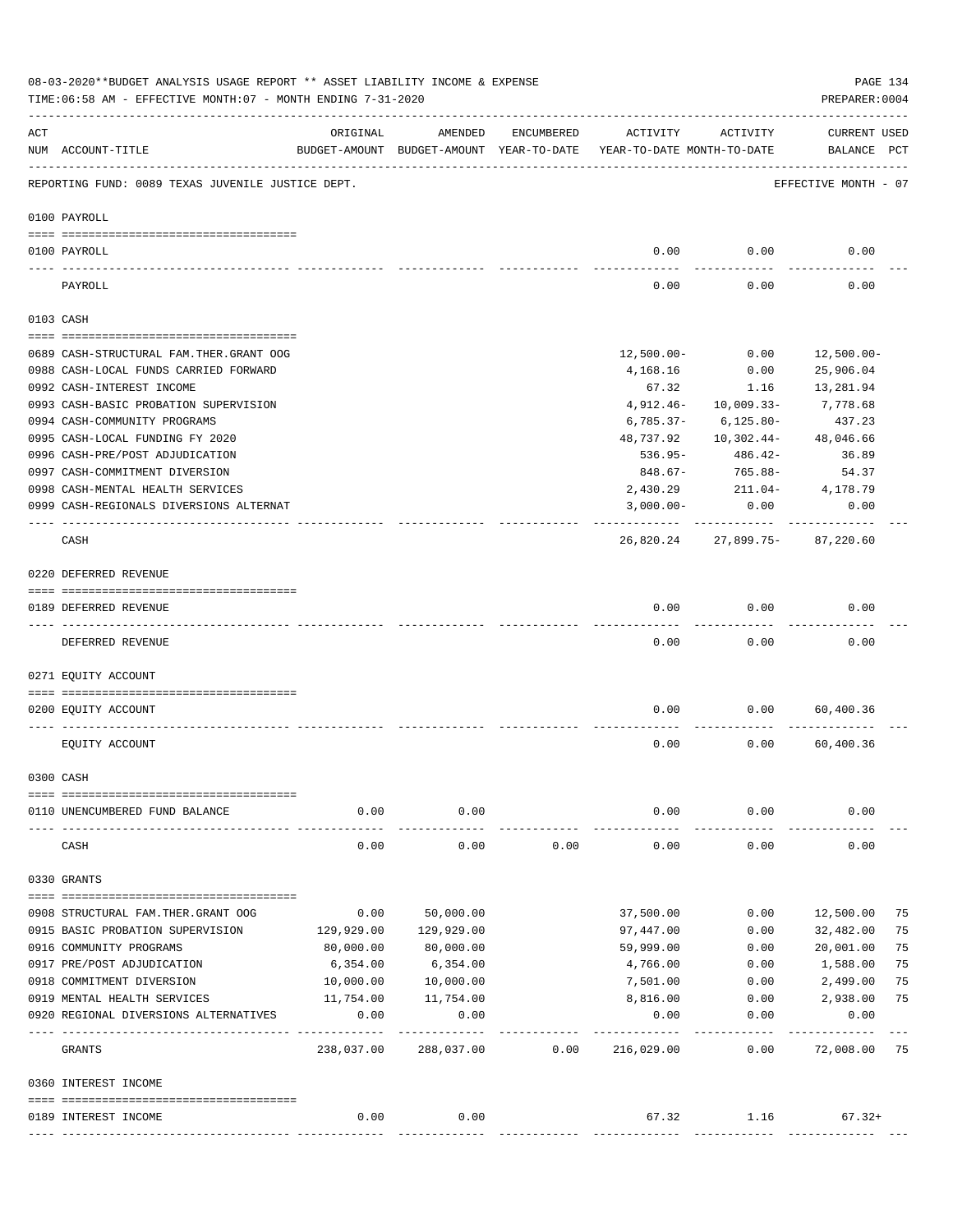TIME:06:58 AM - EFFECTIVE MONTH:07 - MONTH ENDING 7-31-2020 PREPARER:0004

| ACT |                                                   | ORIGINAL                                 | AMENDED    | <b>ENCUMBERED</b> | ACTIVITY                   | ACTIVITY | CURRENT USED         |                |
|-----|---------------------------------------------------|------------------------------------------|------------|-------------------|----------------------------|----------|----------------------|----------------|
|     | NUM ACCOUNT-TITLE                                 | BUDGET-AMOUNT BUDGET-AMOUNT YEAR-TO-DATE |            |                   | YEAR-TO-DATE MONTH-TO-DATE |          | BALANCE              | PCT            |
|     |                                                   |                                          |            |                   |                            |          |                      |                |
|     | REPORTING FUND: 0089 TEXAS JUVENILE JUSTICE DEPT. |                                          |            |                   |                            |          | EFFECTIVE MONTH - 07 |                |
|     | INTEREST INCOME                                   | 0.00                                     | 0.00       | 0.00              | 67.32                      | 1.16     | $67.32+$             |                |
|     | 0370 MISCELLANEOUS                                |                                          |            |                   |                            |          |                      |                |
|     | 0130 REFUNDS & MISCELLANEOUS                      | 0.00                                     | 0.00       |                   | 0.00                       | 0.00     | 0.00                 |                |
|     | 0988 LOCAL FUNDS CARRIED FORWARD                  | 0.00                                     | 15,540.00  |                   | 19,880.00                  | 0.00     | 4,340.00+ 128        |                |
|     | 0995 LOCAL FUNDING                                | 184,000.00                               | 184,000.00 |                   | 184,000.00                 | 0.00     | $0.00$ 100           |                |
|     | MISCELLANEOUS                                     | 184,000.00                               | 199,540.00 | 0.00              | 203,880.00                 | 0.00     | 4,340.00+ 102        |                |
|     | 0581 STRUCTURAL FAMILY THERAPY OOG                |                                          |            |                   |                            |          |                      |                |
|     |                                                   |                                          |            |                   |                            |          |                      |                |
|     | 0416 STRUCTURAL FAMILY THERAPY                    | 0.00                                     | 50,000.00  | 0.00              | 50,000.00                  | 0.00     | 0.00 100             |                |
|     | STRUCTURAL FAMILY THERAPY OOG                     | 0.00                                     | 50,000.00  | 0.00              | 50,000.00                  | 0.00     | 0.00 100             |                |
|     | 0588 INTEREST INCOME EXPENSE                      |                                          |            |                   |                            |          |                      |                |
|     | 0103 SALARY COMM.CORR.OFFICERS                    | 0.00                                     | 0.00       | 0.00              | 0.00                       | 0.00     | 0.00                 |                |
|     | 0201 SOCIAL SECURITY TAX                          | 0.00                                     | 0.00       | 0.00              | 0.00                       | 0.00     | 0.00                 |                |
|     | 0202 GROUP HEALTH INSURANCE                       | 0.00                                     | 0.00       | 0.00              | 0.00                       | 0.00     | 0.00                 |                |
|     | 0203 RETIREMENT                                   | 0.00                                     | 0.00       | 0.00              | 0.00                       | 0.00     | 0.00                 |                |
|     | 0204 WORKERS COMPENSATION                         | 0.00                                     | 0.00       | 0.00              | 0.00                       | 0.00     | 0.00                 |                |
|     | 0205 MEDICARE TAX                                 | 0.00                                     | 0.00       | 0.00              | 0.00                       | 0.00     | 0.00                 |                |
|     | 0310 OFFICE SUPPLIES                              | 0.00                                     | 0.00       | 0.00              | 0.00                       | 0.00     | 0.00                 |                |
|     | 0574 COMPUTER EQUIPMENT                           | 0.00                                     | 0.00       | 0.00              | 0.00                       | 0.00     | 0.00                 |                |
|     |                                                   |                                          |            |                   |                            |          |                      |                |
|     | INTEREST INCOME EXPENSE                           | 0.00                                     | 0.00       | 0.00              | 0.00                       | 0.00     | 0.00                 |                |
|     | 0589 REGIONAL DIVERSIONS ALTERNATIVES             |                                          |            |                   |                            |          |                      |                |
|     | 0416 STRUCTURAL FAMILY THERAPY                    | 0.00                                     | 0.00       | 0.00              | 0.00                       | 0.00     | 0.00                 |                |
|     | 0453 COMPUTER SOFTWARE                            | 0.00                                     | 0.00       | 0.00              | 3,000.00                   | 0.00     | $3,000.00 -$         |                |
|     | 0469 UNEXPENDED FUNDS                             | 0.00                                     | 0.00       | 0.00              | 0.00                       | 0.00     | 0.00                 |                |
|     |                                                   |                                          |            |                   |                            |          |                      |                |
|     | REGIONAL DIVERSIONS ALTERNATIVES                  | 0.00                                     | 0.00       | 0.00              | 3,000.00                   | 0.00     | $3,000.00-$          |                |
|     | 0590 BASIC PROBATION SUPERVISION                  |                                          |            |                   |                            |          |                      |                |
|     | 0102 SALARY APPOINTED OFFICIAL                    | 35,556.13                                | 35,556.13  | 0.00              | 30,085.88                  | 2,735.08 | 5,470.25             | 85             |
|     | 0103 SALARY COMM.CORR.OFFICERS                    | 44,290.98                                | 44,290.98  | 0.00              | 37,477.00                  | 3,407.00 | 6,813.98             | 85             |
|     | 0201 SOCIAL SECURITY TAX                          | 4,950.52                                 | 4,950.52   | 0.00              | 4,080.46                   | 369.96   | 870.06               | 82             |
|     | 0202 GROUP HEALTH INSURANCE                       | 18,730.26                                | 18,730.26  | 0.00              | 14,833.80                  | 1,483.38 | 3,896.46             | 79             |
|     | 0203 RETIREMENT                                   | 9,302.19                                 | 9,302.19   | 0.00              | 7,884.14                   | 724.16   | 1,418.05             | 85             |
|     | 0204 WORKERS COMPENSATION                         | 1,012.14                                 | 1,012.14   | 0.00              | 689.76                     | 0.00     | 322.38               | 68             |
|     | 0205 MEDICARE TAX                                 | 1,157.78                                 | 1,157.78   | 0.00              | 954.26                     | 86.52    | 203.52               | 82             |
|     | 0310 OFFICE SUPPLIES                              | 1,704.00                                 | 1,704.00   | 0.00              | 167.00                     | 0.00     | 1,537.00             | 10             |
|     | 0311 POSTAGE                                      | 200.00                                   | 200.00     | 0.00              | 0.00                       | 0.00     | 200.00               | 0 <sub>0</sub> |
|     | 0420 PHONE/INTERNET                               | 1,500.00                                 | 1,500.00   | 0.00              | 794.89                     | 82.69    | 705.11               | 53             |
|     | 0421 CELL PHONE                                   | 400.00                                   | 400.00     | 0.00              | 324.08                     | 32.16    | 75.92                | 81             |
|     | 0427 TRAVEL AND TRAINING                          | 10,000.00                                | 10,000.00  | 0.00              | 4,109.19                   | 129.38   | 5,890.81             | 41             |
|     | 0435 PRINTING                                     | 600.00                                   | 600.00     | 0.00              | 0.00                       | 0.00     | 600.00               | 00             |
|     | 0469 UNEXPENDED FUNDS                             | 0.00                                     | 0.00       | 0.00              | 0.00                       | 0.00     | 0.00                 |                |
|     | 0499 BANK SERVICE FEES                            | 525.00                                   | 525.00     | 0.00              | 459.00                     | 459.00   | 66.00                | 87             |
|     |                                                   |                                          |            |                   |                            |          |                      |                |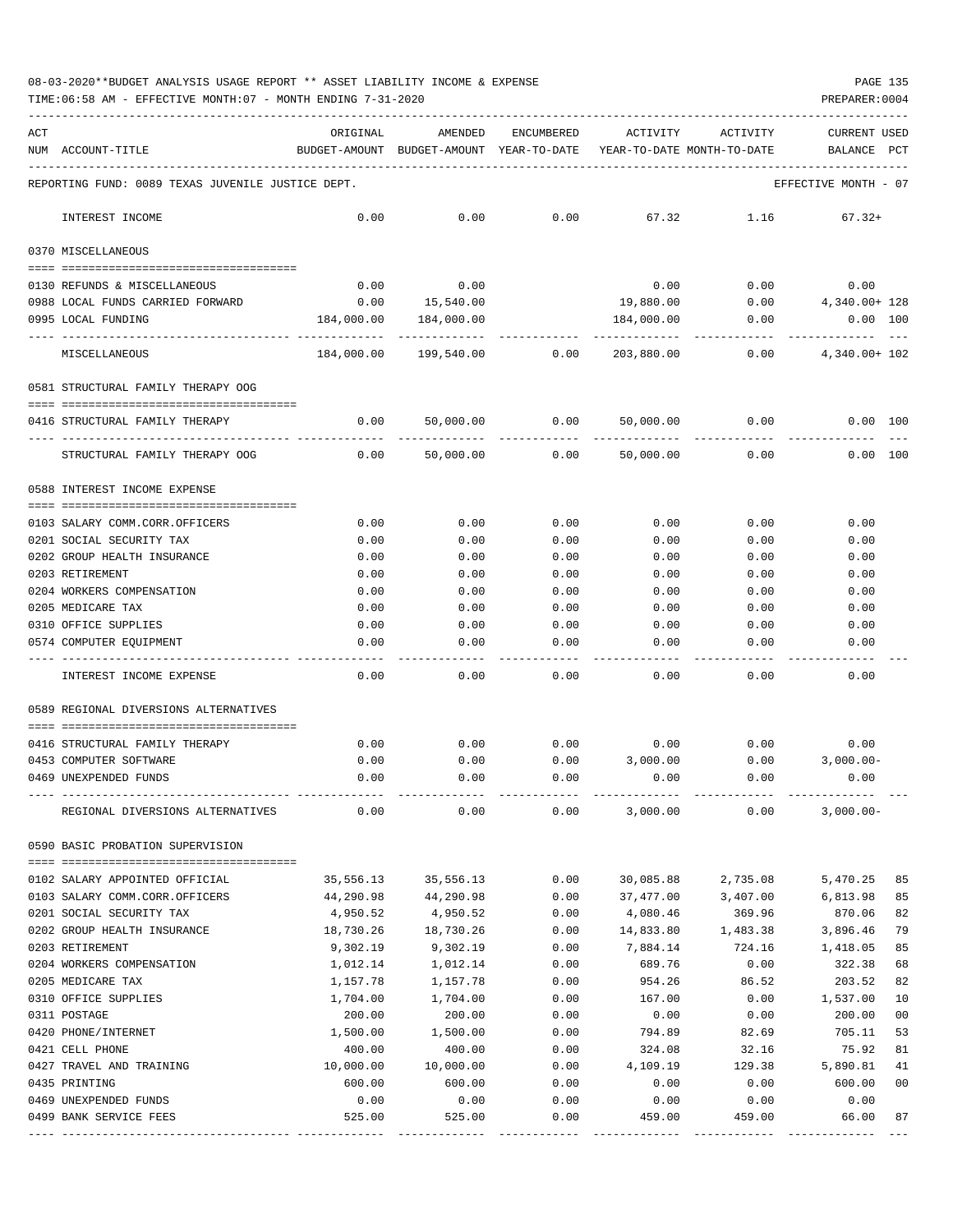|     | TIME: 06:58 AM - EFFECTIVE MONTH: 07 - MONTH ENDING 7-31-2020<br>PREPARER: 0004 |                                                                     |                    |               |                  |                     |                      |          |
|-----|---------------------------------------------------------------------------------|---------------------------------------------------------------------|--------------------|---------------|------------------|---------------------|----------------------|----------|
| ACT |                                                                                 | ORIGINAL                                                            | AMENDED            | ENCUMBERED    | ACTIVITY         | ACTIVITY            | <b>CURRENT USED</b>  |          |
|     | NUM ACCOUNT-TITLE                                                               | BUDGET-AMOUNT BUDGET-AMOUNT YEAR-TO-DATE YEAR-TO-DATE MONTH-TO-DATE |                    |               |                  |                     | BALANCE              | PCT      |
|     | REPORTING FUND: 0089 TEXAS JUVENILE JUSTICE DEPT.                               |                                                                     |                    |               |                  |                     | EFFECTIVE MONTH - 07 |          |
|     | BASIC PROBATION SUPERVISION                                                     | 129,929.00                                                          | 129,929.00         | 0.00          |                  | 101,859.46 9,509.33 | 28,069.54 78         |          |
|     | 0591 COMMUNITY PROGRAMS                                                         |                                                                     |                    |               |                  |                     |                      |          |
|     |                                                                                 |                                                                     |                    |               |                  |                     |                      |          |
|     | 0102 SALARY APPOINTED OFFICIAL                                                  | 24,734.70                                                           | 24,734.70          | 0.00          | 20,929.26        | 1,902.66            | 3,805.44             | 85       |
|     | 0103 SALARY COMM.CORR.OFFICERS                                                  | 30,811.11                                                           | 30,811.11          | 0.00          | 26,070.88        | 2,370.08            | 4,740.23             | 85       |
|     | 0201 SOCIAL SECURITY TAX                                                        | 3,443.84                                                            | 3,443.84           | 0.00          | 2,838.29         | 257.34              | 605.55               | 82       |
|     | 0202 GROUP HEALTH INSURANCE                                                     | 13,111.18                                                           | 13,111.18          | 0.00          | 10,318.20        | 1,031.82            | 2,792.98             | 79       |
|     | 0203 RETIREMENT                                                                 | 6,471.09                                                            | 6,471.09           | 0.00          | 5,484.15         | 503.72              | 986.94               | 85       |
|     | 0204 WORKERS COMPENSATION                                                       | 622.67                                                              | 622.67             | 0.00          | 479.82           | 0.00                | 142.85               | 77       |
|     | 0205 MEDICARE TAX                                                               | 805.41                                                              | 805.41             | 0.00          | 663.77           | 60.18               | 141.64               | 82       |
|     | 0469 UNEXPENDED FUNDS                                                           | 0.00                                                                | 0.00               | 0.00          | 0.00             | 0.00                | 0.00                 |          |
|     | COMMUNITY PROGRAMS                                                              | 80,000.00                                                           | 80,000.00          | 0.00          | 66,784.37        | 6,125.80            | 13,215.63            | 83       |
|     | 0592 PRE/POST ADJUDICATION FACILITIES                                           |                                                                     |                    |               |                  |                     |                      |          |
|     |                                                                                 |                                                                     |                    |               |                  |                     |                      |          |
|     | 0102 SALARY APPOINTED OFFICIAL                                                  | 1,964.55                                                            | 1,964.55           | 0.00          | 1,662.32         | 151.12              | 302.23               | 85       |
|     | 0103 SALARY COMM.CORR.OFFICERS<br>0201 SOCIAL SECURITY TAX                      | 2,447.17                                                            | 2,447.17           | 0.00          | 2,070.64         | 188.24              | 376.53               | 85       |
|     |                                                                                 | 273.53                                                              | 273.53             | 0.00          | 225.03           | 20.40<br>81.90      | 48.50<br>236.87      | 82<br>78 |
|     | 0202 GROUP HEALTH INSURANCE<br>0203 RETIREMENT                                  | 1,055.87<br>513.97                                                  | 1,055.87<br>513.97 | 0.00<br>0.00  | 819.00<br>435.16 | 39.98               | 78.81                | 85       |
|     | 0204 WORKERS COMPENSATION                                                       | 34.94                                                               | 34.94              | 0.00          | 38.12            | 0.00                | 3.18- 109            |          |
|     | 0205 MEDICARE TAX                                                               | 63.97                                                               | 63.97              | 0.00          | 52.68            | 4.78                | 11.29                | 82       |
|     | 0408 DETENTION                                                                  | 0.00                                                                | 0.00               | 0.00          | 0.00             | 0.00                | 0.00                 |          |
|     | 0469 UNEXPENDED FUNDS                                                           | 0.00                                                                | 0.00               | 0.00          | 0.00             | 0.00                | 0.00                 |          |
|     | PRE/POST ADJUDICATION FACILITIES                                                | 6,354.00                                                            | 6,354.00           | 0.00          | 5,302.95         | 486.42              | 1,051.05 83          |          |
|     | 0593 COMMITMENT DIVERSION                                                       |                                                                     |                    |               |                  |                     |                      |          |
|     |                                                                                 |                                                                     |                    |               |                  |                     |                      |          |
|     | 0102 SALARY APPOINTED OFFICIAL                                                  | 3,091.84                                                            | 3,091.84           | 0.00          | 2,616.24         | 237.84              | 475.60               | 85       |
|     | 0103 SALARY COMM.CORR.OFFICERS                                                  | 3,851.39                                                            | 3,851.39           | 0.00          | 3,258.86         | 296.26              | 592.53               | 85       |
|     | 0201 SOCIAL SECURITY TAX                                                        | 430.48                                                              | 430.48             | 0.00          | 354.91           | 32.18               | 75.57                | 82       |
|     | 0202 GROUP HEALTH INSURANCE                                                     | 1,498.41                                                            | 1,498.41           | 0.00          | 1,290.60         | 129.06              | 207.81               | 86       |
|     | 0203 RETIREMENT                                                                 | 808.89                                                              | 808.89             | 0.00          | 685.93           | 63.00               | 122.96               | 85       |
|     | 0204 WORKERS COMPENSATION                                                       | 218.31                                                              | 218.31             | 0.00          | 59.98            | 0.00                | 158.33               | 27       |
|     | 0205 MEDICARE TAX                                                               | 100.68                                                              | 100.68             | 0.00          | 83.15            | 7.54                | 17.53                | 83       |
|     | 0415 RESIDENTIAL PLACEMENT                                                      | 0.00                                                                | 0.00               | 0.00          | 0.00             | 0.00                | 0.00                 |          |
|     | 0469 UNEXPENDED FUNDS                                                           | 0.00                                                                | 0.00               | 0.00<br>----- | 0.00             | 0.00                | 0.00                 |          |
|     | COMMITMENT DIVERSION                                                            | 10,000.00                                                           | 10,000.00          | 0.00          | 8,349.67         | 765.88              | 1,650.33 83          |          |
|     | 0594 MENTAL HEALTH SERVICES                                                     |                                                                     |                    |               |                  |                     |                      |          |
|     | 0102 SALARY APPOINTED OFFICIAL                                                  | 851.49                                                              | 851.49             | 0.00          | 720.50           | 65.50               | 130.99               | 85       |
|     | 0103 SALARY COMM.CORR.OFFICERS                                                  | 1,060.67                                                            | 1,060.67           | 0.00          | 897.60           | 81.60               | 163.07               | 85       |
|     | 0201 SOCIAL SECURITY TAX                                                        | 118.55                                                              | 118.55             | 0.00          | 98.15            | 8.90                | 20.40                | 83       |
|     | 0202 GROUP HEALTH INSURANCE                                                     | 374.61                                                              | 374.61             | 0.00          | 355.80           | 35.58               | 18.81                | 95       |
|     | 0203 RETIREMENT                                                                 | 222.77                                                              | 222.77             | 0.00          | 189.15           | 17.38               | 33.62                | 85       |
|     | 0204 WORKERS COMPENSATION                                                       | 98.18                                                               | 98.18              | 0.00          | 16.52            | 0.00                | 81.66                | 17       |
|     | 0205 MEDICARE TAX                                                               | 27.73                                                               | 27.73              | 0.00          | 22.99            | 2.08                | 4.74                 | 83       |
|     | 0413 PSYCHOLOGICAL                                                              | 4,500.00                                                            | 4,500.00           | 0.00          | 4,225.00         | 500.00              | 275.00               | 94       |
|     | 0414 COUNSELING                                                                 | 4,500.00                                                            | 4,500.00           | 0.00          | 360.00           | 0.00                | 4,140.00             | 08       |

0415 RESIDENTIAL PLACEMENT 0.00 0.00 0.00 0.00 0.00 0.00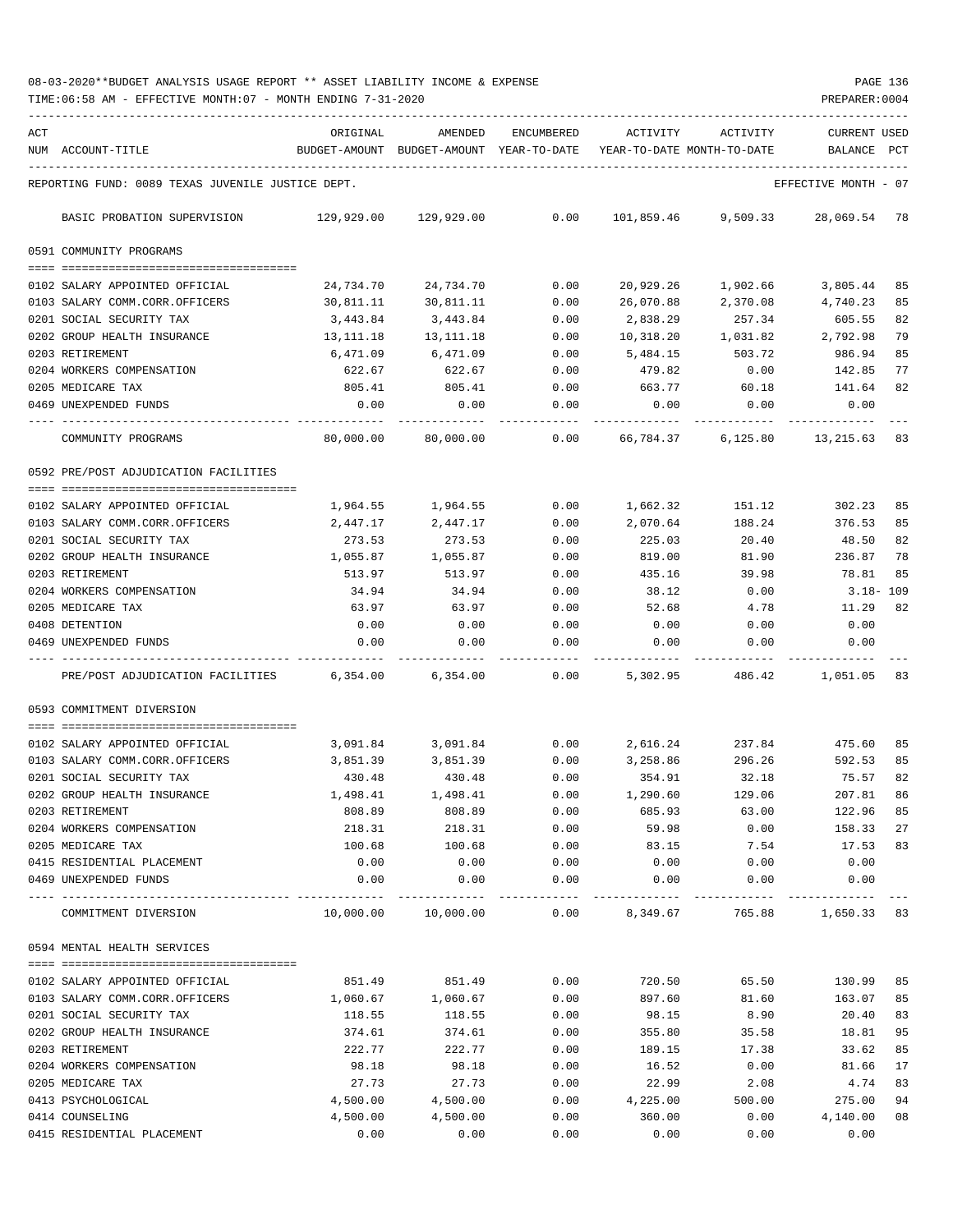| ACT |                                                   | ORIGINAL      | AMENDED       | ENCUMBERED          | ACTIVITY                   | ACTIVITY                       | <b>CURRENT USED</b>  |                |
|-----|---------------------------------------------------|---------------|---------------|---------------------|----------------------------|--------------------------------|----------------------|----------------|
|     | NUM ACCOUNT-TITLE                                 | BUDGET-AMOUNT | BUDGET-AMOUNT | YEAR-TO-DATE        | YEAR-TO-DATE MONTH-TO-DATE |                                | BALANCE              | PCT            |
|     | REPORTING FUND: 0089 TEXAS JUVENILE JUSTICE DEPT. |               |               |                     |                            |                                | EFFECTIVE MONTH - 07 |                |
|     | 0469 UNEXPENDED FUNDS                             | 0.00          | 0.00          | 0.00                | 0.00                       | 0.00                           | 0.00                 |                |
|     | MENTAL HEALTH SERVICES                            | 11,754.00     | 11,754.00     | 0.00                | 6,885.71                   | 711.04                         | 4,868.29 59          |                |
|     | 0994 LOCAL FUNDS CARRIED FORWARD                  |               |               |                     |                            |                                |                      |                |
|     |                                                   |               |               |                     |                            |                                |                      |                |
|     | 0415 RESIDENTIAL PLACEMENT                        | 0.00<br>0.00  | 15,540.00     | 0.00                | 0.00 15,540.00             | 0.00<br>0.00                   | $0.00$ 100           |                |
|     | 0488 LAW ENFORCEMENT INSURANCE                    |               | 0.00          |                     | 694.44                     |                                | 694.44-              |                |
|     | LOCAL FUNDS CARRIED FORWARD                       | 0.00          | 15,540.00     | 0.00                | 16,234.44                  | 0.00                           | 694.44- 104          |                |
|     | 0995 LOCAL FUNDING                                |               |               |                     |                            |                                |                      |                |
|     |                                                   |               |               |                     |                            |                                |                      |                |
|     | 0102 SALARY APPOINTED OFFICIAL                    | 4,913.55      | 4,913.55      | 0.00                | 4,157.56                   | 377.96                         | 755.99               | 85             |
|     | 0103 SALARY COMM.CORR.OFFICERS                    | 6,120.63      | 6,120.63      | 0.00                | 5,179.02                   | 470.82                         | 941.61               | 85             |
|     | 0105 OFFICE MANAGER                               | 0.00          | 0.00          | 0.00                | 0.00                       | 0.00                           | 0.00                 |                |
|     | 0201 SOCIAL SECURITY TAX                          | 684.12        | 684.12        | 0.00                | 563.64                     | 51.10                          | 120.48               | 82             |
|     | 0202 GROUP HEALTH INSURANCE                       | 2,622.24      | 2,622.24      | 0.00                | 2,050.20                   | 205.02                         | 572.04               | 78             |
|     | 0203 RETIREMENT                                   | 1,285.48      | 1,285.48      | 0.00                | 1,089.39                   | 100.06                         | 196.09               | 85             |
|     | 0204 WORKERS COMPENSATION                         | 105.98        | 105.98        | 0.00                | 95.32                      | 0.00                           | 10.66                | 90             |
|     | 0205 MEDICARE TAX                                 | 160.00        | 160.00        | 0.00                | 131.73                     | 11.94                          | 28.27                | 82             |
|     | 0401 AUDIT EXPENSE                                | 6,000.00      | 6,000.00      | 0.00                | 0.00                       | 0.00                           | 6,000.00             | 0 <sup>0</sup> |
|     | 0404 DETENTION OPERATING COST FY20                | 152,108.00    | 152,108.00    | 0.00                | 121,472.62                 | 9,085.54                       | 30,635.38            | 80             |
|     | 0405 DETENTION OPERATING COST FY19                | 0.00          | 0.00          | 0.00                | 0.00                       | 0.00                           | 0.00                 |                |
|     | 0414 COUNSELING                                   | 0.00          | 0.00          | 0.00                | 0.00                       | 0.00                           | 0.00                 |                |
|     | 0415 RESIDENTIAL PLACEMENT                        | 10,000.00     | 10,000.00     | 0.00                | 0.00                       | 0.00                           | 10,000.00            | 00             |
|     | 0416 STRUCTURAL FAMILY THERAPY                    | 0.00          | 0.00          | 0.00                | 0.00                       | 0.00                           | 0.00                 |                |
|     | 0427 TRAVEL AND TRAINING                          | 0.00          | 0.00          | 0.00                | 0.00                       | 0.00                           | 0.00                 |                |
|     | 0453 COMPUTER SOFTWARE                            | 0.00          | 0.00          | 0.00<br>$- - - - -$ | 0.00                       | 0.00                           | 0.00                 |                |
|     | LOCAL FUNDING                                     | 184,000.00    | 184,000.00    | 0.00                |                            | 134,739.48 10,302.44 49,260.52 |                      | 73             |
|     | TEXAS JUVENILE JUSTICE DEPT.                      |               |               |                     |                            |                                |                      |                |
|     | INCOME TOTALS                                     | 422,037.00    | 487,577.00    |                     |                            | 419,976.32 1.16                | 67,600.68            | 86             |
|     | <b>EXPENSE TOTALS</b>                             | 422,037.00    | 487,577.00    | 0.00                | 393,156.08                 | 27,900.91                      | 94,420.92            | 81             |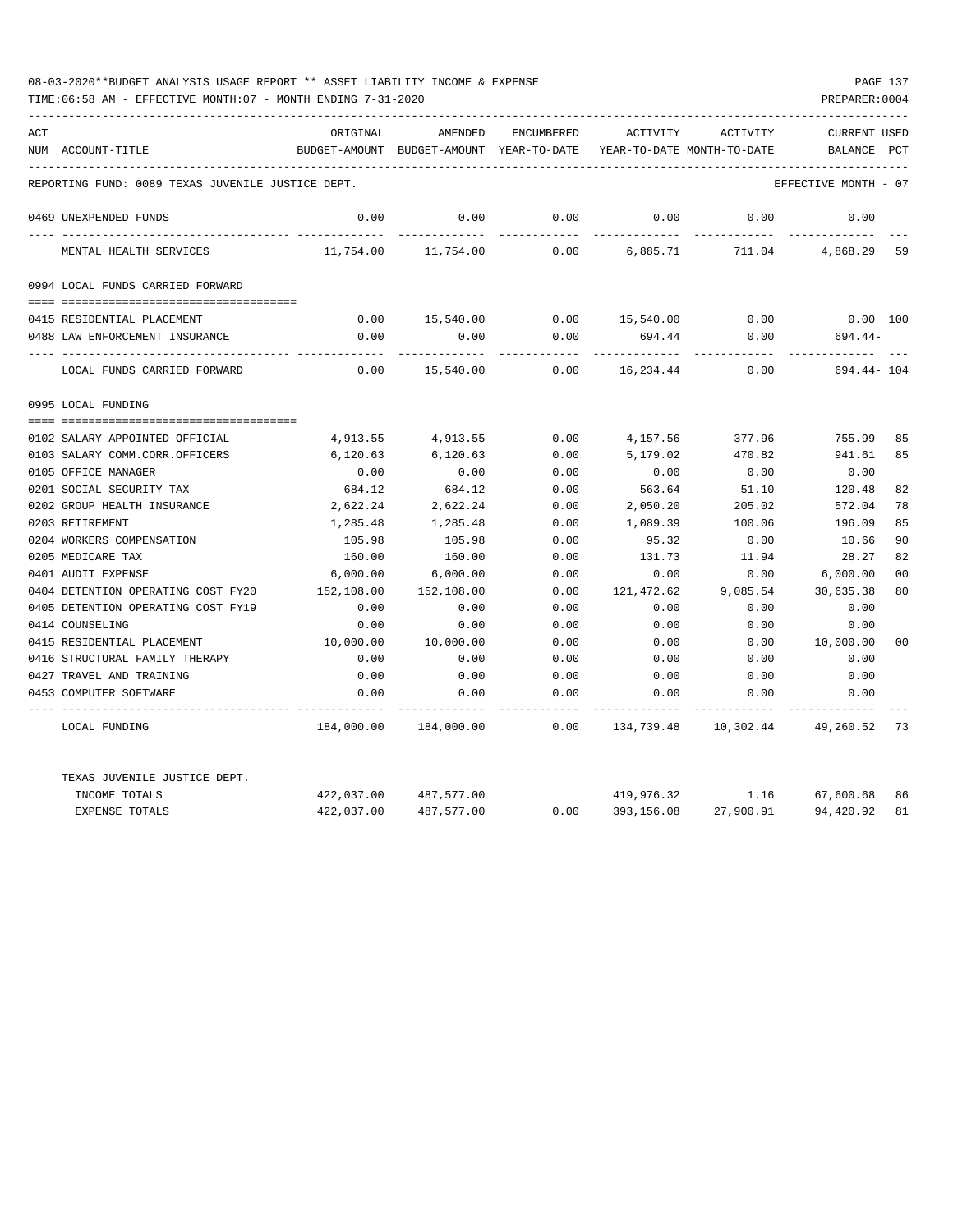|     | 08-03-2020**BUDGET ANALYSIS USAGE REPORT ** ASSET LIABILITY INCOME & EXPENSE<br>TIME: 06:58 AM - EFFECTIVE MONTH: 07 - MONTH ENDING 7-31-2020 |               |                                                     |               |                                        |              | PAGE 138<br>PREPARER: 0004         |                |
|-----|-----------------------------------------------------------------------------------------------------------------------------------------------|---------------|-----------------------------------------------------|---------------|----------------------------------------|--------------|------------------------------------|----------------|
| ACT | NUM ACCOUNT-TITLE                                                                                                                             | ORIGINAL      | AMENDED<br>BUDGET-AMOUNT BUDGET-AMOUNT YEAR-TO-DATE | ENCUMBERED    | ACTIVITY<br>YEAR-TO-DATE MONTH-TO-DATE | ACTIVITY     | <b>CURRENT USED</b><br>BALANCE PCT |                |
|     | REPORTING FUND: 0092 STATZER FUND                                                                                                             |               |                                                     |               |                                        |              | EFFECTIVE MONTH - 07               |                |
|     | 0103 CASH                                                                                                                                     |               |                                                     |               |                                        |              |                                    |                |
|     | 0100 STATZER-COMBINED FUNDS CHECKING<br>0175 TEXPOOL                                                                                          |               |                                                     |               | 9.59<br>428.29                         | 7.37         | $0.66$ 5,322.28<br>41,384.60       |                |
|     | CASH                                                                                                                                          |               |                                                     |               | 437.88                                 | 8.03         | 46,706.88                          |                |
|     | 0200 SYSTEM ADDED LIABILITY DEPARTMENT                                                                                                        |               |                                                     |               |                                        |              |                                    |                |
|     | 0900 SYSTEM ADDED LIABILITY LINE-ITEM                                                                                                         |               |                                                     |               | 0.00                                   | 0.00         | 0.00                               |                |
|     | 0910 SYSTEM ADDED LIABILITY LINE-ITEM                                                                                                         |               |                                                     |               | 0.00                                   | 0.00         | 0.00                               |                |
|     | SYSTEM ADDED LIABILITY DEPARTMENT                                                                                                             |               |                                                     |               | 0.00                                   | 0.00         | 0.00                               |                |
|     | 0271 EQUITY ACCOUNT                                                                                                                           |               |                                                     |               |                                        |              |                                    |                |
|     | 0200 EQUITY ACCOUNT                                                                                                                           |               |                                                     |               | 0.00                                   | 0.00         | 46,269.00                          |                |
|     | EQUITY ACCOUNT                                                                                                                                |               |                                                     |               | 0.00                                   | 0.00         | 46,269.00                          |                |
|     | 0360 INTEREST EARNINGS                                                                                                                        |               |                                                     |               |                                        |              |                                    |                |
|     |                                                                                                                                               |               |                                                     |               |                                        |              |                                    |                |
|     | 0100 INTEREST EARNINGS<br>0350 GOV. COMMODITY PROG. ASCS                                                                                      | 50.00<br>0.00 | 50.00<br>0.00                                       |               | 437.88<br>0.00                         | 8.03<br>0.00 | 387.88+876<br>0.00                 |                |
|     | INTEREST EARNINGS                                                                                                                             | 50.00         | 50.00                                               | 0.00          | 437.88                                 | 8.03         | 387.88+ 876                        |                |
|     | 0370 RENT                                                                                                                                     |               |                                                     |               |                                        |              |                                    |                |
|     |                                                                                                                                               |               |                                                     |               |                                        |              |                                    |                |
|     | 0100 RENT                                                                                                                                     | 757.85        | 757.85                                              |               | 0.00                                   | 0.00         | 757.85                             | 0 <sub>0</sub> |
|     | 0130 REFUNDS & MISCELLANEOUS                                                                                                                  | 0.00          | 0.00                                                |               | 0.00                                   | 0.00         | 0.00                               |                |
|     | RENT                                                                                                                                          | 757.85        | 757.85                                              | 0.00          | 0.00                                   | 0.00         | 757.85                             | 0 <sub>0</sub> |
|     | 0700 STATZER FARM                                                                                                                             |               |                                                     |               |                                        |              |                                    |                |
|     | 0310 OFFICE SUPPLIES                                                                                                                          | 0.00          | 0.00                                                | 0.00          | 0.00                                   | 0.00         | 0.00                               |                |
|     | 0430 BIDS AND NOTICES                                                                                                                         | 110.00        | 110.00                                              | 0.00          | 0.00                                   | 0.00         | 110.00                             | 00             |
|     | 0484 APPRAISALS                                                                                                                               | 0.00          | 0.00                                                | 0.00          | 0.00                                   | 0.00         | 0.00                               |                |
|     | 0490 LITERACY COUNCIL DONATION                                                                                                                | 697.85        | 697.85                                              | 0.00          | 0.00                                   | 0.00         | 697.85                             | 0 <sub>0</sub> |
|     | STATZER FARM                                                                                                                                  | 807.85        | 807.85                                              | $---$<br>0.00 | 0.00                                   | 0.00         | 807.85                             | 00             |
|     | 0999 ACCOUNTS PAYABLE                                                                                                                         |               |                                                     |               |                                        |              |                                    |                |
|     |                                                                                                                                               |               |                                                     |               |                                        |              |                                    |                |
|     | 0100 A/P CLEARING ACCOUNT                                                                                                                     |               |                                                     |               | 0.00                                   | 0.00         | 0.00                               |                |
|     | ACCOUNTS PAYABLE                                                                                                                              |               |                                                     |               | 0.00                                   | 0.00         | 0.00                               |                |
|     | STATZER FUND                                                                                                                                  |               |                                                     |               |                                        |              |                                    |                |
|     | INCOME TOTALS                                                                                                                                 | 807.85        | 807.85                                              |               | 437.88                                 | 8.03         | 369.97                             | 54             |
|     | EXPENSE TOTALS                                                                                                                                | 807.85        | 807.85                                              | 0.00          | 0.00                                   | 0.00         | 807.85                             | 0 <sub>0</sub> |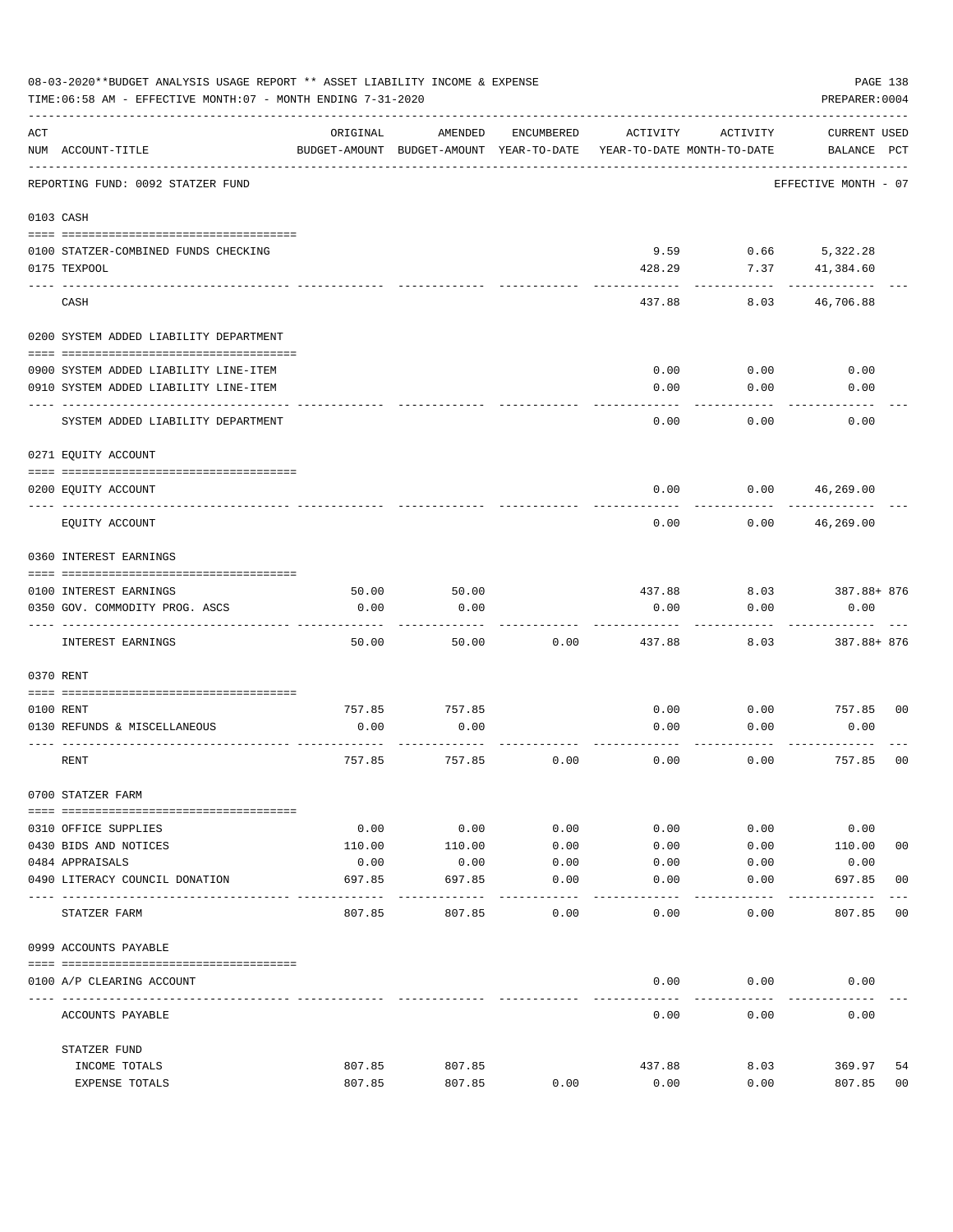|     | 08-03-2020**BUDGET ANALYSIS USAGE REPORT ** ASSET LIABILITY INCOME & EXPENSE<br>TIME: 06:58 AM - EFFECTIVE MONTH: 07 - MONTH ENDING 7-31-2020 |          |                                                                                |               |                             |                   | PREPARER: 0004              | PAGE 139 |
|-----|-----------------------------------------------------------------------------------------------------------------------------------------------|----------|--------------------------------------------------------------------------------|---------------|-----------------------------|-------------------|-----------------------------|----------|
| ACT | NUM ACCOUNT-TITLE                                                                                                                             | ORIGINAL | AMENDED<br>BUDGET-AMOUNT BUDGET-AMOUNT YEAR-TO-DATE YEAR-TO-DATE MONTH-TO-DATE | ENCUMBERED    | ACTIVITY                    | ACTIVITY          | CURRENT USED<br>BALANCE PCT |          |
|     | REPORTING FUND: 0093 TX. COMM. DEVELOPMENT PGM                                                                                                |          |                                                                                |               |                             |                   | EFFECTIVE MONTH - 07        |          |
|     | 0103 CASH                                                                                                                                     |          |                                                                                |               |                             |                   |                             |          |
|     | 0909 CASH- #7219149 HICKORY CREEK                                                                                                             |          |                                                                                |               | 0.00                        |                   | $0.00$ 100.00               |          |
|     | CASH                                                                                                                                          |          |                                                                                |               | -----<br>0.00               | ---------<br>0.00 | 100.00                      |          |
|     | 0120 RECEIVABLES                                                                                                                              |          |                                                                                |               |                             |                   |                             |          |
|     | 0312 DUE FROM OTHER GOVERNMENT                                                                                                                |          |                                                                                |               | 0.00                        | 0.00              | 0.00                        |          |
|     | RECEIVABLES                                                                                                                                   |          |                                                                                |               | 0.00                        | ---------<br>0.00 | 0.00                        |          |
|     | 0200 LIABILITY ACCOUNT                                                                                                                        |          |                                                                                |               |                             |                   |                             |          |
|     | 0910 SYSTEM ADDED LIABILITY                                                                                                                   |          |                                                                                |               | 0.00                        | 0.00              | 0.00                        |          |
|     | LIABILITY ACCOUNT                                                                                                                             |          |                                                                                |               | 0.00                        | 0.00              | 0.00                        |          |
|     | 0271 EQUITY ACCOUNT                                                                                                                           |          |                                                                                |               |                             |                   |                             |          |
|     | 0200 EQUITY ACCOUNT                                                                                                                           |          |                                                                                |               | 0.00                        | 0.00              | 100.00                      |          |
|     | ----------------------------------<br>EQUITY ACCOUNT                                                                                          |          |                                                                                |               | 0.00                        | ---------<br>0.00 | ----------<br>100.00        |          |
|     | 0330 GRANT INCOME                                                                                                                             |          |                                                                                |               |                             |                   |                             |          |
|     | 0909 GRANT #7219149 HICKORY CREEK                                                                                                             | 0.00     | 8,100.00                                                                       |               |                             | 8,100.00 0.00     |                             | 0.00 100 |
|     | GRANT INCOME                                                                                                                                  | 0.00     |                                                                                | 8,100.00 0.00 | 8,100.00                    | 0.00              |                             | 0.00 100 |
|     | 0370 REFUNDS & MISCELLANEOUS                                                                                                                  |          |                                                                                |               |                             |                   |                             |          |
|     |                                                                                                                                               |          |                                                                                |               |                             |                   |                             |          |
|     | 0130 REFUNDS & MISCELLANEOUS                                                                                                                  | 0.00     | 0.00                                                                           |               |                             | $0.00$ $0.00$     | 0.00                        |          |
|     | REFUNDS & MISCELLANEOUS                                                                                                                       | 0.00     | 0.00                                                                           | 0.00          | 0.00                        | 0.00              | 0.00                        |          |
|     | 0909 GRANT #7219149 HICKORY CREEK                                                                                                             |          |                                                                                |               |                             |                   |                             |          |
|     | 0414 GRANT ADMINISTRATION                                                                                                                     | 0.00     | 8,100.00                                                                       | 0.00          | 8,100.00                    | 0.00              |                             | 0.00 100 |
|     | 0415 CONSTRUCTION EXPENSE                                                                                                                     | 0.00     | 0.00                                                                           | 0.00          | 0.00                        | 0.00              | 0.00                        |          |
|     | 0416 ENGINEERING                                                                                                                              | 0.00     | 0.00                                                                           | 0.00          | 0.00                        | 0.00              | 0.00                        |          |
|     | GRANT #7219149 HICKORY CREEK                                                                                                                  | 0.00     | 8,100.00                                                                       | 0.00          | $- - - - - - -$<br>8,100.00 | 0.00              |                             | 0.00 100 |
|     | TX. COMM. DEVELOPMENT PGM                                                                                                                     |          |                                                                                |               |                             |                   |                             |          |
|     | INCOME TOTALS                                                                                                                                 | 0.00     | 8,100.00                                                                       |               | 8,100.00                    | 0.00              |                             | 0.00 100 |
|     | EXPENSE TOTALS                                                                                                                                | 0.00     | 8,100.00                                                                       | 0.00          | 8,100.00                    | 0.00              |                             | 0.00 100 |
|     |                                                                                                                                               |          |                                                                                |               |                             |                   |                             |          |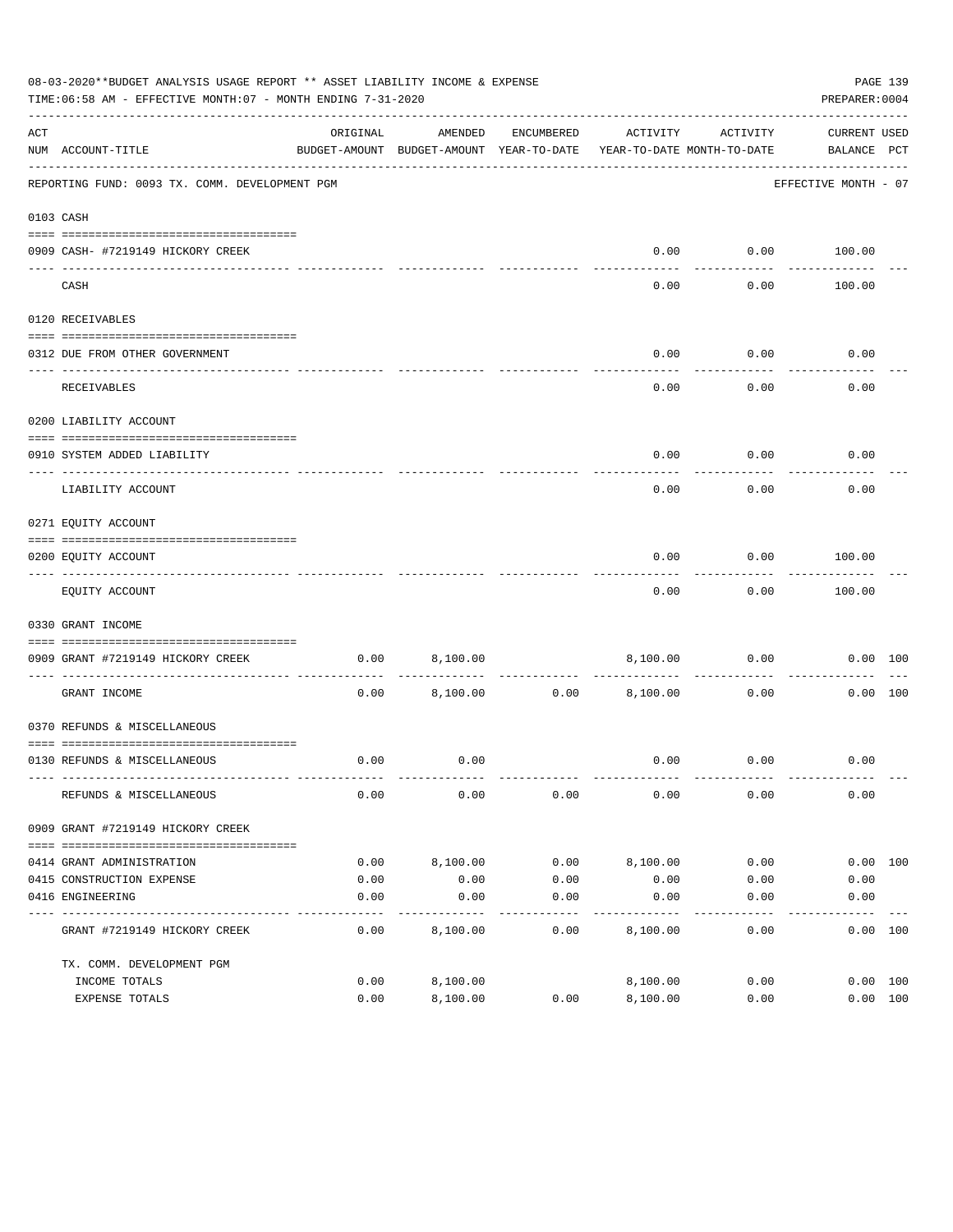| 08-03-2020**BUDGET ANALYSIS USAGE REPORT ** ASSET LIABILITY INCOME & EXPENSE<br>PAGE 140<br>TIME: 06:58 AM - EFFECTIVE MONTH: 07 - MONTH ENDING 7-31-2020<br>PREPARER: 0004 |                                        |          |                                                     |            |                                        |                     |                             |
|-----------------------------------------------------------------------------------------------------------------------------------------------------------------------------|----------------------------------------|----------|-----------------------------------------------------|------------|----------------------------------------|---------------------|-----------------------------|
| ACT                                                                                                                                                                         | NUM ACCOUNT-TITLE                      | ORIGINAL | AMENDED<br>BUDGET-AMOUNT BUDGET-AMOUNT YEAR-TO-DATE | ENCUMBERED | ACTIVITY<br>YEAR-TO-DATE MONTH-TO-DATE | ACTIVITY            | CURRENT USED<br>BALANCE PCT |
|                                                                                                                                                                             | REPORTING FUND: 0095 PAYROLL           |          |                                                     |            |                                        |                     | EFFECTIVE MONTH - 07        |
|                                                                                                                                                                             | 0100 PAYROLL CLEARING ACCOUNT          |          |                                                     |            |                                        |                     |                             |
|                                                                                                                                                                             | 0100 PAYROLL CASH                      |          |                                                     |            |                                        | $1.95 - 3.109.57 -$ | 18.69                       |
|                                                                                                                                                                             | PAYROLL CLEARING ACCOUNT               |          |                                                     |            | $1.95 -$                               | 3,109.57-           | 18.69                       |
|                                                                                                                                                                             | 0200 SYSTEM ADDED LIABILITY DEPARTMENT |          |                                                     |            |                                        |                     |                             |
|                                                                                                                                                                             | 0910 SYSTEM ADDED LIABILITY LINE-ITEM  |          |                                                     |            | 0.00                                   | 0.00                | 0.00                        |
|                                                                                                                                                                             | SYSTEM ADDED LIABILITY DEPARTMENT      |          |                                                     |            | 0.00                                   | 0.00                | 0.00                        |
|                                                                                                                                                                             | 0271 EQUITY ACCOUNT                    |          |                                                     |            |                                        |                     |                             |
|                                                                                                                                                                             | 0200 DEPOSITS                          |          |                                                     |            | 0.00                                   | 0.00                | 20.64                       |
|                                                                                                                                                                             |                                        |          |                                                     |            |                                        |                     |                             |
|                                                                                                                                                                             | EQUITY ACCOUNT                         |          |                                                     |            | 0.00                                   | 0.00                | 20.64                       |
|                                                                                                                                                                             | 0360 INTEREST EARNINGS                 |          |                                                     |            |                                        |                     |                             |
|                                                                                                                                                                             |                                        |          |                                                     |            |                                        |                     |                             |
|                                                                                                                                                                             | 0100 INTEREST EARNINGS                 | 0.00     | 0.00                                                |            | 0.00                                   | 0.00                | 0.00                        |
|                                                                                                                                                                             | INTEREST EARNINGS                      | 0.00     | 0.00                                                | 0.00       | 0.00                                   | 0.00                | 0.00                        |
|                                                                                                                                                                             | 0370 MISCELLANEOUS                     |          |                                                     |            |                                        |                     |                             |
|                                                                                                                                                                             |                                        |          |                                                     |            |                                        |                     |                             |
|                                                                                                                                                                             | 0125 AFLAC FSA CLEARING                | 0.00     | 0.00                                                |            | 0.00                                   | 0.00                | 0.00                        |
|                                                                                                                                                                             | 0130 REFUNDS & MISCELLANEOUS           | 0.00     | 0.00                                                |            | $1.95 -$                               | $3,109.57-$         | 1.95                        |
|                                                                                                                                                                             | MISCELLANEOUS                          | 0.00     | 0.00                                                | 0.00       | $1.95 -$                               | $3,109.57-$         | 1.95                        |
|                                                                                                                                                                             | PAYROLL                                |          |                                                     |            |                                        |                     |                             |
|                                                                                                                                                                             | INCOME TOTALS                          | 0.00     | 0.00                                                |            |                                        | $1.95 - 3.109.57 -$ | 1.95                        |
|                                                                                                                                                                             | <b>EXPENSE TOTALS</b>                  | 0.00     | 0.00                                                | 0.00       | 0.00                                   | 0.00                | 0.00                        |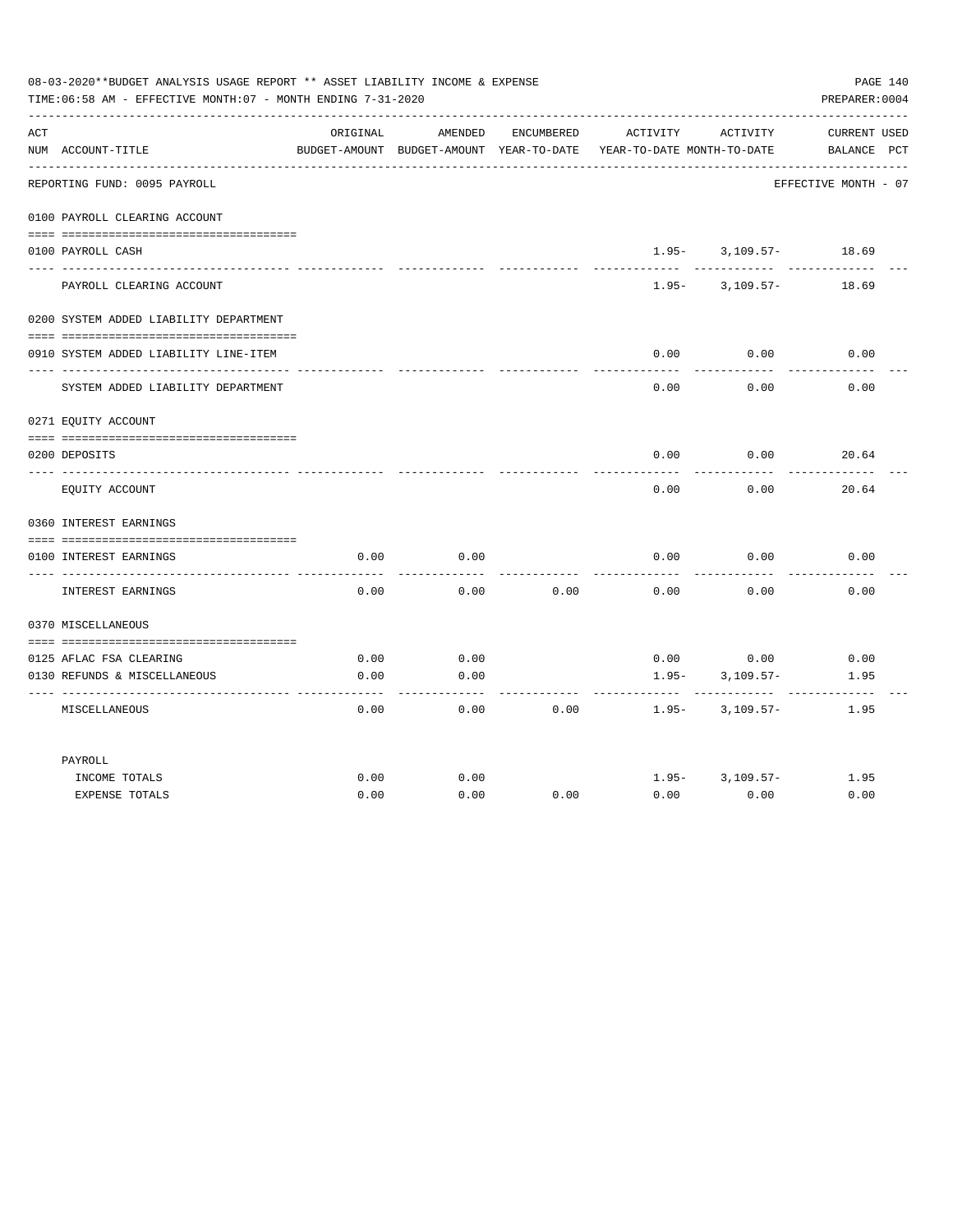|     | 08-03-2020**BUDGET ANALYSIS USAGE REPORT ** ASSET LIABILITY INCOME & EXPENSE<br>TIME: 06:58 AM - EFFECTIVE MONTH: 07 - MONTH ENDING 7-31-2020 |          |         |            |                                                                     |            | PAGE 141<br>PREPARER: 0004                  |
|-----|-----------------------------------------------------------------------------------------------------------------------------------------------|----------|---------|------------|---------------------------------------------------------------------|------------|---------------------------------------------|
| ACT |                                                                                                                                               | ORIGINAL | AMENDED | ENCUMBERED | ACTIVITY                                                            | ACTIVITY   | ------------<br><b>CURRENT USED</b>         |
|     | NUM ACCOUNT-TITLE                                                                                                                             |          |         |            | BUDGET-AMOUNT BUDGET-AMOUNT YEAR-TO-DATE YEAR-TO-DATE MONTH-TO-DATE |            | BALANCE PCT                                 |
|     | REPORTING FUND: 0098 CAPITAL ASSETS                                                                                                           |          |         |            |                                                                     |            | EFFECTIVE MONTH - 07                        |
|     | 0160 CAPITAL ASSETS                                                                                                                           |          |         |            |                                                                     |            |                                             |
|     |                                                                                                                                               |          |         |            |                                                                     |            |                                             |
|     | 0100 LAND                                                                                                                                     |          |         |            | 0.00                                                                |            | $0.00$ 341,561.30                           |
|     | 0200 BUILDINGS                                                                                                                                |          |         |            | 0.00                                                                | 0.00       | 4,737,000.00                                |
|     | 0201 ACCUM.DEPRECIATION-BUILDINGS                                                                                                             |          |         |            | 0.00                                                                | 0.00       | $3,494,444.40-$                             |
|     | 0210 AUTOMOBILES AND TRUCKS                                                                                                                   |          |         |            | 0.00                                                                | 0.00       | 2, 289, 535.41                              |
|     | 0211 ACCUM.DEPR.AUTOS AND TRUCKS                                                                                                              |          |         |            | 0.00                                                                | 0.00       | $1,392,369.10-$                             |
|     | 0215 COMPUTER EQUIPMENT                                                                                                                       |          |         |            | 0.00                                                                | 0.00       | 753,474.11                                  |
|     | 0216 ACCUM.DEPR.-COMPUTER EQUIPMENT                                                                                                           |          |         |            | 0.00                                                                | 0.00       | 657,090.62-                                 |
|     | 0220 OFFICE EQUIPMENT                                                                                                                         |          |         |            | 0.00                                                                | 0.00       | 164,640.04                                  |
|     | 0221 ACCUM. DEPR.-OFFICE EQUIPMENT                                                                                                            |          |         |            | 0.00                                                                | 0.00       | $100, 426.88 -$                             |
|     | 0225 RADIO EQUIPMENT                                                                                                                          |          |         |            | 0.00                                                                | 0.00       | 213, 359.45                                 |
|     | 0226 ACCUM.DEPR.-RADIO EQUIPMENT                                                                                                              |          |         |            | 0.00                                                                | 0.00       | $208, 278.09 -$                             |
|     | 0227 SECURITY EQUIPMENT                                                                                                                       |          |         |            | 0.00                                                                | 0.00       | 111,850.36                                  |
|     | 0228 ACCUM.DEP. - SECURITY EQUIPMENT                                                                                                          |          |         |            | 0.00                                                                | 0.00       | 20,036.23-                                  |
|     | 0230 ROADS                                                                                                                                    |          |         |            | 0.00                                                                |            | $0.00 \quad 17,841,000.74$                  |
|     | 0231 ACCUM. DEPRECIATION-ROADS                                                                                                                |          |         |            | 0.00                                                                | 0.00       | 14, 422, 516.81-                            |
|     | 0235 BRIDGES                                                                                                                                  |          |         |            | 0.00                                                                |            | 0.00 10,580,176.85                          |
|     | 0236 ACCUM. DEPRECIATION-BRIDGES                                                                                                              |          |         |            | 0.00                                                                | 0.00       | 3,673,811.72-                               |
|     | 0300 ROAD EQUIPMENT                                                                                                                           |          |         |            | 0.00                                                                |            | $0.00$ 3, 707, 840.28                       |
|     | 0301 ACCUM.DEPRECIATION-ROAD EQUIPMENT                                                                                                        |          |         |            | 0.00                                                                | 0.00       | 2,812,298.86-                               |
|     | 0400 CONSTRUCTION IN PROGRESS                                                                                                                 |          |         |            | 0.00                                                                |            | $0.00 \quad 1,149,461.29$                   |
|     | CAPITAL ASSETS                                                                                                                                |          |         |            | 0.00                                                                | ---------- | -------------<br>$0.00 \quad 15,108,627.12$ |
|     | 0271 EQUITY ACCOUNT                                                                                                                           |          |         |            |                                                                     |            |                                             |
|     |                                                                                                                                               |          |         |            |                                                                     |            |                                             |
|     | 0200 EQUITY ACCOUNT                                                                                                                           |          |         |            | 0.00                                                                |            | $0.00 \quad 15,108,627.12$ -                |
|     | EQUITY ACCOUNT                                                                                                                                |          |         |            | 0.00                                                                |            | . <u>.</u><br>$0.00 \quad 15,108,627.12$ -  |
|     | CAPITAL ASSETS                                                                                                                                |          |         |            |                                                                     |            |                                             |
|     | INCOME TOTALS                                                                                                                                 | 0.00     | 0.00    |            | 0.00                                                                | 0.00       | 0.00                                        |
|     | <b>EXPENSE TOTALS</b>                                                                                                                         | 0.00     | 0.00    | 0.00       | 0.00                                                                | 0.00       | 0.00                                        |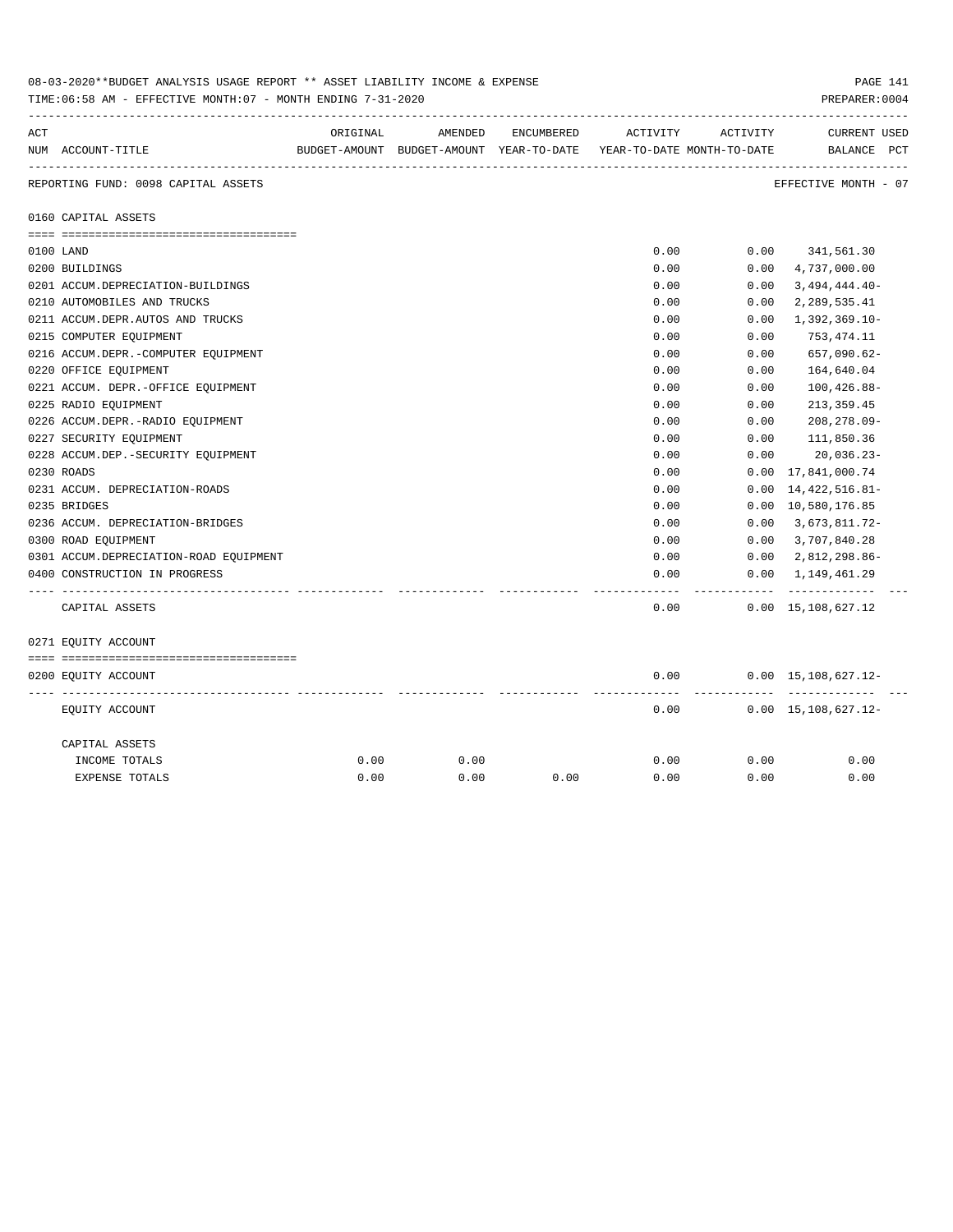|     | 08-03-2020**BUDGET ANALYSIS USAGE REPORT ** ASSET LIABILITY INCOME & EXPENSE<br>TIME:06:58 AM - EFFECTIVE MONTH:07 - MONTH ENDING 7-31-2020 |          |         |            |                                                                     |                 | PAGE 142<br>PREPARER: 0004    |
|-----|---------------------------------------------------------------------------------------------------------------------------------------------|----------|---------|------------|---------------------------------------------------------------------|-----------------|-------------------------------|
| ACT | ------------------------------------                                                                                                        | ORIGINAL | AMENDED | ENCUMBERED | ACTIVITY                                                            | ACTIVITY        | <b>CURRENT USED</b>           |
|     | NUM ACCOUNT-TITLE                                                                                                                           |          |         |            | BUDGET-AMOUNT BUDGET-AMOUNT YEAR-TO-DATE YEAR-TO-DATE MONTH-TO-DATE |                 | BALANCE PCT                   |
|     | REPORTING FUND: 0099 GOVERNMENTAL DEBT                                                                                                      |          |         |            |                                                                     |                 | EFFECTIVE MONTH - 07          |
|     | 0170 DEFERRED PENSION OUTFLOW                                                                                                               |          |         |            |                                                                     |                 |                               |
|     |                                                                                                                                             |          |         |            |                                                                     |                 |                               |
|     | 0200 DEFERRED PENSION OUTFLOW                                                                                                               |          |         |            | 0.00<br>-----                                                       | --------        | $0.00 \quad 1,424,804.00$     |
|     | DEFERRED PENSION OUTFLOW                                                                                                                    |          |         |            | 0.00                                                                |                 | $0.00 \quad 1,424,804.00$     |
|     | 0200 GOVERNMENTAL DEBT                                                                                                                      |          |         |            |                                                                     |                 |                               |
|     |                                                                                                                                             |          |         |            |                                                                     |                 |                               |
|     | 0240 ACCRUED INTEREST                                                                                                                       |          |         |            | 0.00                                                                | 0.00            | 61,179.00                     |
|     | 0250 GENERAL OBLIGATION BOND                                                                                                                |          |         |            | 0.00                                                                | 0.00            | 5,930,000.00                  |
|     | 0251 GOB-CURRENT PORTION                                                                                                                    |          |         |            | 0.00                                                                | 0.00            | 160,000.00                    |
|     | 0255 BOND DISCOUNT CURRENT                                                                                                                  |          |         |            | 0.00                                                                | 0.00            | 2,699.60-                     |
|     | 0256 BOND DISCOUNT                                                                                                                          |          |         |            | 0.00                                                                | 0.00            | $60,741.09 -$                 |
|     | 0257 BOND PREMIUM CURRENT                                                                                                                   |          |         |            | 0.00                                                                | 0.00            | 10,976.99                     |
|     | 0258 BOND PREMIUM                                                                                                                           |          |         |            | 0.00                                                                | 0.00            | 246,982.37                    |
|     | 0275 NOTES PAYABLE                                                                                                                          |          |         |            | 0.00                                                                | 0.00            | 0.00                          |
|     | 0277 NOTE #16240648-SHERIFF                                                                                                                 |          |         |            | 0.00                                                                | 0.00            | 0.00                          |
|     | 0278 NOTE #16308936-SHERIFF                                                                                                                 |          |         |            | 0.00                                                                | 0.00            | 0.00                          |
|     | 0279 NOTE #16291000-R&B#3                                                                                                                   |          |         |            | 0.00                                                                | 0.00            | 0.00                          |
|     | 0280 NOTE #16295968-R&B#3                                                                                                                   |          |         |            | 0.00                                                                | 0.00            | 0.00                          |
|     | 0281 ODYSSEY #16235752-GENERAL                                                                                                              |          |         |            | 0.00                                                                | 0.00            | 0.00                          |
|     | 0310 CAPITAL LEASE-CURRENT PORTION                                                                                                          |          |         |            | 0.00                                                                | 0.00            | 0.00                          |
|     | 0350 ACCRUED COMPENSATION                                                                                                                   |          |         |            | 0.00                                                                | 0.00            | 199,433.20                    |
|     | 0400 NET PENSION LIABILITY                                                                                                                  |          |         |            | 0.00                                                                | 0.00            | 897,879.00                    |
|     | 0450 DEFERRED PENSION IN FLOW                                                                                                               |          |         |            | 0.00                                                                | 0.00            | 1,225,677.00                  |
|     | GOVERNMENTAL DEBT                                                                                                                           |          |         |            | -----<br>0.00                                                       | -------<br>0.00 | -------------<br>8,668,686.87 |
|     | 0271 EOUITY                                                                                                                                 |          |         |            |                                                                     |                 |                               |
|     |                                                                                                                                             |          |         |            |                                                                     |                 |                               |
|     | 0200 EQUITY ACCOUNT                                                                                                                         |          |         |            | 0.00                                                                | .               | $0.00$ 7, 243, 882.87-        |
|     | EQUITY                                                                                                                                      |          |         |            | 0.00                                                                |                 | $0.00$ 7, 243, 882.87-        |
|     | GOVERNMENTAL DEBT                                                                                                                           |          |         |            |                                                                     |                 |                               |
|     | INCOME TOTALS                                                                                                                               | 0.00     | 0.00    |            | 0.00                                                                | 0.00            | 0.00                          |
|     | <b>EXPENSE TOTALS</b>                                                                                                                       | 0.00     | 0.00    | 0.00       | 0.00                                                                | 0.00            | 0.00                          |